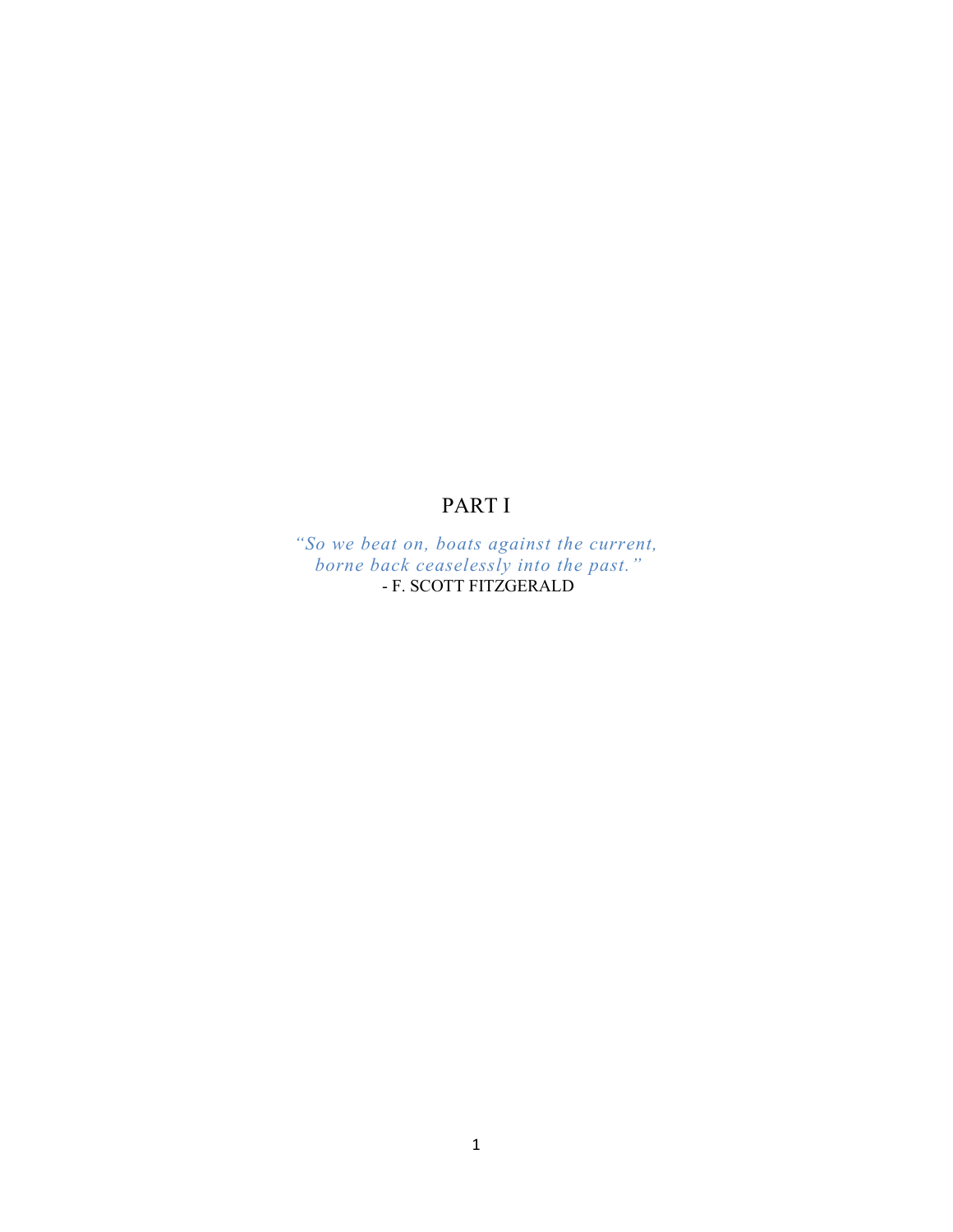## **Zola ♦**

Zola runs her hand across the row of seven light switches, watching as each Tungsten filament fuses and comes alive, illuminating the length of leathercushioned bar stools. The reflection in the windows tells her that all the can lights are on, including those in the adjacent room. She adjusts the three round track knobs to "the mood" Jules, or J.P. Verne, prefers—just short of bearskin rug and the tasteful touch of a stone fireplace with crackling logs.

She hefts a case of light beer onto the back counter below the stuffed head of a large elk, its antlers coated with golden enamel, its eyes blank and staring off toward the almost vacant parking lot of the hotel. The one reserved spot is taken by Mr. Verne, because he thinks that parking all the way out there will keep his car safe from dings and dents.

As she tears open the cardboard flaps of the box, the distributer's glue gives, and Zola grabs three glass necks in one hand and two in the other.

"It's a small buy-in, I promise." She hears her boss coming around the corner from the lobby, talking on his phone. Buy-ins mean he'll be staying this evening and won't be going home to his new wife.

"Okay. We can get it over the weekend. Just because they're on sale doesn't mean they're going anywhere." Putting an elbow on the bar, he pinches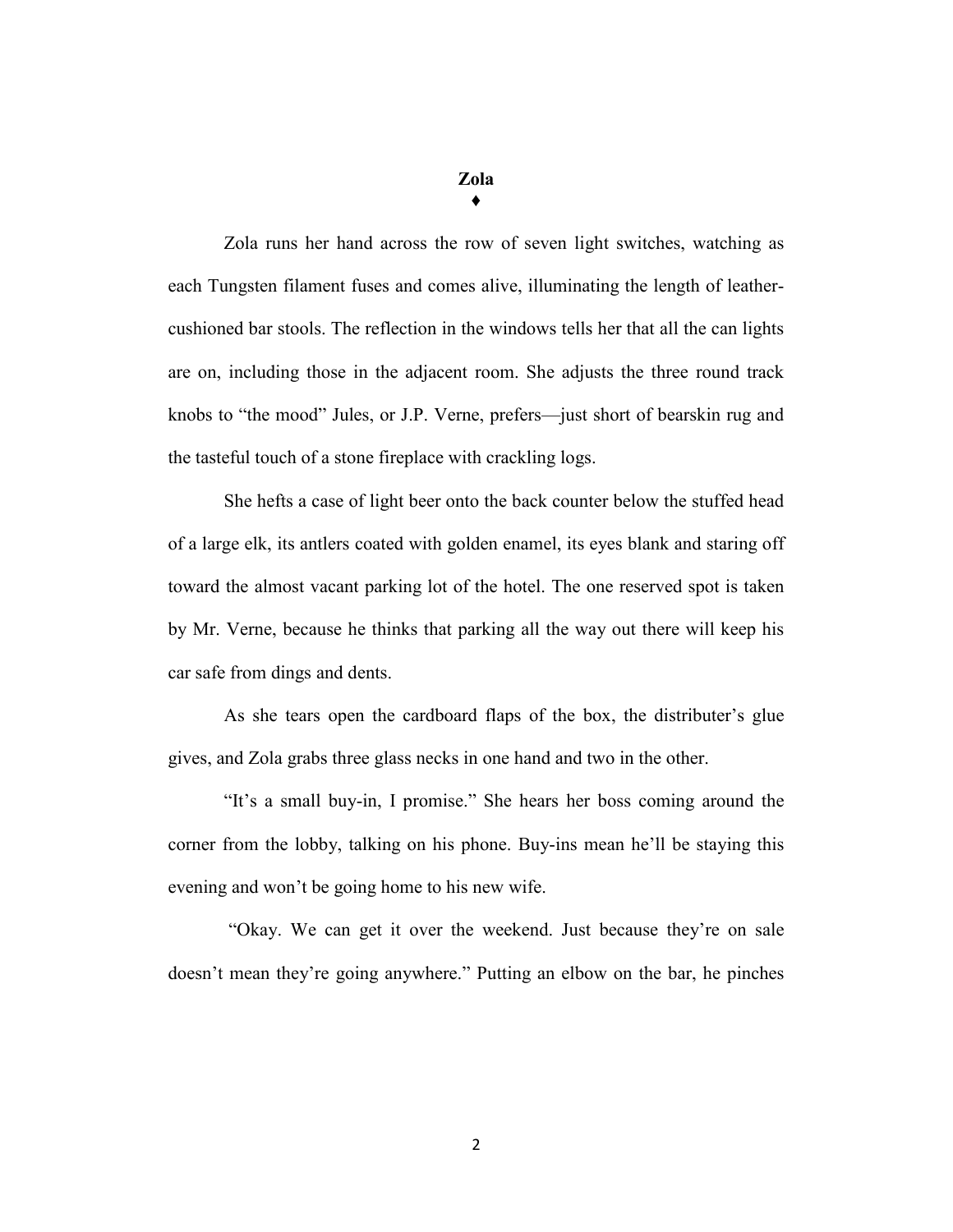the bridge of his nose and closes his eyes. Zola gives his crown the once-over—he shouldn't wear so much gel. It makes his hair look like it's thinning.

"I didn't expect to see you," says Jules, when he's off the call.

"Covering for Martha. I need the hours."

"I've got some marketing materials going out with the sales team in a couple days. I could use your help editing before I drop them at the printers. That'll give you some extra time."

"Sure, I can do that," says Zola. "By the way, Mr. Bronkowski's back."

Jules studies a spot of oil on his tie, which is sapphire blue with pink polka dots. He shuffles behind the bar. "I need soda water," he says.

"He's brought company. Eastern European. Pretty."

Zola doesn't want it to sound as if this bothers her. Men like Mr. Bronkowski always tip well on their business trips, and she's learned how to appeal to them with talk about what they collect, their hobbies, or by asking if they have been anywhere interesting lately. Most importantly, she's learned to be polite to the women escorting them (even if they are half their age or she's sure they're not a spouse).

"Did they pay the full rate?" asks Jules, helping himself to the beverage gun.

"I think so," says Zola, returning to the chore of stocking the sliding door coolers.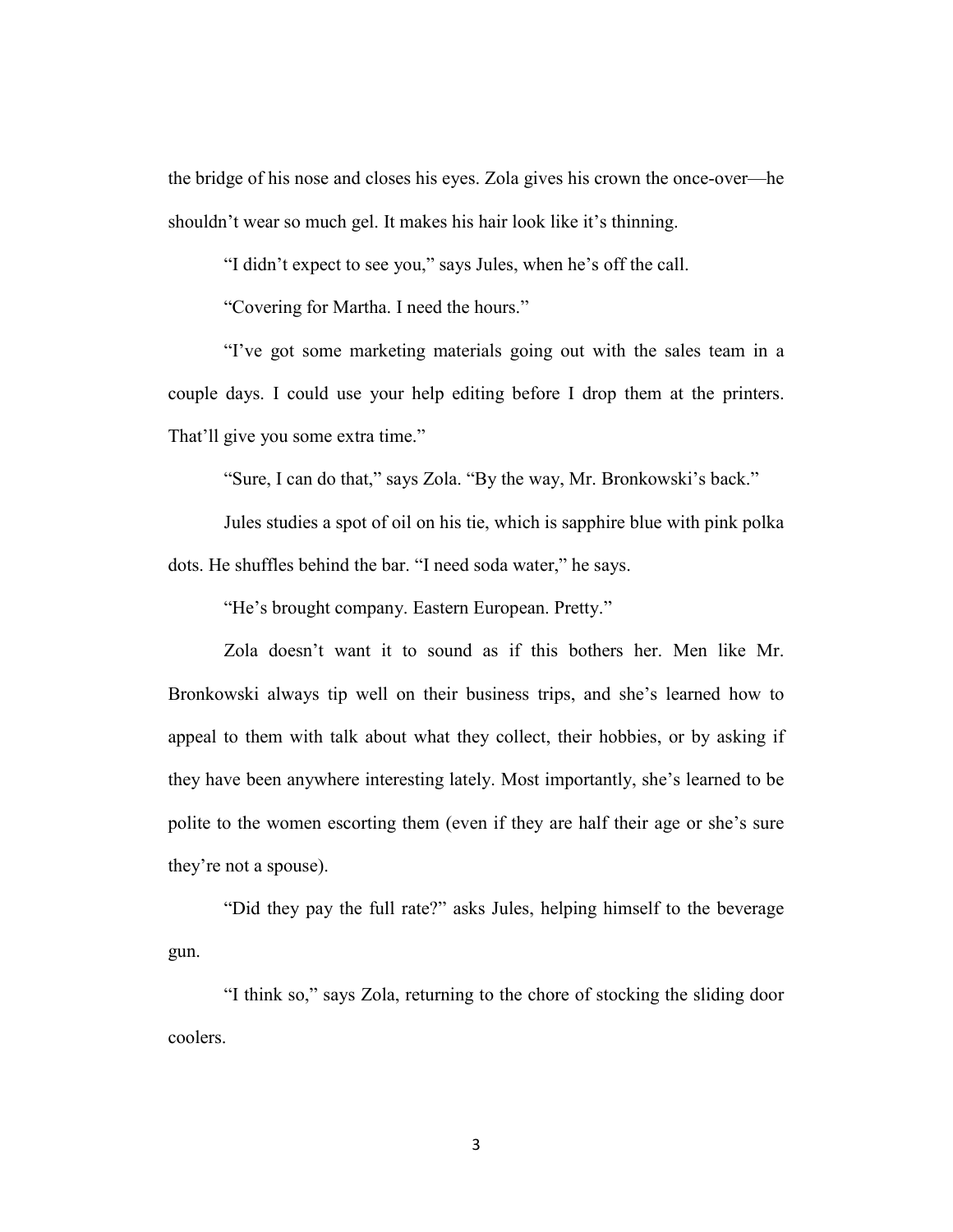"That's what I like to hear." Jules is a few inches shorter than she is, even in his lifted designer loafers. She watches as he squirts water into a wad of cocktail napkins.

"Shit!" he says, stamping his foot. He has managed to get his entire sleeve wet.

He removes the cuff link—if they weren't real he probably wouldn't worry about them rusting, but she knows this pair was a gift engraved with his initials. His acquisition of fine watches and other accessories often makes her wonder, especially since discovering a whole drawer of them in his office accidently while looking for a box of staples.

Finally getting to the stain on his tie, he walks away. He's off to somewhere quickly. With his short-cut legs and stocky frame, his claims of having been an All-State wrestling champ in the early-90's are believable, though he reminds her more of one of those circus boys—no more than 10 years old, with highly defined biceps, sometimes smoking cigars or holding oversized dumbbells impressively overhead. But then again, there is also something about his Filipino put-togetherness that makes it hard to imagine him sweating over anything, especially when it comes to rolling around on those funky school mats.

"We're in the business of pinks elephants," he calls over his shoulder. Everything comes with a price tag and can be bought. There is always someone willing to pay.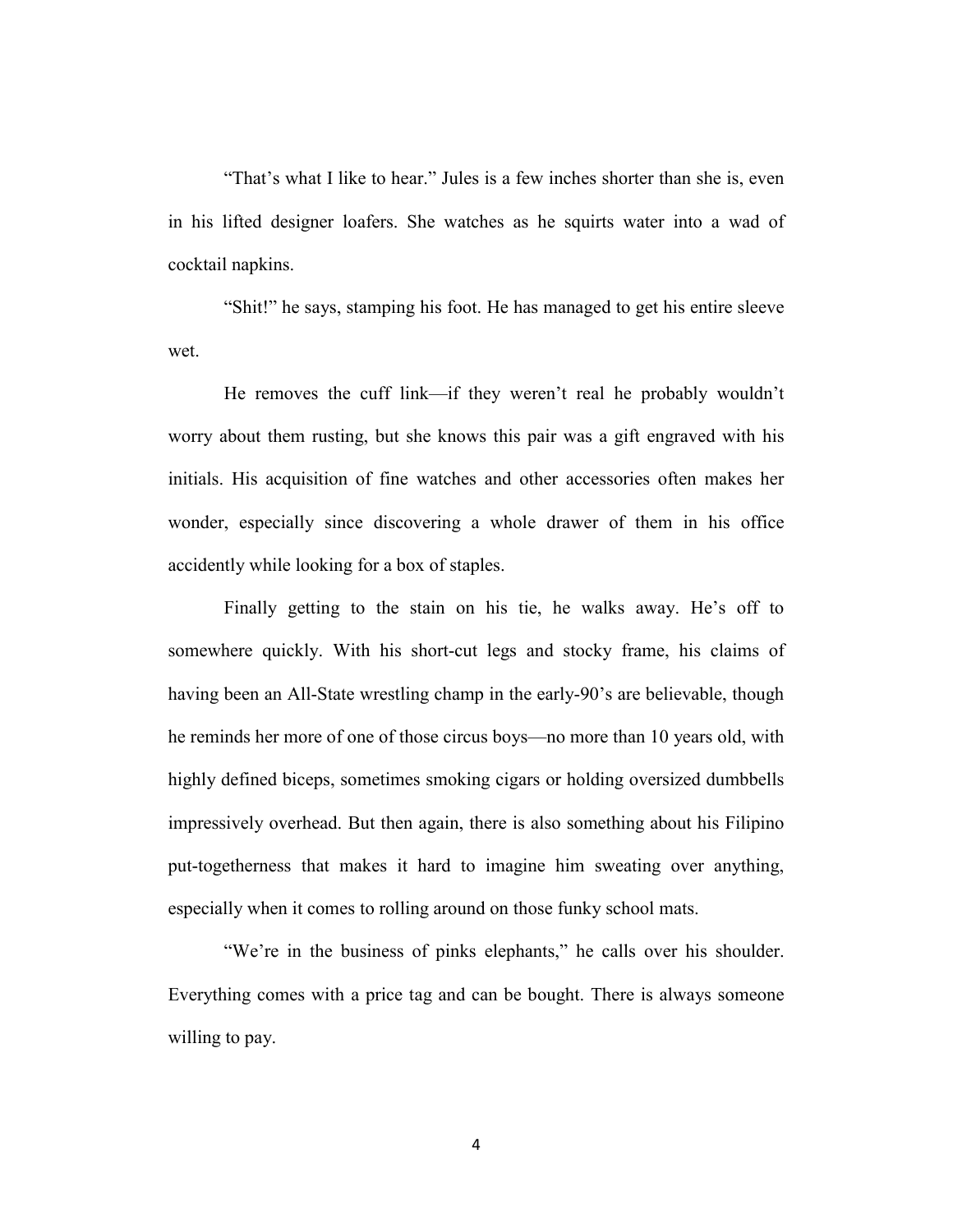The Hunt Club du Monde is the name of the restaurant attached to the French-inspired hotel, **REST & POUTINE**, where Zola has been working for the past year. The place basically tries to duplicate what Old Montreal brags, on a cheaper budget. Jules almost didn't hire her, because she interviewed so poorly and spent more time looking at his shiny black dress shoes and his shiny rectangular belt buckle than at his open face. It wasn't that she'd been worried about landing the position; part-time jobs were easy to come by in a seasonal town like Portland. But what made her nervous, more than anything, was that she'd never had someone before point out her lack of confidence, right to her face.

"Do you follow sports?" he'd asked her right off the bat, and she instantly began to sweat beneath her chiffon blouse.

"Not really. The competitive thing—"

"I'll ask again. Do you follow sports?"

Zola looked at Jules, confused. "Yes?"

"Did you catch the Redskins game last night?"

Zola shook her head.

"WHOO-WEE! " With a smack on the edge of the table with the palm of his hand, he startled her. The two water glasses rattled with ice and the silverware jumped to a crooked angle on the linen napkins. Taking on a Southern drawl, he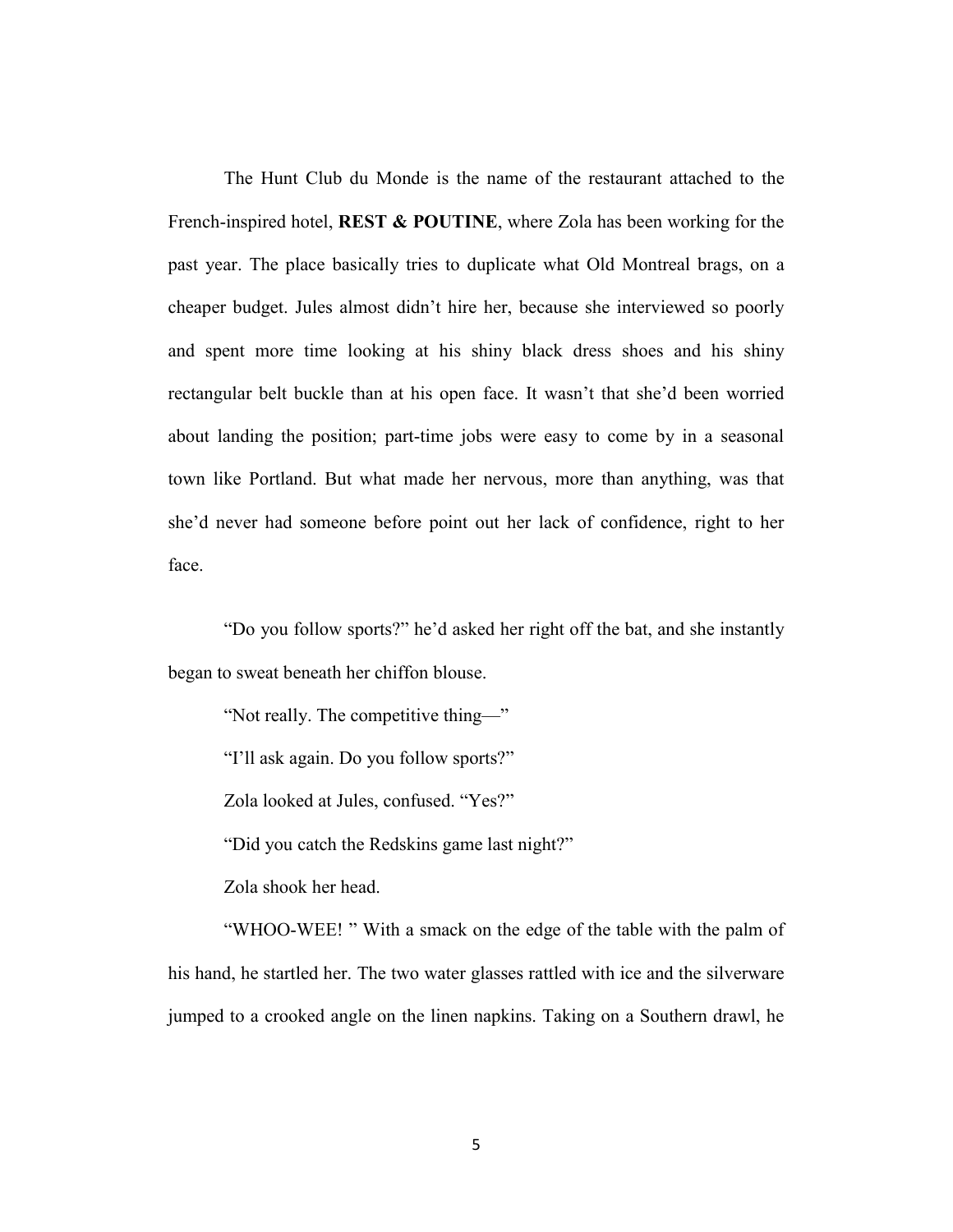rocked in his chair. "Man those boys played h-aaaard! I don't care much for those black boys, but that running back. He can run like he'd been raised to."

Had he purposefully tried to offend her? Judging from the slight Philadelphia accent that came out during all his raving—she would recognize that faint whine and overexcitement anywhere—and the obvious fact that his skin was as dark as any African-American or well-tanned Spaniard, she realized what he was really doing was testing her patience and threshold for vulgarity.

"I am more interested in the ones who call the shots."

"Oh, you're a smart girl? A quarterback queen. You must enjoy the strategy."

Zola laughed. "I don't know about that."

"Yes, you are! You're not agreeing, you're making a statement. 'Yes, sir!' Our clientele will dictate if you let them. They'll eat you up. Understand?"

Zola nodded, disappointed that she had gotten it wrong, and a bit embarrassed that he could read her so easily—though it wasn't in an invasive way, almost as if he could relate to her level, her sex, and with a sensitivity she didn't typically associate with guys in expensive Italian suits. Fidgeting, as she does whenever she's put on the spot, she rubbed the area of skin just above the knee of her crossed leg.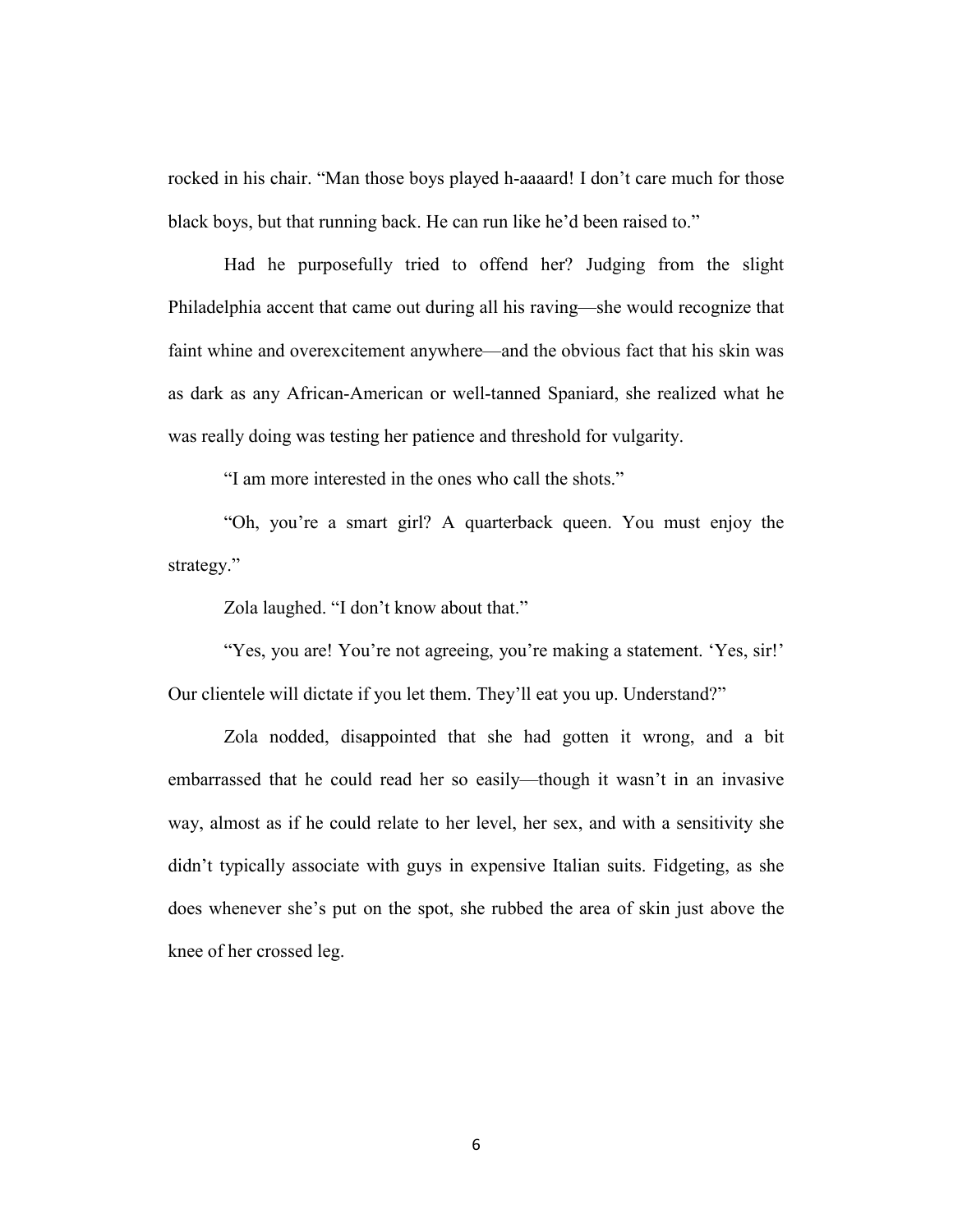Jules saw her doing this. "The job is yours if you want it. But take my advice: subscribe to daily stats. You can make some good money here, if you want to."

He took a set of keys from his pocket as he shook her hand. The key chain was as polished as his larger-than-life appearance, and most likely his car too. She knew she was so far beyond her element, and that this conversation had been nothing short of an adult education for her. It was something different, which she craved. After all, it wasn't her first time adapting to a foreign place. She'd found that losing her bearings or not being solely committed to what's at stake, if only temporarily, helped to redirect her. Reinvention was her case for using borrowed time.

"*Jitterbug Perfume*," says Opera John, as he daintily sips his dirty martini. "I was with a troupe in France, we were doing a rendition."

She watches as his two chubby fingers swim around in the thin-stemmed glass, like a fat kid's legs kicking in a murky lake at summer camp. Fishing out this one olive is this 300-pound man's idea of exercise.

"I was paired with this tenor. Piro was his name. Oh, what a lovely union that was. I was an alto, sweet on him like you wouldn't believe. I ate at his family's corner café every day of that run. The kind with white and red umbrellas, and pinwheels in the front. And sometimes before we'd leave to break, I would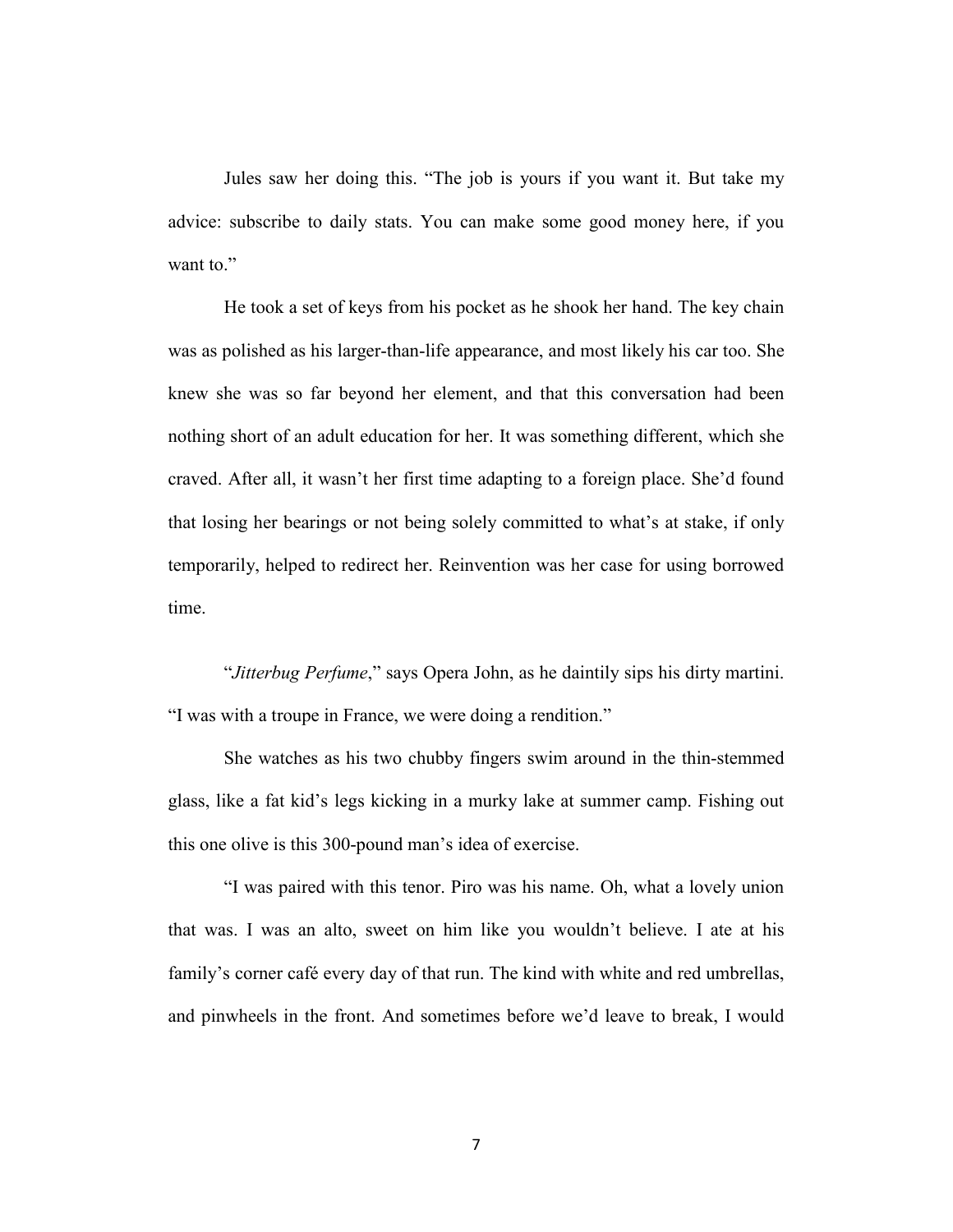sneak in the back where he kept his costumes, because they smelled of butter cream just like his skin."

John pined for many young men, lamenting to Zola regularly that he was too big for anyone to love anymore. He came in a couple times a week, but it had taken him awhile to trust Zola with his explicit poison. He would direct her through every step of the mixology process, from chilling to shaking to straining. And though it was one of the simplest cocktails to make in the alcoholics' hierarchy, Opera John had his own definition of a perfect balance and absolutely didn't tolerate a rushed drink.

"Soooo?" Zola is amused by his overplay of the gay card, especially when he bats his eyelashes at her like a giant Kewpie doll.

"Nada."

"Really?" He acts surprised and she laughs.

"Yeah, you've got much more going on in that department," admits Zola.

"You got to get out there! You ain't no Gertrude Stein—I bet you wear rehab slippers around your house, Ms. Stein. I'm gonna call you that from now on."

"My mother gave them to me. Worried that my feet would get cold."

"Let's be real. Gertrude probably had more gentlemen callers in one day, begging for her attention, than you've had all year. Well, there's nothing like a good romp to get the circulation going again."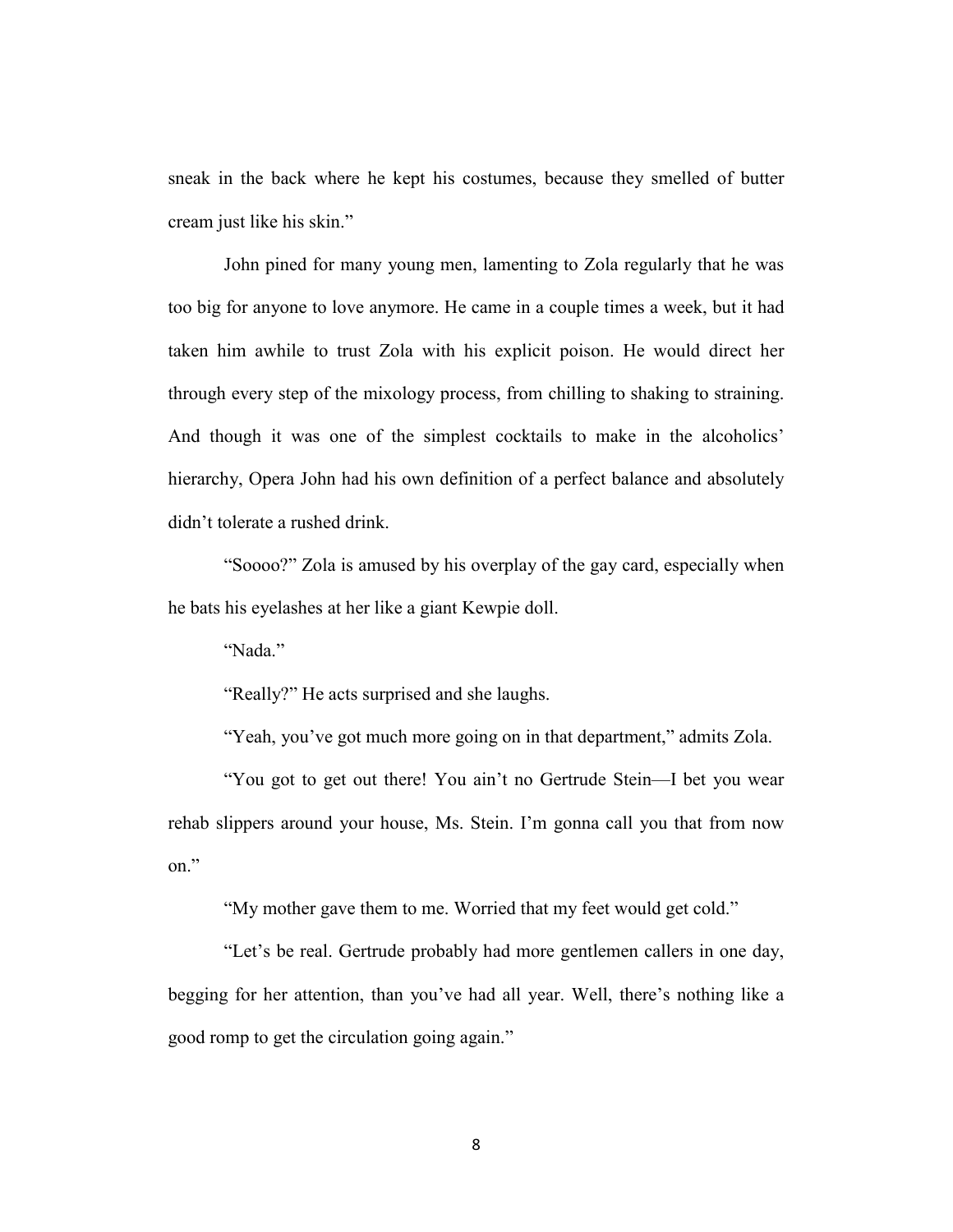"Is this seat taken?" Another man has joined them. John barely acknowledges him, but Zola asks what she can get him.

"A scotch with two rocks will do, thanks."

She reaches for the label he's pointed to, standing on her toes with her longer fingers inching up on the ledge of the shelf. She hears the phone ringing behind the kitchen doors and has to stop to answer.

"Excuse me," she says, with a glance back at the waiting man. Now engrossed in the evening news, he gives her a dismissive nod, apparently unconcerned by the delay.

"What should I eat?" asks Jules, on the other end of the line.

"Where are you?" she asks, knowing very well he could tell her it isn't any of her business, but this has become a regular aspect of her role.

"Still playing. Up a few hundred in hold 'em."

"How about steak frites?"

"Is it tender?"

"You can have it raw as you want."

"What goes well with steak?"

"It comes with fries, but substitute asparagus. They're as thick as ever."

"What would you get?"

"Probably that."

"I didn't know you ate meat."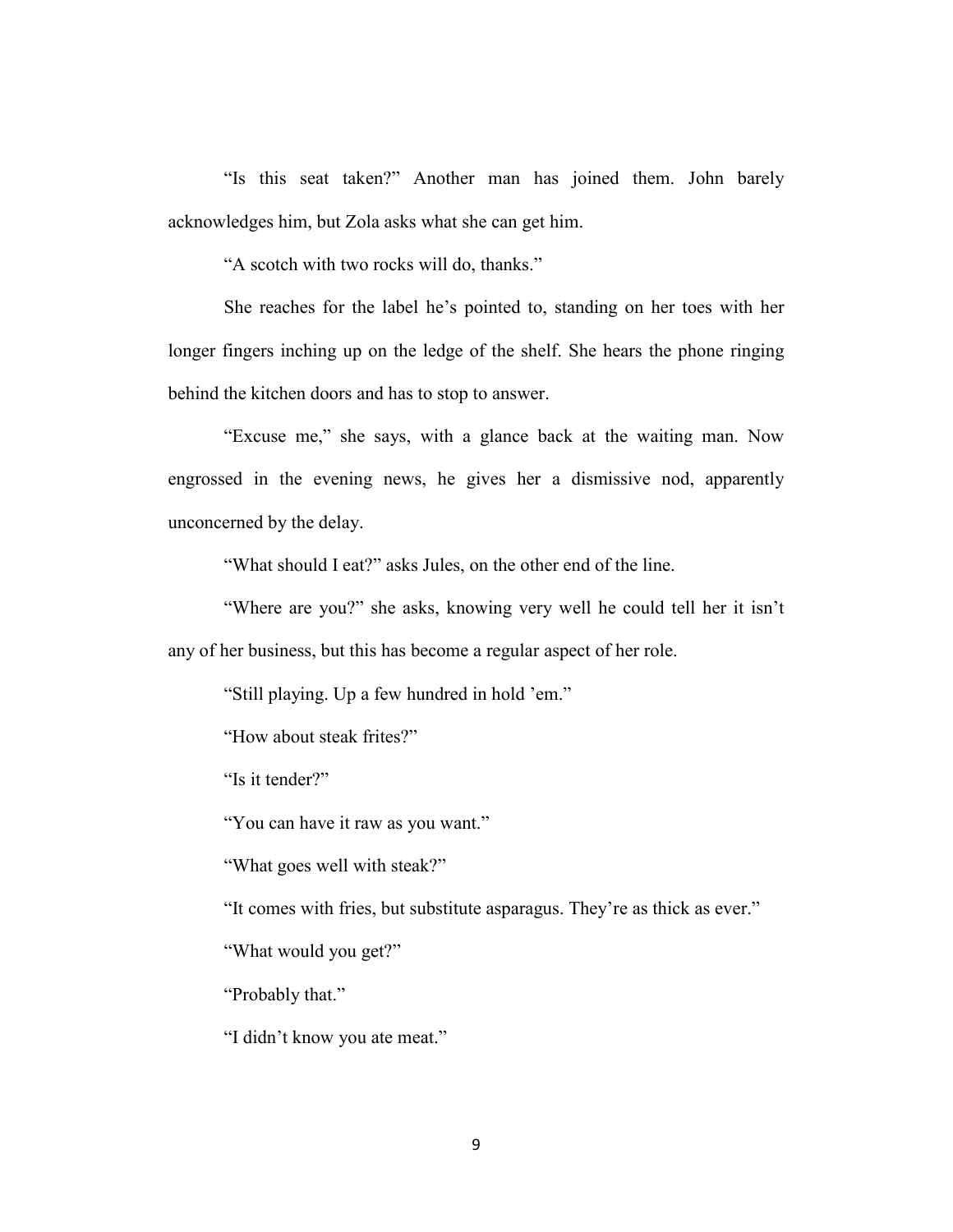"Sometimes. I like it every now and then."

"Always took you for one of these vegetables-have-feelings types."

"Not sure I know what that means."

"Thought writers were all the 'farmers market, don't-shave-their-pits' kind."

"I just write," she says. "Medium? Asparagus?"

"I'll be back within the hour, hopefully a rich bastard. Have Tanya let you into my room. Just leave the tray on the dresser."

Zola returns to decant the scotch for the man at the bar, who doesn't seem to notice she's been absent.

"Thanks," he says. "Did you happen to catch the score on the Cardinals' game? I was in the air and missed the whole thing,"

"7-5 Missouri."

A win will put this man in good humor, hopefully translating to generosity for Zola. He is focused on the Dow ticker. Above it, the headline reads: *Dogs Living in High Rises*. With a skinny black straw he swirls the short pour in his glass, as the cubes melt to the size of two icy pills. He takes a swig and hisses through his teeth from the bite.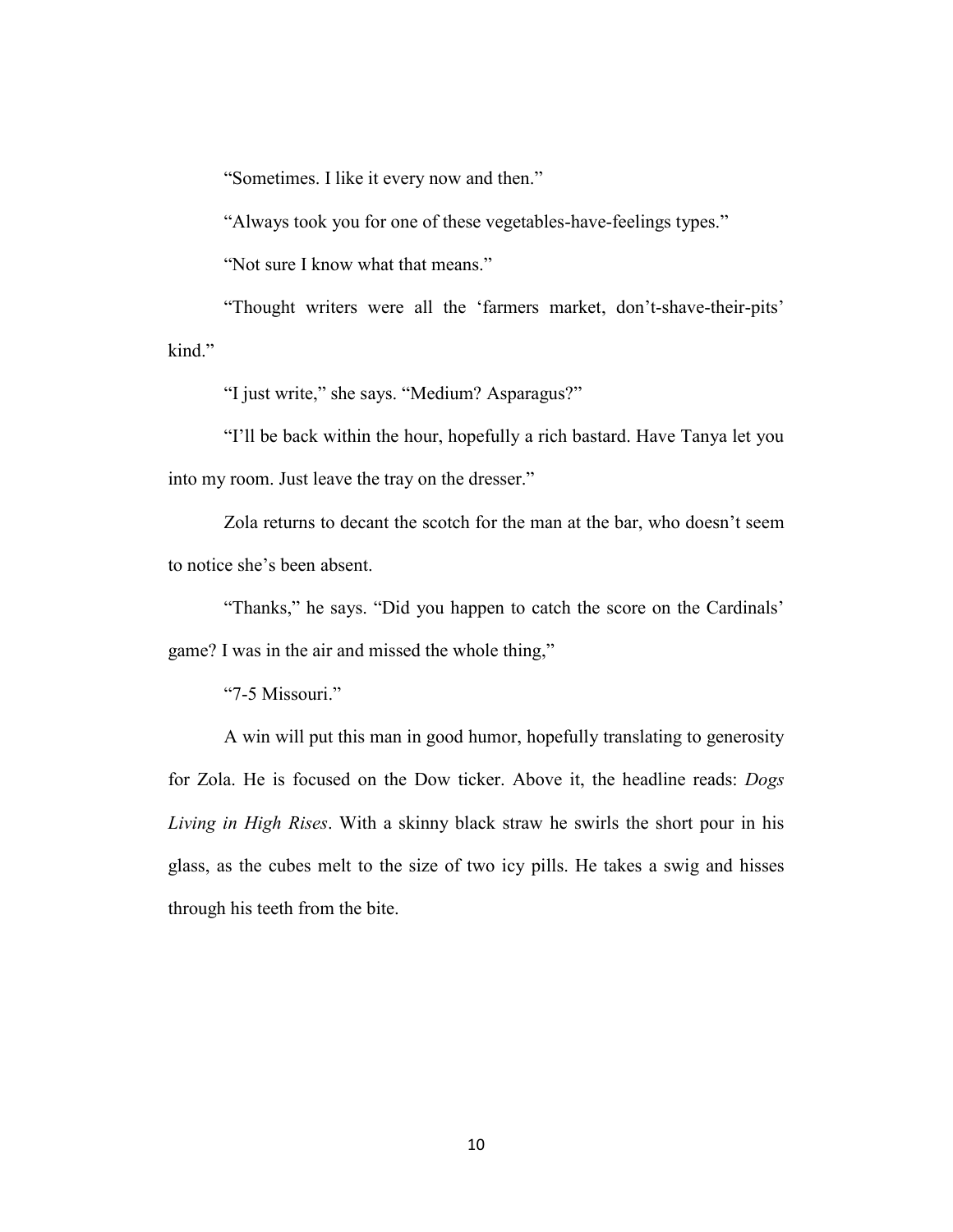Zola steps into the street after her shift. A fog is rolling in off the harbor, blurring the lights of the town with a smoky screen that covers a backdrop of brick and copper brownstones. She smells fish and salt, carbon and gasoline. This is Zola's favorite part of day—the eerie quietness that begins with the new. Her patrons have gone home and Jules has turned in, and while most others are sleeping, she will use this time to write. She can only store so much in her head before she must upload her thoughts elsewhere; somewhere past the extension of her. Putting her ideas down on paper and making room for new thoughts is for her the closest thing to a natural release. If she didn't have writing to turn to, then there would have to be something else. Though she has found in her experience, the alternative substitutes are often not as fulfilling, and are usually shallow attempts passed off for the real thing.

A blonde girl, around Zola's age, wanders aimlessly in the middle of Ferry Street, barefoot and abandoned after refusing to get in the car with her drunken boyfriend. Fortunately, it is the time of night where cars are tucked away safely in driveways and garages, and the street is empty.

"You have a smoke?" the girl asks.

Zola stops and digs in her purse for a pack, then helps the directionless wanderer with a light. "Got a way home?"

♦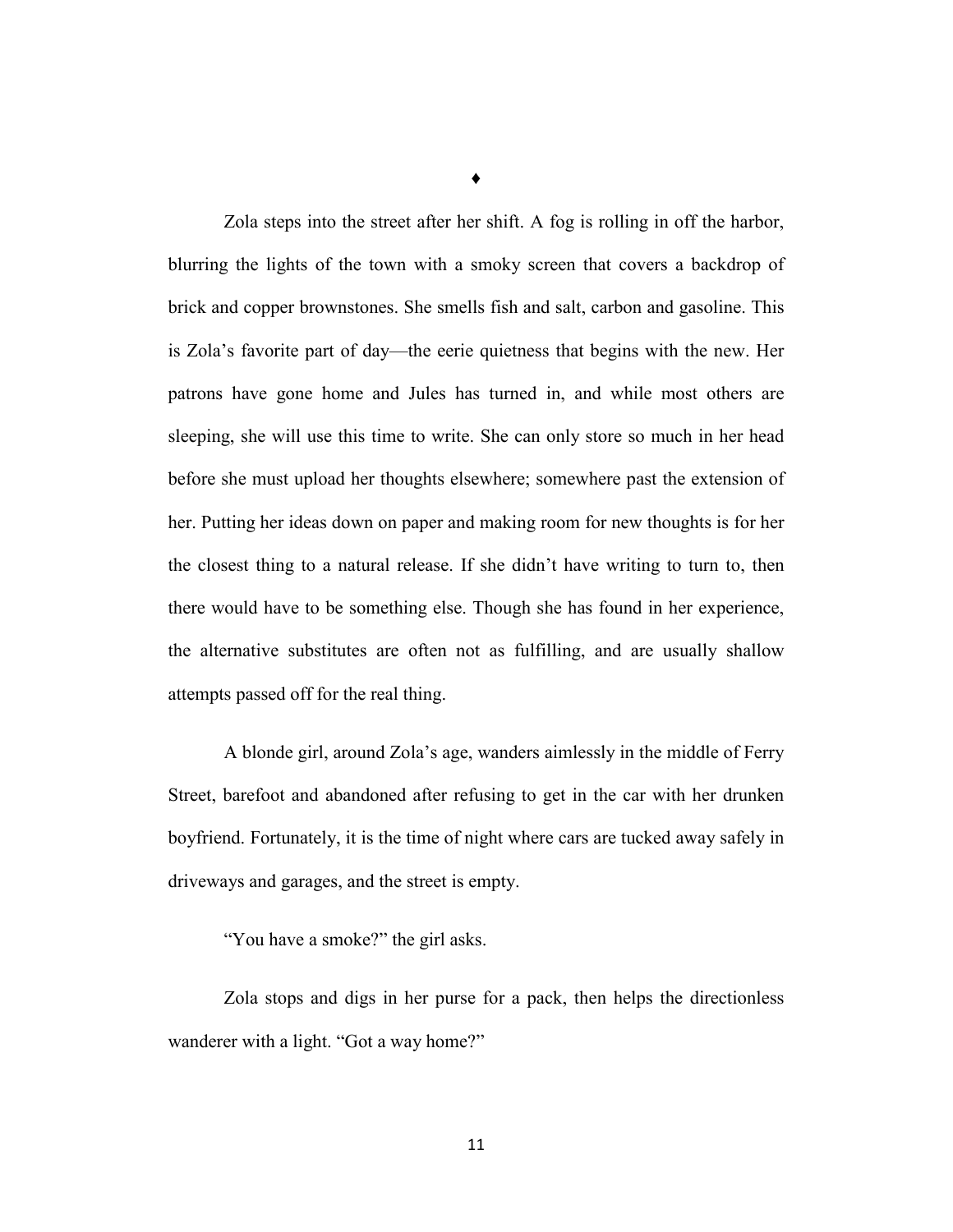"I'm in no rush," the girl says, leaning over to put on a pair of sandals sitting on the sidewalk that Zola hadn't noticed. As the girl does this, her low-cut tank top sags down, showing no traces of a bra.

"I'm walking this way, if you want to join me." Zola doesn't want to leave the girl unattended in such a condition, but she also knows that there may be more drama in store if she acquires company.

"Nah, I'm gonna finish this and catch a cab. Mark's probably worried."

Relieved, Zola bids her goodnight and heads home.

At her apartment building, she notices that her mailbox has become overstuffed from a couple days of neglect. Its nameplate lists her as one in a series of others who have come before her, the only one who has yet to be crossed or blackened out. She removes the contents and lets the metallic lid slam with an empty sound.

Bills and coupons, mostly. Over the last month, she's sent very few submissions out, knowing that even a completed piece is still just a pitch. It is frustrating to put all that time and energy into an idea, only to hear back from an editor at a journal it doesn't fit in with the theme for next month's issue. How could she have known that a Flirtini was no longer en vogue in trendy clubs, having been replaced by Medusa's Orgasm over night? After all, when she does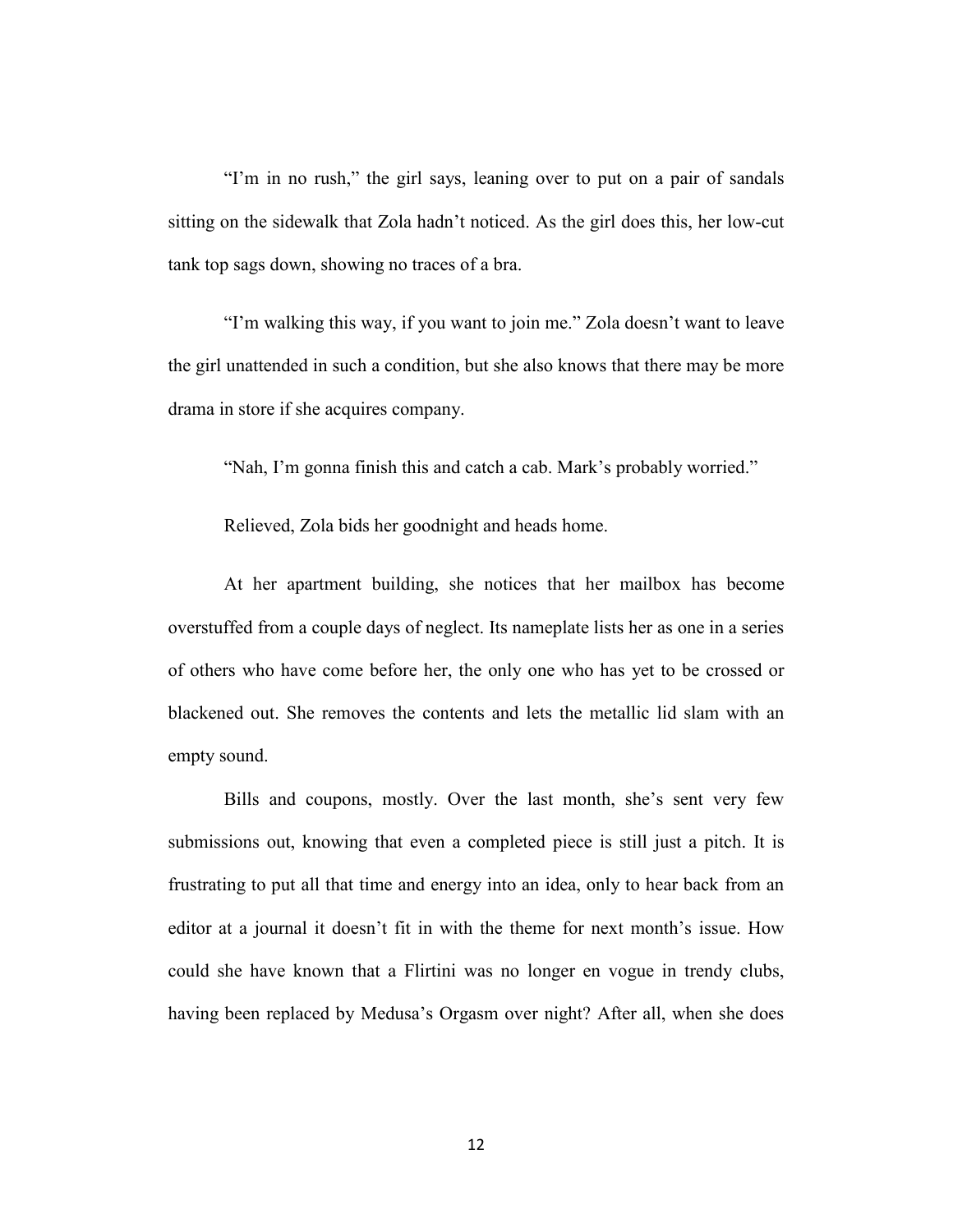get out she doesn't have the patience or poise for anything fancy, particularly of the popular neon variety.

Leafing through a color-copied coupon flyer for a local department store, she climbs the stairs to the second floor. Nothing she really needs—though a real Kitchen Aid mixer would be nice. Right in the middle of the thought, a small white envelope slips from the paper and lands at her feet.

In the top, right-hand corner is a foreign postmark dated within the last week and covering the rest of the surface are forwarding stamps, at least five, with the fingers pointing every which way. Zola crouches down to the worn tiles of the hallway landing, focusing on the smeared and distorted handwriting. The original address is old; it's going on four years since she lived there, and she's impressed by the postal service for tracking her down through the various relocations. Zola is not necessarily hiding; she just doesn't care too much to be found. And knowing only a few people who use the postal service anymore, she has a sneaking suspicion as to who this letter is from. The sender's address is unidentifiable, with no name included, but the legible portions look familiar. She almost wants to deny the possibility, as she slips the envelope into the stack between her thumb and forefinger, and continues her ascent upstairs.

Once inside, she hangs on to the letter and drops the rest of the mail on her kitchen table. Lingering for a moment, she wonders if she could toss it away unopened, as though she had never seen it. But it would take a will she knows she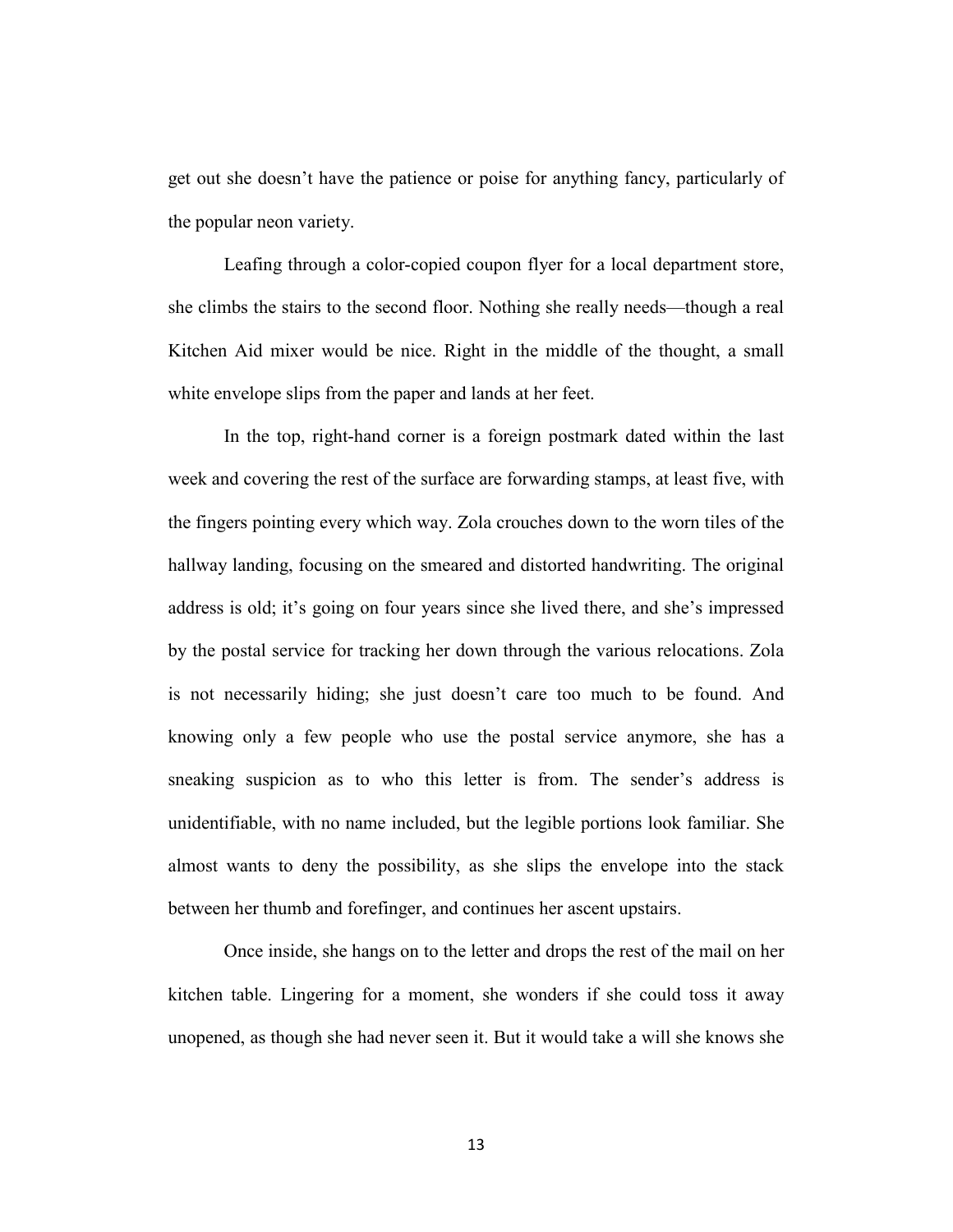doesn't have. Questions are forming quickly, like air bubbles underwater—as one rises to the surface, others follow, only to be stopped if she ceased breathing.

Beneath the sharp folds of the paper sachet is a letter. She considers the contents may not necessarily be the kind of guidance she's been waiting for. It could be a potential discourse from the certain existence she has fought desperately to create. But as her need to know prevails, she opens the envelope with care, and the letter flutters like wings unfolded from a cocoon.

*My Dear Zola,*

*I hope this letter finds you. If it does not, you will never know the loss of my words. After all these years and silence, I do not expect you to read on, let alone open this letter. Even if it is tucked away in a box, at least it is in your hands. And one day you will know that I tried to reach out to you, and that you are rarely far from my mind.* 

*I hope you are well. I hope you are loved. I hope that you are creating beautiful art. And I hope you have not abandoned your pursuit for something more.* 

*I see my life passing before my eyes. I have traveled, loved and painted. But my life is far from whole and sometimes I wonder if you have found that piece I left behind, when I thought I misplaced it somewhere else…*

*Nicholay*

14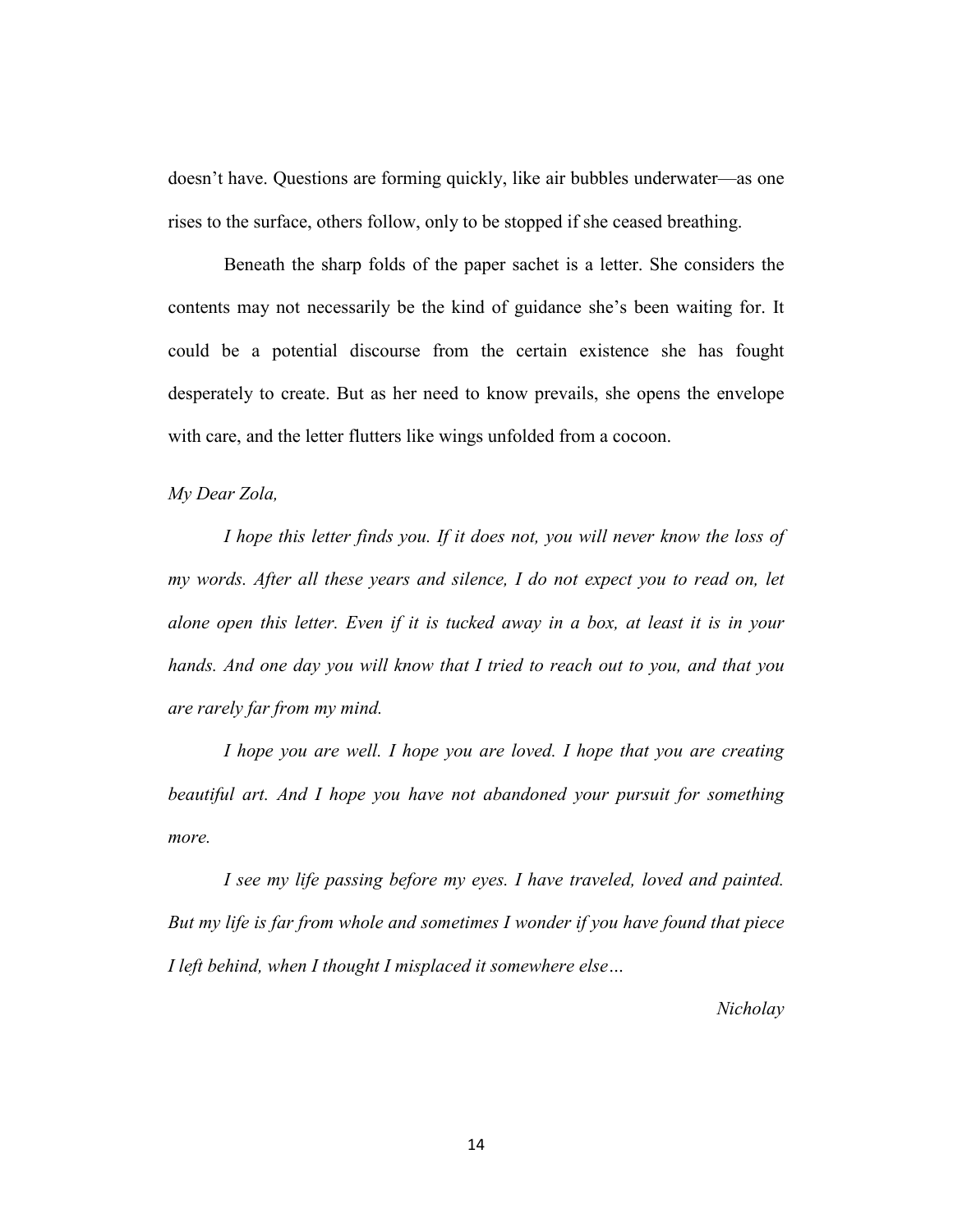Patches of red and yellow light bounce and flicker off the kitchen cabinets, and the refrigerator hums against the laminate floor. Watching the steam from the kettle dissipate, Zola sits at the table that serves as both a desk and dining area, with the one-page letter in front of her. She studies it as though analyzing a significant archival document.

The pot whistles.

She gets up to steep a bag of tea, and reads his letter once more: *I wonder if you have found that piece I left behind—when I thought I misplaced it somewhere else…* His words resonate. She knows how they would have exited his mouth, and curled out from his thin, wide lips—like an armadillo reciting an elegy.

But how could he?

After all this time?

He was always the selfish one.

What did he expect? Closure in his newfound life? To make her crazy as he knew he could? Four years with no word, hearing nothing, and here he was showing up in a letter, without apology?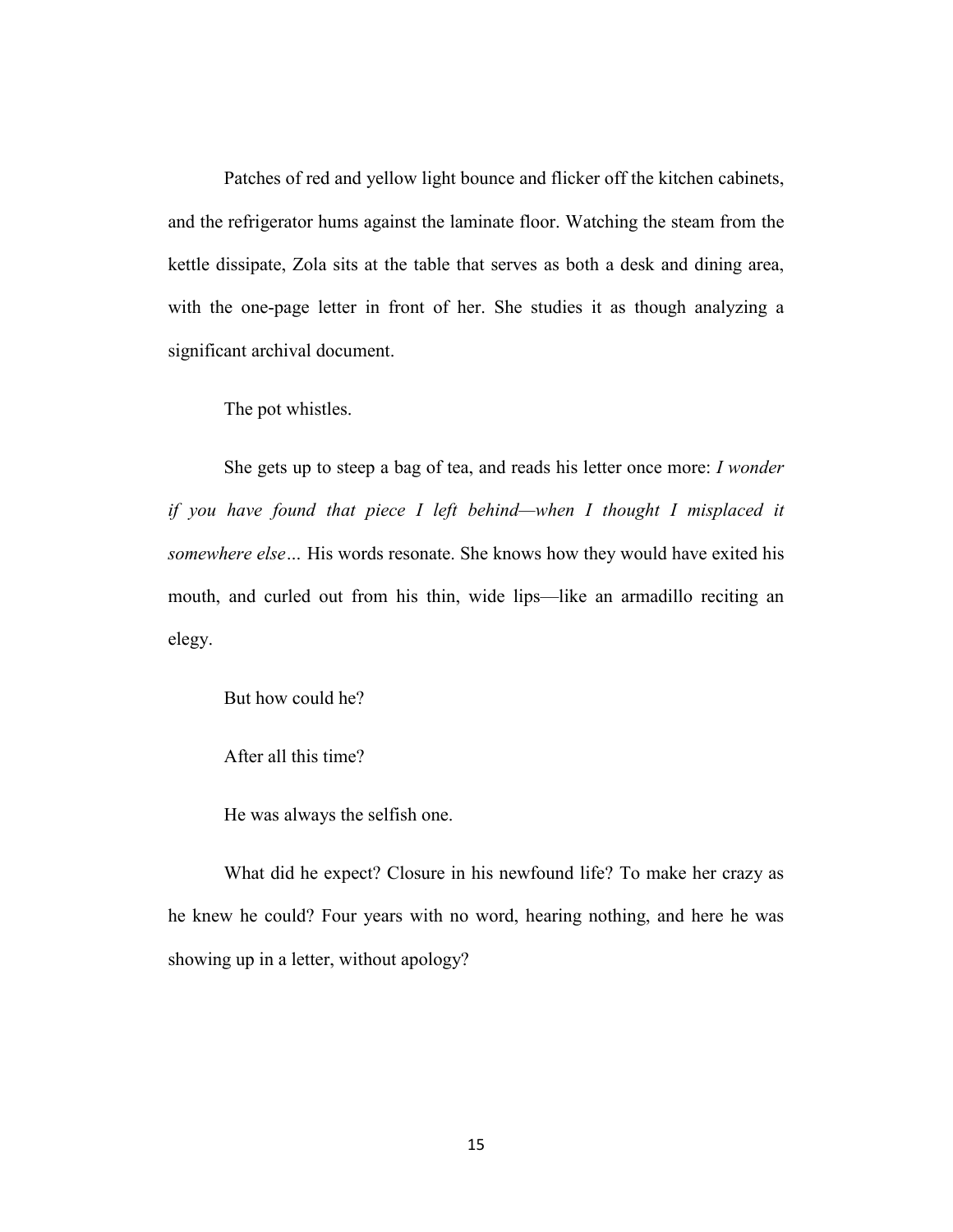When all that is left in her cup is the smell of mint and a hint of delicate herbs speckled on a ceramic bottom, she heads for bed, choosing sleep over the recollection of him.

**♦**

Zola dreams that she is in a small paper boat in the middle of a great body of water. The sail is stamped with a compass rose pointing the way. The sky hangs heavy, but does not reflect off the water's surface or meet at the horizon. She cannot anticipate its depth, because light does not exist below her. There is no beginning or end, only where she floats in between. She becomes afraid, straining her eyes for any sign of familiarity, but there is nothing. Curling up on the bottom of the boat, she weeps. She does not cry for fear of death, but out of fear she will never be found, that she will disappear off the face of the earth and no one will notice her missing.

Determined this will not be her demise, she sits up and scans her surroundings once more, this time noticing a mainstay at one end of the boat. Grabbing hold of the line, she plants her feet for balance and with both hands begins to pull herself and the weight of the boat towards its anchor. For hours she pulls, but the rope continues to uncoil and extend. Uncertainty about what lies at the other end of its length, and whether it will be better to wait for someone to discover her, makes her heave harder and faster, feeling the stretch through her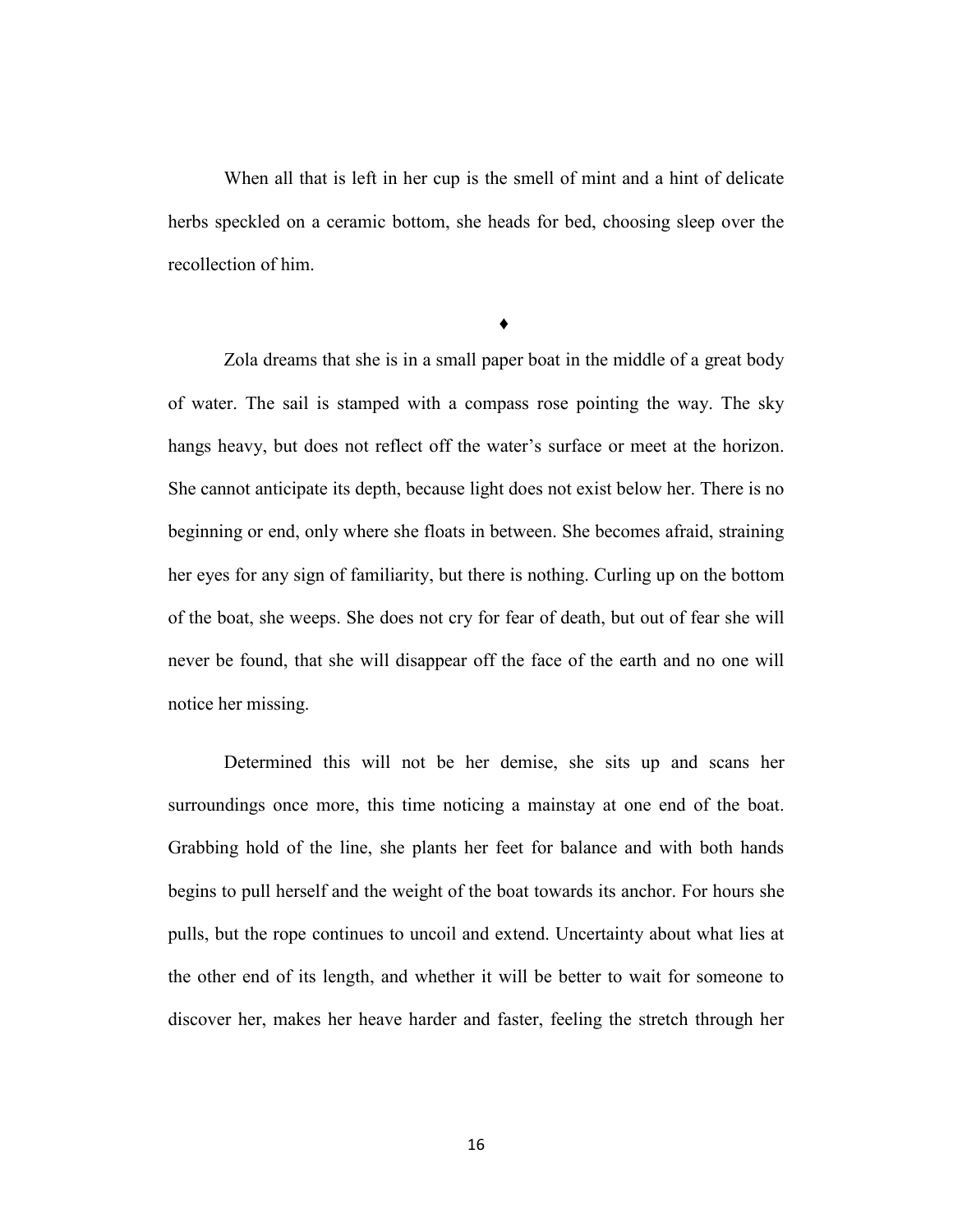arms and all down her side. She was once told by her mother that if she ever got lost to remain in one place, but now she wonders if there will be anyone who will come looking.

With all her might she pulls, hands blistering and body drenched in sweat. Time passes, but she has no gauge of the hours or the days. Her muscles are sore, her body weak.

Ready to give up and collapse in exhaustion, she sees it, a vague silhouette of a dock—this must be a trick someone is playing on her. But as the boat drifts closer, she can make out the rough outline of a shadowed figure leaning on a wooden railing, arms crossed and head bent. She knows the height of this man, the width of his torso, and the way of his stance. She knows this man, but she doesn't know if she should cry out in thankfulness, or let her boat drift past him into the abyss.

Zola wakes with her nightgown clinging to her body and the sheets at her ankles. Half awake, she slinks her way to the bathroom and wearily splashes her face at its porcelain basin. The dampness of her nightgown against her bare breasts gives her a chill. She pulls off the cotton gown and grabs the robe from a hook on the back of the door. She is strangely aroused from the dream, not solely in a sexual way, but the way someone would feel when anticipating a meeting with an old lover. She feels it in her abdomen, as though strings are being played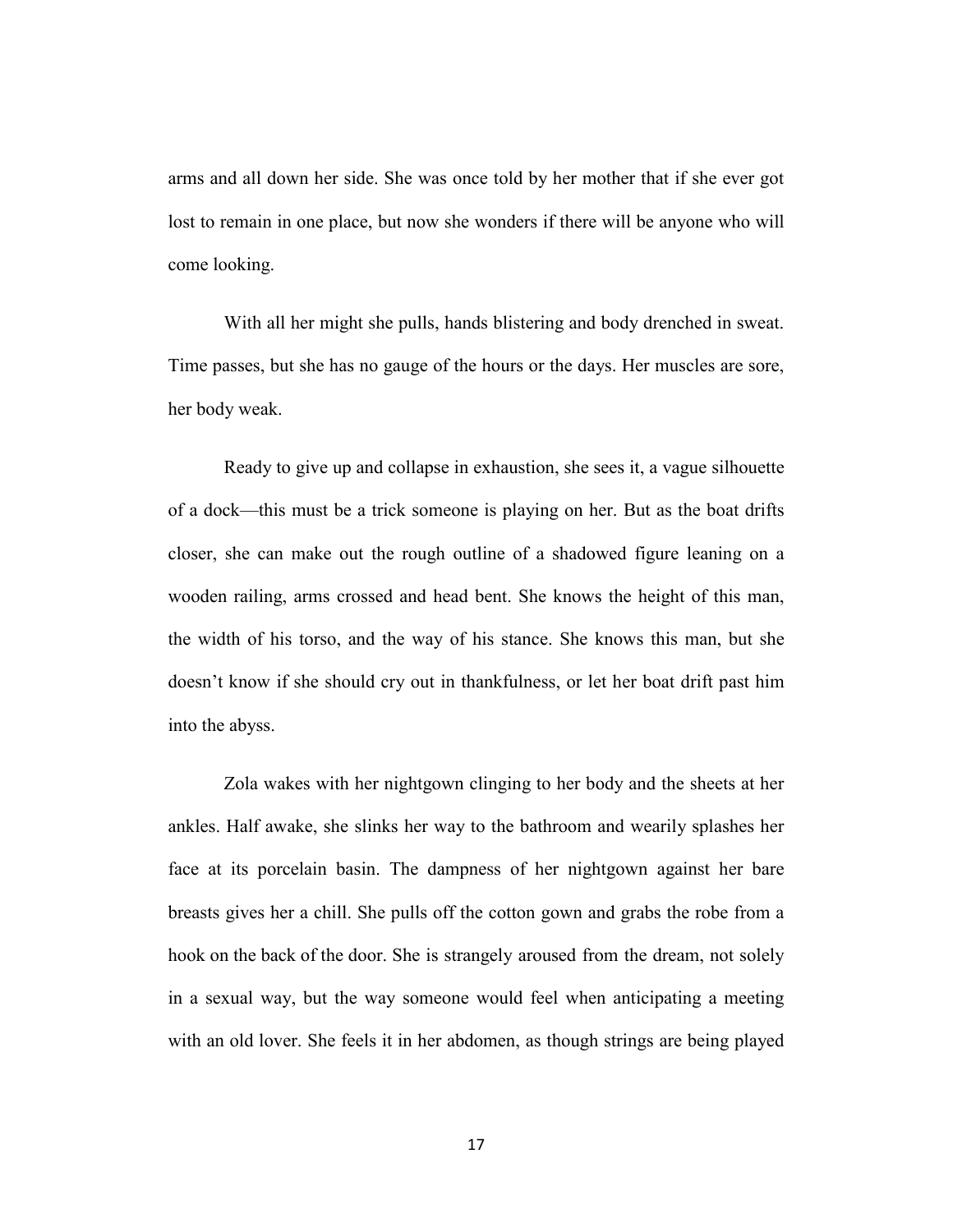between that connected place of navel and femininity. Some describe this sensation as butterflies, but Zola knows she is not a 13-year-old girl, but a 28 year-old woman, and butterflies are too pure a description for what she feels. The thought of him is embedded inside of her now, pulling ever so gently, on all the right chords.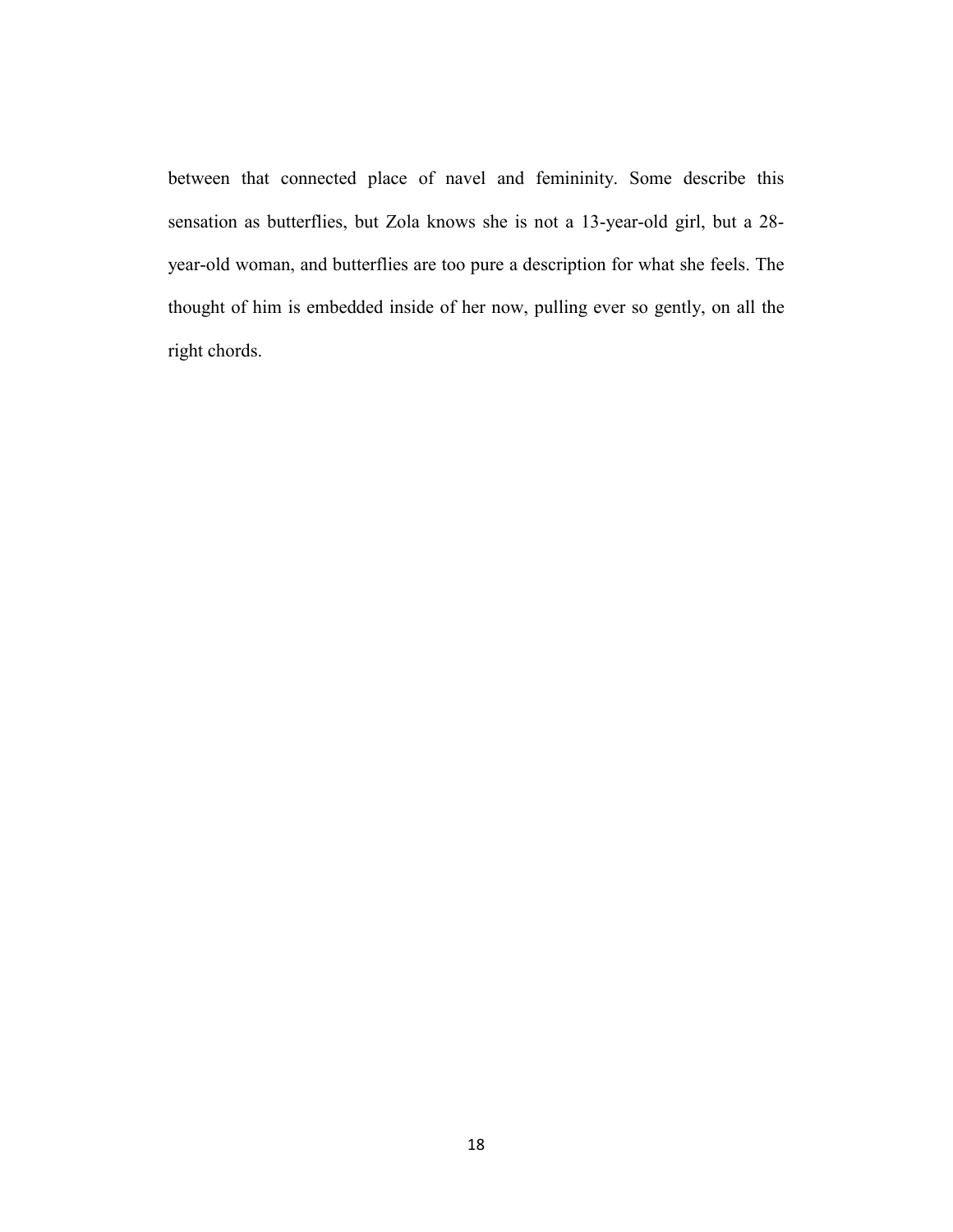## **Nicholay**

**♦**

He can hear Geraldine prancing around upstairs, trying to locate her fallen garments. He can picture her long legs in various yoga-like stretches as she attempts to dislodge her panties from his tangled bedding.

"You didn't wake me," she says, finally coming downstairs in the same clothing as the night before. She leans over him and grabs his chest affectionately, her strawberry-blonde hair tickling his cheek and neck. "Now I'm going to be late!" she singsongs with ironic flair, then takes a few, quick gulps of the coffee he has poured and left for her. "Nothing like cold, black coffee to start the day," she says, holding one of her lengthy legs at an angle like a flamingo.

Turning down the newspaper slightly, he gives her his attention. "You were like a peaceful undine, all laid out in morning bliss. Couldn't bear to disrupt such a beautiful creature sleeping. It's unjust."

"What's unjust is that you've managed to get me to stay again and you've barely touched that canvas."

Nicholay sees a nice contrast between the tassels of Geraldine's hair, and the aqua marine glaze of the cup she is holding in her hands. He makes a mental note of this palette, before his focus shifts to his unfinished cabinets behind her, without cabinet doors—just another one of his projects he's saving for a rainy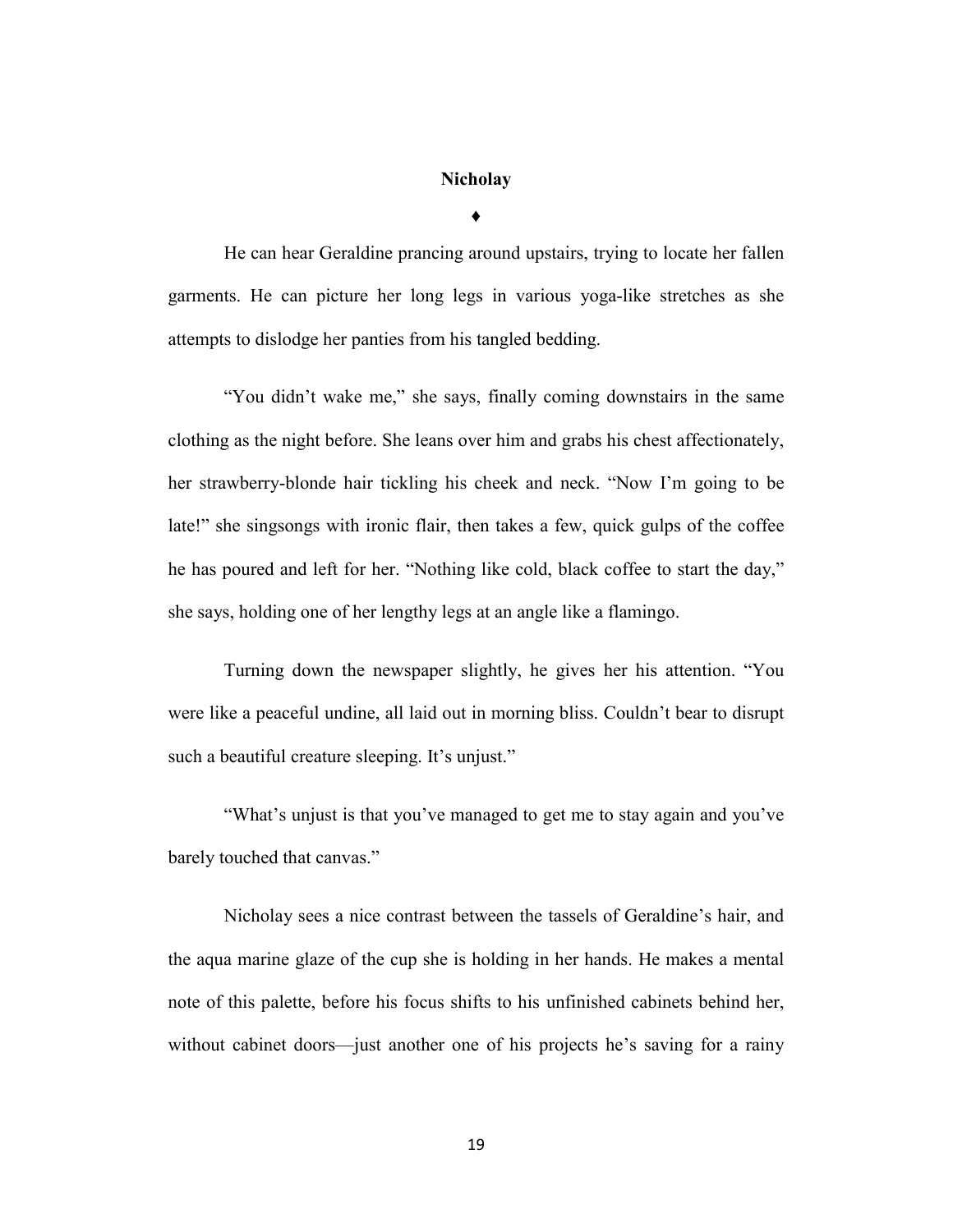day. "Trust me, we're getting close. I can feel it. Pretty soon you won't be able to pull me away."

"I was warned about you."

"Indeed you were."

"I gotta to go," she says, looking at her watch and pulling a bag over her freckled shoulder. "*Besitos*. *Ciao*." Then her long limbs are out the door and down the steps, off to a class he doesn't teach—ceramics was for the birds, full of potsmoking youths who backpack through South East Asia in search of their *chi*.

Nicholay sets the kitchen timer on the table beside him and goes back to reading the news. Recent heirs, a brother and sister who have been off the radar until recently, when, in a bizarre turn of events, they received a large trust after the passing of their tycoon father. According to sources, they despised this man and everything he stood for; he was a self-promoting capitalist, bureaucrat and social philanderer. The siblings denounced their father's name, and donated all their funds to local arts programs. They were currently seeking the like to sponsor.

No better than their father, Nicholay thinks. Philanthropic karma is the latest currency. Disgusted, he turns to another section, then to the soccer scores.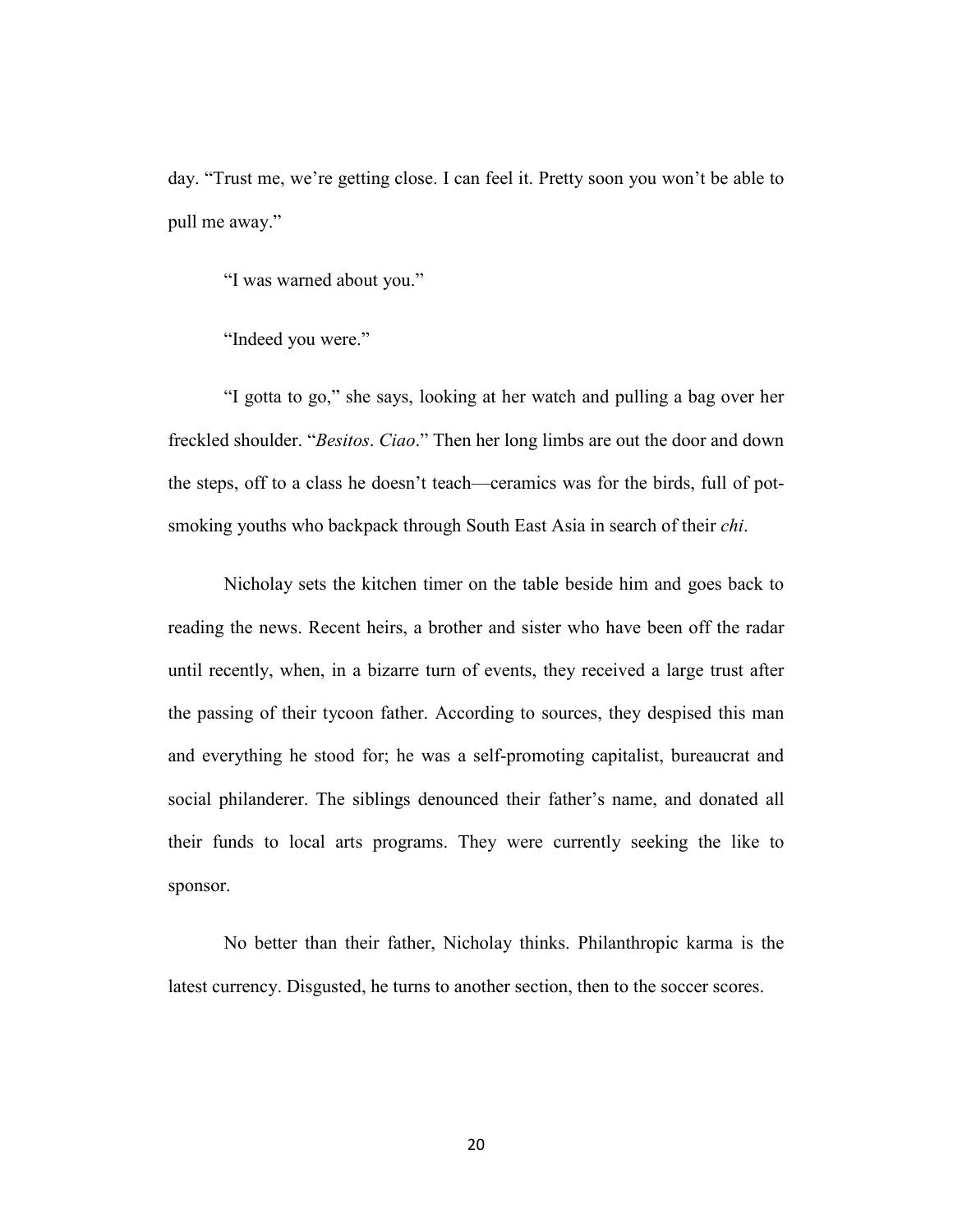When the timer goes off at 11:11, he gets up and removes the button-down sweater he's wearing, leaving him in nothing but his unlaced boots. The cable knit cardigan belonged to his grandfather, a good ol' boy from New England, and it is the only thing Nicholay has left of him. He doesn't want to ruin the sweater with oil paints, since there isn't an effective way of getting the stains out. Despite the many methods and neutralizers he's tried over the years, every stitch of clothing he owns is covered with evidence of whatever project he is currently working on. Painting naked just began to make sense after a while.

This particular project is not the one he and Geraldine have been collaborating on. Right now, as it sits on the easel in the corner of his kitchen all that is identifiable is a pair of female hands kneading bread in empty space: an idea that came to him in a memory.

He hadn't thought about Zola for quite some time, until an early morning last week when he couldn't sleep any longer. He'd slipped away from the purr of his lover and went to make a sandwich downstairs. He wasn't sure if it was the piece of artisan bread he'd been chewing between thoughts, or the way the light caught the side of the hammered metal mug he was drinking from, but whatever it was, a vision came back to him, a familiar energy he became determined to capture.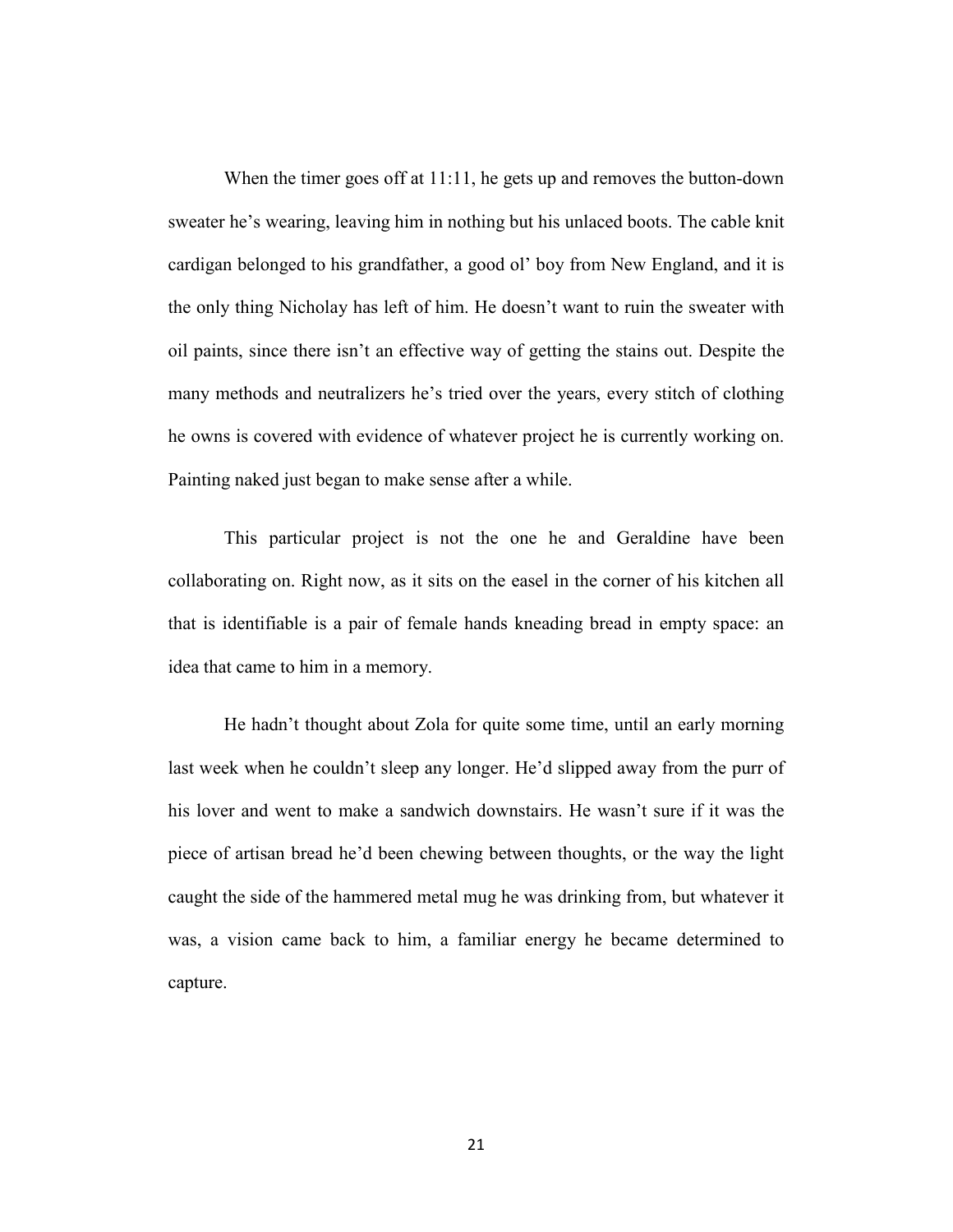The recollection is four years old, but feels like yesterday's clothes. His hand searched the bed for her, but was met with the coolness of deserted sheets. It was dawn and a chill ran along the crooked floorboards. Nicholay got up, following the smell of sweet yeast downstairs to the kitchen. As he approached the entryway, he saw Zola, nude, kneading bread. He stopped in their unlit hallway and looked on as the faintest pieces of first light barely touched her moist skin, her silhouette glistening like a mare in summer's heat. Her hands moved rhythmically over the dough as strands of hair fell to her face and her tiny breasts gently swayed in motion. She was beautifully posed and he couldn't help but make love to her and her flour-covered body, in their flour-covered kitchen.

Last week, when this came back to him, Nicholay painted feverishly for hours, into the late afternoon. The poet Rilke once described the artistic experience as "lying so incredibly close to that of sex, to its pain and its ecstasy, that the two manifestations were one in the same." And when Nicholay becomes enraptured in his work, even the temptation of a half-clothed woman happy to indulge him again and again can't take him away from his canvas.

He made the decision to write Zola out of selfishness, mostly, but also curiosity. There is part of him that wonders where the wind has taken her. She always had a little gypsy blood in her, an innate inability to settle. It was one of the many things that drew him to her in the first place. Her need for travel, to seek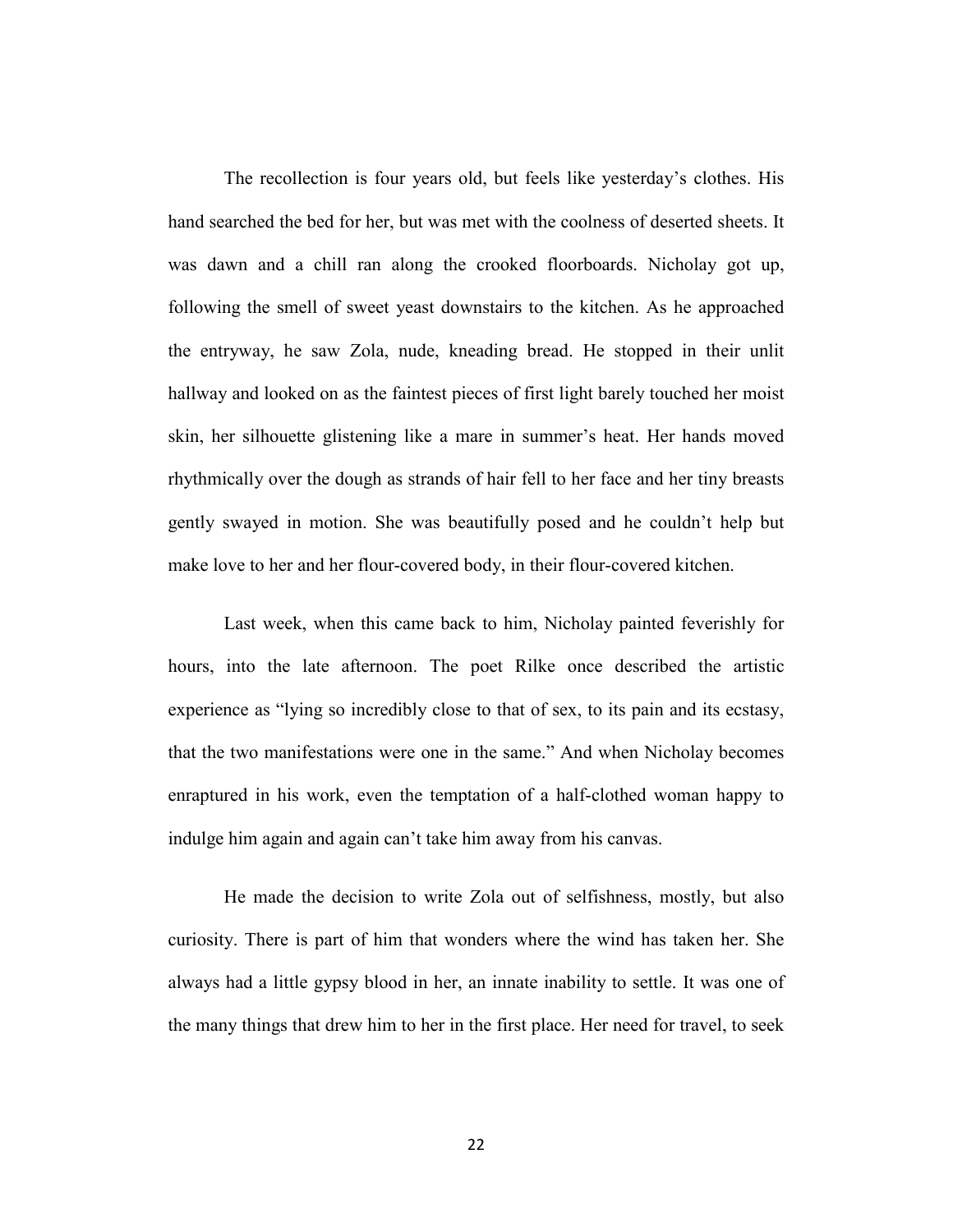new adventures, and all those unspoken personal conquests, inspired them once to dream of a love and life built on something higher. They had relished the idea that no one but the two of them alone understood what they shared, and that was all that mattered. This had been so clear in the way they made love and worked side by side, and how in time her beauty blossomed into a finely stated independence. However, there had been an element of something spontaneous and erratic too, deficiencies they did not want to admit to. Being together required them to make compromises, promises Nicholay suspected he might never be able to make to anyone, not even to her.

**♦**

Among his nobler pastimes, Nicholay teaches a small group of five-yearold kids how to paint. Two days a week, he works for a community center that offers instruction on everything from aerobics to interior design for all different levels and ages. This is where he met Geraldine. She was leaving at the end of one of the studio classes she was taking, and he was walking in to teach the next slot.

"What do you think of this pot?" she had asked him, as she cleaned a potter's wheel in the back of the room.

Nicholay went over to examine the clay heap. "Honestly?"

"Lay it on me," she said, scrubbing the slick grey goo from her hands over the industrial sink.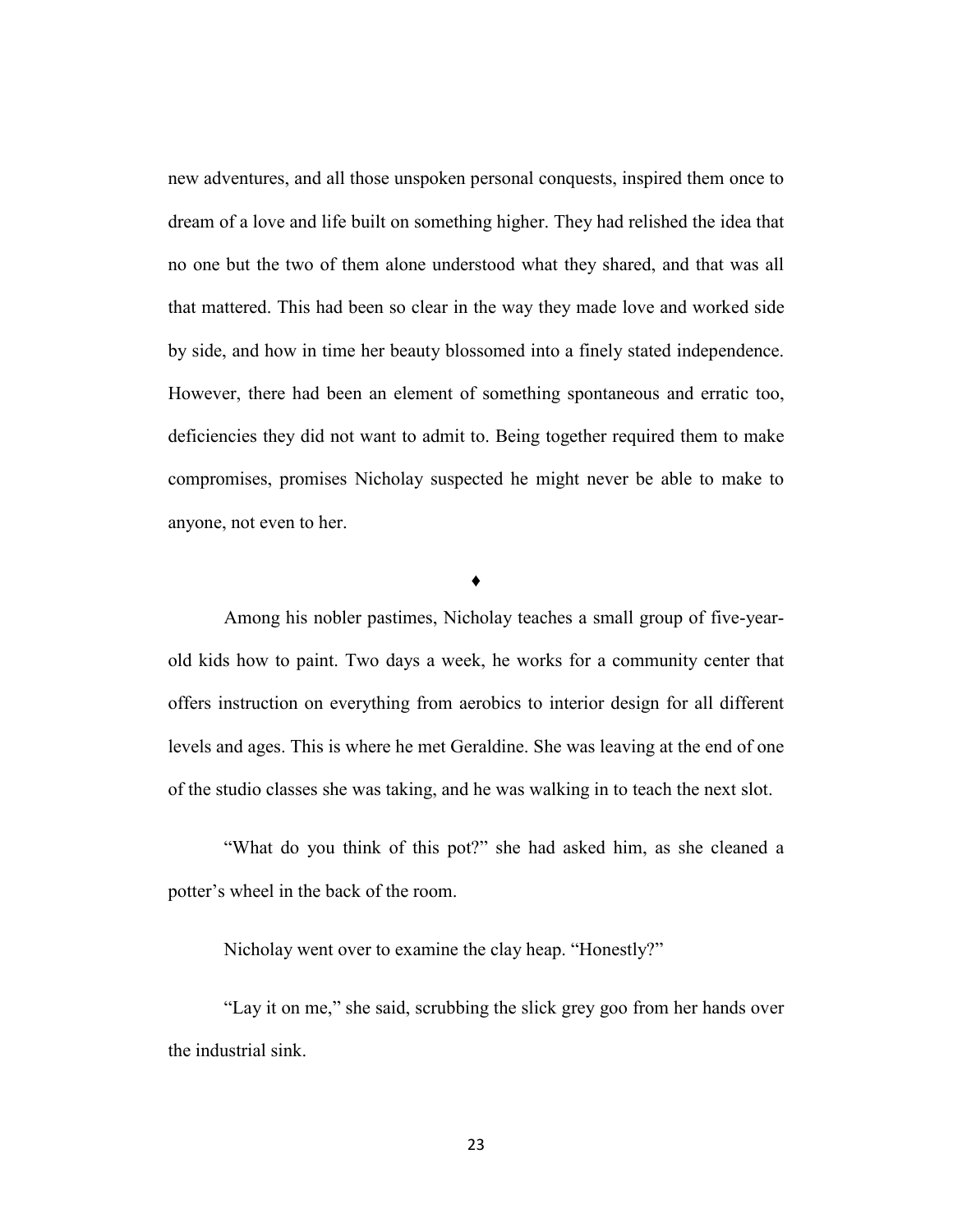"I think it's shit, and you can do better."

"Is that so?" she said, removing the black apron tied around her neck and waist, to reveal a curvaceous body in a floral dress. She's taller than most women he's known, almost his height. But what stands out to him the most, is that she is of those mixed breeds of Spanish women, with light hair and brown skin.

"In fact…" He put his hand over the lopsided, muddy vessel and pressed down hard, flattening it into a pile.

Geraldine stared at him. "Who the hell do you think you are!"

"I thought you wanted me to be honest?"

"I did, but—"

"Listen, I'm sorry. Were you really attached to that pot?"

"I spent hours…" She trailed off, shaking her head.

He may as well have been the man who hit the family pet with his car and left it for dead on the side of the road, because the expression on Geraldine's face was one and the same. Looking as though she didn't know what to make of the situation or him, she bagged up what was left of her project.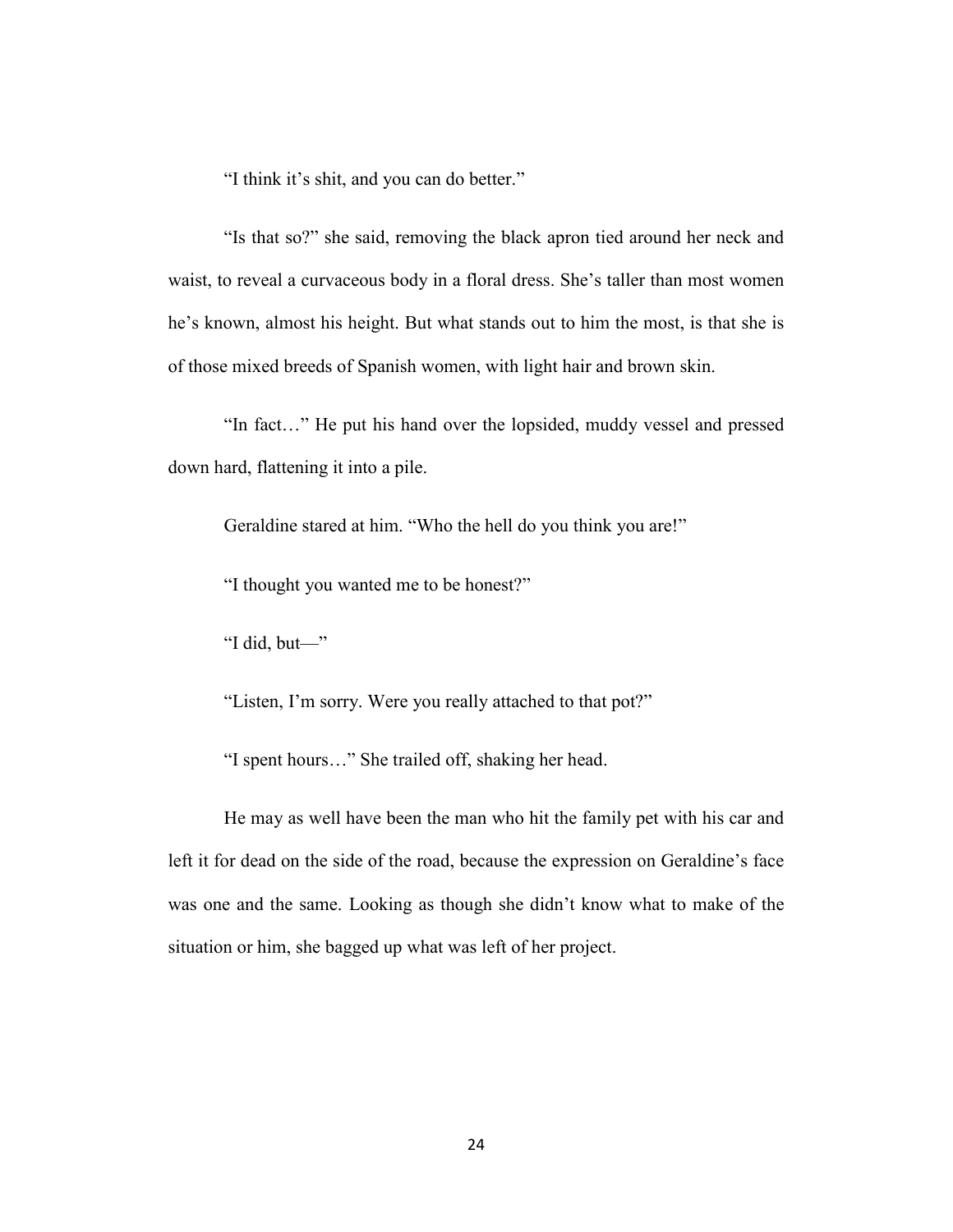"How about this: Why don't you think about it for awhile, and when I take you out tonight for dinner—as my apology to you—you can explain why it mattered that I squashed that terrible thing you called art."

"And why would I go out with you?"

"I just so happen to be an expert on these things."

"And this actually works?"

"You tell me."

That was three months ago, and since then Geraldine has been the closest thing to a companion Nicholay has had for awhile.

Nicholay enjoys teaching kids, because they haven't been polluted by reality, and their perceptions of the world are still pure. Ask children why they chose blue for the color of skin, and they'll say, "The boy is sad because he lost his dog."

And if Nicholay asks, "What dog? I don't see a dog pictured here."

They'll say, "Because he's lost."

"Okay, then what about the rainbow?"

"I just like rainbows."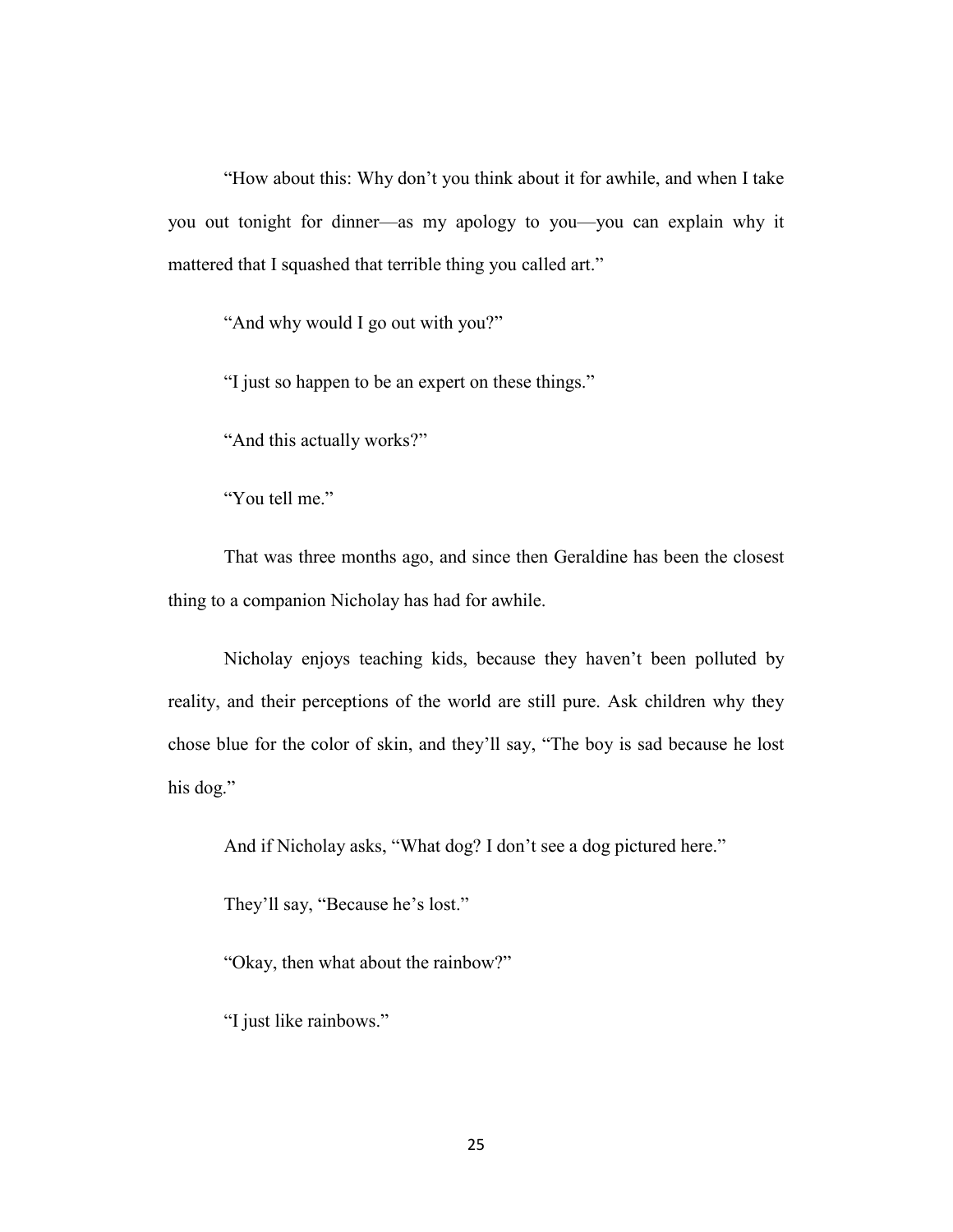"Fair enough." This was reasoning he could follow. He would accept a child's reasoning over an adult's any day.

Sometimes, Nicholay brings in his paintings and lets the kids ask him questions about his own work.

"Why does that man look so angry?"

"I don't know," he replies. "His lover left him for his father."

"What's a lover?"

"It's a woman or man who cares for another deeply, but is incapable of committing in the most intimate and complete way. Usually, someone ends up getting hurt."

"My mommy loves my daddy."

"You're probably right." It does exist, though Nicholay hasn't personally seen such a case.

"Sometimes my mommy says she hates daddy when he doesn't pay attention to her and watches soccer all night, and then goes to bed without her."

If only he could see like a child again, he could paint uninhibited without a care or worry about whether what he was doing was any good. His kids were gauges for how honest his paintings were. If they told him they liked it without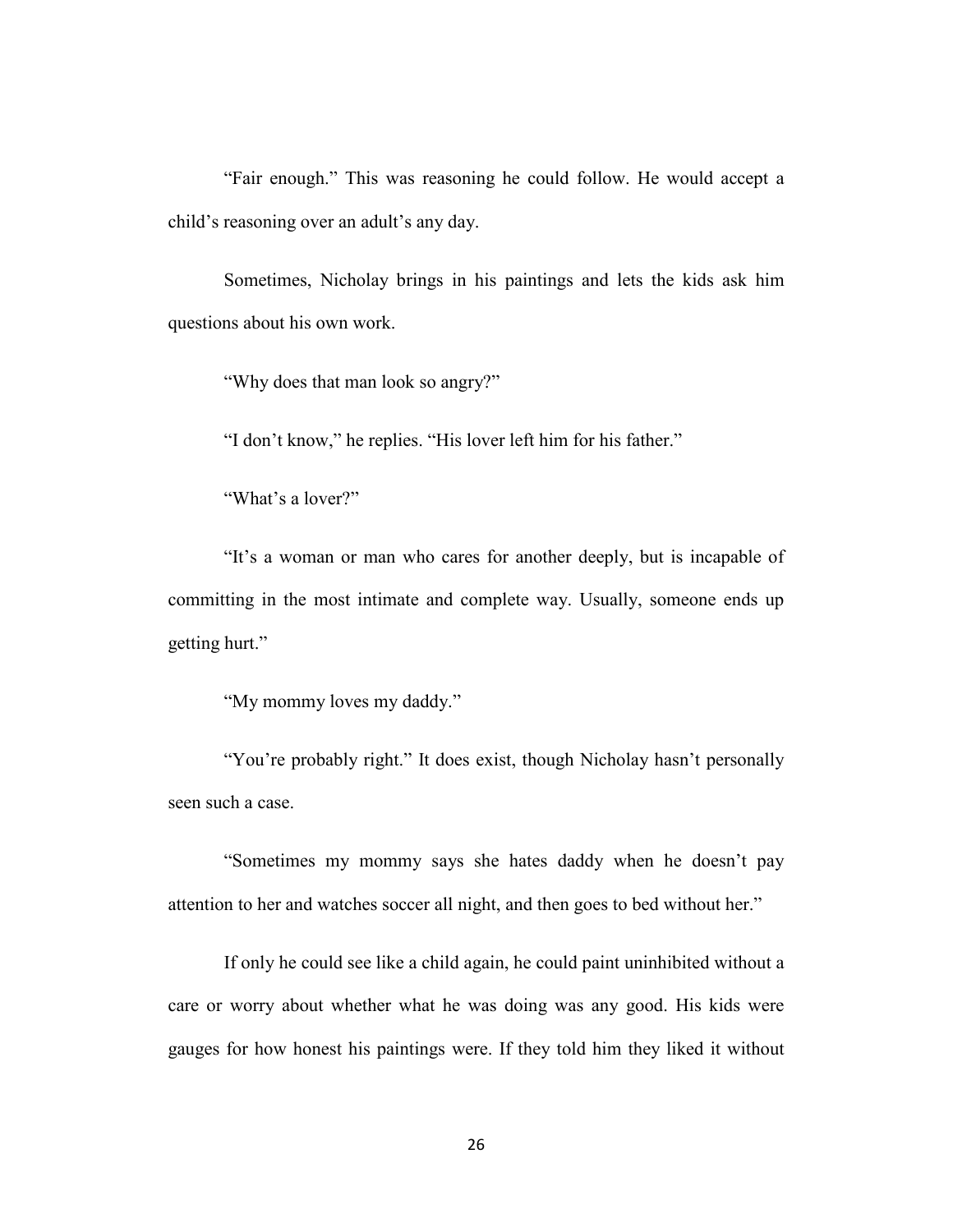any explanation other than "just because," he knew he was on to something half decent.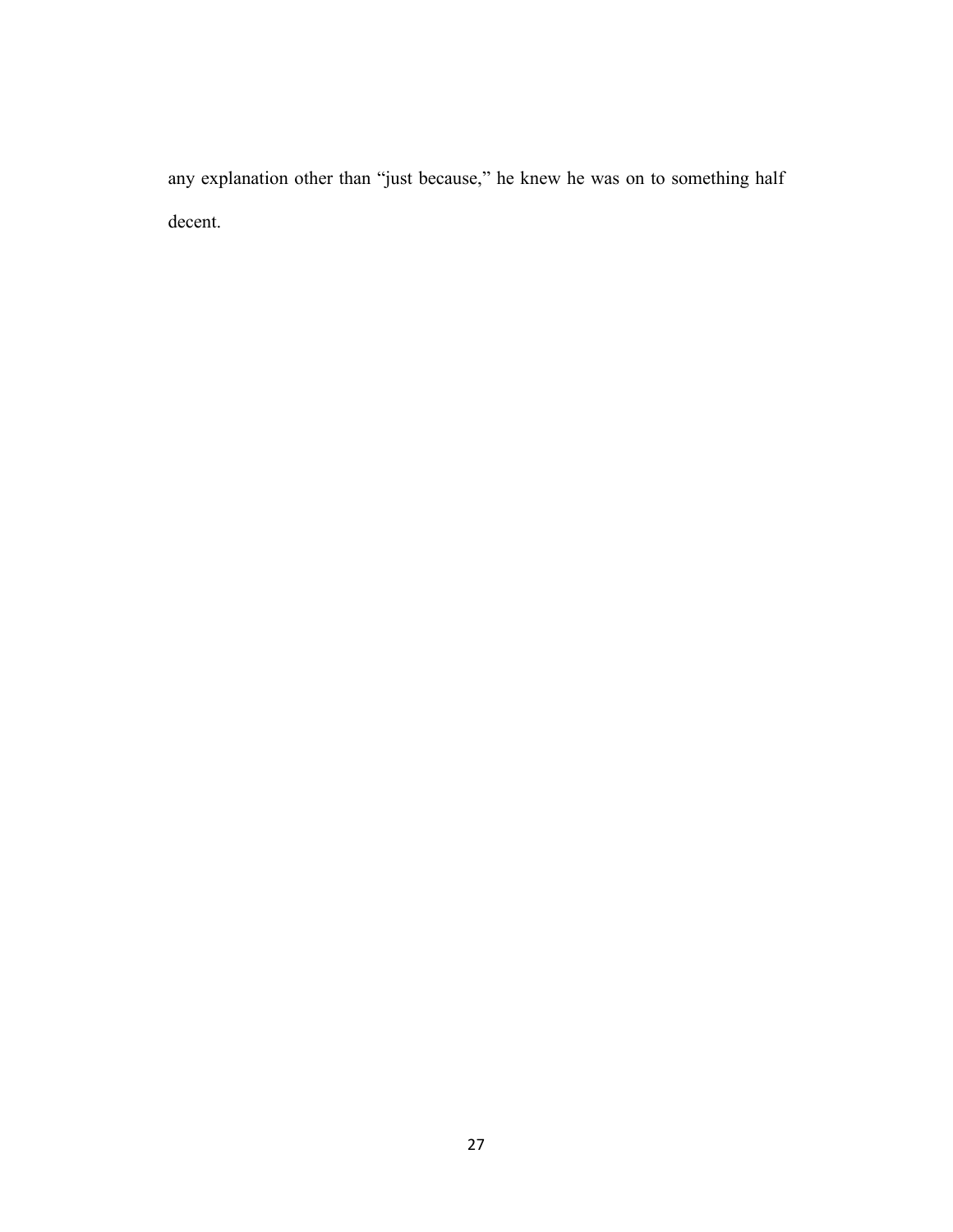## **Zola**

**♦**

September's vibrant decay is creeping inland, as it does in New England with its fiery touch and rustic soul. The treetops appear as gentle red and gingerheaded giants standing loyally on guard, waiting to shed their coats and bare their rickety bones, aged and vulnerable to another winter. Zola looks out her window at the oak in the yard below. It has become a dial for the seasons, and the scent of musty leaves has already made its way into her apartment. The family of birds that nested there for most of the year has abandoned its home without so much as a goodbye note, but she knows they will return and she will awake once more to the cheery diligence of their songs.

It's only a matter of time now until the hours in the day become fleeting, like flocks of evening geese, and the nights will get colder—particularly when one is alone. Yet the lure of procrastination tap-tap-taps on her windowpanes, with the same tenacity as drumming fingertips on a glass tabletop, making a racket she can no longer ignore. Exhaling heavily, she scribbles out another phrase, hoping for that beginning sentence to appear and give way to prose.

Ah, if only she was a true morning writer, waking when light breaks into brilliant white pieces on her bedroom floor, a jumble of words all ready and built up for a day's work. Now, distracted and trying to fend off agitation, she rolls the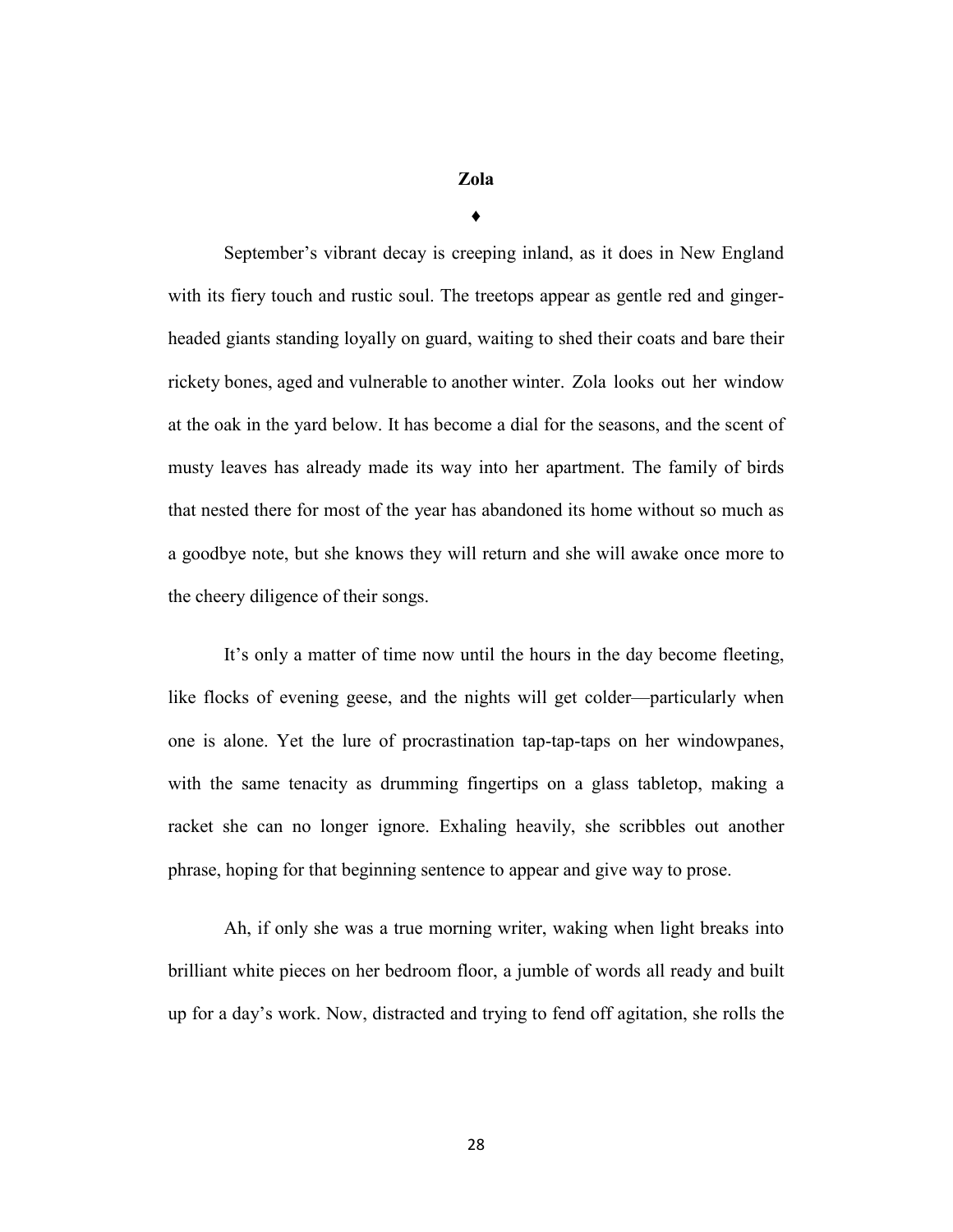pen she's been playing with across her desk and away from her. The coffee in her mug has gone stale.

She hasn't been up this early since God knows when; she doesn't normally have a routine before 11, and is feeling a bit out of sorts. With the late hours she keeps at the Hunt Club, her nocturnal habits and eating and sleeping patterns are constantly under speculation from Jules, her closest friends, and the occasional admirer. So, when she gets up to throw together a breakfast and at once discovers there is nothing in her fridge that could entice even Kafka's fasting artist, she decides a trip to the farmer's market is in order.

It is an unusually warm fall day, and Zola takes her regular route from India Street, where she lives, down the hill toward the shipyard, then along the boulevard to the park where the market is held. Her mind escapes with the moving and orchestrated sounds that echo off the wharf and under the easements of storefronts, basking in what she is a part of, but aware of being separate too. With her hands tucked inside the satiny cool pockets of her wool jacket, she turns her face to the warmth in the sky and lets her boots guide her down the boardwalk, making that familiar scuff and hollow sound as she goes.

The stone buildings and open-air markets of Old Port are reminiscent of the seaside villages of Spain, as is the close energy of the bustling crowds. Tourists come for the quaintness, while the city's residents live out their lives.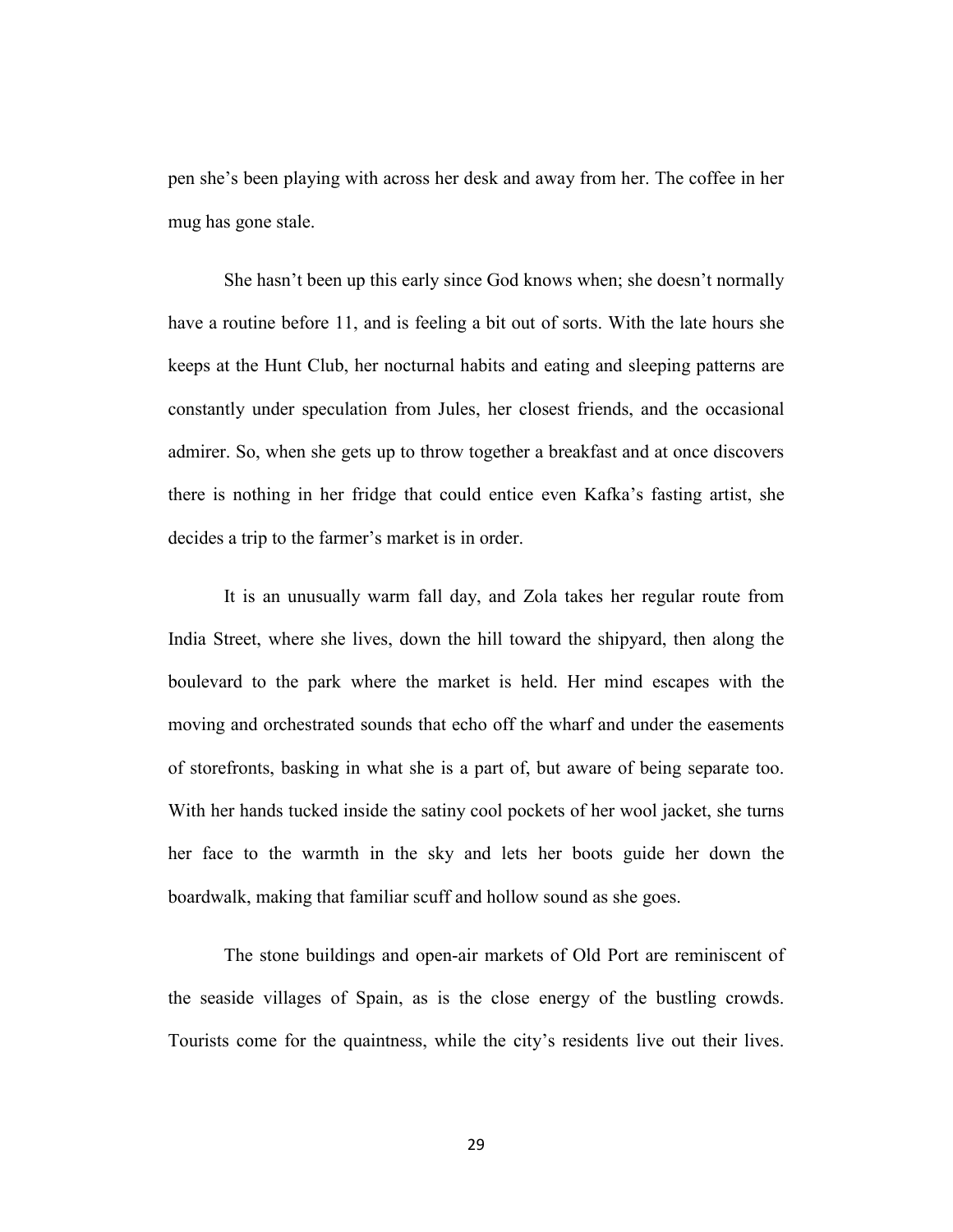Weather-beaten men in galoshes populate the pubs beside day traders in dock shoes and pastel sweaters. And fresh-faced kids maneuver narrow cobbled roads on motorbikes beside lovely white-haired ladies walking dogs. It could be anywhere, but it is in this harbor town that she wants to learn to belong.

"You brought another lovely morning with you," says the man behind the bread cart as Zola enters through the west end of the park. Both shield their eyes from the early morning glare.

"It was lovely before I got here," she says, leaning to pick up a basket from the stack piled before his stand. "There was an amazing blue heron out at lower pier. He looked so noble with his broad chest and stern face. Actually, he reminded me a bit of you."

Bernard laughs heartily from his belly. "Ah, maybe when I was a young man, perhaps. Today?" He shakes his head 'no.'

"Where do you suppose they all go when it gets cold? The herons, I mean"

"Depends on how cold it gets. Every now and then when we have a mild winter, you'll see a couple of them sticking around here. They like the marsh a lot over near the bay. But I suppose they go with all the other birds, though generally you see them flying solo."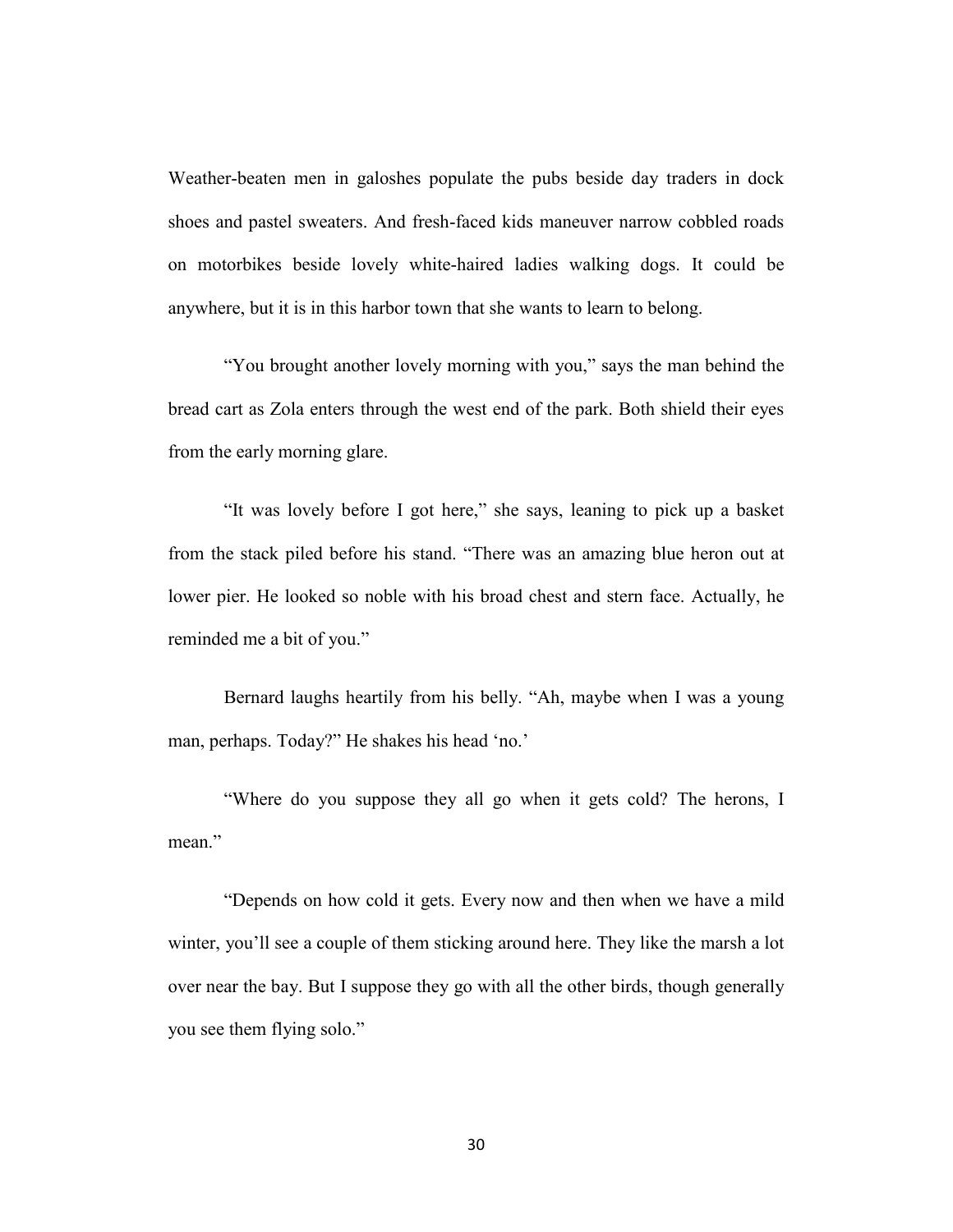"How's business been? I bet the other vendors are jealous; you get to greet all the women who come by here first." Zola points to one of the freshly baked mounds with a cross-shaped texture in the top.

"Women don't eat bread anymore. Always worried about their figures. They don't know it's good for them, because it tempts them like sweets." He holds the loaf with the same care as a newborn, and Zola nods her approval. "And now we have these gluten-free followers. Depriving their bodies like that, it can't be good for their hearts." Bernard carefully wraps her selection in brown paper, tying it up with a bow of twine. "We'll be packing up the market here in a couple weeks, but I'll still be distributing to a few shops around town."

"Well, I don't mind a little honey and salt in my diet," she says, then thanks and pays him when he hands her the bundle.

It is noticeably busy in the park today and she has to side step to get where she wants to go. By lunch the crowd will disperse, and couples and families will go off to find places nearby to sit and enjoy their goodies. Zola has her favorite stops, and has made a point to learn the vendors' names and listen to their stories. Now they greet her with their warm northern accents and smiling eyes.

Tilia has the nicest cart of greens: kale, fennel bulbs, mesclun, and watercress. Her vegetable kiosk is often the second stop after Bernard's bread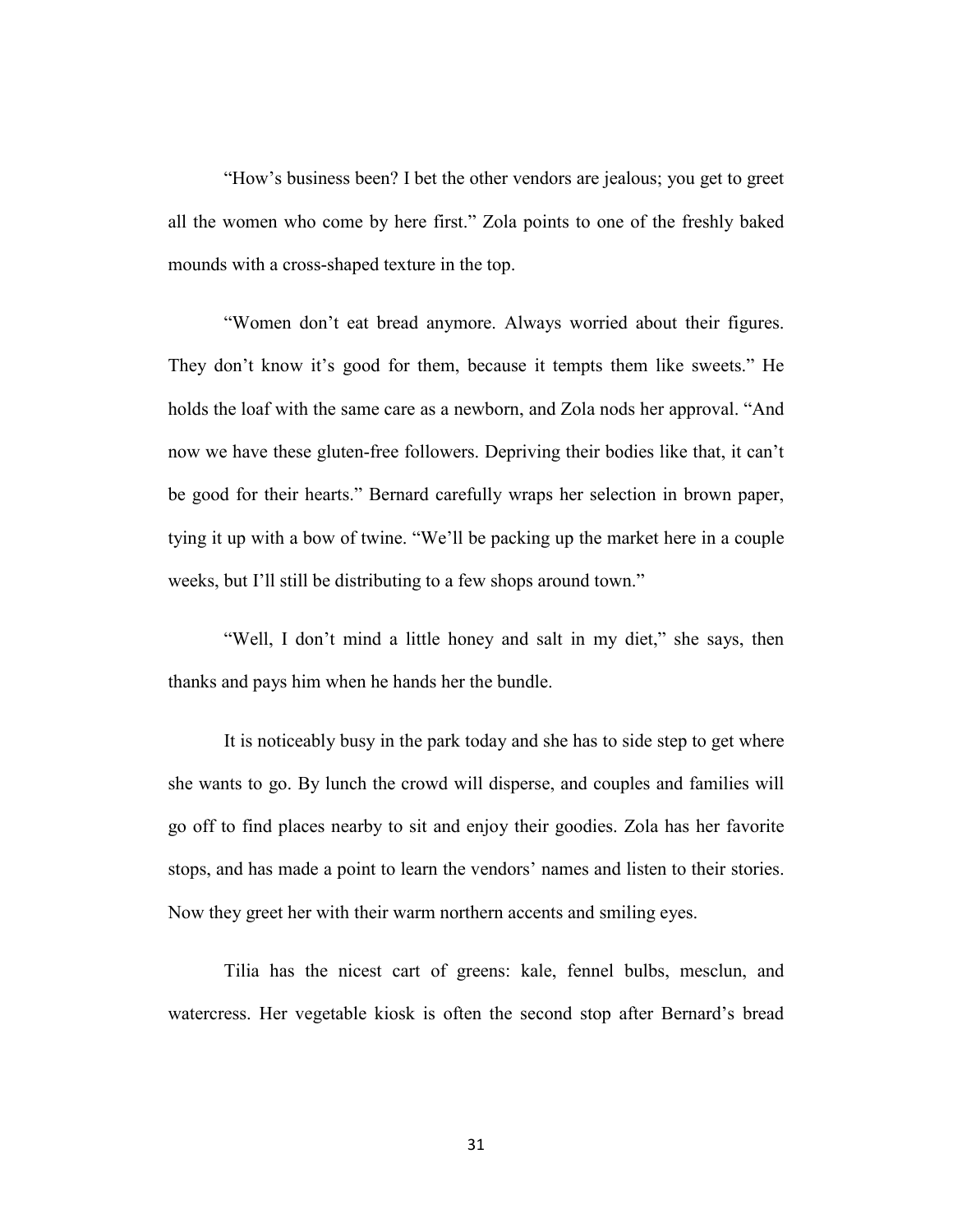cart, unless the temperature is real warm; then it is Zola's last stop, so nothing wilts or spoils. Zola has to speak up when talking to the older Portuguese woman, who hobbles out on bad hips from behind her usual roosting spot, just so she can hear correctly. With a handful of stalks close to her face, Zola breathes in the verdant scents that remind her of the gardens and stables of her youth, and Tilia smiles knowingly at the gesture without complaining that she's touching the merchandise.

Tilia's grand-daughter, Eva, sits near the back of their nylon tent, reading tabloid magazines with images of blond and busty women on their glossy covers, or thumbing the keypad of her cell phone with zombie-like concentration. She has the pretty ethnic features that Tilia probably once had, though there's a constant look of boredom on her face. Zola tries not to see her pregnant and married by twenty, especially when Tilia says proudly, "She will be first in our family to go to college." But the young girl diverts her uninterested eyes, and Zola can't help but think a future in produce could save her.

Then there is Matisse, the beautiful man who sells olives. He happily speaks of his marriage and children, but Zola can't help but wonder if his mouth melts like a pan of olive oil in the heat of passion. The way he says her name aloud when he spies her coming is enough to make her return to his table each week.

32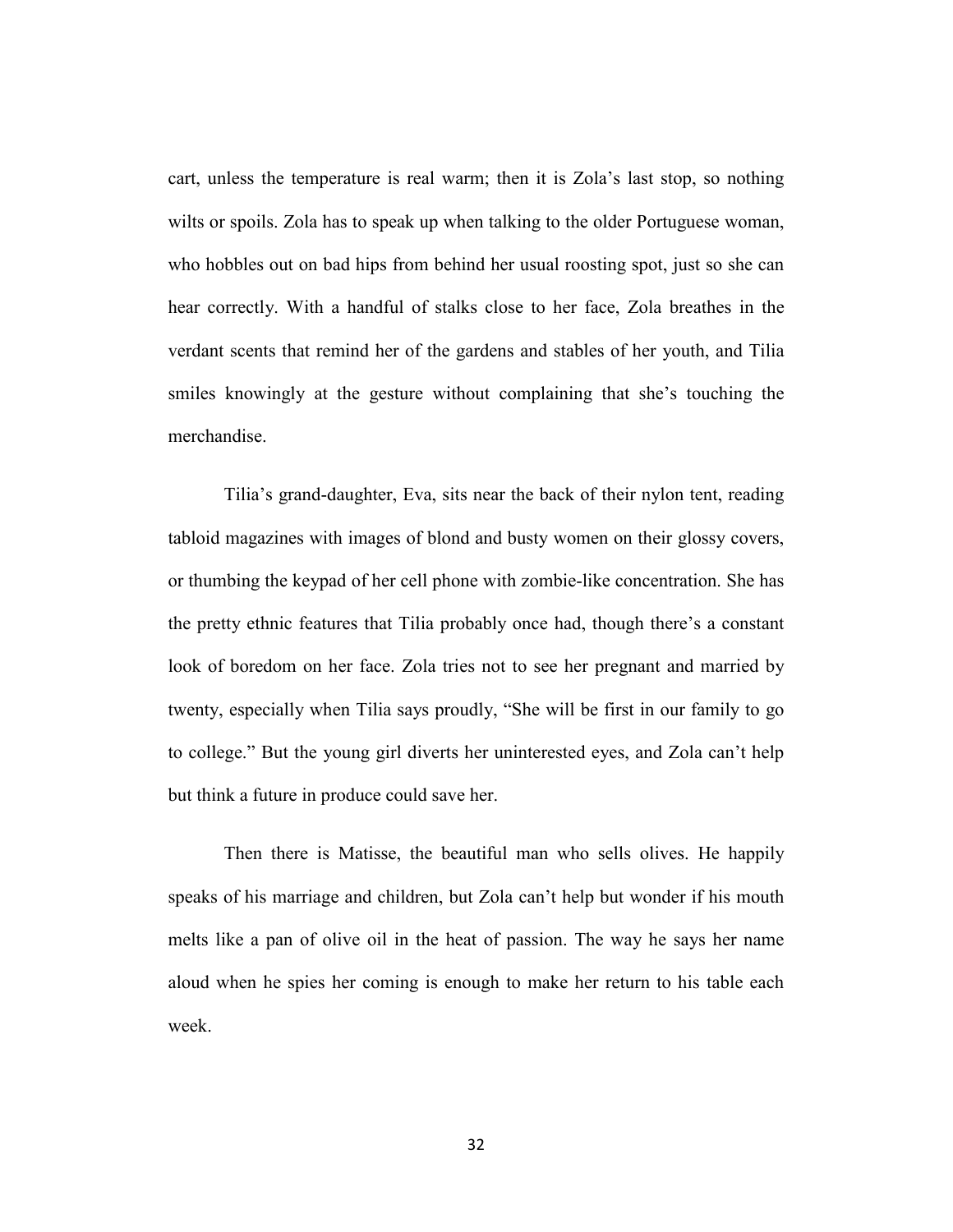"Hi, Zola," he purrs, the *l* lulling and the long, sensual *ah*. In a similar way she savors the salty thought of him with an olive pit rolling around on her tongue. Leaning forward to ladle out his green and black specialties with their briny juice, he spoons them into the blue Tupperware containers she makes sure to bring. As his shoulder blades move beneath his long-underwear shirt, he is all eyes and teeth, like some sleek mountain cat contemplating her.

Others beckon her over, wanting to show off their finest selections sometimes jewelry and scarves, sometimes simply the seasonal prides of their gardens. It feels good to be acknowledged and recognized, even if they are just strangers trying to take money from her pockets and put their goods in her basket. Even she is barely eking out a living these days.

She has chosen to reside here, and shape a life she can support on her own, but has she been overzealous to think that coming here would rid her of distraction too? Distraction is a bloodhound that seems to follow her everywhere she goes. She never intentionally set out to be a writer, after all. It happened on its own, no less organically grown than the trays of herbs with labeled wooden slats sticking out from their well-watered soil. Still, calling herself a "writer" makes her uncomfortable; it's a term too pretentious for her.

Even as she sets her mind on the newspaper stand and the fish market up the street, she knows she is biding her time until she must return to the page again.

33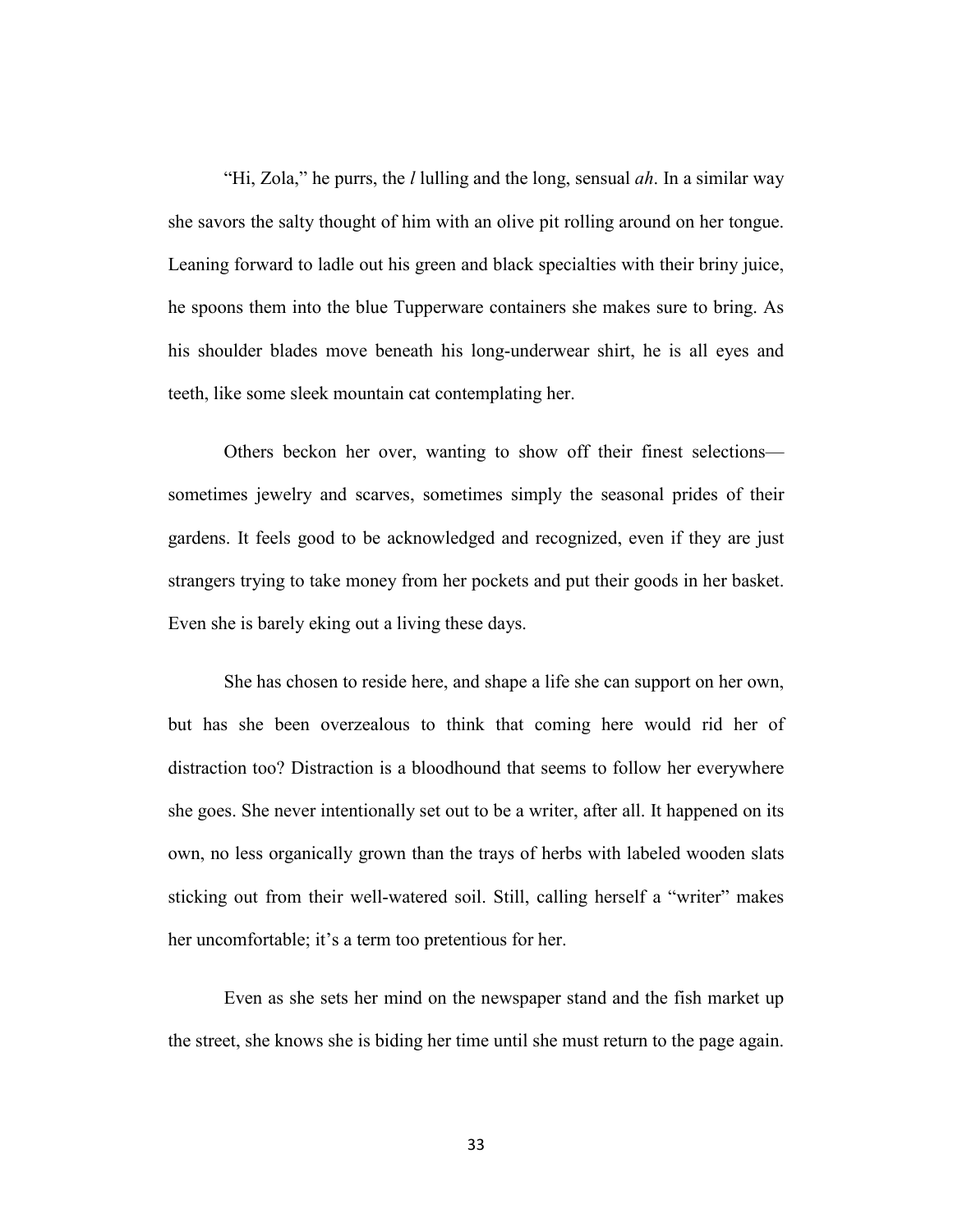How long has it been since she wrote anything but a string of nonsensical words? She's stopped registering the time that has passed. Why has it become so hard for her? It is as though she woke up and there was nothing inside of her worth putting down.

Then again, maybe there hadn't been anything worthwhile in the first place.

"You want one, don't you?'

Zola turns to see her best friend Natalia giving her the I-caught-you-look, with an armload of her own groceries—too many hemp bags can really weigh a person down.

"You were staring at that sweet-looking little boy over there, dancing with the green balloon."

"I do love balloons."

"I was talking about the kid. You were staring with that far-away glimmer in your eye. Either that or you're the same day-dreamer I used to kick awake in class. What are you up to this evening?"

Zola has known Natalia ever since they were in high school, back home in New Hampshire. She and her husband Adam came to Portland, when he took the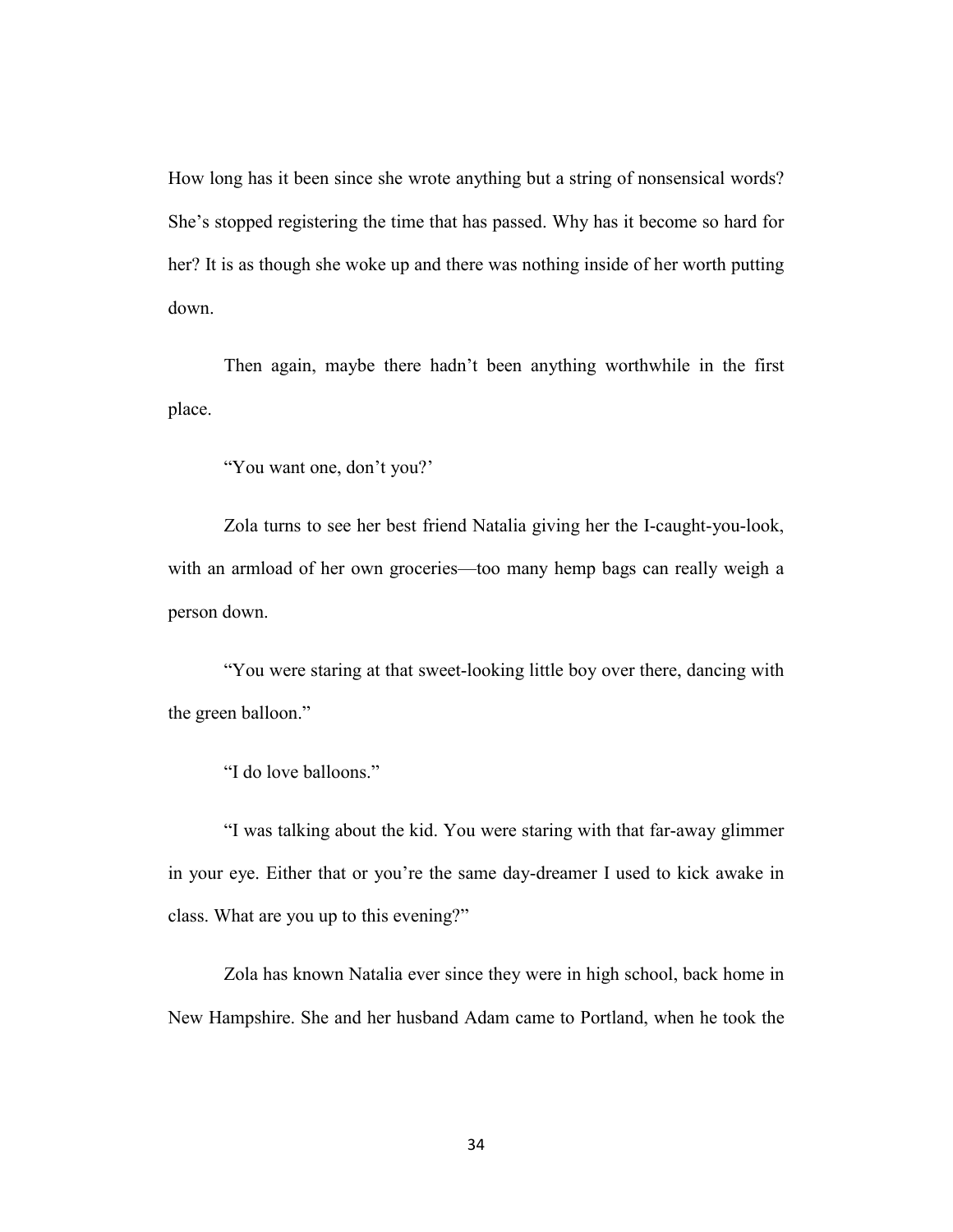executive chef position at The Hunt Club, five years ago. They had a hand in getting Zola to come live this city too, and it is nice to be nearby one another again.

"It's my night off," says Zola. "But I promised myself I'd chain my leg to the desk if that means actually getting some words on paper."

"Well, if you work up an appetite with that writing-bondage thing, I just picked up ingredients so Adam can make bouillabaisse tonight. I know I'm not supposed to have shellfish while I'm pregnant, but I just can't bring myself to listen to a bunch of wives' tales. Kids have too many allergies these days if you ask me and it's because some woman said 'no fucking peanuts' when she was knocked up."

"If I come to a breaking point, I'll stop by."

"Great! I'll see you at eight!" Natalia pulls her sunglasses down from out of her hair and gives Zola a squeeze, before she heads off in the direction of her home in the West End.

Walking back along the pier, Zola snacks on a bag of sticky apricots. Her skin feels dewy, with a balmy flush. All the vacations her family took to the Maine coast when she was a child come back to her now—running with the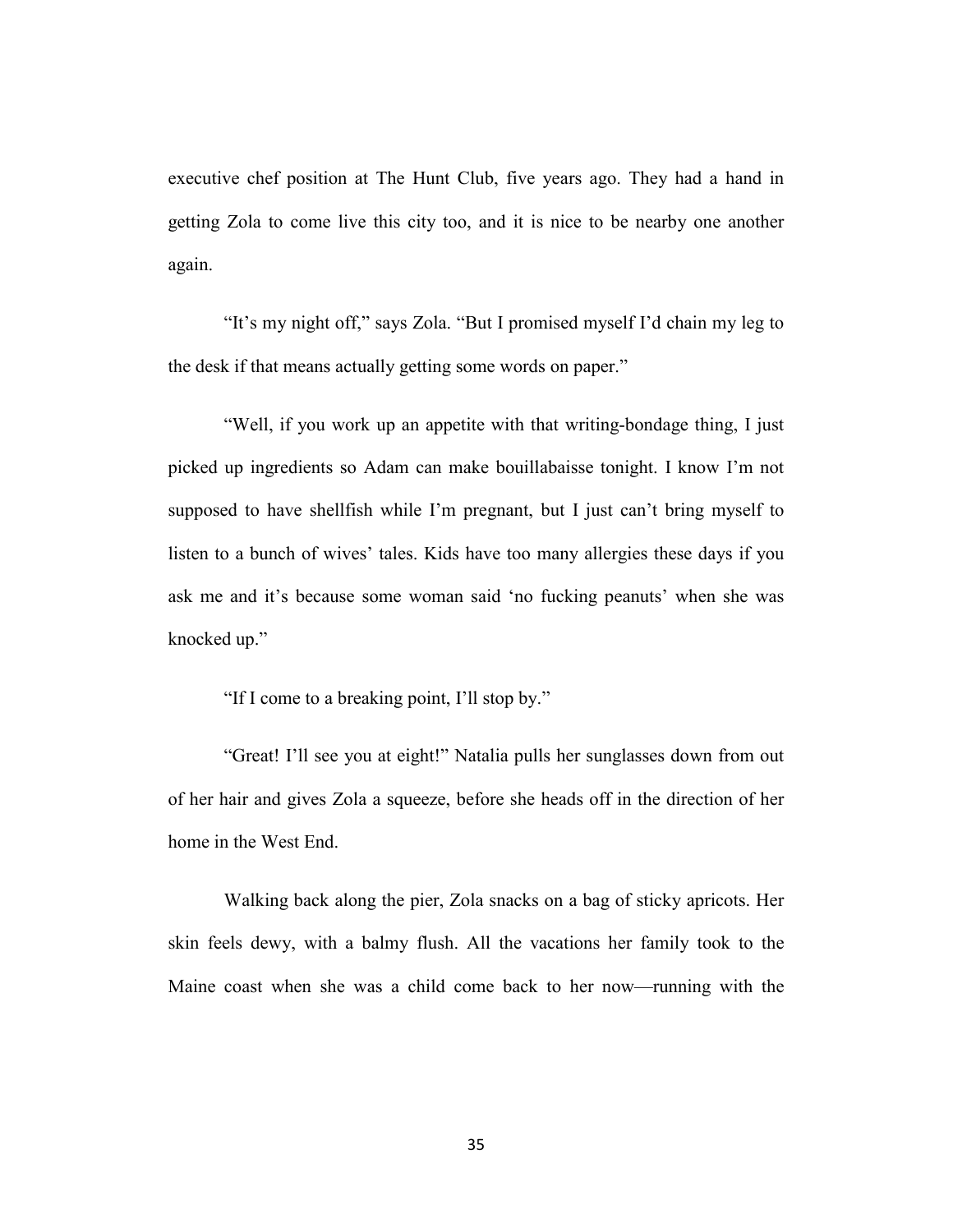sandpipers, her apple cheeks and sniffling nose defying that brisk sea air, feeling that sensation between laughter and an ordinary day.

Looking out to the faint white triangles tracing the bay, she sees that the heron is no longer there. There's only some gulls perched along a drooping dock rope, like necklace beads glistening against a black resin hull.

**♦**

Portland's west side attracts art students, musicians, singles and immigrants, a so-called "arts district" that seems to be labeled more often by rental agents trying to lure 30-somethings from the bigger cities than by the actual colonizers and transient dwellers who reside in the neighborhood. There is nothing cool about living in the West End. The fact is that those who do can't afford to live anywhere else. The hallways of unsecured apartment buildings smell like piss, mildew and cigarettes. Elevators are routinely out of service, forcing tenants and visitors to soiled back stairwells with sticky railings and evidence of lewd acts. The lack of parking makes for low rents, but for most a car is not a necessity, since everything you really need is within walking distance. However, in the winters, when the temperature drops below freezing, you really have to brave it to go just around the corner for a box of noodles or a roll of toilet paper. At least then the hookers and the drug addicts won't bother you. Very few can manage such a thrifty lifestyle, and those who expect something better out of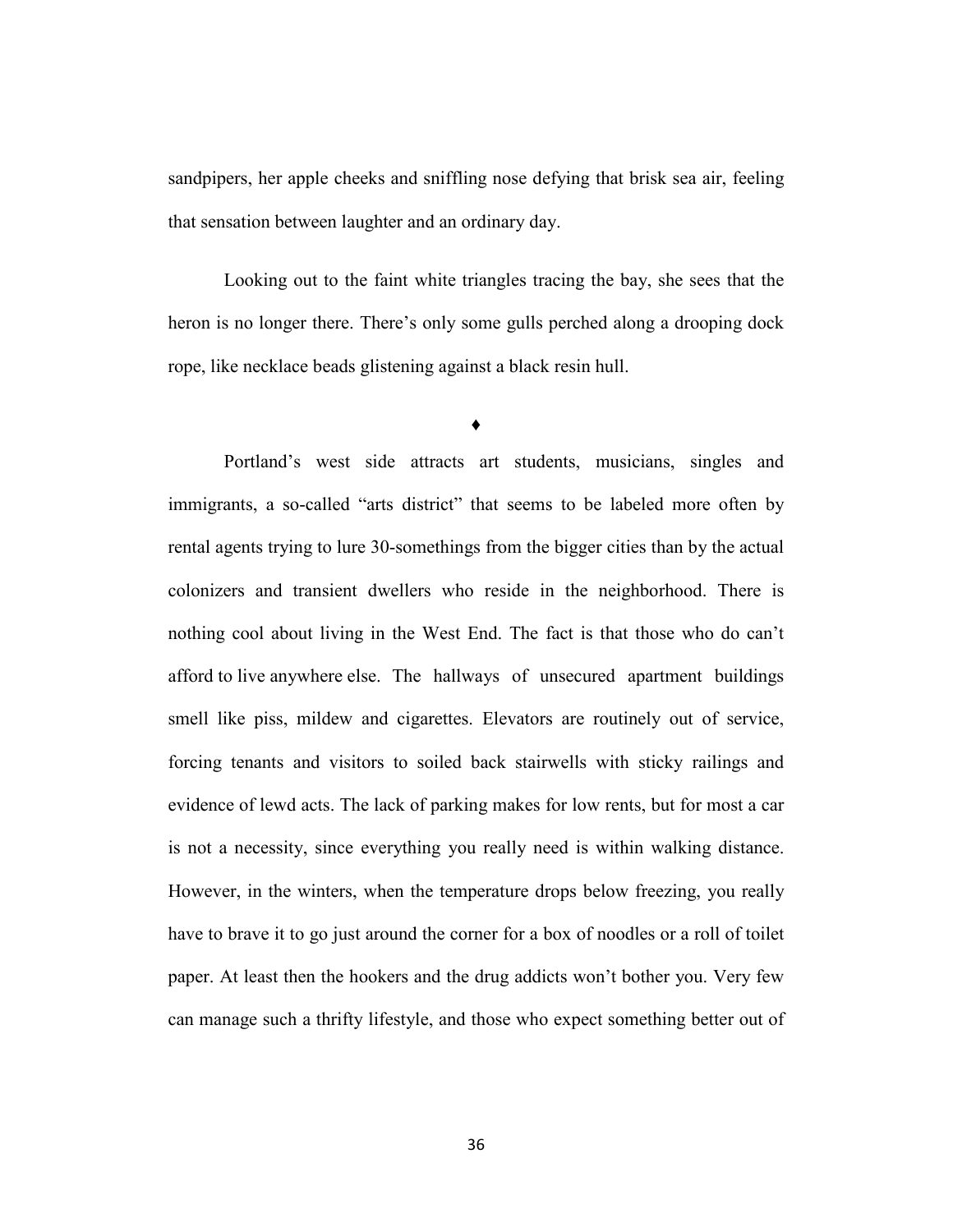living in the area eventually trade in their undergraduate fine arts degrees for comfortable desk jobs.

Zola lives on the East Side, largely because she found an inexpensive place on a quiet street. But what really sold her was the view, a slice of the ocean no west-ender can compete with. Also, she has found that in communities concentrated with other creative-types, she is less likely to get much done—too many get-togethers for solidarity.

To get to Natalia and Adam's Zola must walk through the shadier section of town. They live on the western promenade overlooking the South Bay, and technically share the same zip code as other West Enders. When her friends tell locals they live in these parts, someone is always surprised to hear they own real estate there. However, the lane they live on has some well-kept Capes and other turn-of-the-century-style homes, built by merchants and shipbuilders who prospered in commercial trade as the Old Port grew. Natalia and Adam's home is as classic as they come, with painted cedar shingles and white trim, a stone foundation, and even a wrought iron gate decorated with casted pineapples.

"My dear, I'm so glad you made it." Zola is greeted by a very round Natalia, who is absolutely radiant with her first pregnancy.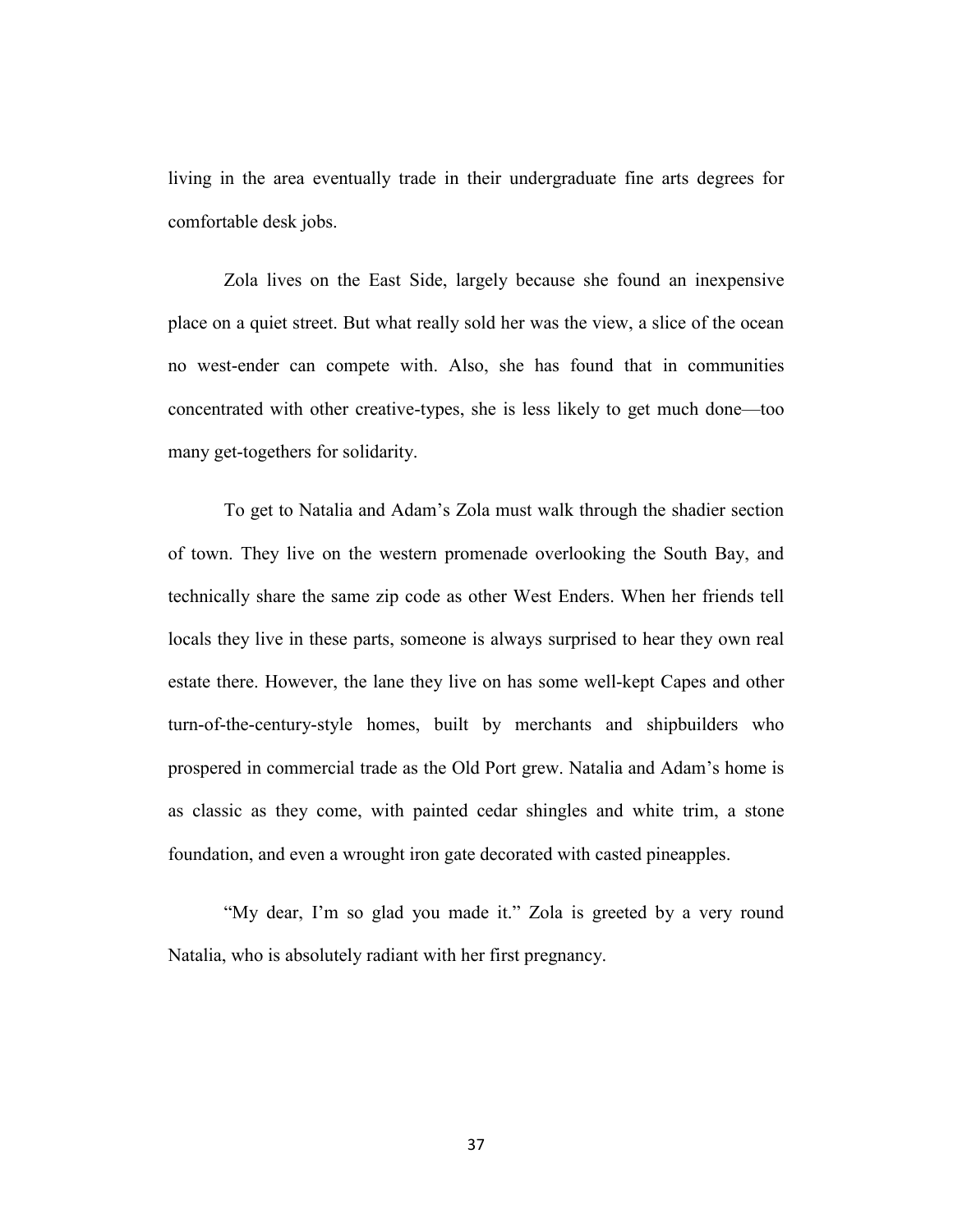"Well, I have very convincing friends," says Zola, taking off her jacket in the front hallway and receiving a kiss on her cheek.

"What can I say? Law school was good for something."

Every now and then, Zola forgets what domestic life consists of: matching linens, a full refrigerator, coffee table books, a well-behaved dog and children. Like the family of birds in the old oak tree outside her apartment, there's a dutiful bliss to it all. She concludes that domestic life is for the well trained. The free spirit that encompasses all that Zola is and all that she aspires to be has little understanding of this way in which so many others live. But she loves her friends, regardless of what they have chosen for themselves, and knows they feel the same. They welcome her presence, and there is always a social gathering she can be coerced into attending.

The scene, however, is often predictable. The same faces, the same backdrop, the same disconnected conversations, while their offspring play at her feet*. "I thought the work to be too pretentious and assumptive… Lynnie, what do you have in your mouth? NO! Spit it out ... C'mon, spit it out please, honey… God, what is that? Where was I?"*

*"Consumptive?"*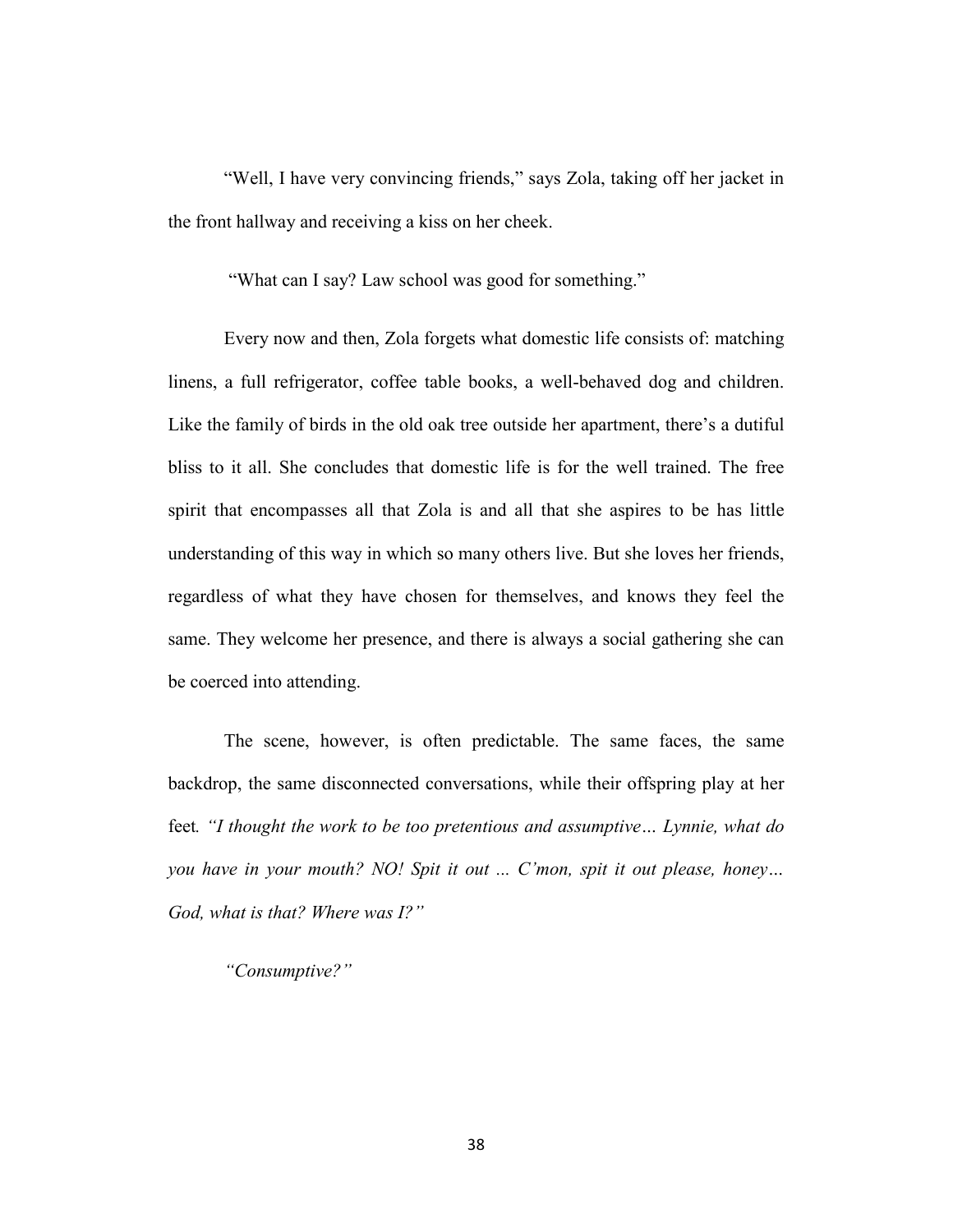*"Yes, yes, of course. Consumerism will soon destroy the arts as we know them…"*

Unlike an accessory, however, children never seem to go with a cocktail dress the way her peers would like. Zola imagines a small child pinned to a velvet strap like a gaudy brooch, the little being kept quiet with olives and tabouleah. Different from many of the women she knows who like to be on display, Zola takes pride in her simplified appearance, sometimes wondering if her lifestyle appears novel to her friends. They always seem intrigued, but would never consider wearing her shoes, which are worn from late night walks alone on the beach, where the salt water seeps in, and from early-morning visits to the fern beds, to catch the deer awake. And from the bar and street filth she brings home.

"How do you like The Club so far?" asks Adam, standing over a sizeable skillet of spice and onions. Natalia pours glasses of wine for her husband and Zola.

"I never got a chance to thank you for getting me in over there. You've got some good guys in the kitchen. I'm learning a lot about Cuba from Ramon. And Jules, Jesus! He's got the energy of a six-year-old."

Adam laughs agreeably. "Ramon. I have to watch him every minute of baseball season to be sure he's getting the dishes done. He keeps sneaking out to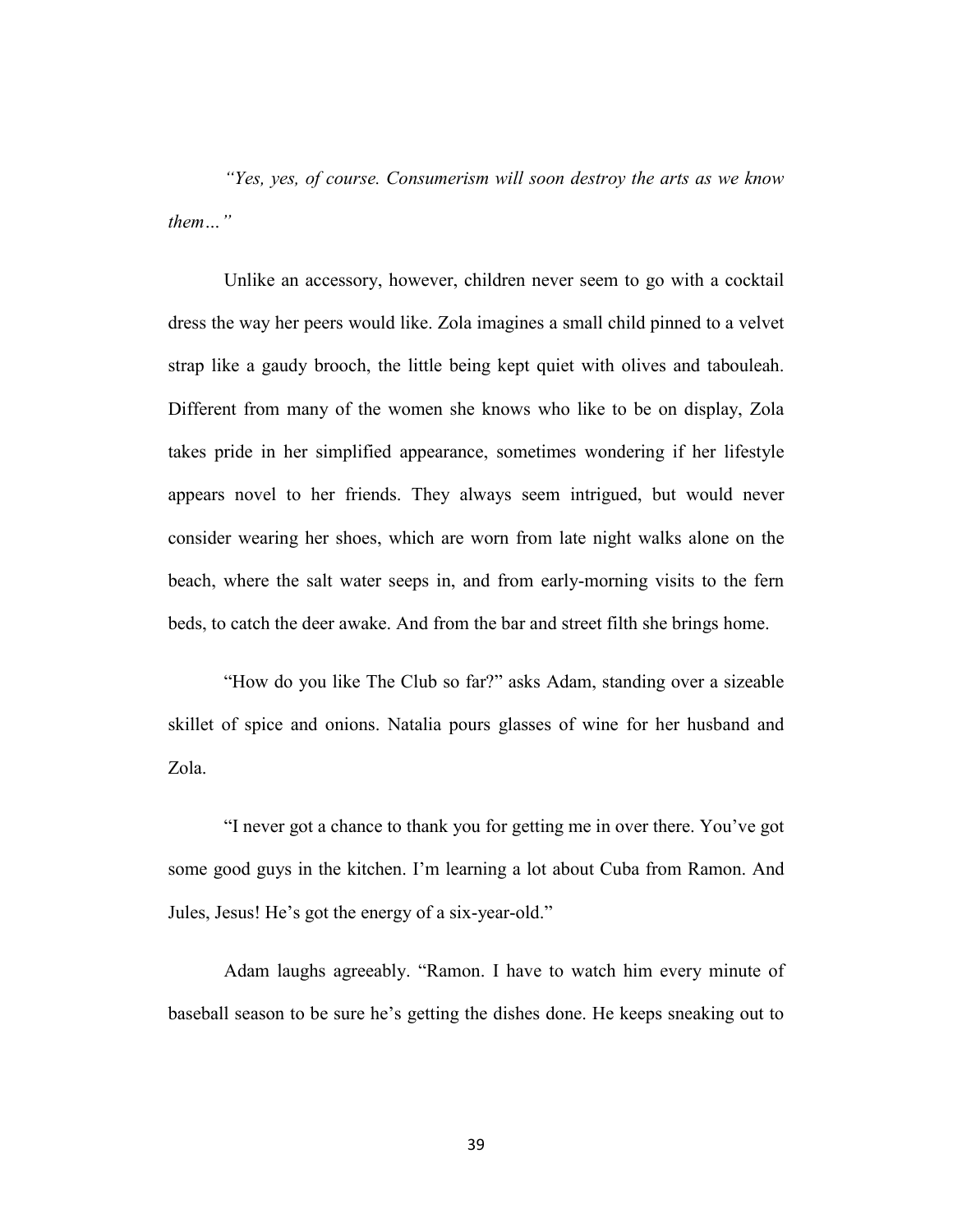the bar to watch his teams and then suddenly we're nailed on the line, and I've got no back up sauté pans coming. And what can I say about Jules? A good heart, but he's all over the place."

"Do you have enough time to write?" asks Natalia.

"I have plenty, and actually working there has really helped with material."

"That place is good for that," says Adam.

"Like a couple weeks ago, I had this woman in, who told me the wildest story."

"I'm sure you hear it all," says Natalia.

"I really do. So much, that by the end of the day, my filter is shot." Zola takes the glass Natalia hands her. "So, this woman came in. She has three *piña* coladas in a row and I couldn't tell if she was medicated too, but her buzz went right to her head. I didn't want to cut her off and embarrass her in front of the other customers—she was clearly one to keep up appearances. You know, the type who hires a tennis coach and plays mixed doubles every weekend, but deep down really despises it and her husband for making her take up the sport."

Natalia nods.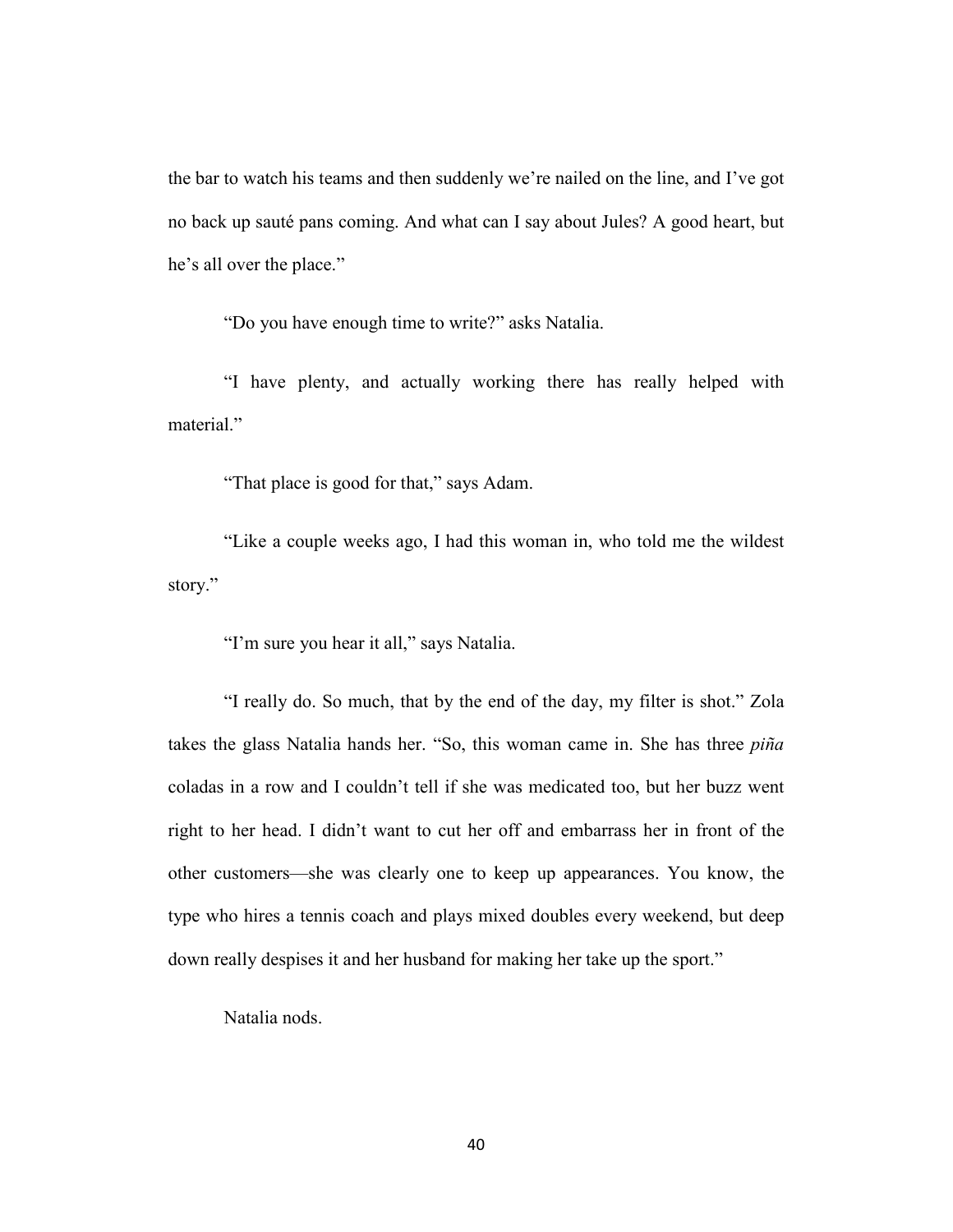"So I offer her a cheese plate, but she says she doesn't want the carbs and fat, so I give her a veggie plate instead, and before I know it, she's crying, mascara all down the face, saying, 'I know you are just trying to sober me up, but I need this drink. Fanny is at the vet and I just can't cope right now.' I feel bad, of course, so I hand her some tissues and serve her another drink, and she tells me this horror tale about her cat."

"What happened?" Natalia has never owned pets, but Zola knows she donates to the humane society when they call and ask for money.

"She owned this Khao Manee breed. Know anything about them?"

Both Natalia and Adam shake their heads. Natalia sets the table, as Adam portions out the serving dishes.

"I didn't either," says Zola, taking a sip of her wine. "They are really rare. Apparently, she was on this trip with her husband in Thailand and had taken a lover while her husband was busy in meetings. The lover gave her the pet as a symbol of luck and sort of parting gift. One eye is known to be gold and the other silver, and the cats have all white fur."

"Sounds beautiful," says Natalia, who has taken over dinner preparation, so Adam can hang up his apron and wash his hands.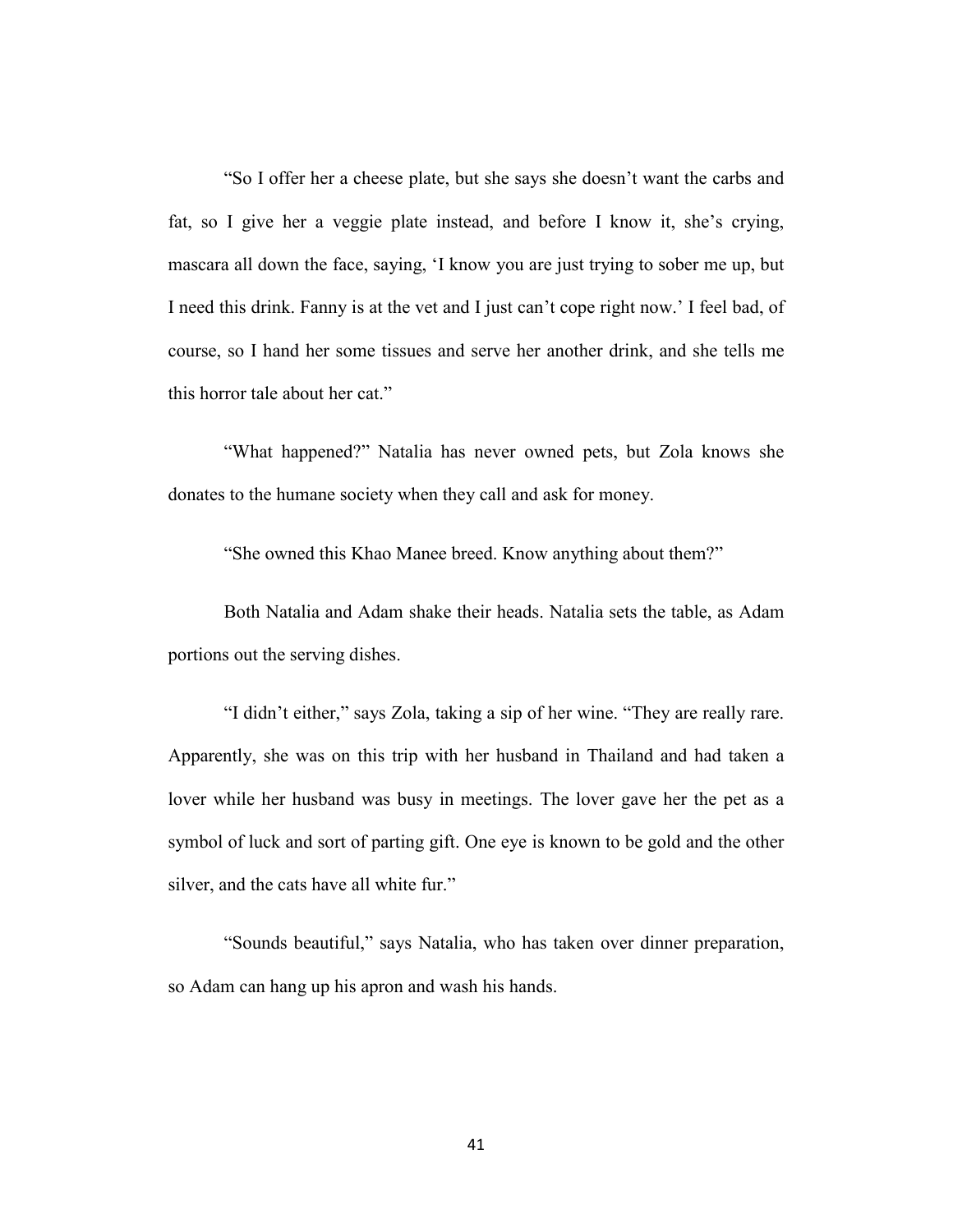"Right? So, they're back in the States with the cat and the cat is pretty much catatonic for whatever reason. And the woman starts believing it is a curse or something. Feeling really guilty and thinking she should never have had the affair in the first place. Then in the middle of night, she hears this loud crash and the sound of breaking glass, and gets up to see what's happened. And she walks into the living room to find that her coffee table has been flipped onto its side, and the cat is jumping back and forth through the frame of broken chards like a circus hoop. There is blood and fur everywhere, and the cat is really torn up."

"That's awful!" says Natalia, as she hands Zola a bowl filled with scallops, shrimp and fish swimming in an herby tomato-rice stew. It smells delicious, like the sea and garden have been slow-cooked together all day.

"Yeah, I can't imagine," says Zola. "It was probably chasing its reflection. A vain woman acquiring a vain cat seems too perfect, don't you think?"

"Those Thai do believe in karma," says Natalia.

"But they aren't sorcerers. I still feel bad for that woman and her Franken-cat."

"Well, that's definitely something," says Adam.

"I think, Zola, you give people too much credit. A spouse who cheats, there's bound to be repercussions, in whatever form they come out," says Natalia.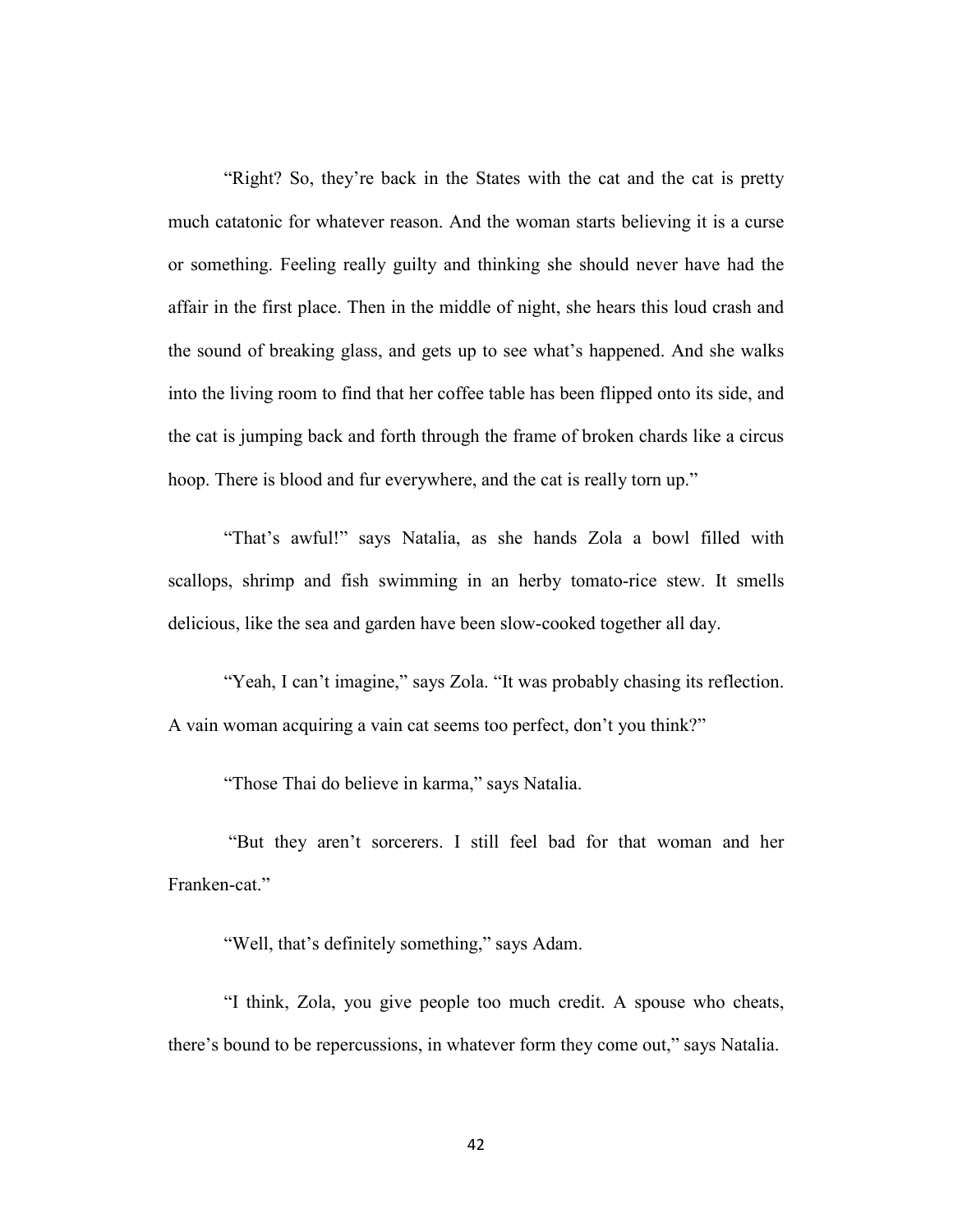"Perhaps, but what about forgiveness?"

"No way! If I found out Adam ever—"

"Whoa!" Adam protests, a shrimp in his mouth. He pulls at the fanned, scaly tail to remove it.

"Honey, I know you wouldn't," she says, then adds to Zola, "But if he did, trust me, his two sacks would be the next day's special."

They laugh and toast to Kahunas Du Jour.

Later, as they talk about relationships and heartbreaks, Nicholay's words run over and over again in Zola's head like a damaged film reel. She wants to tell Natalia about the letter, but watching her friend's jubilance with her husband as they discuss baby names and plans for the future, there never seems to be an appropriate time. Besides, the light, easy chatter carries Zola far away from the contemplative place where she often finds herself when alone.

Opera John was right; she needs to get out more often.

**♦**

On her way home, Zola stops at Café La Mer for a nightcap. This is her neighborhood hideaway when she can't find inspiration or stillness, where she sometimes bellies up to the bar to read or write or sort through her dreams. Dimly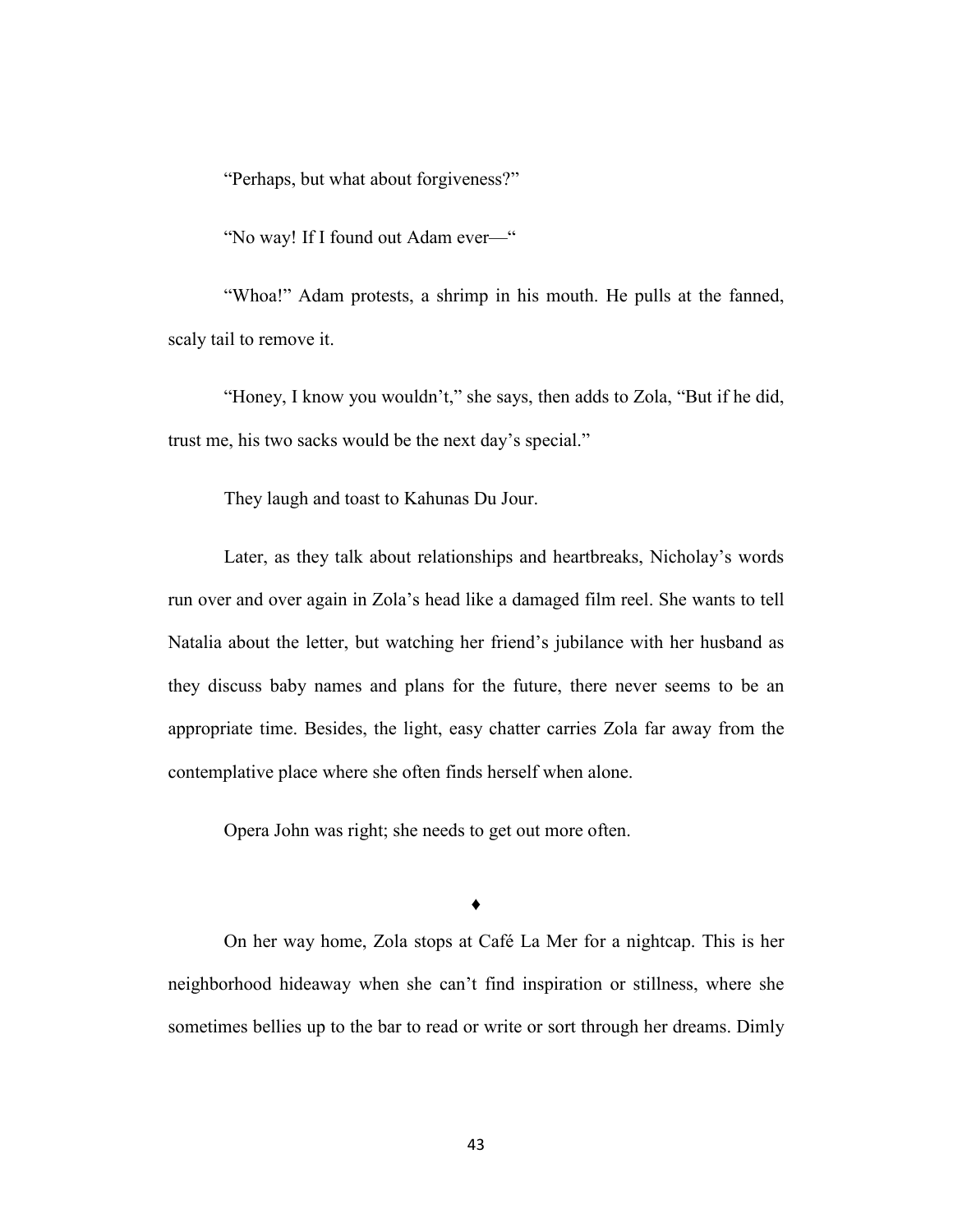lit with worn velvet couches, the café mostly draws drunken professors and a salon of young, beautiful people who find it excusable to act bourgeois. For Zola, it is shelter from the outside chaos. Strange liquors fill elixir jars with the remnants of cherry skins and lemon peels, and the smell of mussels or freshshucked oysters make her romanticize the life of the fisherman and his wife, listening intently to the words they exchange when they think no one else can hear them.

"I swear by it or I'll die trying to convince you. I sing your name under my breath and the fish bite," says Thomas.

"Come'n now, you're beginning to sound as crazy as the rest of 'em." Loralei dries her hands on her apron and leans over the bar to place her palms tenderly on either side of her husband's face, bringing him closer to her. "Just make it home for breakfast, whether there is fish in your boat or not. This means six, not drinks with the boys."

Thomas pulls the stretched-out neck of his sweater to his ears and the hood of his windbreaker over his head. "My beacon," he says, and then leaves through the kitchen's service door, forever Loralei's mysterious sailor sneaking out the back.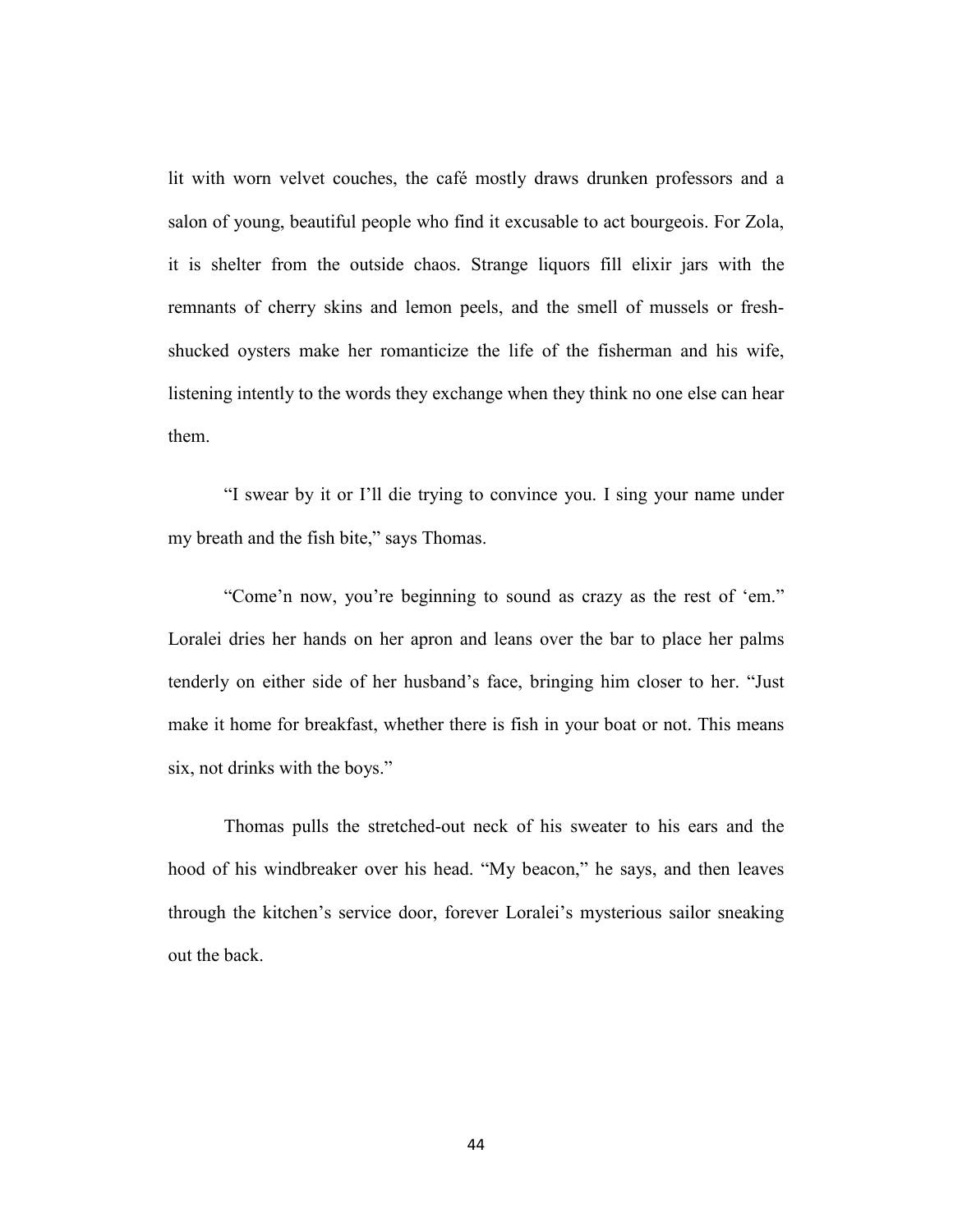Zola orders a Beaujolais and glances down the bar at Louis, a Tuesday regular. He's twirling his handlebar mustache and staring into his glass. He's Greek, and the only person she knows who puts fruit in his merlot. His cabbie hat sits deflated beside him, and everyone knows he should be at work. Catching her looking at him, he smiles, straightens his bad posture, and raises his glass.

"Lo, what do you think about second chances?" Zola asks Loralei.

"Are we talking about men here, or you?" Loralei sticks a bobby pin in her mouth and adjusts the hair on top of her head.

"Maybe both?"

Zola admires the fine-looking gray streak just above Loralei's right ear. There is something about these Northern women who wear their age so well, an ingrained wholesomeness passed down through each generation of matriarch.

"Men think they're misunderstood and we owe them a chance to explain. We women on the other hand, we never feel like we deserve 'em. If we fuck up once, we typically don't go back or admit we're wrong. Too much pride. Men just don't know any better. They'll keep banging against the same wall until we give in. Trust me, I've patched my fair share."

"But how do we know when to give in?"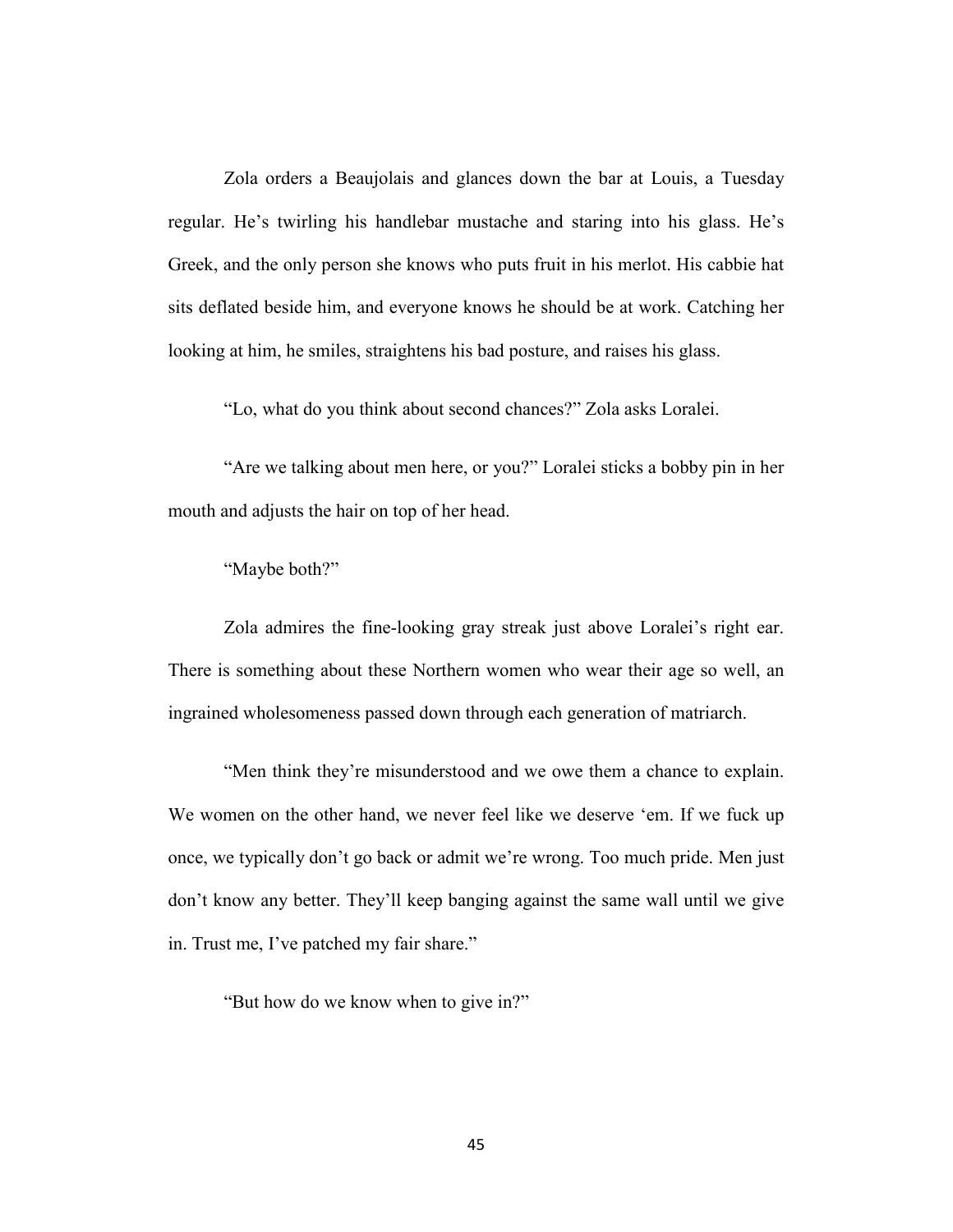"I have run this place for years. It's a playground for many. Temptation, destruction, you name it. But you're talking about compromising one's beliefs… that is something different. Someone burn you bad, Sweetie?"

"It's been so long, I can't remember who's to blame."

"Well, whatever you do, don't admit that, no matter who he is."

Zola sits for awhile thinking how estranged it feels between her and Nicholay. Just when she thinks she's swept away all the pieces that would remind her of him, an artifact appears without fair warning, or the tools to decipher it. Zola thinks about the letter, opened and hanging on her refrigerator, surrounded by the scraps and evidence of her new life. If their parting had been simple, perhaps she could've just as easily thrown out his words with the day's garbage, or stashed them in a box out of sight and out of mind, to look at many years down the road when she is stronger or wiser. But the truth is, she hasn't been able to forget him. And she knew that he would one day reveal himself, like the illusionist he was, forcing her to remember the way things were back then.

Zola pays her tab, leaving the din of introspection behind with the other patrons, who, like her, have told themselves lies.

Exhausted and tipsy from the cheap wine, she stumbles around her apartment, trying to locate a photograph she came across not long ago while

46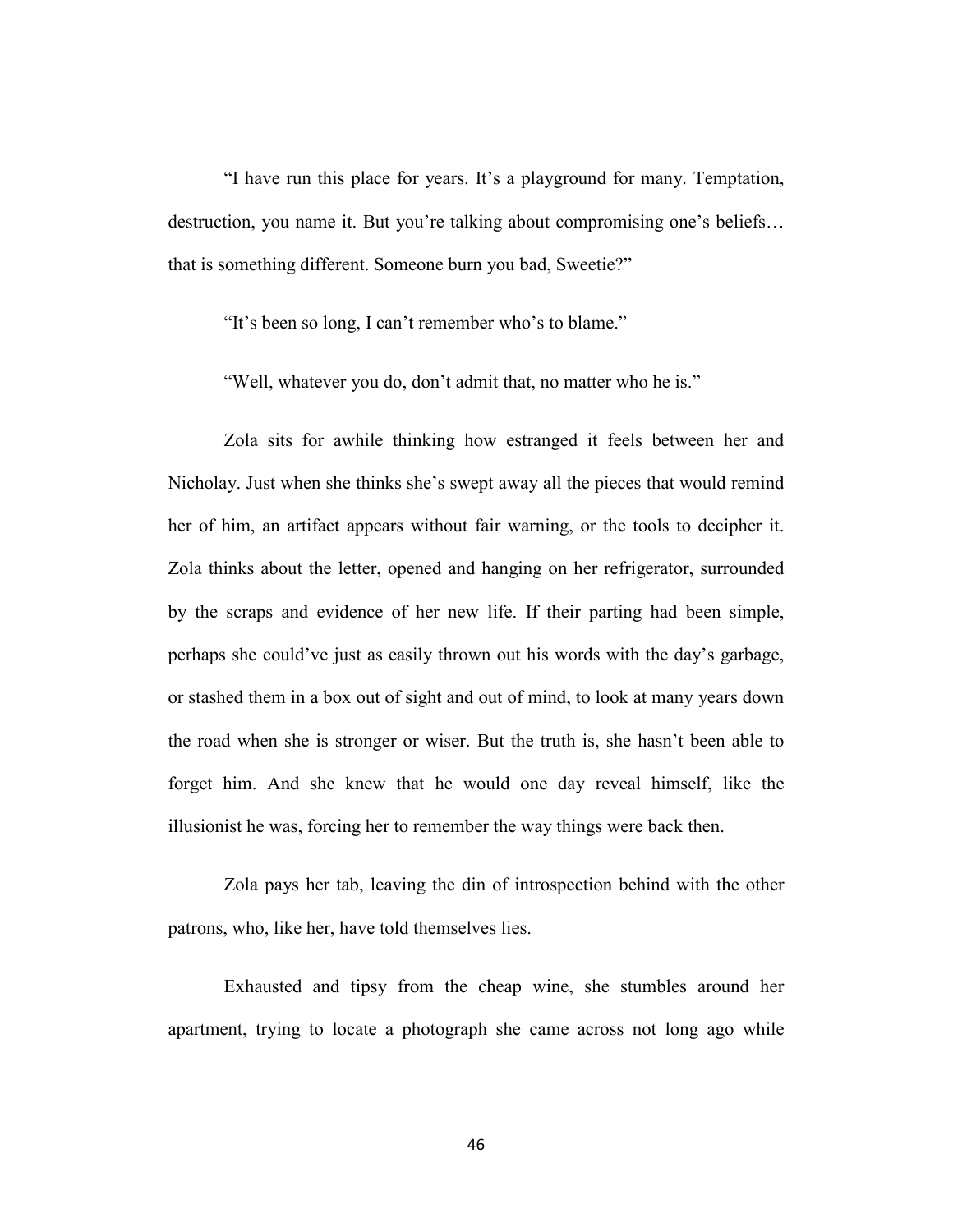unpacking the couple of boxes she'd been living out of. This time around, it only took her nine months to be sure she was going to stay put for awhile, a real record for her. She was proud of how quickly she settled in.

She finds the picture under a stack of loose papers containing observations she's saving for something she plans to write, someday. In the image she's eating a pear, looking up with surprise, a droplet of juice rolling down her chin.

She studies her own expression. Pure joy stares back at her, as though wondering when they will meet again.

Bringing the photo over to her desk, she tears a piece of paper from a raggedy notebook and begins to write. Neither a poem nor a short story, it is a sequence of words that somehow effortlessly fills a page. Her hand is frantic to keep up, but her heart is as calm as a stationery deer.

### *Nicholay,*

*You can't imagine the surprise I felt when I received your letter. It's been a long time… I always believed that with time and distance we could make things right, but your letter shook me to my core, and once again I feel something missing, something that has never really allowed me to feel complete. You say you left something behind—with me or for me, I'm not sure. When you left, you took more than you owned.*

*With the innocence of a child, wide-eyed and hopeful, I held my heart in my hands and offered it up to you. It was not a gift, but a peace offering. You* 

47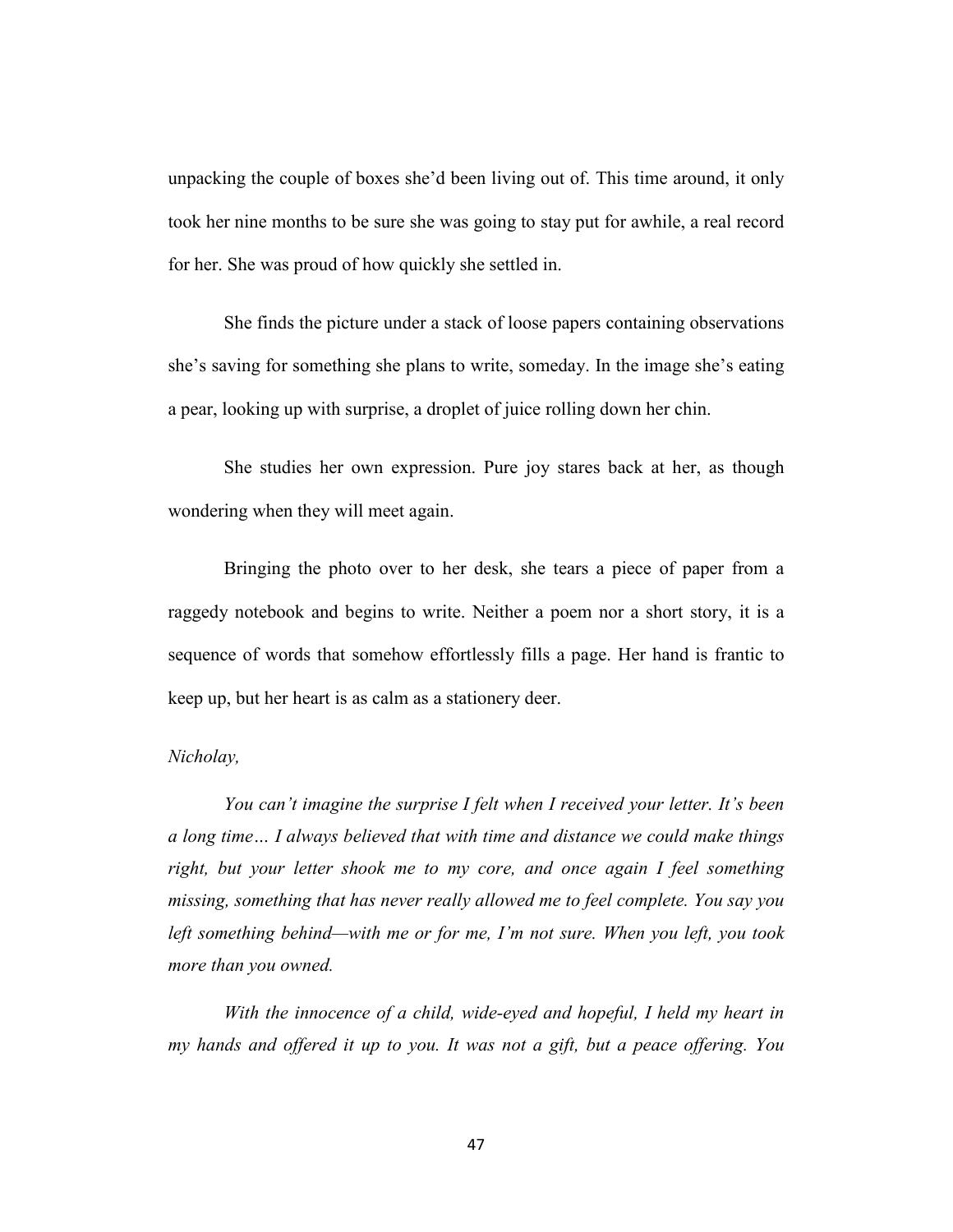*hung it with your other medals and accolades. It became dusty, stale and forgotten. Now I ask for its return, but maybe you have misplaced it among your other possessions. You have taken a piece of me and my only regret is that I wish I had not been so wide-eyed and hopeful.* 

*Why have you come back into my life, Nicholay? What did you leave behind?*

*~Zola*

She doesn't bother reading the letter over. It is what needs to be said. On the back of the photograph she writes: *Please Return*. In her mind it is clever, it is rhetoric, and she does not question whether or not he will understand her plea. In a way, it doesn't matter.

Carefully tucking the letter and photograph into its own envelope, she prints the mailing address. She considers not using a return address, but decides she does not want to turn this into a game. Nicholay will write again, if he's the same man she once knew him to be.

Trying to picture his life now, she wonders if he's married or lives with someone. He seems so distant to her, as if she knew him in a time far-removed from the present. She imagines how he looks, knowing how the bends of life can change a man's appearance or spirit.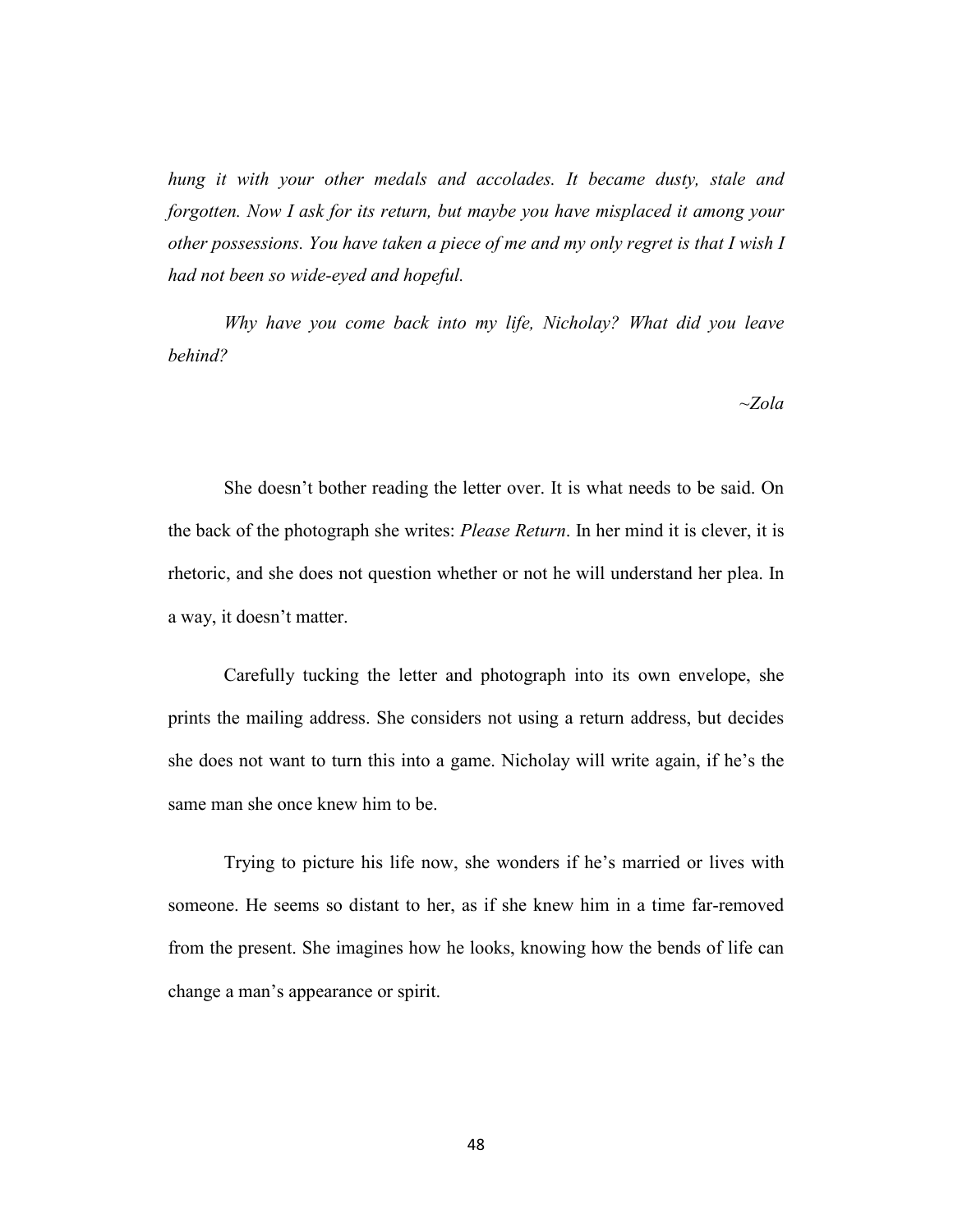She was only twenty-two when they met. The world had offered itself to her, and with both fear and hope she did what she needed to. She hardly recognizes herself now from that girl she once was, and he probably wouldn't either. With her hair shorter, her skin lighter, she has outgrown the awkwardness of late-adolescence. Now a woman mature in both instinct and her own set of beliefs, it is hard for her to conceive of the infatuation she felt for a man she barely knew.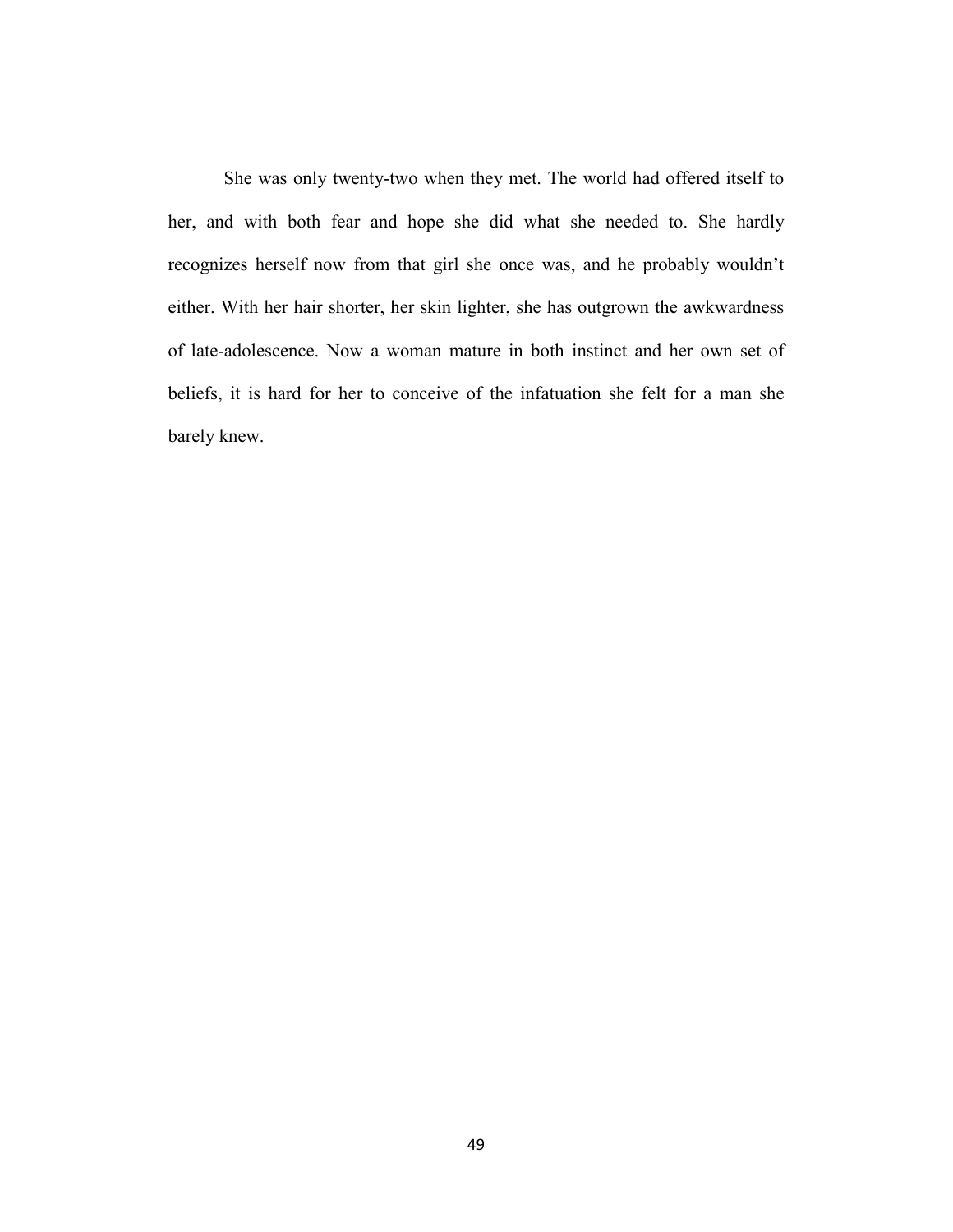## **Nicholay**

**♦**

The house was originally owned by a professor of botany—Dr. Nightingale, who specialized in rare healing plants. The doctor never returned from collecting specimens in South America and was last seen in a remote bordervillage trying to organize a camp of men. With no news of his whereabouts, the bank declared the house abandoned and put it up for sale.

When Nicholay moved into the place it had been vacant for years, but still contained the scientist's belongings. The deterioration of the structure resonated with Nicholay; the windows were like burdened eyes, and the flaking clapboards reminded him of aged skin. He decided not to throw anything away; if Dr. Nightingale ever returned, or if a family member contacted him seeking the former owner's possessions, it would be only right to keep these things on hand to be reclaimed.

Many of the professor's personal things were boxed up and kept in a pantry off the kitchen. However, Nicholay found use for the minimal and utilitarian furniture: the petrified oak cabinet with ivory knobs; the painted mismatched chairs; the scuffed and scratched peasant table; the threadbare Oriental rug. The richest object is an African Blackwood writing desk that sits in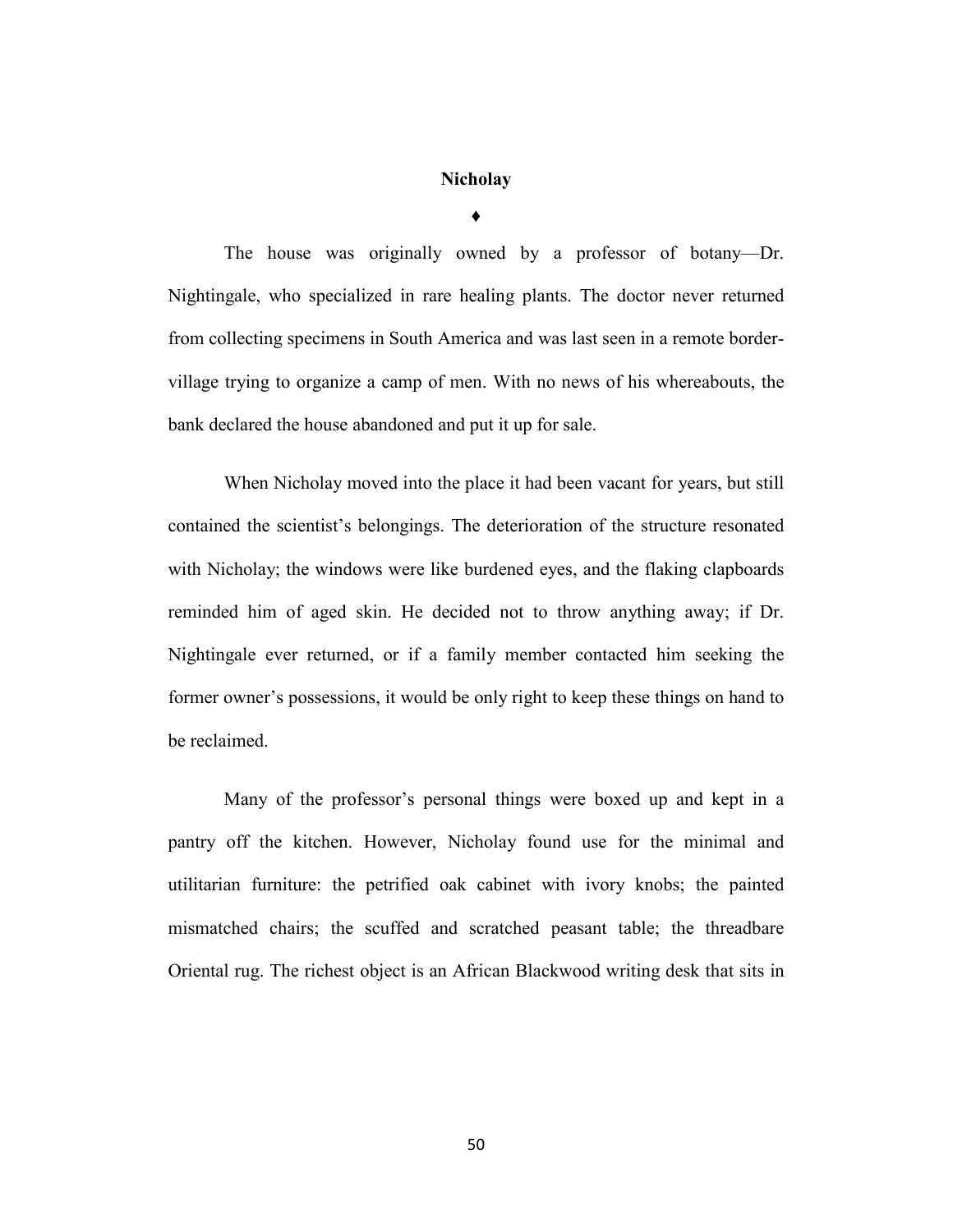the corner of his bedroom. The house has been lived in and he can feel its ghosts. He's become their caretaker.

A small but impressive library also remains intact, and often Nicholay enjoys the books and journals throughout the house. He brought very little of his own when he moved in, only his art tools and a bag of clothing. He'd been seeking a simpler way of life; it was how he rationalized leaving everything behind. But from what he can tell of Dr. Nightingale and his collections, they are similar souls in many ways.

Nicholay likes the doctor's sketches best. Simply done in black ink, or occasionally colored pencil, the foreign shapes of petals and leaves with Latin labels tell him of another man's obsession with uncommon beauty. He can see it in the careful etchings—no smudges, no mistaken lines, complete certainty and precision. Admiring the steady hand and finely detailed flora, Nicholay wonders if the doctor could have ever loved anything more.

The greenhouse stands behind the main house. It was once a sanctuary and laboratory, and at one time, passion probably grew from every pistil and pod, filling the air with sweet loamy aromas and a tepid green haze only found in southern hemispheres. When Nicholay first came upon the space, there was nothing left but rows of dried compost and brown shriveled stems, broken and cracked windows covered in dirty film that kept the sun from shining too brightly,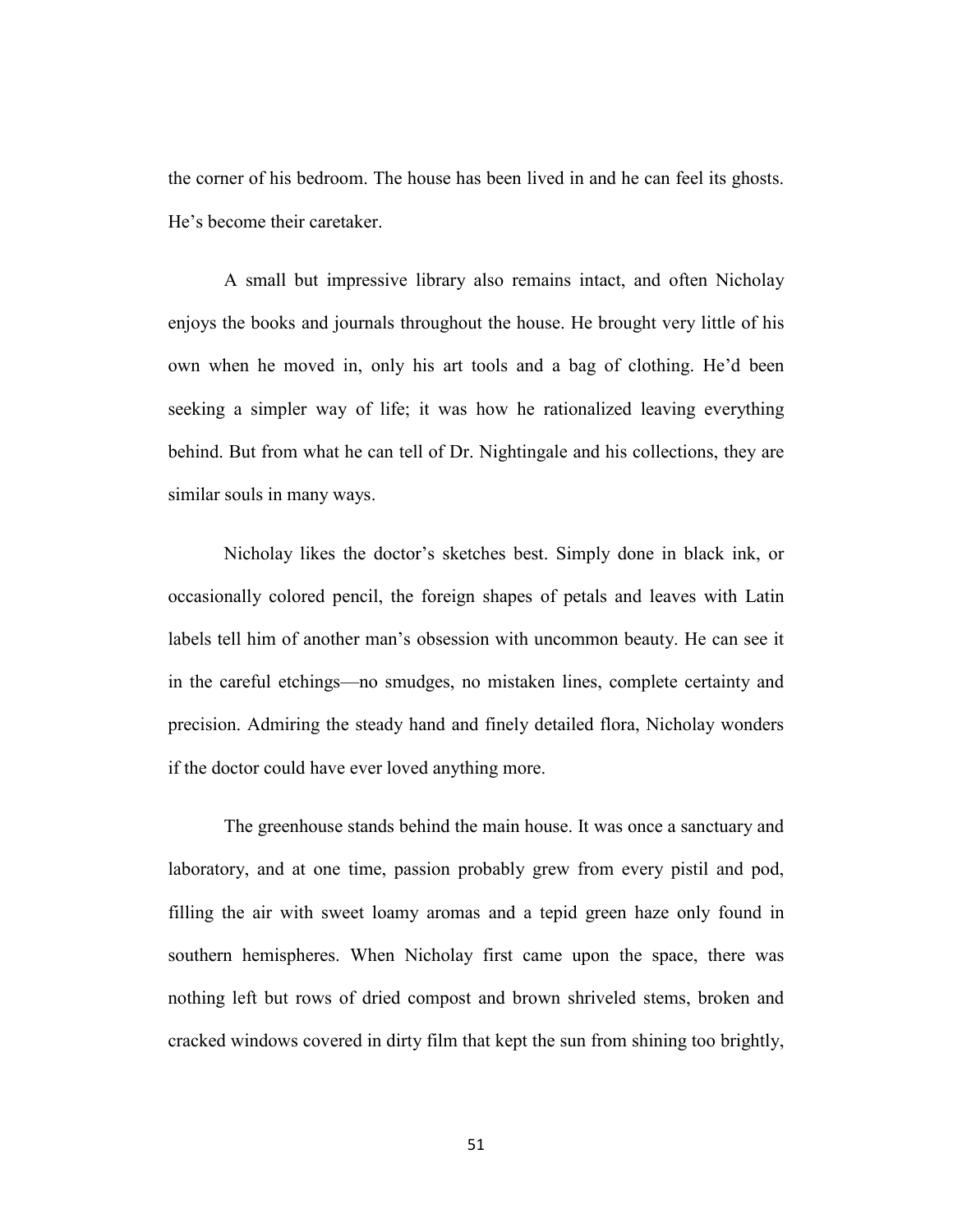and bird droppings splattered like white paint on benches and growing boxes. Restoring the greenhouse brought its spirit back to life. Nicholay salvaged windows from retired train cars and buildings ready for demolition. He removed all the old equipment and containers, leaving only the discolored stencils on the concrete floor where hoses had once lain coiled and watering cans had dripped. He brought in his own equipment and containers—horsehair brushes and rolls of canvas, acrylics and oils, sprays and solvents, and the easel he was given at seventeen. He worked with determination to get the place in order, anticipating the paintings he would produce in this new space. But on the first day he stood before his canvas, he could not make a brushstroke and the greenhouse filled with a suffocating heat. He felt like an insect beneath an overturned glass, aware and frightened of his own decline.

Now, his oil paints remain wet and workable. Zola's half-painted portrait has become such a presence in his life that finishing it would mean he could put the memory of her finally to rest. Like the painter Modigliani, who left the eyes of his models black until he knew their souls, Nicholay does not attempt to paint what he does not know. Looking at her photograph and letter, which arrived this morning, he wonders whether he could bring a sense of peace to her life that their past was never able to resolve. Her words were accusing, even though she was the one who left first. Ever since she walked out, Nicholay has learned to live with the choices he's made, and has taken responsibility for his part in their demise. He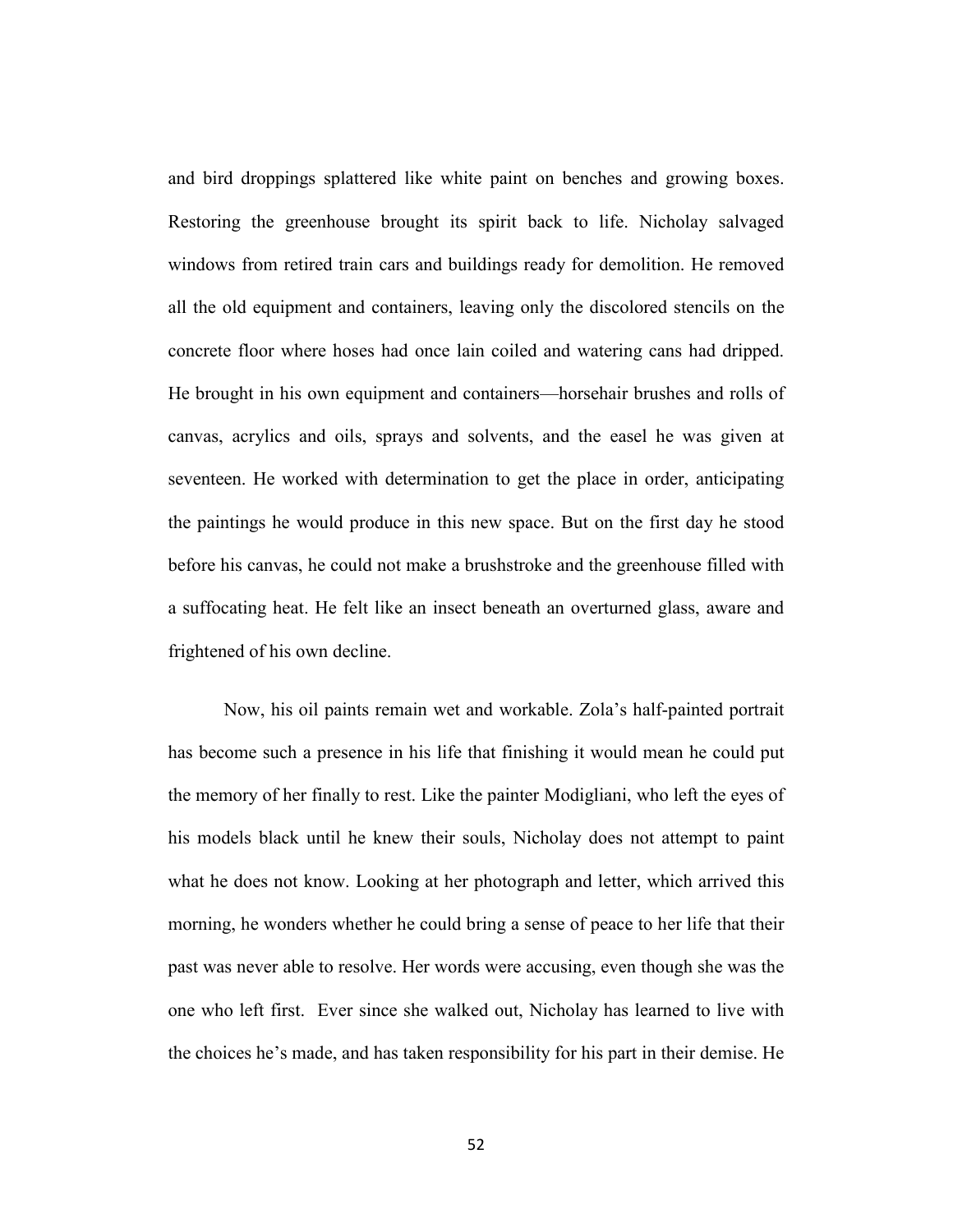can't fault her for being suspicious. But with nothing more to lose, why not at least attempt to reconcile their differences? Then maybe he will be able to find peace of his own.

In the mornings, as he works on the painting of Zola, he tells her his troubles with women. This is usually after Geraldine has stormed out, angry with him again for beginning another day without her.

"See, it wasn't just you," he says, adding more rose pink to Zola's lips and areoles. "Can you blame me for trying?" he asks, as he uses a spatula of paint around the contours of her hipbones. "And here we are now. Would you like some more light? Of course you would. Remember that room we once rented in the hotel with narrow hallways? How you would throw the curtains and windows open wide, to rouse me—and how you roused me, you did."

In the evenings, when he finds he's unaccompanied, Nicholay sits in his kitchen studio with a glass of homemade cognac and his half-painted Zola, speaking to her as if she has been with him all along.

Nicholay's father was crazy, and he worries sometimes if this trait was passed down to him. But it is madness that he truly fears. He has seen the faces of the mad, in the asylums and the churches, in the bars and under park bridges. He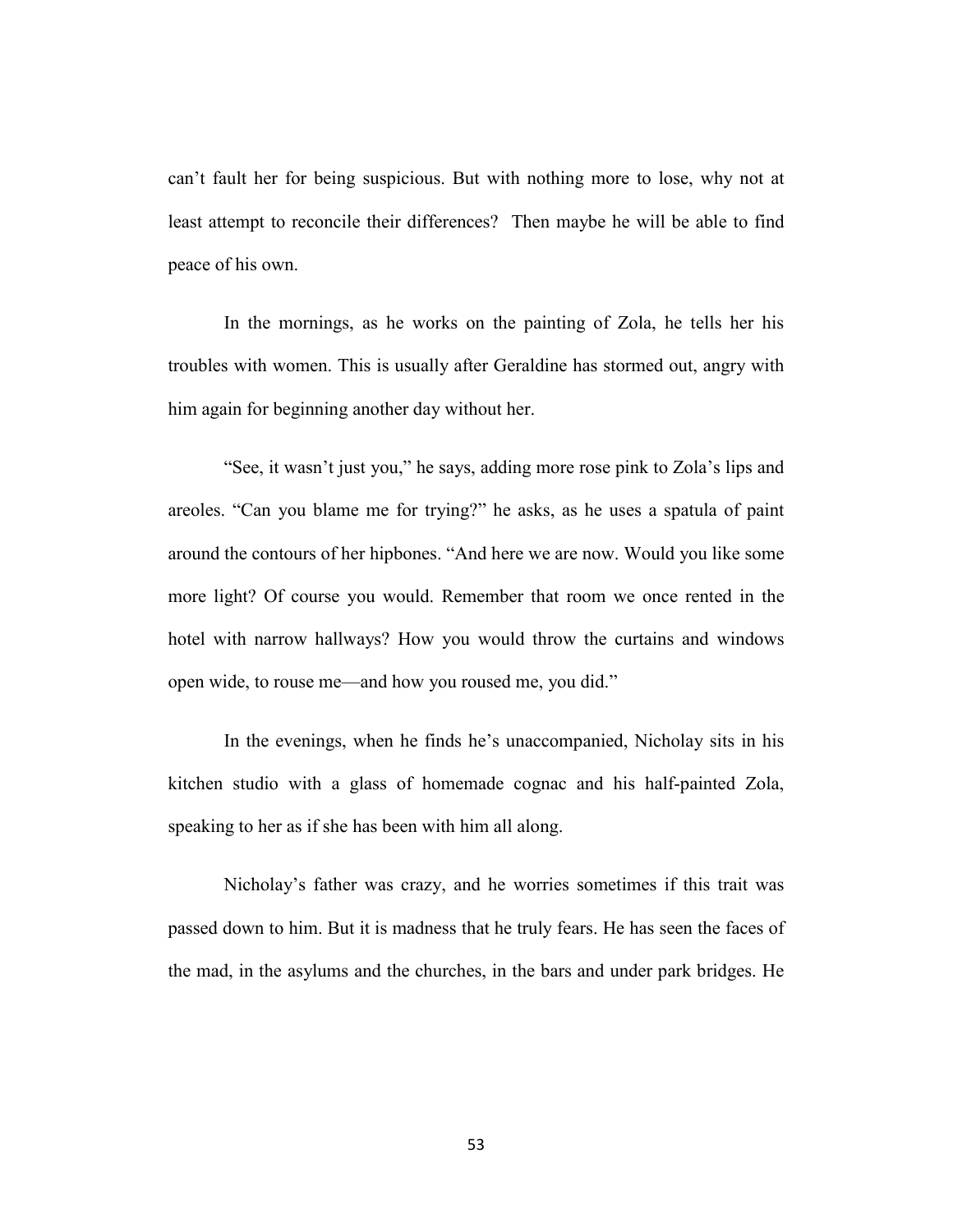has painted them in fascination. These are the faces that haunt him in the latest hours of solitude and why he is afraid of aging alone.

**♦**

Setting out one evening to visit his friend Lucien, Nicholay drives north along the winding dirt roads of the Cape. The sun is just dipping on the horizon, creating wispy hues of lavender and salmon, and the trees are twisted in the only direction the wind here blows. He thinks of the image of Zola eating a pear; he had taken it the day they met with that troublesome camera of hers, her eyes eager and ready to capture the world with every blinking, passing moment. He was only seven years her senior, but already cynical, oblivious to the joys of living. It was Zola who helped remind him to appreciate rarity and purity in the slighter things, and that day happiness had sat beside him, eating ripe fruit with both pleasure and satisfaction—like a child. Like a woman he could love.

Nicholay parks his truck beside Lucien's Land Rover, a vehicle that hasn't moved in over a decade, its bed looking more and more rusted out every time Nicholay sees it. The wet season at this elevation isn't too kind to old scraps of metal and rubber, especially the forgotten kind.

"Damn shame," he says, putting his boot to one of the rear tires, which has sunk a good three inches into the hard and cracking dirt driveway.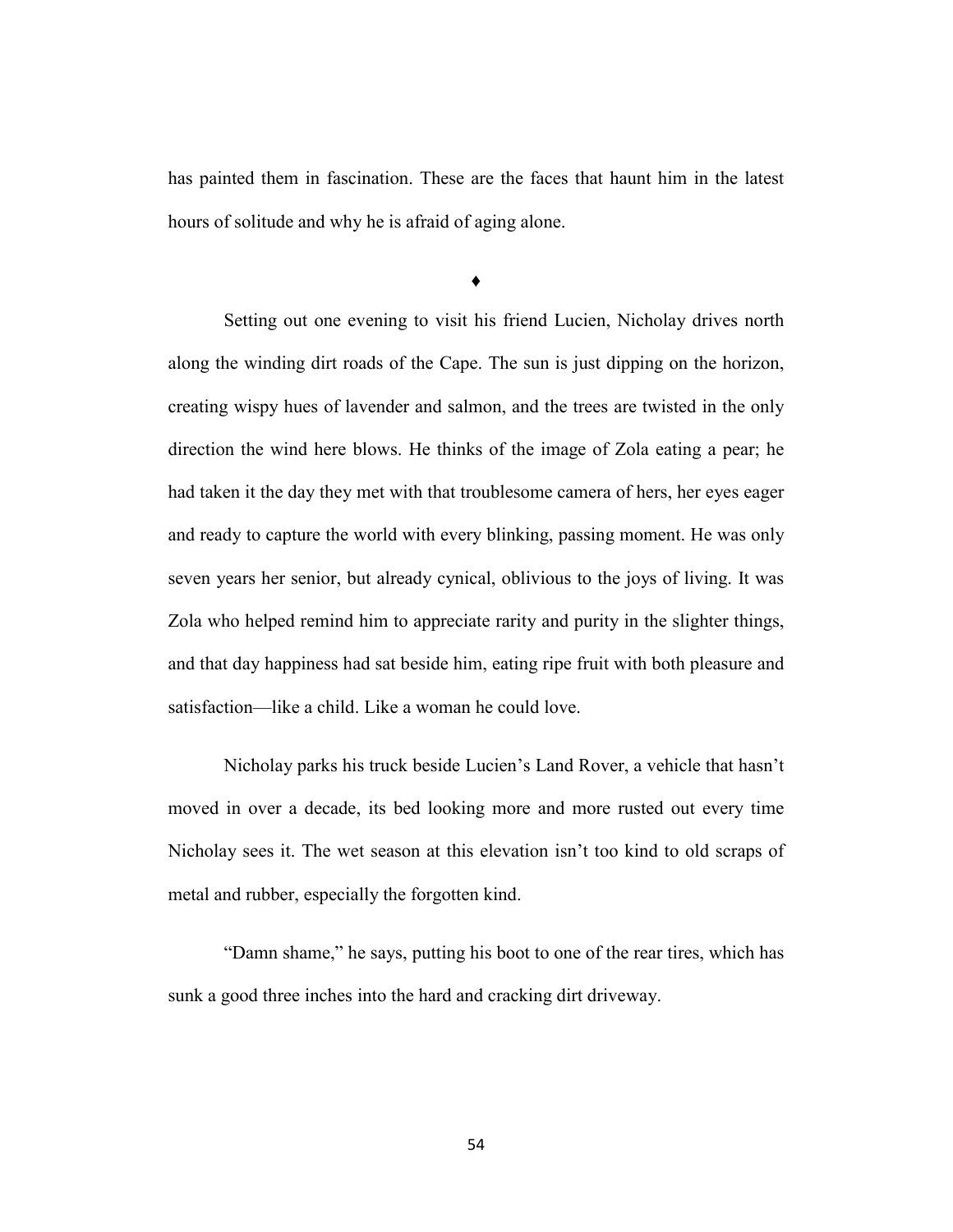Lucien came to the island ten years ago and quit driving when he realized he hated leaving home. When he does wander away from the farm, he stays within a certain distance and mostly gets around on moped or bicycle despite his age. He has become a sight in town, with his white linen clothing, wide straw hat, fisheye glasses, and ponytail flapping behind him in the wind like a pilot. The Jeep is neglected, as are most of Lucien's material things. Even when he no longer has the need for them, he has a difficult time parting with them. Nicholay has known him long enough now to know this.

Lucien was Nicholay's painting instructor during Nicholay's formal training years. Nicholay had won a scholarship through his college back home in Pennsylvania, and was given the opportunity to gain experience abroad by studying with a master craftsman. His father's drinking was becoming progressively worse, and even though Nicholay had never been out of the state before, he didn't want to stick around watching his father drink himself to death. When Nicholay boarded the plane to Spain that day he knew he wouldn't be returning, and his father stopped speaking to him.

Lucien took Nicholay under his wing, probably because he pitied him. It was a push-pull relationship from the start, beginning with Lucien asking if Nicholay had ever painted a day in his life before he came to Spain. This comment made Nicholay even more determined to prove himself as a painter.

55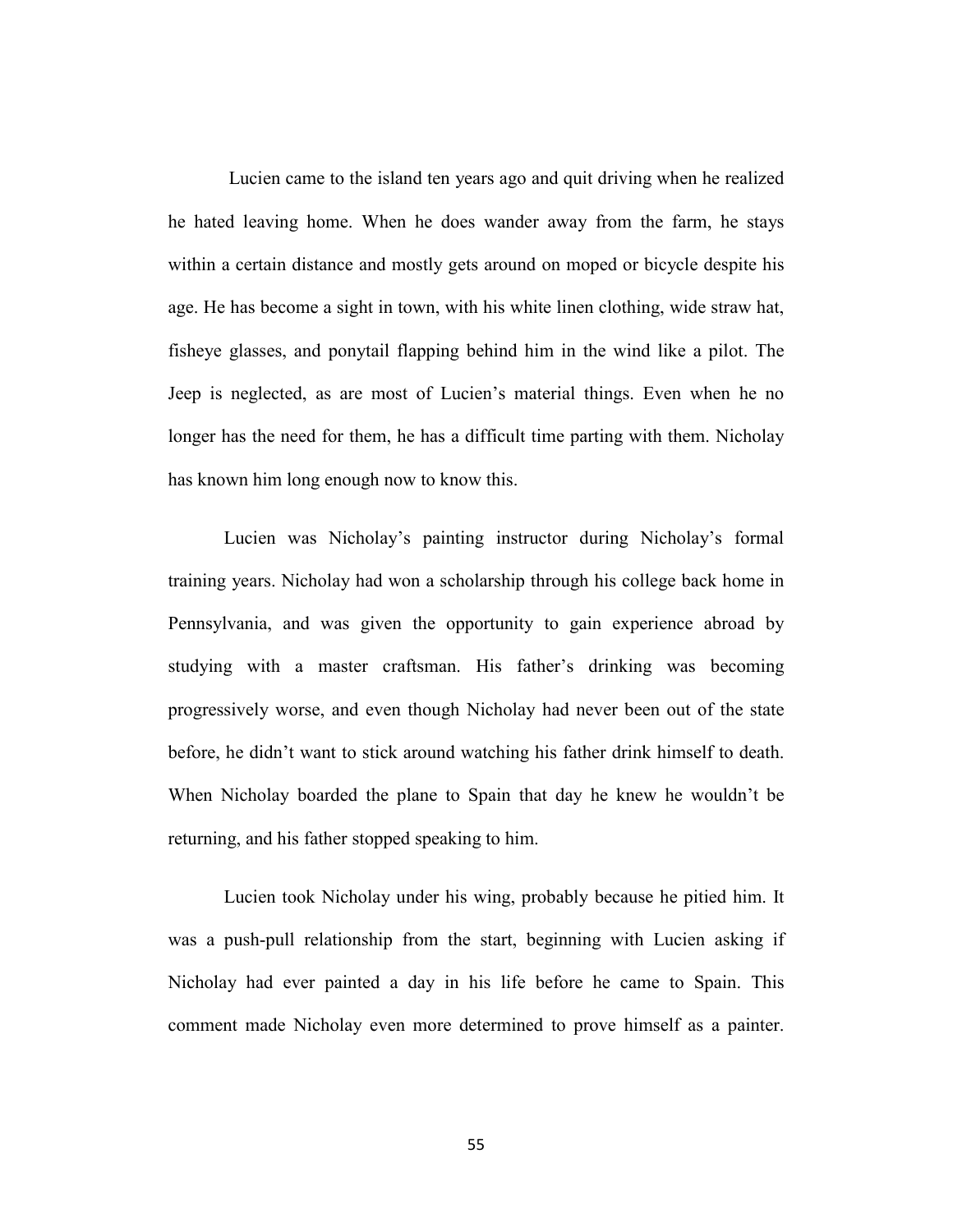Failure to succeed meant having to go home and face his father, the washed-up sports columnist who had smothered out his own wife's artistic light years before Nicholay was born.

As he enters the gate to Lucien's modest villa, Nicholay is still deep in thought.

"Lovely isn't it?"

Startled, Nicholay looks up to see Lucien sitting in a cushioned wicker chair, just barely in sight from the walkway, lighting a cherry-tobacco pipe. His signature hat cuts across his charcoal eyes, and Nicholay can see a smirk of welcome. "What?"

"You're telling me you drove all this way and didn't give one glance to the sky? Something must be really eating at you."

"*Buenas noches, Señor*," Nicholay says in his pigeon Spanish, stepping onto the porch with an offering of wine and a tin of sardines.

"You've brought dinner. You shouldn't have," says Lucien, giving a nod towards the gift.

"I know," says Nicholay. "Are you going to do anything with the Rover, or am I'm going to have to come and take her off your hands?"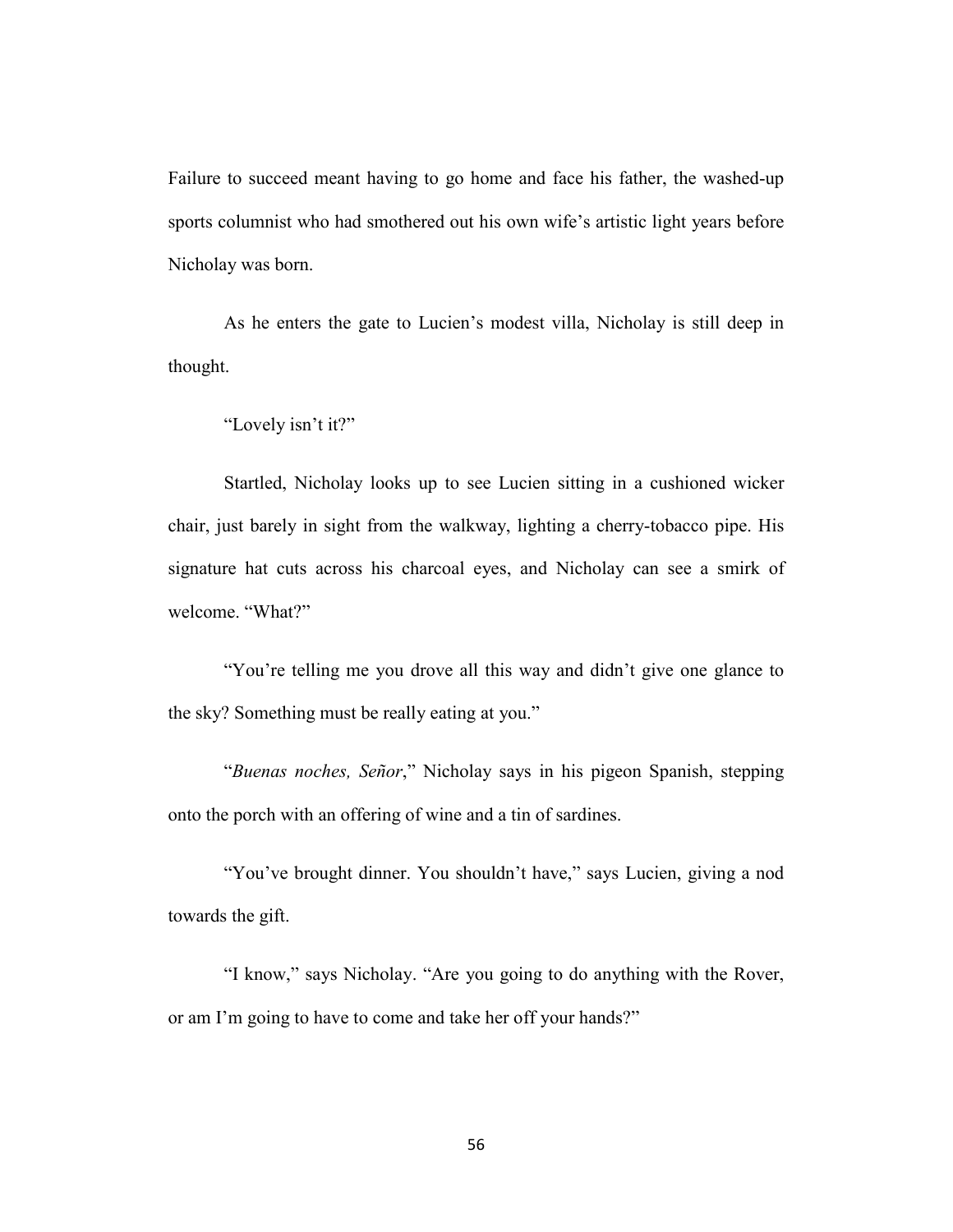"Let me look at your hands," says Lucien, leaning forward.

Nicholay holds them out without questioning. Grabbing one, Lucien presses his thumb into the palm and turns it over for examination, blowing smoke through his mouth in shallow puffs. "Just as I suspected. Delayed progress. Who is she?"

"Why must it always be a woman? Can't it be something else, perhaps a stagnant period?"

"A man paints only for himself. The one thing that makes him question his existence is women."

"Nothing else?"

"Nothing else."

"Then I'm screwed," says Nicholay. He rubs the scruff on his chin, then pulls up a chair. Placing his arms behind his head, he kicks out his legs to stretch.

"Indeed you are," says Lucien, turning back to the sky.

Nicholay confides in Lucien with the ease of a young man speaking to an older and wiser sage. But their relationship is different than that of a father and son, because Nicholay respects Lucien and takes his advice, and because Lucien has never married, nor does he have any children of his own. Living a life of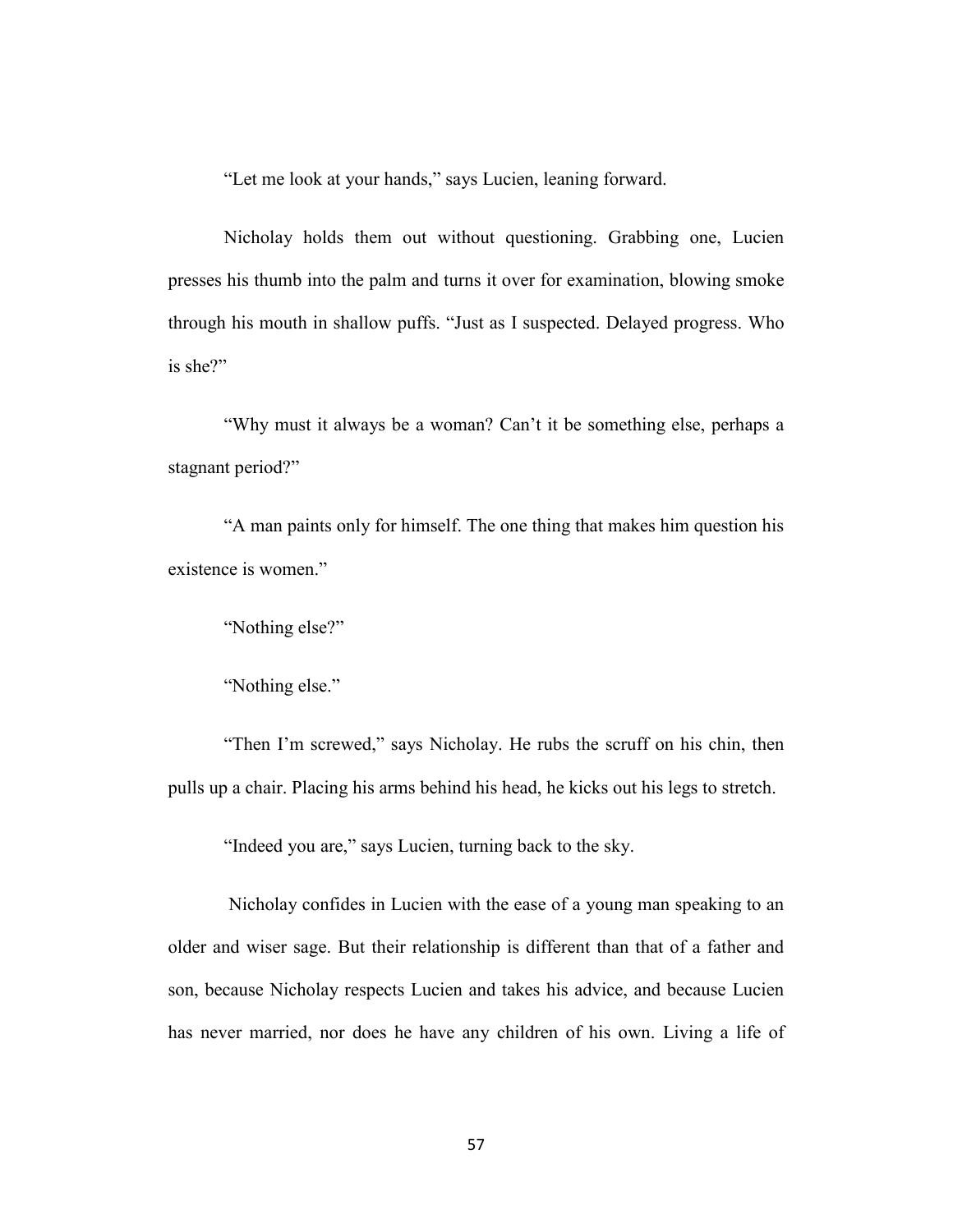disconnectedness, and yet purpose too, Lucien knows nothing else but to create, despite any circumstances he's encountered in his years of experience, and sometimes at the cost of loving another. From what Nicholay can tell, women only stick around long enough to figure out that Lucien's one true passion is his art, and they will only ever be mistresses to his work.

"Did you get a chance to go over and see those paintings?" Lucien asks.

"I did." Nicholay had gone to see an artist named Guillermo last week, hoping the trip would cheer him up and bring him out of his funk.

"And your thoughts?"

"He's trying too hard to be something he's not. It seems forced and contrived. He would make a great impersonator of Goya."

"So, should he stop altogether? Poof. Give it up?"

"I think if you aren't possessed by your own thoughts and feelings when you approach the canvas, then yes, you should retire your brushes. It should get your rocks off, exploit your psyche, bring you to tears. I just didn't see any of that in his work."

Lucien looks proud to hear this response, but Nicholay isn't looking to impress his teacher. Instead, he wants to be more like him.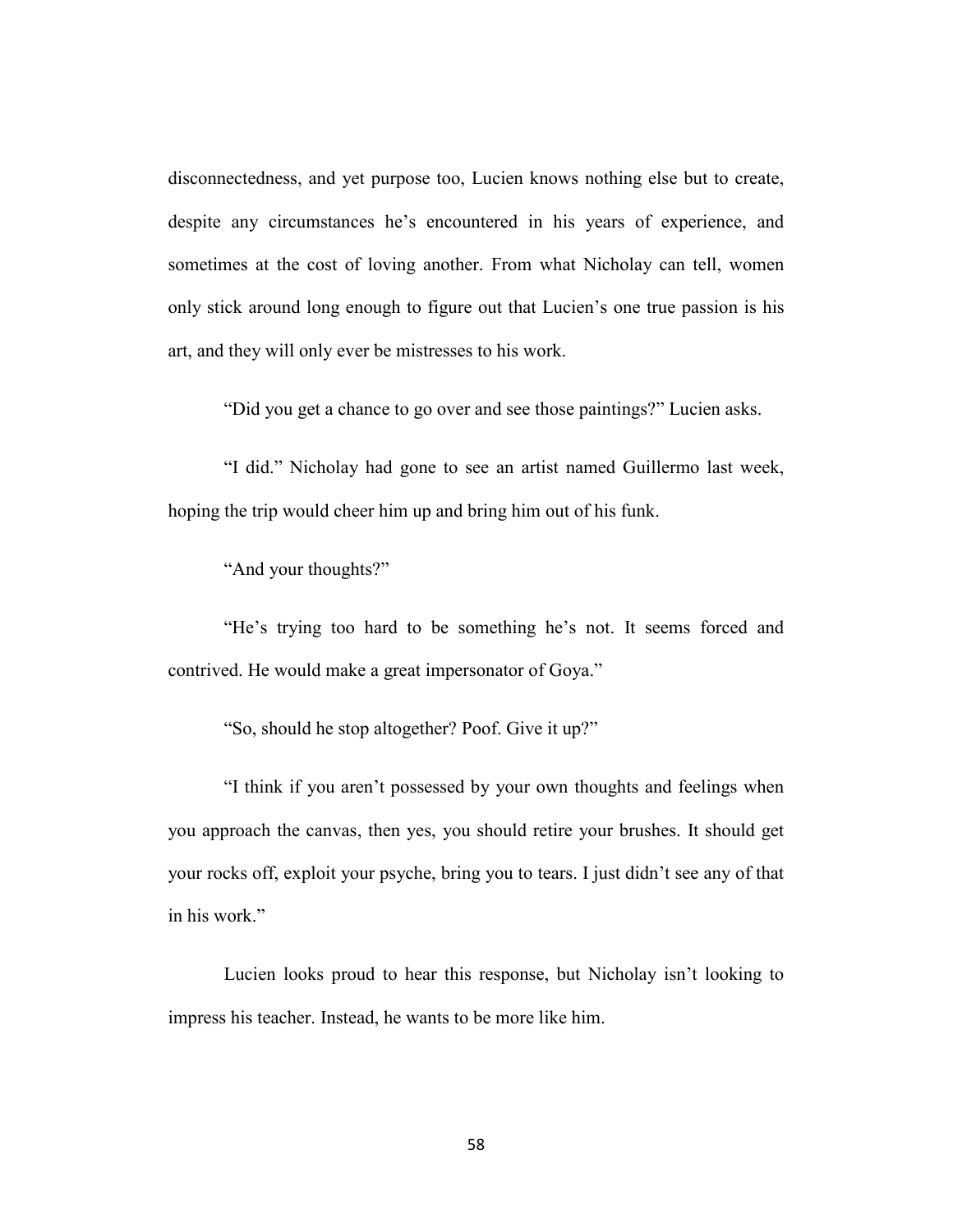"Shhh! Did you hear that?" asks Lucien, hushing Nicholay.

They listen as the night crawls in, dragging up to the porch with a faded landscape in its teeth. Lucien lights the lantern sitting on the box table between them, the word FRAGILE stamped across it for the cargo it once carried.

"You hearing voices, old man?" asks Nicholay, jokingly. "Being out here all alone?"

"I got spirits."

"So, have you seen these…?" Nicholay motions around his chair, "Spirits?"

"Of course not, but I have invited them to drink." Lucien uncorks the bottle of Vinho Verde that Nicholay has brought. "And wouldn't you know they can hold their own."

Nicholay graciously accepts a mug.

"Chin chin," they say, drinking to health and the heart.

It is their anthem to talk loosely of things they could never change, and never would. They argue over who they think are the true masters, and who has lost his or her way. But mostly, they try to understand why they desire the things hardest to pin down, and agree it must be the nature of man.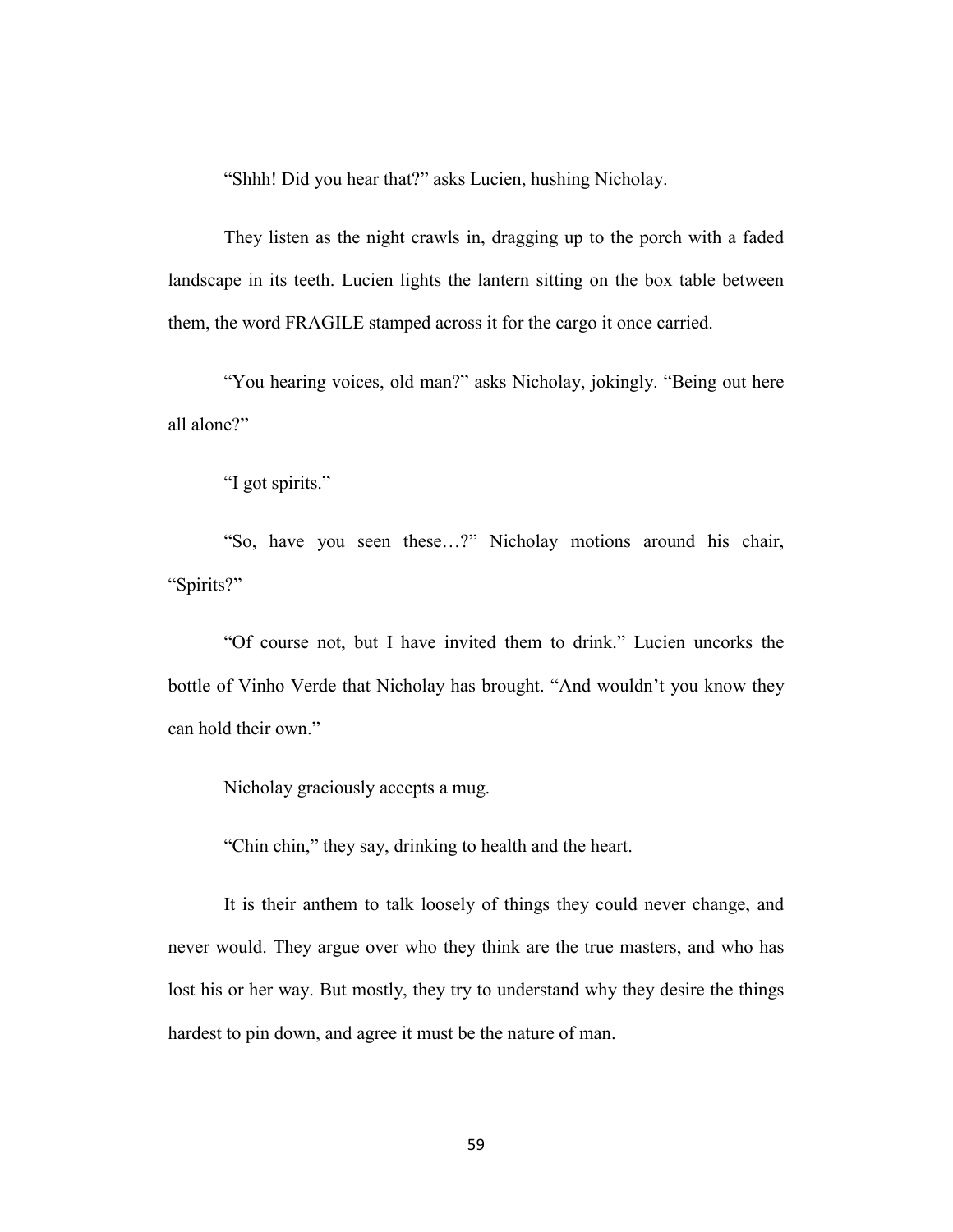When they shake hands goodbye, Lucien holds on firmly. "Whatever is unresolved inside you is what made you leave in the first place. You need to live without fear, before you can call yourself an artist."

Nicholay says nothing.

He drives home with the night sea air in his pores and Lucien's words wrapped up tight in his head. What is it about Zola that he can't let go? Why is he still drawn to her in a way like no other? Or is it even Zola that plagues him? His need for resolution is clear, but his desire is not.

Nicholay returns to his kitchen. Sighing as he runs his hand through the wave of his hair, he picks up the photo and squints at it, hoping something will emerge from its smooth finish and become tangible for him. He looks over his shoulder at the naked Zola upon his easel, half-lit by moonlight with her flawless face and breasts, but missing her limbs and any surroundings to ground her. "You would have made a lovely amputee, my dear."

Nicholay feels he may have also fallen victim to a similar fate. Maybe Zola had been an appendage to him, attached in a way he'd taken for granted. Now that she is gone, he feels incomplete.

Staring for a long while at her painted eyes, he becomes electrified with a fervor he hasn't felt in years. There have been other women, yes—fair young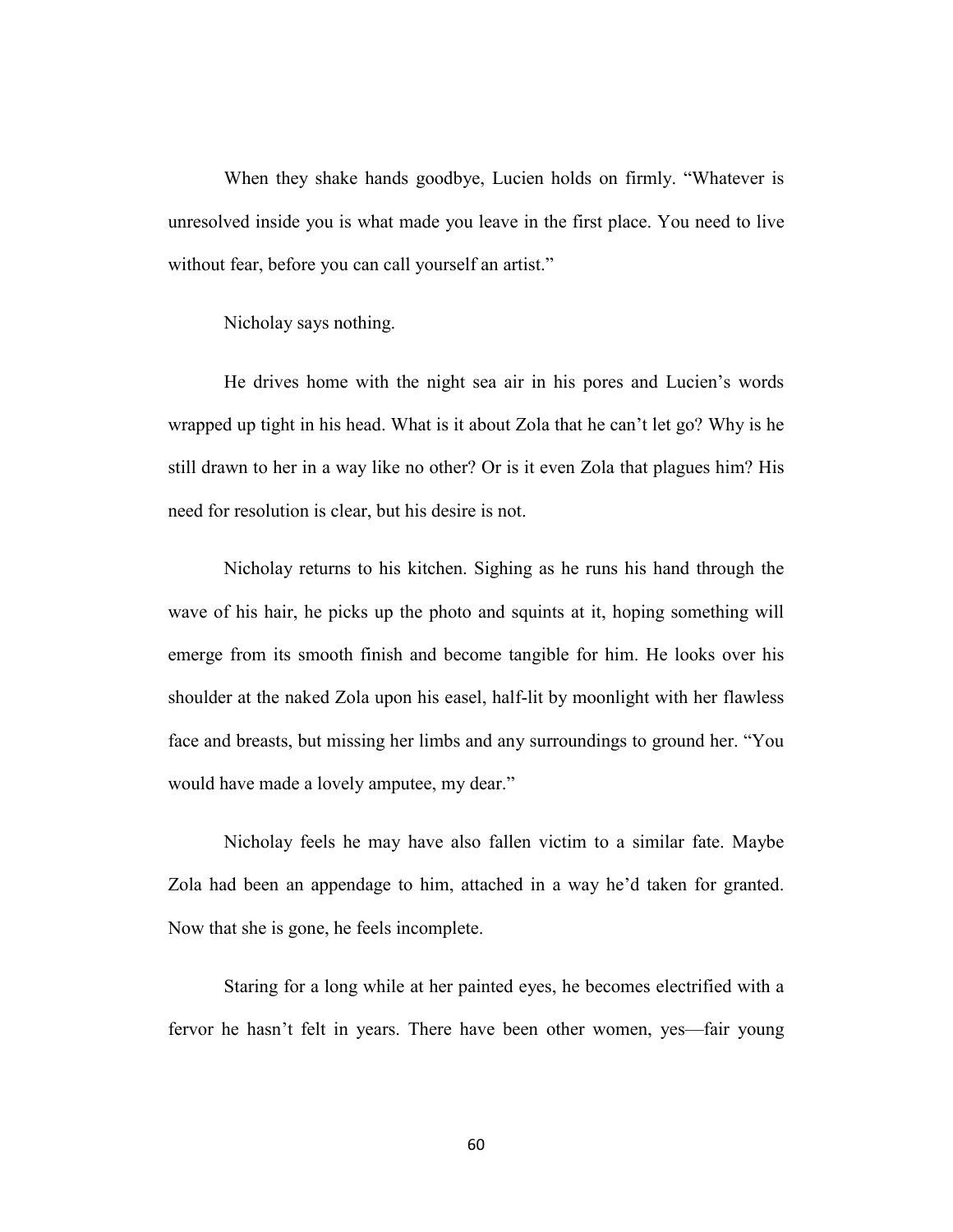sprites, exotic beauties, mature wives. But Zola did something to him that he can't forgive her for. She made him love her.

He takes her upstairs, placing the cut canvas upon a chair and positioning her at the foot of his bed. He wants to fall asleep with her as a guardian upon him, watching him sleep through the night, and wake with her focused eyes and intent mouth, the way he used to find her in the morning. What makes women so beautiful to him are the ways a woman loves her children, the way she can nurture a deep wound, but also her ability to love a man despite himself. Nicholay is as flawed as any man can be, lost and trying to find his way, trying to fulfill his purpose. Tomorrow this flawed man will paint again and not just because of the love of a woman, but because he may as well be dead if he doesn't.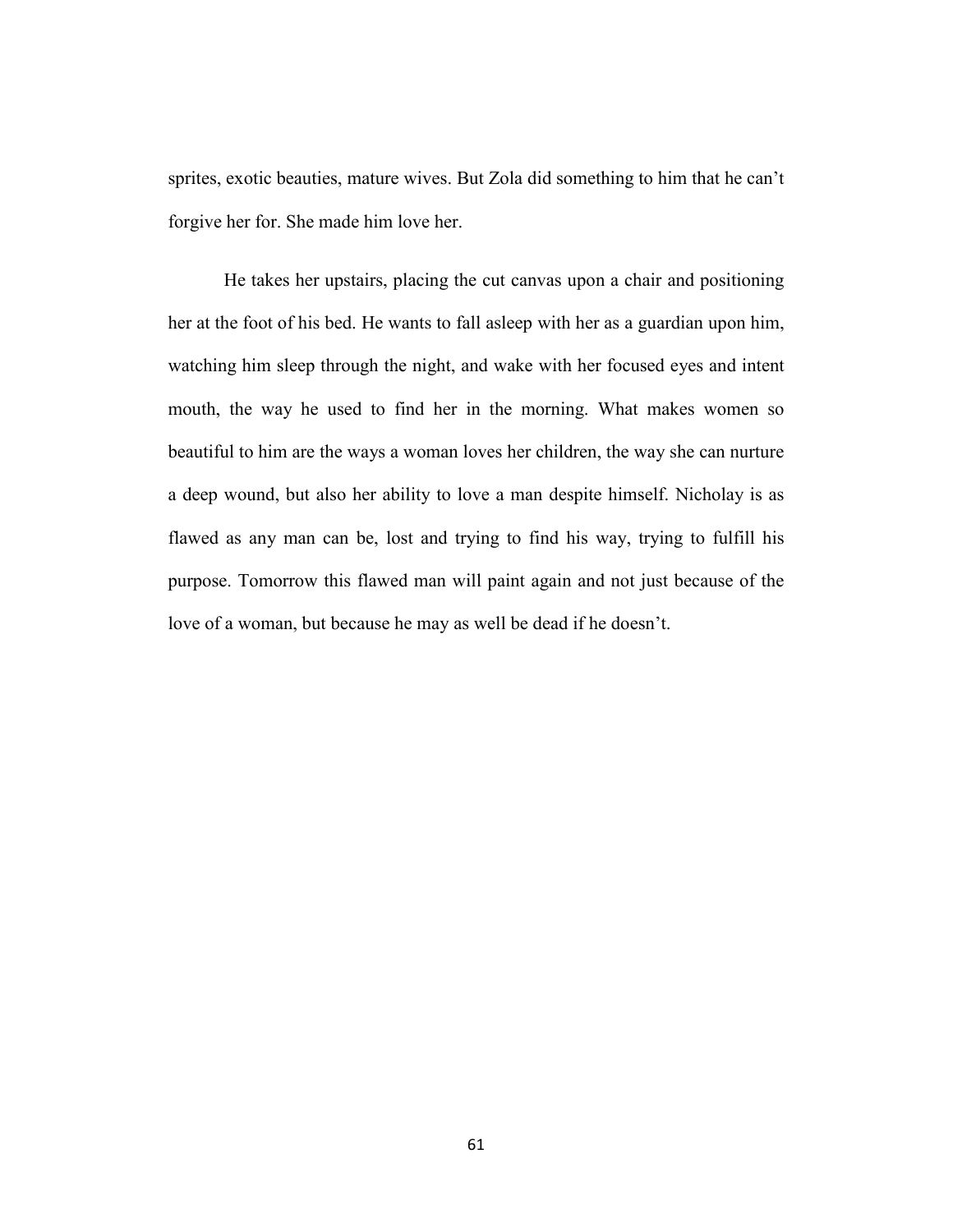# Zola

♦

#### *My Dearest Zola,*

*Your heart was neither a medal nor a prize. It was a noble conquest. A mystery to unlock. A secret I protected as my own. If you could not see my love, then I was the fool, not you. I made mistakes, and for that I am eternally sorry. Will you accept this old friend's apology? You can push me away if you feel it is best, but this is my peace offering to you; the truth you have always deserved.*

*Remember when we were allies, chasing common goals? Ever since our separation, I have had bouts where I can't paint. I don't blame you; I was damaged long before you ever came along. However, I wonder sometimes if we were at our best back then. There was something unified and frenzied in the way we worked side-by-side. I would give anything to have that again, though I know it could never really be the same.* 

*Inspire me Zola. Tell me your story.*

#### *Nicholay*

Truth is a raspberry seed, stuck in a back molar until one day it becomes a toothache that she can no longer ignore. Zola is reading through Nicholay's recent letter when she hears an unexpected knock on her door. She sets down the letter and goes to find out who it is.

"Have you been sleeping in your clothes?" asks Natalia, not waiting for an invitation to come inside.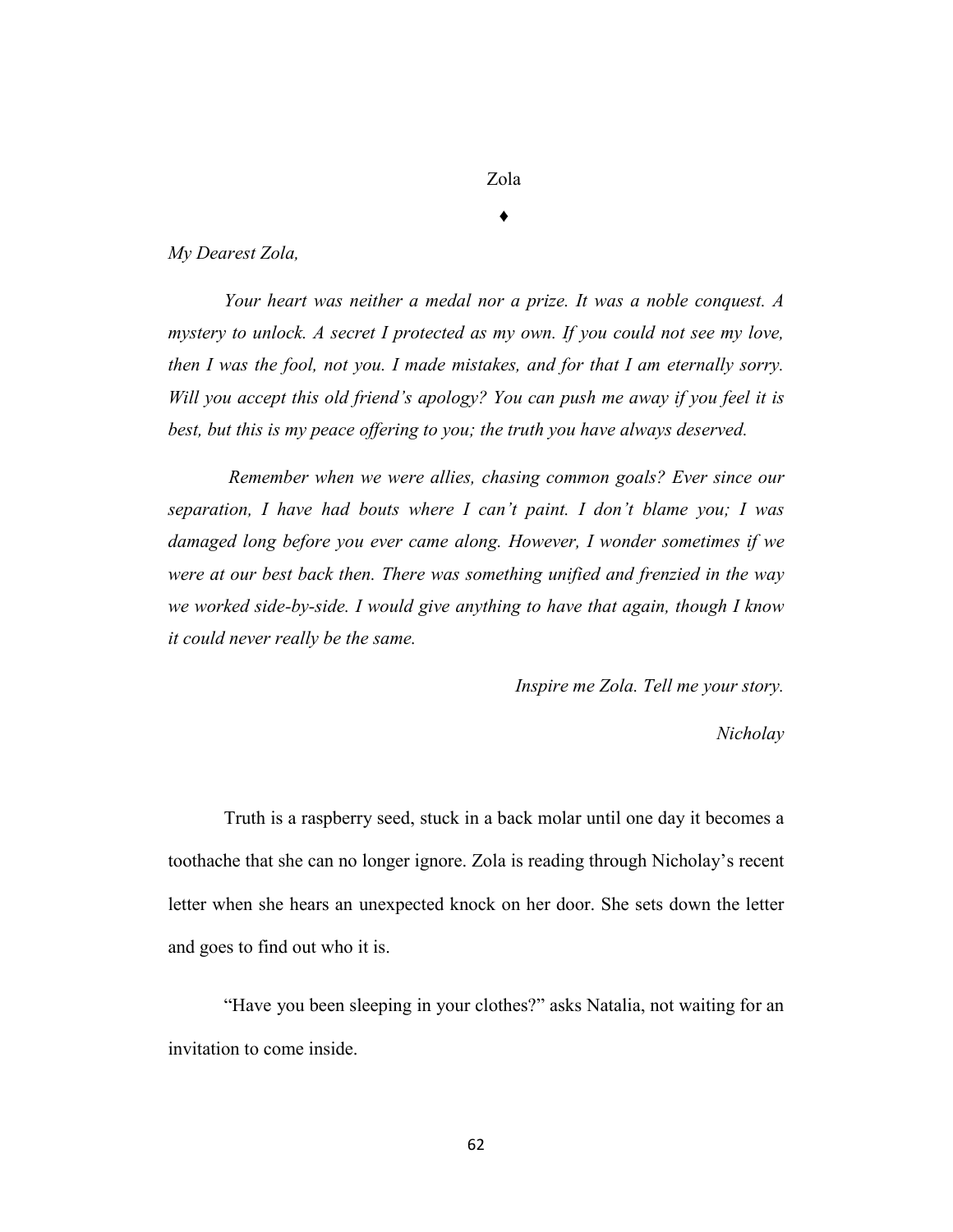"I haven't been sleeping," Zola mutters, looking down at her wrinkled sundress and moccasin slippers.

Natalia follows her into the kitchen, a basket swinging from her arm, looking sideways at the clutter that has become Zola's apartment. Stacks of papers and books have taken over every square inch of surface like tables at a rummage sale, but she's so worried about throwing away notes for a potential idea, that the piles keep accruing. There was an order to things, though someone on the outside looking in might think otherwise.

"No elevator I can handle, but how about some water for a fat lady?"

Zola fills a glass from the faucet, hiding Nicholay's letter under some books in the process.

"So, this has become your den of excuses, I see," says Natalia, as Zola curls on her futon with a cup of coffee and forces a smile. "Here, I brought treats. I noticed how thin you were at dinner last week." Natalia produces two wax paper bags from her basket. "Chocolate croissant or scone?"

Zola takes the scone with a sigh.

"Okay dear, I haven't come to see this glum side of you," says Natalia. "Either we can talk about what's going on or we can go about our days like nothing is wrong, but we both know something is wrong. Then we'll just be like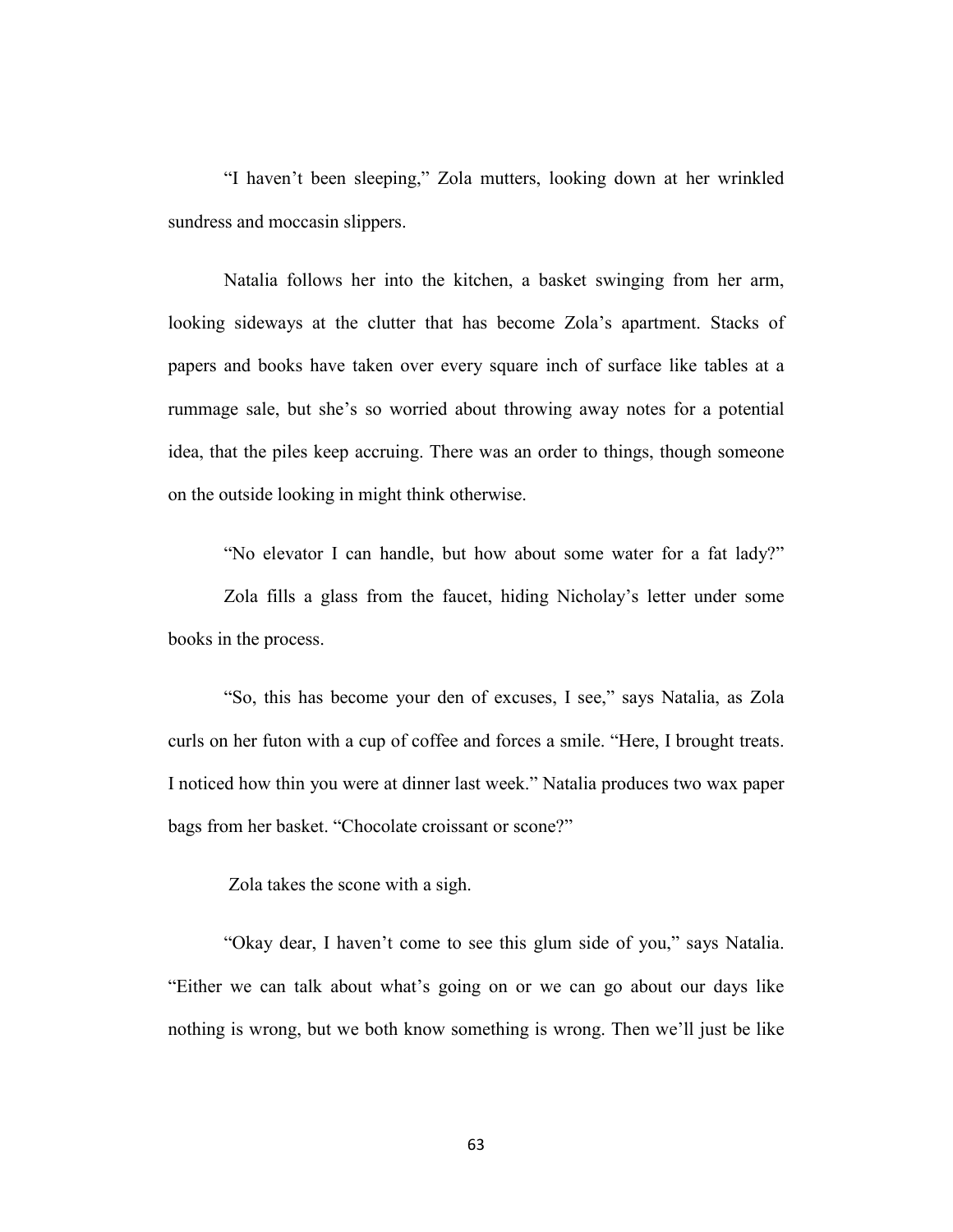those fake people you despise, who act as though nothing is the matter and the whole world is perfect. You and I both know we're not like that. We hate people with sunshine blown up their asses. So why don't you save us the energy of pretending, dear, and tell me what's up?"

Natalia has many endearing qualities, particularly being persuasive. Her law classes had their benefits, and her logic always seems to find its way into the conversation in such a natural way that people just have to trust her. In her second year of school, she met and married Adam, who loved food, wine and entertaining as much as she. Disappointing her family, who had placed such high hopes in her, Natalia never returned to her studies; in their mind, she wasted her life on love. Zola knows this isn't true, that Natalia is a genuinely happy and opinionated woman who doesn't care much of what others think of her, and Zola both cherishes and envies this in her friend.

"Have you at least been able to get some writing done?" Natalia continues. "I know you've been putting in the hours at work, and Adam's come home with such praise, but I'm well aware it's not what you want to be doing—I know it's a paycheck and all, but you've got talent and should be using it."

"I wish I knew what's wrong with me," says Zola. "It's never been this hard to get into a routine. Just when I was feeling settled—finally comfortable everything went flaccid on me."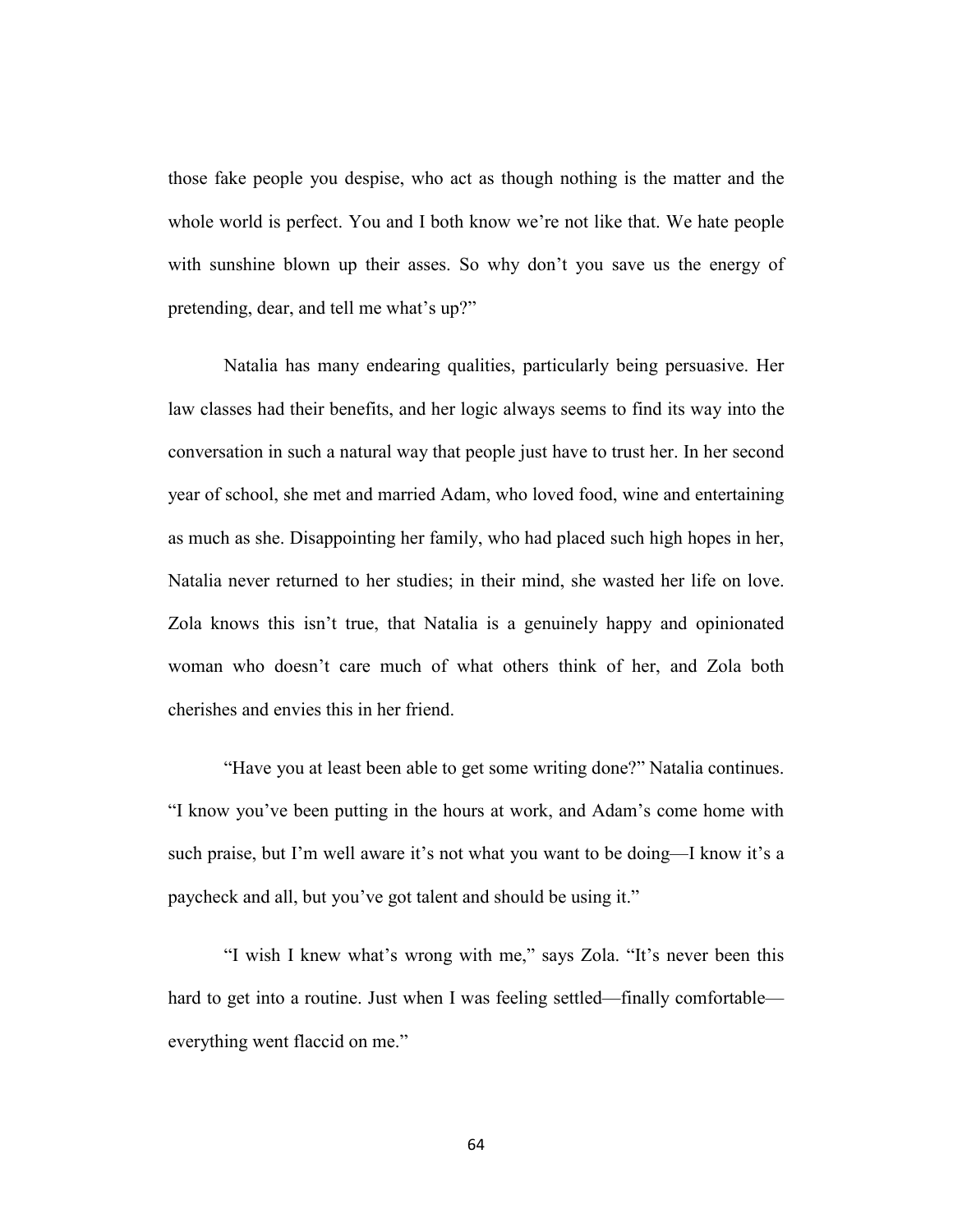"Flaccid, eh? What are you, a fifty-year-old man in disguise? That would explain the slippers. Maybe this writer's block you're experiencing—"

"I don't believe in writer's block," Zola corrects.

"Okay," says Natalia. "Maybe the reason you're having difficulty is because you have nothing to connect to. What's it been, Zola? Almost four years since your last relationship?"

"Hemingway believed the best way to write about a subject was to have distance from it."

"Oh, come on! Hemingway was drunk and self-indulgent."

"Drunkenness and self-indulgence don't make you any less wise. Plus, he produced some very provocative work."

"Zola, you're a passionate woman. You need to keep that fire burning, or one day it may just burn out. Then you're stuck rubbing two sticks together trying to get a spark." They both laugh at this caricature.

Zola stops eating. "He sent me a letter." She has been waiting to say something since last week, and so she spits out the news and then braces herself for her friend's reaction.

Natalia stops eating. "When?"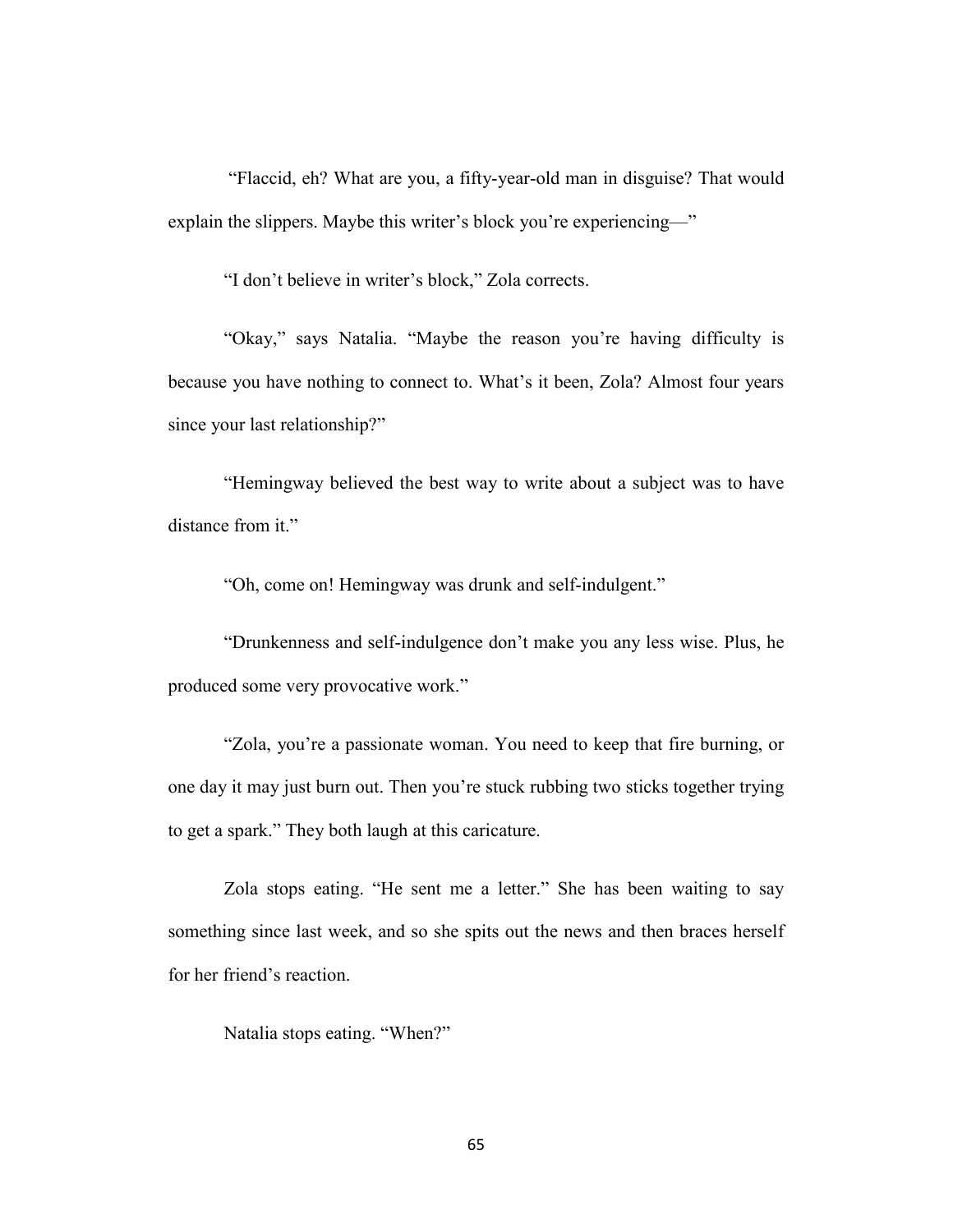"I have moved so much, I don't exactly know. I almost wish it had gotten lost in the mail, or that some tenant kept it."

"What'd he say?"

"Something about hoping I've found what I was looking for," Zola pauses. "You know, Nat, there has always been something about him. And ever since we started communicating—"

"Wait! Communicating? There have been more?"

"Yeah," she admits. "I mean, I thought it would be harmless. Him living there, me here. No way of us reconnecting. I think enough time has gone by—"

"When you called me, where were you? Somewhere out West? I sent you a ticket to come and get your life back."

"I'm grateful for everything you and Adam have done. I was lost for a while. But that time was good for me."

"No one knew where you were, Zola! Last anyone knew, you were with him in Spain. Your parents were so worried. You'd up and left, and for a couple of *years* we got nothing but random postcards and short messages. We all thought you went off the deep end."

"I needed to figure things out."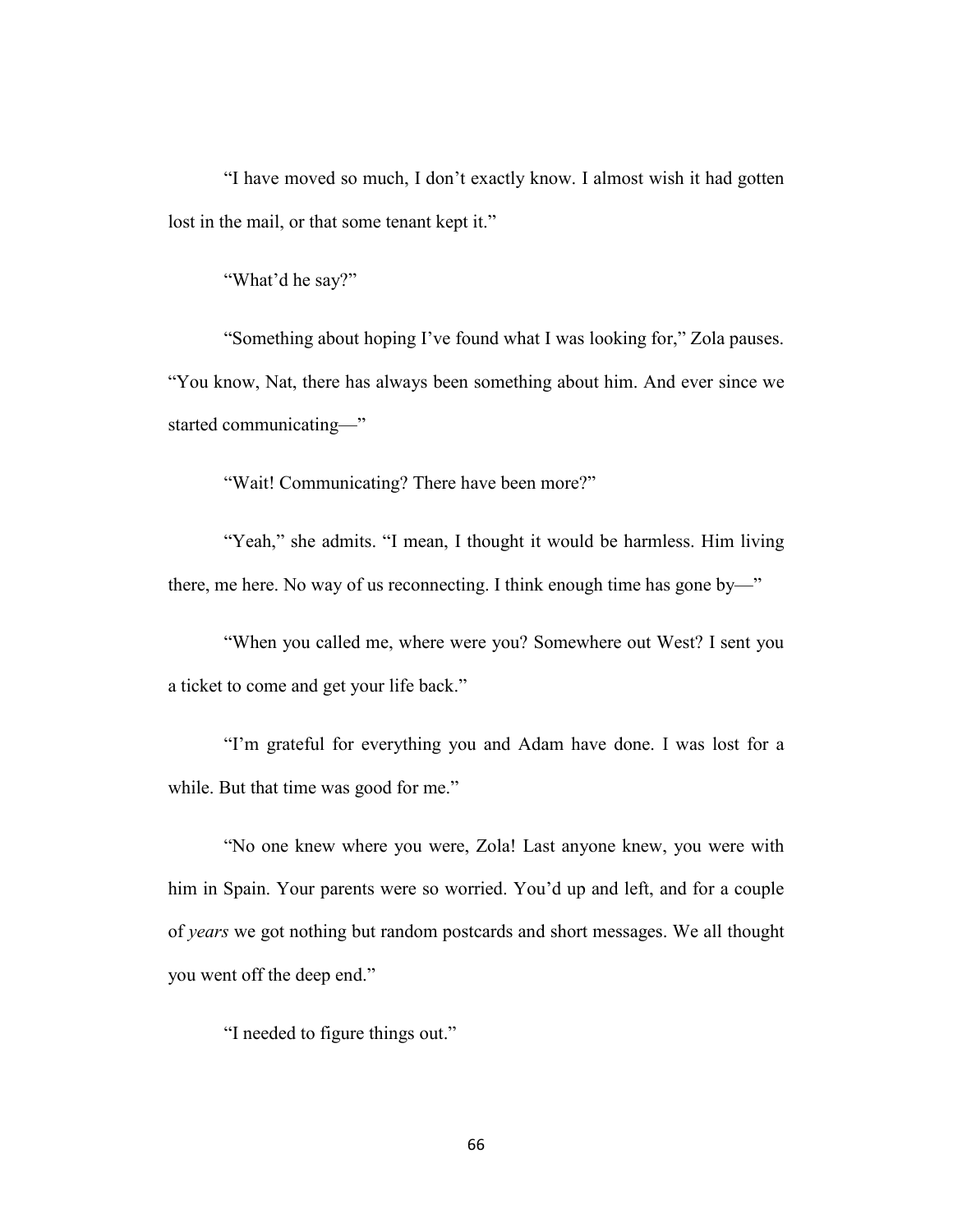"I'm just saying, I don't know if now's the time to be starting up again with him. I don't think it's smart. From the little you have told me, I feel there is still some healing that needs to take place."

Zola felt relieved, though she hadn't anticipated where the conversation would end up. She knew Natalia was only trying to protect her. She trusted Natalia for the same reason her parents had trusted Natalia the year before to convince Zola to return to the East Coast; if she would listen to anyone, it would be her best friend.

"I've got to run. My prenatal yoga class starts soon," says Natalia. "Just tell me you'll be careful, okay?"

"I will," says Zola, walking with Natalia to the door.

Retrieving a straw hat from the bedpost in her bedroom, Zola traces the leather strap with her finger, remembering where it was bought. She'd been traveling through a mining town in Colorado—the kind of place she didn't know about until she ended up there—when she came across the country store smelling of sawdust and tobacco, just like her grandfather's woodshop. When she saw the cowboy hat upon one of the untouched shelves, she wanted it as a memento.

It wasn't the first time she had gone out on her own to look for something else, but that time she was more attuned than ever, loving how the landscape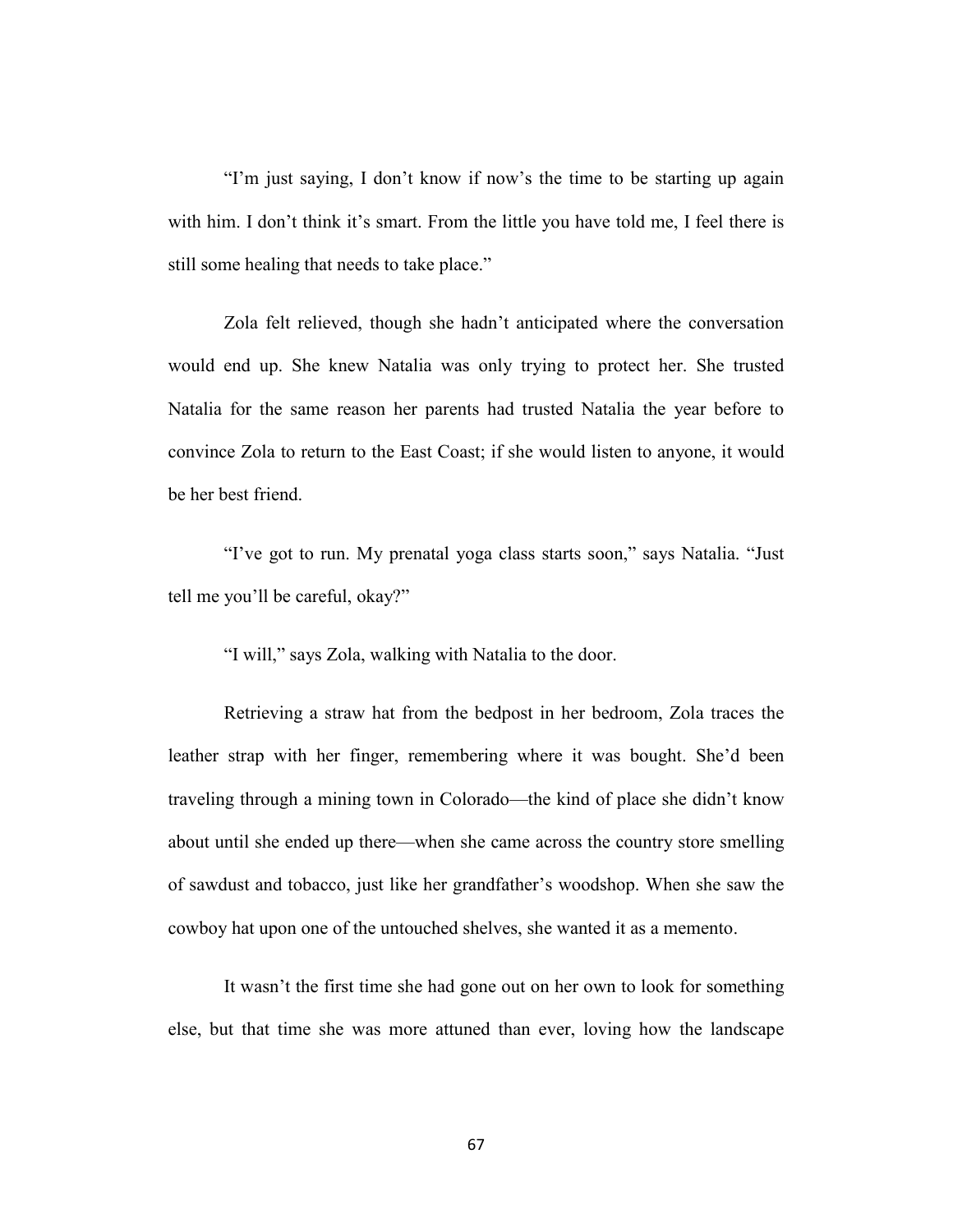changed from the Kansas wheat fields to vibrant waving sunflower fields to looming cathedral mountains. Kerouac had described the Rockies as being of "*papier-mâché*," but she found their cliffs more industrial, dark and intimidating. Though she'd had her share of brushes with faith, Zola was never certain there was a God. But it was in those mountains she came to understand there was something bigger than herself, and she was invigorated with the newfound awareness.

Now, covering her face with the hat, she takes a deep breath, just as she did countless times before while lying in fields and upon red-dusted rock beds. There is still a faint hint of adventure left between the woven straw, ground in with the sweat and dirt of wear. She places the hat on her head and picks up the phone to call her mother.

"It's so funny to hear from you," says her mother. "I'm buying groceries, and I just put a bag of salted almonds in the cart. The ones you used to spoil your appetite with before dinner."

"You can bring them up next time you visit."

"I could do that," she says. "You will never believe what's happened. That theater teacher over at the high school is having an affair with his son's foreign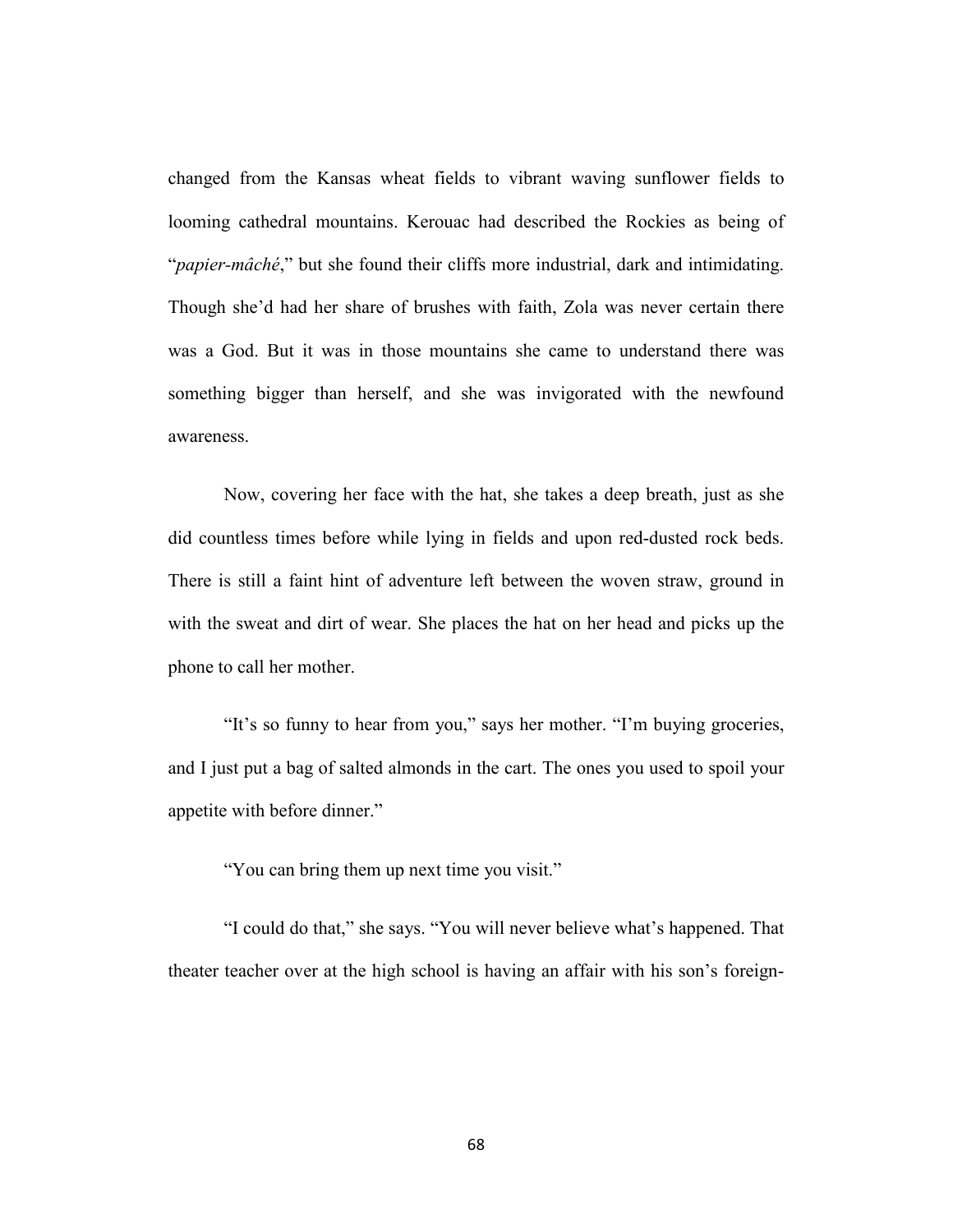exchange student. I said to Karen just the other day how I think his wife drinks before the PTA meetings."

"She's been drinking for years," says Zola . "How's Dad?"

"Who?"

There is a consistent beeping on her mother's end. Zola pictures her standing in line, looking at the magazine racks. She can hear her mother's attention waning.

"Dad." Zola repeats louder.

"Oh, your father has in his head that he's going to buy a sailboat. I said to him, 'Harry, we don't even know how to sail!' 'But Mary, we can learn,' he says. So if we end up as Cuban hostages, just remember, it was your father's idea."

"I will keep that in mind if the embassy calls me," says Zola, knowing perfectly well that they will most likely buy the boat, but will never sail.

Her mother asks, "Have you gotten a job yet?"

"I'm working at that place I told you about."

"It doesn't have benefits, Zola."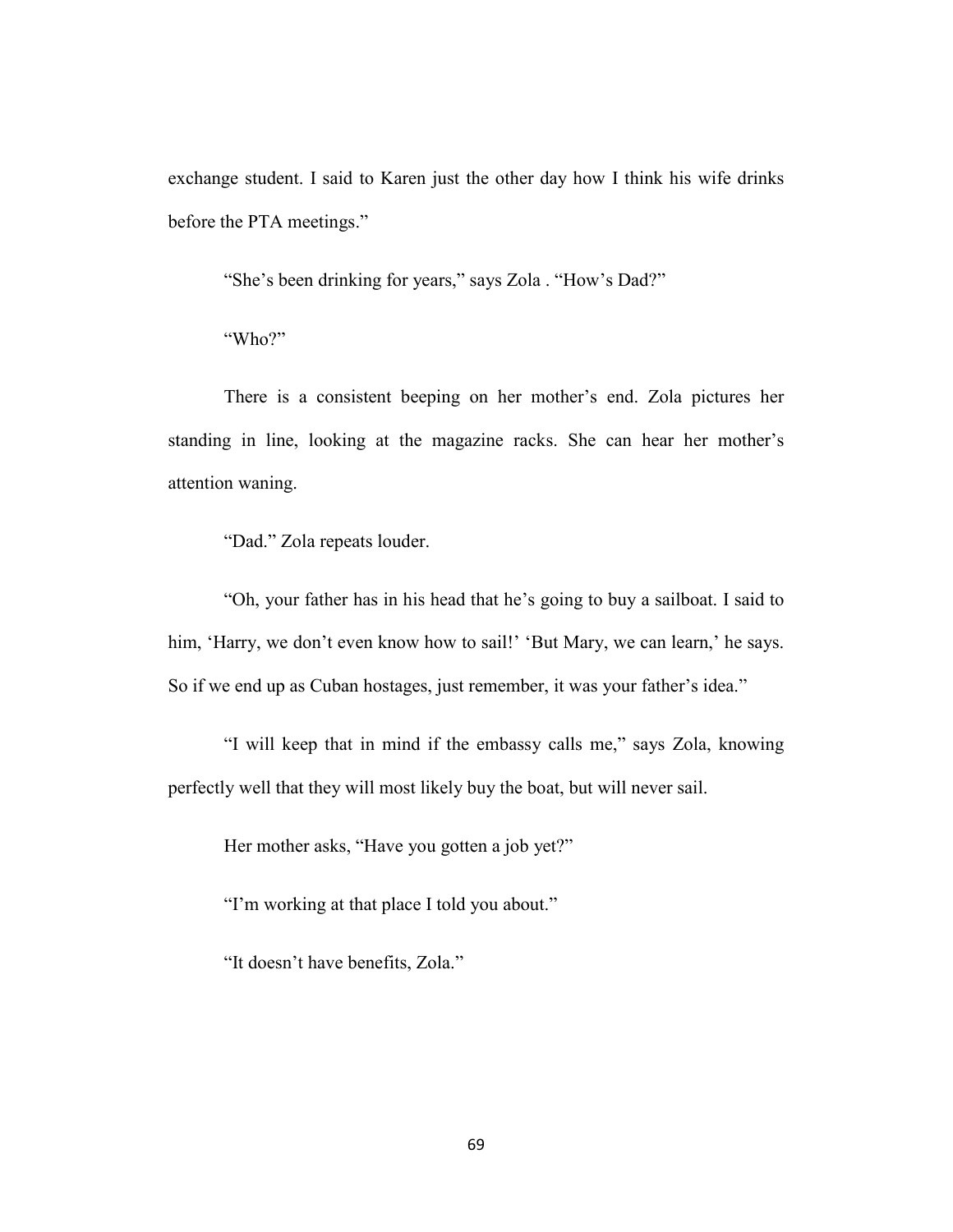"No, but I'm still looking. They feed me, though. And if you and Dad ever want to get away—"

Zola can hear the checkout girl in the background. "Well, keep taking those vitamins," her mother says. "And make sure you are getting enough rest."

"I will. I love you."

"Talk to you soon, Sweetie. Remember, fish oil. It does wonders for digestion."

How did her parents actually create a child so completely unlike them? Did they settle for the life they lived, or had they ever wanted something different from what they ended up with? Were they even happy? Has her father always dreamed of owning a sailboat? Or was it not a sailboat he wanted, but another life, another woman and maybe no children at all? She realizes she knows almost nothing about these odd, middle-aged people she supposedly shares genes with. Yet sharing a life with another individual and then having children with them is a forged bond her parents will forever share. Zola imagines this connection to be something like the human vascular: delicate and corruptible, intricate and regenerative, both in its ability and need to keep the sap of desire pumping through.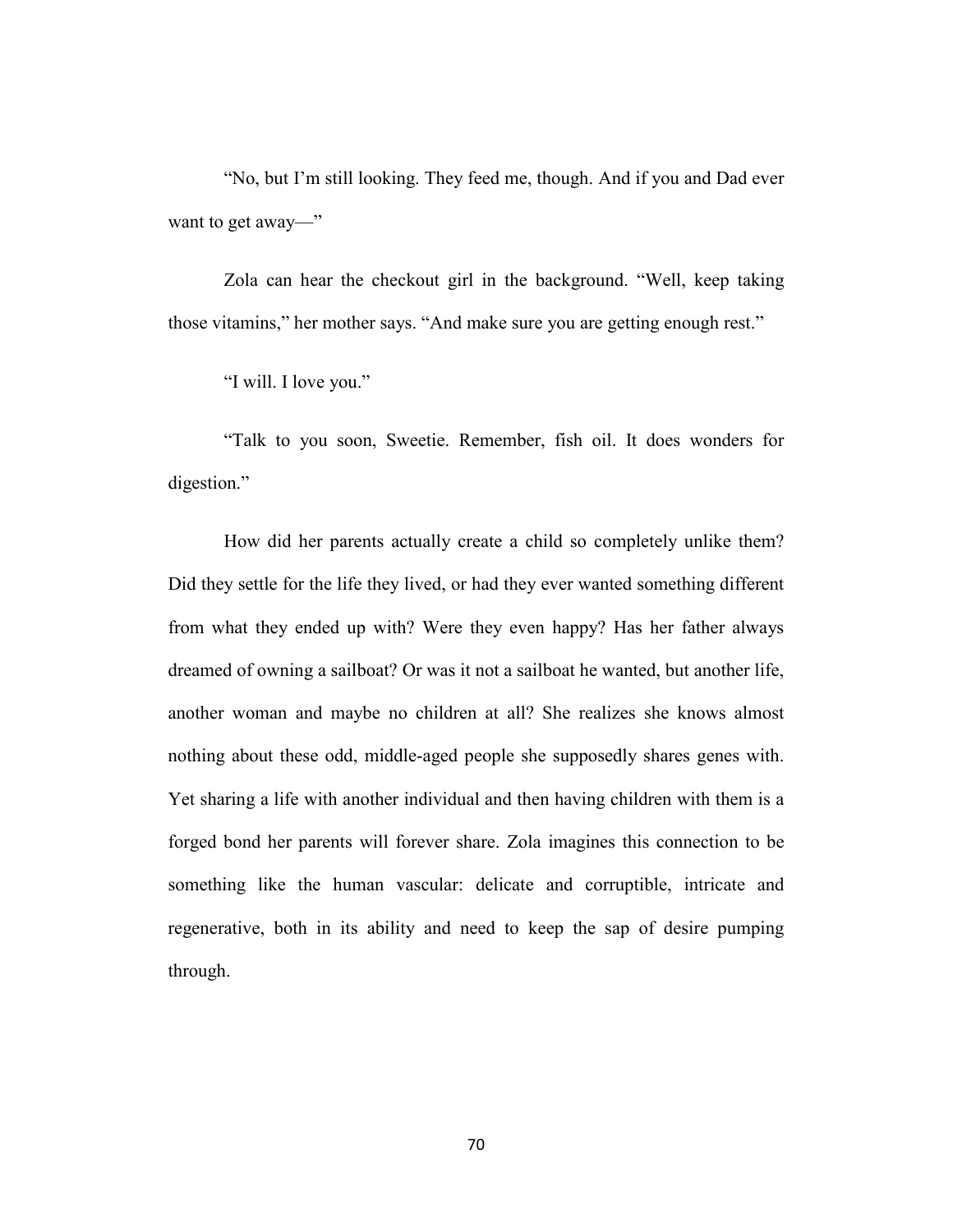Her thoughts return to Nicholay. He has changed, she thinks. There are no hints of defense or resentment in his tone. He seems different and engaging. But how does he suppose she can go about inspiring him? She is not even sure she is capable of delivering a story to anyone on such a tall order. She decides she can only give him the truth, but maybe that's what they have both been looking for all along.

### *Nicholay,*

*For all your weaknesses, they no longer affect me the way they once did. I am not one to judge your nature, for my own imperfections still remain. Perfection—I have never been one to believe in such an aim. Flaws exist in even the most beautiful of things.* 

*As a kid, my mother used to drop me off at my grandparents house, the kind of place where my boots were immediately abandoned to the front lawn, forgotten for the day and left to the bees and beetles and bugs looking for a new home.* 

*There was one particular afternoon when my Papap was out behind the house scrubbing blood off his hands, purpled like turnips from the hard brush washing he was giving them. Over his Army-Navy jacket, he had draped an apron splattered with shades of red and maroon, and at his feet was a plastic bucket with knife handles protruding from a soapy bath. No matter what I was told and no matter what I knew to be real, my imagination was capable of turning my always gentle, caring grandfather into a monster.*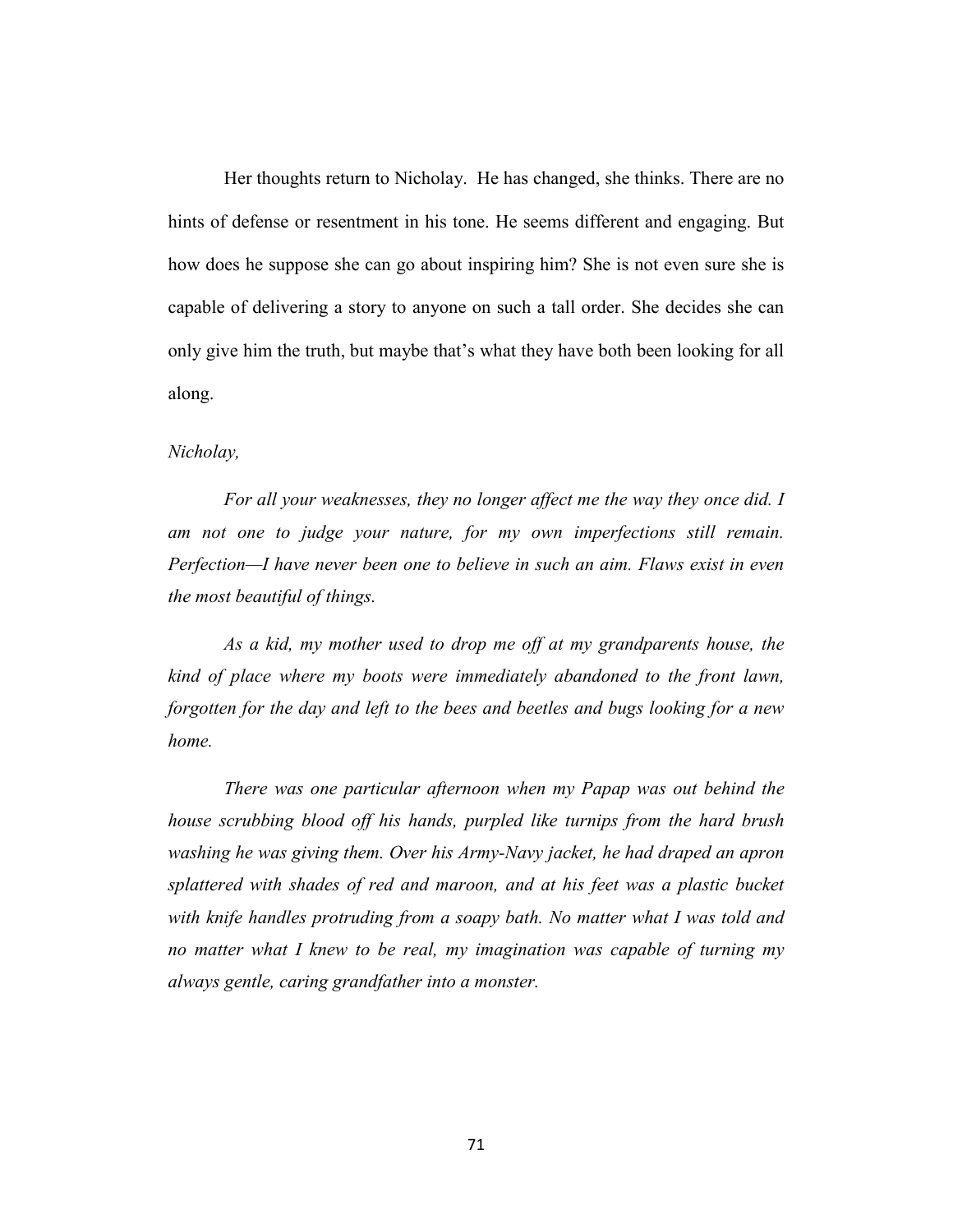*I was told not to go down to the barn, but I did. Peering through the cracks between the rotted wall planks, I caught sight of the buck's length strung up by its hind legs, its underbelly no longer that soft downy white, but matted and dark and split open. The deer's antlers barely scraped the ground. I tried to translate the hieroglyphics I saw in the dirt below them. But a fly was feeding upon one of its hairy lids, and I couldn't recognize tragedy or struggle, just peaceful placidness and all black. I waited and waited for that deer to flick its ears and be reborn again, but it never did.*

*It wasn't just my fascination with the carcass, or with what happened after a life was over. I loved the gap of heavenly blue where the roof still needed to be patched; the air, filled with the scent of birth mixed with the decomposition of dank wood and death; the mud squishing between my seven-year-old toes and the wet silt forming around them with a warm, viscous suction. The soil in front of the doorframe was soft from the way the rain fell and collected, and I could easily leap across the puddle by holding up the hem of my dress. But the mud is why I never wore shoes to the stables. Even after stepping on a nail one summer, I still went around barefoot.* 

*I wasn't alone that day. An owl had been watching all along, calling out to me in its high condescending tone: WHOO, WHOO? WHOO, WHOO? It shrieked, loudly and shrilly, until I fled from the barn into the quiet open field. I can hear the owl even today. Its sound brings to mind my worst possible fears all the things I'm unable to admit to, and that I've done wrong.*

*So, here we are, two people far from perfect. Our lives diverged and now they intersect again. But who are we now? Time cannot pass without change. I know I am no longer the woman of girlish fantasies and wild dreams. I find myself more grounded in a reality I have fashioned for myself, and I continue to mold my*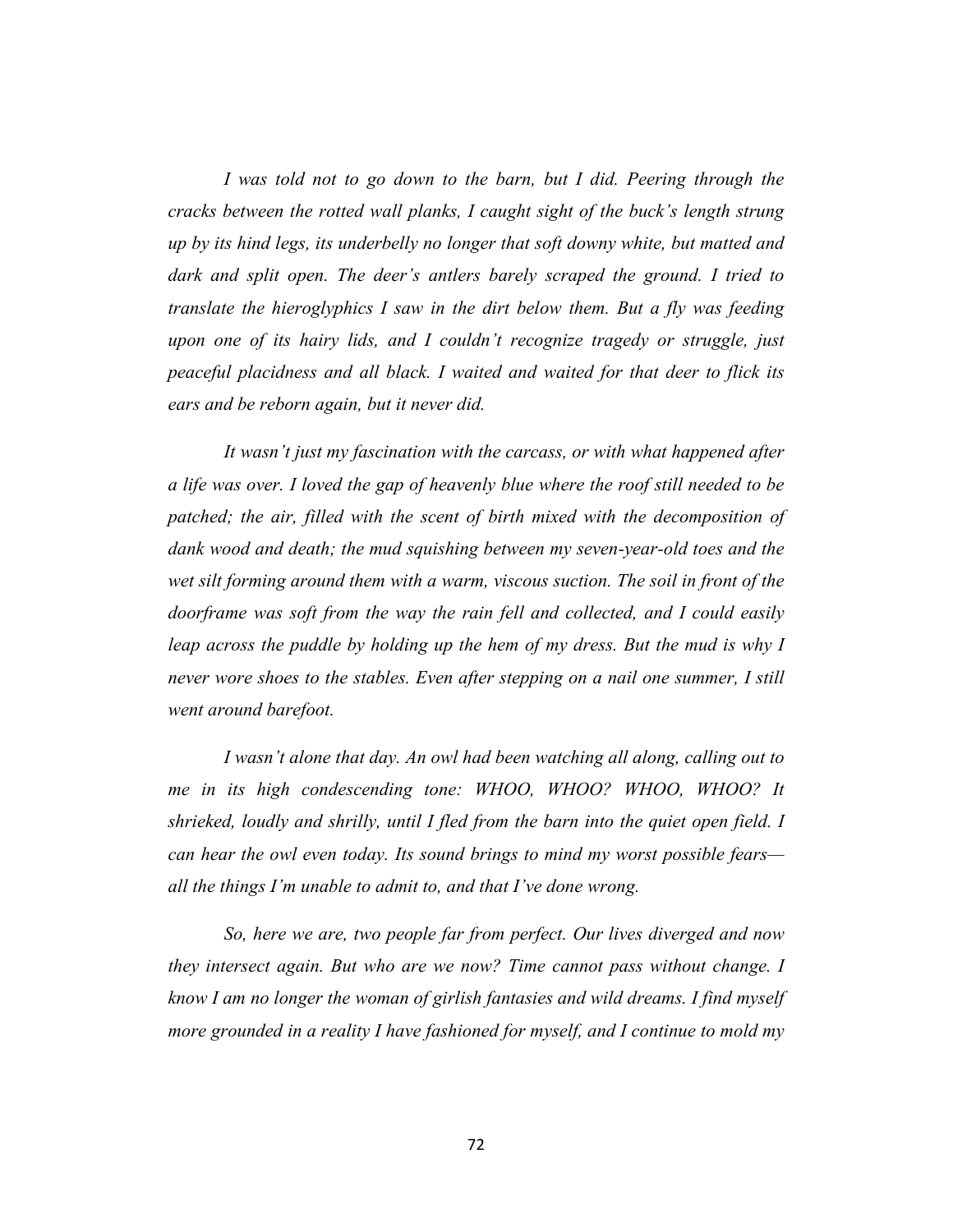life, sculpting it into something I have always wanted. You used to ask me what it *was I wanted. The naïve, young girl told you 'happiness,' and you said you could never give that to me. I resented you, because I didn't believe you. Now, I know you were right.* 

*~Zola*

#### ♦

"Am I glad to see you," says Jules, who has poured himself a drink and is already at the bar when Zola arrives at work. He startles her, sitting alone in the dark, his petite legs dangling where a full-grown man would have his feet comfortably positioned on the lowest rung of the stool. It's only four o'clock, so she holds her tongue to keep from saying what she's really thinking.

"Hannah told me to not bother coming home tonight. Tell me, would you have been offended if I said I didn't care for a roast?"

"Depends if I already made it."

"True. I think I screwed that one up."

"You should eat something. I'll go find Adam."

"No, it's okay," says Jules, as the lights come on. "But man, did you miss an episode yesterday."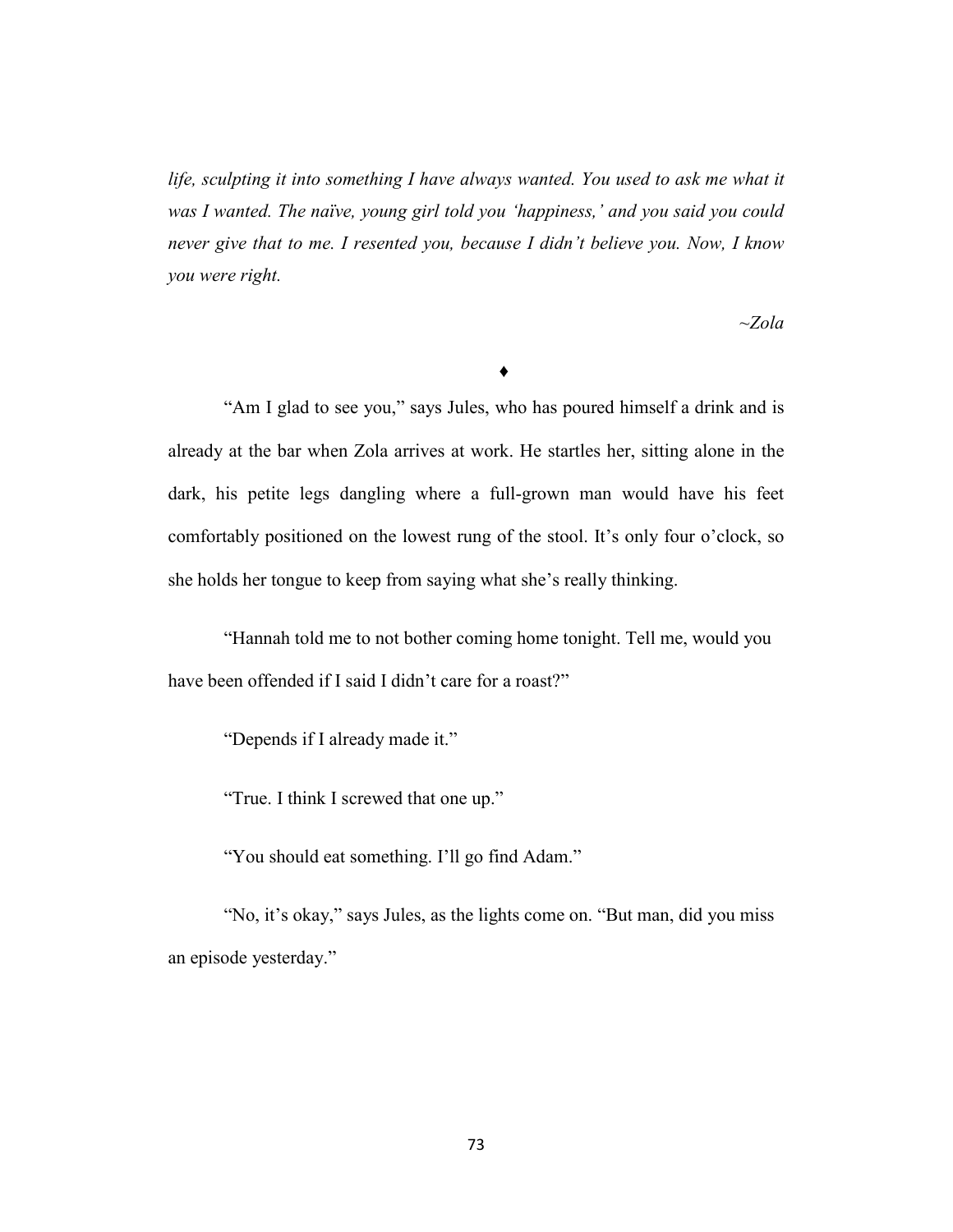"What's that?" says Zola, unpacking her beer opener and corkscrew from her purse. She begins to organize the bar for dinner service. The rest of the staff will be in within the hour.

"You know that local woman who comes by here every now and then, the one who we think is a pro—"

"You're the only one who thinks that."

"Songbird! That's what it says on her license plate. You know who I mean?"

"She's always picking up the car salesmen who come in at happy hour, trying to get a better APR."

"That's her! So, she picked up another one. I watched her do it. I was sitting over there—" Jules points to the other end of the bar. "It didn't take her twenty minutes to get this guy out to the back parking lot. The whole place could see her in his truck and she didn't seem to care who was watching. Who picks someone up at a *hotel*, then goes out to their car? We have perfectly good rooms! I would've cut them a deal for a couple hours."

"Who was the guy? Do we know him?"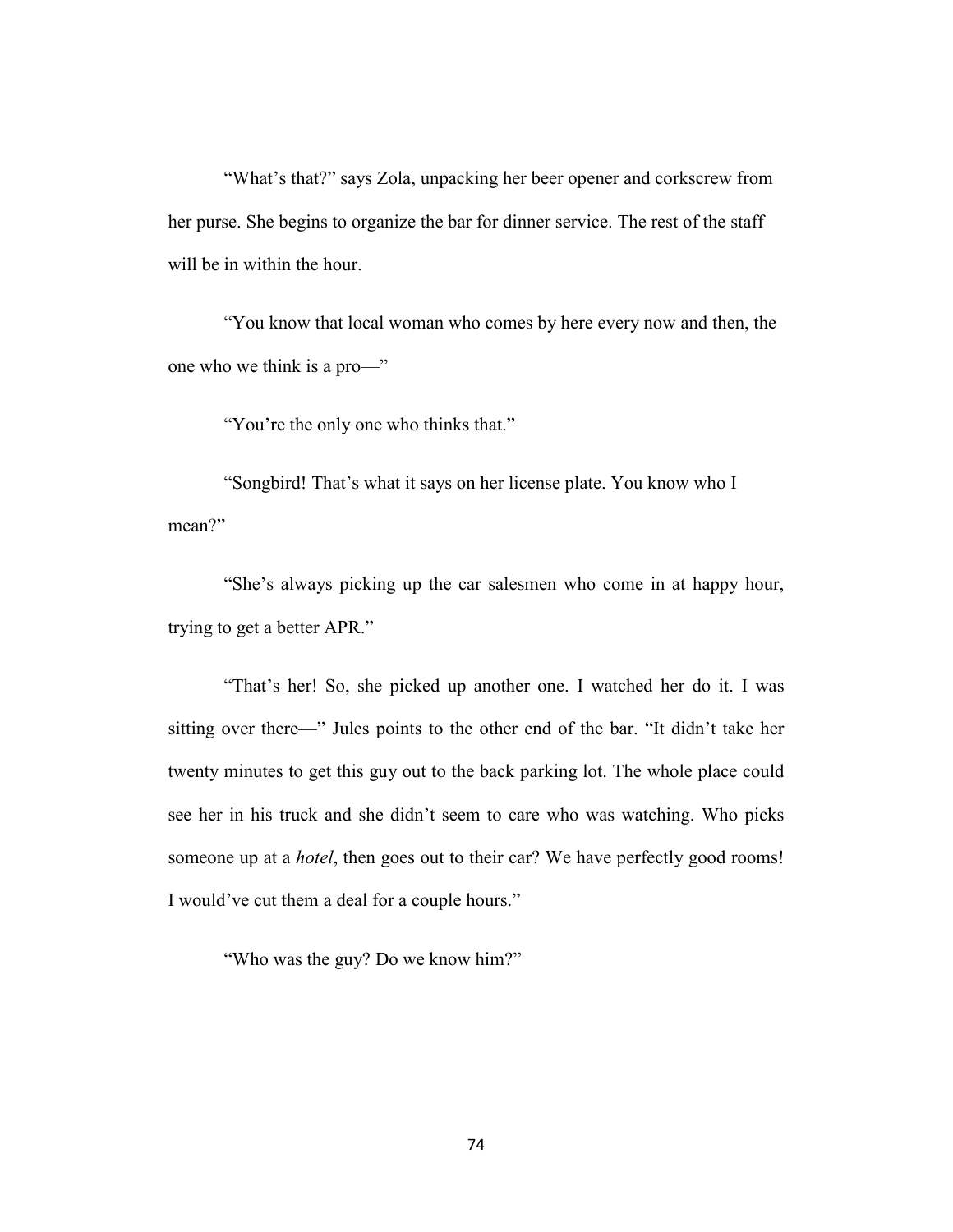"No, he worked for a courier service, just in for the night. That's the best part!" Jules finishes his drink. "Can you pour me a beer? I can't seem to do it without messing up my shirts."

"Sure." Zola grabs a frosted pint from the cooler, then pulls the tap handle toward her and expertly fills the glass with lager. "So what happened?" she asks, placing a coaster and the beer in front of him.

"The truck is rockin' and rolling. So much that the back latch comes undone, and out jumps a couple dozen bunnies!"

"What?" Zola laughs. She can't possibly take Jules seriously, particularly now, but he is deadpan and his crescent-shaped eyes aren't blinking.

"They were hopping around everywhere. I ran out there to alert the guy, but they had been going at it like rabbits themselves and hadn't even noticed the escapees," he says. "Apparently, some dealer in the area was trying to save this Australian hare that is being wiped out by some virus over there." He stops. "What? Why are you laughing? It was a real mess out there. Turds on my car."

"Jules."

"What?"

"You just made my night. Thank you."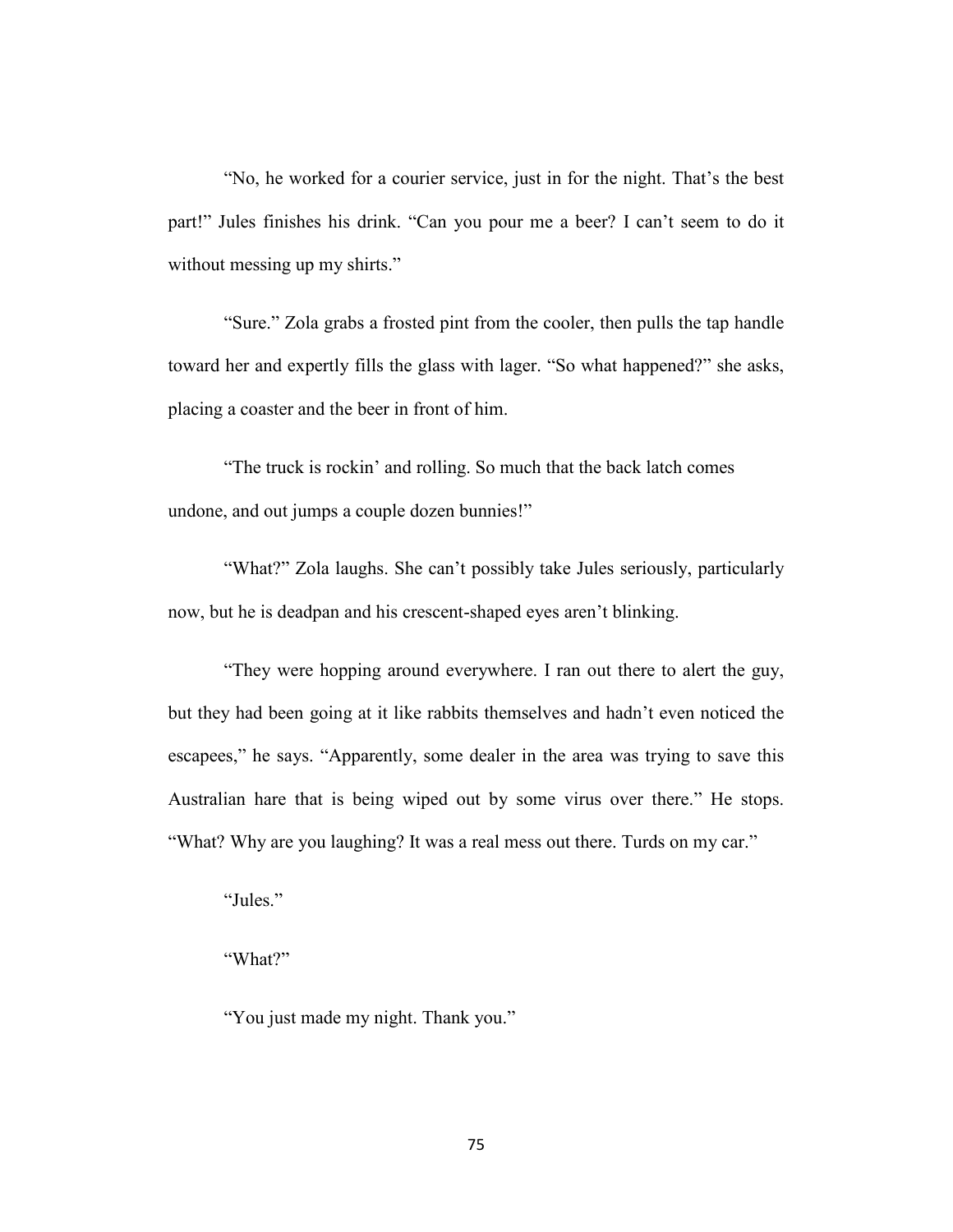"Maybe you can use it in a story someday?"

"Maybe."

"I'm going to my room. Phyllis unlocked the movie channels for me."

Jules leaves a five under the empty glass for Zola, and retreats to his usual room at the end of the hallway of the first floor. Zola looks at the elk on the wall, with a head full of stuffing. Nicholay will probably think she's nuts and will never write again—but he asked for a story, and so that's what she delivered.

The night progresses like musical chairs, with the customers coming and going in a revolving-door procession of pin stripes, toupees and aftershave. Unfortunately, the *Endless Classics Collection,* which Jules bought from the Home Shopping Network, is responsible for the ambient soundtrack this particular evening, and the swingers' lounges of the 1970's, quickly come to Zola's mind. Room keys discreetly left in check presenters are also as frequent as the fluctuating tips she receives—pilots are the biggest offenders. Though some of the girls she works with collect these keys competitively (and occasionally take men up on their propositions), the thought of doing such a thing repulses Zola.

Around nine, like clockwork, Jules calls down to the restaurant.

"Zola, it's for you," says Martha, teasingly.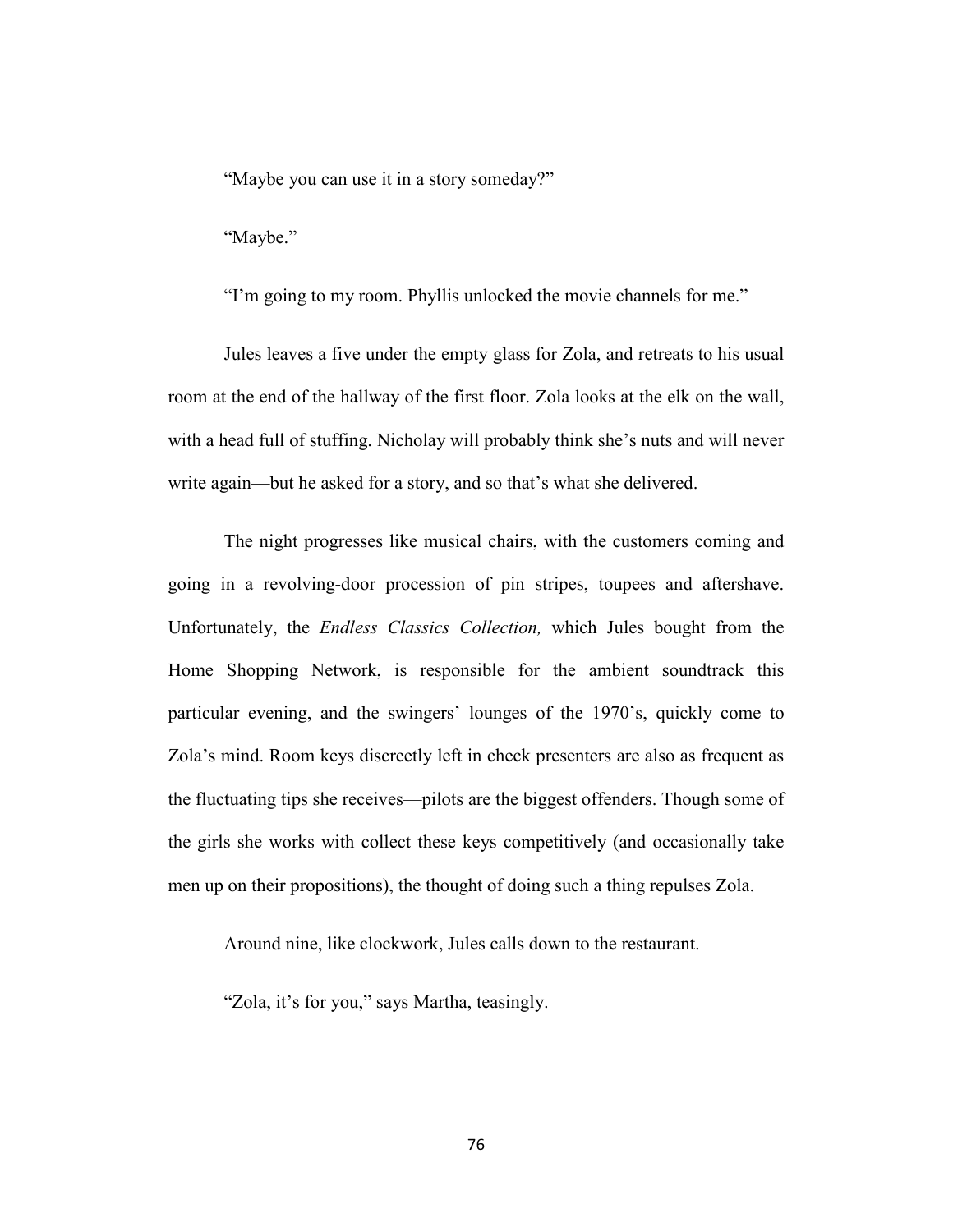She takes the phone. "What do you want, Jules?"

"I'm craving pie."

"But you haven't had dinner yet. Don't you—"

"What kind of pie do we have in house tonight?"

"Cherry, apple, rhubarb…we have French silk—" Jules is drunk and Zola has a feeling she knows where this is going.

"Aren't you French?"

"Well, my father is…"

"I'll take that, then."

"Sure. I'm busy right now, but I'll send Martha down—" She feels a bit resentful toward Jules for putting her in this situation.

"I was hoping it would be you."

"Are we still talking about dessert, Mr. Verne?"

"I expect it here in ten minutes."

Zola hasn't been with a man in a long time—a couple of years. There had been a fling with a guy she met while camping out West, but before that, it had been Nicholay. Jules isn't an unattractive man; his efforts to remain appealing to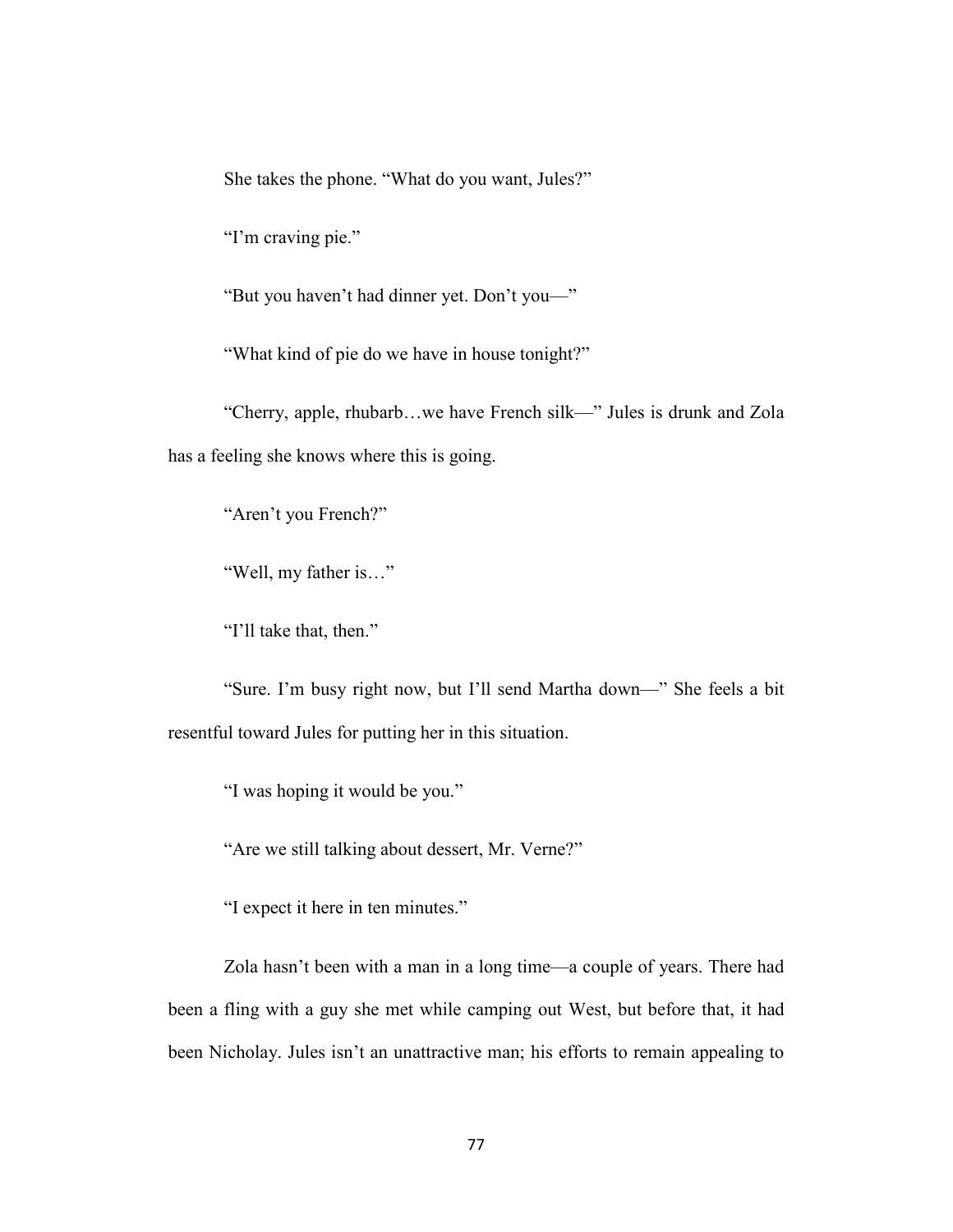the opposite sex are evident in the way he presents himself. He is married, though more to his job than his wife, and Zola has heard through rumors that he is enjoying the strip clubs a little more than usual lately.

She cuts a perfect triangle out of the silken chocolate pie, adding a dollop of whipped cream to the crust for decoration, and hands it over to Martha, who doesn't have much going on other than waiting for text messages to come in.

"Jules is expecting this," says Zola.

"Great!" says Martha, taking the plate in her hands eagerly. Zola watches as she nearly skips down the hall in her black miniskirt. Martha is known to be proficient in the trade of collecting keys. She also doesn't need to be told where Jules spends his nights away from home.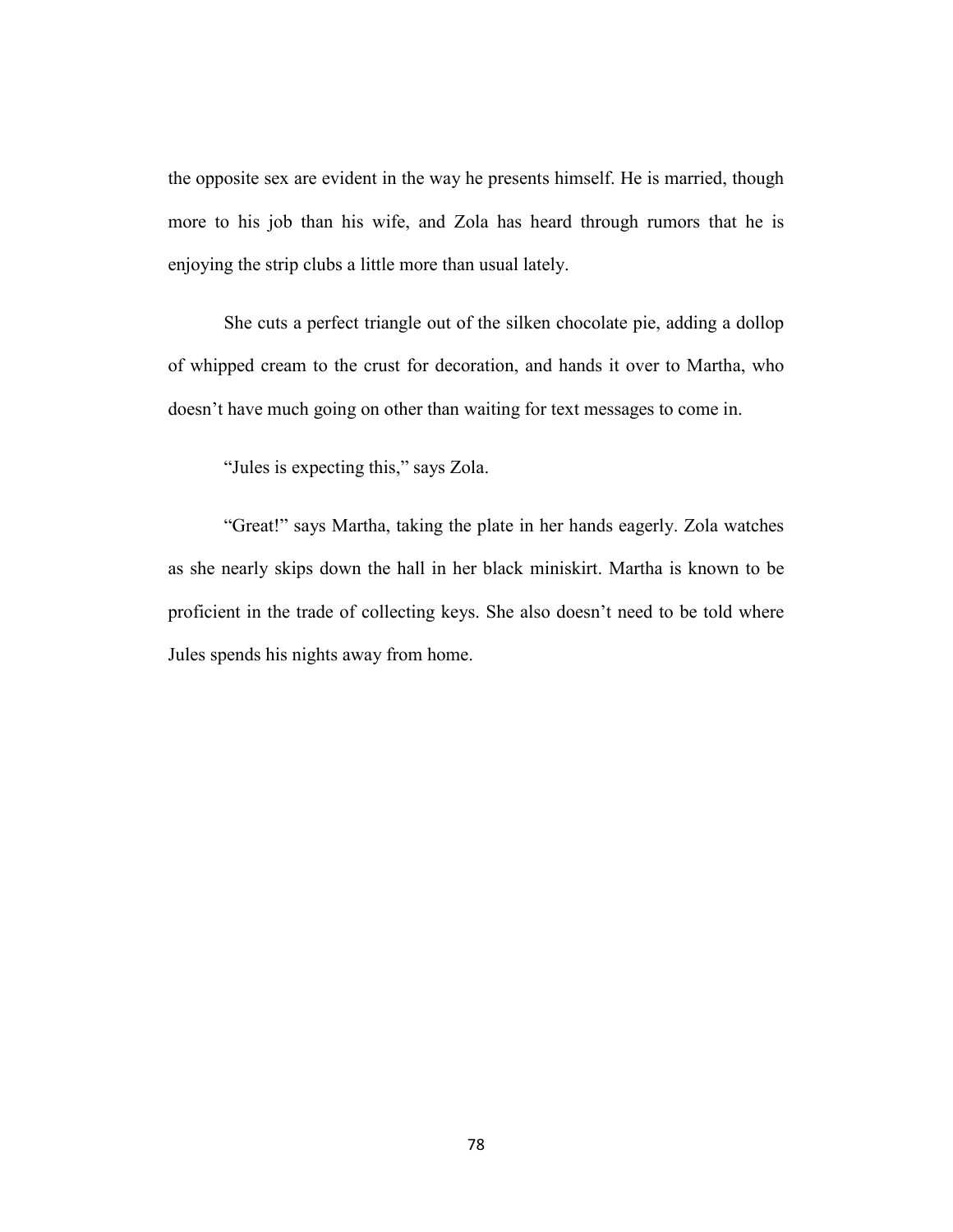### **Nicholay**

**♦**

Sitting at his peasant table, Nicholay sips a coffee and picks at some pungent leftover Manchengo and chorizo. It is overcast, the kind of day where Zeus could impregnate the sky. Nicholay has brought his painting of Zola down with him for breakfast, but instead of sharing his meal with her, decides he wants to be left alone to his thoughts. So he places her outside on the porch, looking down on the rocky beach below, where the fishermen have just come in for lunch and to bring the day's first deliveries to the markets.

A wind chime tinkles outside, bringing in a breeze, and his palms form around the quickly cooling ceramic of his mug. His hands are hard worn, but with the elegant, slim fingers of a piano player or flamenco guitarist. As much as he tries to keep them clean, bits of paint still remain under his nails, and his beard is getting unruly along his neck. With swollen eyelids from too much wine and tobacco the night before, he is still wearing the same torn jeans and grey jersey.

He tunes out the calls of the old men hauling their skiffs onto shore, the birds swooping in for a free meal, and the sound of the wind through the chimes. But his meditation is interrupted by a soft accent and the sound of light, padding feet outside.

"Hello?"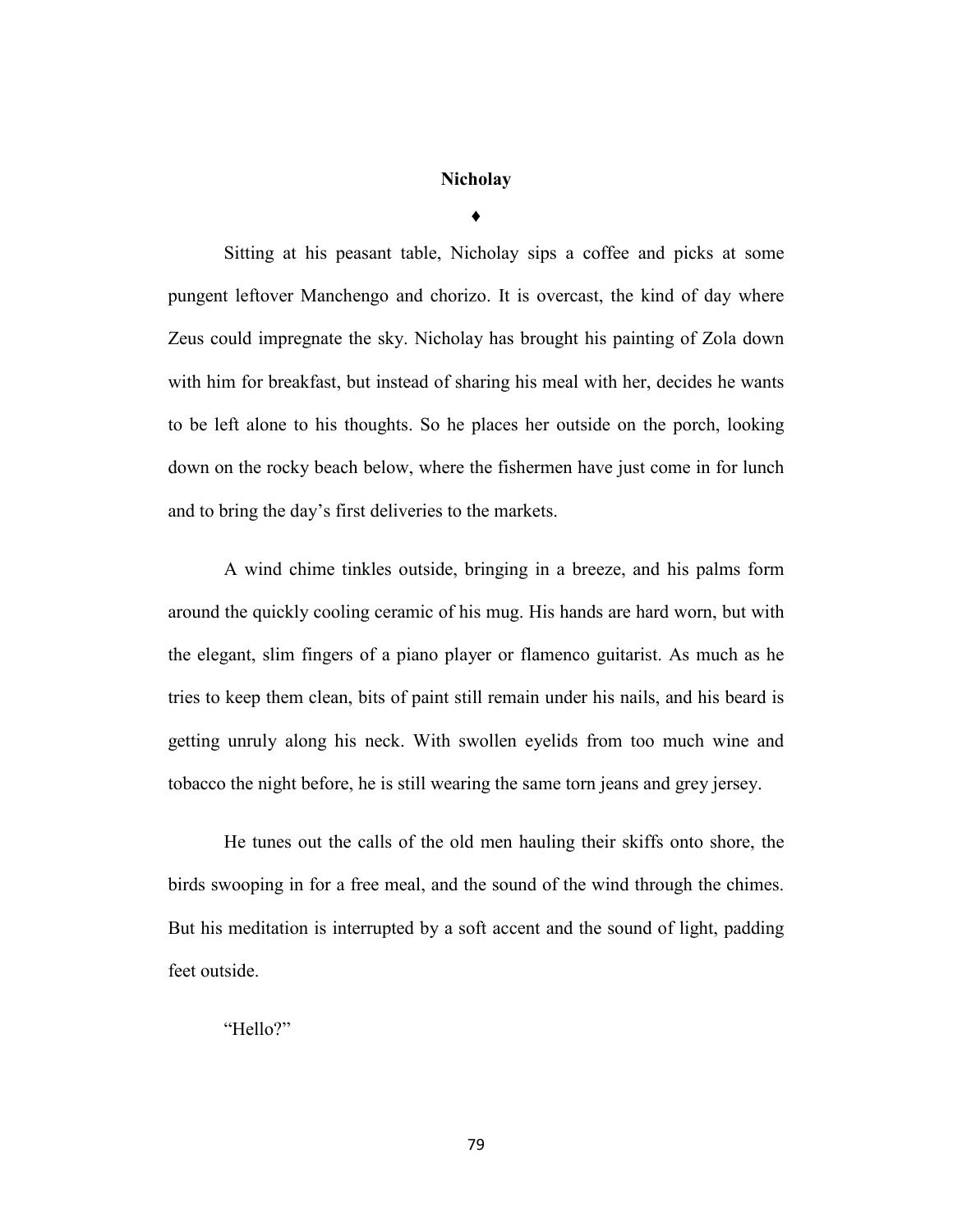Nicholay follows the female voice to the front door. He studies the woman through the screen for a moment. He can discern her features as dark, with even brown skin and ink-colored hair tied up with a silver clip. Most likely from the mainland, she is too composed to be vacationing, yet too relaxed to be a tourist. He opens the door and joins her on the porch, still making his assessments.

"Yes?"

"I am looking for Mr. Salazar. Is this the right address?"

"Lucien Salazar?"

She wears a simple sleeveless dress. A pair of heels hangs loosely in her right hand, exposing her bare feet to the weathered wood. Around her swan neck is a red silk scarf with purple flowers, tied with a close knot. She was probably a dancer at one time, but gave it up to pursue a more practical occupation—in sales perhaps.

Nicholay laughs to himself a bit. "I suppose Lucien gave you this address?"

"He did. He said I'd find him here." She points to the canvas facing the cove. Zola's eyes and bust are perky on a chipped, blue chair. "Is she yours?"

"It's a work-in-progress," he says. "Lucien lives thirty minutes north of the Cape. But he doesn't take to unannounced—"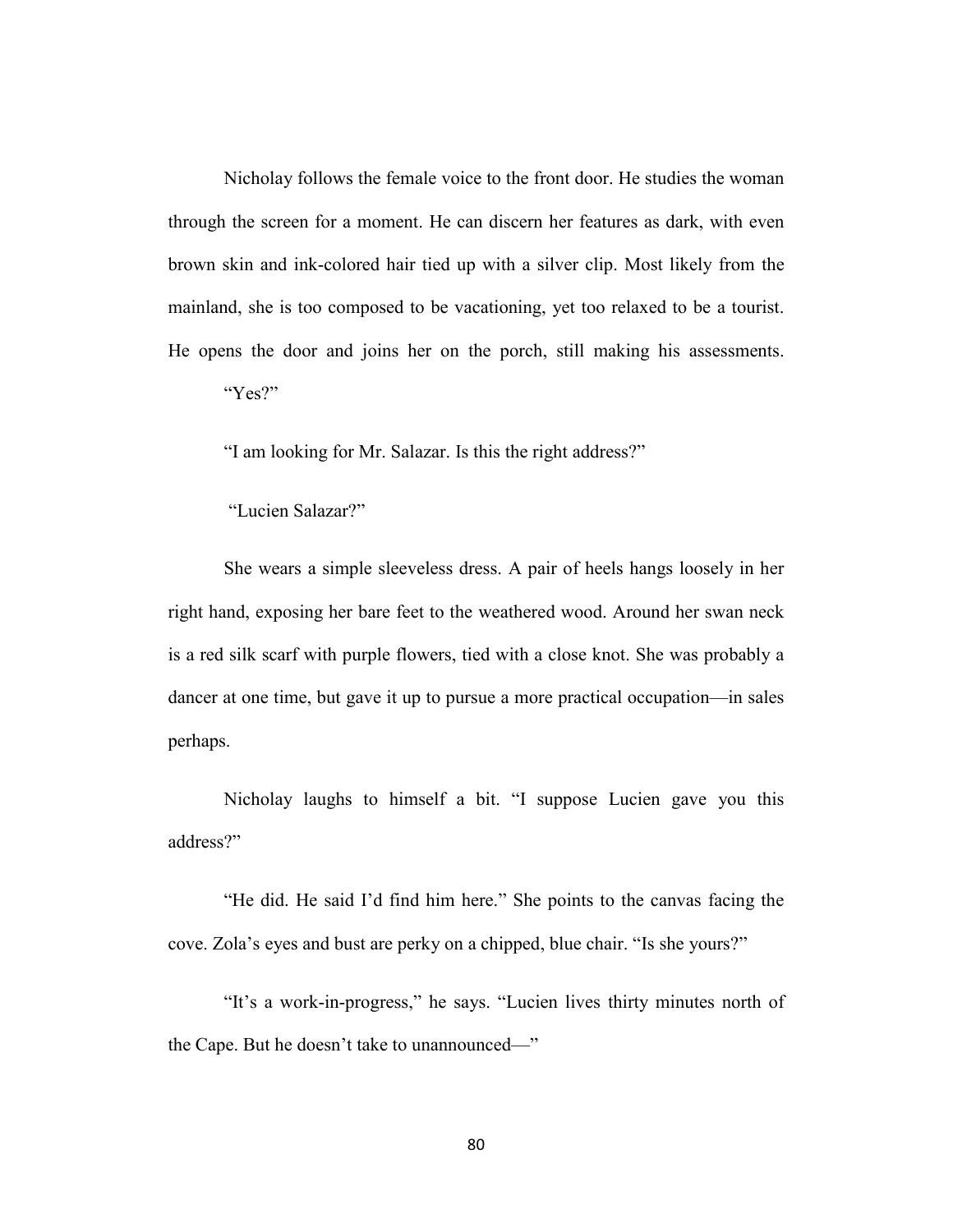"Your work is captivating," she interrupts. "I see longing in her movements." She remains focused on Zola, ignoring Nicholay's warning about uninvited guests.

"I am taking a bit of a break on it—can I help you with something?"

The woman finally meets Nicholay's gaze. "Oh, I'm sorry. I met Mr. Salazar in the market yesterday. I'm a collector."

Nicholay nods, but doesn't respond. He tries to place her face; he's sure he's seen it before. Then the newspaper article from a couple weeks ago comes back to him; the rich siblings who inherited a bunch of unwanted money. She is one of the rebels with a cause.

"I've been shopping the village galleries for weeks with little success, when I heard an argument over pricing and commissions. I was considering a Miró knockoff, when out storms Mr. Salazar, clearly upset over a settlement between him and the shop owner. I chased him down to give him a better offer. It was probably an absurd thing to do, knowing nothing of his work. But have you ever just had one of those feelings? He seemed so… so impassioned. He gave me this address, but I'm starting to think I didn't come to the right place."

Nicholay laughs. "Miró? Really?"

She shrugs. "I was getting desperate."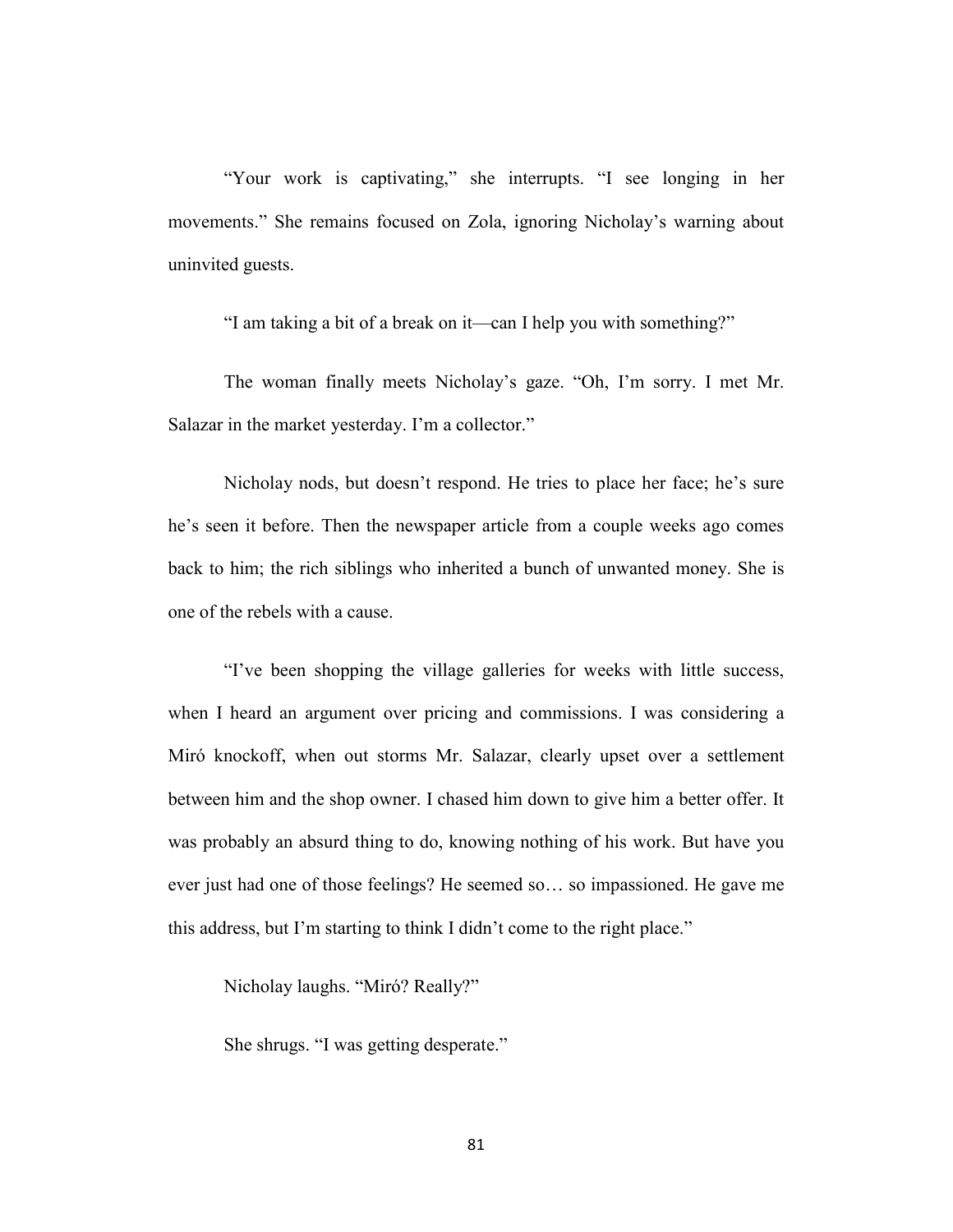"We've all made impulsive mistakes out of hopelessness." Nicholay takes up a protective stance against the side of the house, his hands in his pockets. "Lucien's a very private man. He keeps to himself. He doesn't sell his work much anymore, so I'm actually surprised to hear he was in a gallery. I haven't even seen his latest work myself. But maybe it was an older piece he was getting bent over on?"

"So you know each other? You're pretty close, I gather?" The woman eyes Nicholay. "I will take your word on his privacy, but why would he send me here?"

"Maybe he thought I would want something with you," says Nicholay, instantly regretting his tactless suggestion.

Instead of being offended, however, she blushes. "I see. And you're a painter, too?"

"I've been studying with Lucien for the last eight years."

"That's a long time. You must be good."

"I get by."

"Do you have other work I could see? Anything finished? Or did I catch you at a bad time?" The woman casually peeks past his shoulder, smiling.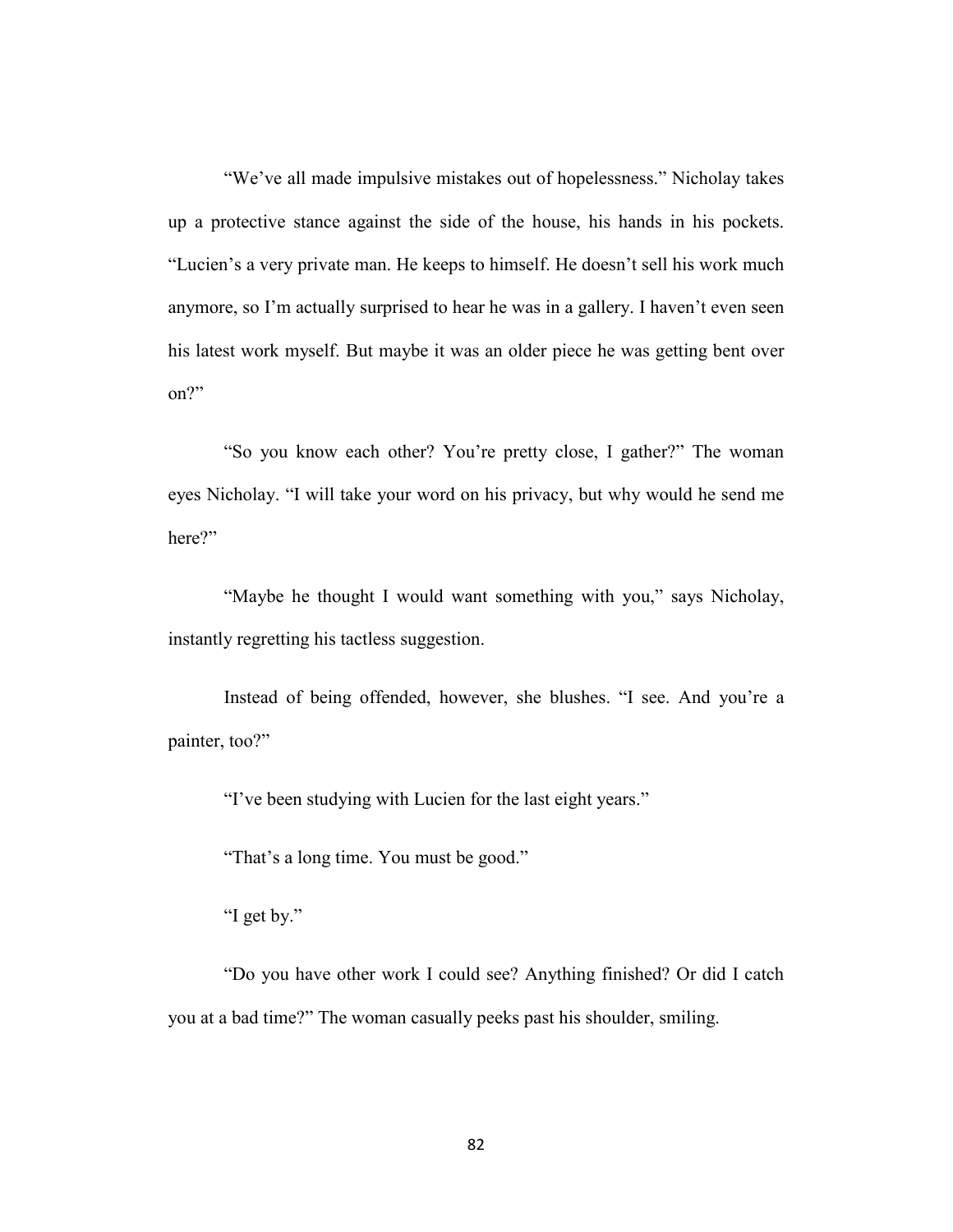"You just cut to the chase, don't you?"

"I'm sorry," she says. "My name is Ariana. I guess I get by, too." She holds out her hand.

"I don't have much time, but if you want to take a look around my studio, it's out back. It looks like a greenhouse. Should be unlocked." Nicholay turns to disappear into the house.

"Thanks!" she calls after him.

From the kitchen window, Nicholay watches her walk down the stairs and around the side of the house, wondering what Lucien is up to.

♦

Nicholay decides to move back into his studio, leaving the painting of Zola unfinished in the kitchen. It waits for him at the end of every evening.

Stagnation comes and goes. Nicholay never knew it when he and Zola were together, or even before that, when he first aspired to be a painter. In recent years, he's bided his time with still life paintings and commissions just to keep his hands working. Yet they are hardly as stimulating as a painting sprung from his own imagination. It wasn't long ago the dormant period settled upon him, but it has been the image of her—the memory of the way they made love on the table of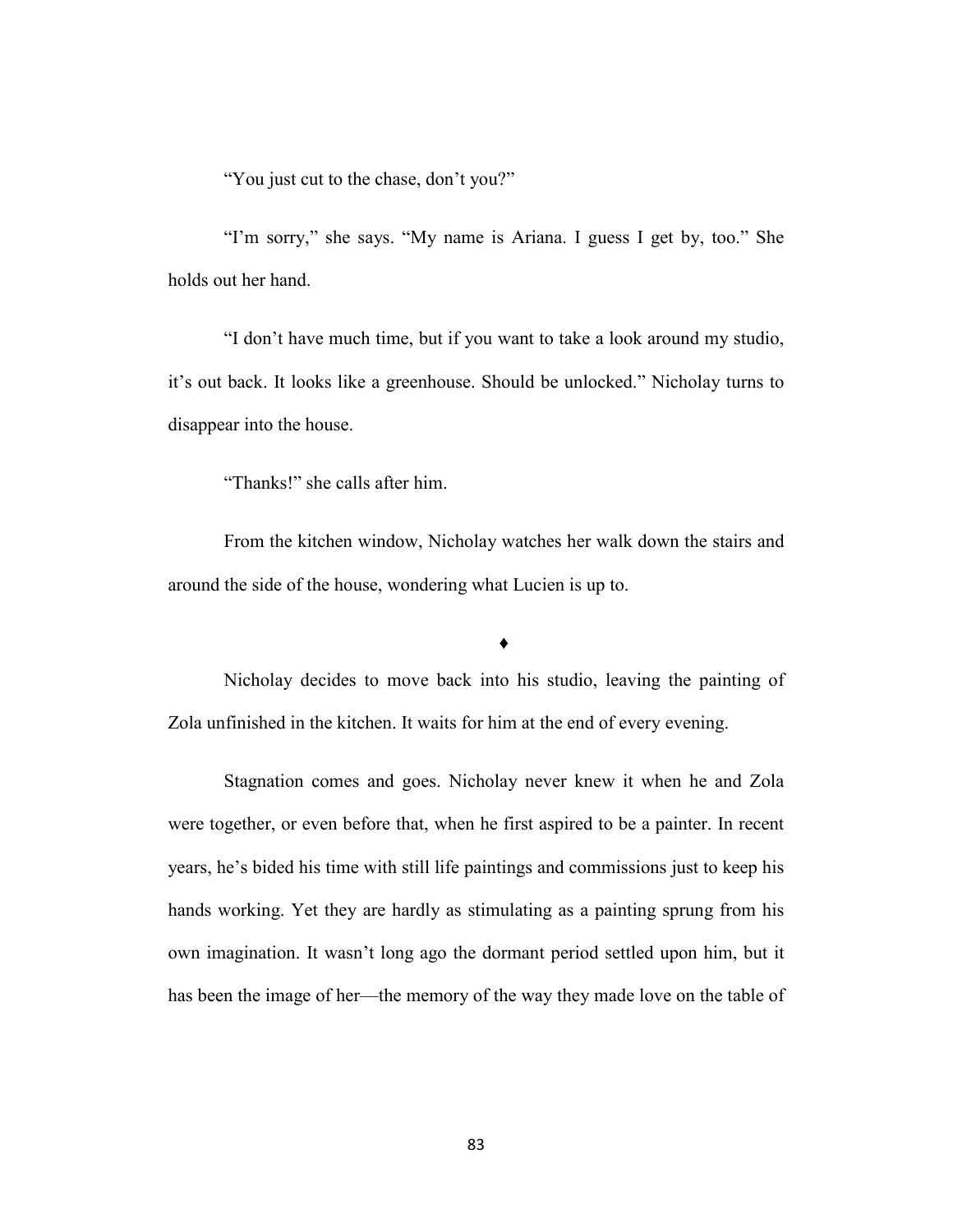their kitchen, the taste and smell of yeast and honey on her skin—that has made him take up the brush again. Now he wants nothing else but to paint.

He sizes up two rolls of canvas that have been wedged between his drafting table and the corner of the oblong studio. The roll closest to the wall is cinched at the top from being squished, and feels slightly damp, but Nicholay pulls it out anyway and lets it fall to the floor with a dusty thud. Worried about mildew and mold spreading to his other materials, he unrolls the uncut canvas to examine it. No signs yet, but just to be on the safe side, he flaps the fabric into a loose cone shape and drags it outside to bake in the beating sun. He returns to the canvas in better condition and proceeds to cut a piece six arm's lengths long and as high as his chest. This he divides into three equally proportionate sections. His plan is to tell a story in sequence.

Sweating profusely, he walks to the back of the studio, where an industrial fan has been installed for ventilation. The mechanism clicks a few times but does not start.

"Come on!" he growls, hoping this doesn't keep him from working. But the blades charge into action and pretty soon they are making a deep oscillating sound, similar to the propeller of a plane. Satisfied, he returns to the task of fastening one of the three blank sheets to his easel, one to his drafting table with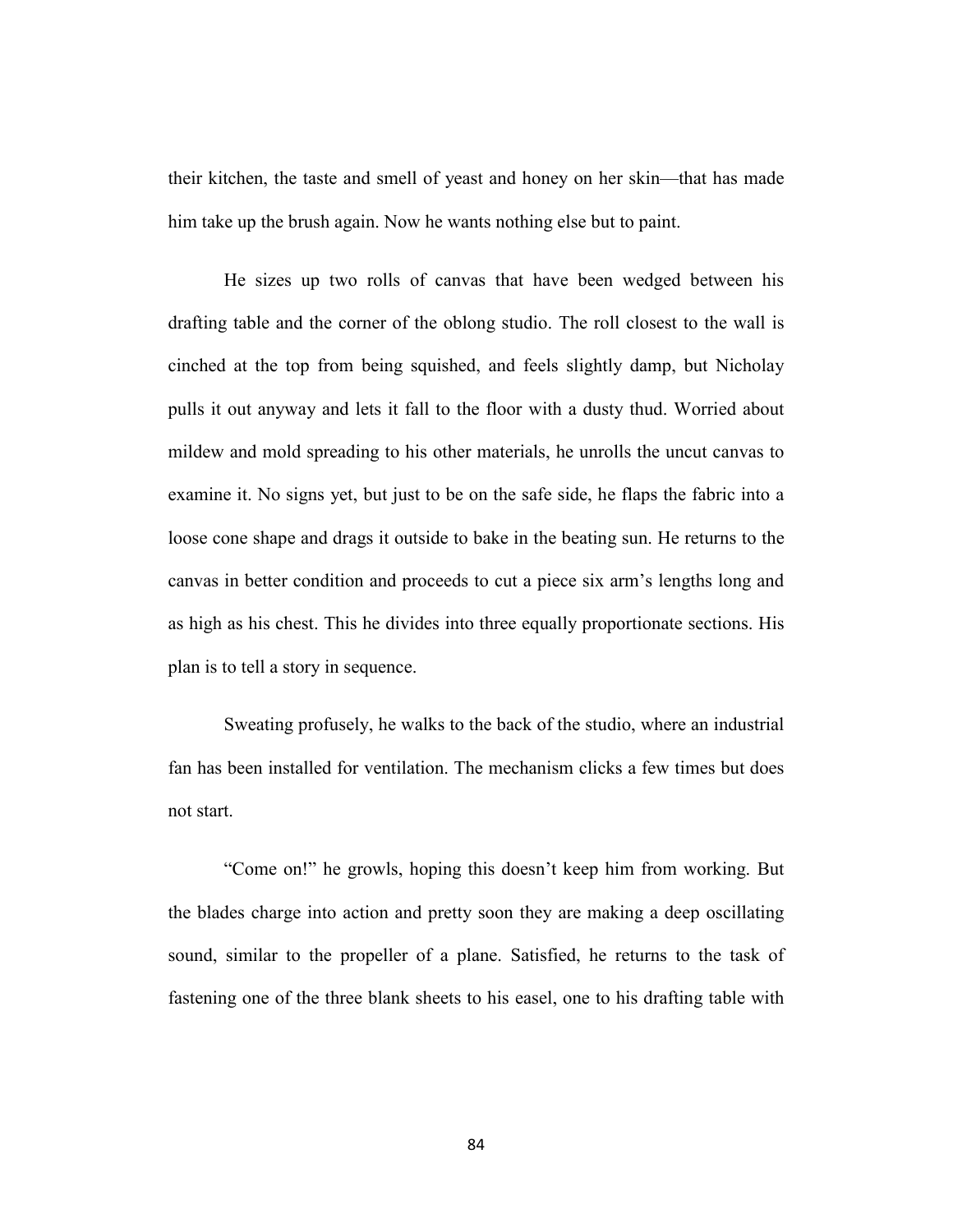clamps, and the third one across the old gardening bench, so he can see all three points as they evolve.

Nicholay assumes Zola is happy, or at least has found her own version of happiness. Happy—what a strange word, meaning so many different things. Are two people together ultimately satisfied? It's unlikely; he's seen it in many forms, holding his proof with conviction, knowing it is the only piece of wisdom he can ever offer another.

He'd seen it in the collapse of his parents' marriage. They gave so much of their selves for so many years, only to be met with violent disappointment and unfulfilled expectations, and eventually soothing their battered hearts in the comforting arms of paramours. (Paramour—another fascinating word, meaning "for love," as though love is the only cause for an affair.) They were foolish believers of an idealized notion: that they could be everything and would be everything to each other. Their marriage was supposed to be a testament. Instead, it became a constant reminder of their shortcomings and powerlessness.

Nicholay had sensed a similar outcome in his relationship to Zola. When she came to him looking for reassurance and reciprocity, he tried to explain his stance and lack of faith, time and time again. He tried to make her see that what she was really seeking could never come from an outside source; it was something she would have to find on her own. For he has always believed that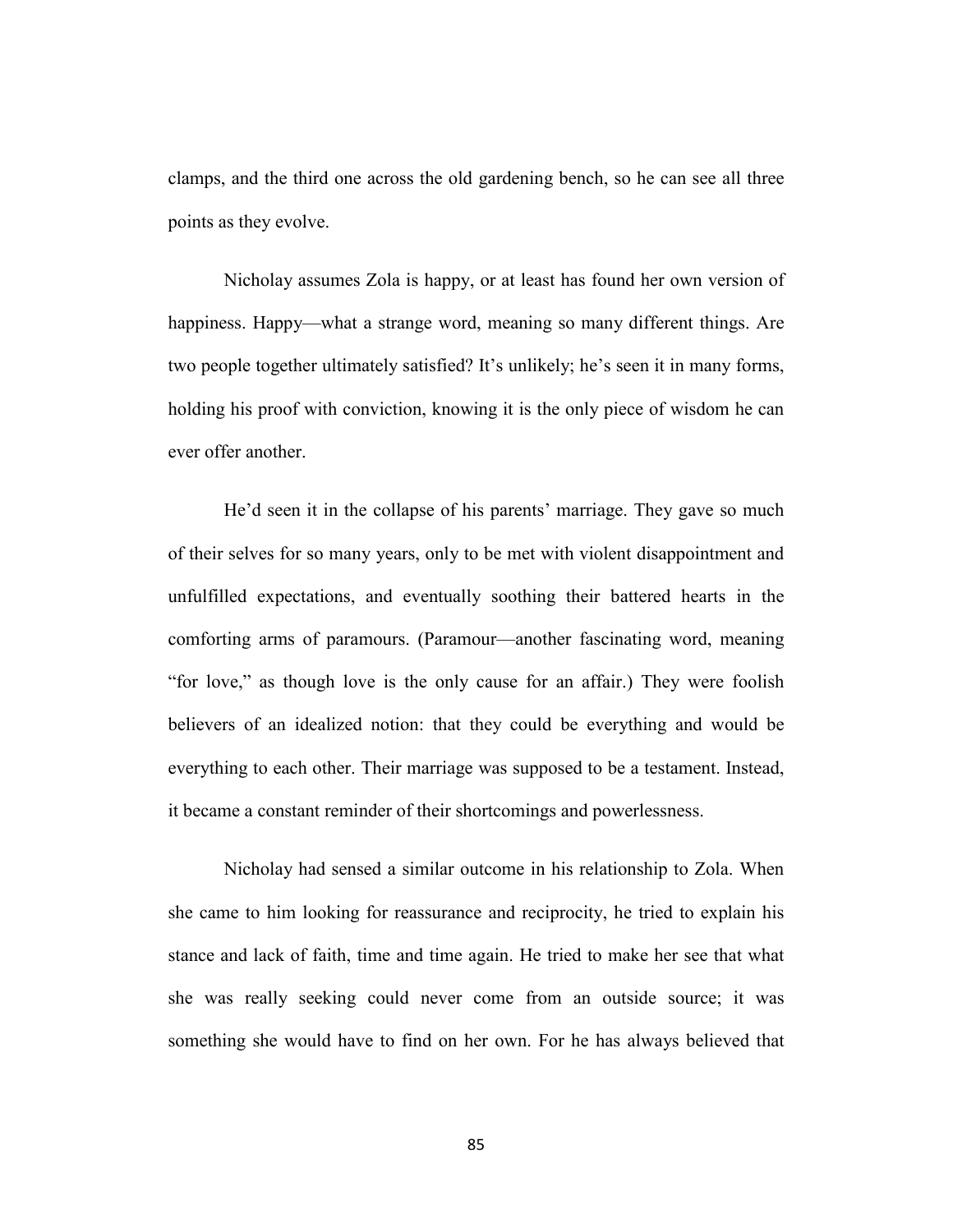love exists without form and without force. It is unconditional and can't be shaped to fit or controlled.

He wants to think Zola is happy now, but there is a part of him that suspects otherwise.

Painting puts many things in perspective for Nicholay, and when it comes to producing, he believes the senses and mind are best evoked under complete solitary freedom. All the stimuli he absorbs over the course of a couple hours, or even over years, is bottled up like fireflies caught by a child, only to have their wings torn off and their luminescent pigments spread by the trembling tips of his fingers. It sounds barbarous, but that is just what it is when he unleashes the incubus within; the white hot noise that pulls at his most vulnerable organs or lacerates him into a disciplinary focus.

"There isn't enough time to become great," he tells himself. "We all die too soon."

And even in the midst of such a trance, he thinks again of Zola, and with dilated pupils, begins to see the bigger picture.

### *My Dearest Zola,*

*The quest for a fulfilled heart is a solitary one. For so long, I sought fulfillment along the streets and beaches speckled with beautiful people, in the*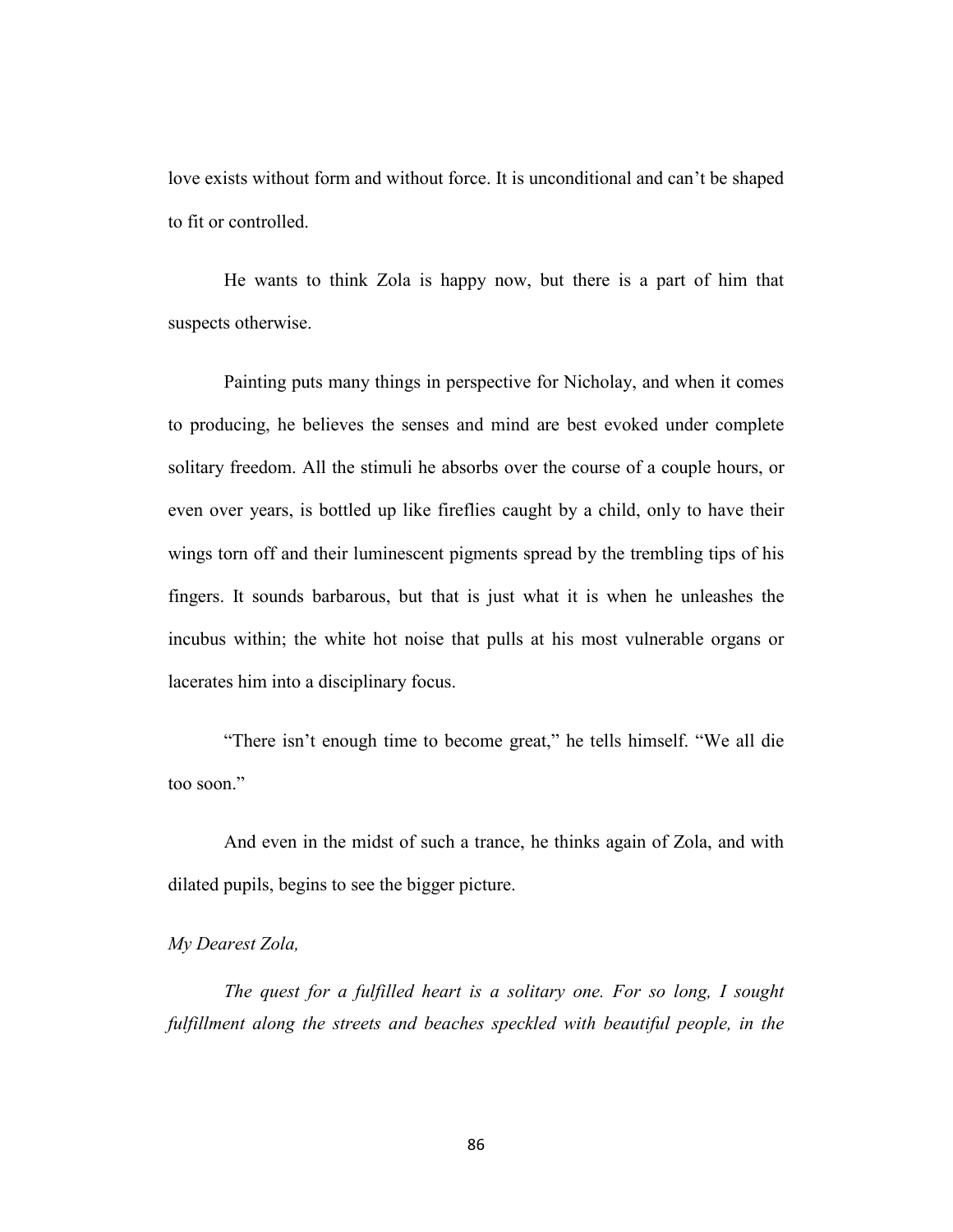*countryside beside workers with callused hands and brandied breath and in foreign cafés, hoping it would arrive unexpectedly, like an old friend. Perhaps I was looking for it in the wrong places, or with too much assurance. I am as incomplete a man as I ever was. Could you ever forgive me for thinking I was someone I was not?* 

*Please believe me when I say I am sincerely hopeful for your discovery, your new sense of self. I will not use the word "happy," for you know how little the word means to me. But if you would prefer to believe that is what I am, I will not deny you your belief. Have we lost so much between us, since we've parted ways? Are we no longer the people we once were: passionate, celebrating and lost in ourselves? One early morning in our kitchen is a memory that has stayed with me all this time. It has inspired me to paint again.* 

*Yes, it is true; I stepped away from the canvas. I lost my ability to create. But it was the memory of you making bread at dawn and making love at sun up that made me pick up the brush again. I wanted you to know this—that your image has never left me. I spent years trying to forget that morning together, but it haunted me with both grief and lust, and now it sits painted in my kitchen in the warm colors of your body and the cool colors of faint light. It is a symbol of what was. It is a symbol of what could've been.* 

*I once followed the freckles on your skin, as one does the constellation Orion to the North Star. Somewhere along the way, I became lost. So, I ask you this: With all this time that has passed, how does one ever retrace and reclaim such careless steps? Or don't we?*

*I await your thoughts,* 

*Nicholay*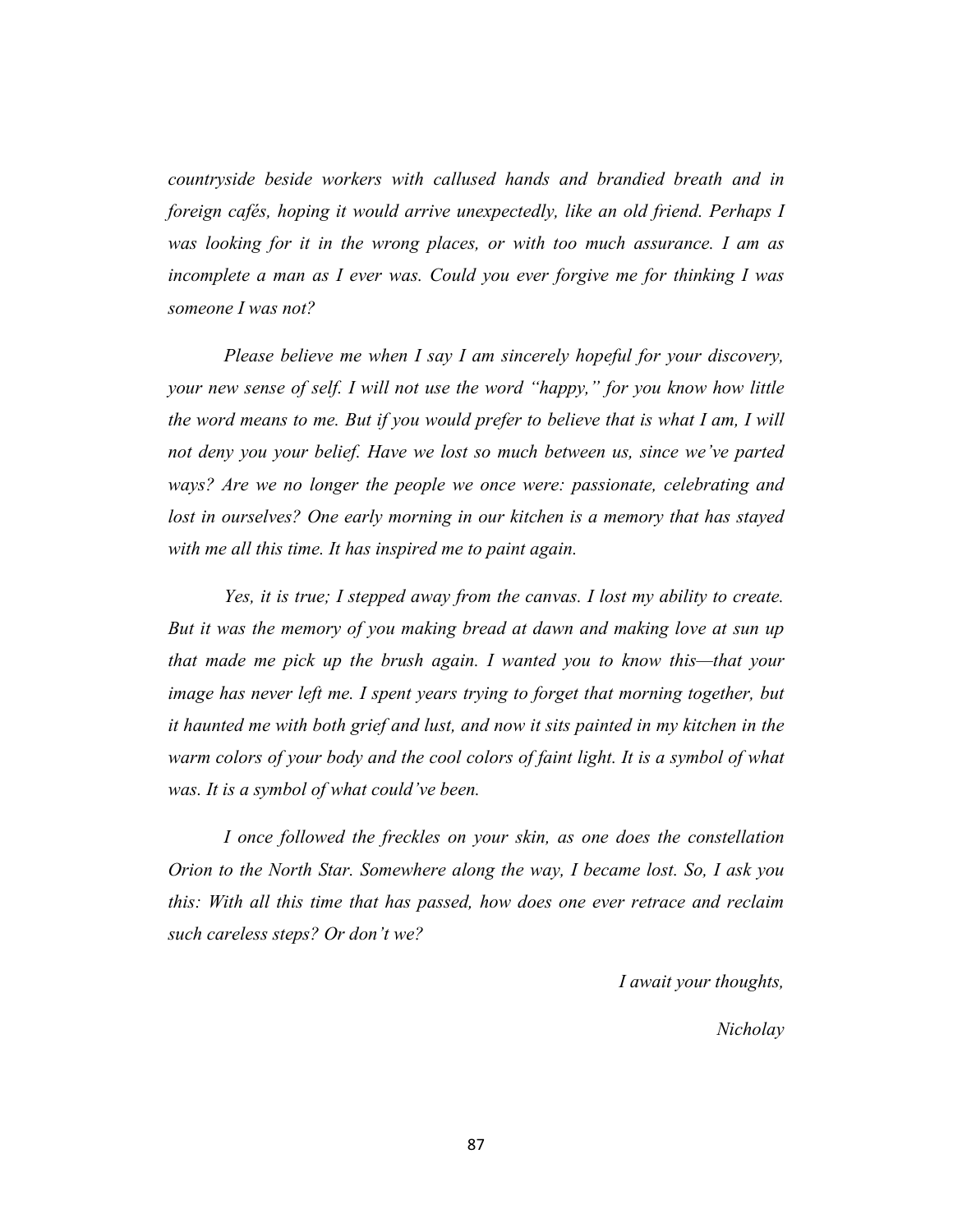**Zola**

♦

Her loft reminds her of an antique aquarium. With its carved moldings framing every window and doorway, there is a certain flow to the space where she lives. Trying to unlock something meaningful and poignant, she swims about in this think tank of hers, treading water for a while, and then changes direction. When she is not swimming, she writes. When she is not writing, her mind swims, trying to come up with ways to change the personal narrative or the direction of her story. And when the sun or moon passes over the windowsills lined with jars of round stones and beach glass from her travels, she awakens to find herself floating just below the surface of distant seas—pools where she swam naked and free, like a young seal.

Just beyond her apartment is another ocean. Looking out from her desk towards its mystic expanse, she contemplates its connectedness to other oceans one body flowing into the next, in the same way the past merges into the present.

And when she becomes tired of looking at her computer screen or the blank pages; when she lets her eyes relax to a slight blur; she can almost make out the cliffs of the island in the distance and the entrance to the mysterious Spanish gardens she once knew.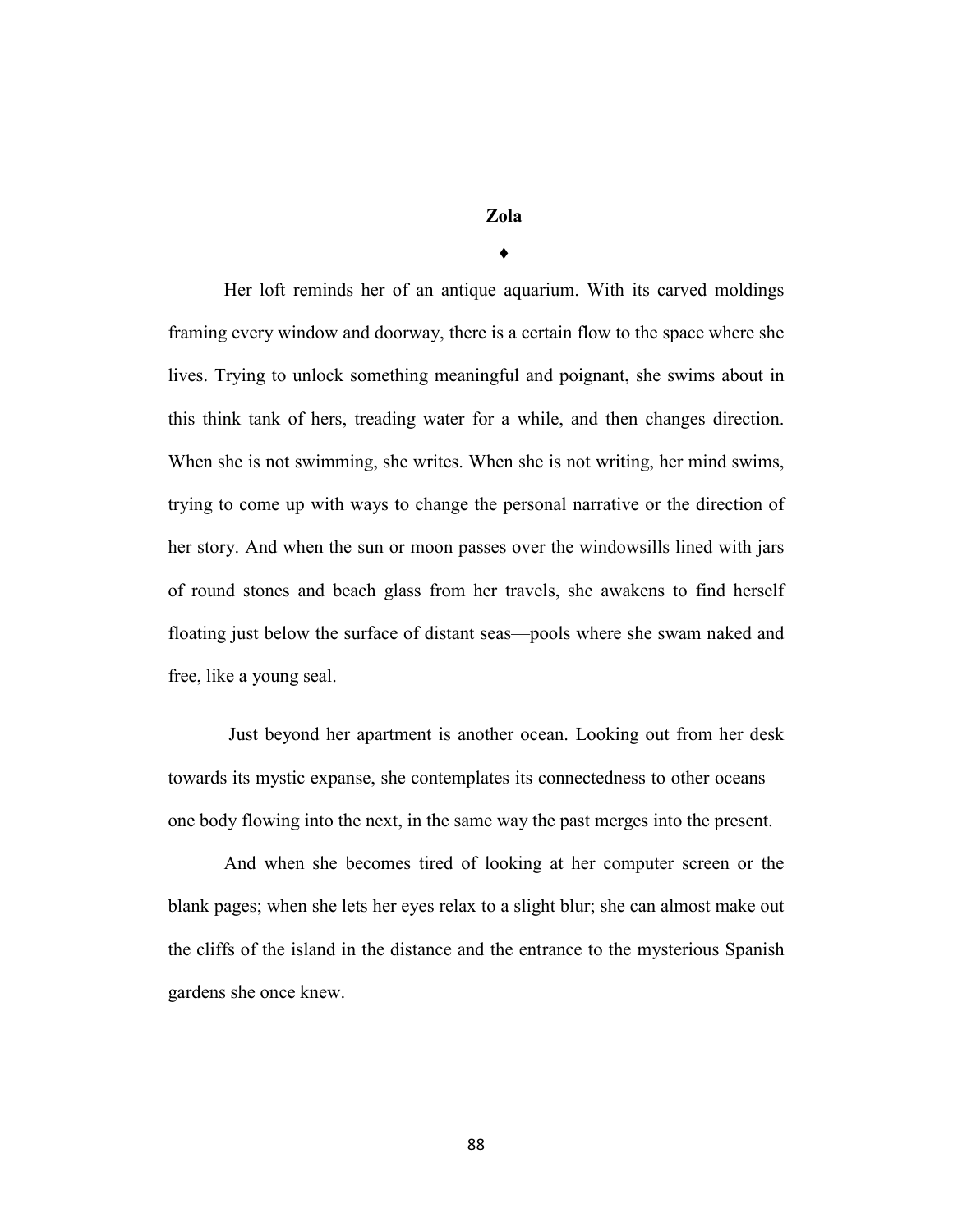# PART II

Five Years Earlier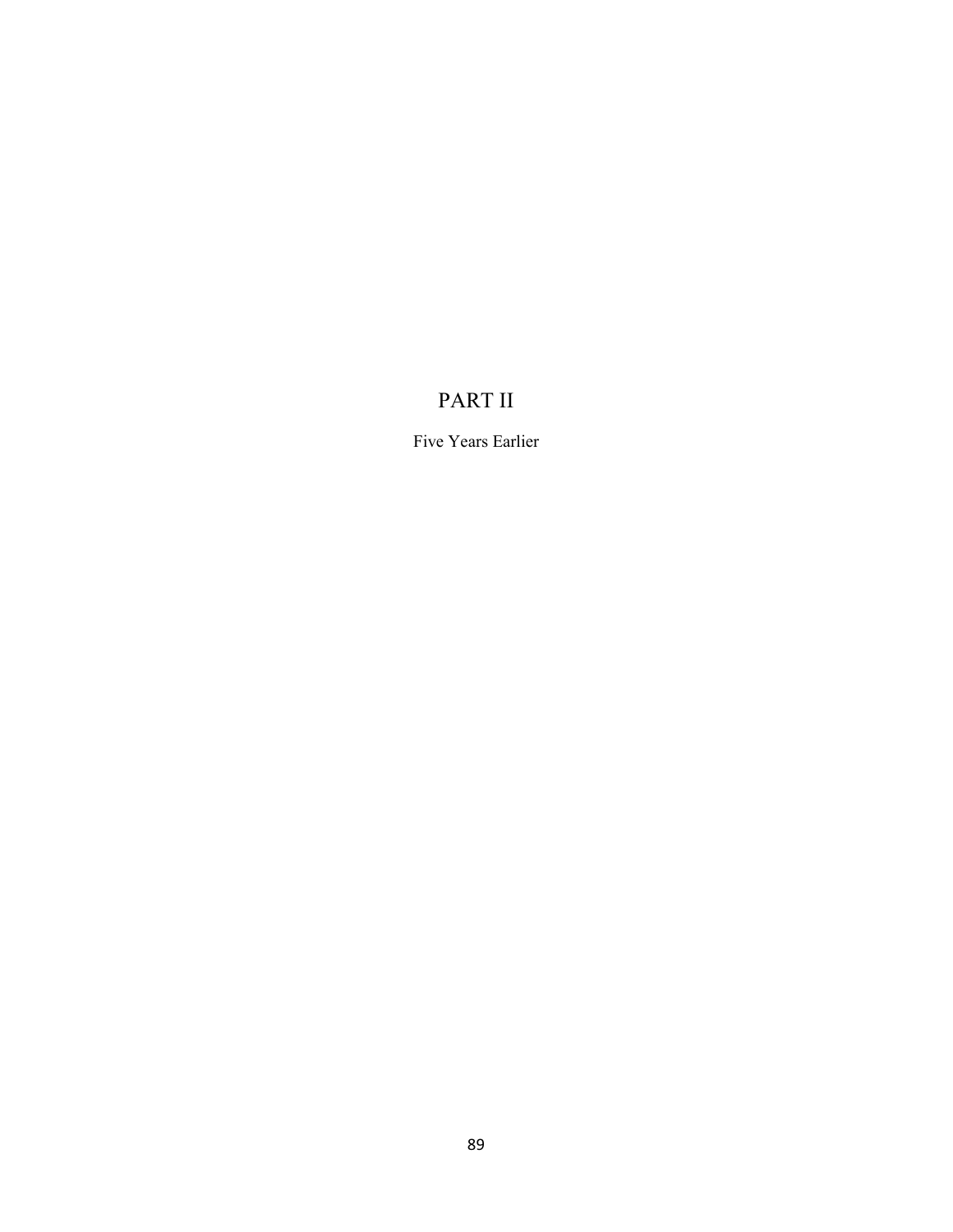## **Spain**

### **♦**

*"Apurate! Levantanse!"* Mimi hollers through the door.

Zola rolls over in bed to see a giant black handprint on the edge of her pillowcase.

Pushing her sheets from the length of her body, she finds carbon smudges all across her bedding, and her fingers and palms are sooty like those of a press setter.

Knocking ensues from the hallway.

"*Dame un secundo!"* Zola calls back, still groggy.

"*El autobus*!" responds Mimi, before Zola hears her go down the stairs.

Late again, Zola grabs her jeans and blouse from the chair next to her desk and dresses. Pulling her hair into a messy ponytail, she slides her feet into a pair of espadrilles.

"Great," she says, noticing the charcoal from last night's studio assignment is now soiling her clothing, too. But she doesn't have time to worry about these things, since she's overslept.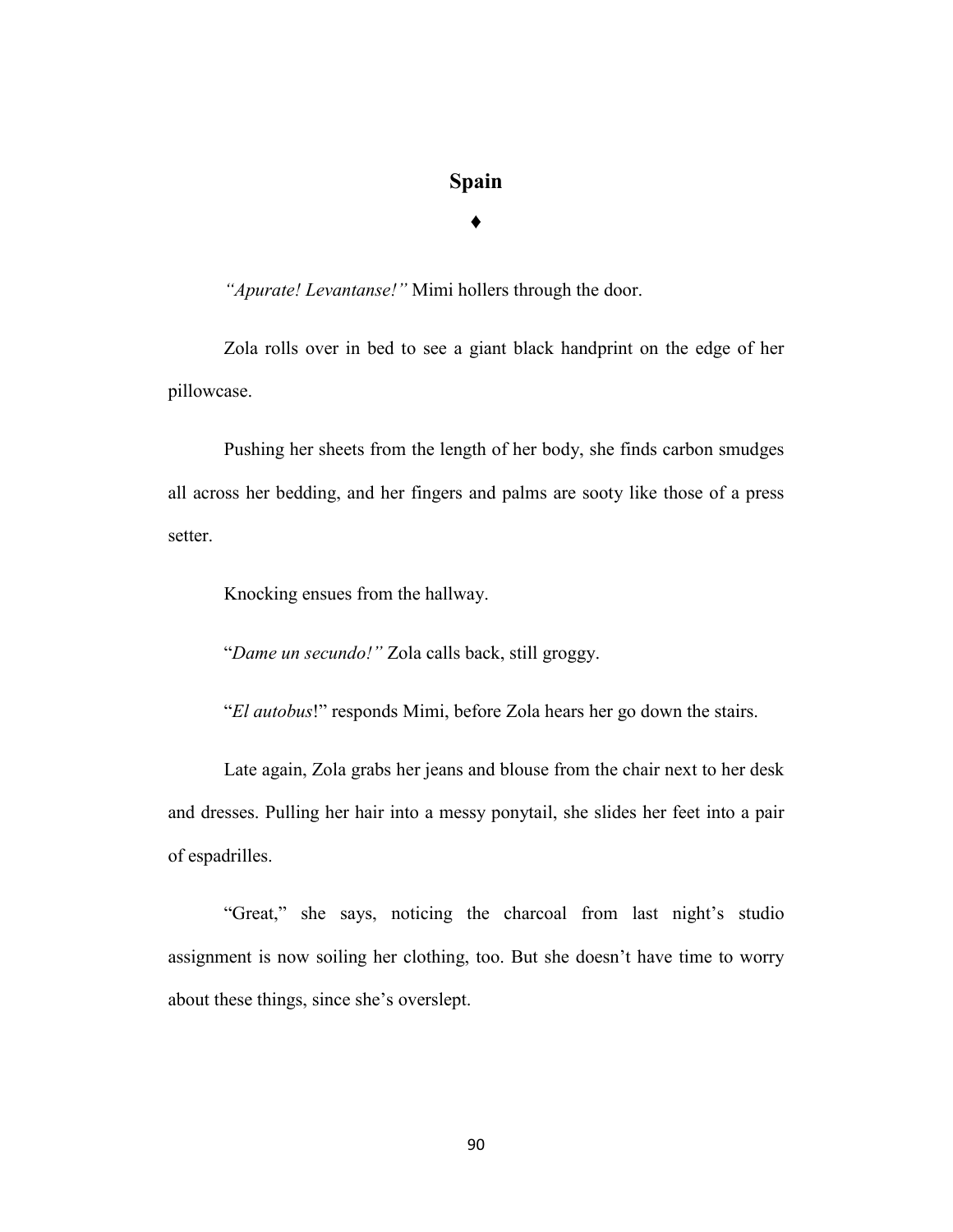It is an early ride from the boarding house where Zola rents a room to the school where she takes classes. She knows this because she is regularly the only passenger—the only *Americano*—who actually uses the commuter at this hour. And between the four-hour block of art courses in the morning and two hours of literary studies in the afternoon, by the time she takes the bus home at the end the day her mind will be a fog of Botticellis and Davids, and a great many writers who have written great words.

This morning, she cracks a book and attempts to read, but restlessness has come over her, and she stares out the bus window with a longing for something more. Outside, it is a ghost town, except for a couple of stray cats and clusters of pigeons, and the men who work in the scaffolding outside ancient and importantlooking buildings.

She fingers her page, leaving behind a series of thumb and fingerprints in the corner. Her warm breath bounces off the window as she leans closer to the glass.

At the third stop, the hydraulics hiss and the doors open with the sound and smell of the city. Some days there is the stench of something unforgivably rotten out there coming in from the curbs, and other days it smells like the sweatsoaked pheromones of a man. Not a single sign of life can be detected, not even in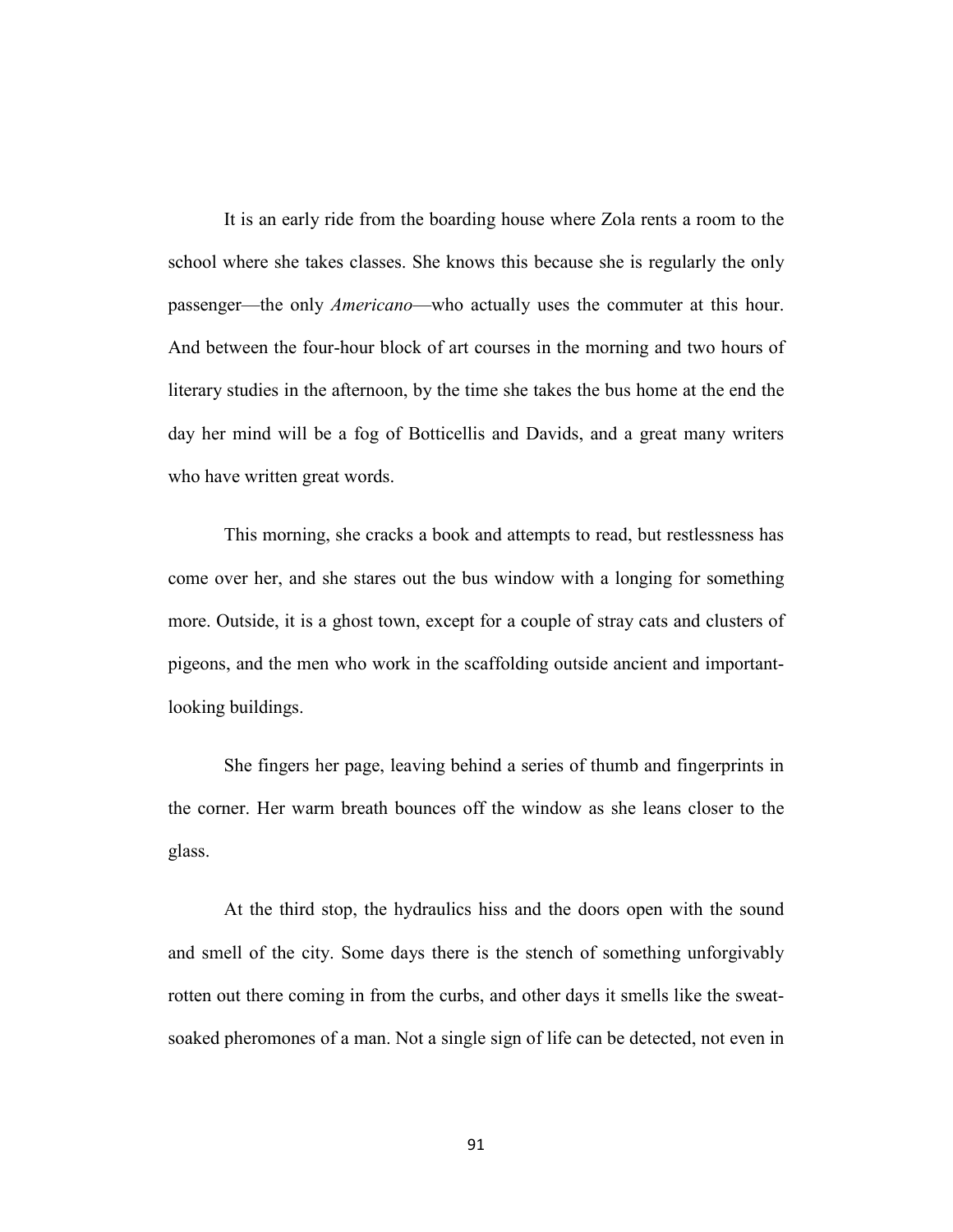the park. The stone tables, where she likes to watch the old *compadres* playing chess, are deserted, as is the water fountain where younger men often group together to discuss *futbol*.

Zola looks up to acknowledge the man coming down the aisle, staring a little more than usual. She can't help it; she is used to being the only one in the caravan, at least until Stop 5 or 6.

Then he chooses the spot beside her, when there are plenty of empty seats.

She closes her book, but keeps it on her lap. Her attention returns to the window; the passing clotheslines and alleyways, and a cityscape that has been hung out to dry.

"Are you a pilgrim?" the man asks.

Zola turns to him, but his focus is ahead. A can of paint rests at his feet.

"Not quite," she says, taking notice of the brimmed hat upon his crossed knee.

He leans toward her this time and whispers in her ear. "Are you running away?"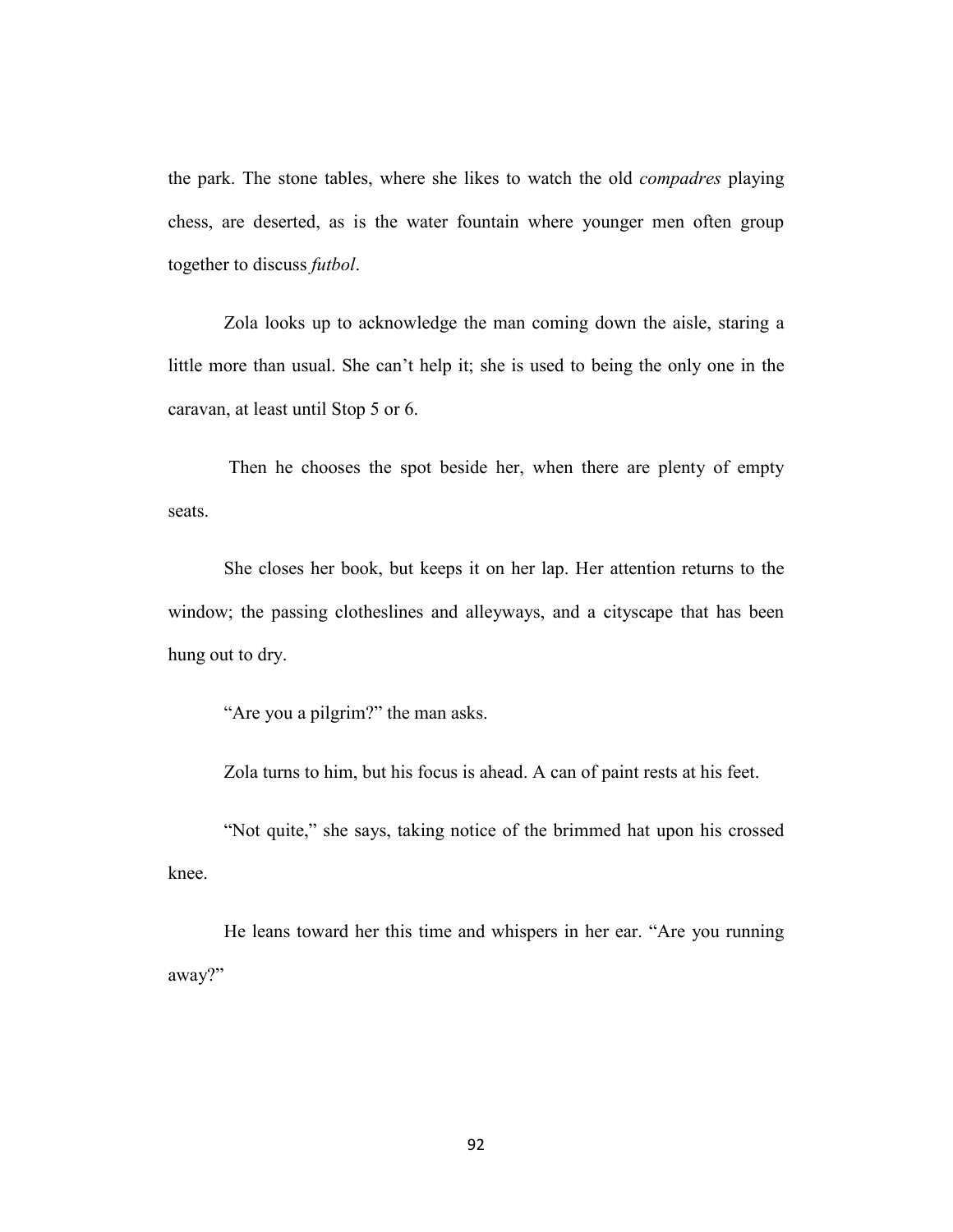His nickel eyes meet hers, and she shies away from his closeness, looking down and hiding her dirty hands.

"I think I'm running towards something," she says finally.

"You know, I ran away once. I was about your age. I wanted to paint and didn't give a damn who understood me. But people just want pretty little pictures. Noninvasive stuff they can fuck beneath and not get distracted by."

The man possesses the faint scent of burnt cherries, almost like the burn off of a pie in an oven, when the boiling fruit filling can no longer be contained by its pinched crust.

"There's this place not many people know about," says the man. "I spent some time there. No other place like it. It will awaken your soul."

Zola could easily mistake what he is describing to her as spirituality, but strangely enough she trusts him without even knowing his name.

"Where would I find this place?" asks Zola.

"I can tell you, but you'll have to go. The gardens alone are something to see."

"It's time for me to leave here soon, anyway," she says.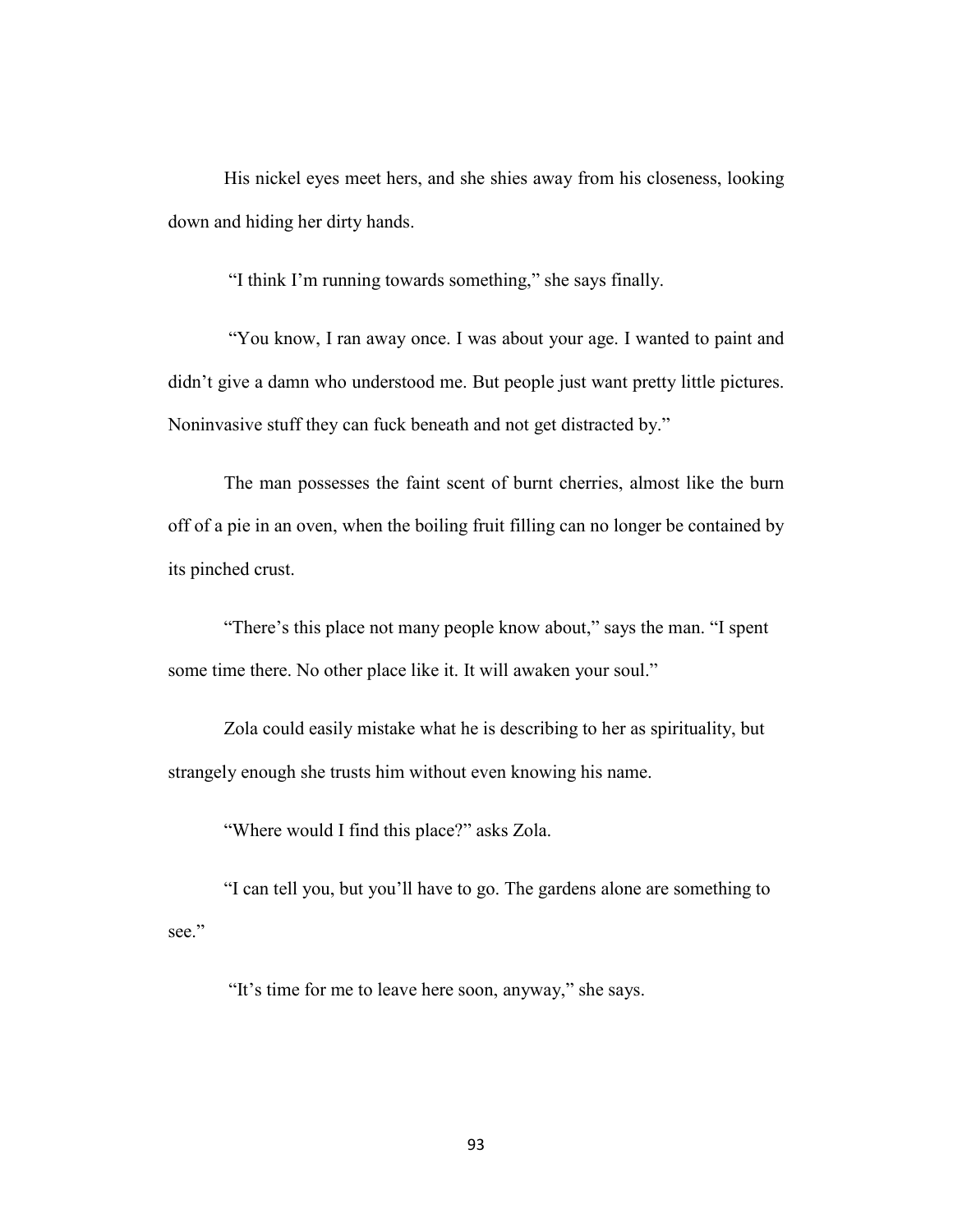He writes some information on a receipt that he takes from his pocket, and hands it to her.

"Don't read into this too much, but you may someday find that you're chasing the wrong thing. It may be mildly disappointing when you realize this. Maybe you'll feel like you've wasted time. Just remember all is not lost," he says, standing up. "It's likely misplaced, until you're ready."

"Ready for what?" asks Zola.

"Ready for what happens next," he says.

The bus begins to slow. The man holds onto to the luggage rack above his head until the motion ceases.

"This is me," he says, putting his hat on his graying head of hair. He turns down the aisle and is gone.

For some encounters there are no possible explanations, and for Zola this was one of those experiences. For out there in the world, there are seraphs and saints, and then there are those who walk among us, who have lived a little bit more. The only difference between those who are good and those who are Godly is being mortal.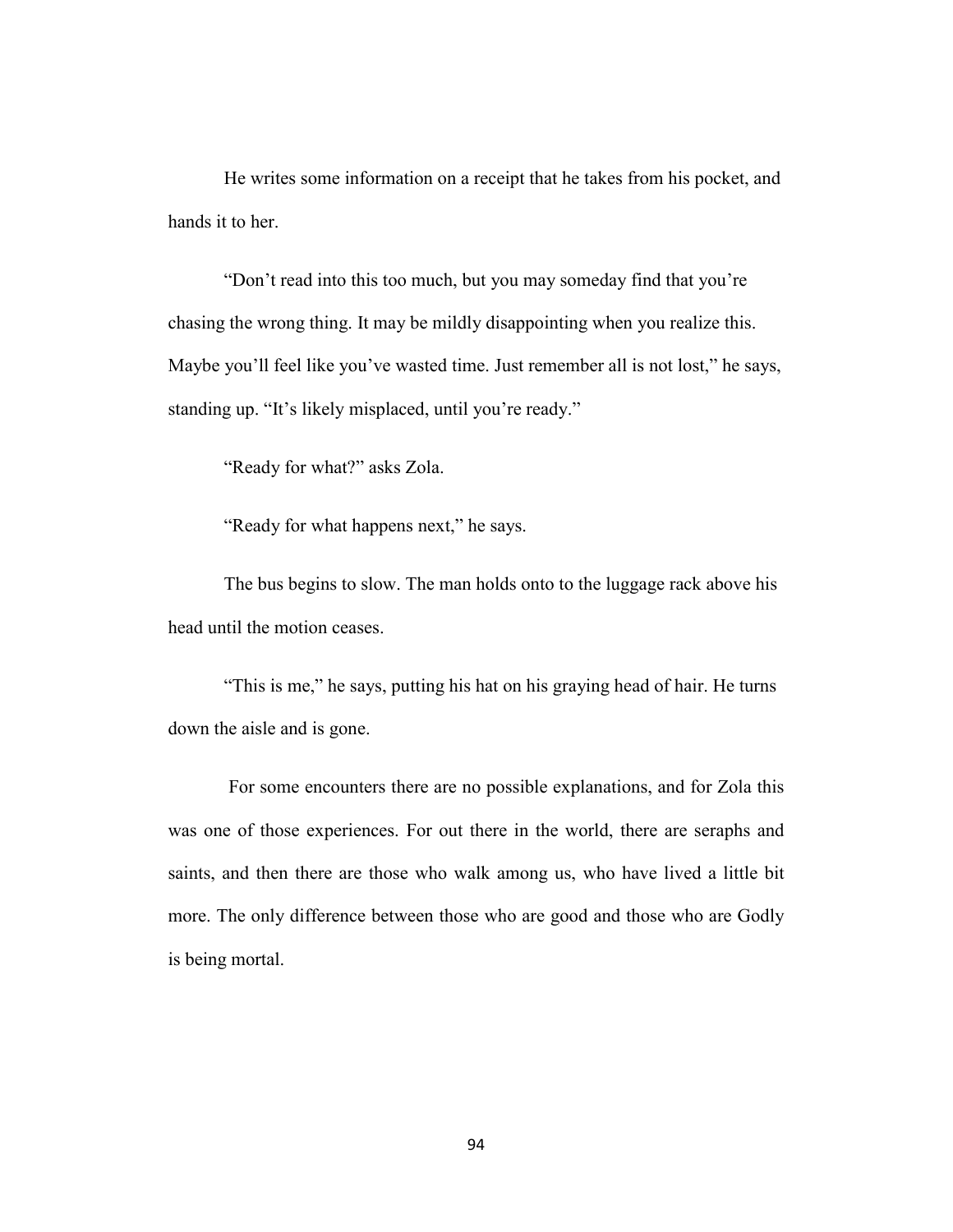Zola looks at the piece of paper in her hands, a sales slip for art supplies bought in a store not far from where she's been living. After three months in this city, she has begun to see the allure of having specialty shops so close, because she never knows when she'll need something carved or aged, dyed or treated these are the kind of things she writes home about. Such shops pepper the streets with their window dressings of ribbons and fabric, with bronze bells that alert shopkeepers they have company. There is something evocative about discovering these unknown nooks and crannies, especially on foreign soil. It seems as though Spain has been courting her ever since she's arrived, yet Zola still can't see herself completely committed to staying.

#### **♦**

Zola stands at the steps of a limestone sanctuary with ornately carved doors. She doesn't know what to expect. There were no roads on this island, no village, and no structure other than this monastery built up on cliffs, practically out in the middle of the ocean.

"It's just a bunch of holy men out here," the ferryman had said before he left. "I'll be making the rounds back this way by evening."

There had been other passengers aboard, but no one else seemed interested in staying with her; they were mostly English, on their way to Ibiza for a quick holiday. When she hiked up the narrow path of gravel and sand toward the white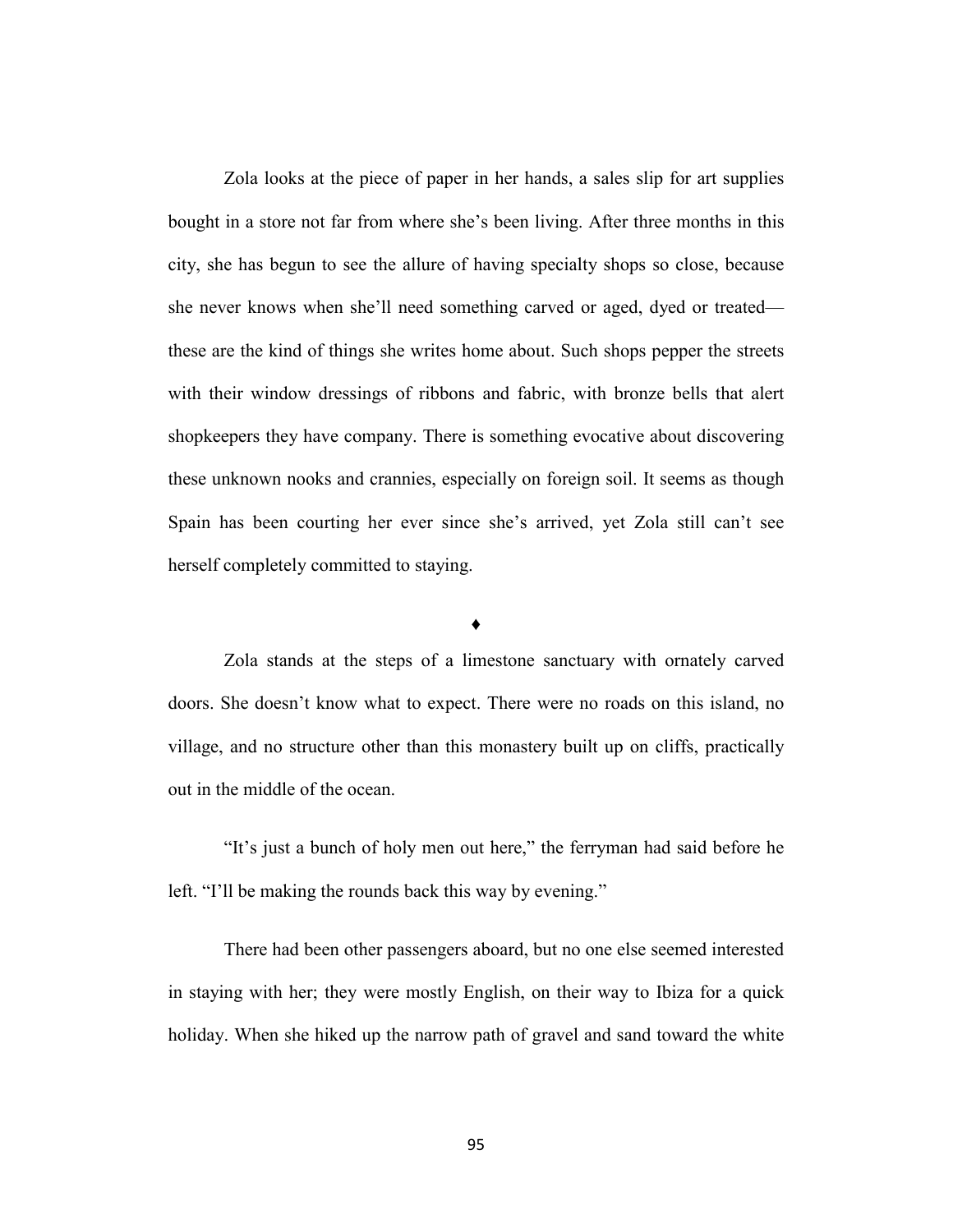edifice above, the scorching sun was reflective and harsh, and she wondered why she decided to follow the stranger's suggestion in the first place.

This must be right, she thinks to herself, as the massive doors open to a nave so grand in size, she doesn't know if she's ever felt so humbled.

A long line of high arches cross-hatch the ceiling in a similar configuration as an elephantine ribcage, and the floors are of a rose-white swirling alabaster. This room is not one to pray in, but it is the type of room where the ravaged and the hopeless are instantly transported to a better place.

She picks up a pen and signs the visitor registry, where only one other name is listed for today, though it looks like no one else has signed in all week.

She tries to locate a map, but there doesn't seem to be one available, so she chooses the corridor to her right to continue.

The caverns of the passage, lit only by candles, lead to an elevated walkway. As she carries on, she hears the echo of crashing waves below. She follows this dark tunnel to its end, and emerges atop a lookout in the open air, surrounded by stone walls.

She assesses the island's terrain from above, trying to see if she missed anything when she arrived. Low-lying scrub and vegetation cover most of the area. She can see a few paths, like the one she took up the hill, but there are no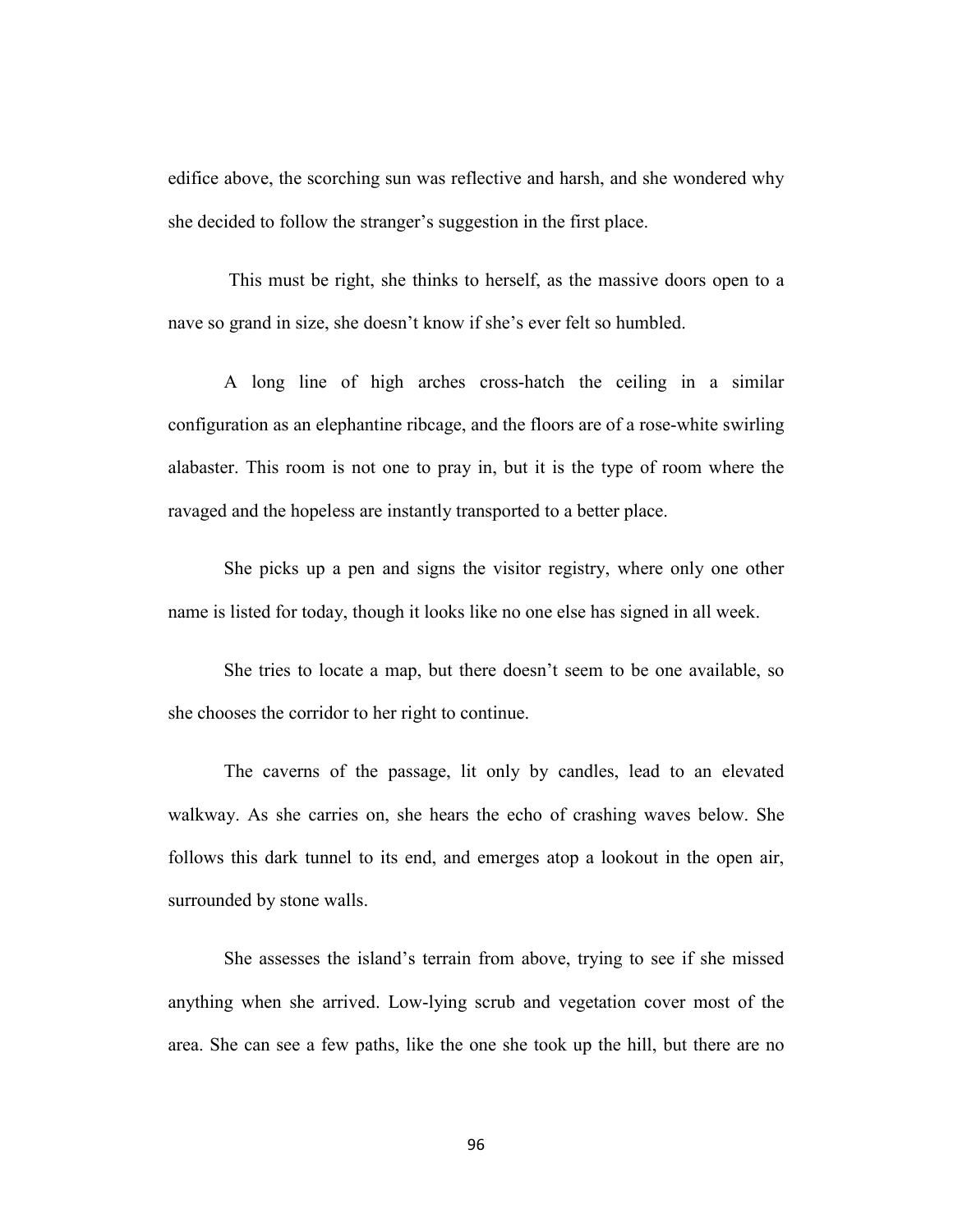trees to offer protection from the elements. It is as barren as a desert and uncanny as a graveyard. She is at the highest point she can be, yet she can still see all the mica sparkling in the dirt like thousands of diamonds below her. A gust of wind brushes the bottom hem of her dress and the spontaneous scattering of her blue skirt, gives her the momentary confidence of flight actually being possible.

Backtracking, she takes another hallway, this one lined with wooden benches and portraits of foreboding men in cleric robes, some with shaved heads and others with practiced and meditative expressions.

Absorbed in these photographs, she is startled when she hears the rustling of paper and a slight cough. Assuming it is a monk, Zola peeks around the corner of the marble statue beside her, only to discover a man sitting on one of the benches, wearing jeans and a plain white tee shirt. She is caught off guard by the fact that this man had not been on the boat with her, and therefore didn't belong there anymore than she did.

His boots are pointed outward. He holds a sketchpad against his thigh, but his left hand is completely still, as though he is in the middle of an intense thought. Zola knows this feeling well—betwixt and between the no man's land, a psyche must scour before his ink can readily flow, like the spring of one's personal oasis.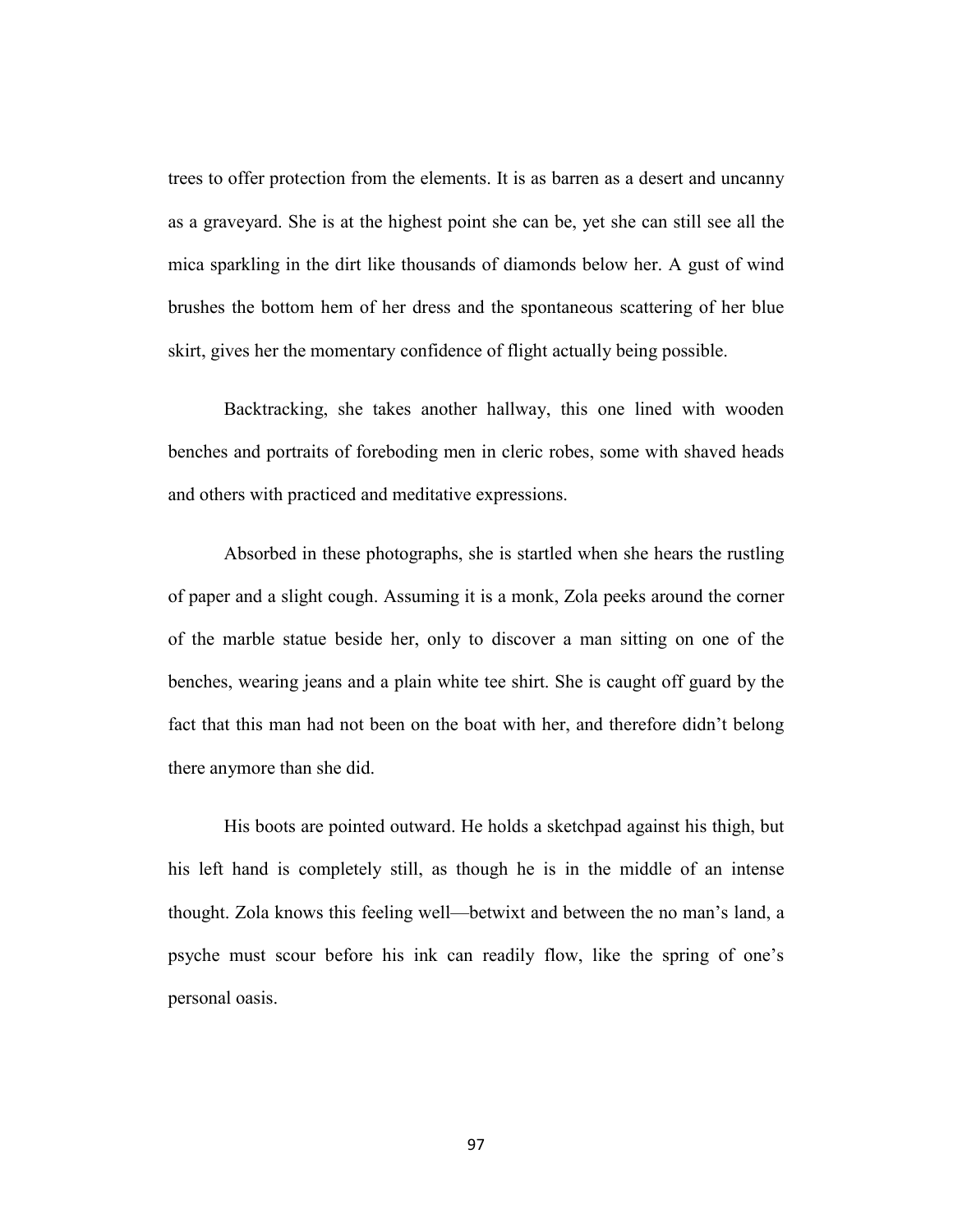Not wanting to disrupt his focus, she goes on to find a space of her own to collect her thoughts.

The hours go by. Zola uses up three rolls of film. In late afternoon, a low hum rises from the monastery and the chanting of mantras drifts along the pillars and courtyards and through libraries and scriptoriums, naturally amplified by the nautilus shape of the sanctuary's chambers. Shadows elongate and other spots are illuminated, making it seem as though the grounds have lifted up and rotated in a new direction. It is as though Zola can feel the full tilt of the world's axis, another day being born, as this day slowly slips away.

Zola looks at her watch. She still has time before the boat comes in. The man on the bus mentioned some gardens, and there is one last wing for her to see.

Two stone steps bring her down to a patch of soft grass and into the embrace of fruit trees, where the air smells of citrus and lavender and the breeze off the water. Zola begins to remove her shoes, so she can dig her toes in and make her mark—her imprint.

As she slides off the second shoe, she looks behind her to find the man she saw earlier standing at the entrance of the garden, watching her. Embarrassed and barefoot, she retreats to the trees to avoid his gaze. But he follows her, catching her by the hand and pulling her close.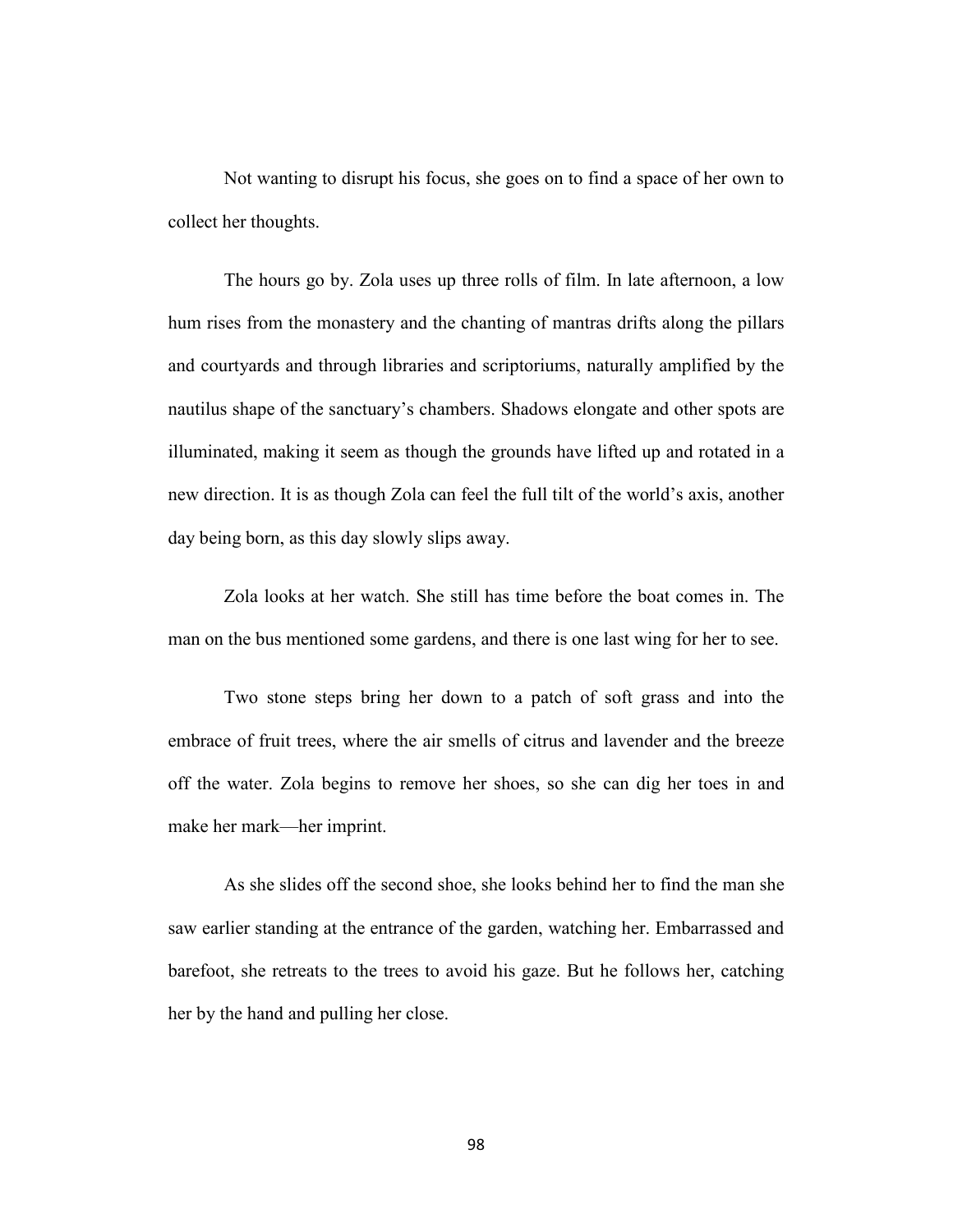"Where have you come from?" he asks, with an amused look.

His boldness is jarring, and she wraps her arm around another trunk base, barely in view and just out of his grasp. "My grandfather had trees like this," she says, moving away from him to duck beneath the low boughs of a tree.

"These are still young," he says, resting against a silver-papered trunk, below an umbrella of malachite green.

"When I was a kid, I'd follow him down to the orchards when it was time to prune and I'd crawl up inside them, eating pears until I was sick," she says, leaning down to pick up a leaf.

"They've always been too sweet for me," he says. She can feel him eyeing her as she twirls the leaf between her fingertips.

"I thought people found mates in a similar way—while getting blown along in the wind," she says, letting go of the leaf, and watching it fall freely to the ground.

"I believe we choose," he says.

"But what if no mate comes along? Then there'll be no fruit, and we age all alone."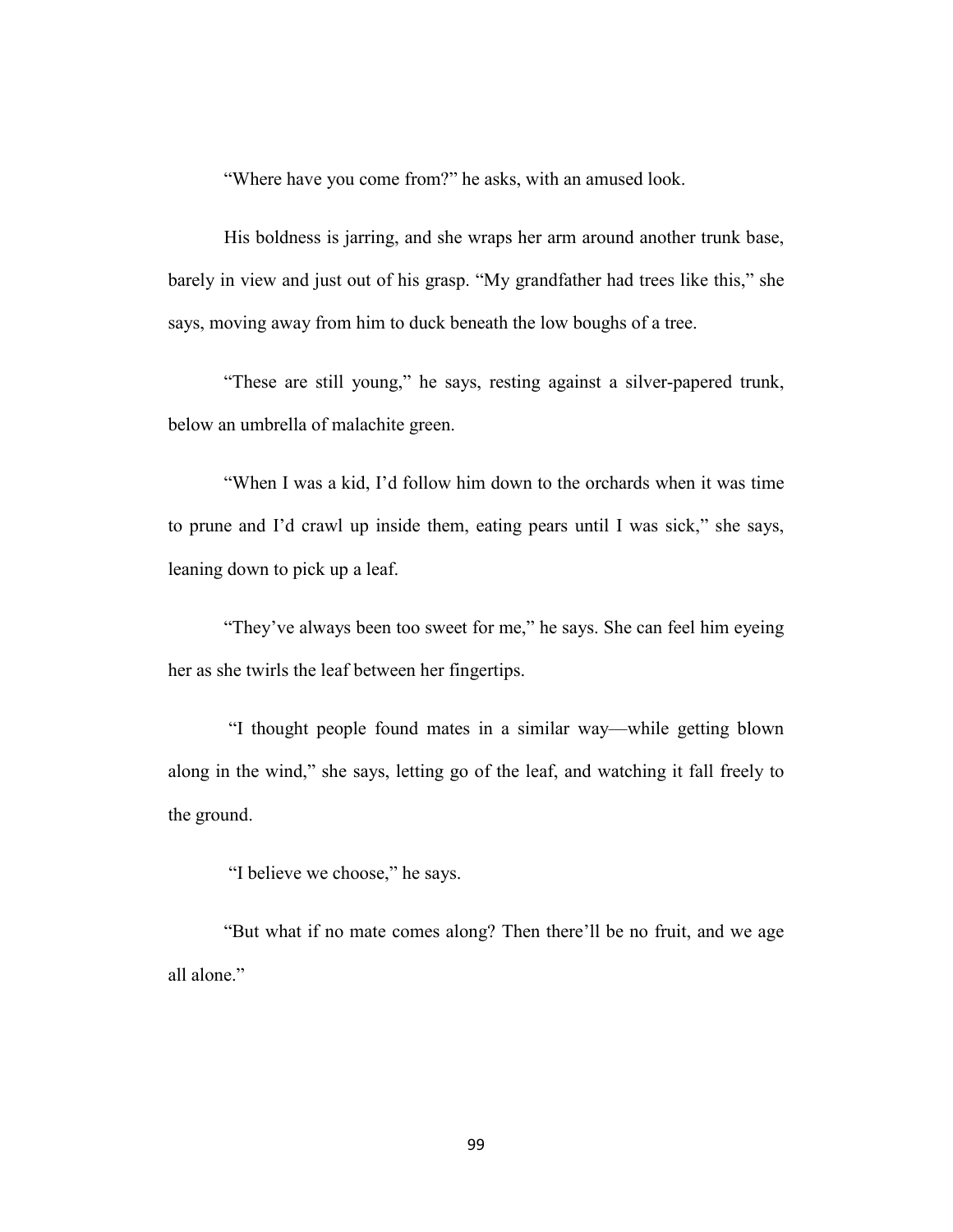"We die alone anyway," he says. "Who are you to be worrying about these things so young?"

"Zola," she says.

"Zola?"

She nods.

"Zola, I'm Nicholay, and I choose to kiss you," he says, leaning toward her and putting his lips to hers. The kiss tastes of a honeyed fig and lasts only moments, lingering pleasantly in their mouths.

They wait for the boat to return, watching the evening sun change against the masonry of the walls, with something written there in the foundation, developing in the light.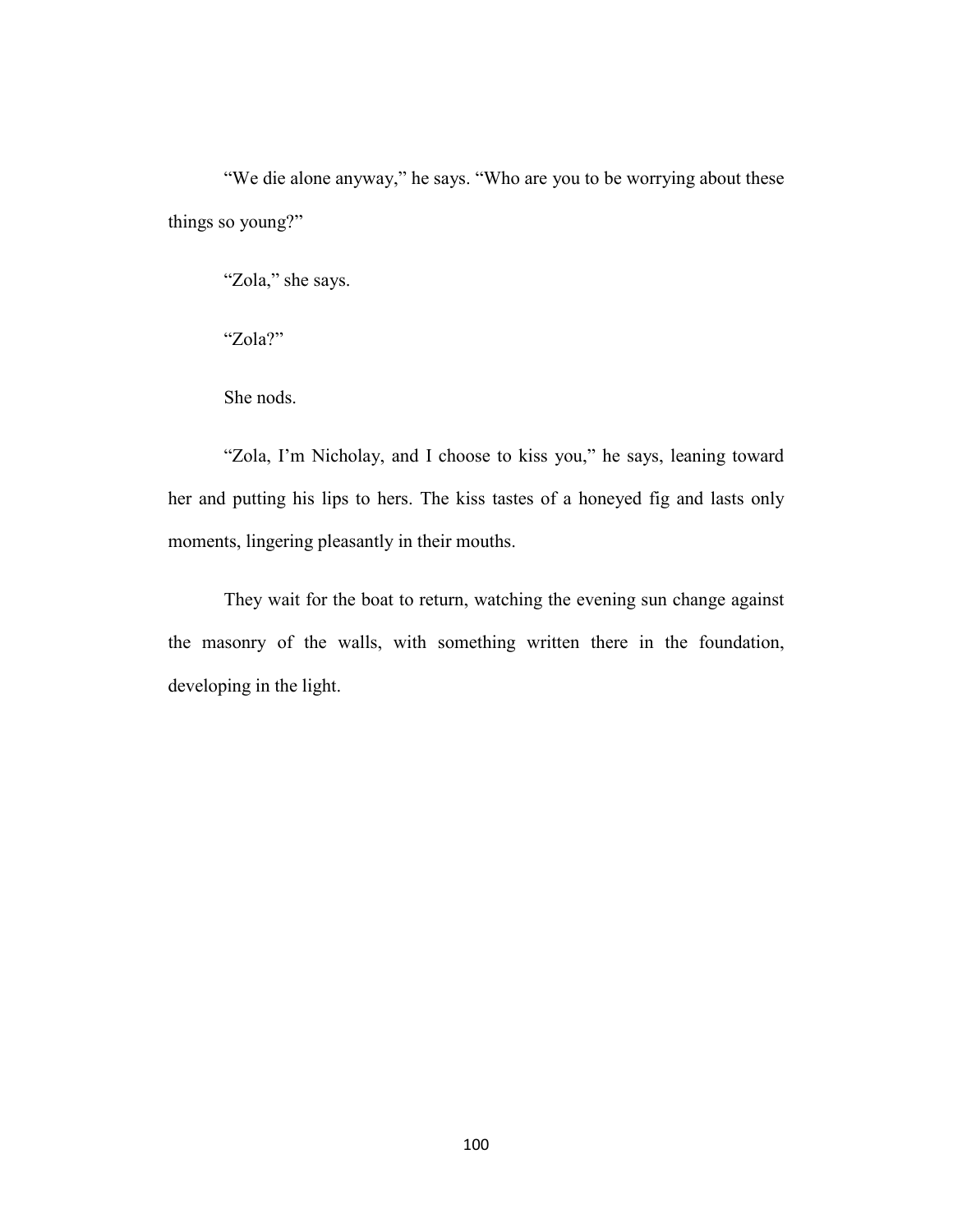The following …

# Spring

**♦**

"I've done a lot of work for this woman over the last few years. She's particular, but if you get in with her, you'll have a good thing going," Nicholay tells Zola as they walk through the flea market looking for housewares. "It's better than sitting in a lecture hall, trust me. You'll learn more about the industry this way. At least it'll get your feet wet."

"It's just that it's going to be a change working for a paper," says Zola, looking over a table with an assortment of cabinet knobs, some ceramic with floral designs, others made of intricately crafted metalwork, tarnished or green from corrosion.

"It'll be for the better. Getting to put your observations down will heighten your awareness, if you ask me. If it wasn't for painting, I'd be a narrow-minded bastard, I think."

"I doubt that," says Zola. "What would you be doing if you weren't painting?"

"I don't know. I've only had one job."

"Really?"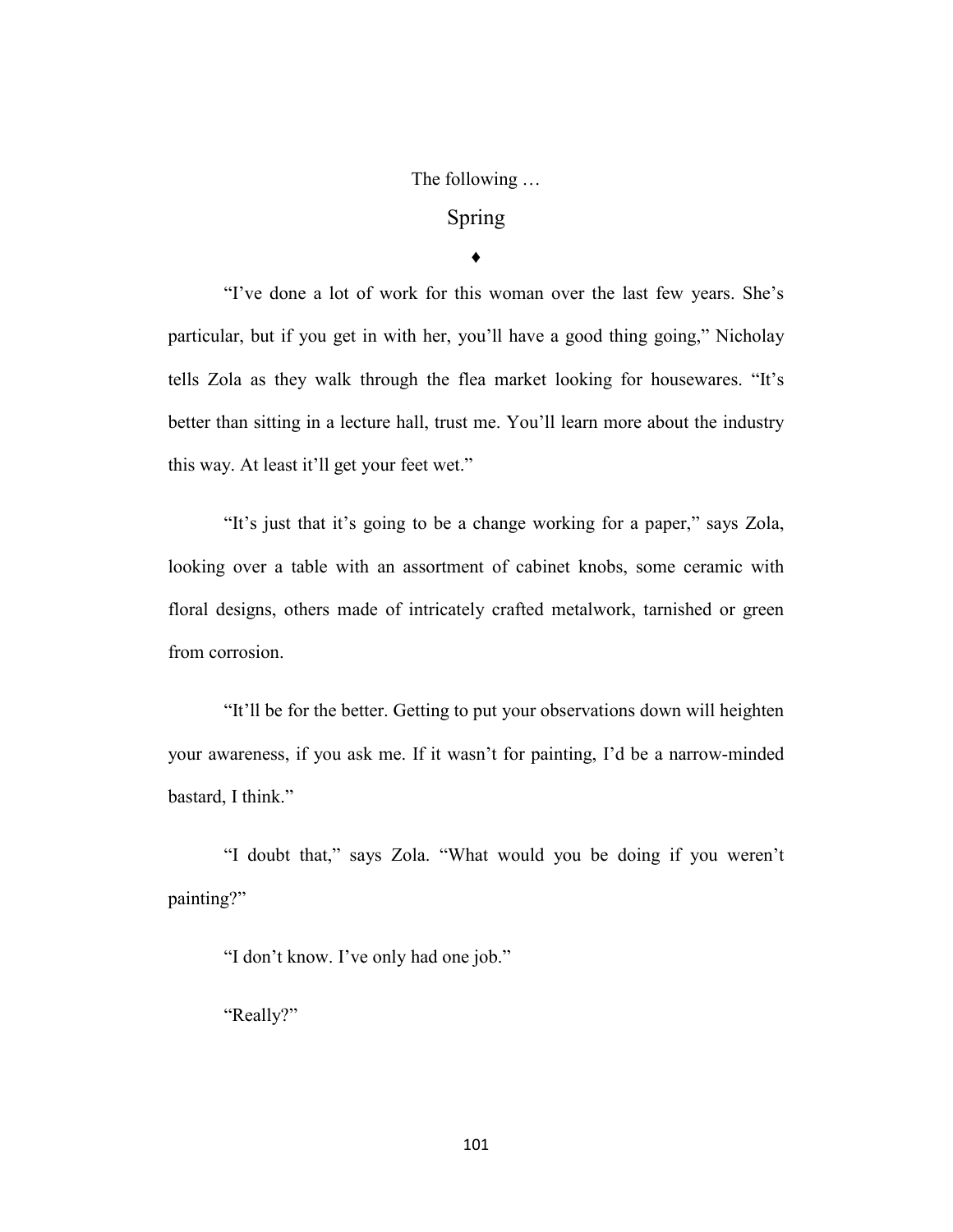"The summer before I came here, I worked as a gas station attendant. I would work ten, twelve-hour shifts, and sketch between pumping gas and selling customers candy bars. I still have those sketchpads, and some of the drawings I did back then have become paintings."

"I'd love to see them," says Zola. "I used to write stories, but using people I actually knew, not ones I made up. Real people fascinated me. It was the storybook characters that I always found too heroic."

"So you're telling me I should be careful?"

Zola smiles and wraps an arm around Nicholay's waist. "Are we really ready for this?"

"Probably not," he says, putting his arm across her shoulders and giving her a gentle squeeze. "I've never lived with anyone before. You're the first. And you'll probably be the last. You'll want nothing to do with me after you've seen my ways."

"I'll take that chance, Mr. Bell."

Nicholay kisses her on the top of her head and rubs his thumb against the back of her neck beneath her hair. "We'll be okay. After all, we've got this!" He holds up a stainless steel pot with a copper bottom, which he has been carrying since its purchase.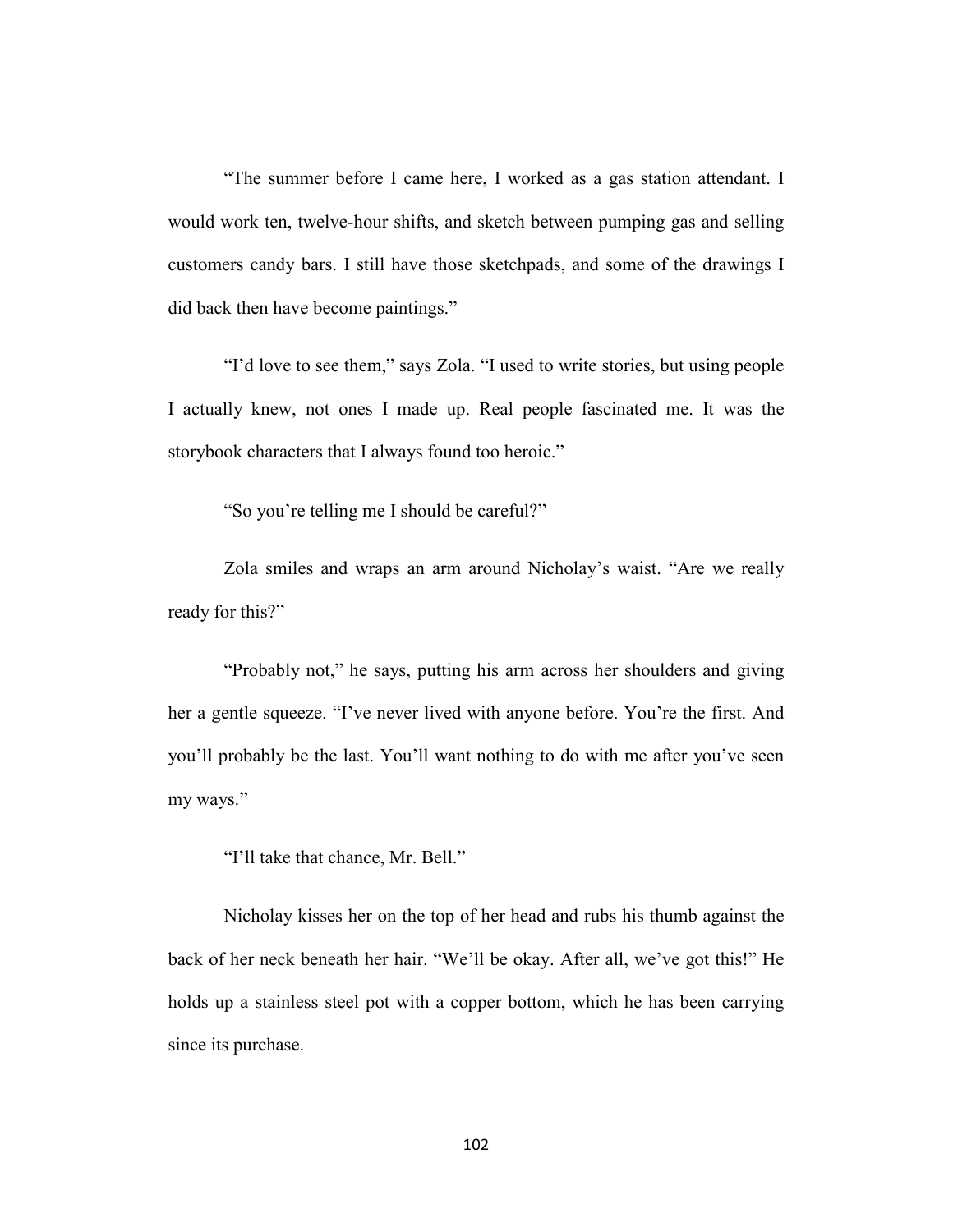Zola takes the cooking pan from his hand. "You may want to use it like this," she says, putting it on top of his head like a backwards ball cap.

He grabs her and pulls her into an embrace. "Are you saying I need a helmet, my dear?"

"We could both use a little armor," she says, with a little laugh. "What are we getting ourselves into?"

He shrugs, then kisses her.

As they stroll along, Zola follows the architecture of the closely situated buildings that stand squat and imposing at the edge of the market. White tent canopies are packed tight with textiles, earthenware pottery, colored glass, and food. Market-goers pick over the displays like scavengers. A white-haired man with a long black coat sits on top of an empty chicken coop between two vendor stalls, playing an accordion. He is barefoot, and keeps time on the crumbling pavement. They stop and listen.

"I couldn't be a street painter," says Nicholay. "If I had to do something else, maybe I'd be an engineer, or a carpenter. I need to do something with my hands."

"I think people do what they have to, depending on the situation," Zola says, taking some coins from her pocket and throwing them into the black-and-

103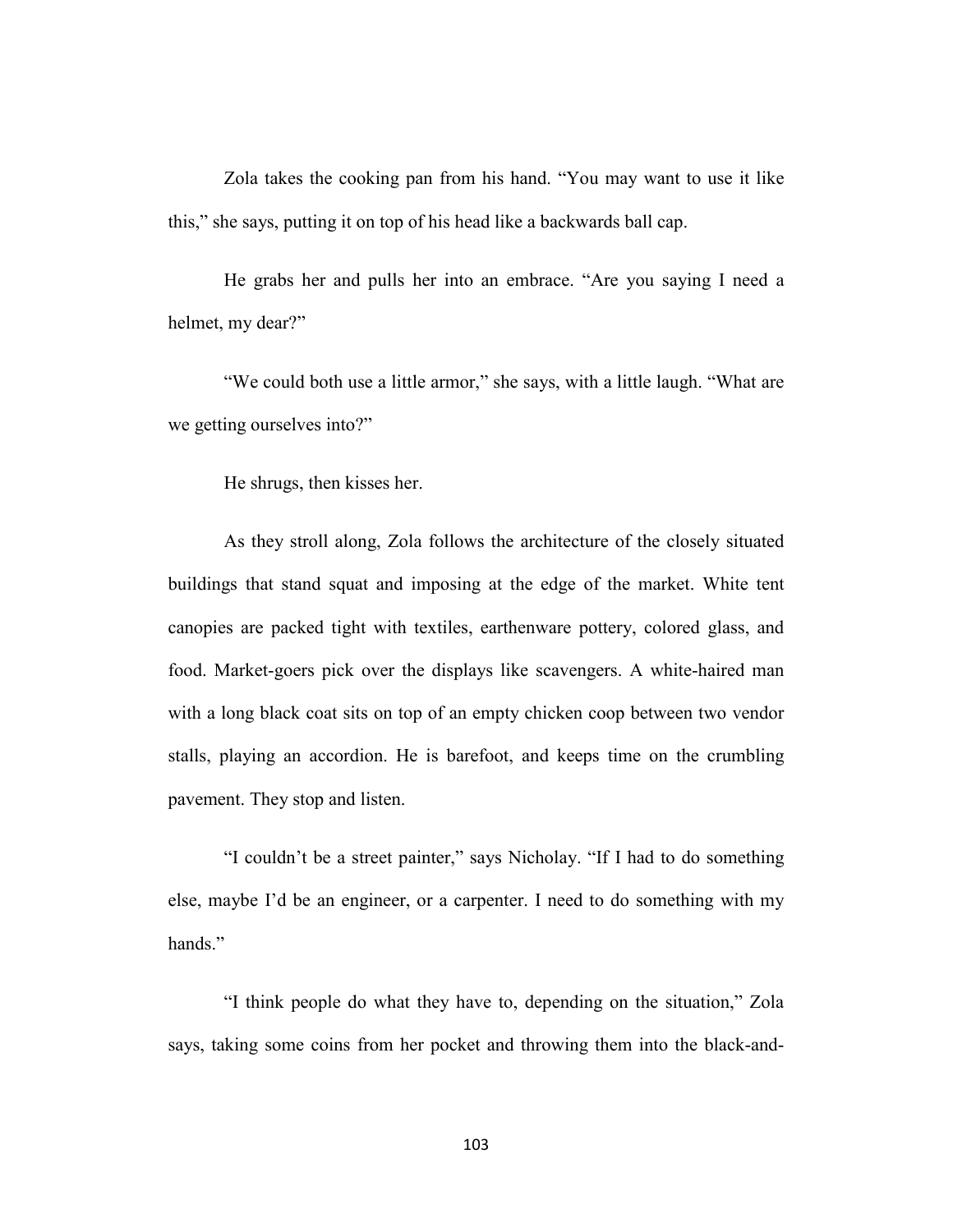silver cubed case propped open at the musician's feet. The man gives her a slight bow in gratitude, and goes on with the tune.

"I think we choose," says Nicholay, leading her away, into the mob.

Zola has taken her first job as a paid writer for a daily newspaper. She is elated to have the opportunity to write for an audience and be paid, no matter how minimally. Nicholay helped her line up the position through a woman who commissioned him for a mural in her home. Though Zola questioned the details of the favor at first, those thoughts were quickly put aside when she received a warm reception from the editor on her first day. Apparently, Nicholay's work had pleased the woman so much that taking Zola on at the paper was the least she could do.

They rent a three-room country house just outside of Seville. Lucien arranged it; the house had been the childhood home of his close friend. Though Zola has never met Lucien or the friend, Nicholay speaks of them both fondly; he says they have been very generous to him ever since his arrival in Spain two years earlier. Carolina, the woman who lived there before she passed, was some sort of philanthropist and artist, and from what Zola can gather, she was the only woman and muse Lucien ever truly cared for.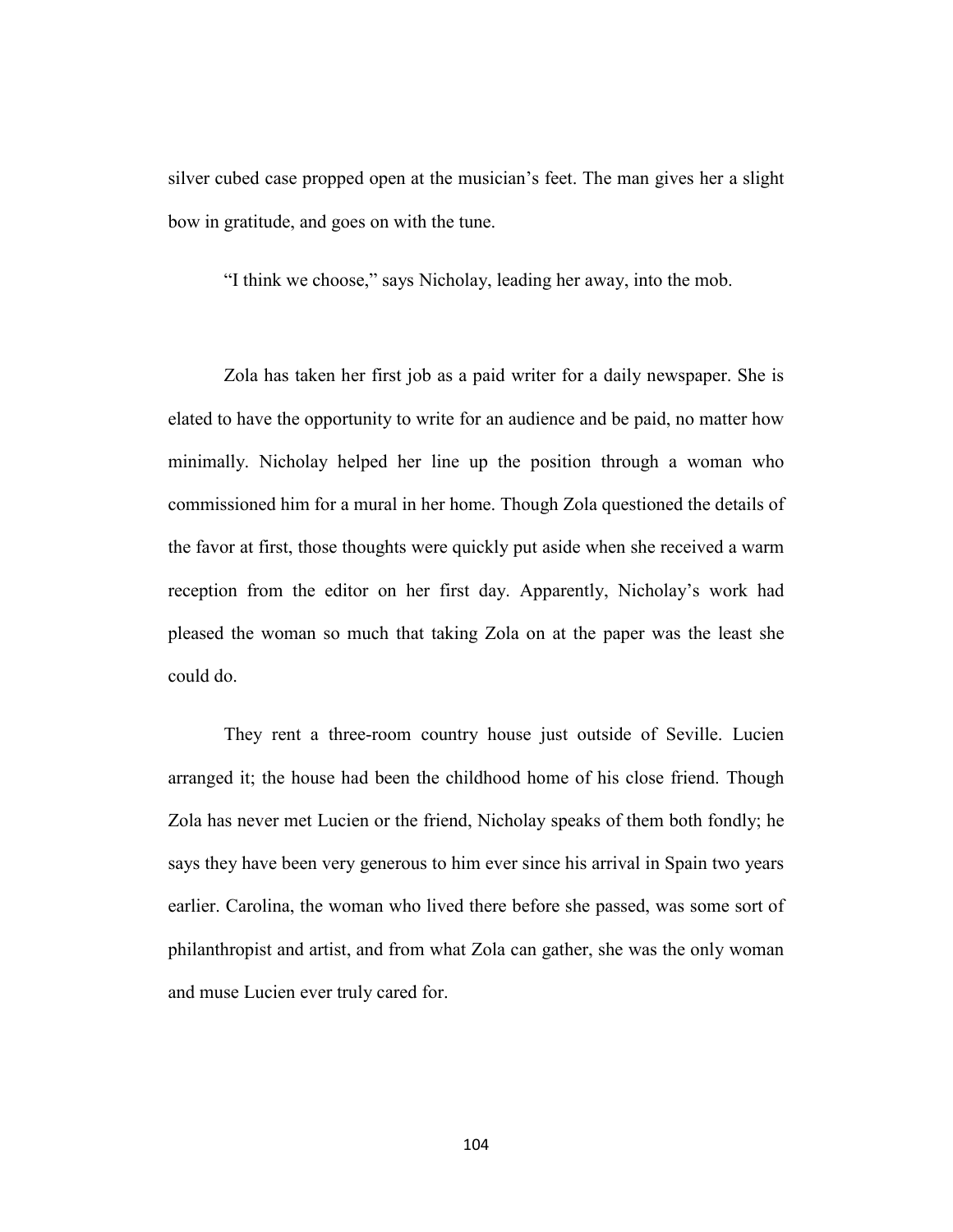The house sits peacefully near a riverbed in a cluster of ash and almond trees, which keeps it cool in the warm months. In the spring, pink and white flower buds appear on the almond trees, making Zola feel as though she is living in one of those dreamy Japanese ink landscapes with samurais and geishas, snowcapped mountains and cherry blossoms.

Though the cottage is quite small, there is room enough for both Zola and Nicholay to find corners of their own. Zola types away the hours in a designated area of their bedroom, while Nicholay works in another section of their living quarters just below her, putting paint to canvas in an exalted and expressive way that is both masculine and sensual. Every now and then Zola will emerge from the room above and appear behind him, watching, waiting to get swept up in his madness, and he takes her, wet paint still on his hands, with both desire and reason in his eyes.

**♦**

Zola is assigned her first story after working in the newsroom for about a month, checking facts and selling subscriptions. She gets the assignment by default, as all the staff reporters are tied up working on the more pressing news of the Duchess of Alba's third marriage. Zola, being the only one free, is handed a plane ticket and a tape recorder with instructions to travel to Pamplona and interview a man claiming his father once crafted a fly-fishing rod for Hemingway.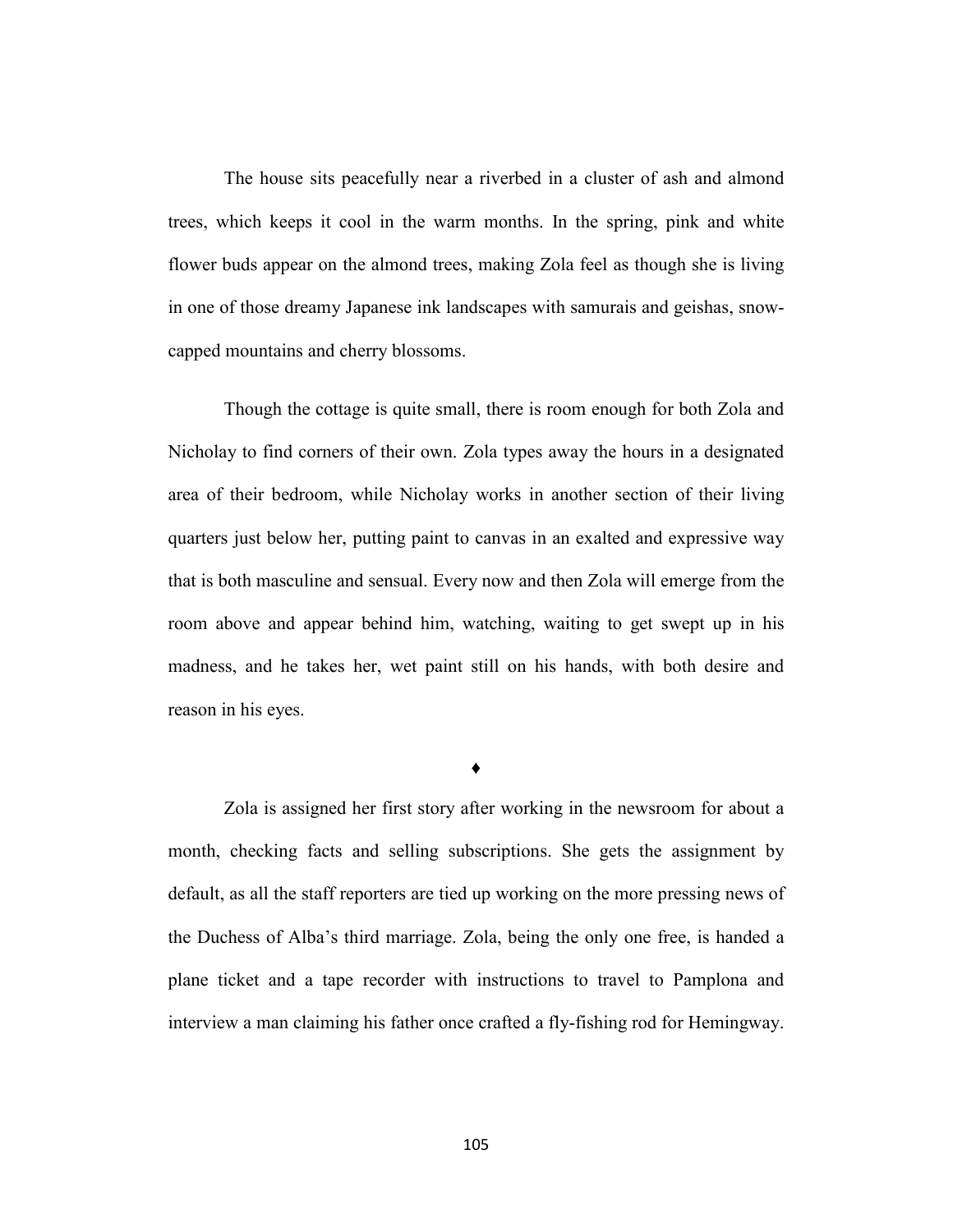Zola doesn't care that no one else wants to cover the story, or that the story will be overshadowed by a slew of gossip about an 80-year-old aristocrat who marries younger men for sport. This is Zola's turn to prove she's capable, without having strings pulled in her favor.

"My father had fingers like carrots, swollen and cut up from the line he tied for so many years," the son, Ernesto III, tells her during the interview. "But he was the one to go to, if you wanted to catch that prize."

"Did he ever speak about Hemingway to you?" asks Zola.

Ernesto shakes his head, and Zola notices how the shine of his hair stands out against the shoddy shop of dusty cases, rusty clamps and prehistoric-looking tools.

"Never to me. Not to anyone, really. He was not like the men who came in talking about the big fish they caught. My father never bragged."

"So how did you find all this out?"

"My father and his brother owned this shop before I took it over. My papa was a woodworker who made the rods from trees on our land, and my uncle worked with metals and was a collector of feathers. He made all the lures."

"Sounds like an operation."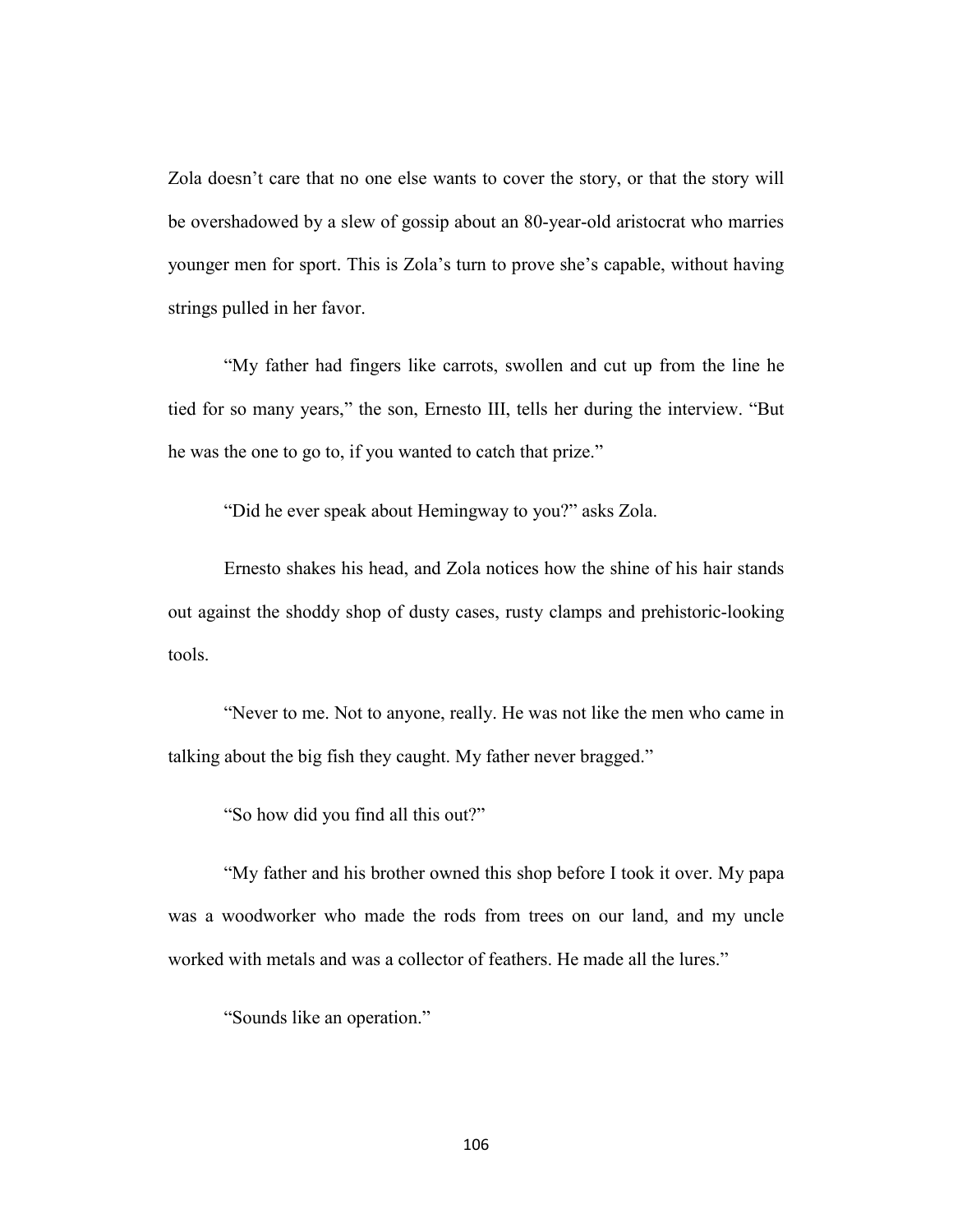"It was. They had some of the most skilled fishermen in the country come to them. They would spend months getting a pole just right," he says. "But I didn't find out about Hemingway until one of our family celebrations, when Papa and his brother got into a fight."

"What was the argument over?" asks Zola.

"It was about the kind of fish Hemingway went after," he says. "To everyone who knew my papa and his brother, this meant they were working on something."

"But they never told you directly?"

"There was no need to. They were secretive in this way. Fishing was sacred to them, like the loyalty of their clients. It would've been like speaking their prayers out loud."

"I see," says Zola.

"Do you fish?"

Zola laughs. "I went out a couple times with my dad when I was little, but haven't in a long time."

"I could take you if you'd like," says Ernesto, going to the counter near the cash register to retrieve a calling card with his telephone number. Then he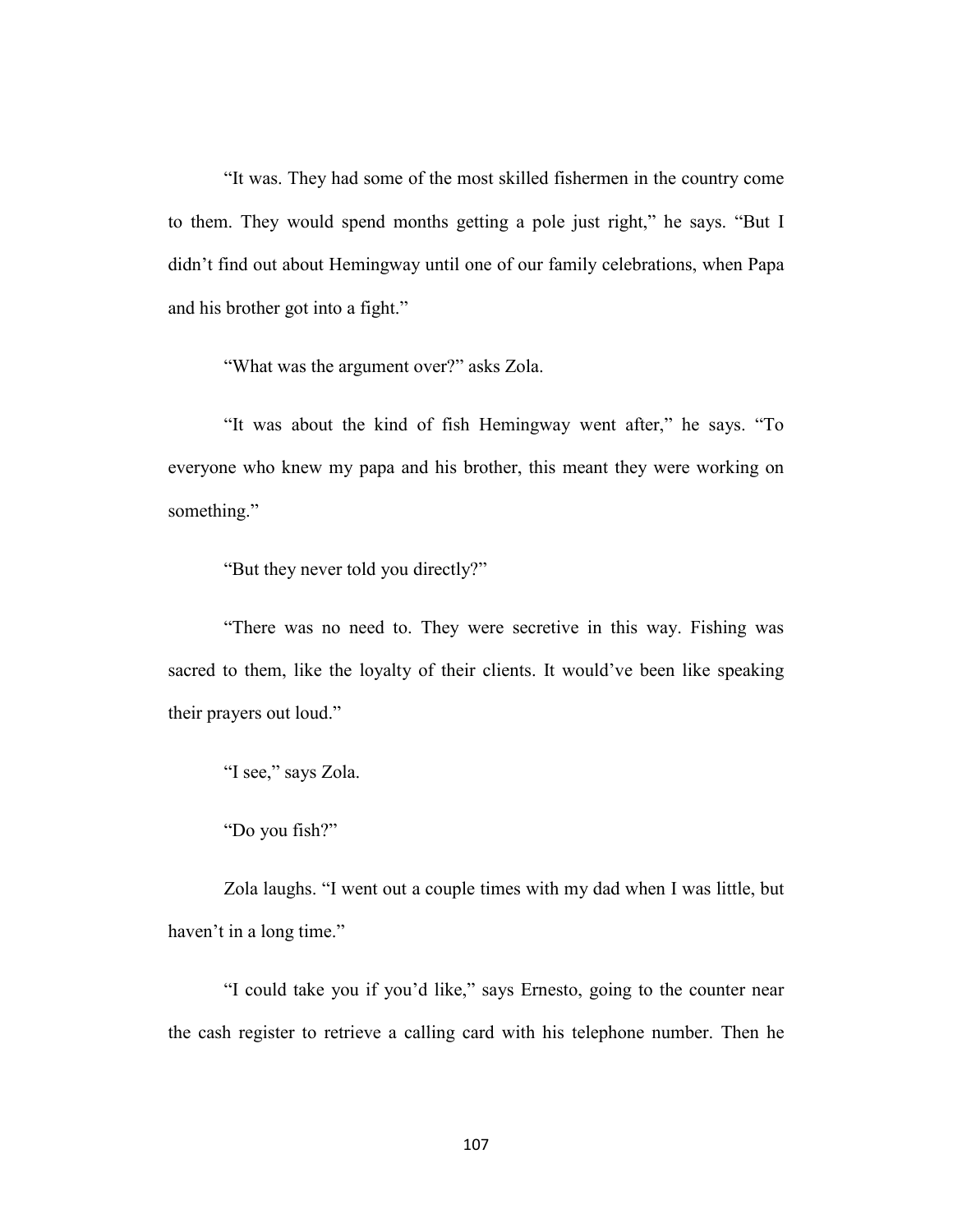slides the back of the main showcase open, where the tackle is organized by type and size and material, and chooses a bronze spoon lure that looks like an earring.

"For good luck, and if you return to Pamplona," he says, dropping these items into her hand. "You never know."

"You're right," says Zola, accepting the gift.

"I look forward to seeing what you write," he says, putting on his jacket to escort to her car.

"I'll do my best, and will try to tell your story."

"My father deserves the credit, not me," says Ernesto. "He was the true craftsman."

The story runs a week later, ending up in the *Lifestyles* section of the paper between a piece on this season's trending outerwear and an article about a food poisoning outbreak that happened a couple of days prior at a local café. The story shares a page with an advertisement of a woman sporting a persimmon-colored jacket and knee-high leather boots. Her foot is up on the bumper of a safari vehicle, and she looks stoic out in the wilderness.

"Nice placement," says Nicholay smugly, when Zola shows him the story.

"At least it's something," she says.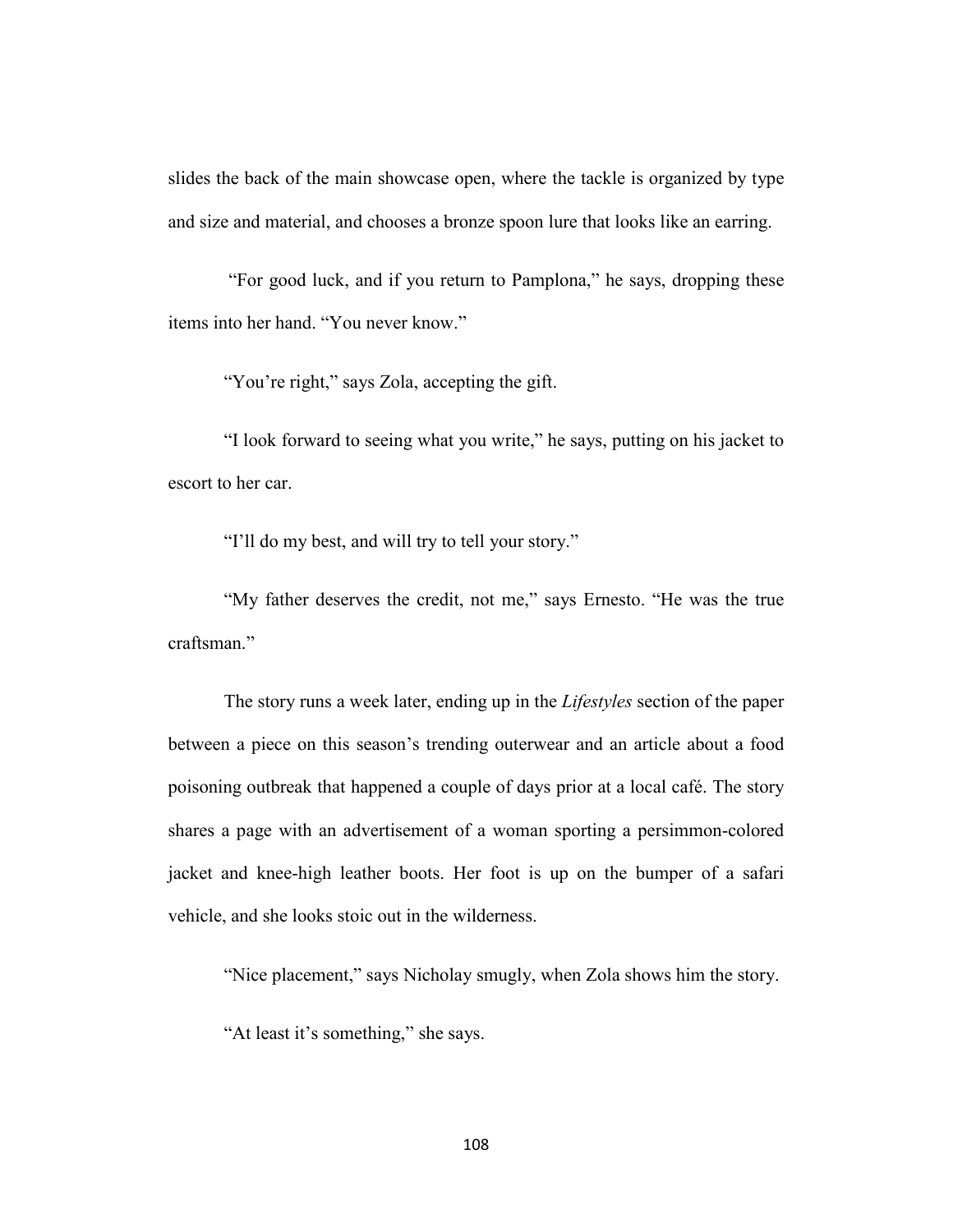Zola hears stories of a hundred-year-old amusement park built in the mountains after the Spanish-American War. The story goes that in the late 1800's after Spain lost its territories in the Caribbean Islands, the park inspired a revival among the people of the country. A colonial powerhouse and empire for so long, Spain was so diminished by the defeat that leaders thought the only way to restore its national identity was to find ways of bringing the nation together again, whether through art or education or entertainment. Parks were commissioned, sculptures were erected, and writers and artists became unified, speaking up for a new era of progression and intellect.

For ten years, Spain maintained a neutral political presence, basking in an enlightened state. They seemed to be enjoying their carnivals of life. But when tensions in North Africa began to increase, Spain abandoned its communal gatherings for one last shot at acquiring land.

Zola convinces Nicholay to visit the old park. "It's their necropolis," Zola says, helping Nicholay to pack the rest of his equipment into the back of a small hatchback they have borrowed from a friend. "The skeletons of many of the old rides are still intact, even after they pulled off bits of metal from the roller coasters to make planes."

**♦**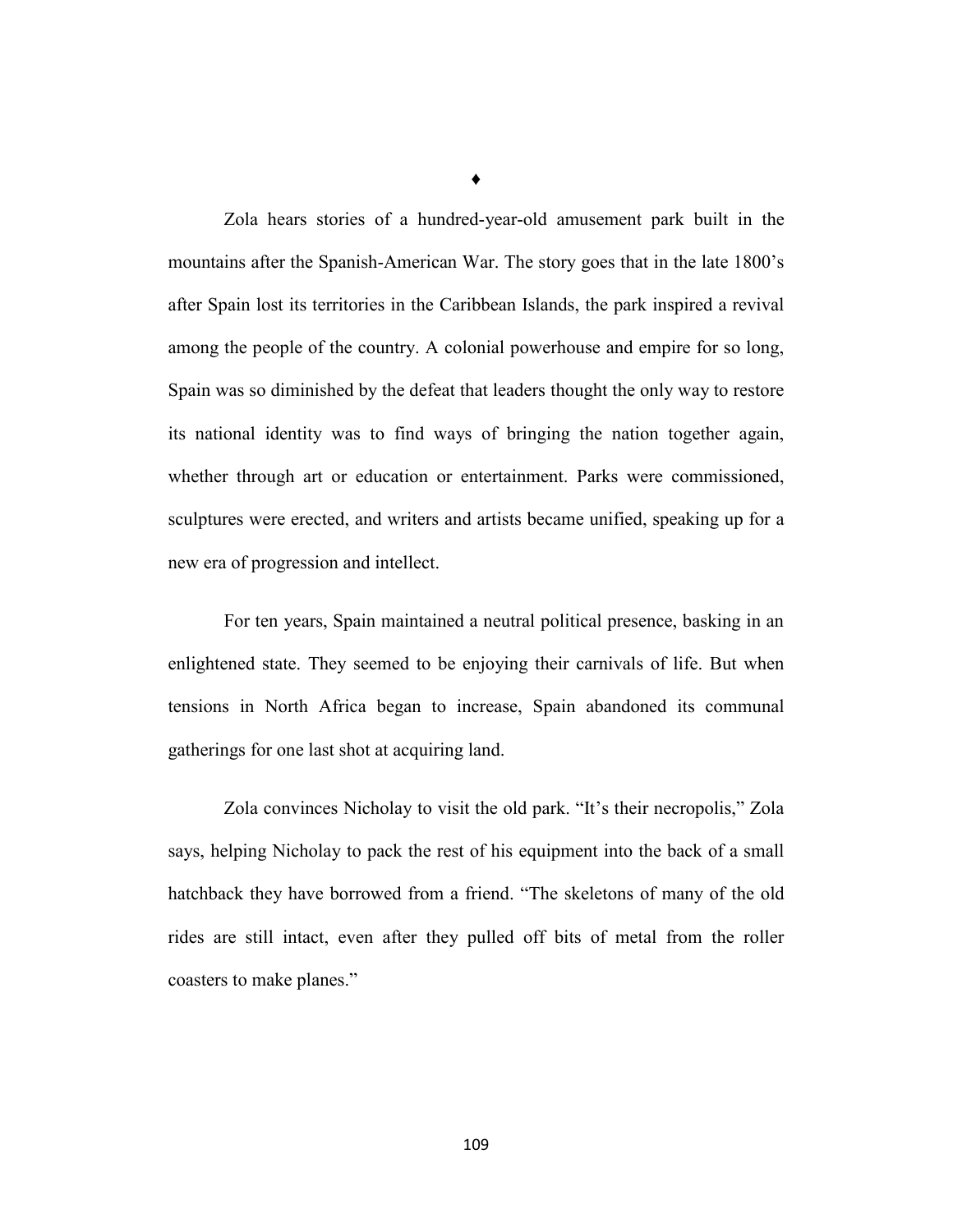"So they took something joyful and made bombs?" says Nicholay, closing the lid of the trunk.

"Come on, you're going to love it," says Zola, opening the driver's side door. Nicholay climbs in on the other side.

Zola has wanted to see this place ever since she found out about it. She managed to persuade Nicholay to leave the studio for the weekend, which is a real feat these days—though from the looks of it, he brought half his studio with him anyway.

It isn't his painting that bothers her. It's how distant he becomes when he's preoccupied. The days come and go, passing through the rooms they share but rarely occupy together. After a while she begins to feel as though she lives with a roommate, rather than a partner.

Ever since the interview with Ernesto, her work at the newspaper has been piling up, too. Zola feels compelled to keep fresh ideas in her head, so that when she gets a chance to make her first pitch she will be ready and sharp with a proposal.

"Be my navigator?" she asks, handing Nicholay a map she picked up at a bookstore.

"Sure, but I'll tell you now that I'm not like every guy."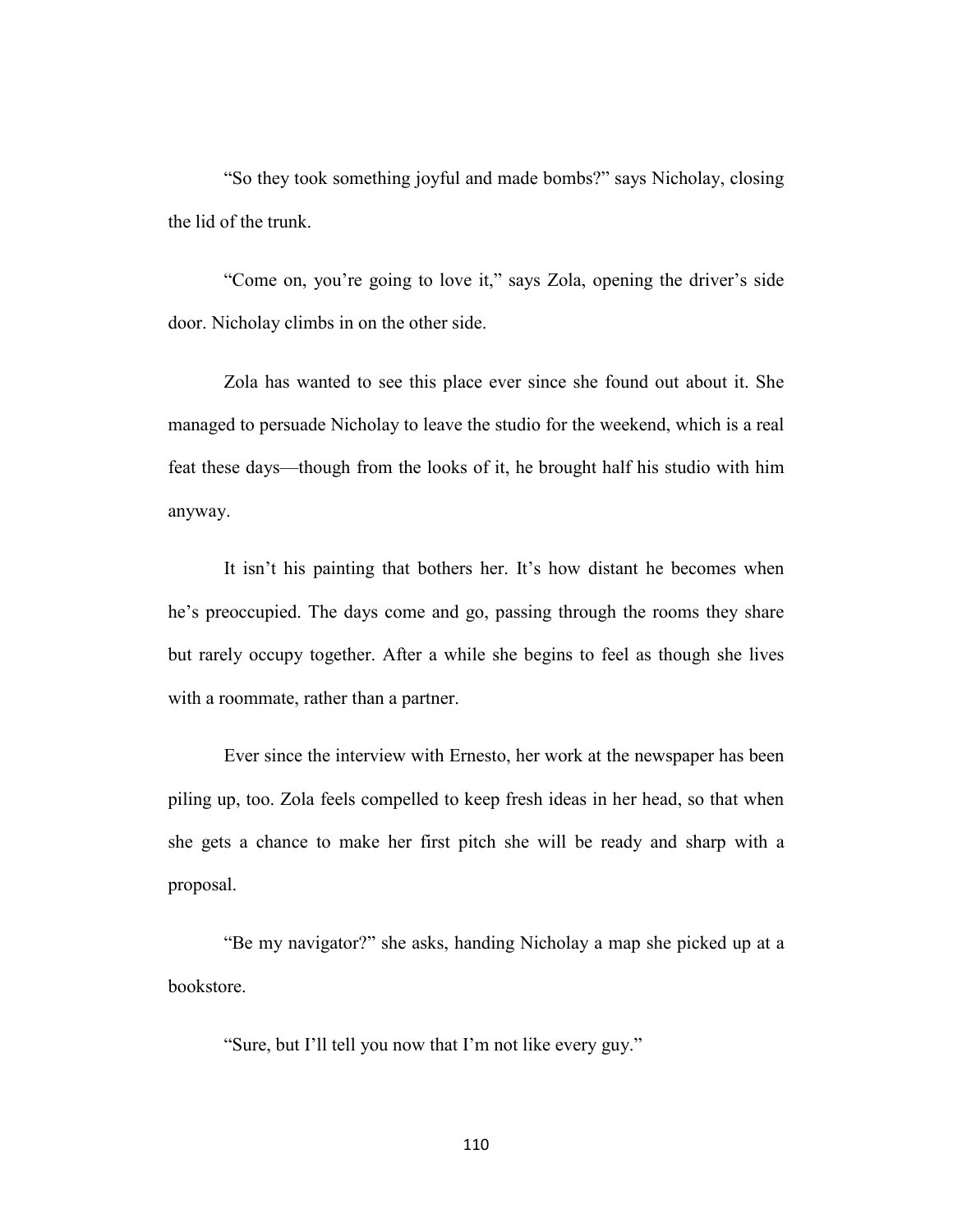She pulls out of their driveway. "And why is that?"

Nicholay reclines in his seat, indicating that he is along for the ride. "They say men tend to get lost easily, then refuse to ask for directions."

"And you are a descendent of Ponce de Leon?" says Zola, with her eyes on the road.

"Close, but what I was going to say is that I'll be the first to admit when I've gotten us lost."

"That's reassuring."

"Thought it would be." Nicholay unfolds the map, and spreads it across the dashboard. "You can count on me," he says.

It is a four-hour ride to the national park. Nicholay and Zola have never been in a confined space together for any extended amount of time. Chemistry can do something to a young couple; either it encourages them to be better versions of themselves, or it eats them up like wild piranhas. There is no better way of testing this then sticking a couple in a sedan in the Andalusian Mountains.

"Do you think Lucien would mind if we paint the walls in the bedroom and kitchen?" asks Zola.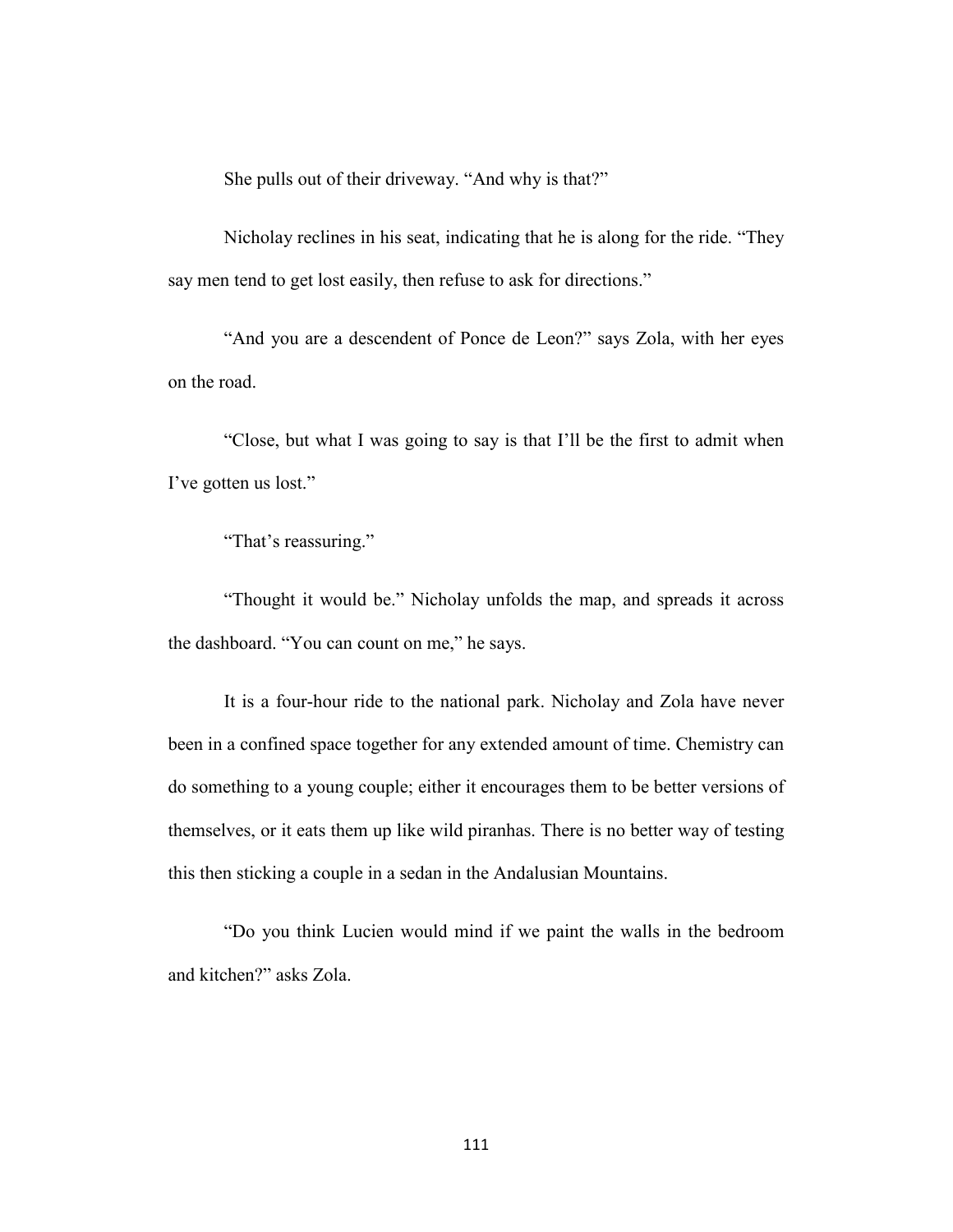"I don't see why not. I'll ask him when we get back. They are looking a bit banged up, aren't they?"

Zola nods. "I thought it would be nice to personalize it a bit in there. Plus, I look at enough blank pages in the course of my day. It's a bit much to have white walls all around me, too."

"What colors are you thinking?"

"That's where your expertise comes in handy."

Nicholay laughs. "Choosing colors for anything is as overwhelming for me as choosing the right words for a poem is for you."

"Maybe we can put a bunch of swatches in a hat and pull one out. Then we don't have to make any decisions at all," suggests Zola.

"How about during this trip we keep a lookout for colors that stand out to us? I'll take photos, and we can bring the colors home with us to decide."

"That works," says Zola.

"But we can't talk or think about it too much," says Nicholay. "Or this won't work at all. It has to really jump out, okay?"

"Okay," says Zola, reaching for the radio.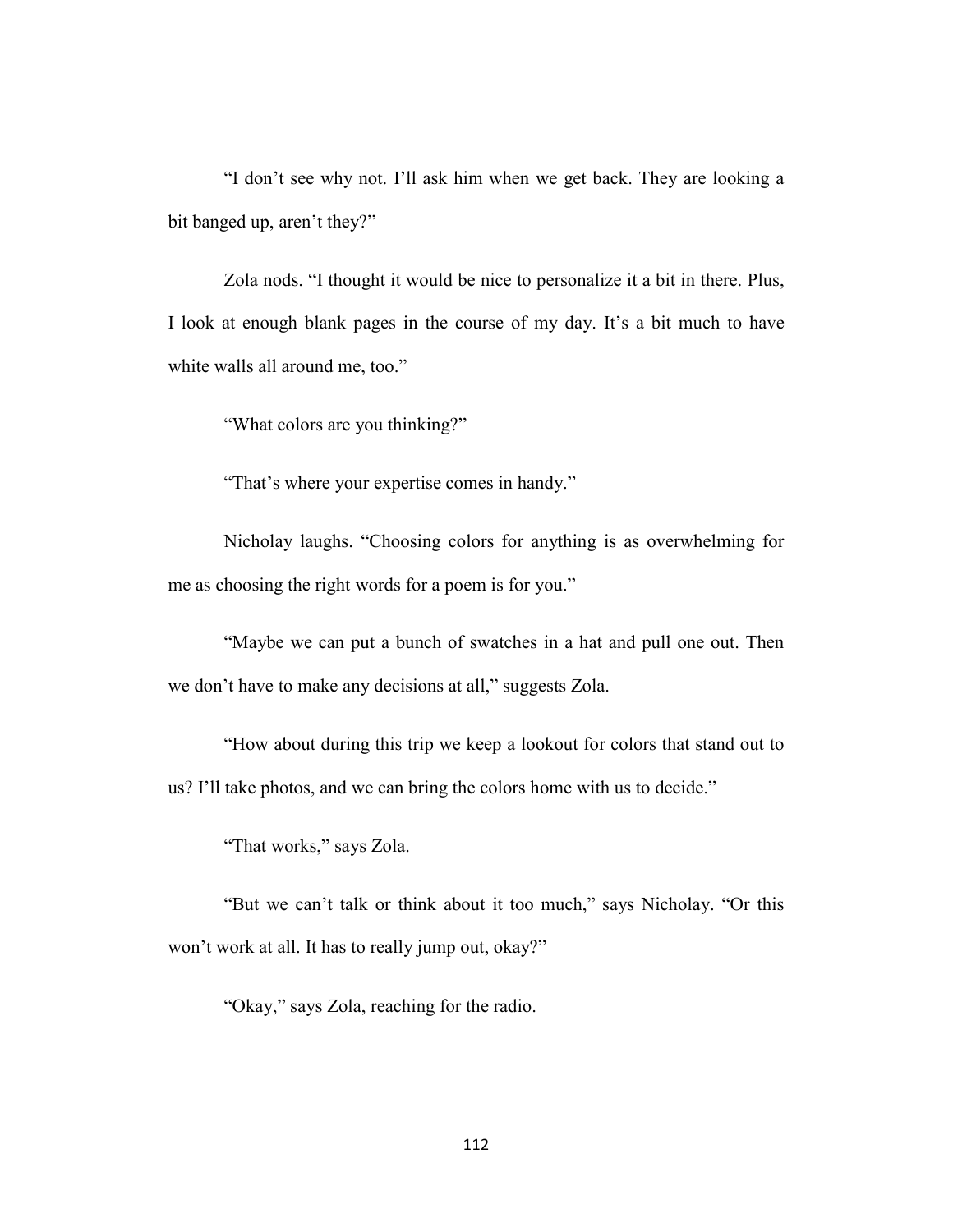"I got it," says Nicholay, and Zola's hand returns to the steering wheel.

"So what's the deal with Lucien?" asks Zola. "Am I ever going to meet him? I'm starting to think you made him up."

"Trust me. Lucien is as real as real can be. You'll meet him some day. He doesn't leave his place much, so we will have to go visit him."

"I would like that. I feel like I know him from the way you talk about him."

"He's taught me a lot, and not only about painting. But I think I'm more worried about him meeting you."

"And why is that?"

"He may steal you away."

Zola laughs. Lucien has to be at least seventy. Anyone younger couldn't possibly be as accomplished as Nicholay has made him sound.

"That doesn't put much faith in me. You think I'd be swayed by some smooth-talking older man?"

"Like I said, it's him I don't trust. He has a way of making women fall for him."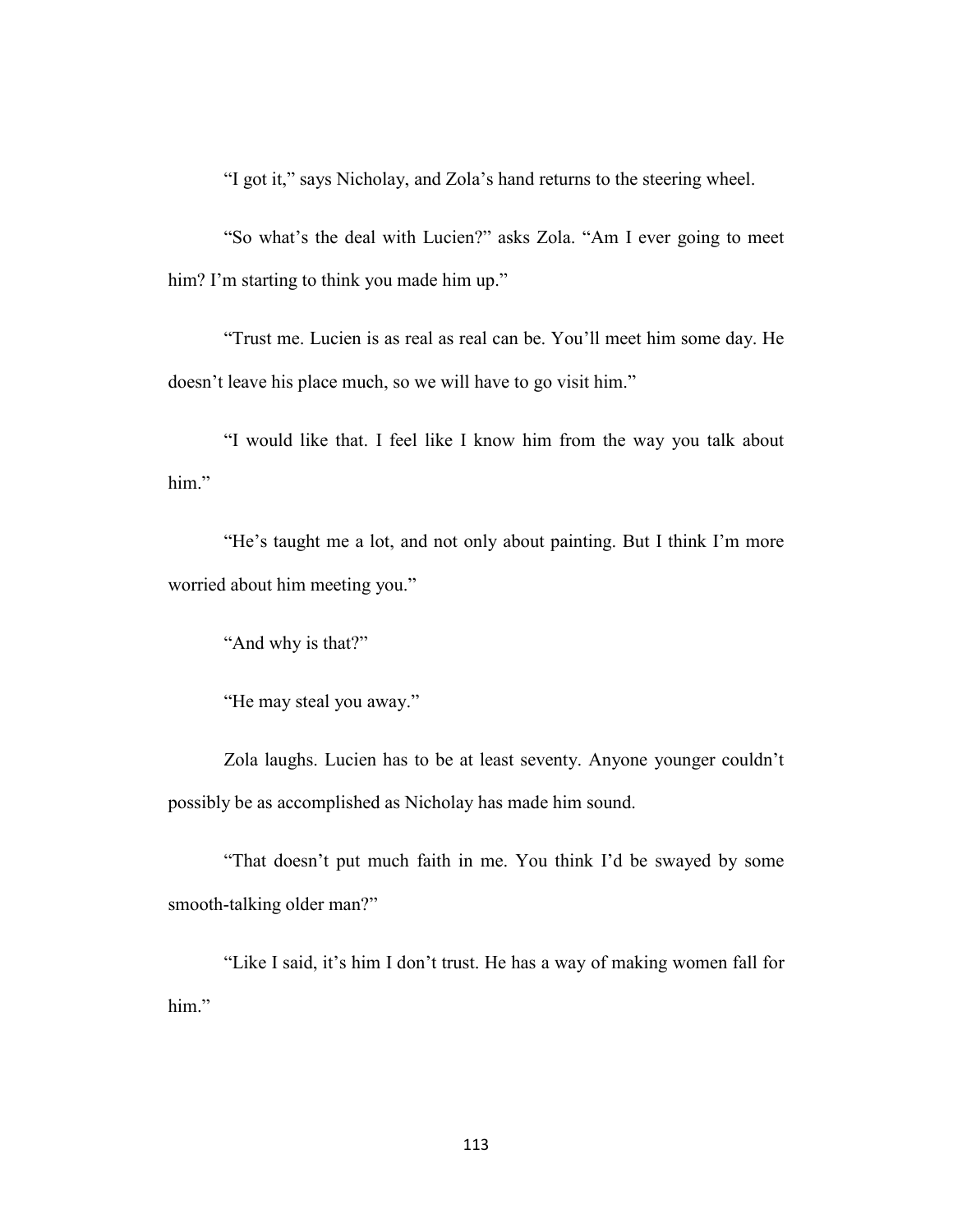"That's ridiculous," says Zola.

"Why do you say that? I've witnessed it."

"Because I'm in love with you, and you're not Lucien."

Nicholay looks out the window. "Lucien is like a father to me. He's given me more advice than my own father," he says. "Do you know what my father's biggest piece of advice to me was?"

"What's that?" says Zola.

"'Trust women enough to behave like men.'"

"And you believe that?"

"I know my mother wasn't a trustworthy woman. She was cheating on my father from day one. My father was a fool, not seeing that she was unhappy. He loved her even after she walked out," he says. "He loved her so much he's still sitting in that same damn chair, waiting for her to come home. Of course, now he drinks himself to sleep in that chair. He didn't used to do that."

The spine of the old roller coaster rises over the tops of the dark alders as the car crawls through the winding pass.

"We should be there soon," Nicholay says, still staring out the window toward the remnants of a past—maybe his past.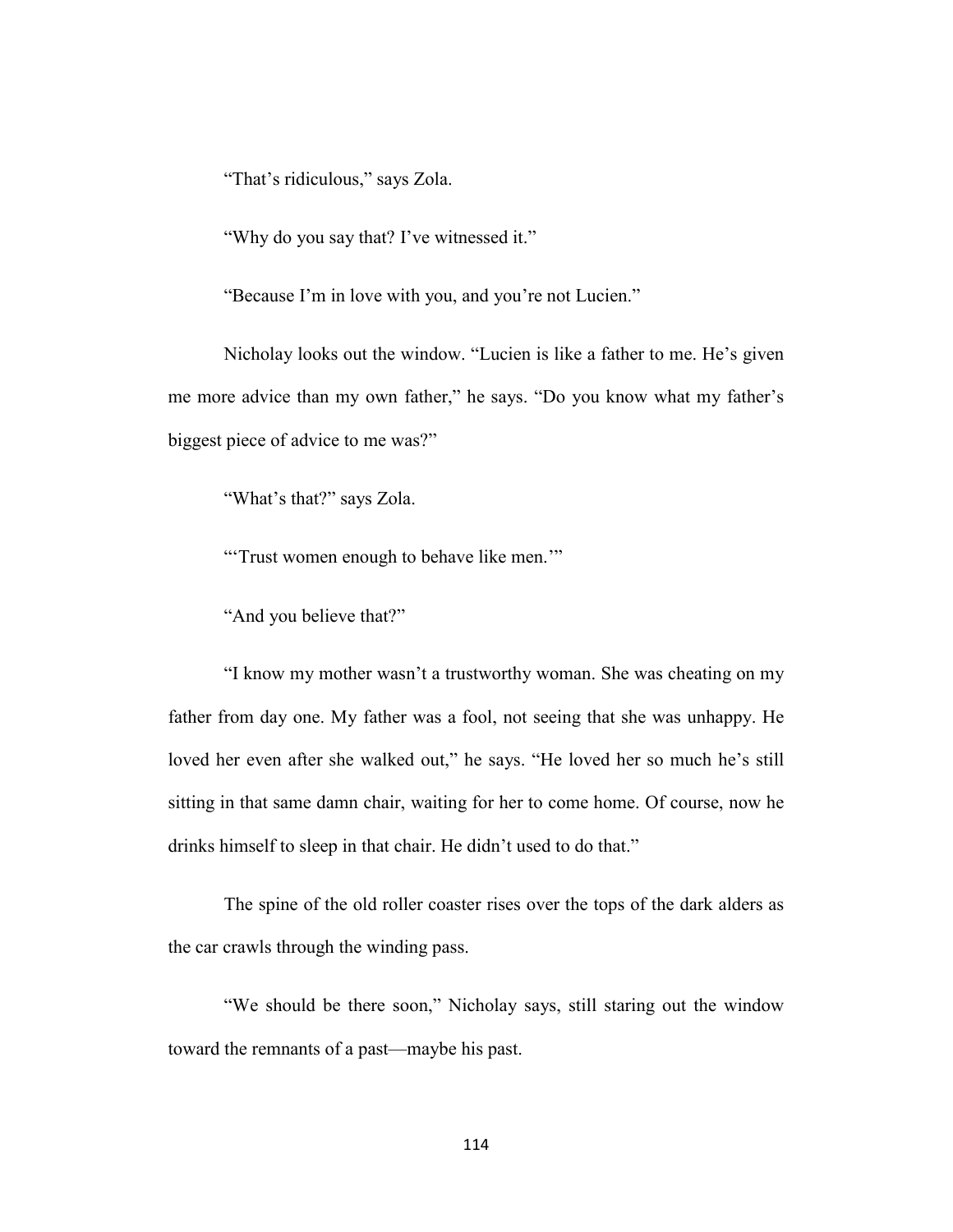Zola flicks on the headlights.

# Summer

♦

In the summer, when the Spanish countryside feels like a sunbaked terracotta bowl, Zola loses countless hours of sleep. The house is haunted, but when she tells Nicholay this, he says it's impossible; Carolina lived a happy and full life, he says. But in her dreams, Carolina speaks to her in warnings, telling her not to love a man like this.

When it becomes unbearable for her, Zola sometimes goes out to the river behind their house and sits on its banks surrounded by iridescent fog, watching the Mayflies skip and dance on the water's surface. They remind her of fairies, aquatic nymphs, delicate and ethereal. She remembers that Ernesto, the man in Pamplona, told her that these were the best insects for bait. Their life cycle varies, from only a few short hours to the length of two days. She imagines living her life in a certain rush.

One night, Zola watches Nicholay sleep, untroubled, until she knows she won't wake him, then slips away quietly, still naked. They haven't made love in weeks, and she has found other ways of satisfying herself—sometimes even in his studio among his paintings, hoping to get caught in the act. But tonight she has another sort of yearning.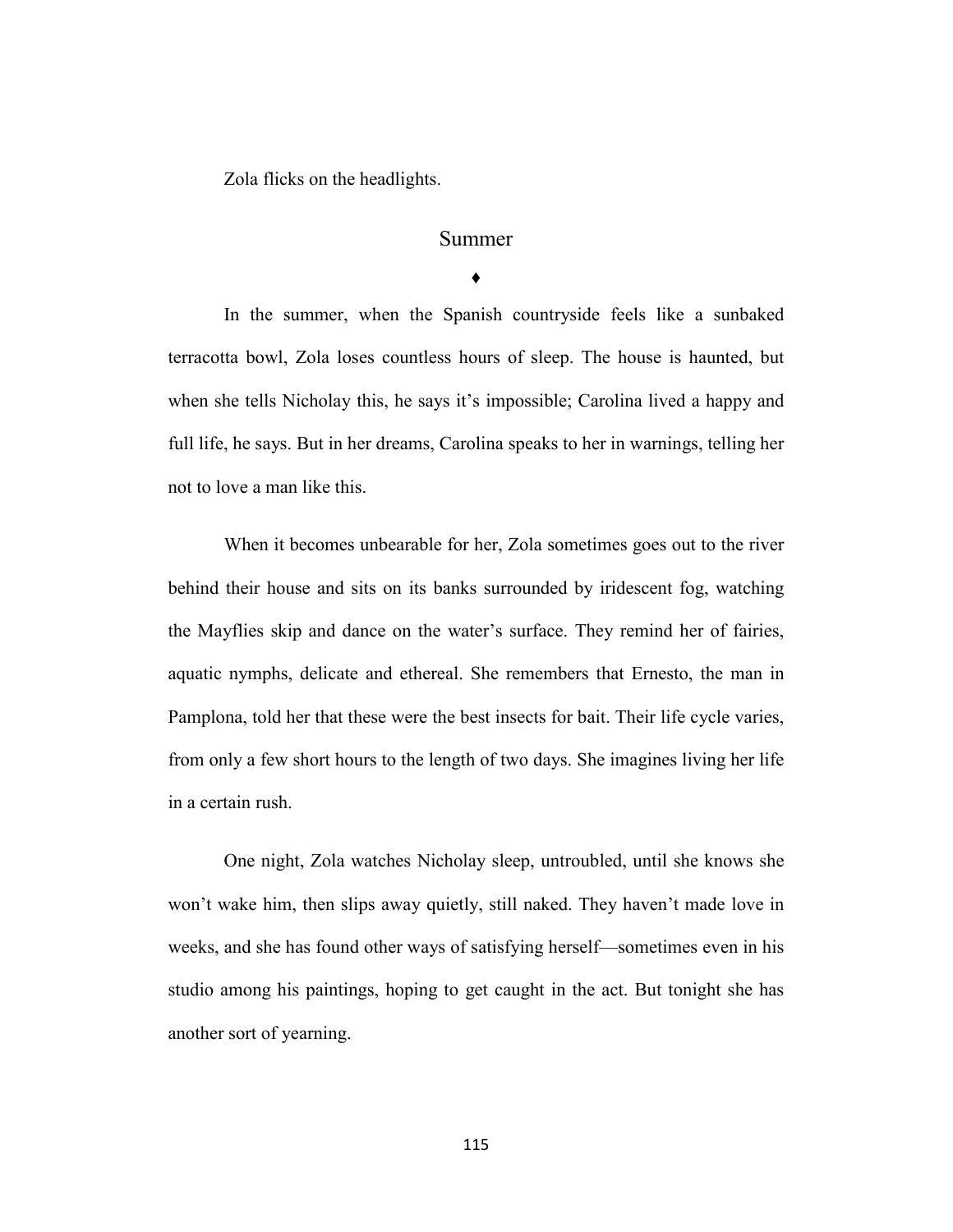She opens the cabinets, removing one package after another: salt, flour, yeast, honey. Blending the ingredients together, she presses her palms into the soft dusted belly of the dough, her body rising and falling with each motion. Flour begins to stir up around her, settling into her exposed creases. And every now and then, she flings her head back to keep her long hair from dipping between her working arms, and closes her eyes like a woman riding away on the night. She does this with purpose. When she feels she's achieved the perfect mold, smooth and firm to the touch, she tucks the kneaded dough into a cloth to rise.

"Now that's an image," she hears Nicholay say from behind her.

She hadn't heard him come downstairs, but before she has a chance to turn around he is at her collarbone, kissing her. Her breasts instantly ache under his touch, and his workman hands go to her hips.

"You scared me," she says, submitting to his caresses, as he works his way between her thighs. He is the same man she left sleeping in bed, but she feels like a different woman; she is the bread upon the table, the heat in the stove, as new as the morning. The love they make is unrefined and wild, running over them like warm spring puddles on fertile plains, leaving her finally satisfied and him weeping.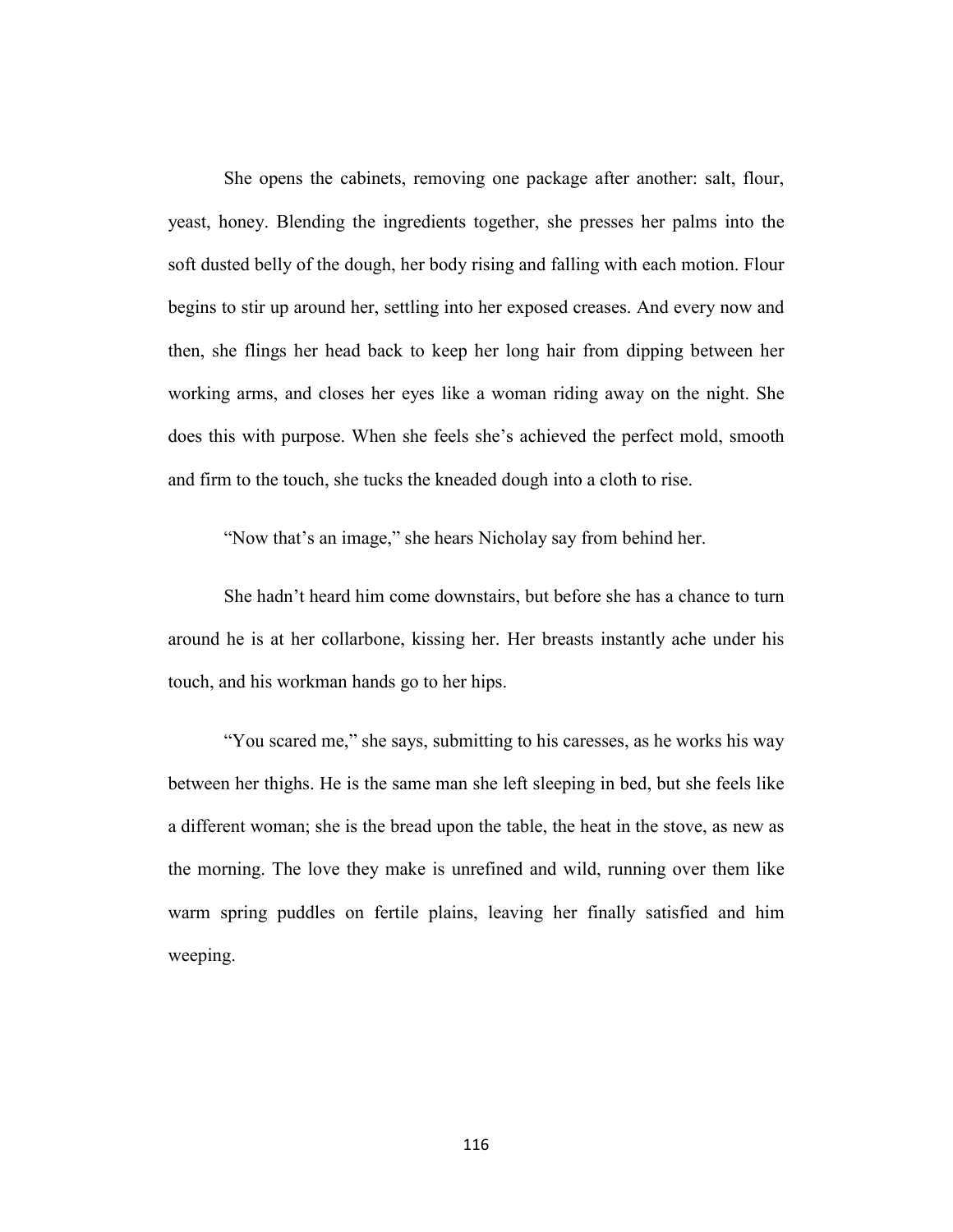"I can't allow myself to believe in something that will ultimately fail," says Nicholay, watching Zola stand on her toes to peer into the vanity mirror to apply her makeup. She does this unconsciously, just like counting on her fingers or pouting her lips. Nicholay likes to tease her by telling her that if she were a mere two inches taller, better at math, or thicker-skinned, she wouldn't be the same woman he loved.

"It doesn't have to fail," she fires back, as she applies liner and mascara to her eyelids. She looks at him through the reflection in the mirror, where he is positioned behind her, sitting on the bathtub. He is already dressed for their outing, while she, as often is the case, is running behind, putting on finishing touches.

"A false foundation cannot support a house. Marriage is just a substitute for security. It guarantees nothing but the kind of pain that can destroy a man."

"You think I want to destroy you? Is that what you think of me?"

"That's not the point."

"You know, Nicky, there are examples of people out there who have figured it out, who have put in time and effort, and they're not imbeciles."

**♦**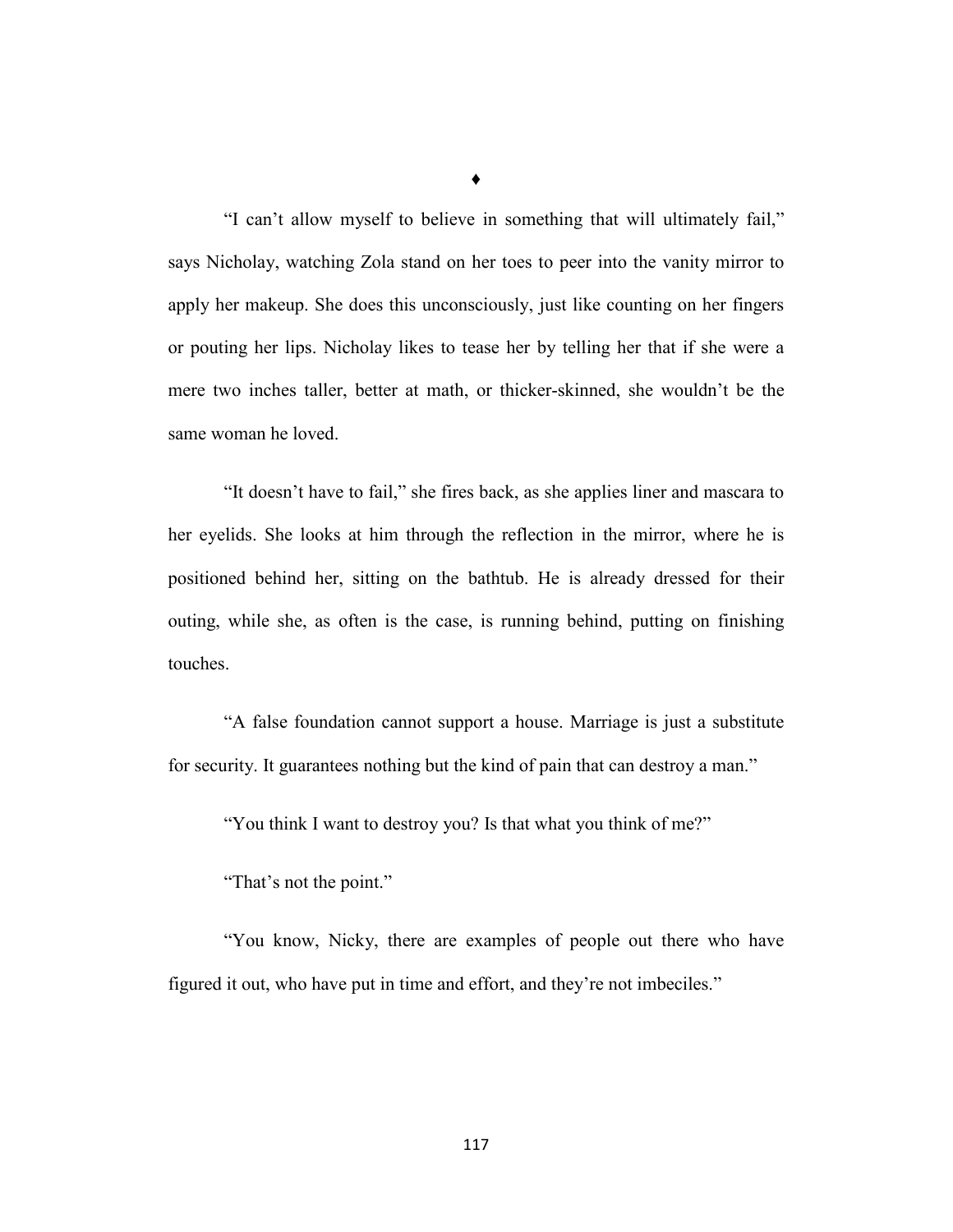"You're asking for proof? Tell me about the first man you loved. The first man you ever said those three words to."

"Fine, but then we have to go," says Zola. "His name was Jamie, and he was good to me."

"Was?"

"He still is. I still care for him very much."

"So why did it end?"

Zola can see where this is going. "We wanted different things."

"Different things?"

"Yes, we both did."

"But isn't that what I've been trying to say? One settles, the other goes. There never seems to be enough room for two people to be in the same place, at the same time. It's like the proudest and most vibrant flowers trying to blossom side-by-side. One ends up dominating the garden; the other becomes malnourished."

She has to admit there's some truth to what he's saying. That was always Zola's problem with relationships; they were either confining or conflicting, or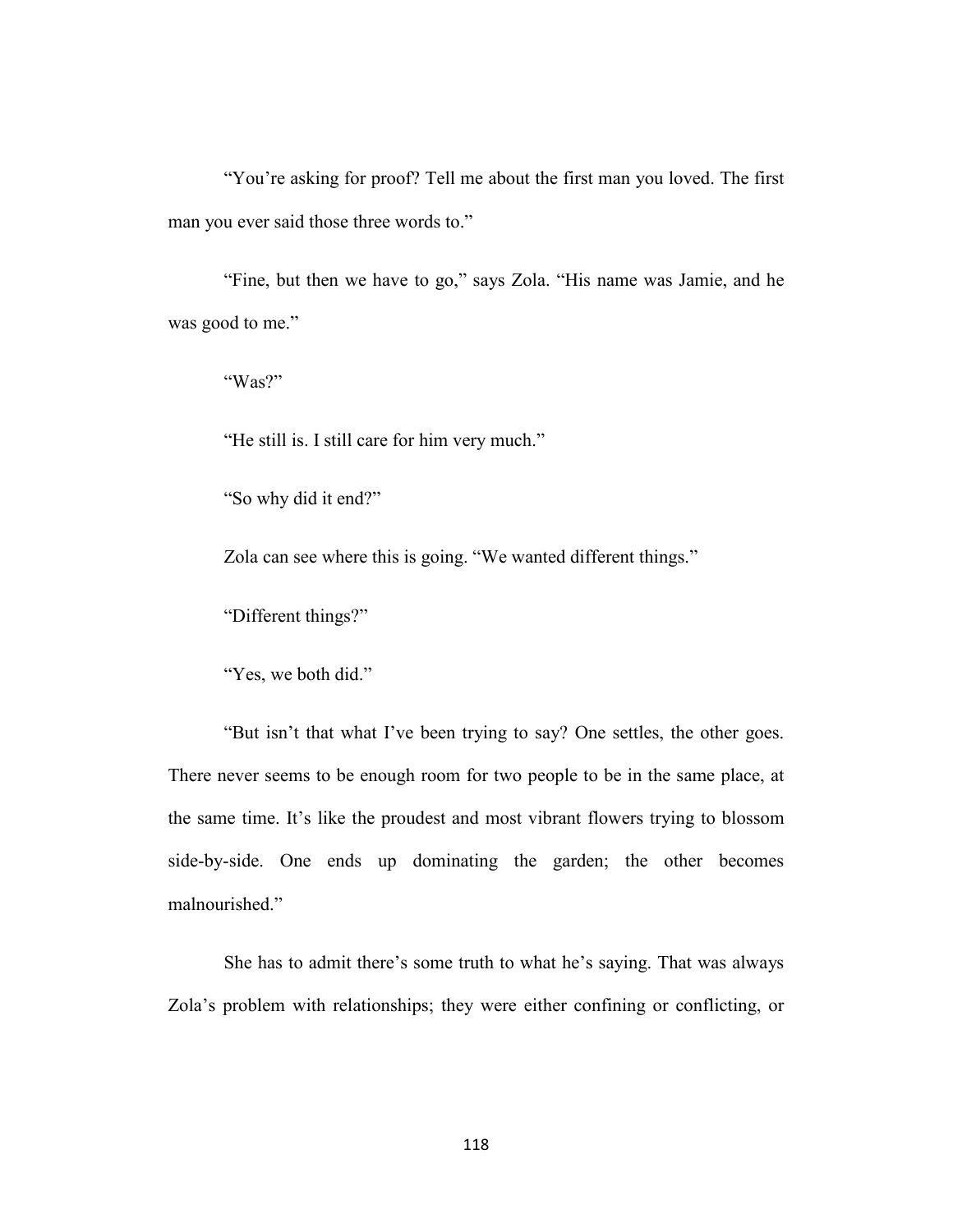too close to her own parents' reality. Then she met Nicholay, who asked nothing of her, but challenged her to believe in something more.

"Imagine something different, an understanding if you will. Having the freedom to explore different kinds of relationships, to have them inspire you. To grow from them. Not only that, but to be able to love deeper, because of such an understanding."

"I don't want to be late," she says. Standing between his open legs, she rubs the sides of his head with her thumbs and bows to plant a kiss on him. "You think too much about what doesn't work." She playfully snaps one of his suspenders, and his defense softens.

"I'm proud of you. Have I told you that lately?" he asks, holding her around the waist.

Zola knows the conversation isn't over, that it may, in fact, be about something much more complex that neither of them is ready to deal with. But it is their first year together and they're having all the important conversations; and for the most part, they seem to complement one another well in their aspirations. They have all the time in the world to get to where they want to go.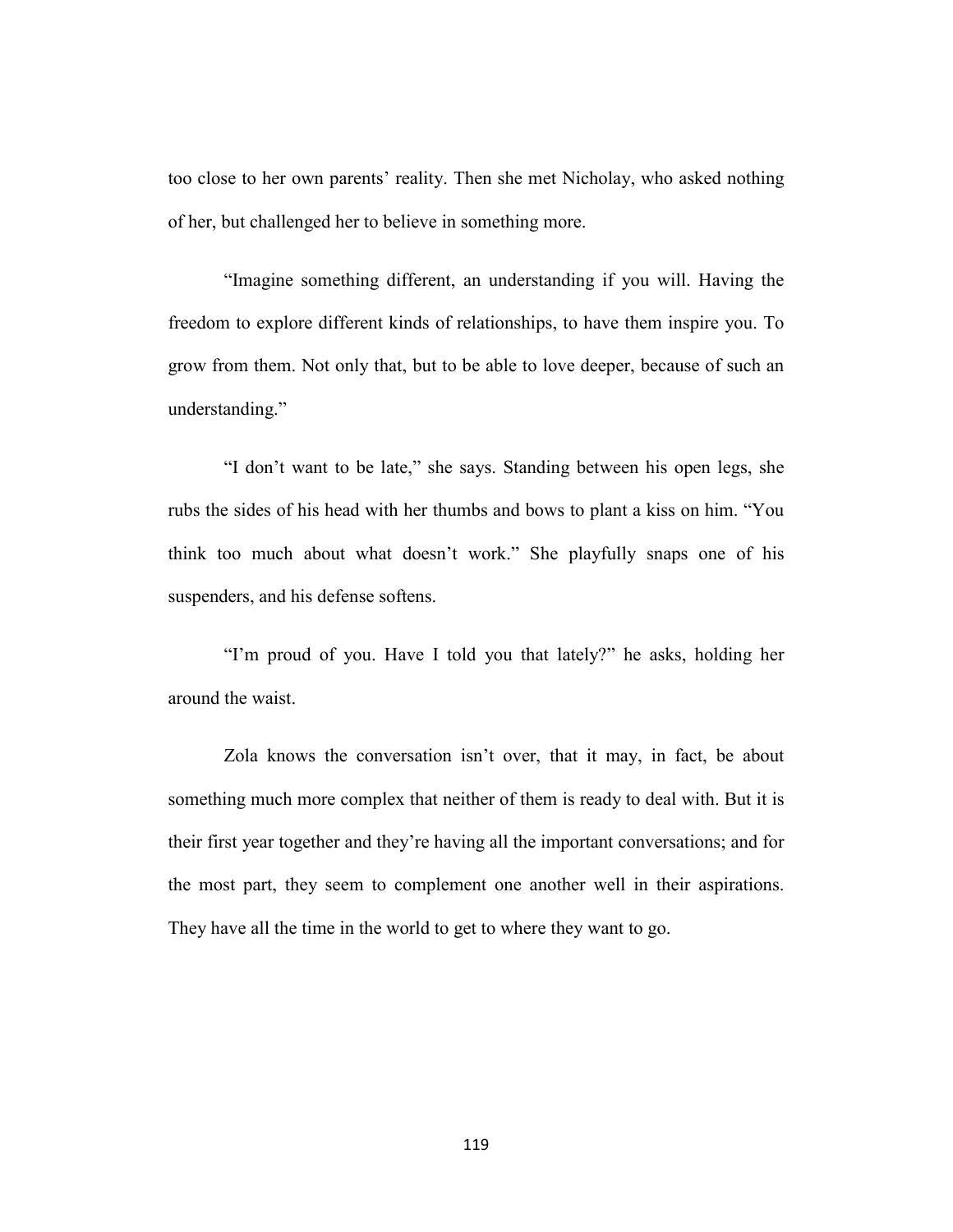The plan is that Nicholay will take Zola to dinner in honor of her recent journalistic successes. Then they're going to drop in on a gallery opening.

However, their discussion about the woes of commitment leaves a sour taste in her mouth that even the best wine or the richest sauces can't get rid of. Zola can tell Nicholay feels the same way. All evening, they seem to be moving in different circles, like the choreographed steps of bull and matador.

"You've been with that girl a lot tonight," Zola says to Nicholay at the opening. She gestures toward a tall Russian woman with long legs and a tight black dress, who is pouring a round for a group of men who are clustered around her.

"She's the bartender," he says, sipping his drink.

"Have you seen Ivan?" Zola asks, referring to the artist. "He was looking for you earlier."

Nicholay shakes his head. "He looked busy. I'll congratulate him later."

"Well, I'm ready to go when you are," says Zola. She doesn't feel well, though she does not know if it's from the conversation, the people in the room, or the way Nicholay is behaving. He looks silly in his jacket, she thinks, like a boy playing dress-up.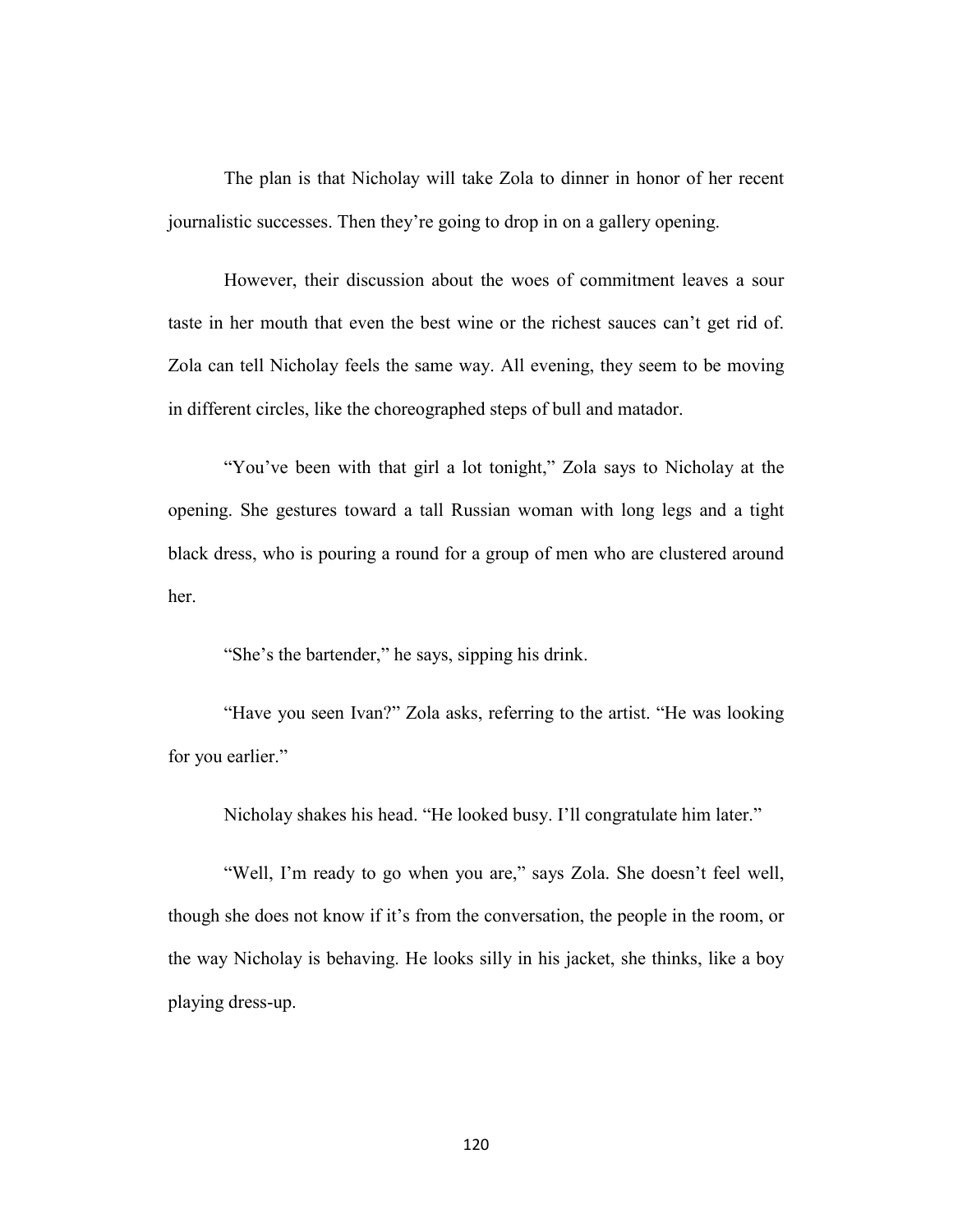"I've been invited to the pub with some of those guys," he says, nodding in the direction of a group of French men they met earlier.

"I'm going home, then. Do you have the keys?"

"I'll walk you out," says Nicholay, putting his drink on a table.

Zola waits as Nicholay pulls the car around for her. Leaving it running, he gets out so she can get in.

"Is everything okay?" he asks.

"It may be the food. My stomach is upset," she says. "I'll just meet you back home."

"I won't be too late," he says, kissing her forehead.

He closes the door for her. She watches him walk back inside.

**♦**

The sound of knocking downstairs makes her open her eyes. Even as she transitions from sleep to wakefulness, Zola senses that Nicholay has not been home.

She reaches for his wristwatch on the nightstand to check the time. She locked all the doors before she went to bed.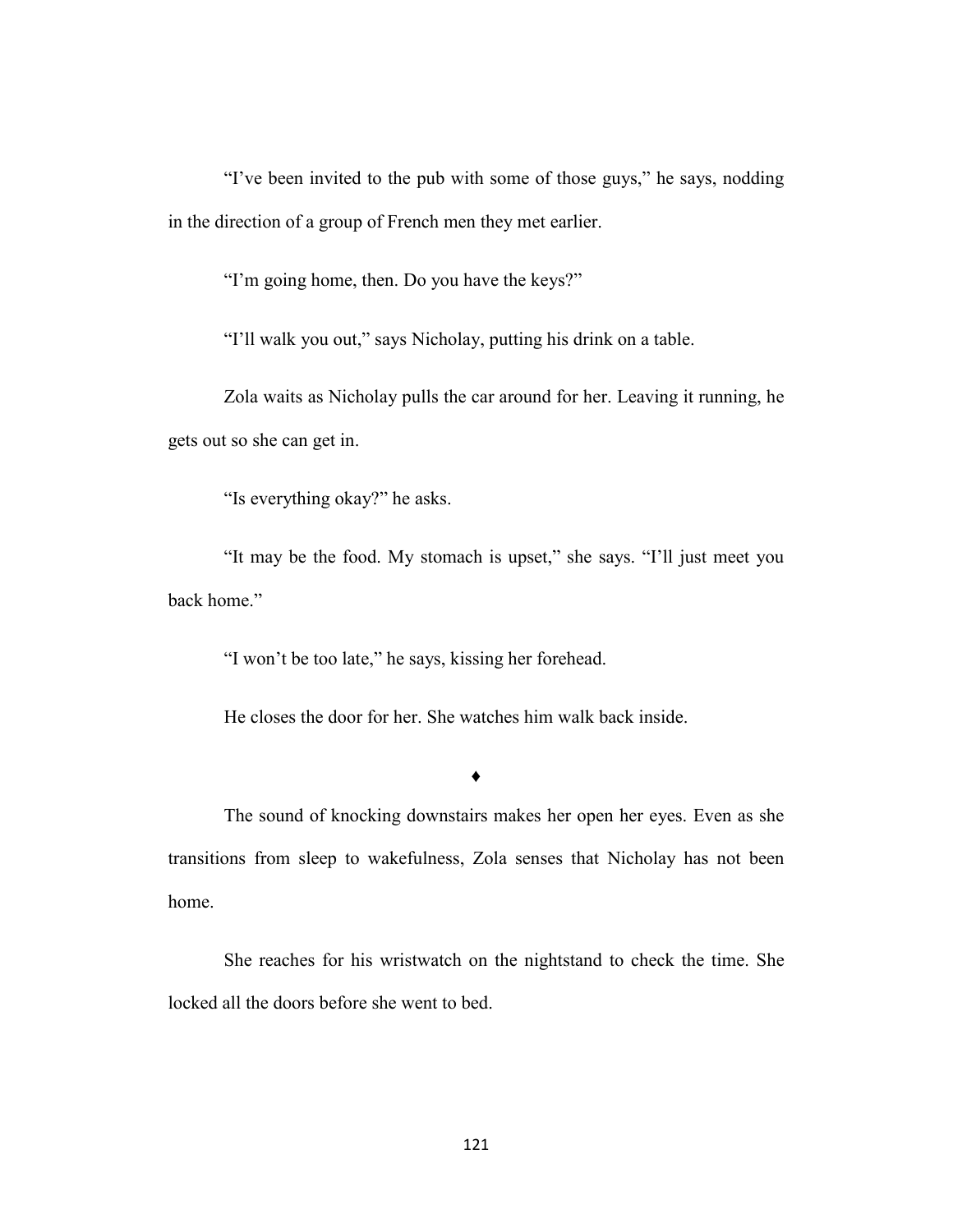The knocking ceases. Zola pulls one of the blankets around her naked shoulders, and in socked feet goes down to answer. But when she opens the door there is no one there.

Grabbing her keys off the hook in the front hallway, she steps outside and walks around the house. She finds Nicholay trying to open the window to his studio. It wouldn't be the first time he came in this way. Since they have been together, Zola has witnessed Nicholay's strange behavior of sneaking in in the middle of the night, looking rough and animalistic, sometimes clawing at her until she awakes, or sleeping at her feet like a dog. Then there are the times when he sneaks into his studio in the wee hours, where Zola finds him on the floor in the morning, crusted paint in his hair and all over his clothes, smelling badly of booze and tobacco.

"It's locked," she says, startling him.

"I don't have my keys." He is weary-eyed and disheveled.

"Where have you been?" she asks.

"I told you."

"Where?"

"This is ridiculous. I'm tired. Can we talk about this in the morning?"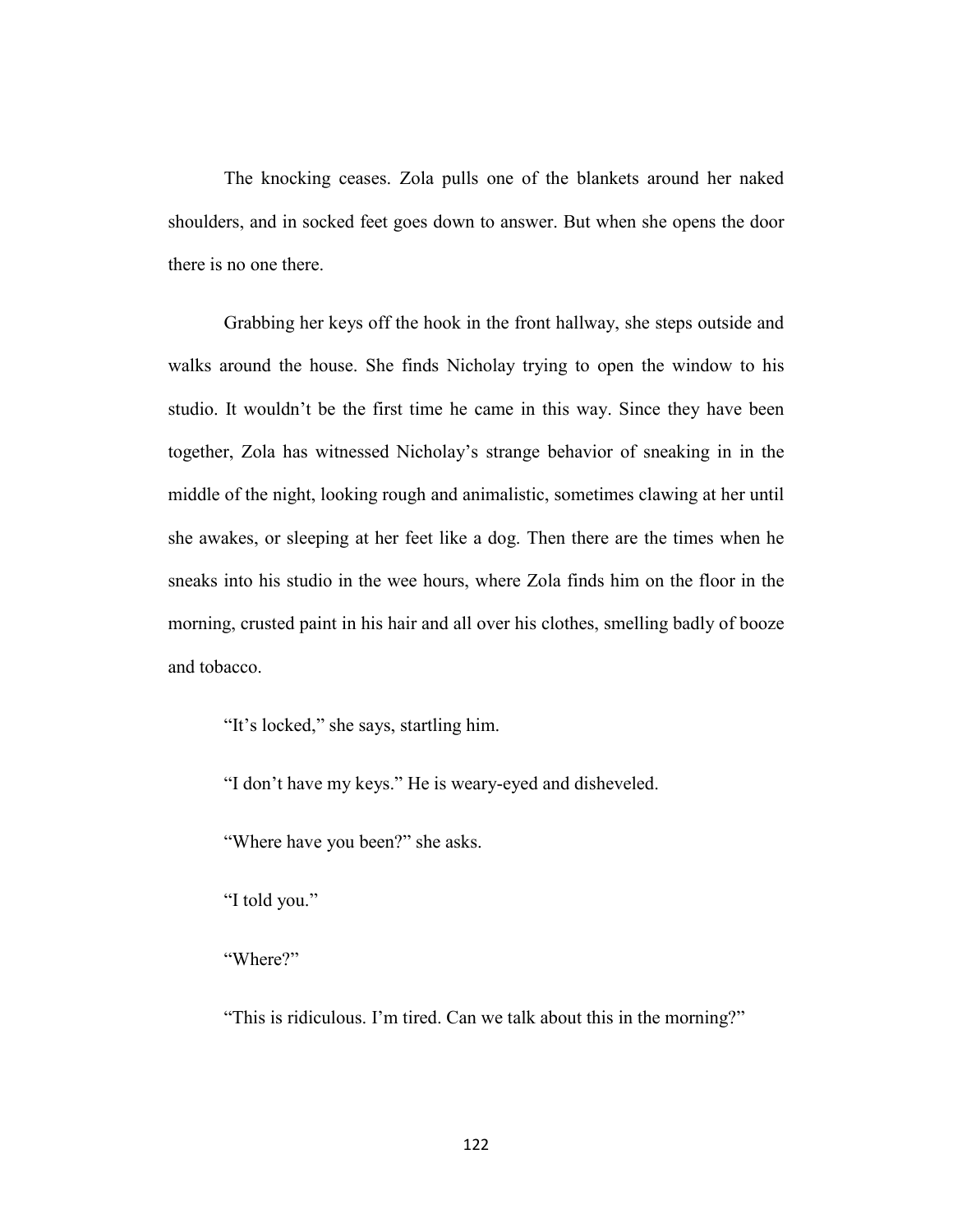They stand in silence with a speckled moon stretching their shadows across the lawn. Nicholay doesn't make eye contact with her. She is chilled beneath the blankets, her socks wet and filthy.

"Come with me," she says, walking out into the dark.

"Where are we going?"

She doesn't respond, but he follows her, walking to the end of their property where the river coils quietly like a black snake.

"Zola?" he pleads.

With her back to him, she looks into the miniature gulch below. Creeping vines hang from the trees as though trying to pull the willows and poplars in for a swim. Small critters scamper among fallen debris further out on the forest floor.

"What are we doing out here?"

She turns, but doesn't quite look at him. "Take your clothes off."

"Why on earth—"

"Take your clothes off and get in!" says Zola, louder.

"I'm not—"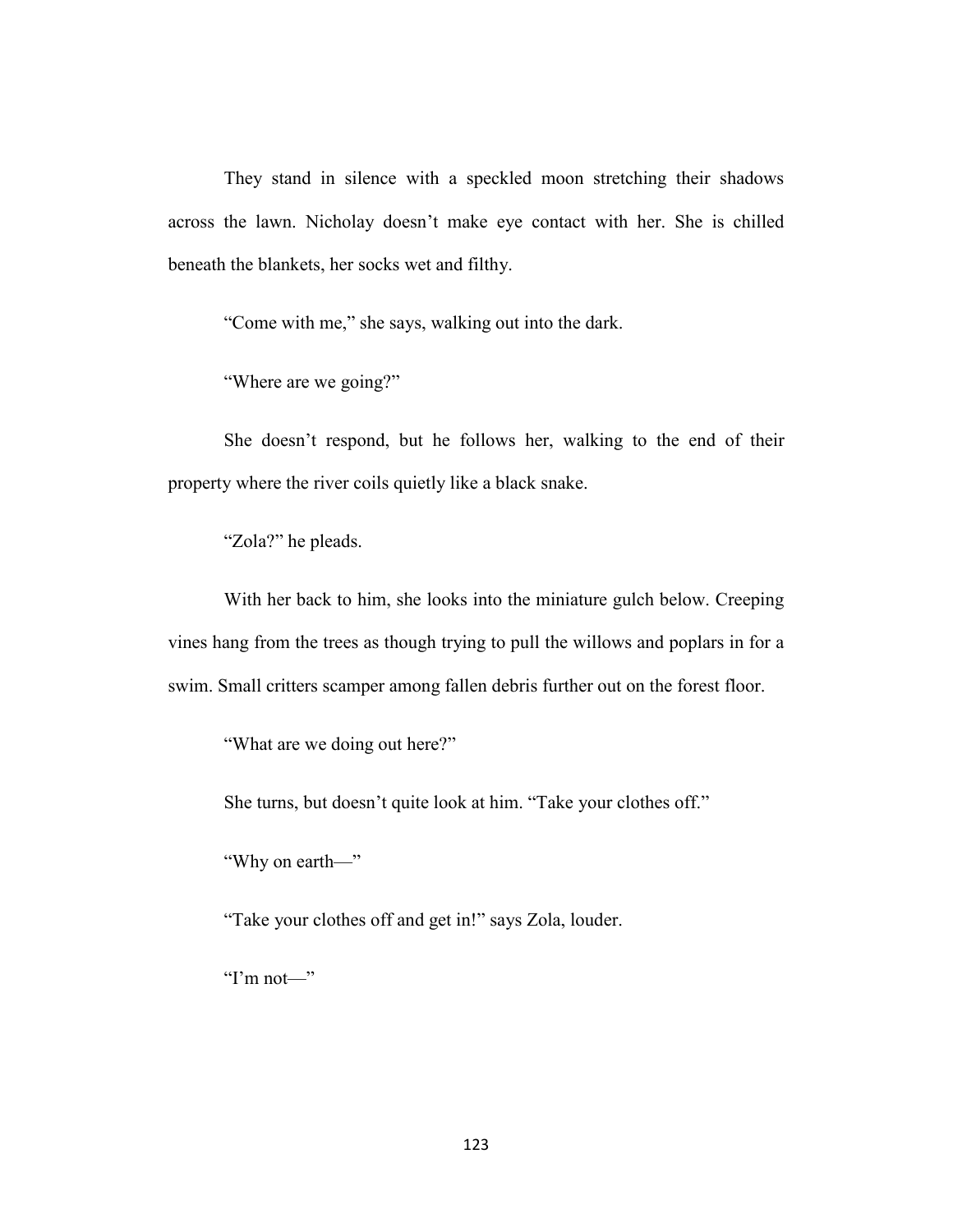"Yes, you are! You're not coming in the house smelling of another woman. Or else you're going to sleep out here with the lynxes and coyotes, and trust me, they won't be so kind to a pathetic man like you."

She begins to shake and sob. Nicholay reaches out to her.

"I didn't—"

"You did. I know you did." Her chest is tight with her hard beating heart.

"I'm sorry," Nicholay says finally, unbuttoning his shirt. Zola knows it is over.

He strips down as Zola sits huddled on the bank, the blanket wrapped around her in a cloth nest. His chest hair is matted and his testicles are two deflated lemons stuck to his inner thigh. She feels disgust like she has never felt before, and closes her eyes as he splashes into the water and wades out to the middle.

"Goddamit!" he yells into the woods on the other side of the river.

Zola doesn't feel sorry for him. Not a bit.

Dunking himself a few times, he scrubs his hair and scalp with his fingers before coming back to shore. He crawls up next to where she sits and collapses,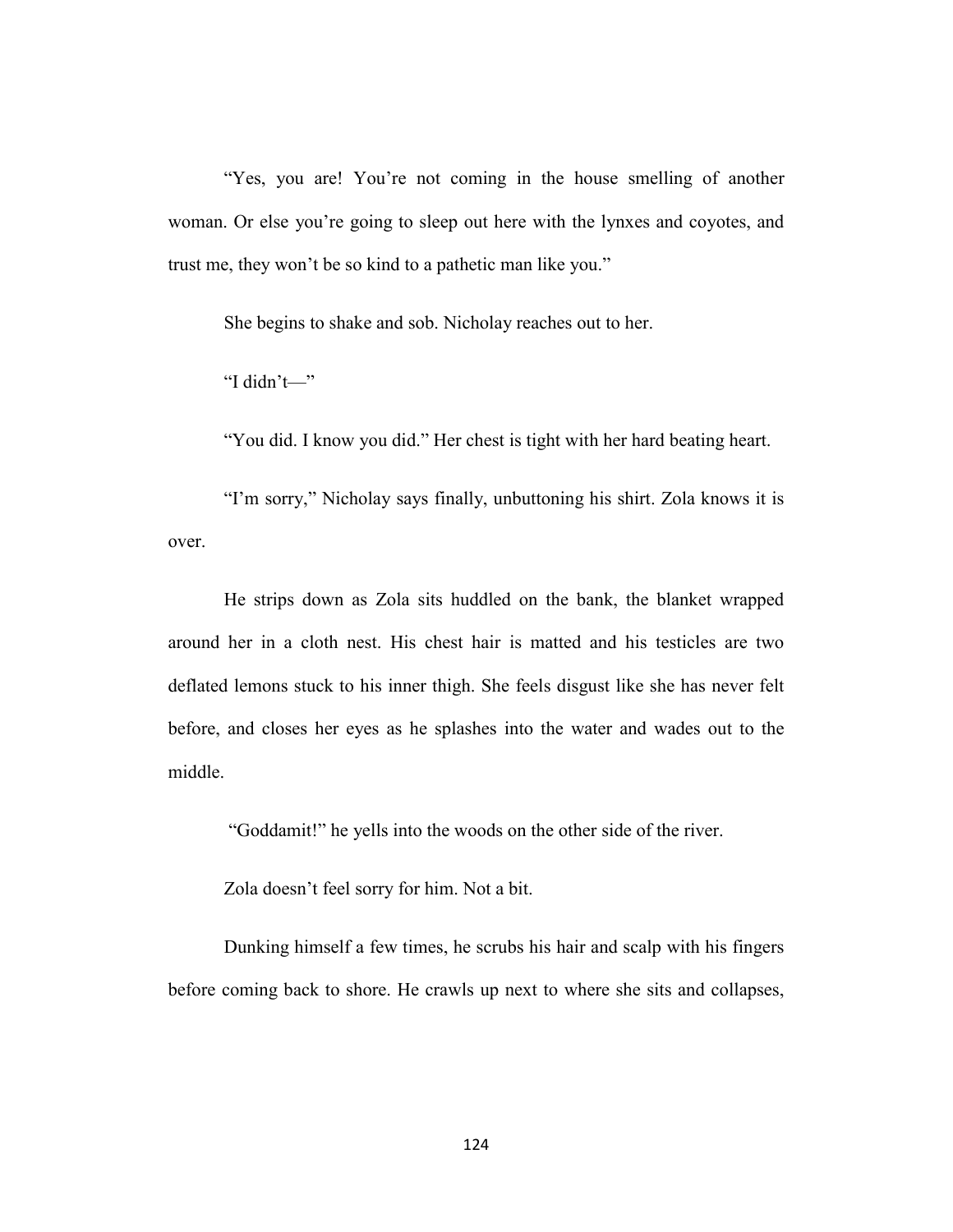breathing with difficulty from the cold. His skin is raised with goose pimples and his jaw is clenched to keep his teeth from chattering.

She leaves him lying there and walks back to the house with the blanket around her. She returns to bed, and Nicholay doesn't attempt to join her.

**♦**

## *Nicholay,*

*The nights are too long. I need to relearn how to be alone. My writing is suffering. I have gone to stay with a friend in Pamplona. I won't be gone long, only long enough to miss our bed. Do not worry.*

*Zola*

Zola leaves the note by Nicholay's boots in the hallway. She doesn't dare disturb him while he's in the studio working. She walks out the front door without him even noticing.

Her plan is to see a doctor near Pamplona, then find a place to stay until she figures out where to go from there. A child is growing inside of her. She can feel her body already adjusting to fit that growth. There were definitely signs; her increased sensitivity to taste and smell; the way she's been guarding her emotions with an impatient tone or quick temper. She often feels as though she wants to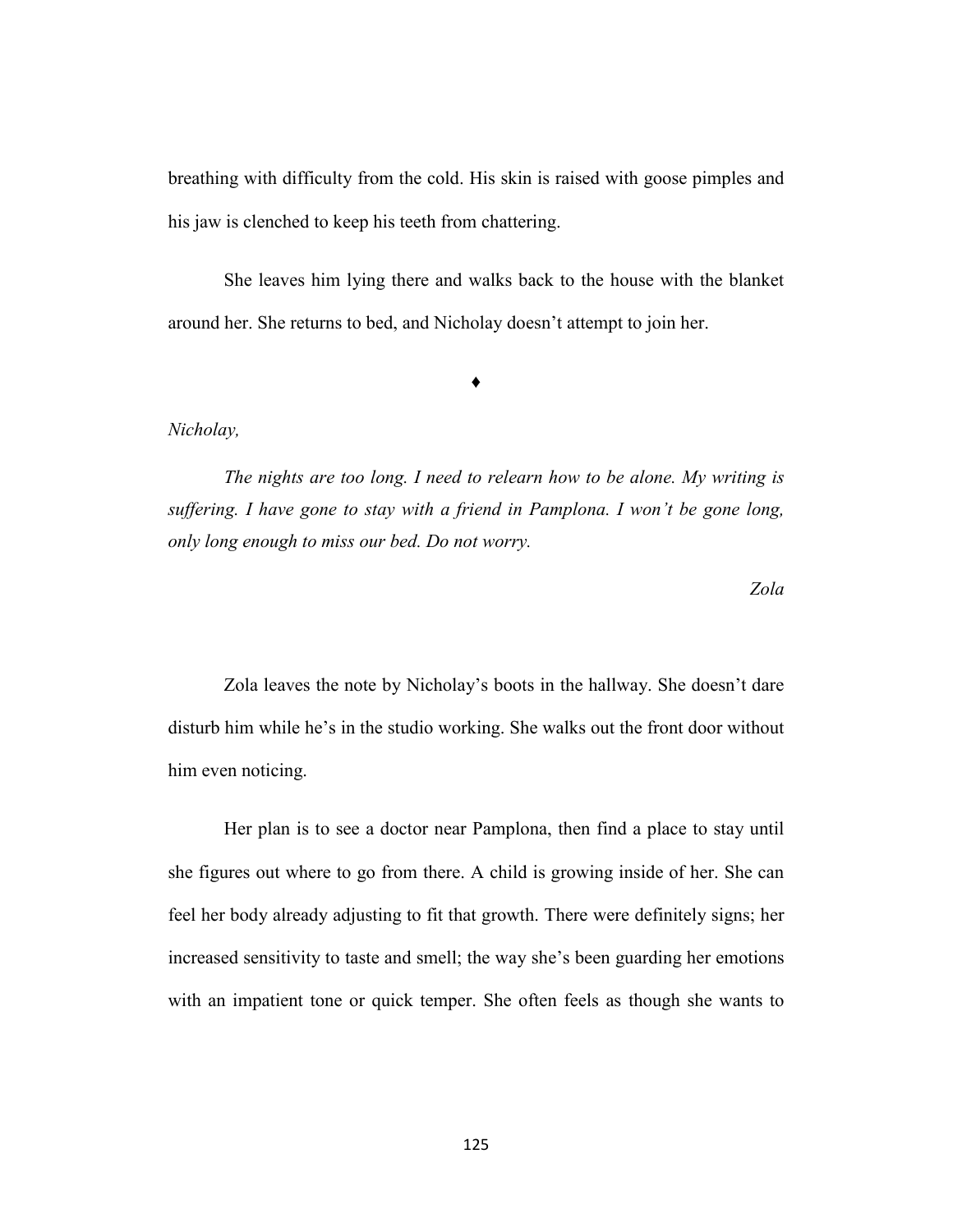pelt Nicholay with a bunch of hard marbles every time he makes an asinine comment.

Going home isn't an option. She made the mistake of telling her mother when she had lost her virginity at sixteen, and her mother insisted on reminding Zola every day, up until the day she left for college, that she had no interest in raising her children's children. Irresponsibility, even now, wouldn't be tolerated, and an unplanned pregnancy wouldn't get her an ounce of sympathy.

The night she left the party alone, she stopped by a 24-hour pharmacy and picked up a pregnancy test. She had an inkling, the way women do when they sense something different about their changing bodies. As she waited on the toilet for her bladder to relax, she anticipated the definitive release that would give her a plus or a minus, along with the tough facts she knew she would have to face sooner or later.

All the questions, all the possible solutions; it is all too much for her to comprehend. Her reality has been knocked askew, teetering on shaky ground. She knows how Nicholay feels about children— not only wasn't it in the cards; it was the surest way to end their relationship. The first time they were intimate, he said to her, "If we're going do this, I need to know something: Can you live for something other than having kids?"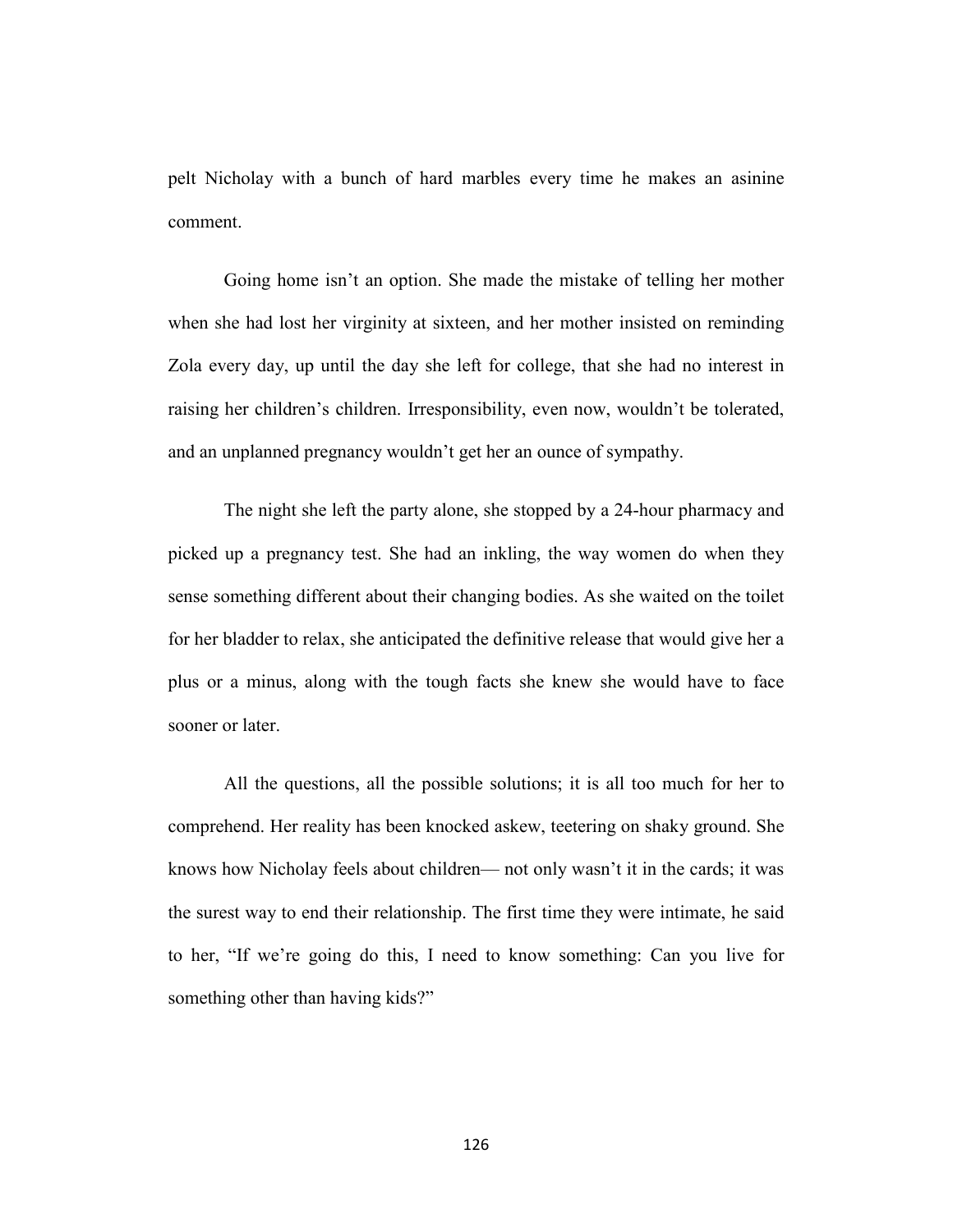She was barely twenty-two. Children were the last things on her mind, and so she told him she could go without. They agreed there would be no children. It was understood. End of story.

Ernesto knows she will be in town. She hasn't forgotten his offer to teach her to fish, and she likes the idea of spending her days in tidal pools and amongst currents. She needs time to reflect and prepare for the new life she is about to enter into, with or without Nicholay at her side. She knows keeping the child will mean a sacrifice, but it is a trade she is willing to make.

Her body tells her one thing, her heart another, while her soul tries to mediate between the two. If only she could transport herself into the future, she would know the choices to make. The fear of the unknown has never terrified her more. It is the abyss she will dream about years later, a world of never-ending plains and skies, in the land of unpredictable and uncontrolled possibilities. The painter Dalí hadn't been a madman; he'd been a prophet.

At two-and-a-half months, the arms and legs are formed, the heart has been divided into two chambers and is pumping, the brain is growing rapidly, and taste buds are beginning to emerge. Zola can't believe so much can be happening in an organism slightly smaller than her thumb. In two more weeks, the child will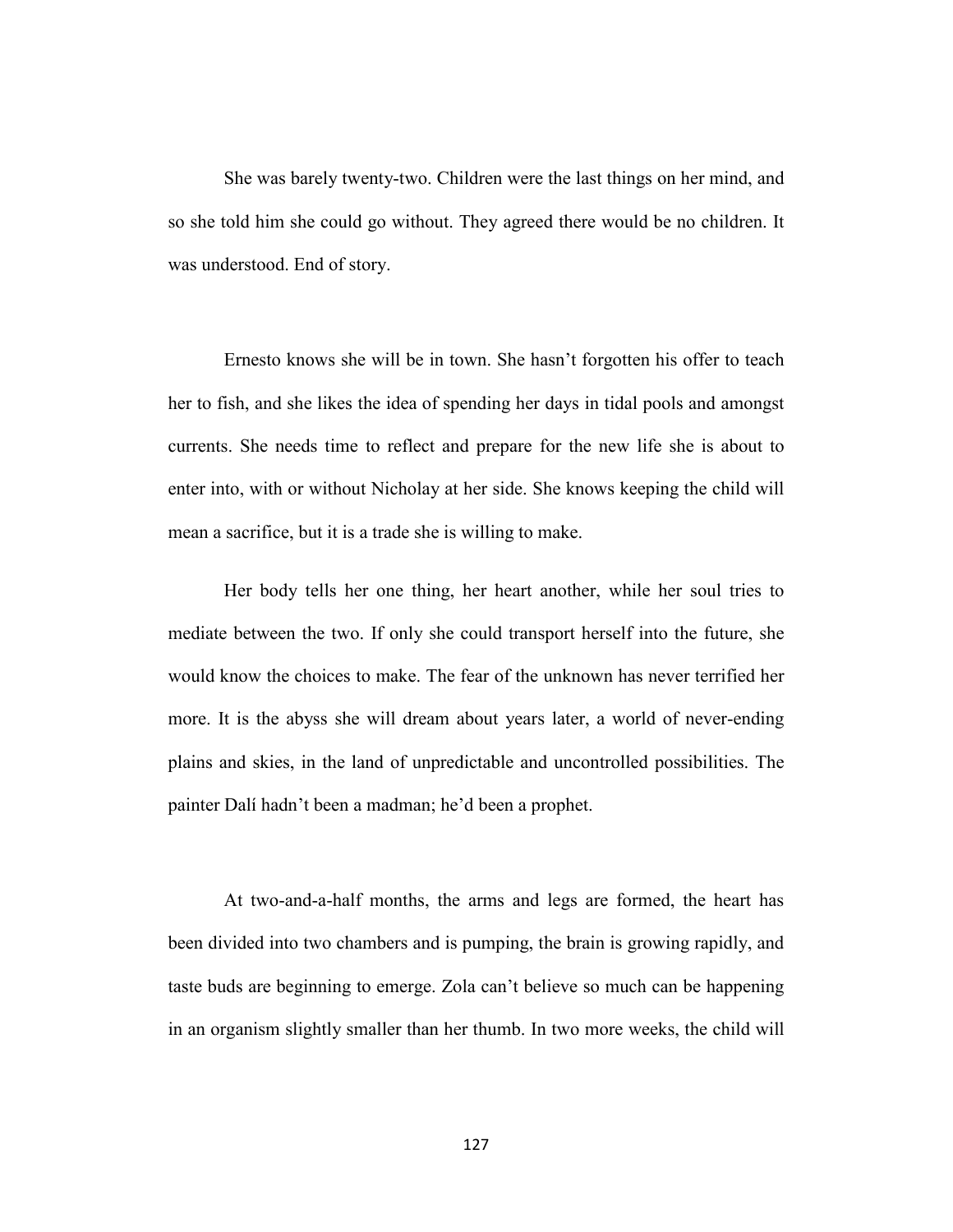be the size of a small apple, with fingernails and toenails. She is in absolute awe of all this growth, including her own.

She will write Nicholay in a day or two, or perhaps call him. It is the right thing to do, after all. But how she will tell him? How should she write it—recite it, this speech she should know by heart. What tone will she use?

As the days go by, while she sits in doctors' offices and sleeps in her cheap hotel room, she realizes she is okay with just being by herself. And somehow, all longing and truth she wanted to unfold like a picnic they would take in together, all those expected things, retreat further inside of her. It becomes harder for her to miss Nicholay, when it feels he has given her his best part.

The day she visits Ernesto, he instantly detects something different about her. "You again—so full of life," he says. Rising from behind a draftsman's table, he walks over to meet her at the entrance of his shop.

Zola does not respond. Certain things will remain unspoken.

"What brings you to Pamplona? Another story?"

"Actually, I've come to learn to fish. I feel it's a good time."

He nods, as though he understands everything she doesn't need to say.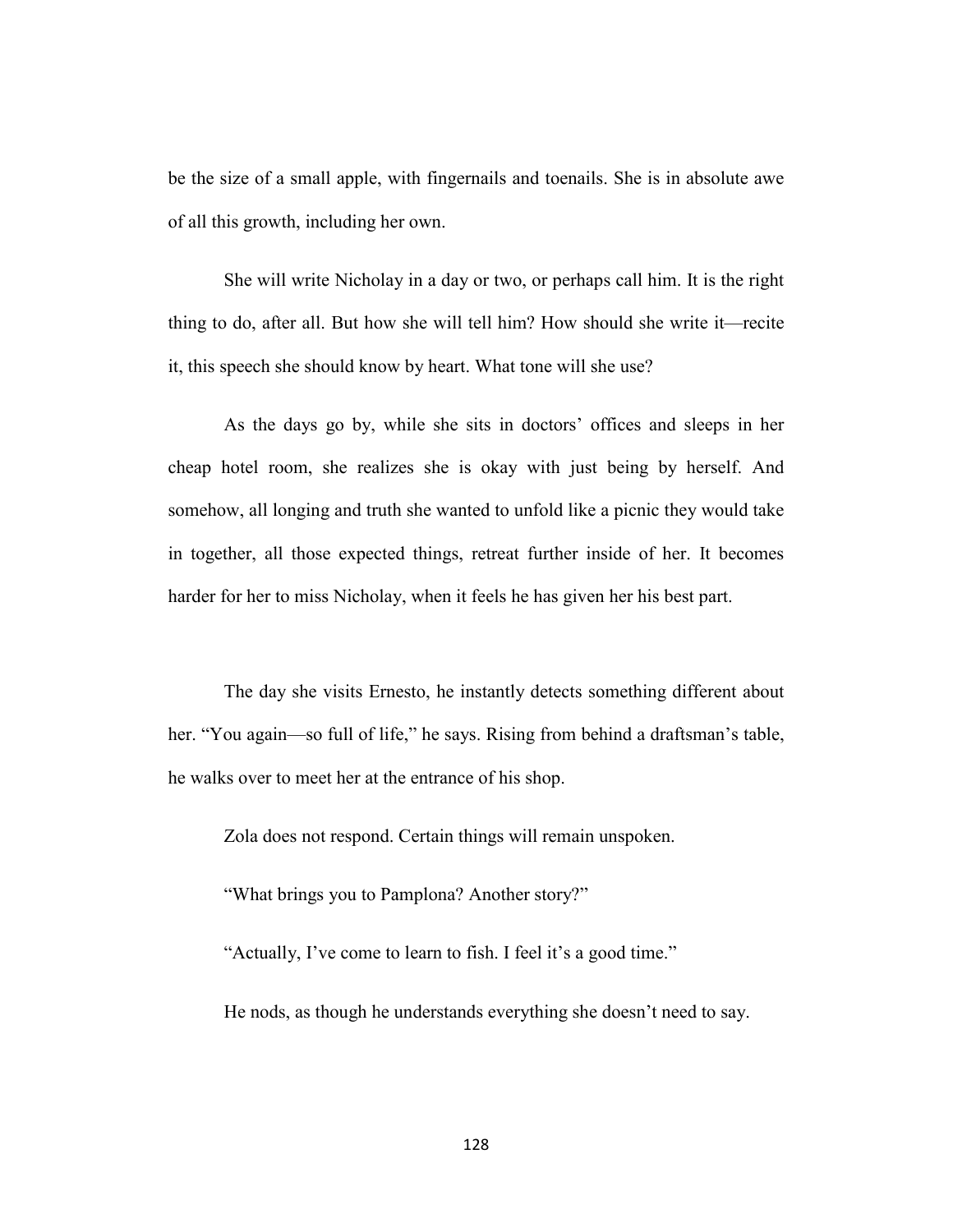She remembers his smooth-skinned charm. He isn't arrogant, just sure of himself. His clothes are airy, fitting loosely beneath his strong neck, and he wears a closed-toe sandal that is almost feminine. He is a little older than Nicholay, though not by much, but his composure tells her he is a man with experience far beyond his age. There is something archetypal about him, and she is keenly aware that he has the perfected proportion of a renaissance man in the flesh.

Ernesto catches her gaze and looks her straight in the eyes. "We go out at five."

"In the morning?"

"*Sí*. And bring a thermos with you. It will be cold."

Zola wants to tell him she will not be able to drink coffee in the morning, to spill everything to him like a runny yolk. But she keeps these secrets to herself. Of all the decisions she has to make in Pamplona, whether or not to have a little caffeine will not be her most difficult.

**♦**

Zola bicycles into town for her first fishing lesson. The sun is barely cresting over the horizon, the air crisp enough to make her eyes water and her knuckles chap. On her ride she notices a few stores with light on and movement in the windows, but there is a hush in the streets and the wind speed through her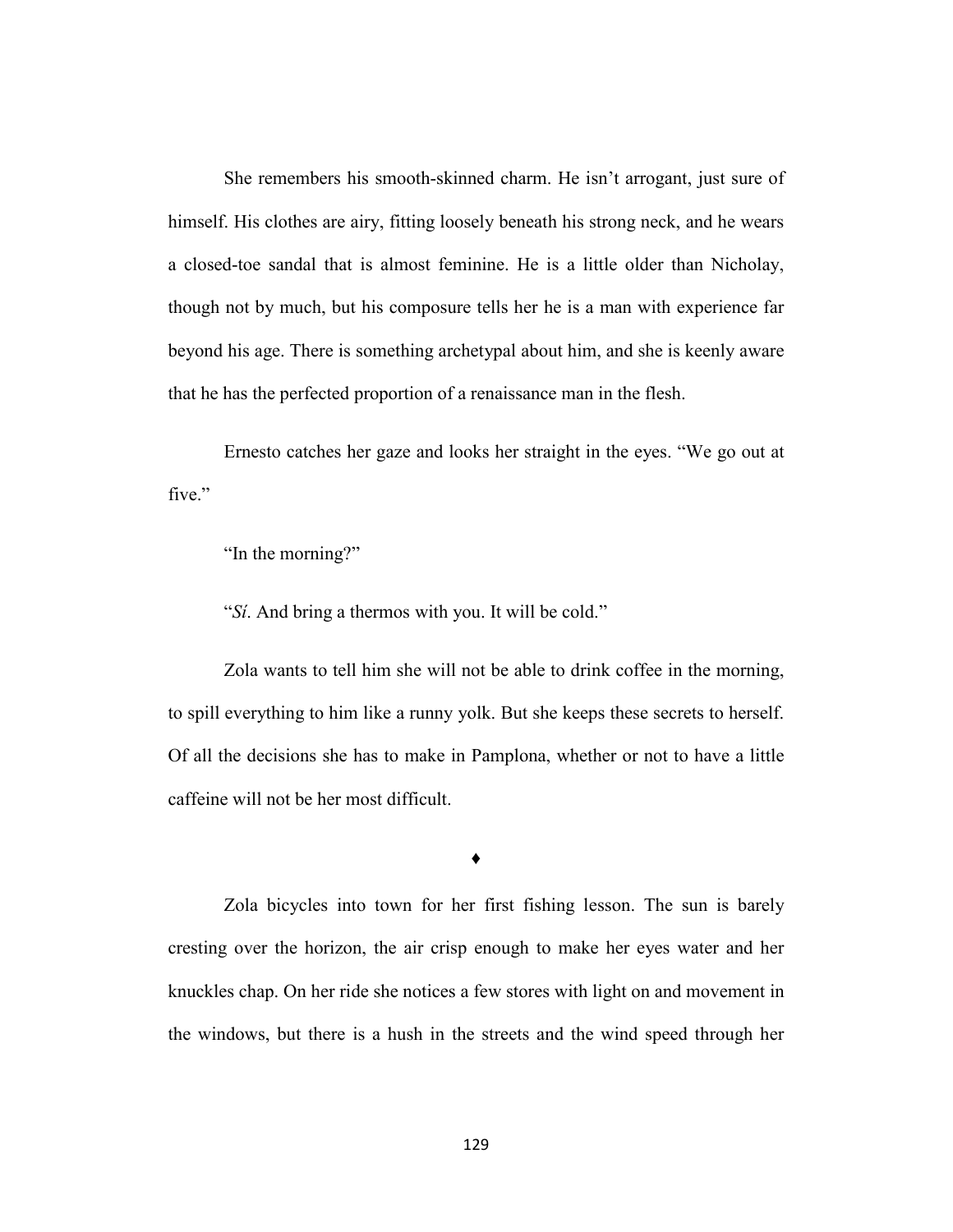bicycle spokes tell her, "*It's only you. It's only you."* For a moment, she believes what she hears.

She parks her bike in the alley next to the store and enters the stairwell leading to Ernesto's apartment. She pauses for a moment before her ascent. It's just fishing, right? Nothing more.

She shivers and she can't tell if it is from the dampness of the hallway, or her conscience.

In Ernesto's apartment, the temperature is surprisingly different. She immediately notices the dryness, and there is a familiar scent in the room, almost like clay between one's fingers. The view from his street-side windows is not as nice as she'd imagined. From where she's been staying only a few miles away, the town appears to be situated upon a hill; but from this vantage point she can't see beyond the rudimentary shapes of rooftops, chapel towers, and building facades. The realization that he will never look out his window toward where she works and sleeps is a disappointment.

 She is comfortable with Ernesto. There's a feeling of simplicity as she waits for him to gather his things. She feels no need to be anywhere other than where she is. She likes watching him move about his residence, knowing that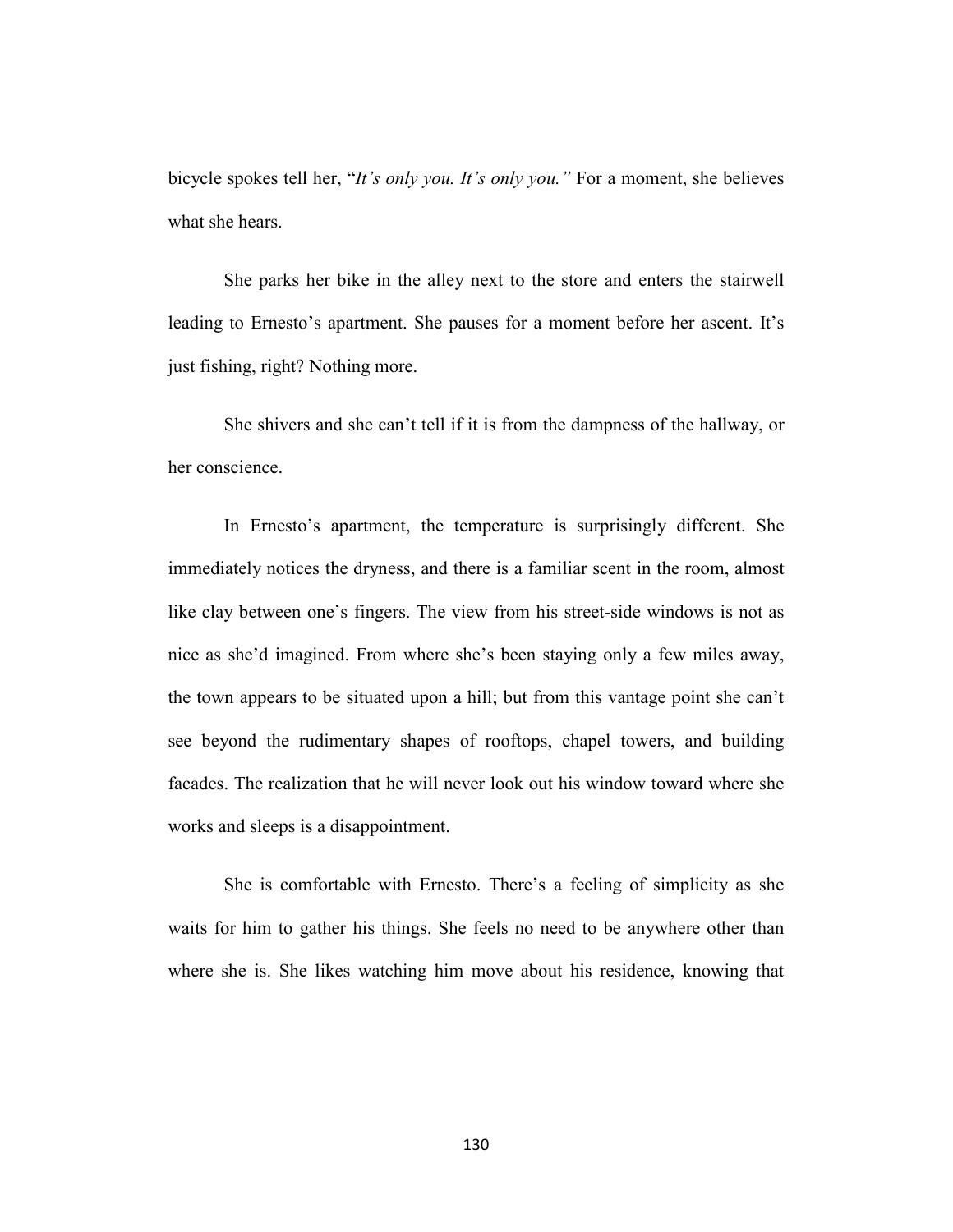each item he looks for will be right where he left it. Nothing in Zola's life is like this, but she thinks that maybe there will come a time when it could be.

"You like?" he asks, holding up a case to a CD. *Paco de Lucia*.

"Heard of him," she lies.

"We will listen in the car. I think you'll enjoy." He puts some extra things into a backpack, and is ready.

It is a short drive in Ernesto's truck to the spot where the river forks in two like a wishbone, creating a slight rocky island perfect for reading or eating. Ernesto says he likes to stand at the tip of this strip of land, in shallow water facing the currents, as the fish decide which way to swim. This state of confusion distracts the larger fish, and they will mistake the free bait for easy prey.

He tells her all this in the car, pausing to listen to the flamenco musician on the CD, who has been accompanying their conversation with passionate solos and weeping guitar. Ernesto strums along on the steering wheel.

"You like?" he asks again.

"Yes, I do," she says.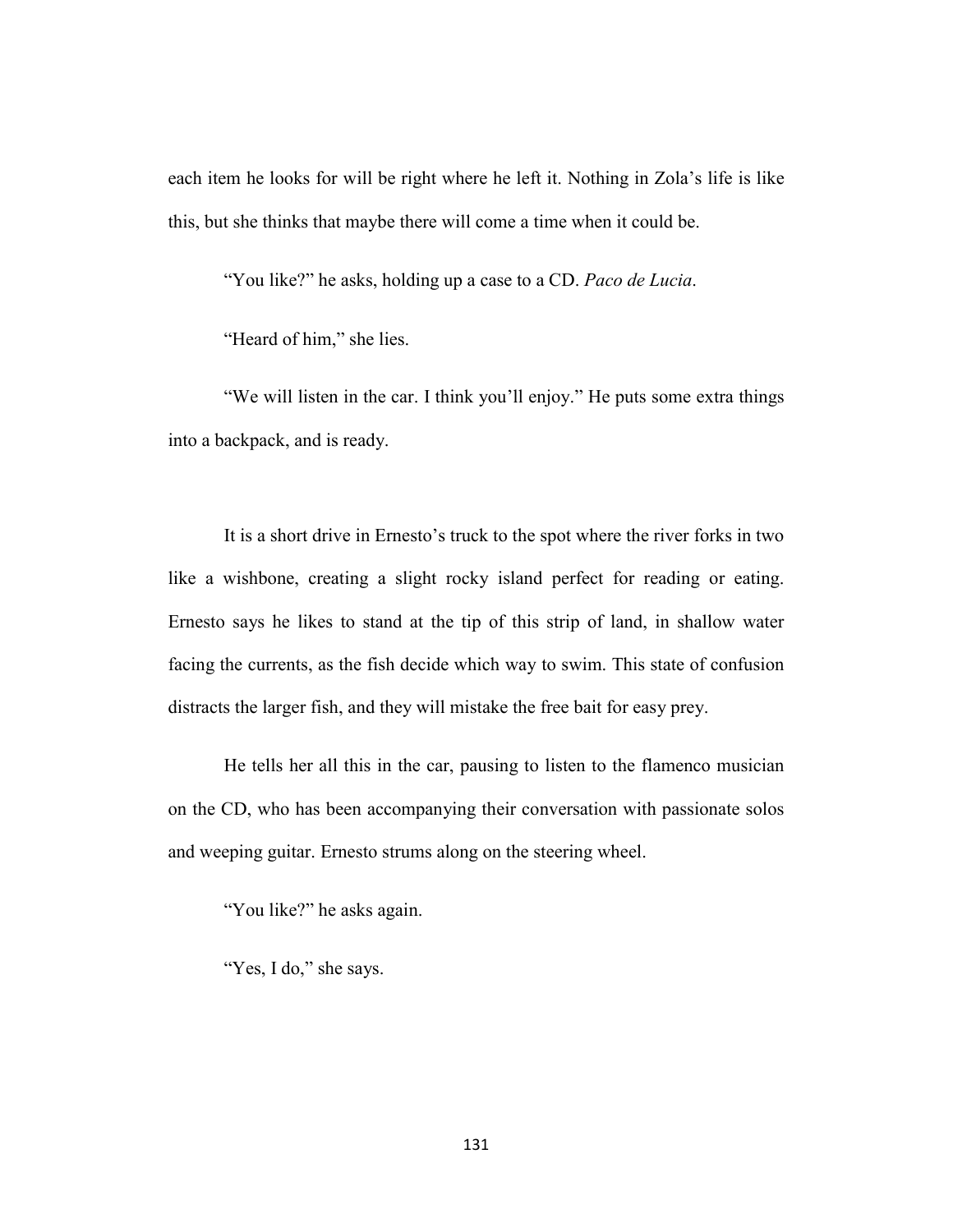The mosquitoes are vicious. Swatting at them is useless. Red welts come quickly to her skin, and Ernesto chuckles to himself every time he hears the slap of her hand against an arm or a leg.

"You shouldn't bathe at night. It's the lemon oil that's attracting them."

She gives him a look as she sets her bag away from the water's edge. How does he know what she puts in her bath water? And when had she let him close enough to her that he could distinguish this scent on her? Was it when he had leaned across her in his truck to reach into his glove compartment, or was it when he put on the radio? Or could it have been when he stood beside her earlier that morning, pouring hot coffee into her thermos?

"Watch what I am doing with my wrist," he says. With a delicate and directed rhythm, Ernesto's angler line dances back and forth above his head, then into the middle of the stream. "It's a fluid motion. Not a quick action."

Zola tries to copy this movement from the ten-foot distance where she's balanced herself in the riverbed. But her line goes where it wants, landing too far off to the side, or too far out from the ripple she is aiming for, with one of her casts just barely missing his ear.

"No, no. You're trying to control it, instead of guiding it. Timing is everything. Watch me again." Ernesto repeats the cast, his forearm rolling

132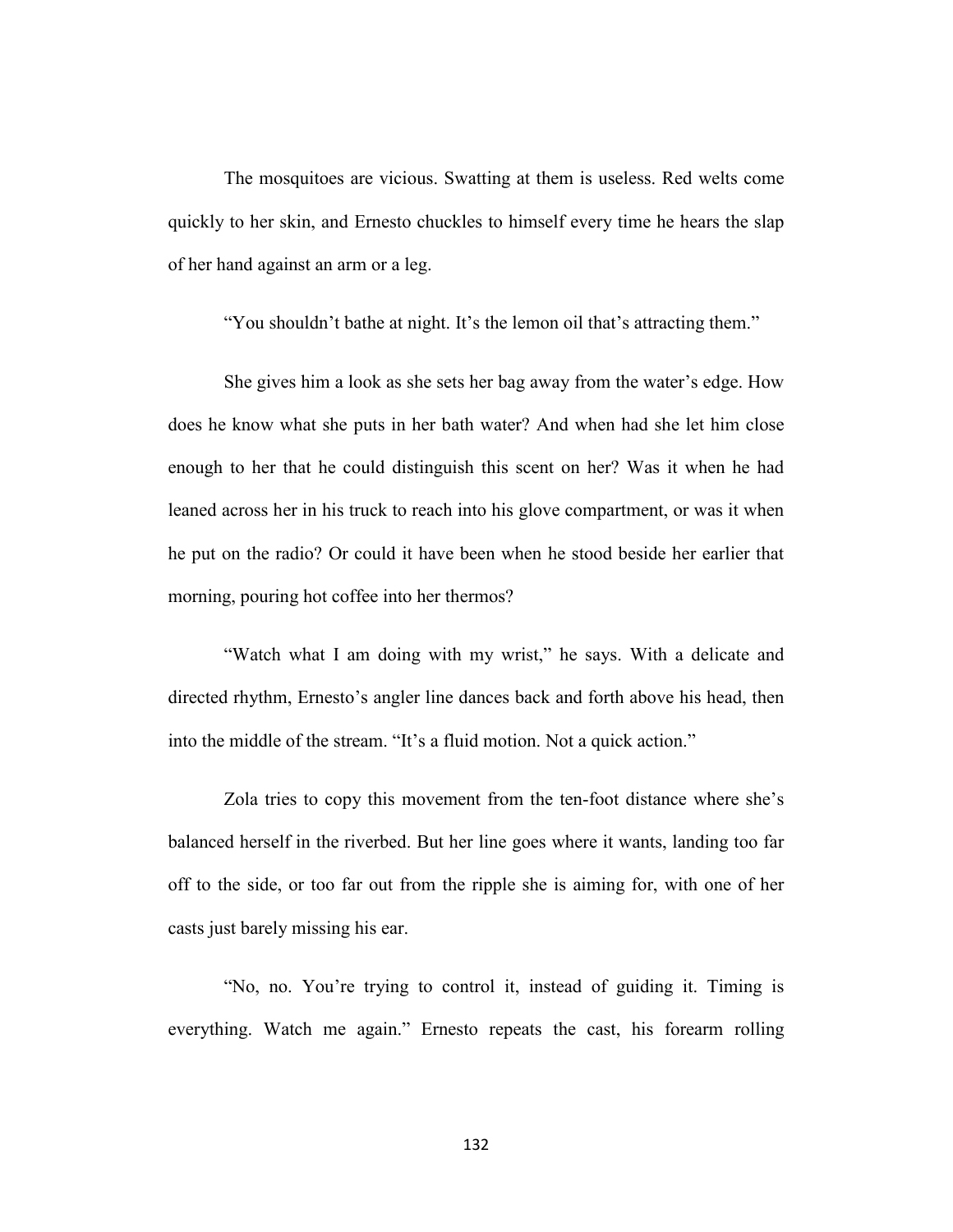smoothly at his elbow joint, landing his fly exactly near the same rock of his first demonstration. "You are using the repetitive sweeps to unfurl the line. This is how you get enough momentum to land your nymph."

Zola tries again. Her loops are better, but not nearly as graceful as his.

"Better," he says. "It will come with practice. It took me years to find my own technique. I learned from both my grandfather and father, but they also had a style of their own."

"How long did it take you to master this?"

"As many years as you are old, my dear."

The insinuation about her age slightly bothers Zola. She thinks of how Nicholay frequently made such comments, too. *Too young to know what she wants. Too young to make those sorts of decisions. Too young to believe anything differently.* If she had told him she wanted to learn to fly fish, he probably would have called it a youthful whim, too.

"This is a blood knot," says Ernesto, when he reels in his empty lead. A fish has gotten away with his fly, and he crouches to examine it further. "It connects two autonomous pieces of line, just like a family lineage."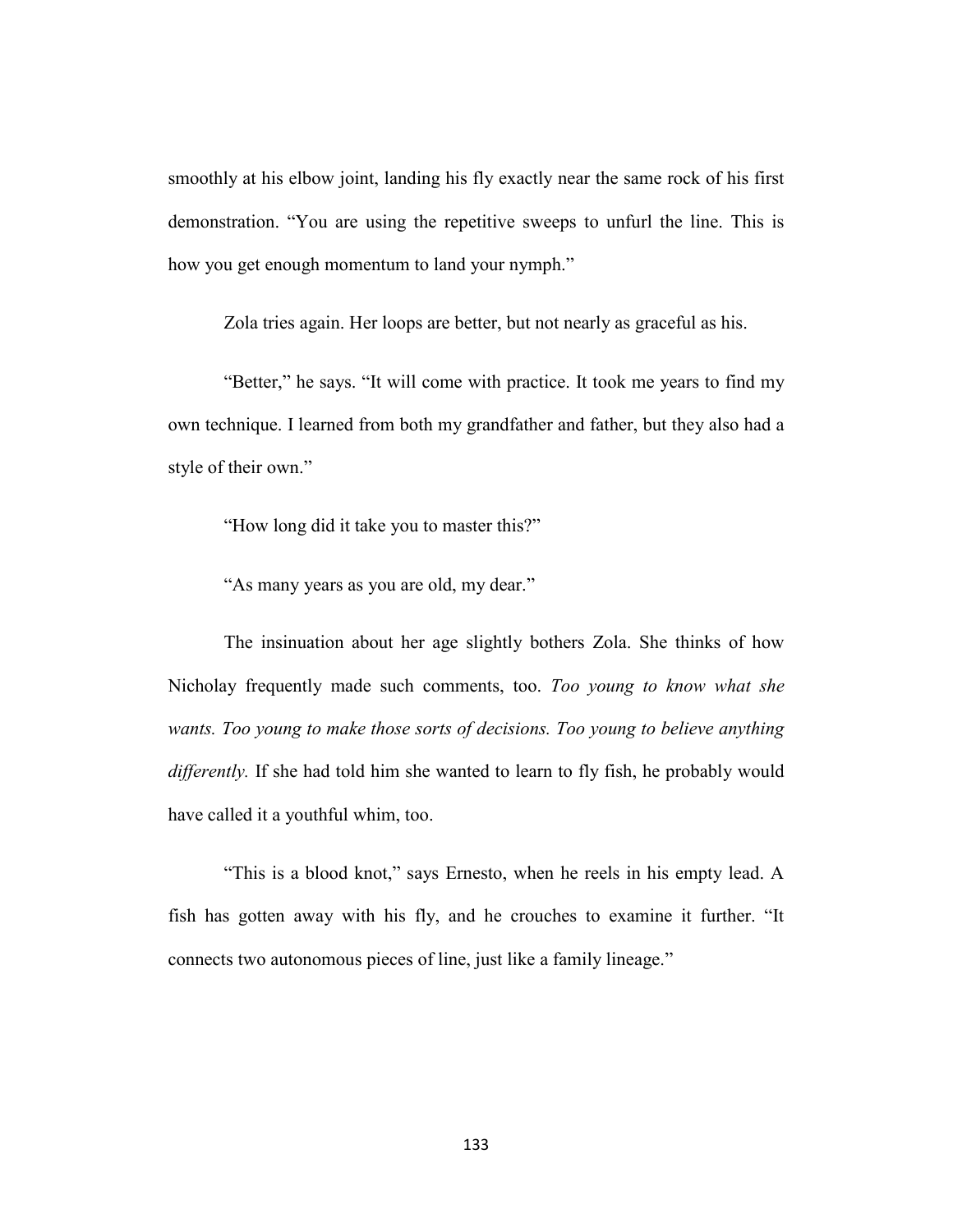Ernesto holds out the knot for Zola to inspect. She follows the swoops and crosses with her fingers, but can't figure out how the fiber bud is made.

"You see," says Ernesto, taking up the line in his hands. "If the knot is strong and made with care, it will endure for a long time and you will have your success. But if it's weak and made carelessly…" Ernesto tugs at the two sides. "It comes undone and is another opportunity missed."

Zola leans over and picks up the separated pieces, now frayed and lying at his feet.

"Will you teach me to make a strong one?" says Zola, as she hands the ends back over to Ernesto. "I want mine to last."

"I can teach you what I know of fishing."

Zola smiles. "That's all I want," she says.

#### ♦

Through Ernesto's connections in town, he finds her a place to stay with an elderly woman named Peata, who offers her home to solo travelers for indefinite periods. Ernesto tells her that the landlady takes to artists, because they keep to themselves for the most part and live on meager diets.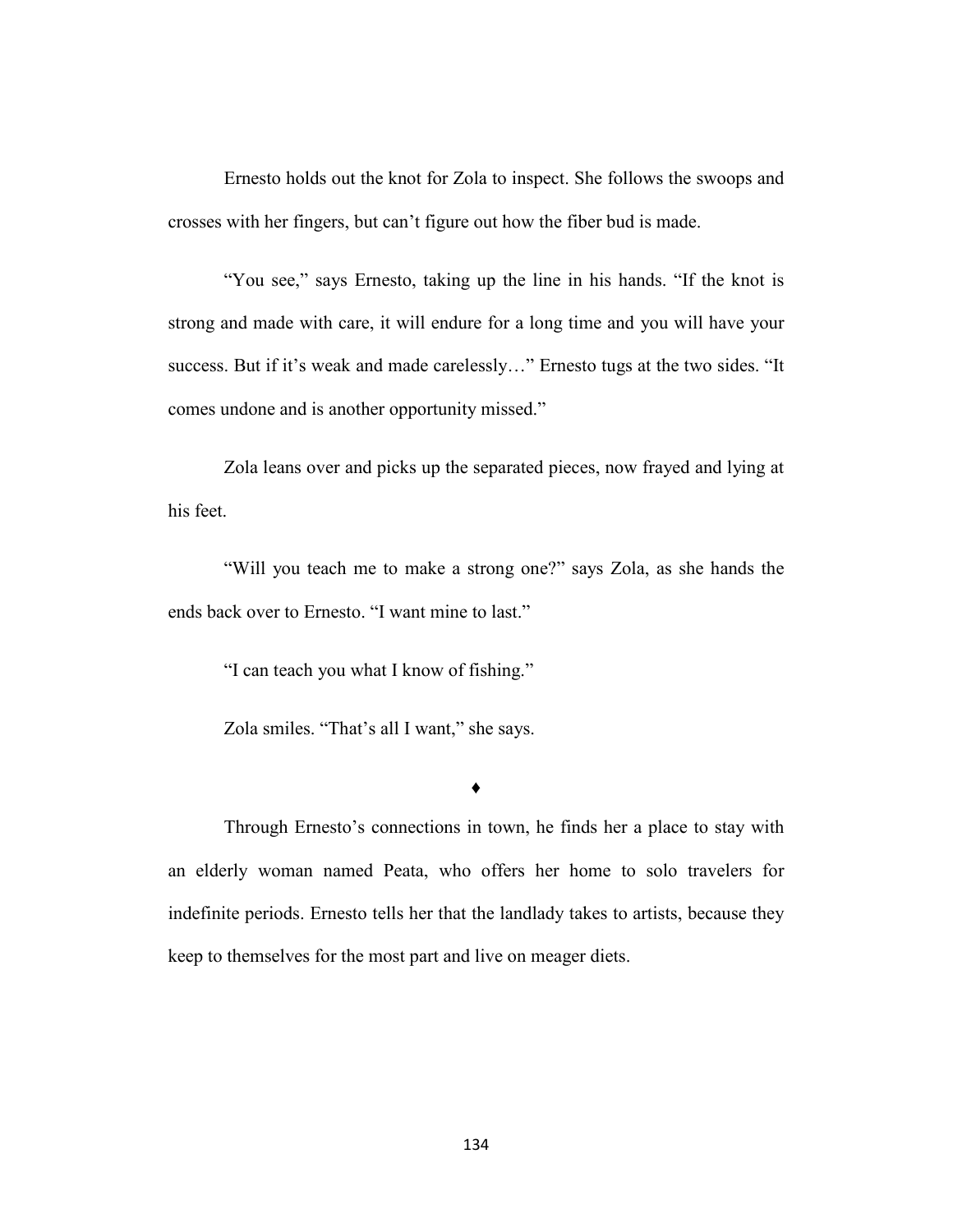The hallways are lavender and covered in photographs, the bedrooms whitewashed with clean lace curtains. The toilette and bathtub have claw feet, and Zola likes the idea of being able to soothe her body in warm water after days spent hiking over river rocks and standing in icy streams. When she shows her the house, Peata explains to Zola that she spent most of her life in London, but moved back to her homeland after her husband passed away. She has lived in this house by herself for the last fifteen years, tending to her gardens and her guests, never having the desire to return to the city life, where people tirelessly move about but don't really go anywhere. Zola knows this will be a good place for her to stay.

Her bedroom window faces west, overlooking and the dirt road and gate leading to the property. Occasionally, a car or bicycle passes by, but it is an occurrence so rare that Zola pauses to see who it is and observes them until they are out of sight, before returning to her writing. By the second week, however, she stops thinking it is Nicholay and works for hours without looking up.

She craves olives and juicy clementines. Traces of her cravings appear on the keys of her computer and across the thighs of her skirts. She takes trips with Ernesto to the *mercados*, where they try delicacies she's only read about—salted and aged meats, pickled vegetables and virgin oils, rare mushrooms and roots. They take turns cooking for one another with the new ingredients they discover in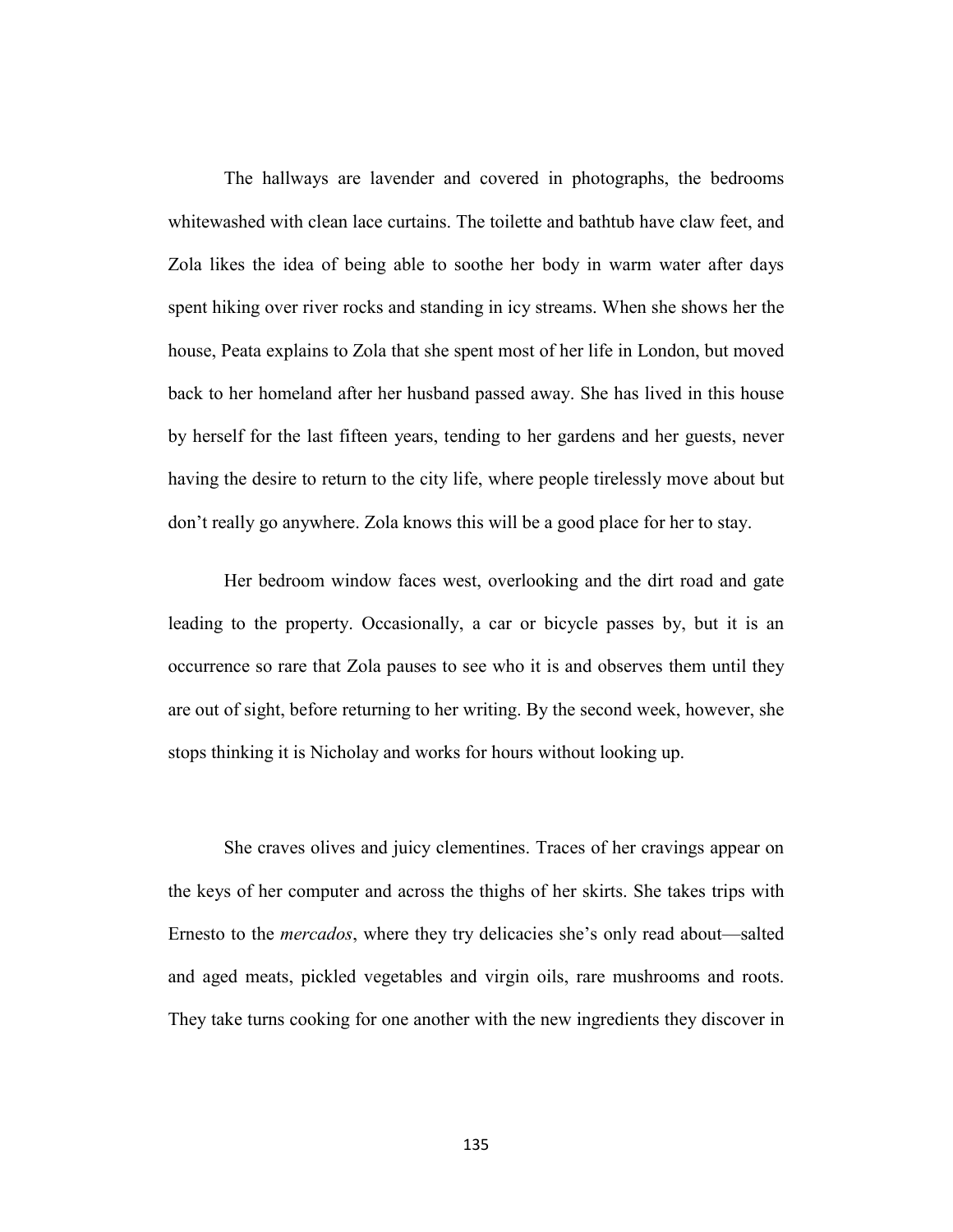these markets. Food becomes an adventure for them, a language they can both understand. They bake and fry the fish they catch, wild brown trout or catfish, sometimes adding the peels of lemons or oranges they gather during their walks on his family's land. Sprigs of rosemary and thyme from Peata's herb garden also make their way into these dishes. They enjoy the indulgences of things that are good, because they don't know a better way of living.

Zola hasn't rested so peacefully in years. The long days, the fresh air and the writing she creates leave nothing more for her to want. She sleeps like the child inside her womb, undisturbed and content. The things that haunted her back in Seville have all but subsided. There is a light around her, and a feeling of being optimistic and worthy.

# Fall

# ♦

Ernesto invites Zola to a cafe in the park, where an outdoor movie plays on a sheet strung between trees. They eat little sausages and hard cheeses. Zola tells him her secret, and he says he already knew.

"Tell me about the father," he says.

"He probably hasn't even noticed I'm gone."

"I don't believe that. He's hurting."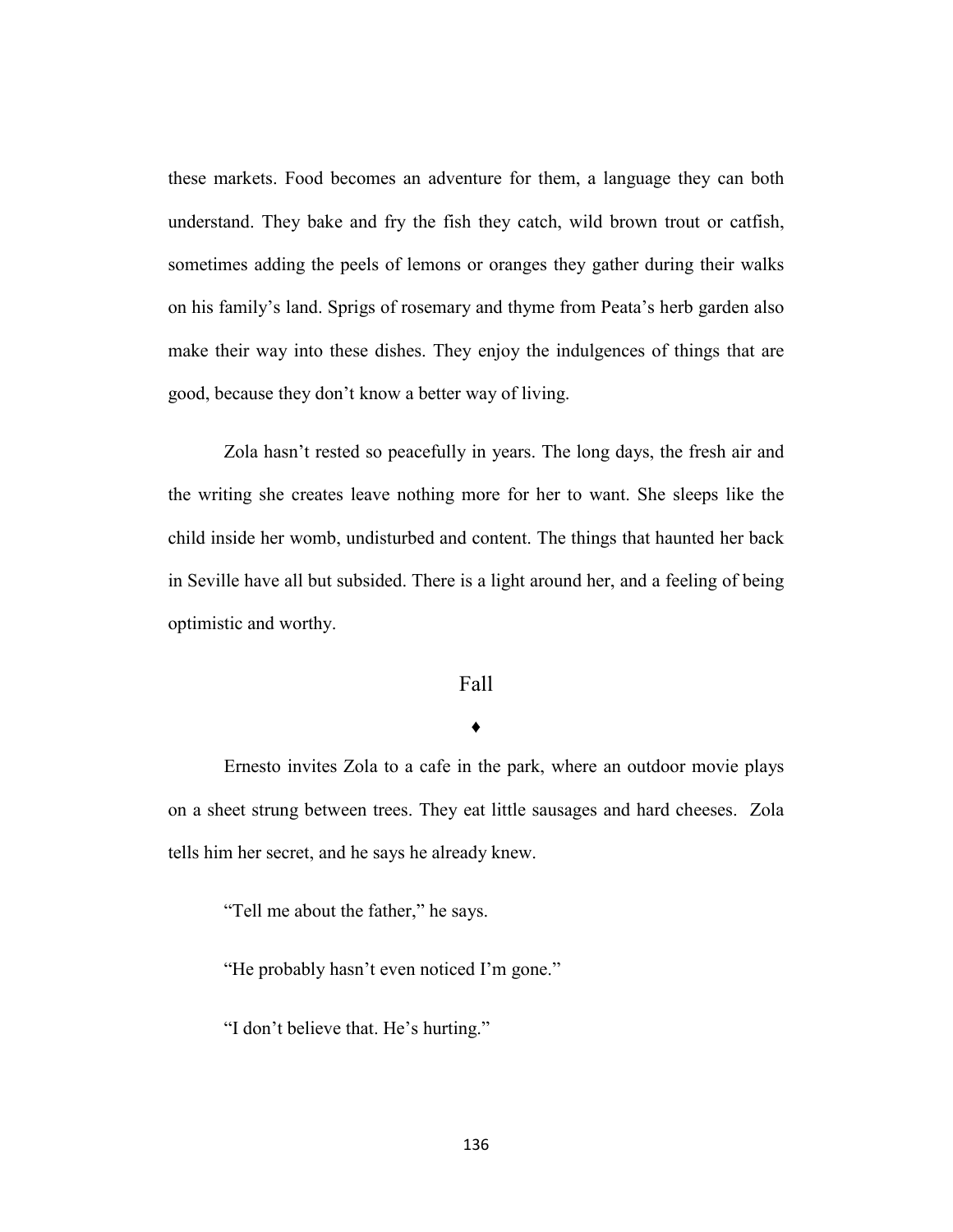"Let him hurt. I can't forgive him."

"Just because he was with another woman doesn't mean he loves you any less."

"Whose side are you on?"

"It's not about sides, Zola, or about being equals."

"Then what's it about? Because I'm having this baby despite him."

"I was with this girl once. It didn't matter what we talked about: pigeons, chairs, movies, music; she needed to prove to me that she could not just have a conversation about a topic, but also that she knew as much as I did."

"What happened?"

"I stopped talking."

"You stopped seeing her?"

"I stopped talking in her presence. I loved her—God I loved her. She was an amazing woman. But that one thing about her drove me nuts. I quit competing."

"And that worked?"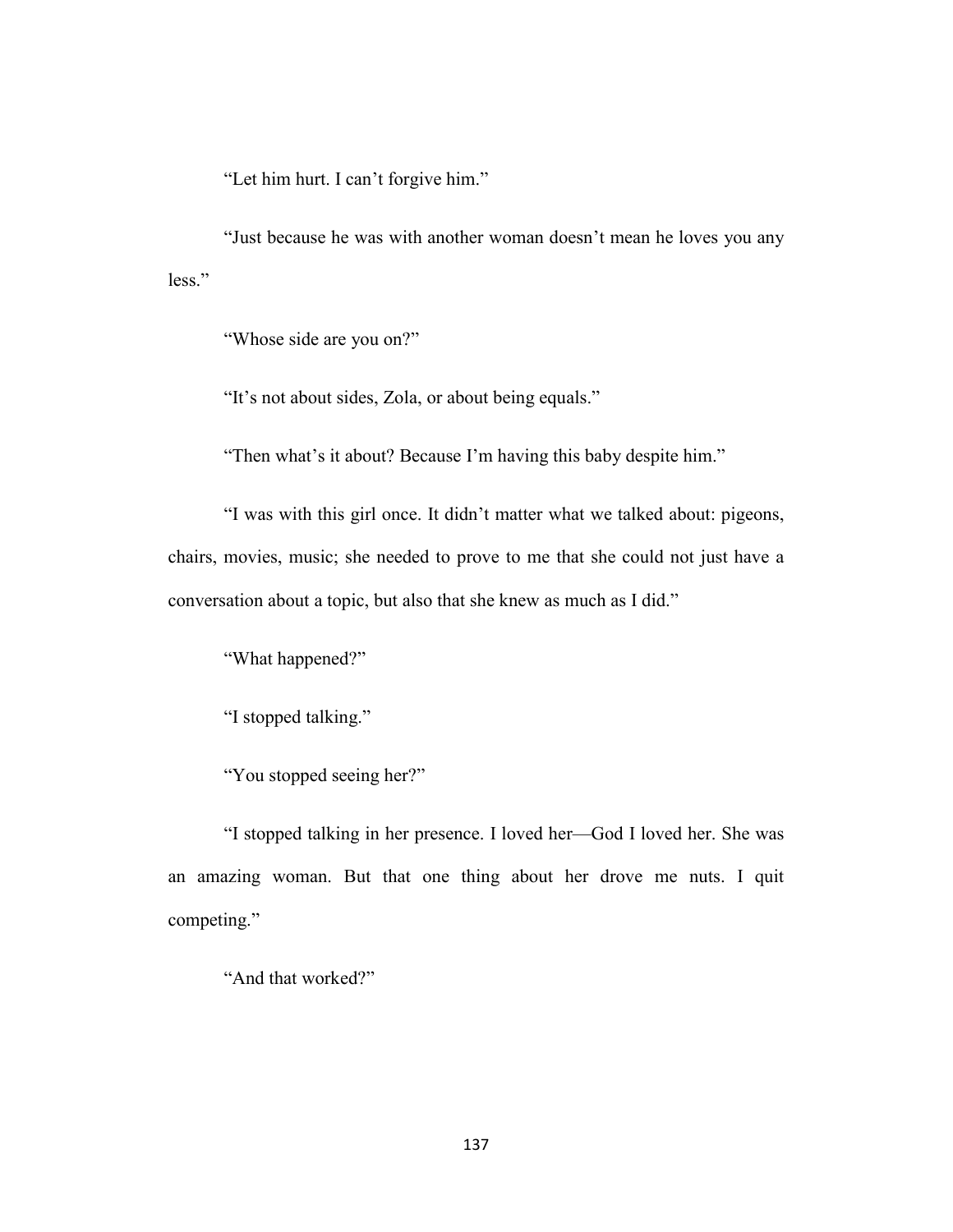"For awhile, she tolerated it. We would sit for hours saying nothing to each other, like a couple of old people who have been together too long. But she would still try to engage me in conversation, because she needed to be heated about something."

"Didn't that lead to tension between you?"

"Sure. She took her anger out on me in the bedroom. She was wild and willing to do anything to get me to open up."

## "Did you?"

"I never shut myself off to her. My feelings never changed. She left me, because she questioned her worth. Not because I did."

"I still don't know," says Zola, picking at the outer skin of one of the sausage links.

"You just need time," says Ernesto, turning his attention back to the movie.

#### ♦

In the night, a moth flies into Zola's room. It circles around her bed, then lands on her windowsill. "Come with me*"* it says, with a vibration in its voice.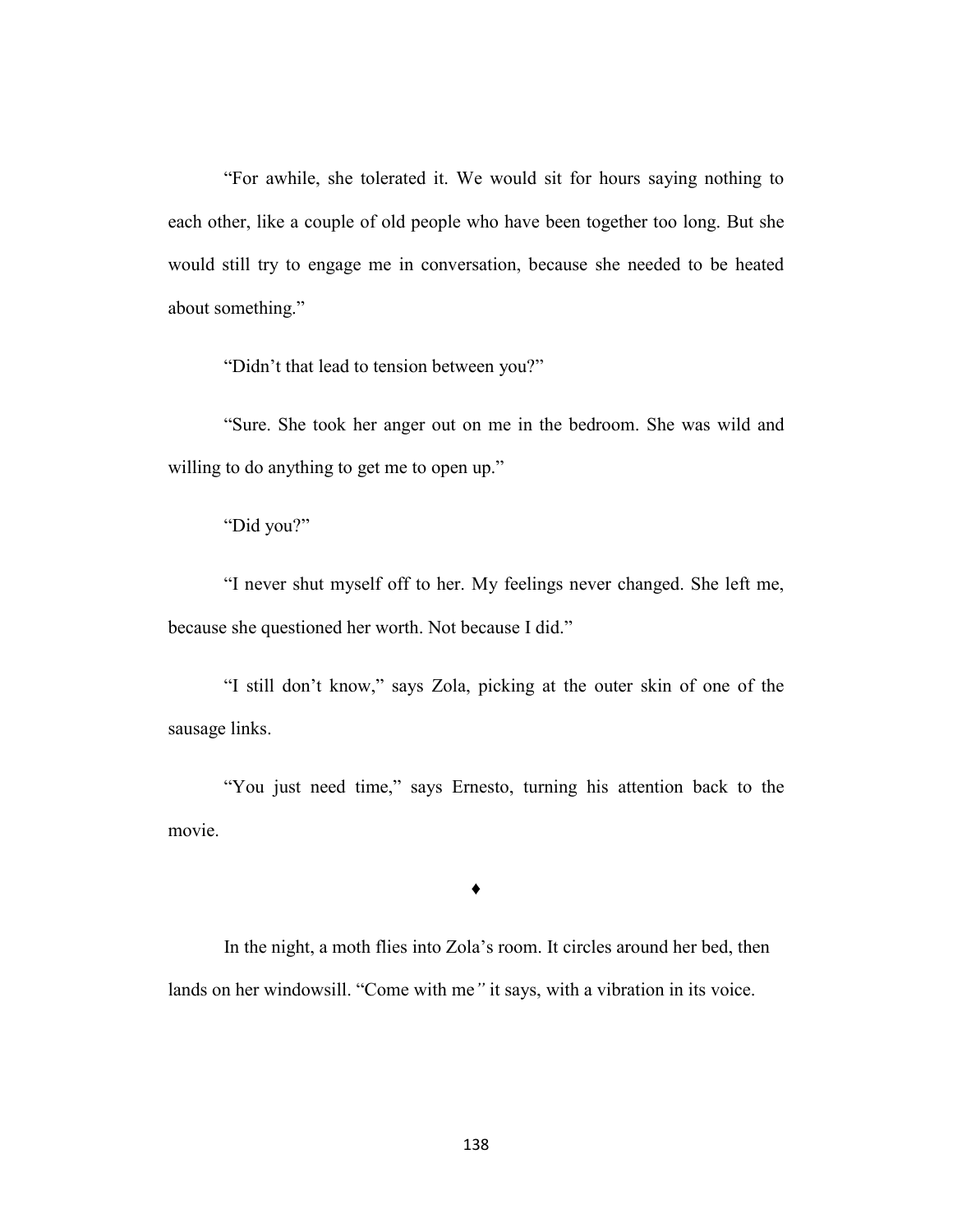Zola rises from bed and follows its translucent wings down the stairs and out the front door. She trails its flight through the gardens, lit by the moon and the stars, to the gardening shed where she retrieves her bicycle, and then to the country road, where they set out into the night.

It brings her to a boundary of pasture that looks like her grandfather's old farm. The moth takes up a branch nearby as its perch. Up in the trees is a pair of owl eyes she has come to know very well, staring down on her.

She hears moaning in the distance, a sound so filled with pain it brings on an unexplainable sadness that grows deeper and darker as she walks over the grassy knolls toward the faint ember of light cast off from Pamplona. She can make out the shadowy profiles of beasts roaming on the horizon, a herd restless and pacing.

She crouches in the grass, trying to disguise her presence. They can smell her, but pay her little mind, for there is something more burdensome stirring.

The moans come again, this time only a few feet away. Her eyes adjust. A shape that Zola had first mistaken as a toppled-over haystack is actually a head, straining in discomfort, rising and falling with every jerk of its thick neck. She doesn't dare get closer for fear of startling the unsettled animal, and stays squatted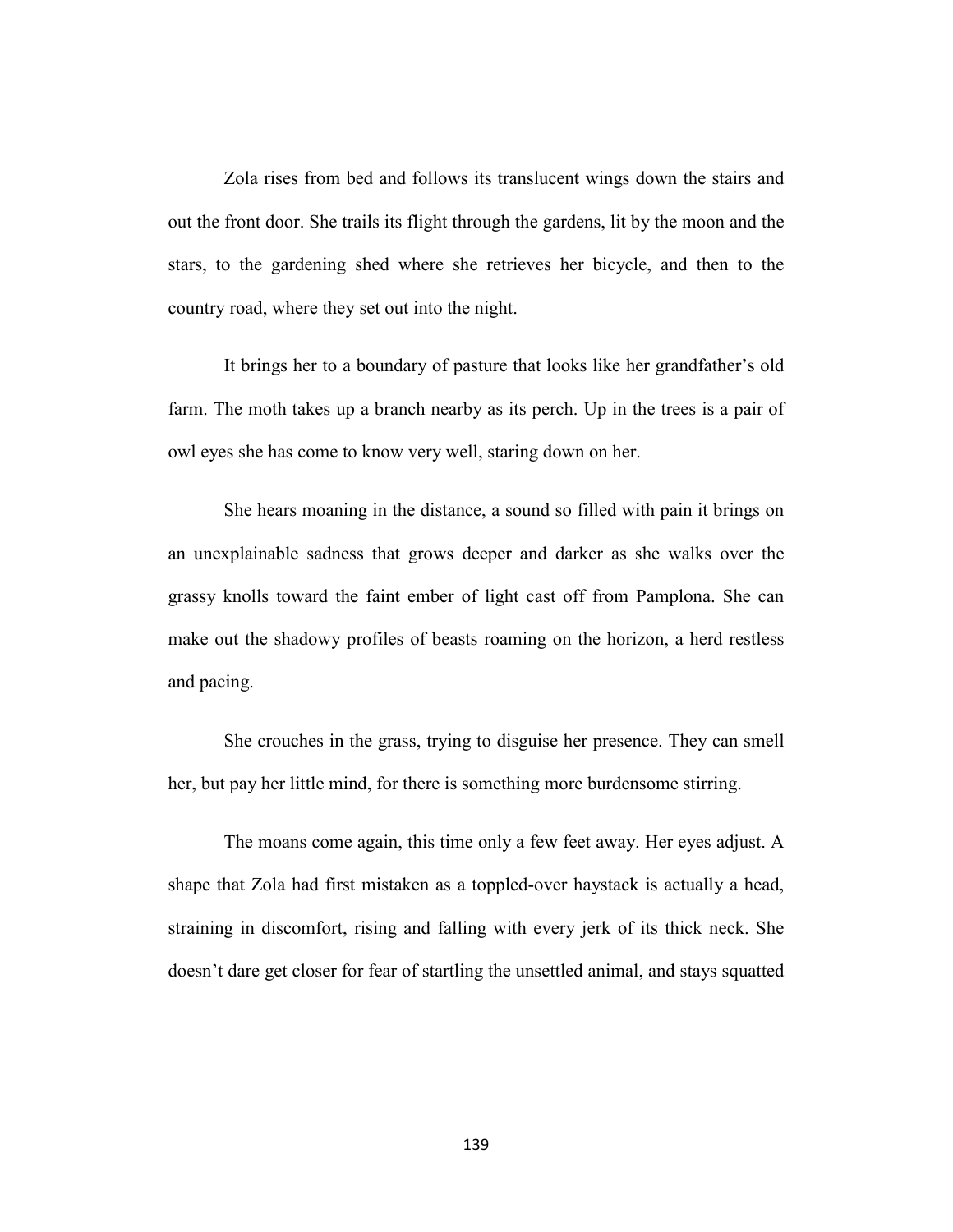in the tall weeds, waiting. The cow cries again and again. With every contraction and spasm, Zola remains in place, stiff and helpless.

She wants to look away. She wants to vomit. She wants to close her eyes and wish for it to be over, but she can't. She now knows what true pain smells and sounds like, and she can't just turn away or escape it.

♦

Peata's eyes are hawkish and suspicious in the morning. Zola tries to eat her breakfast at the table casually, while Peata waters her blooming clivia and begonias. But even with the windows open and the garden fragrances circulating through the house, Zola feels tension in the room.

Zola speaks first. "I've been sleeping so well and I'm getting a lot of work done here. I hope I haven't been disturbing you with my typing."

Water continues to trickle from Peata's can. There is something unrushed and careful about her nature. "Lady's Slipper. I made tea from the root during my first pregnancy."

Zola sets her cup down and turns to the woman, who is now plucking yellowing and dried leaves from her flowerpots. She hasn't told the woman she is pregnant—she hasn't told anyone, only Ernesto the night before.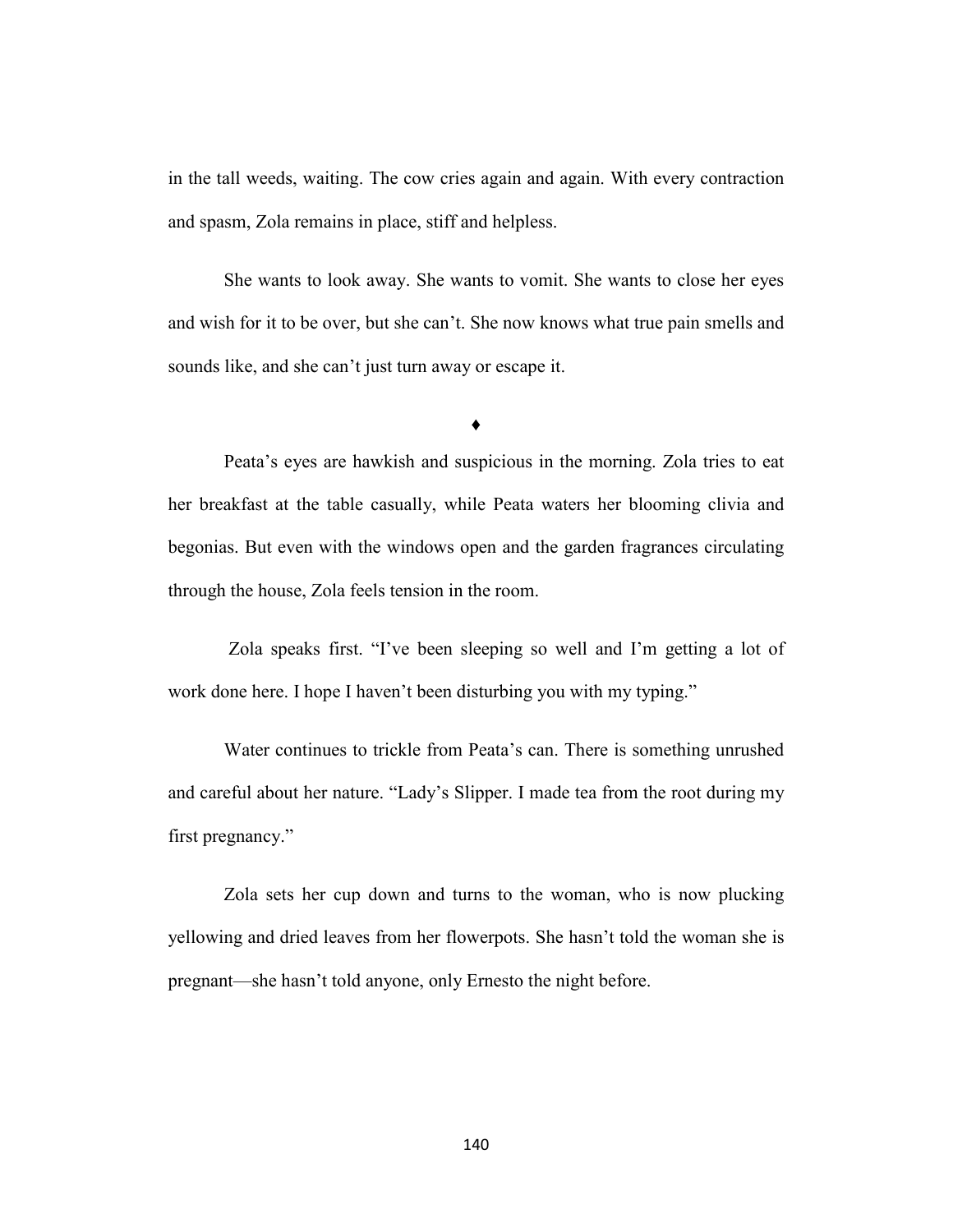"I was a sleepwalker, too," the woman continues. "However, I don't know where you brought all the mud in from. We haven't had rain in over a week."

On the way to the river, Zola tells Ernesto about the Luna moth.

"That is strange," he says, turning onto the trade road that leads to their fishing hole.

As they pass a field on their right, Zola spots the handlebars of a bicycle lying below in the ditch. Her bicycle.

"What's that?" says Zola, holding her breath.

"Luna don't have mouths," says Ernesto. "I find it interesting that it spoke to you in your dream."

# "They don't?"

Ernesto gives her a sideways glance, grinning widely and playfully. "They don't have mouths because they live for only one week, and their sole purpose is to mate. They don't eat, they don't sleep. They just mate, then die, knowing a piece of them will live forever. Imagine if man were immortalized in such a way. It would be tragic. But in the case of the Luna, it's quite beautiful."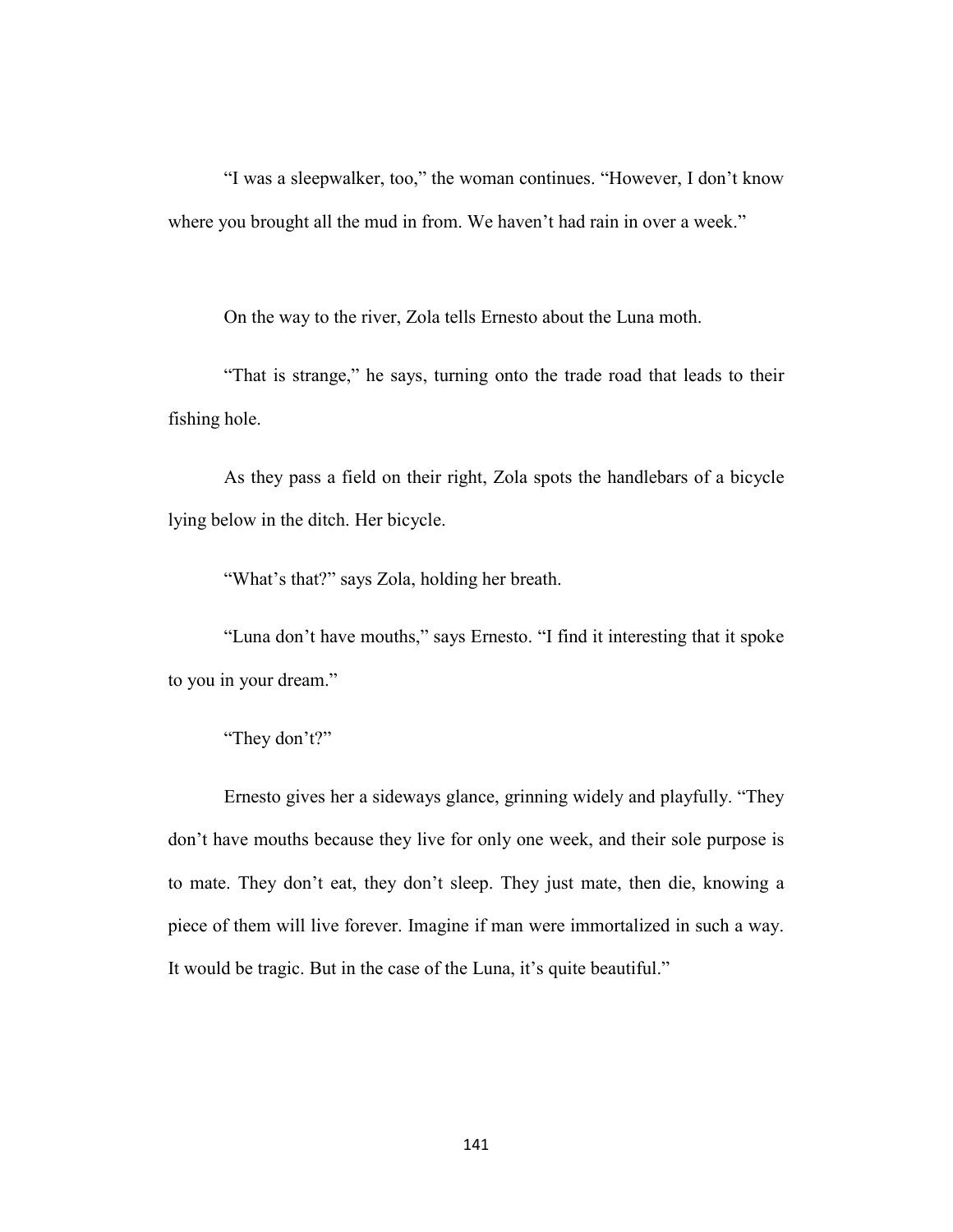"I didn't realize that," says Zola, thinking about how uneasy she felt getting dressed earlier that morning, with the image of the stillborn calf on her mind, and how peaceful it looked lying in the field next to its exhausted mother. "It's probably nothing."

"Dreams are never nothing," says Ernesto, parking the truck.

Zola's casts are becoming more natural, as is her relationship with Ernesto. As they bait their lines in silence on their river island, he sometimes leans over to observe her fingers working with the string and fly. Other times, he lets her figure it out on her own. Then they walk into the river together, where they take their places like orchestral conductors, with Zola three paces to the right and Ernesto six feet out. Together, they wave their wands, summoning the fish to them.

However, this time Zola feels hesitant. Ernesto goes in first without her. He casts his line and looks back at Zola.

"Coming in? Or are you just going to watch me?" He turns back to the rushing water.

Zola picks up her pole and slides her feet in. "It's really cold today," she calls over to him.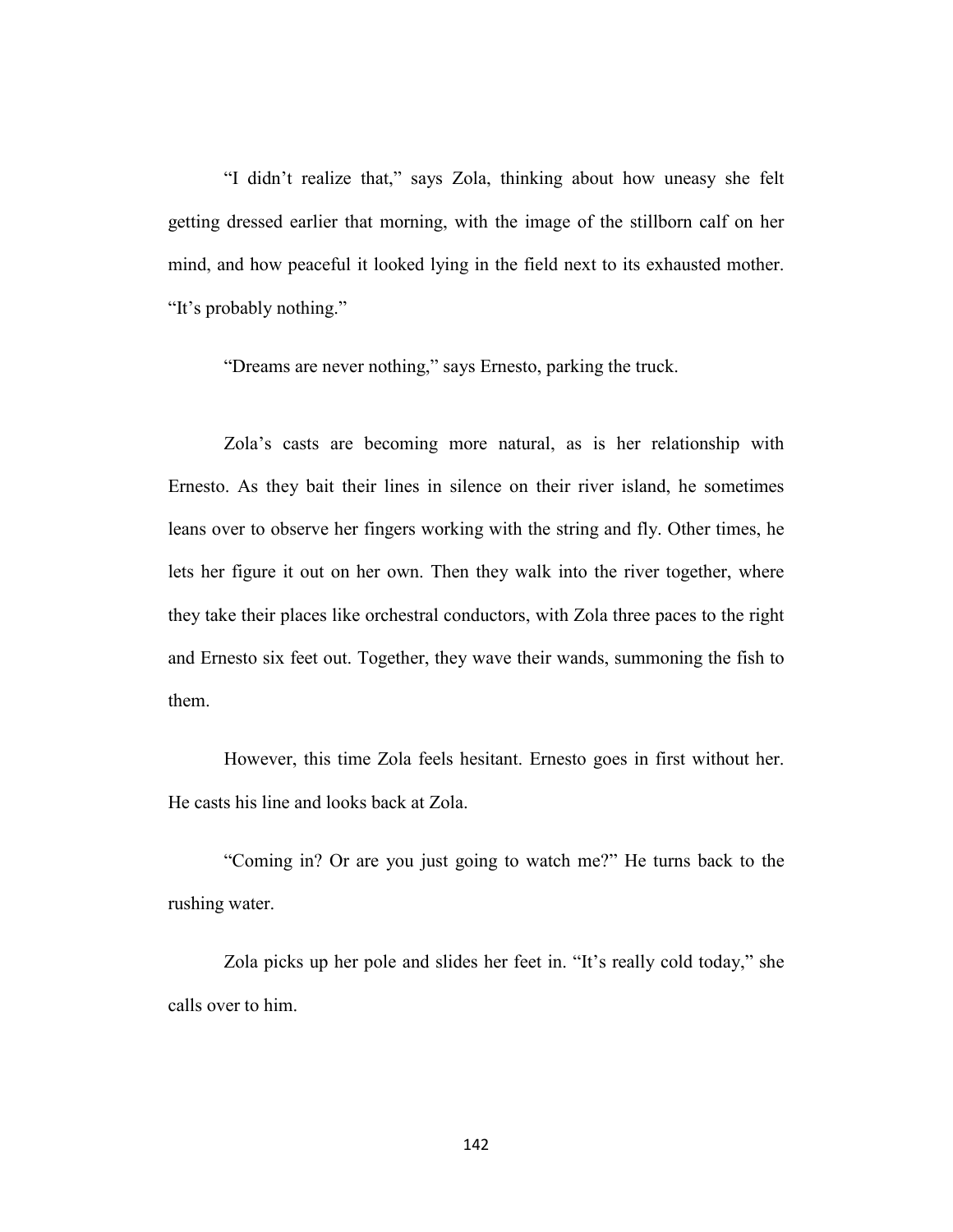"It only feels that way because the air is so warm. You'll get used to it."

Trusting him, she steps forward, placing her feet slowly and cautiously as she goes. Even her rubber waders can't protect her bones from the temperature of the water, but she finds a calmer spot that isn't out too deep and makes her cast.

She looks over at Ernesto, who is waiting too.

After several minutes, with only the sound of the moving river to entertain her mind, she begins to shiver.

"I'm getting out. It's too cold," she says. She can't tell if he heard her. As she tries to steady herself, the rod quivers in her hand. Beneath her boots, the feeling in her feet and calves drains out, as though they belong to the river itself. Before she can catch her breath, she is submerged, water filling her waders and pulling at her clothes.

She faintly hears someone calling out, but the voice is muffled and distant. Darkness and cold cradle her. She lets it take her.

"*Don't worry. Don't worry*," it says.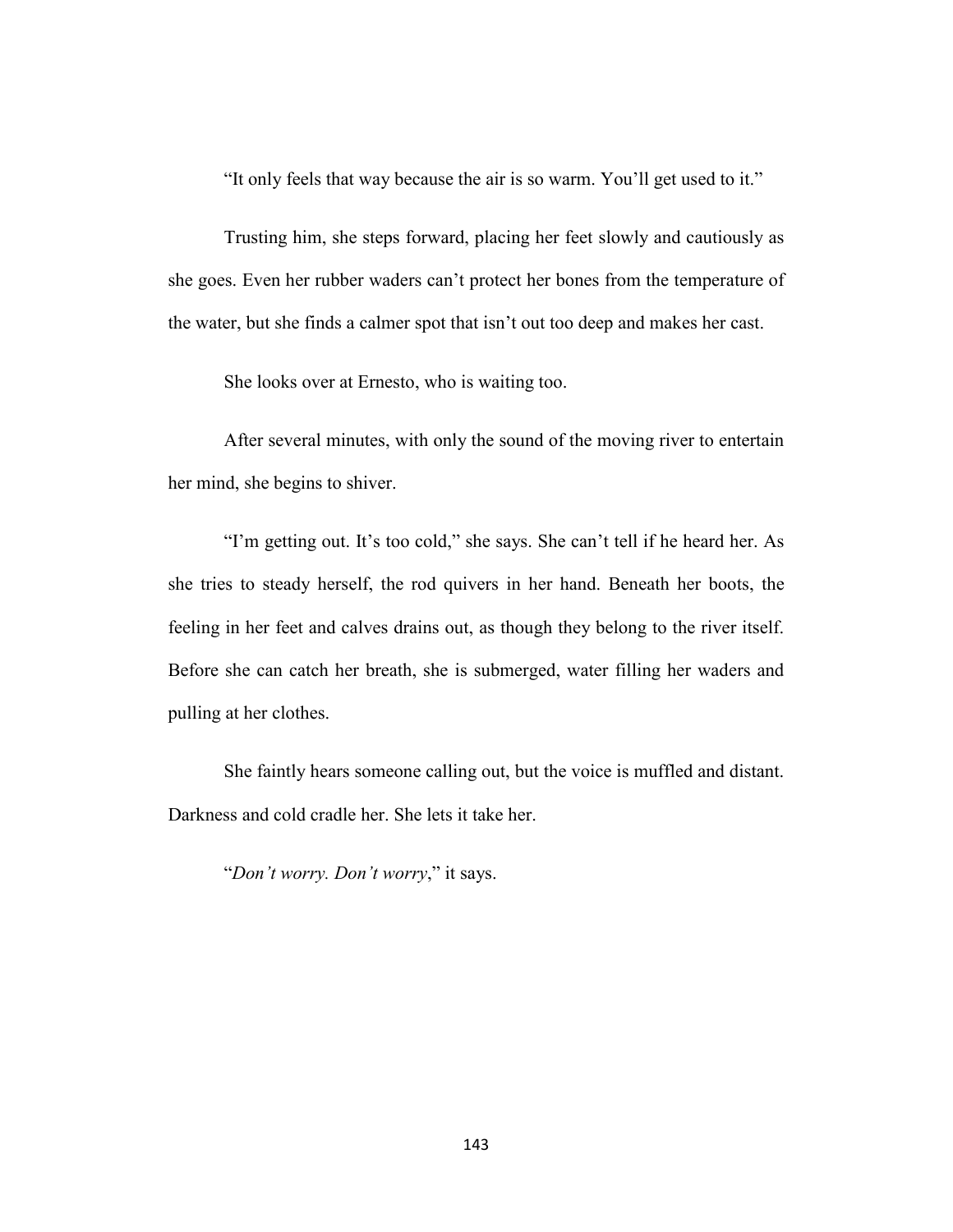Before Zola can open her eyes, the smell of animal droppings is in her nostrils, making her woozy. She can feel hay grass poking her skin. She is wet and chilled, but she is sure the sun is still above her, even though there is something blocking it.

"Nicholay?" she asks, with eyes still closed.

"No, it's me." The shadow momentarily disappears, then returns. "I'm going to get these off so you can warm up. Okay?"

She feels the gentle unfastening of buckles and belts, then the damp rubber suit being pulled off her torso, hips and legs. Water runs down her inner thighs.

"I think you fainted," he says. "I saw you, then I didn't…"

Zola sees Ernesto kneeling next to her. She looks away, at a patch of black-eyed Susans and when looks to him again she sees that he is staring at one of his hands.

"Zola. There's blood."

The baby. Zola tries to see where it is coming from, but instantly becomes light-headed from the sudden movement.

"Don't get up. I'm going to get the truck," says Ernesto, without delay. "You're safe here. I'll be right back."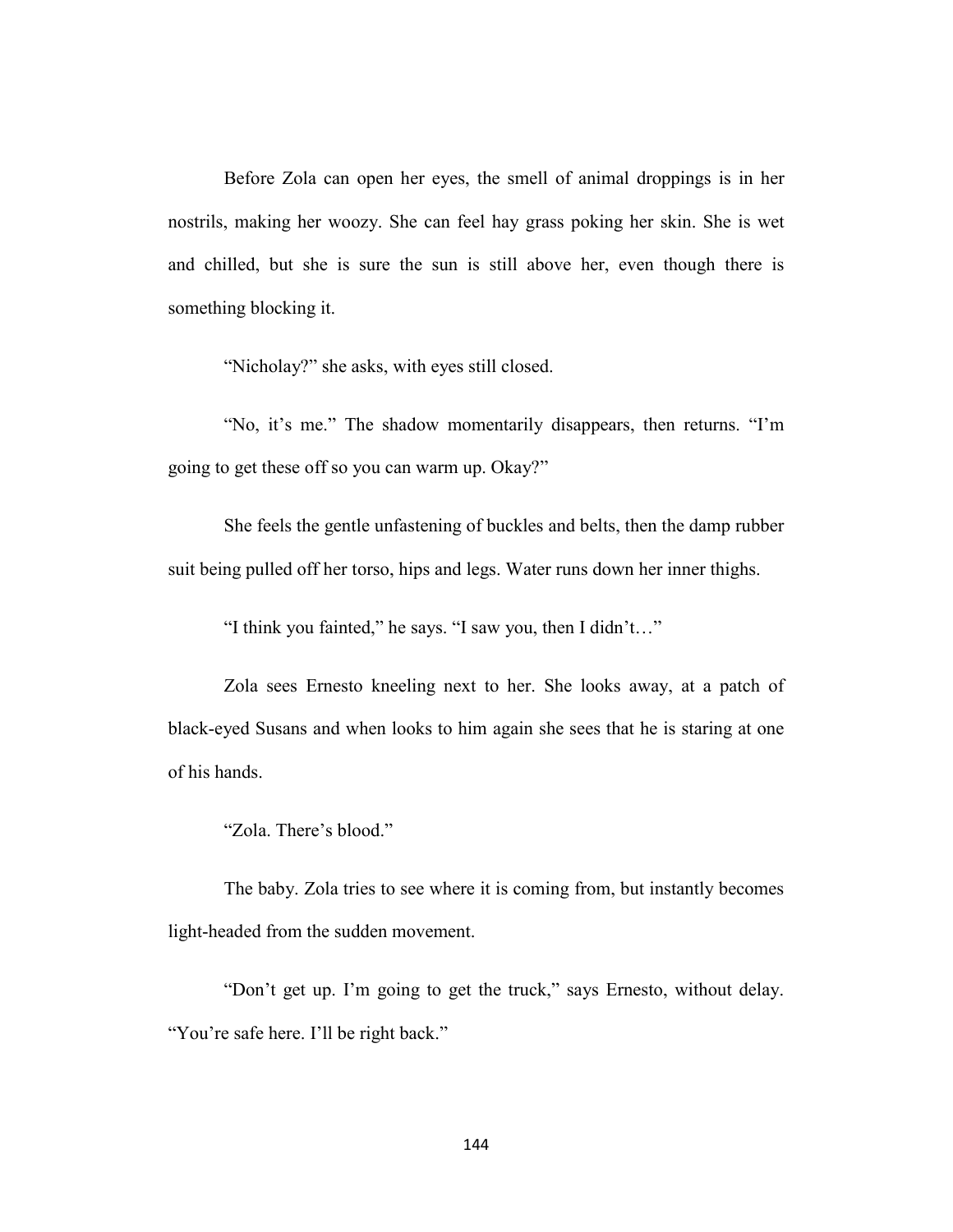As she lies there, she feels a pulling pain just below her abdomen. Through the warming air she vaguely remembers the scent of her grandfather's barn after a butchering. For the first time since she's arrived in Pamplona, she wants Nicholay at her side. But it is Ernesto who returns, and delivers her safely to the town's doctor.

### **♦**

The first thing Zola notices when she wakes up is the feeling that something has been taken from her. Loss carves out a space inside.

"Your body was trying to purge the pregnancy," the doctor tells her.

"I don't understand," says Zola, still groggy from morphine. "I have ultrasound photos. Only a couple weeks ago, everything was normal."

The doctor is looking at the files in his hand, and not at her. "It seems you couldn't carry."

"I don't understand. You're saying I've been carrying a dead…"

"I'm sorry we couldn't detect it sooner. Would you like to see the photos from the surgery, to see what we accomplished?"

"Surgery?"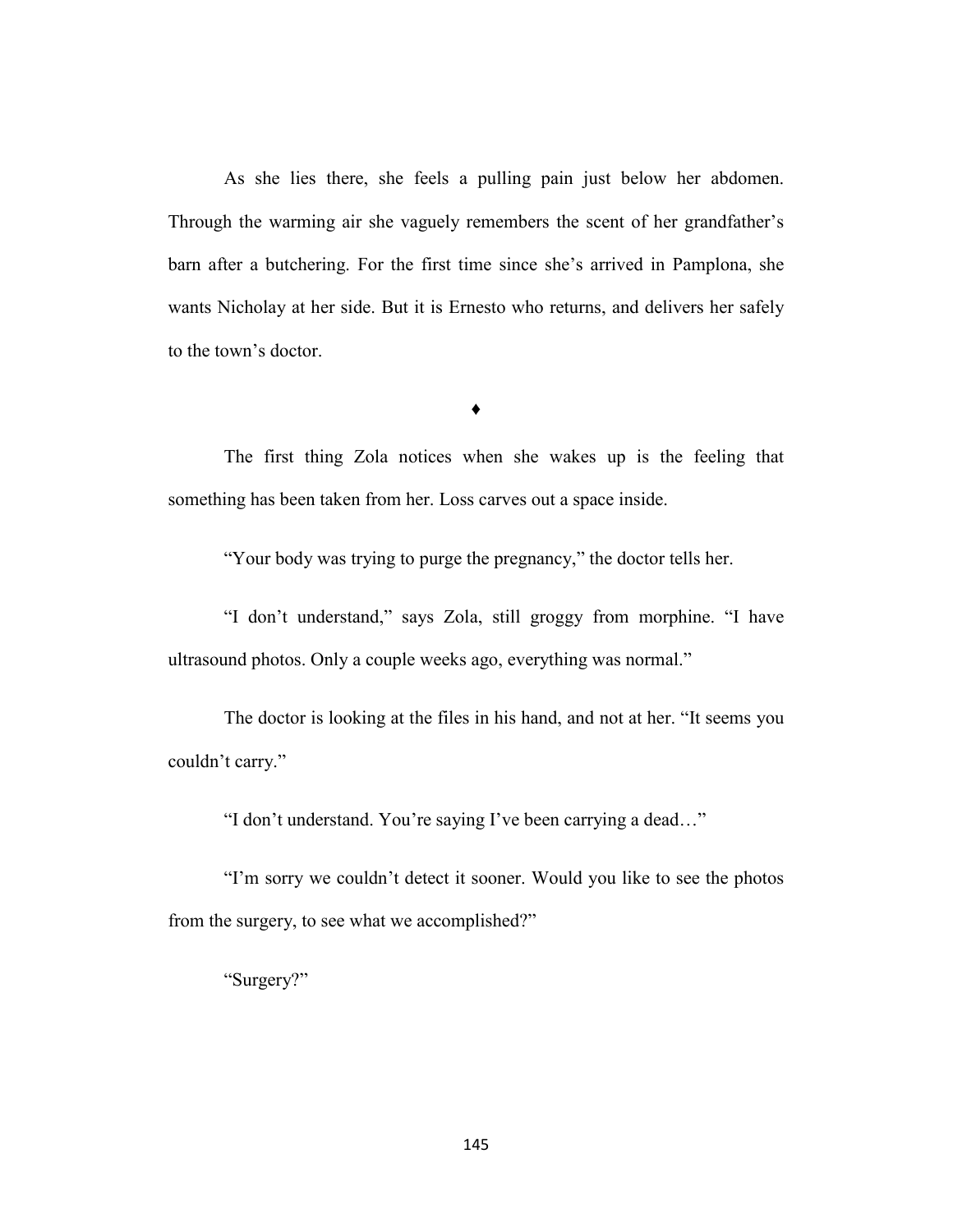"When we removed the fetus, we found that your fallopian tubes were damaged, and an ovary had ruptured beyond repair. We had to remove it."

"Can I still have children?" Zola tries to get the doctor to look at her, even though her face is wet with tears. She wants to be sure she isn't completely broken, that there is some small chance.

"It will be difficult, but possible. We'll know more after we see the how the scar tissue heals."

She doesn't want to hear anymore. She is being punished. She wasn't supposed to do this on her own in the first place. She was incapable of protecting their child.

Nicholay was right not to want children with her. She couldn't handle the responsibility.

There is a reason hospitals feel so sterile. The lack of life in their décor and ambiance prepares patients and loved ones for the inevitability of death. In a place so morbid and demoralizing, it is hard to grasp onto hope.

Zola looks at the painting across from her metal barricaded bed. It is of a bowl of fruit, grapes and peaches and a couple of pears past their prime. In the foreground is a dead pheasant, its long neck stretched out where it once dangled from the mouth of a dog.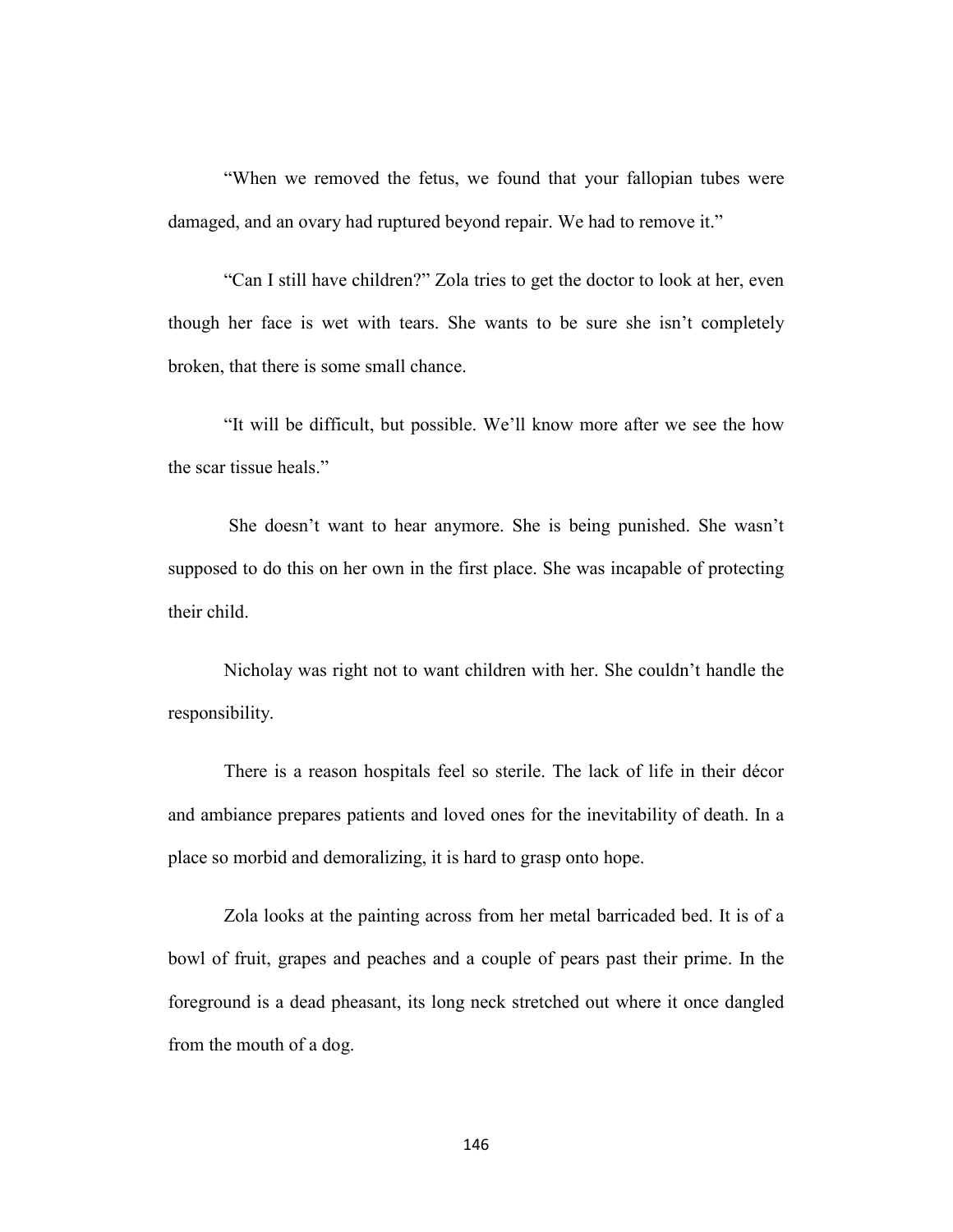A sweet nurse snuck a pair of pale blue booties on to her feet in the middle of the night. Zola asks to keep them; this simple act of kindness from a stranger makes her realize that she isn't alone in the world.

"You'll have beautiful children when the time is right," says Ernesto when he brings her lilies.

"It was your body's way of saying the pregnancy wasn't healthy," says the nurse, helping Zola to use the toilet.

"It's more common than you think," says the doctor, adjusting her morphine dose.

"You're all lying!" Zola wants to scream, but she doesn't have the energy.

She lost a lot of blood. Internally she feels like a bruised cantaloupe, scraped of all its seeds. She asks Ernesto to call Nicholay for her, then changes her mind immediately when she considers how the situation may appear if he does come.

By the third day, Zola feels herself regaining strength and the doctor agrees to release her into Ernesto's care, as long as she promises to stay off her feet. The stitches are still vulnerable, and with too much strain or activity, she is at risk of losing more blood.

147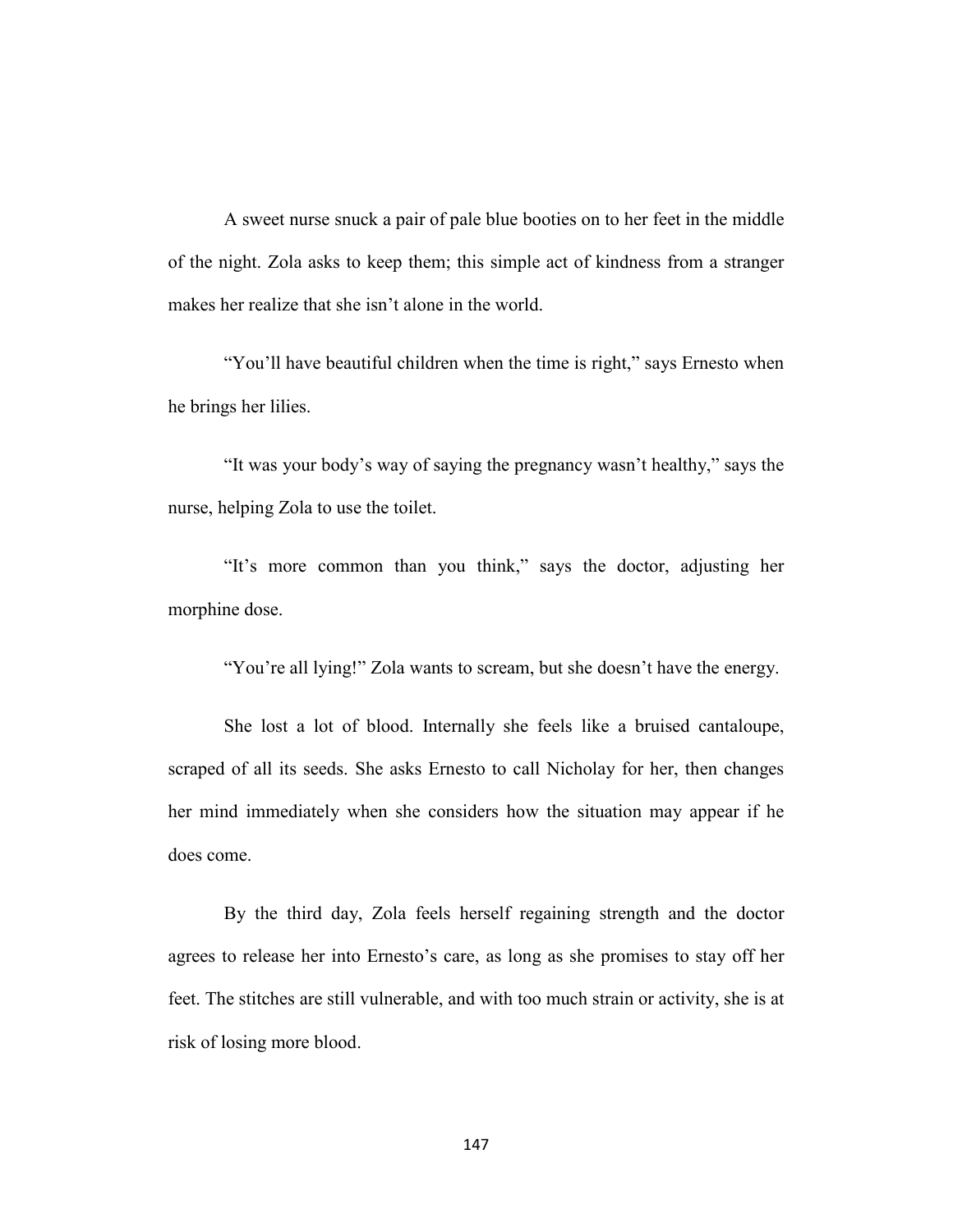With fishing out of the question, she doesn't have reason to stay in Pamplona much longer.

Peata is at the gate when they drive up. Without letting her feet touch the ground, Ernesto carries her to her room. Peata is close behind, with afghans and tea.

Zola misses her mother. She misses her family. Why hasn't she talked to them in so long?

"I will come tomorrow if you like. Right now, you need rest," says Ernesto, standing at the foot of her bed. "Try not to grieve. You need to heal first. You'll have plenty of time to feel sorrow, when your heart and head are strong again."

She never sees Ernesto again.

# Winter

♦

"Have you been to Colorado before?"

Zola turns from the window of the plane. She's been waiting for the first sight of land to come into view, after hours of looking at only water.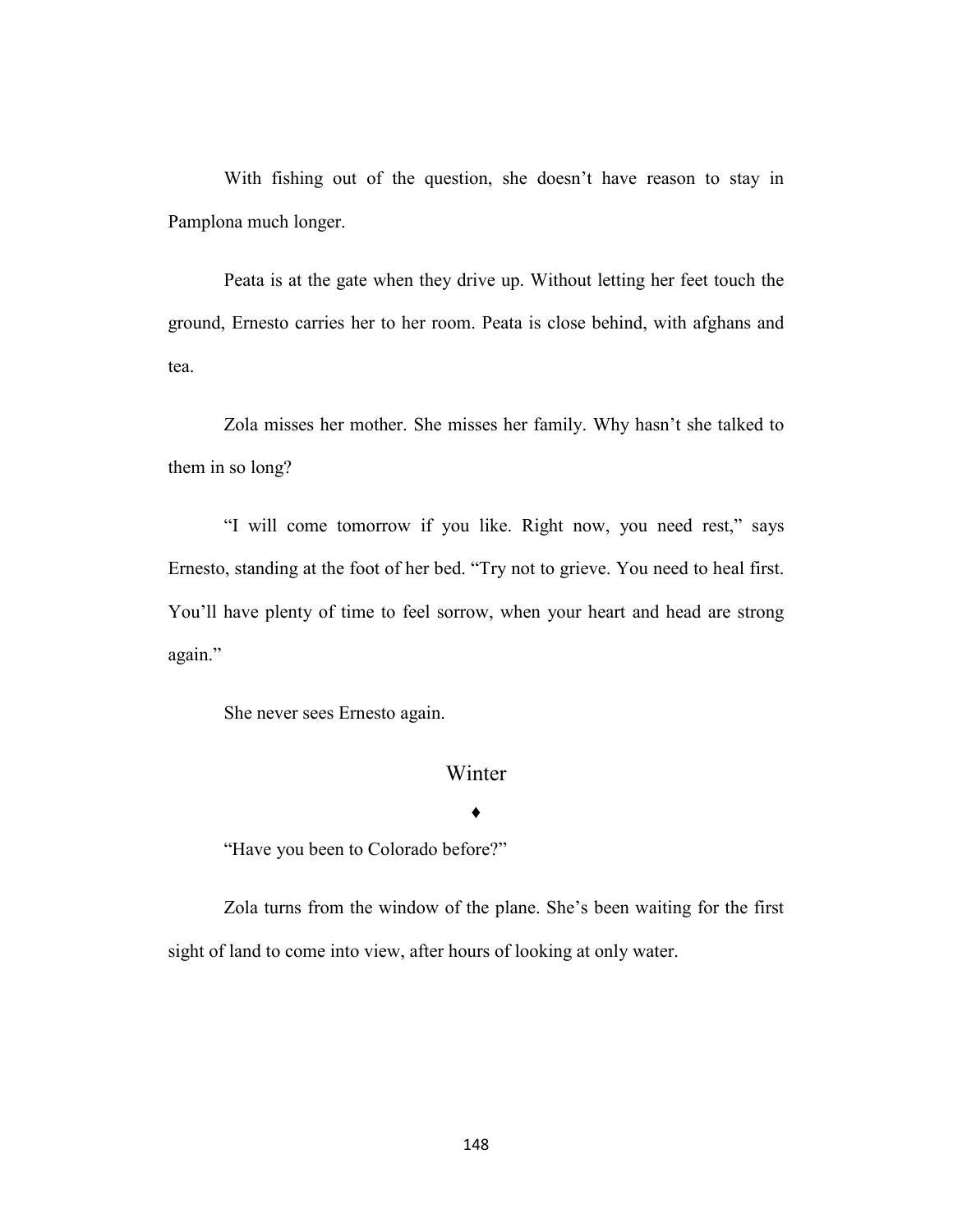The girl sitting next to her is British, smartly dressed in a tuxedo jacket over a tee shirt, and she wears a nice watch on her wrist—probably a graduation gift from her parents, along with the plane ticket to the States.

"No," says Zola, adjusting the scratchy blanket the flight attendant gave her and the undersized pillow propped behind her neck. She pulls the plastic shade down, hoping that when she opens it again, they'll be flying over something that's worth looking at.

"I only have a layover in Colorado," says the girl. "I'm on my way to LA, but being in the Denver airport for twelve hours still counts, right?"

"Buy a magnet, and it will," says Zola.

"Of course. My mother would love that. Good idea."

The girl picks up the *Sky Miles* magazine from the blue velour pouch in front of her, where they keep the in-flight manuals and barf bag. "Do people really buy this stuff?" she asks Zola, flipping through pages of designer luggage and perfume.

"People buy a lot of useless things, when they have nothing better to do," says Zola.

"Do you have family in Colorado?"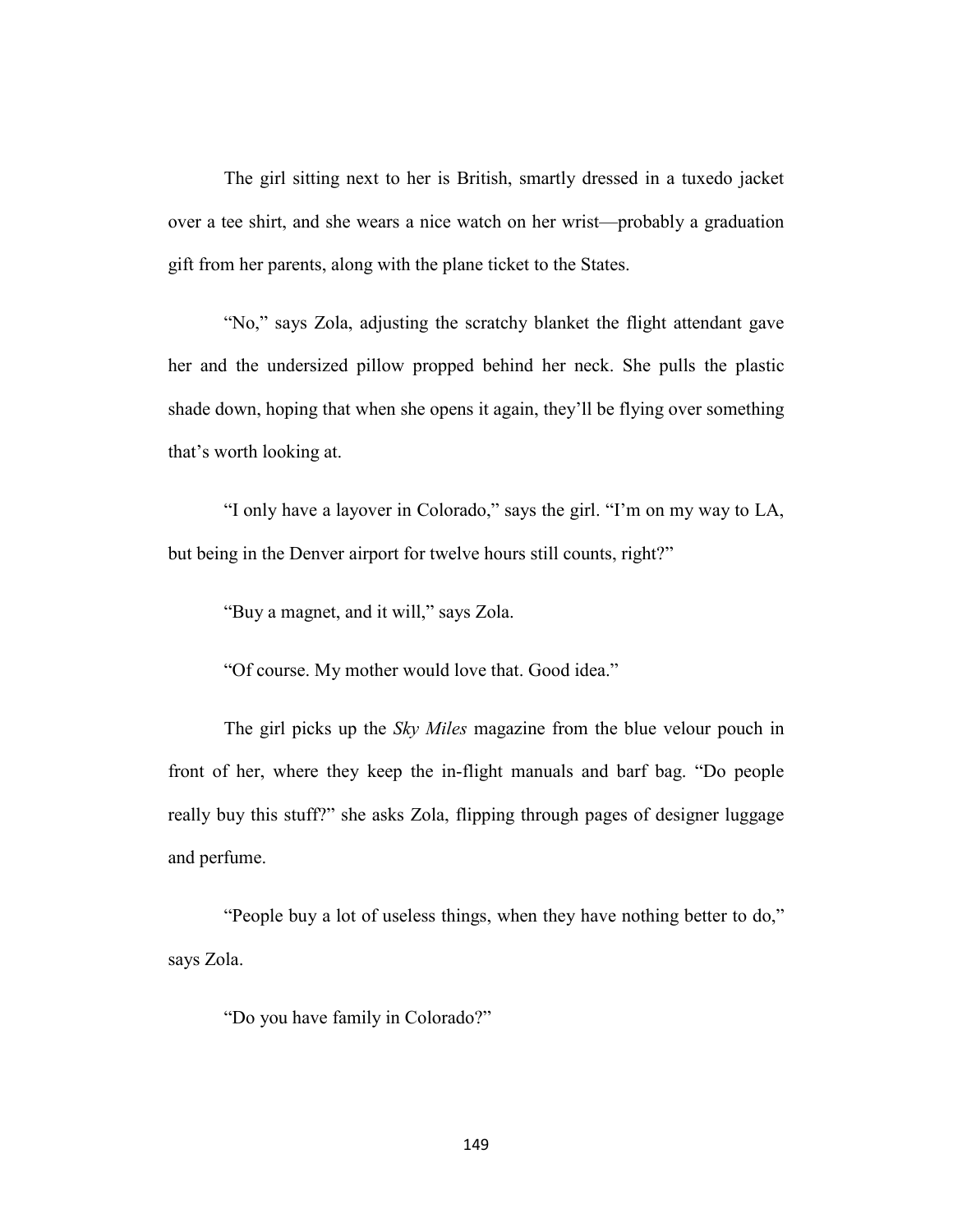"No. Honestly, I don't know why I chose this flight. It's far from the place I call home."

"So you don't know anyone? No one is waiting for you, and you don't know why you are going?"

"Yes."

"Who you trying to get away from?" The girl laughs.

Zola doesn't find it as funny. Why should she have to explain anything to anyone? This girl doesn't know her—her story—she just assumes that Zola has poorly planned or is trying to escape someone. Normal people, rational people, people who buy magnets in the shape of states, don't travel to places without knowing a single soul, without an itinerary in hand.

What this girl doesn't know is that this is exactly what Zola wants solitude. A new beginning. To be carefree. To have no plan at all. All she needs to know about Colorado is that the state bird is a lark. She'll be singing at the top of her lungs, when she doesn't have to worry about anyone hearing her.

Spain is behind her. The last two weeks provided enough time for her body to recuperate, and Peata had nursed her back with her holistic ways. *Take this and take that* was her daily prescription. The old woman told her stories about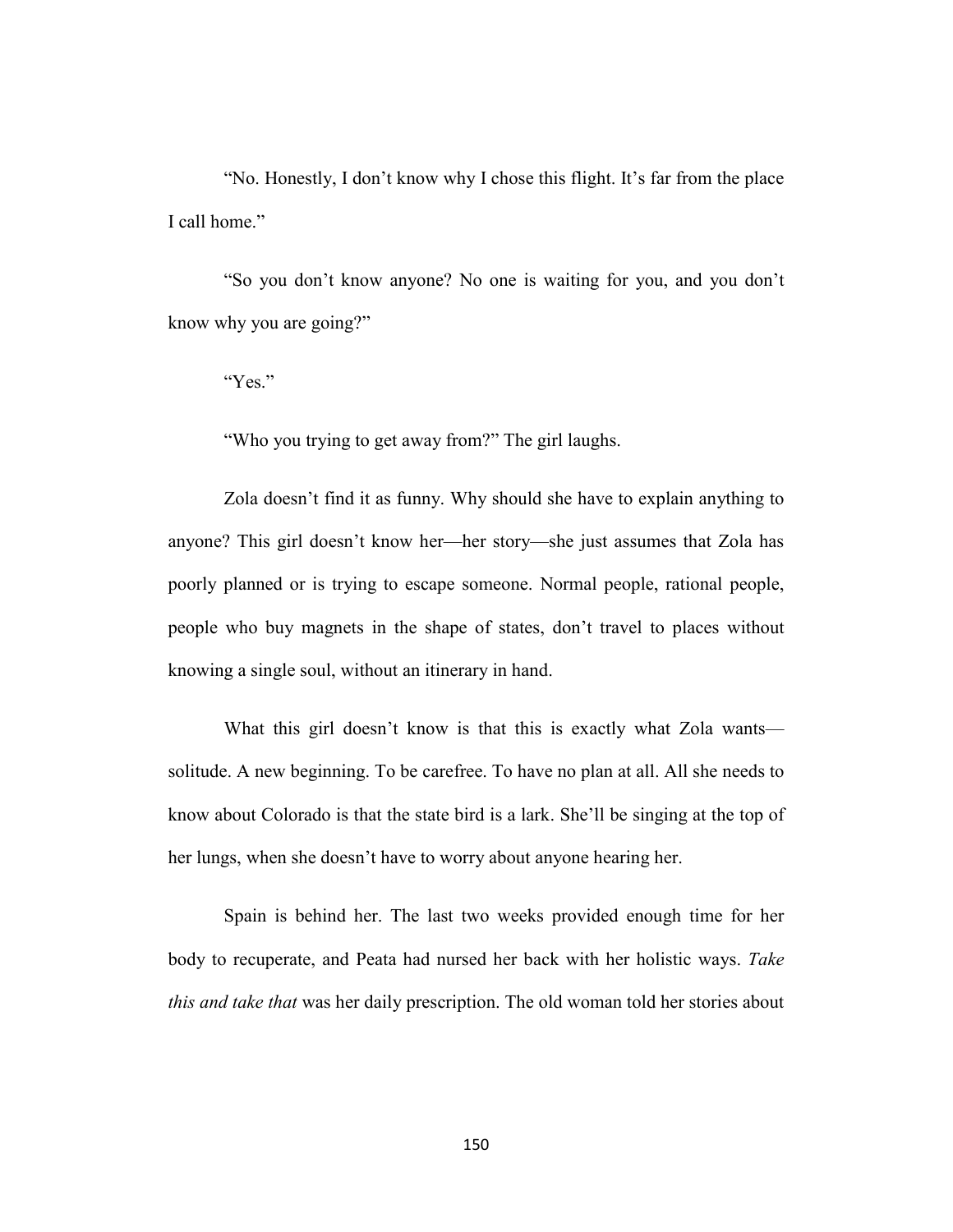London and Paris in all their glory, so that Zola's dreams could be filled with the glittering lights, satin evening gowns and the piano music of Claude Bolling.

A few times Zola picked up the phone to call Nicholay, but she never did. She finally wrote him a letter confessing everything. It was simple and to the point, and she avoided making any mention of how she really felt, because she still wasn't exactly sure how that was.

She thinks she has forgiven him. But she can't forgive herself for having deceived him. She doesn't deserve to be forgiven.

As the plane makes its way down the tarmac, Zola drinks in her new landscape and the mountain range that awaits her, bent and creased like a monk in prayer. The sky is the color of amethyst and frostbite and acai berries. Zola thinks, *All is not lost. I'm okay not being found for awhile*.

The girl wishes Zola luck as she pulls her bags down from the overhead compartment.

And Zola says, "Good luck," back—not knowing who needs it more.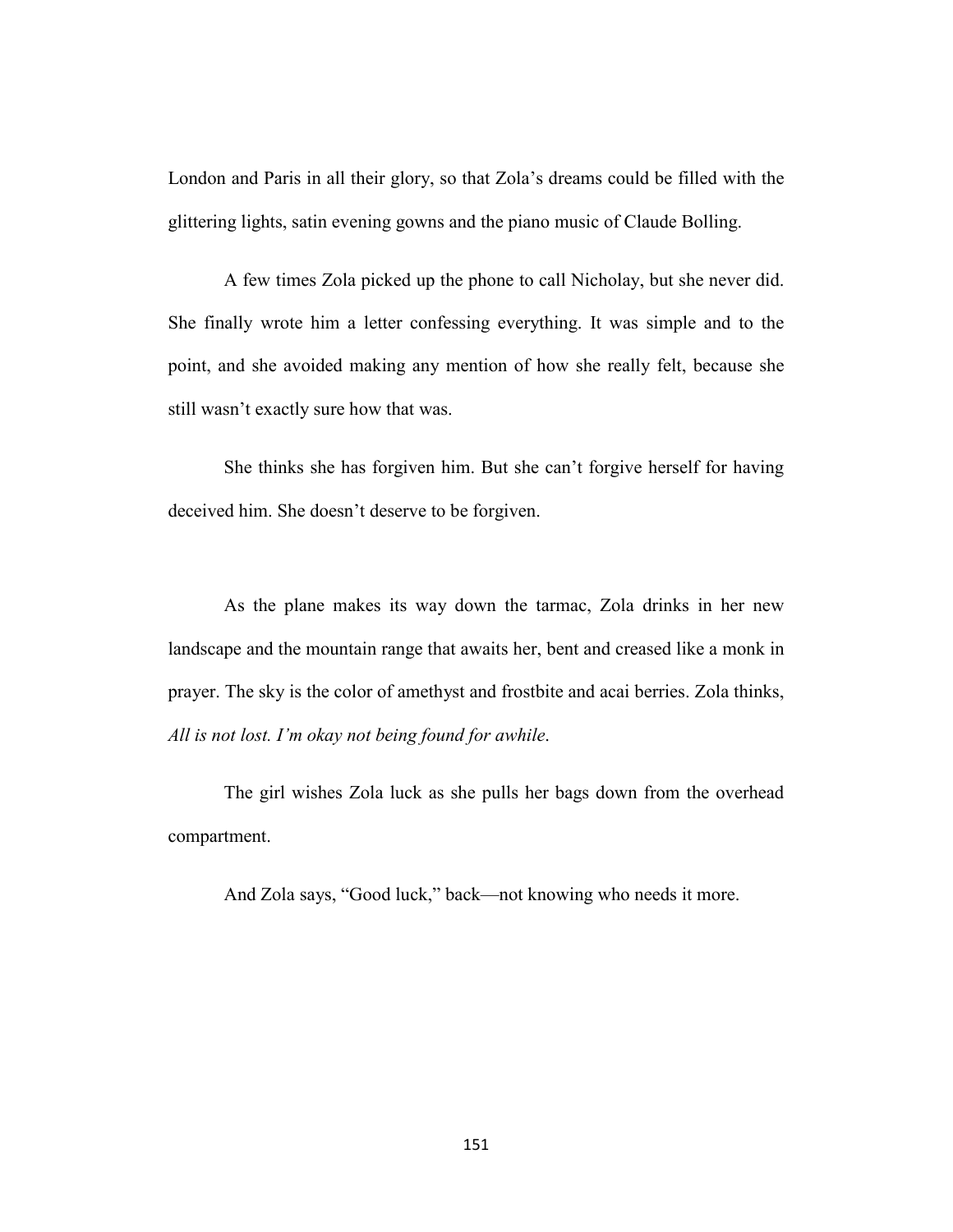PART III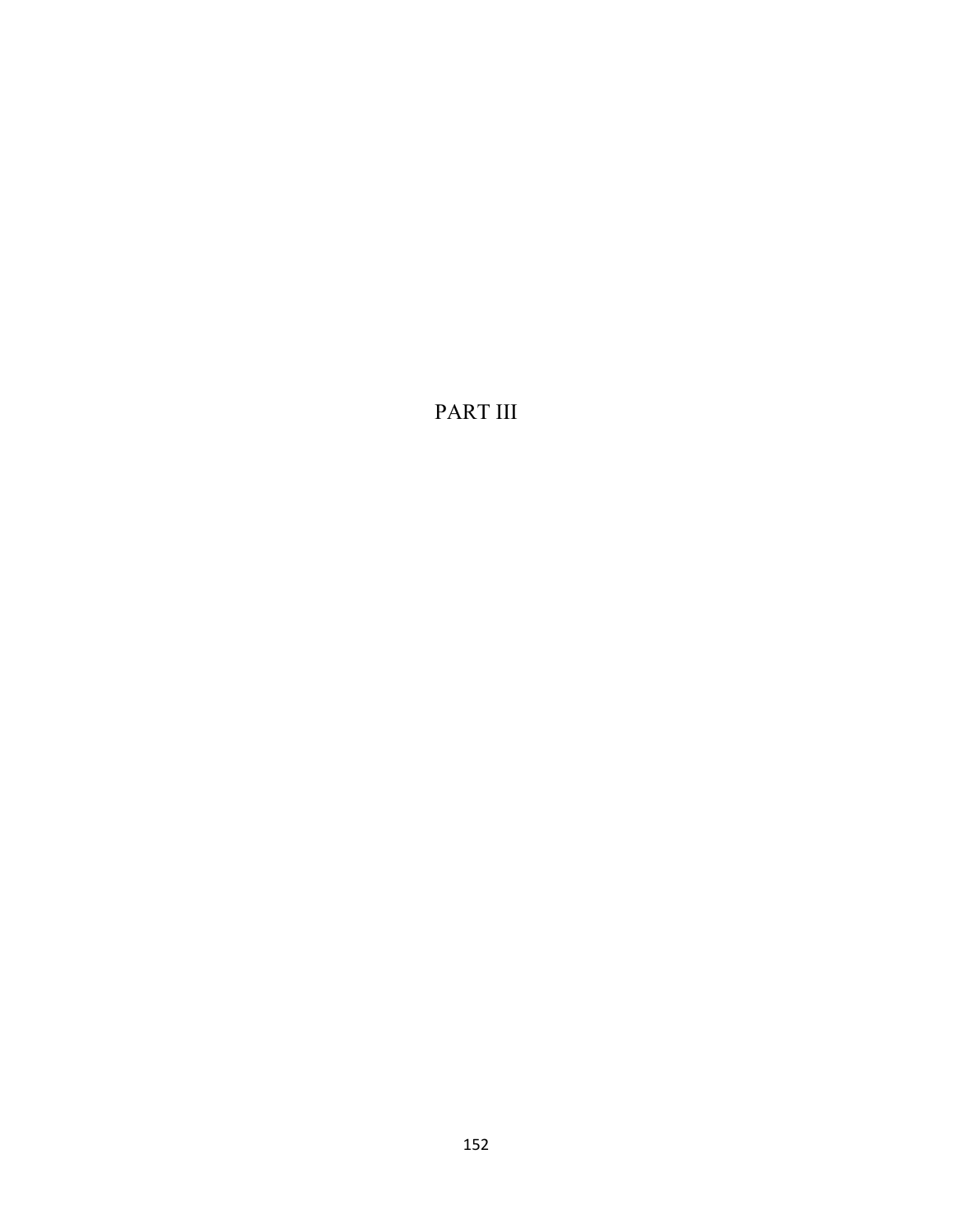# **Nicholay**

**♦**

Lucien is on all fours, digging in the soil where he's planted a handful of vegetables and flower bulbs. With his head stuck in leafy greenery, it looks as though the bushes are giving birth to a full-grown man. The position reminds Nicholay of a heavy-bottomed polar bear, clumsily fishing for his dinner.

"Isn't it a little late in the season to be gardening?" asks Nicholay, surveying the pockmarked ground around Lucien's knees.

"I'm collecting," he says, scooping and tossing dirt aside. His elbows rub against his ribcage as his hands search beneath the earth bed. Leaning close to a patch of bluebells, he shifts his weight to his left side.

"Do you need any help?" asks Nicholay.

"There's a good one. Well formed," says Lucien, dropping something small and hard into the tin bucket beside him. It lets out a soft ping. "That's the last of them."

Lucien moves to one knee, and Nicholay reaches forward to help him.

"I got it young man, I got it."

Nicholay steps back.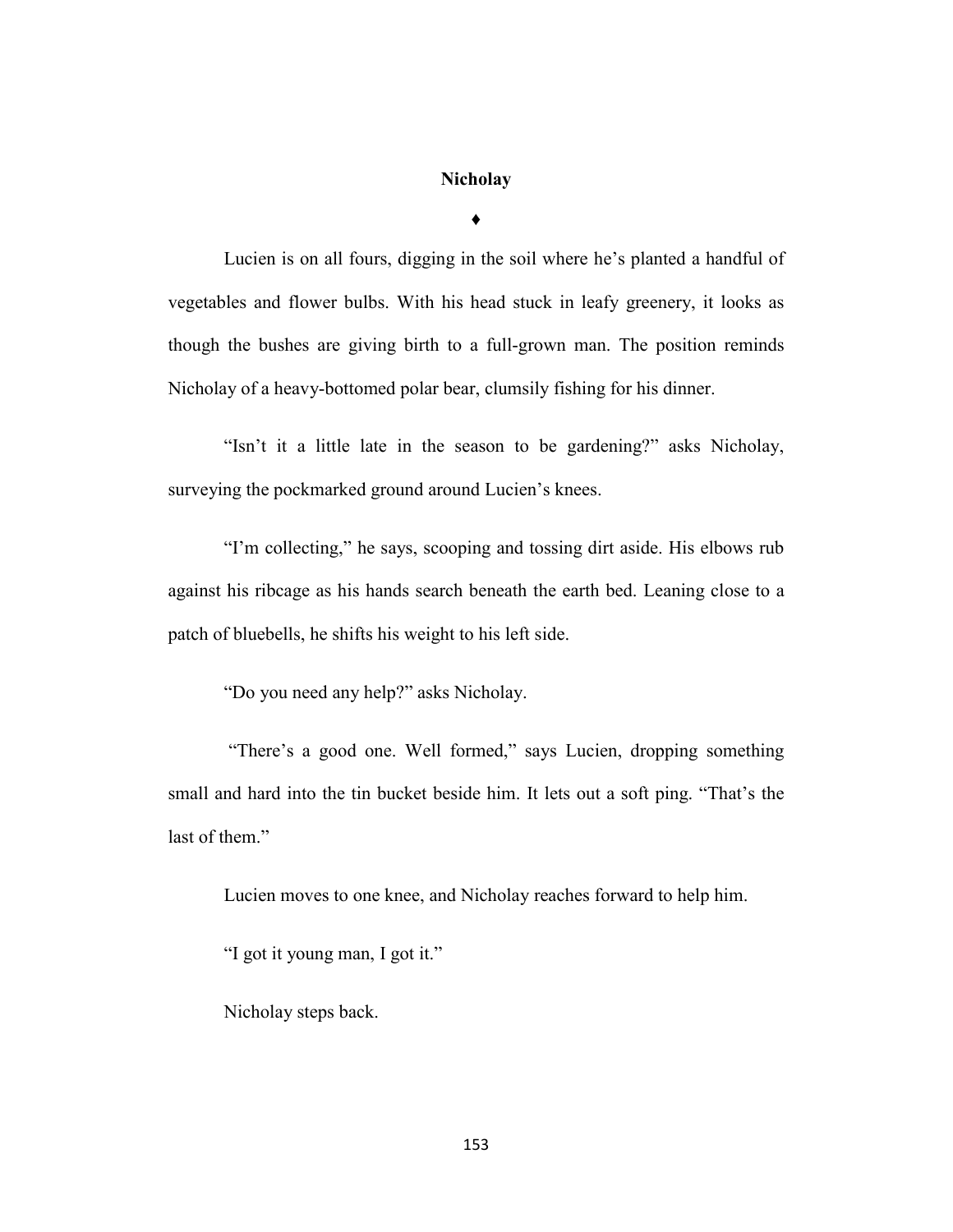Slightly hunched over, brushing dirt from his pants, Lucien turns around. "I can't be so old that I need someone to keep me balanced."

"When did you start believing in age?"

"When you attempted to make me feel old, damn it!"

He walks toward the backdoor and slides off his dirt-caked slippers. Handing the bucket to Nicholay, he plucks the pipe from his shirt pocket.

Age is catching up to Lucien. The fading out process has already begun.

With this somber reality in mind, Nicholay looks down into the muddy base of the pail. "Snails?"

"Escargot," says Lucien.

With lips drawn tight, he lights a match, the first smoke through his nostrils, making his eyes water. Sticking his hand into the container, he pulls out a black-shelled grub. "They are hermaphrodites. Male *and* female. Companionless creatures, because they've got complete souls."

The slimy slugs don't look like much to Nicholay and hardly appetizing, but Lucien has a way of relating to the rest of the world, as if he holds the secret which men will spend their entire lives trying to find. Being trusted with this knowledge makes it all the more significant to his pupil.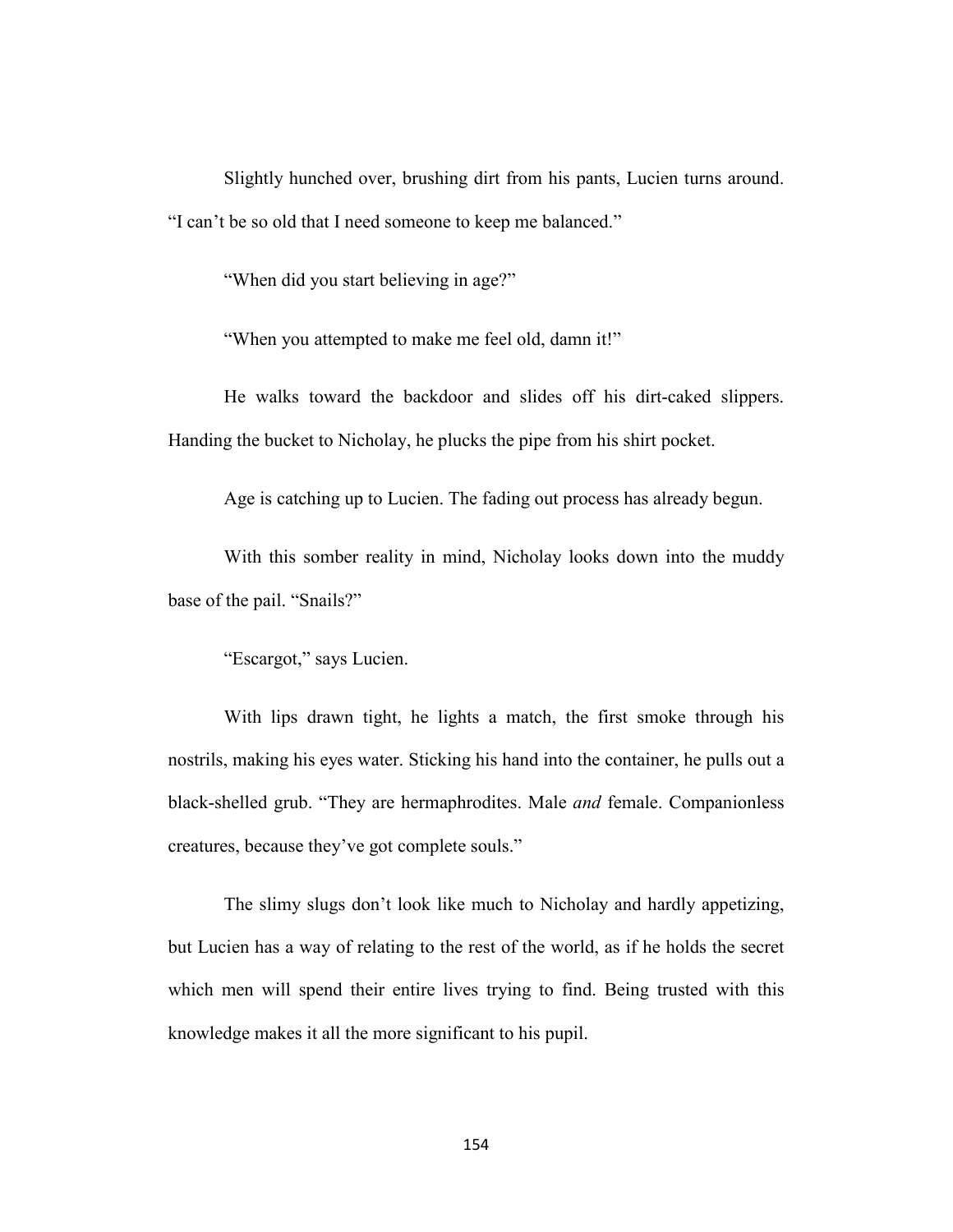Nicholay follows Lucien into the house, carrying the pail with him. "That woman you sent over to my place a week ago," he begins.

Lucien's head rocks back in a rough laugh. "Dark complexion, with imposing eyes. Seeking something, that one. It certainly wasn't me." He takes the container from Nicholay's hands, bringing it over to the kitchen sink.

"I don't think she was looking for me either," says Nicholay, getting comfortable in a chair.

The grunt in response indicates he will have to wait until Lucien finishes.

Over the stainless basin, Lucien rinses the snails of grit and the gelatinous substance that coats their bodies, continuing to smoke like the artful codger he is. In the drying rack, paintbrushes are mixed with silverware, and Mason jars with colorful and permanent tints are arranged amid drinking glasses and colonialpatterned china.

Nicholay fiddles with a butter knife left over from breakfast, forming small piles of crumbs upon the tabletop. As he lets out a deep sigh, the crumbs blow away.

"Did you hear about Madrid's loss yesterday?"asks Nicholay.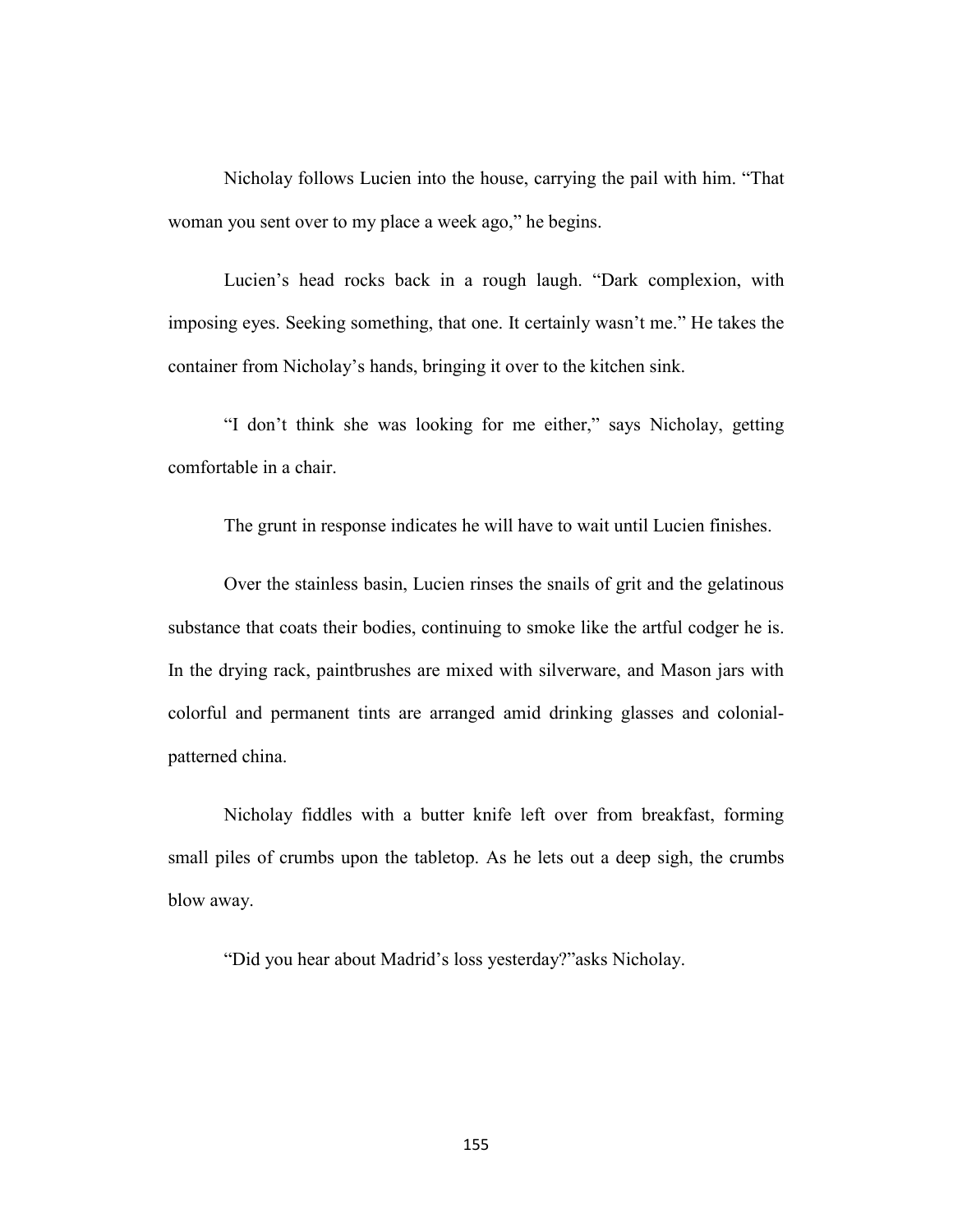The sound of water stops. Nicholay looks up. He watches as Lucien shakes excess water from a colander and transfers the hard little bodies to a ceramic bowl. Nicholay didn't know what would become of the terrestrial critters until now. But of course Lucien would attach theory to something he would later devour, because that is his power of influence—just when you think you understand the depth of something he sees, he makes it appear simple and small again.

Lucien takes a cloth and dries his hands. Pulling the pipe from his mouth, he finally speaks. "You're not satisfied?"

"She is a beautiful woman—"

"I didn't mean with her," Lucien interrupts firmly. "Satisfied with what you are doing. Or, shall I say, what you're not doing."

Nicholay thinks about this for a moment. "You're right. I had this grand moment of inspiration. Then what? It vanished! I got caught up in thinking I could carry a feeling over to something else. It doesn't work that way, does it?"

"Let me ask you this," says Lucien, leaning on an edge of counter. "Why are you waiting for it to come to you? A settled mind is not required to create. Inspiration is temperamental and needs to run wild. If you can get a grasp on anything, even if it's just a handful, you need to ride it out."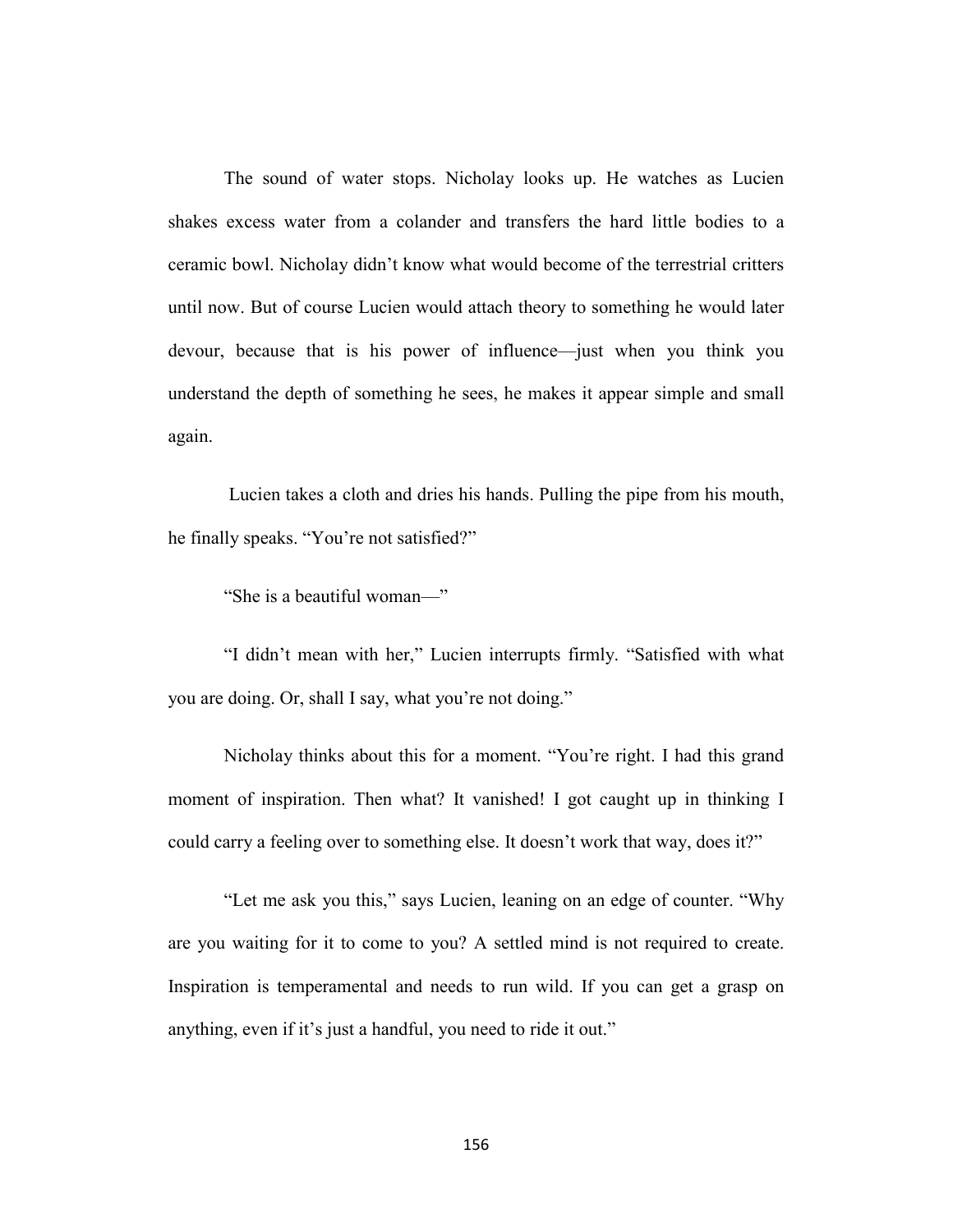"I thought I needed to find resolution first."

"Through your work, young man, through your work," says Lucien. "Inner peace and all that jazz is bullshit. If love inspires you, use it, but there is more than just that out there. The way in which women excite you will change. You must be aware of this, or you will become more and more unsatisfied. It took me a long time to understand this on my own. You never want to become dependent on such a muse."

"So what about the girl?"

"No one can work under the demands of another. It's a good lesson to learn. Show me anyone who has and I will show you an unsatisfied man."

"Should I not do the show then?"

"Oh, so she did want something."

"Am I a fool to have committed to an exhibition?"

"Not necessarily." Lucien sits with Nicholay, emptying the contents of his pipe into a tobacco tin. Tapping out the last dried shreds, he says, "Why don't you go home and clear your head, and then stand before your canvas? See it as if it were already painted. Not as space that needs to be filled, but as something that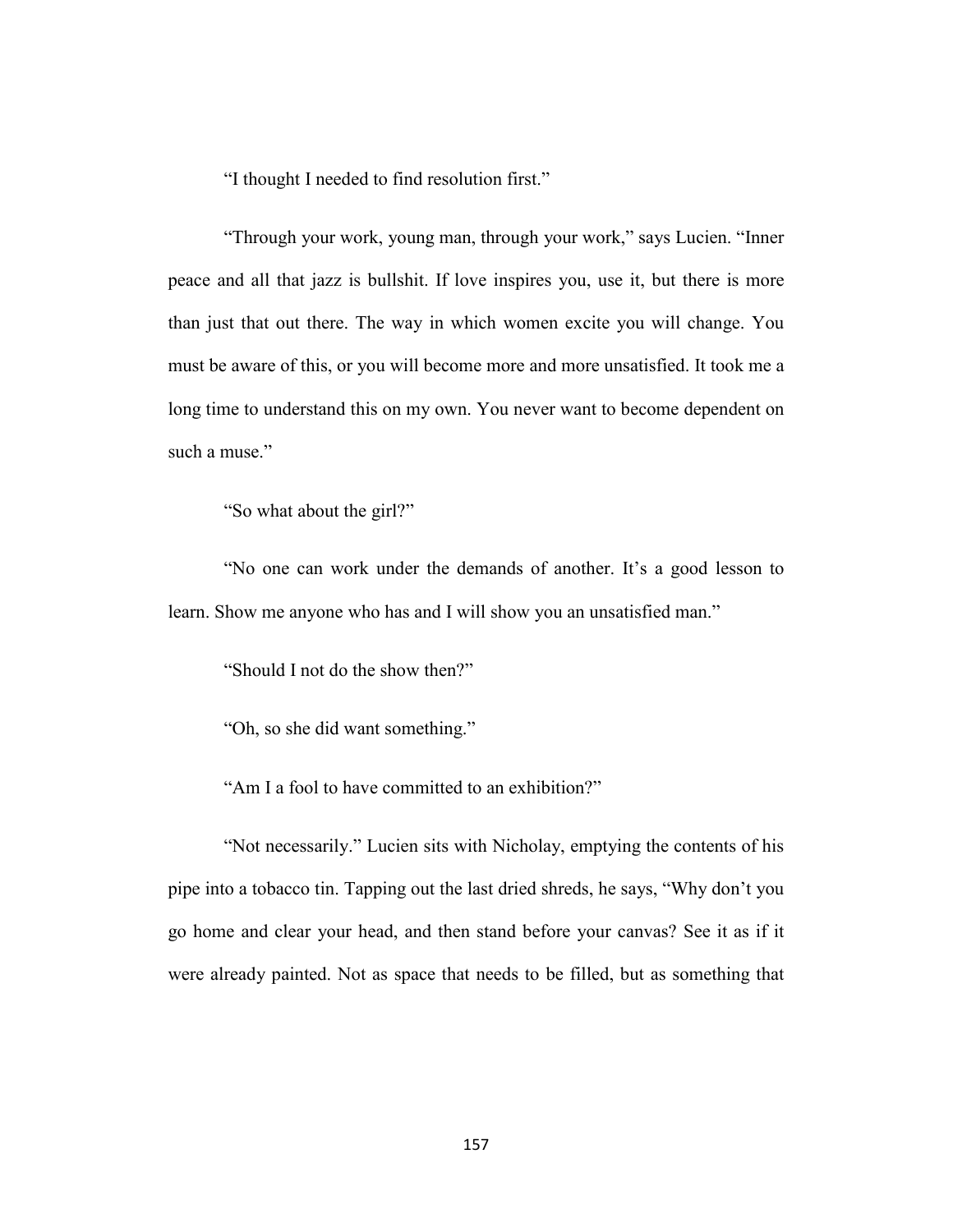needs to be revealed. Then it will be done, and others will be able to see what you've seen all along."

"I wish it were that easy," says Nicholay, looking away, frustrated.

"Easy. Hard. Don't think about it. It will happen the way it should."

Nicholay wants to trust his guide.

"Would you like to bring some snails home with you?" asks Lucien, getting up. "They are delectable with a little lemon and garlic butter."

"I think I'll pass, but thank you."

"Just means more for me."

Lucien walks with Nicholay to the door. "Let go of the idea that you *need* to produce or *should* produce. Get these notions out of your head. Something will appear. It will come out of hibernation and roar." Lucien puts his fist gently to Nicholay's chest, just above his heart. "It's in you, and it's scratching to come out."

♦

## *Nicholay,*

*Before we met, I was always looking for something else, with curiosity lying beneath the changing showcase that I'd become accustomed to—a lifestyle*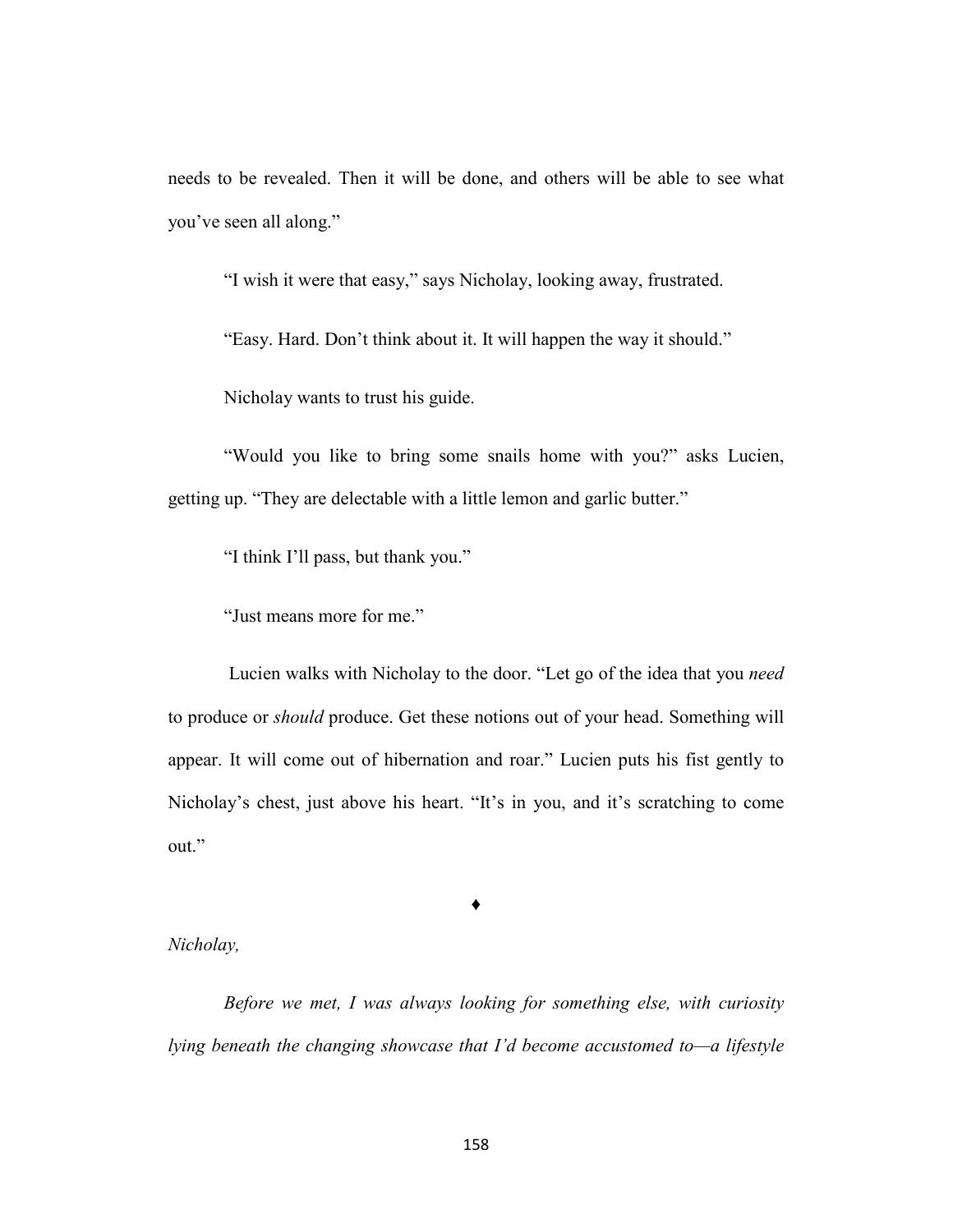*in a constant state of energy and fete and restlessness. I never had to apologize for who I was or the things I was doing, because I never let anyone come close enough to care.* 

*I realize now, as we talk about the way things were, that I was afraid. When I walked out and left you, I was afraid for the first time in my life that I would have to think about someone other than myself and that I would have to be responsible for a life other than my own. I was scared of my incompetency, my lack of experience, my inability to keep you satisfied in all aspects and need. I even recognized the possibility that I would never completely fulfill you. Knowing this each day, to be reminded of it—I couldn't live with it.* 

*Since then, I can admit that my thinking was all wrong. It never was about pleasing only you or me, but finding pleasures of our own and then bringing them to the table, to share in their completeness. I find it funny that we are now seeing this; these letters are filled with all of the conversations we should have been having back then. We can spend years dissecting what we should have done differently, but I think it is best to become acquainted with who we are now.*

*There is much I would like to know about you, and I hope you feel comfortable enough to confide in me. A friendship would mean a lot to me, since I have always considered you and our time together a significant part of my life. I hold you and your talent at such a high regard. I think I have always somewhat*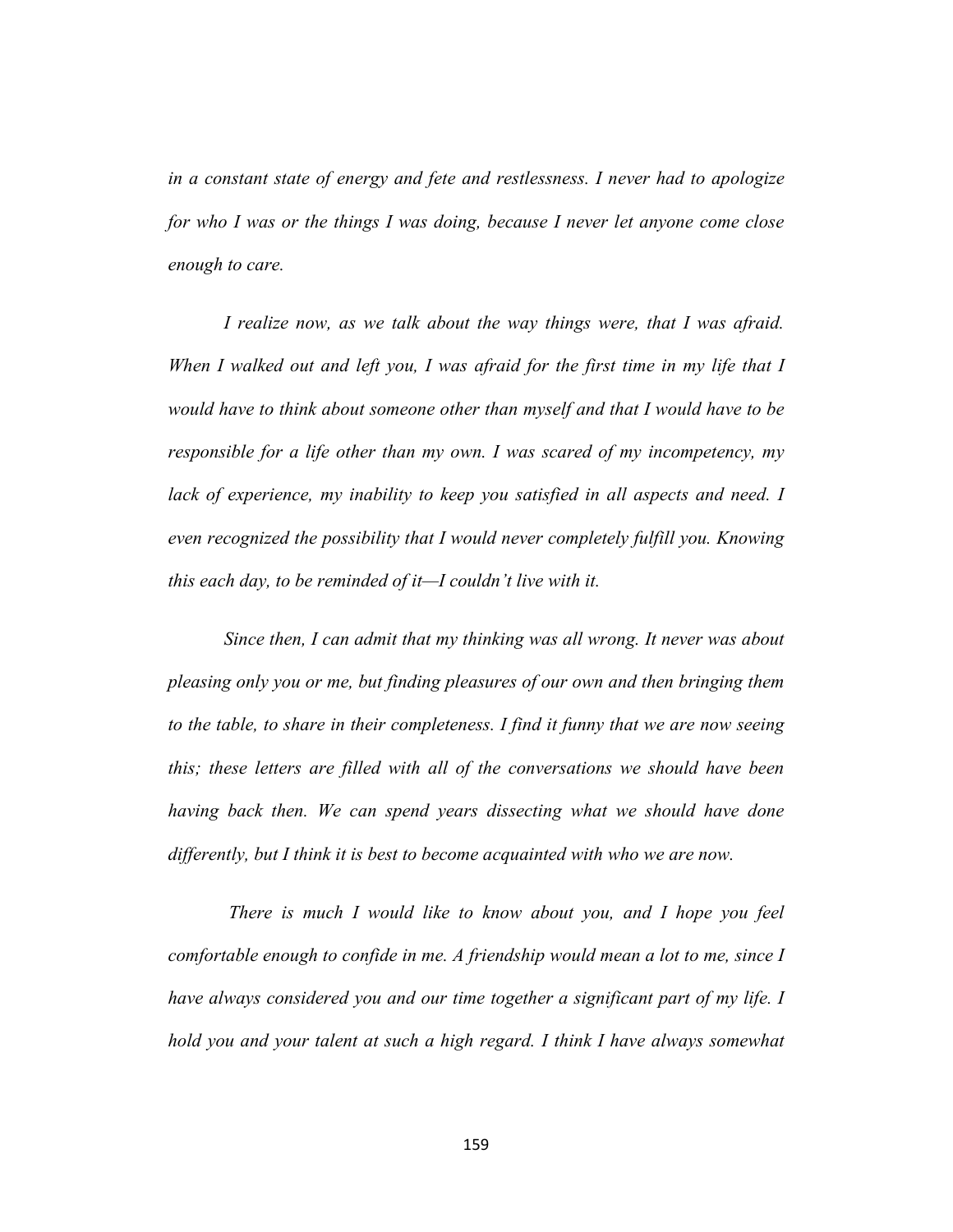*envied your confidence, hoping it would rub off on me and perhaps cure me of my own flat-lining imagination. I want to believe that I can still become inspired, just as I was when I was with you. At least, I have hope in such a possibility.*

*Tell me Nicholay: Where are you these days?* 

*Zola*

Nicholay reads as he walks back from the mailbox to his studio. He has been working on the new triptych consistently, and the three connected paintings are beginning to feel exhibition worthy. In less than a month, he will be one of five no-name painters, sculptors and photographers who have potential for success. Would he define himself this way? Probably not. But with future sales in mind and a mortgage due, and the promise of all of his materials taken care of by sponsors, it was an offer he found difficult to dismiss. Lucien may think less of him for submitting to such pressures, but Nicholay is nowhere close in his evolution as an artist to position himself above buyers, critics, and an audience. He will attempt to play the game, if it means some bread is coming in. Call him a sellout, but he has no desire to starve.

Sitting on a stool by the central canvas, he is letting it all sink in when there is the sound of a car in his driveway. He expects it to be Geraldine, since he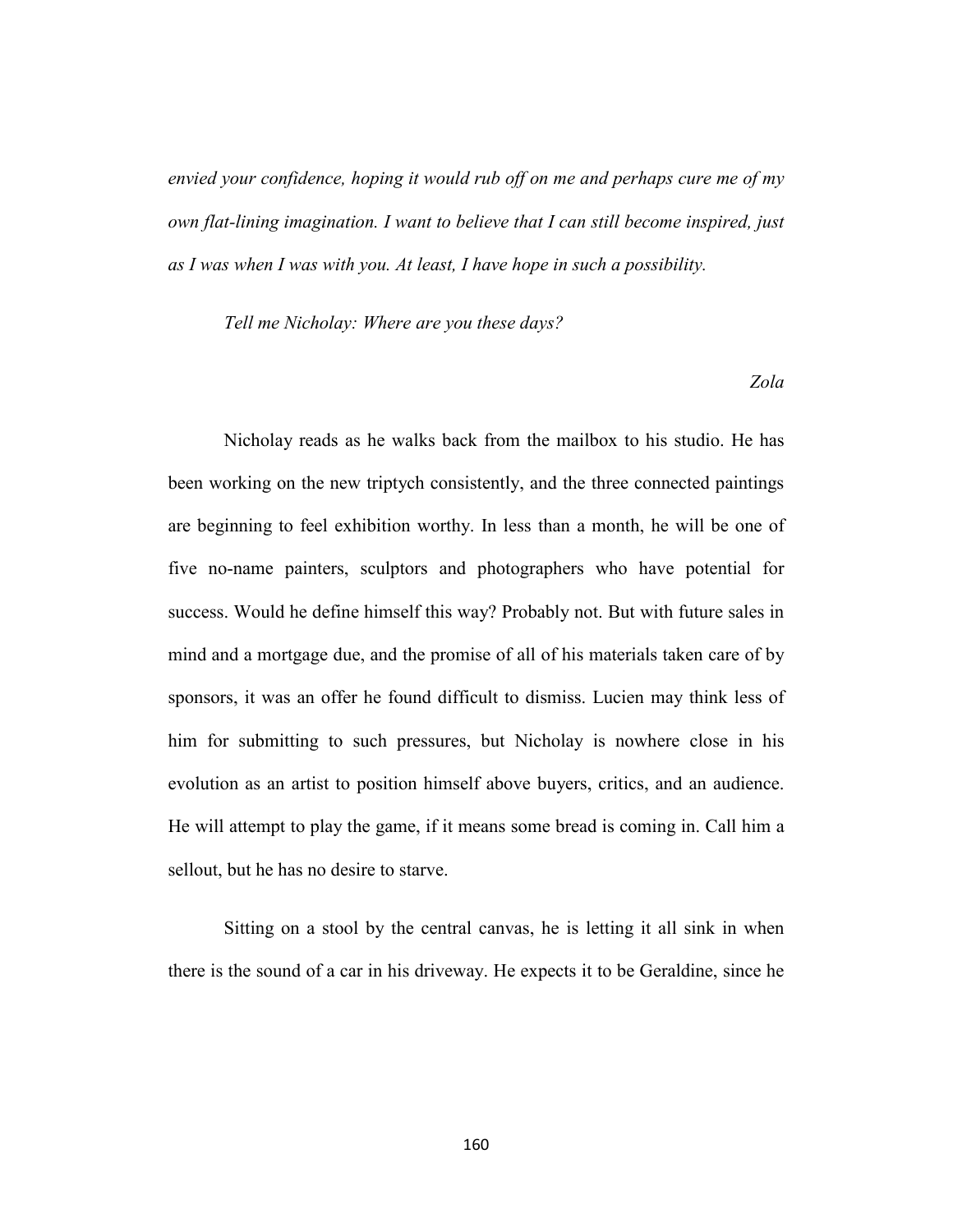hasn't seen her in a few weeks and there is still work to be done together. But it is Ariana he sees.

"You haven't returned my calls," she says, standing under the steel doorframe with her arms across her chest.

Nicholay chooses a softer brush, dips it in water and assesses his palette. He glances toward the easel, then looks back to the plywood board covered in a variety of wet and hardened globs of pigment. Rolled up tubes, some uncapped for too long, give him the last bits of paint.

"Aren't you going to say anything?" she says, moving uncertainly toward him, her face angry but naturally pretty.

"I don't know what to tell you. I'm working. I didn't know I had to give you an update every hour." This woman wasn't going to dictate to him; he would make the deadline for the show. What else did she want?

"No, you don't have to check in every hour, but I am putting large sums of money into promoting your name and your work, and I need to be assured that you are going to deliver when it comes time."

"You needn't worry," he says, working out an angle with a spatula and then blending its edges with a brush.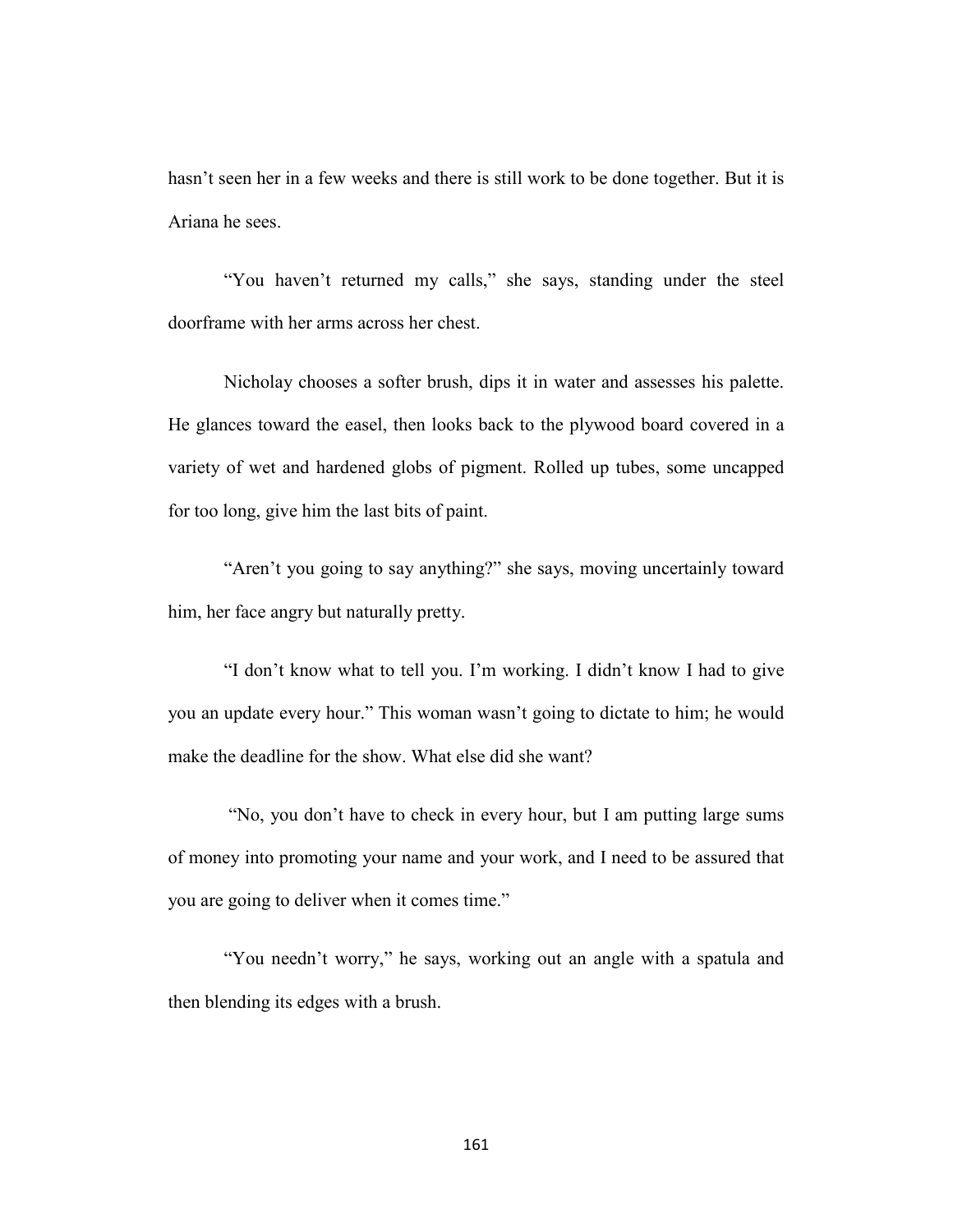"Really? Show me."

Nicholay roughly puts down his tools. The sound they make on his workbench is one of irritation; she needs to get off him, or he won't paint at all. With open hands, he gestures around him. "What proof do you need?"

Nicholay watches Ariana move into the space, which he's clearly been using. She moves cautiously, almost as though she doesn't want to disrupt his subject matter. Her fingertips hover above one spackled and flush surface, tracing imaginary lines and routes like someone who has just regained eyesight.

The figures are amorphous in nature, a mix of features that are human and animal, male and female. There are feathers and fingers, eyes and hooves, mouths and tusks. If someone stares long enough, deep enough, they could delineate the outlines of a woman, man and child in each composition.

"They are complete souls," whispers Nicholay from behind her. He is standing so close he can smell laundry detergent on her clothing.

"I can see them," she says, as though entranced by how the creatures look at once alive, and ready to leap out and devour her whole. She stares at his work, and he stares at her, neither one of them speaking.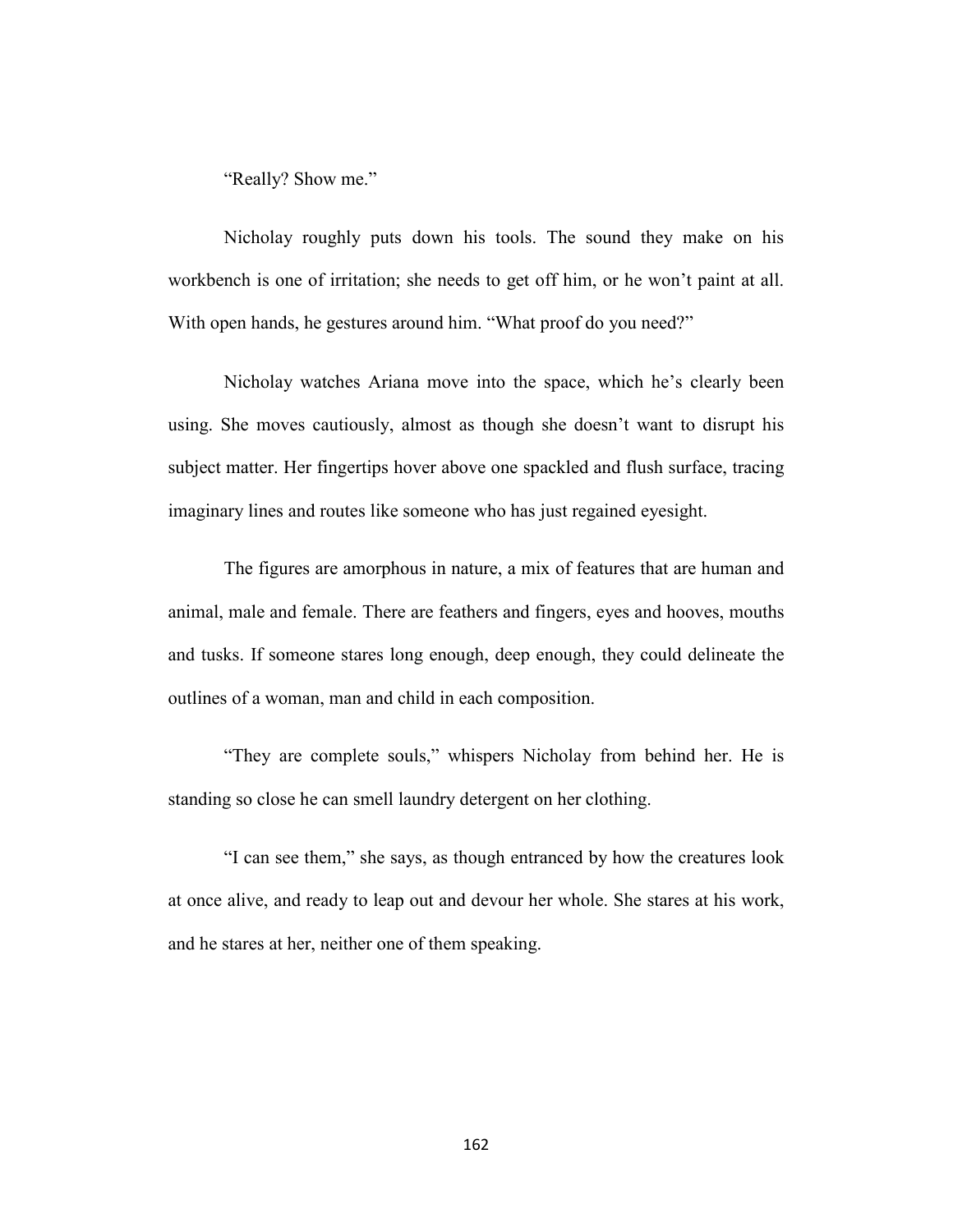Finally, she turns to leave, walking past him and brushing his side as she goes. The motion makes Nicholay's skin tingle, and it takes everything inside him to resist grabbing her hand and pulling her back to explain.

He remains in the studio as he watches her walk across the yard. A bee buzzes around him, circling his head, then exiting through a chip in one of the glass walls. Ariana disappears from sight, leaving a powdered auburn dust swirling in the road.

Could she even begin to understand what he sees? Could anyone? As soon as these paintings are finished, he will be able to send them off with her to the mainland. However, his original plan of not attending the show has changed. He has found a new interest.

### **Zola**

#### **♦**

Crawling from beneath the covers of her bed in the azure of first light, Zola pulls a wool sweater over her head, warm leggings around her thighs and thick socks onto her feet. The world is still in shadows, except for the slight blue tinge of pre-dawn that, by the time she makes it into her kitchen, will become the golden cast of the sun shining through the marbled panes of every New Englander's eastern-facing home. Through the windows she's cracked, to let out some of the dry radiator heat in the middle of the night, she hears forks scraping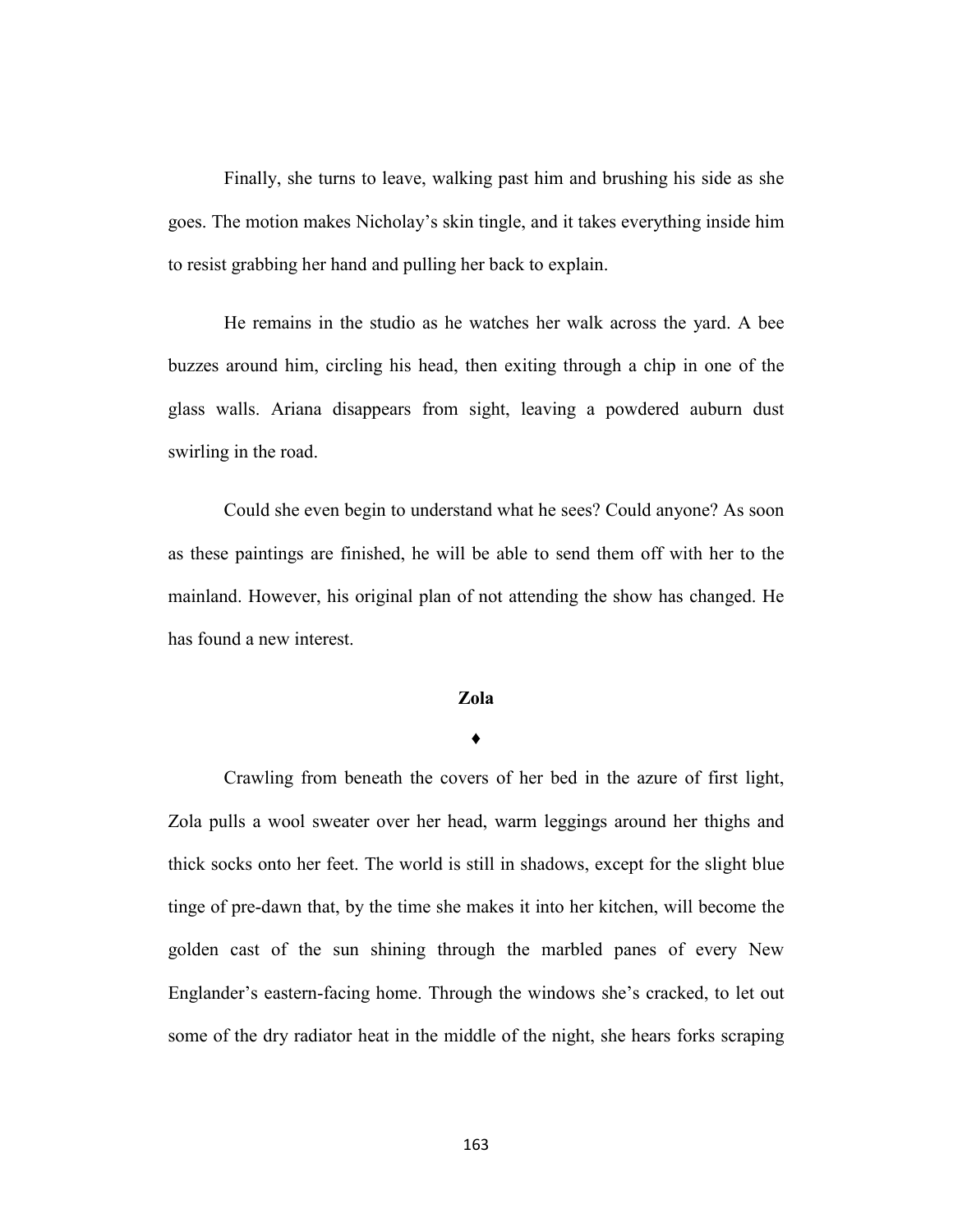on plates, and from the house next door comes the aromas of coffee and wood smoke and the clambering noise of young children getting ready for school. Zola gathers her waders and tackling box and puts on a knit hat and rain jacket. She hasn't picked up a fishing pole since Pamplona, but what better way of facing her past than to try again at something she once loved?

Zola can almost be mistaken for an adolescent young man among men, standing in line in her oversized gear, waiting to get a coffee from the breakfast cart. They let her go ahead of them, not knowing what else to do. Sometime in their lives, their fathers had taught them that chivalry wasn't dead; women and children always go first.

Below the wharf, crates are hauled on to trawlers, nets are detangled and picked clean of debris, and ropes are stacked up around strong arms to tie-off or tie-down. Zola knows some of the guys from the pubs and restaurants around town, the places where they sell their catches in exchange for hot meals and strong drinks. They are men of lore, the weather and the sea, spending their isolating days among rotting fish bodies, the lead of petrol, and the unpredictability of swells and gales. There is a brutality to them, a hard coolness that makes her wonder if the affection of a woman could ever warm them, or if they will forever be wedded to the spirit of the Atlantic Ocean. Even when she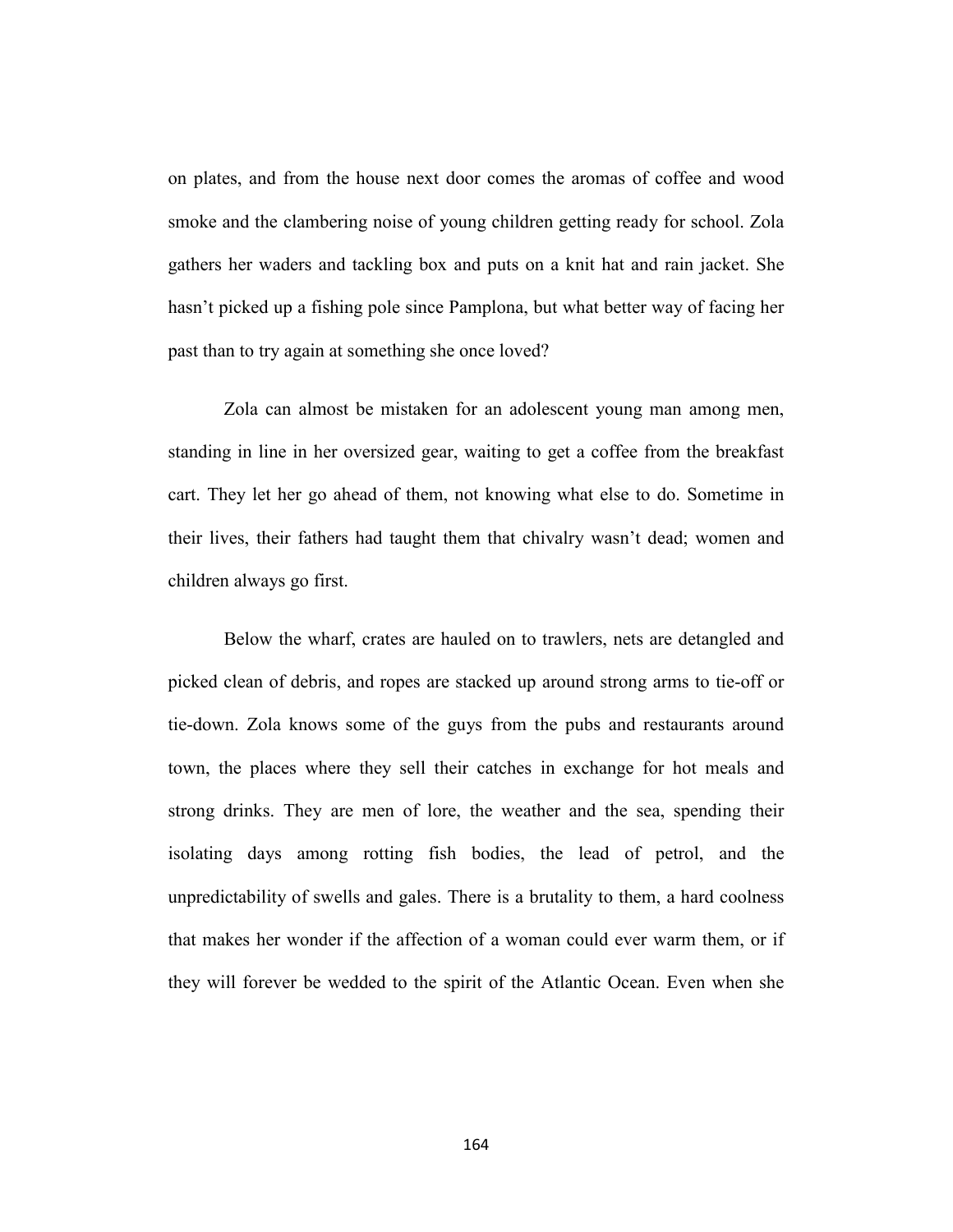turns around to thank them, they are looking past her—far, far beyond the mouth of Casco Bay.

"If I knew to behave better, but I say the attire suits you,"says Chris, walking up to her as she's about to hand over a couple bucks for her coffee. "I got this. Put it on my tab," he says, smiling down with his big Nordic face. "It's a real treat to buy my favorite bartender a drink."

"What tab?" says the man in a bowler hat and fingerless gloves, pouring a steaming cup of joe for the next person in line.

"I'll get you later, Griff, I promise," says Chris.

"Thanks," says Zola, putting the money back in her pocket.

"Don't mention it. You know you're something for braving the port at this hour. Don't tell me you stayed with one of the Duckies last night." Duckies are what the locals refer to as the "young blood sailors," usually obnoxious trust funders joy-riding around in Daddy's boat, or the stoic merchant marines that frequent as many coastlines as they do hookah bars and pool halls, looking for easy girls.

Chris isn't one to talk either, since most of the year he lives on his boat, but as soon as winter blows in, he usually shacks up with some crazy woman or another. He has a reputation in town for his foul mouth and disgusting jokes, and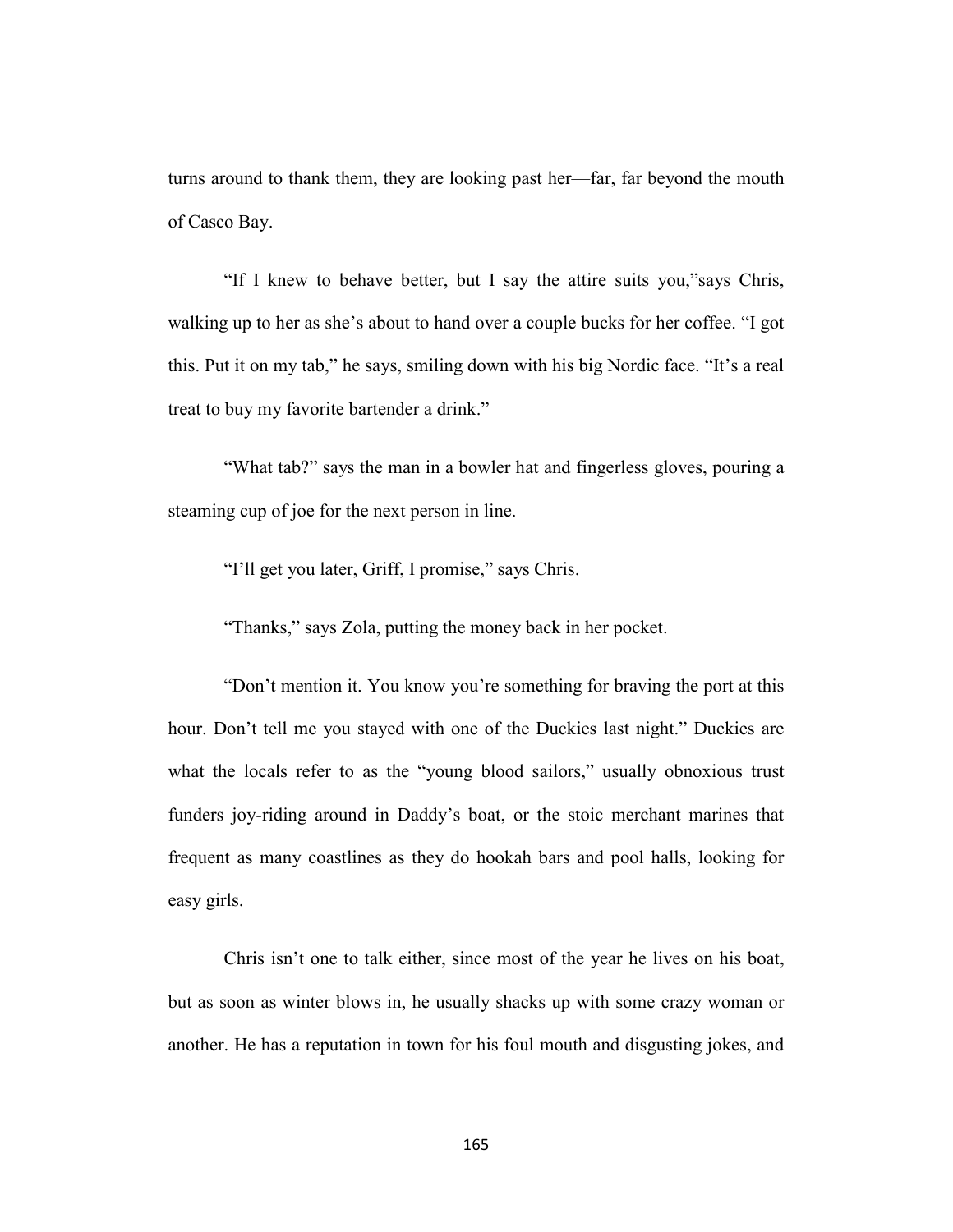it isn't a surprise that Jules befriended him over a night of drunken debauchery. The two men are often seen together comparing notes, or taking turns trying to impress a female, stumbling around in heels too tall.

Chris looks surprised when she asks where to find the best spot to fish alone is. "The water will be calmer down a ways, on the other side of the bridge," he says. "It's off-limits to motor boats, and the sandbar stretches further than any other part of the peninsula, so you can wade."

Casting from land where a snag on a rock or in some tall weeds is much more likely is the surest way of losing a fly. Not to mention, she is rusty.

Chris is on his way to check his traps, but offers to take her down to the cove.

"I think I can find it. I don't mind exploring."

"You know where to find me the *Laila* at slip three," he says. "And send that kooky Polynesian my way when you see him, I got some purple sea urchin that will really get his dick hard."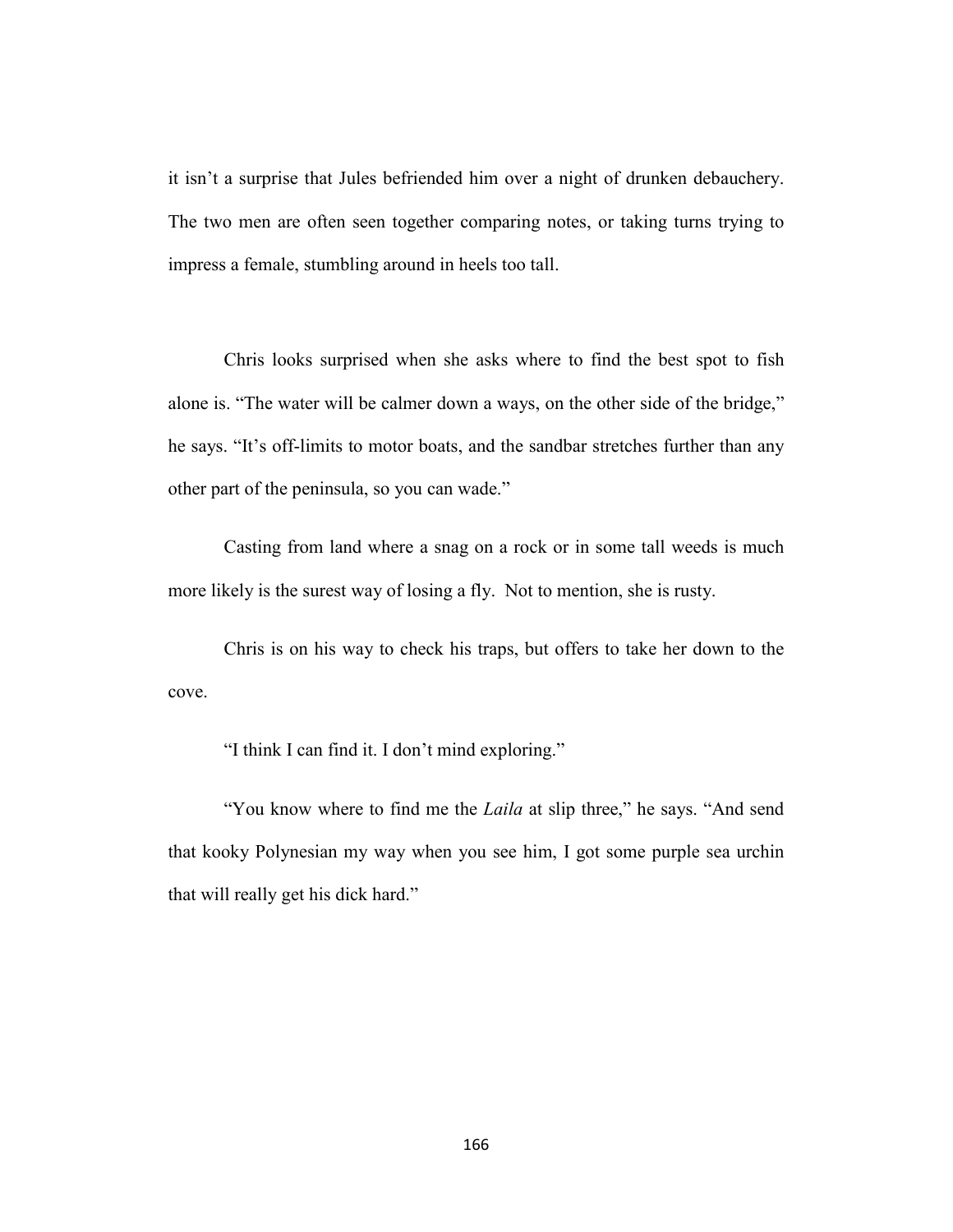The beach gnats make the seaweed pulse with a sound like the electric pen of a tattoo artist. Zola sticks the handle of her pole into the sand, pointing straight up towards the faint strata of translucent clouds scattering in the new sky. She sets her fishing kit on a nearby rock, and opens the yellow lid to inspect its contents: a wrapped clipping of line, artificial nymphs of green duck feathers, two spools of black thread, a packet of hooks, skipping stones, an origami sailboat Ernesto had once sent downstream to her, and a pair of reading glasses left behind by a stranger.

The knot comes back to her quickly, as though they aren't her fingers tying the fly on, but his. She recognizes her own knuckles, but not how they expertly roll while threading the string. Her mind seems to expand like a sponge, when she finds herself this close to the water's edge. She lets it lap at the toes of her rubber boots, but no farther will she go. The fly dangles from the cork and graphite pole in her hand, slightly slack in the direction of the light wind. Timing is everything.

She recites a stanza from Tennyson while directing her line in a motion slower than a whip, leaving the last word to propel her lure a good fifteen feet across the crescent-shaped inlet, barely rippling the surface as it lands.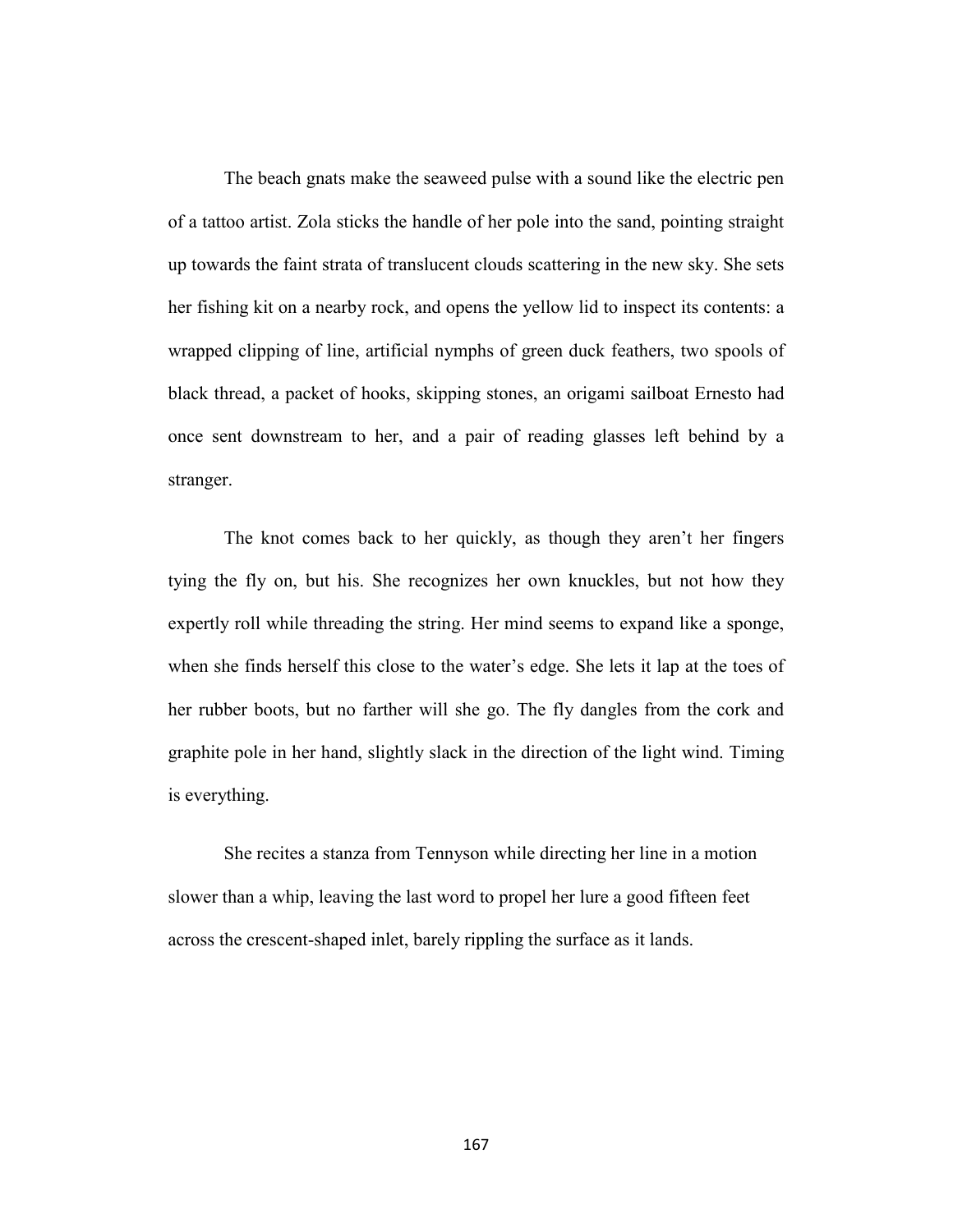The streams through many a lilied row

Down-carol-ling to the crisped sea,

Low-tink-led with a bell-like flow

A-tween the blossoms we-are-freeeeee.

She waits.

Zola understands her place in the scheme of things. She can send out anything she wants with good intention, but if she doesn't have the patience or the wherewithal to accept universal disappointment or discouragement, then she wasn't cut out for such endeavors in the first place.

As she thinks about growing pains, she feels a slight tug that barely bends the rod, but she releases the bail on instinct. As soon as she does, the line goes limp and the movement at the end stops. False alarm.

Suddenly, though, the line jerks fast, running out quickly a good five feet at an angle, making the reel handle spin quickly under her right palm, smacking against her thumb as it turns. Wanting to give the barbed hook enough time to lodge itself in the mouth or throat, she continues to wait, watching the line zigzag through the water.

Finally, she flips the bail back over to lock and begins winding the spool, slowly at first. There is tension on the line, but she still isn't fighting much. Not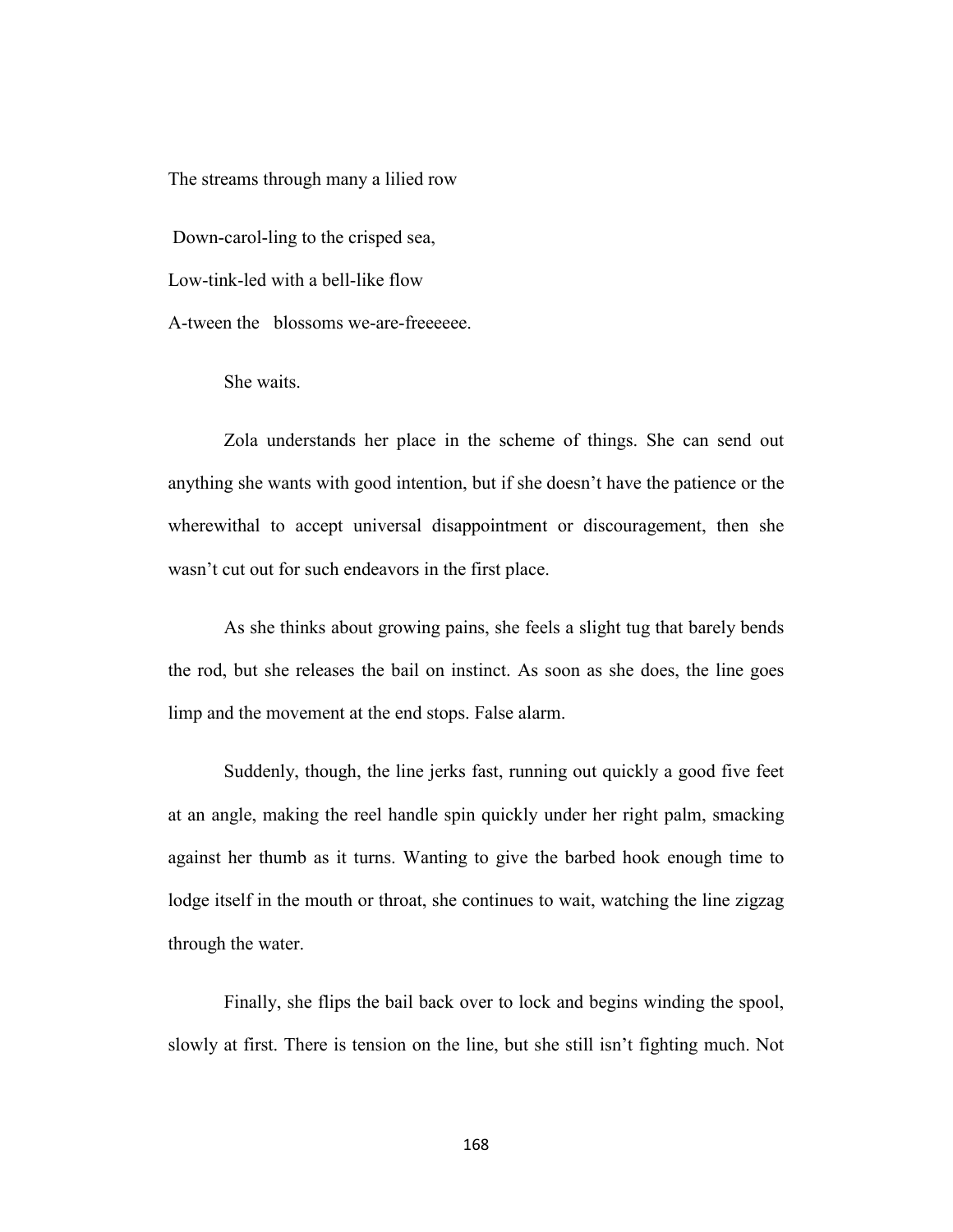until the last few yards does it really give her trouble. But she stands her ground, reading the pace and energy of the fish, and acting upon what it tells her to do.

When her catch is brought in and breaks the surface, she lets it flop down into the sand.

"Looks like you got an alewife!"

Zola turns to see Chris sitting on the breakwater wall.

"What do I do now?" she calls over to him. Chris jumps down into the sand, and comes over to her.

"Figured you would need help with this part." He pulls a screwdriver out from under his jacket, and hands it to her. She looks at him, unsure. "See how it's sharpened on the end?"

Zola nods.

"Okay," he says, squatting on the beach. He puts his fist around the alewife's pearl and slate-colored body, instantly calming the wild flapping of its golden finned tail.

"Should I take the hook out?" she asks.

"You don't need to." Zola kneels down next to him with the tool in her hand. "Okay, see this spot above the eye? The temple," he says, pointing to where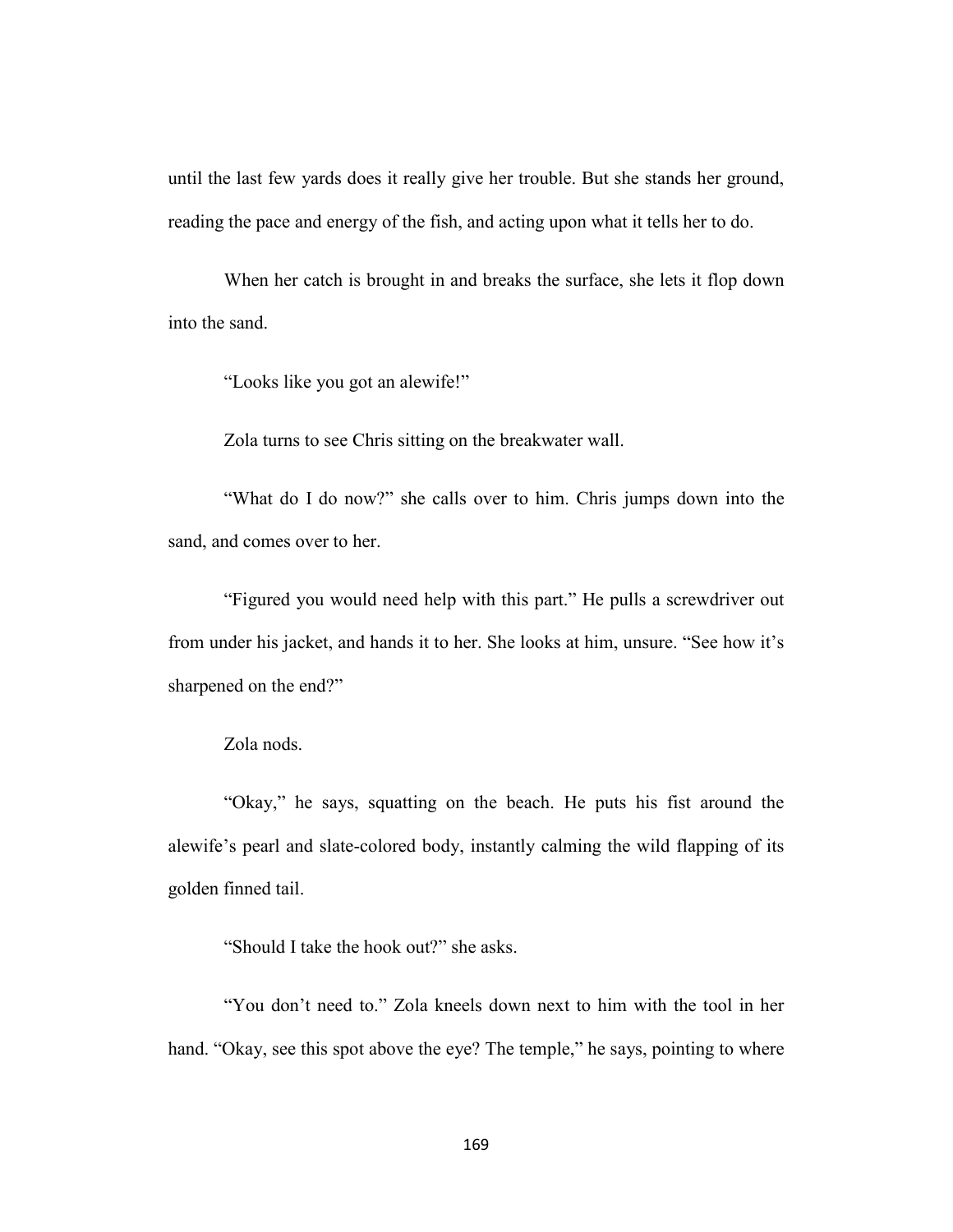he means. Its soft yellow eyes seem to be begging for mercy. "Now just shove it in right there."

"This is the only way?" she asks, nervously.

"It's the best way. He won't suffer anymore." Zola can see the asthmatic breathing begin. The fish is becoming sluggish, and the tail is barely twitching. Zola's jaw tightens as she jams the spike into its head of cartilage and flesh, without hitting a shard of bone.

"It's like the spot was meant for just that, huh?" says Chris, as she withdraws the screwdriver.

"I've never killed anything before," she says.

"It's not the best eating, but the more you do this, the luckier you get." Chris bleeds the fish for her, then gives her a few pointers on how to prepare it.

"You keep it," says Zola.

"You sure?"

"Yeah," she says. "Now that I know I can do this, I'll give it another go another time."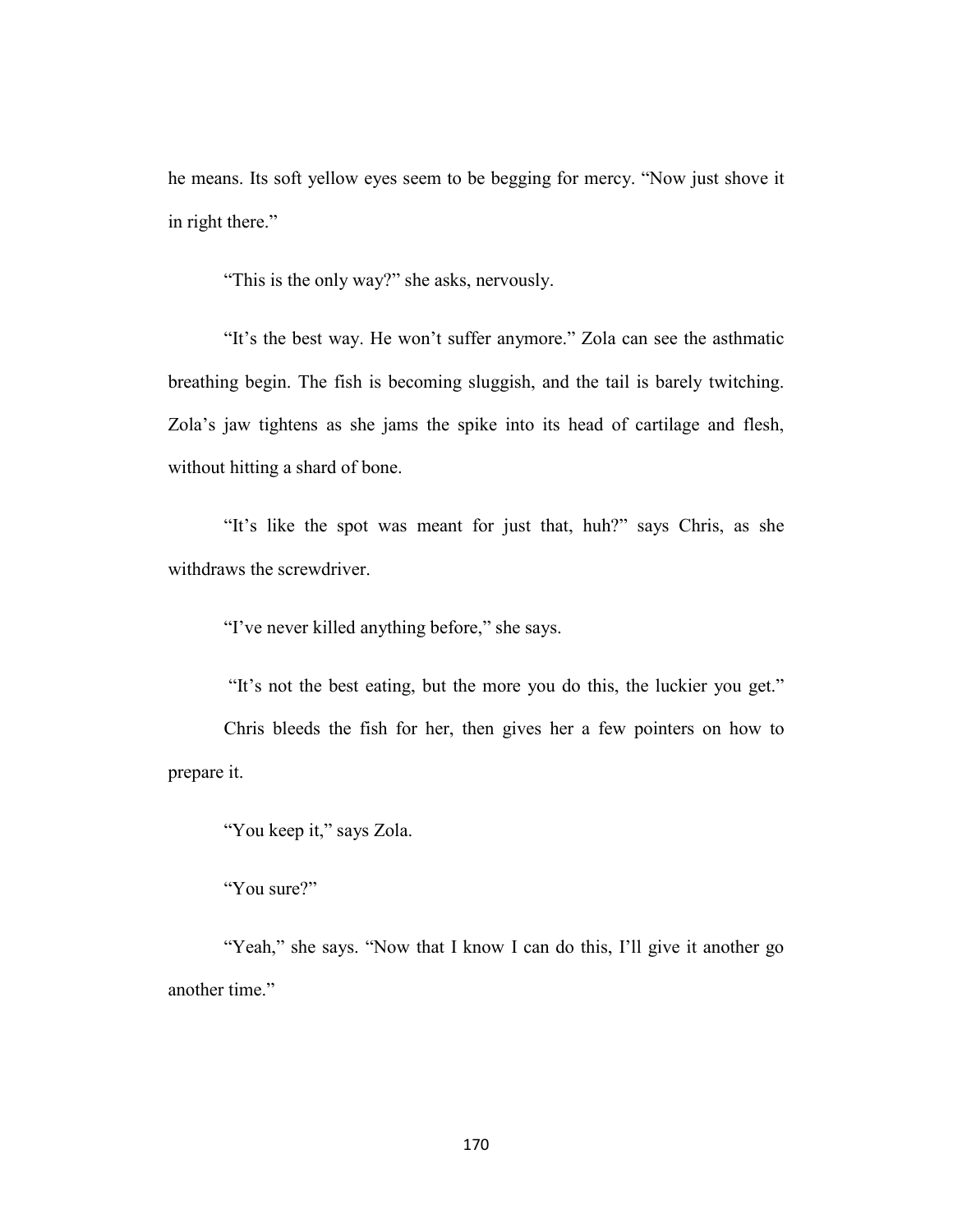"Say you'll come," says Natalia. "I don't give a shit about architecture or conservation reform, but you need to meet this guy."

Adam has a gig catering a private party, coordinated through a mutual acquaintance, and Natalia is trying her best to hype up the host to Zola with a mixed bag of ulterior motives. Zola is curious; Natalia is pulling out all the stops on this one. But she's always hated the idea of being set up and just the thought of walking blind into a date sounds so awkward to her, so she has never once followed up on any of her friends' attempts to play matchmaker.

"He's a transplant, too, and a writer," says Natalia, while waiting for Adam to finish his prep list at the restaurant. This afternoon is their third trimester doctor's exam, and Zola can tell they are both anxious to get going to see on camera how perfect their baby is.

"You do realize we may have nothing in common?" says Zola, tapping her pencil on her ordering sheet. She came in early to help Jules with the end-of-themonth inventory, yet Jules is nowhere to be found.

"In common with who?" asks Adam, unbuttoning his chef's coat.

♦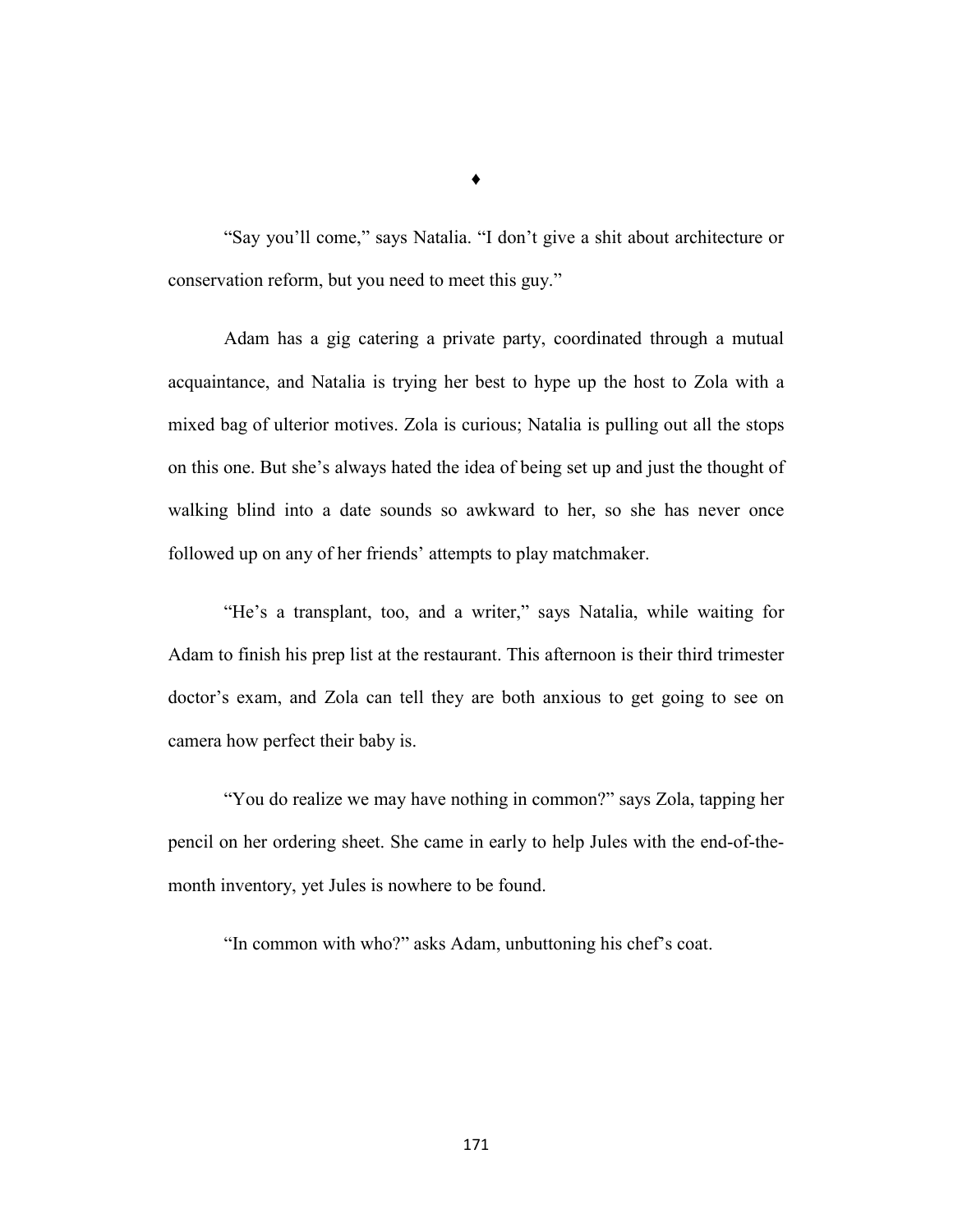"Honey, please tell me you have another shirt to wear," says Natalia. Adam looks down at his *Violent Femmes* tee shirt, threadbare where the cotton has begun to pull away from the iron-on decals.

"What's wrong with it? Summer of '98. You were just a giii-rl," he teases. Natalia relents as he kisses her cheek. "Got to keep it for the kid, anyway," he says. "He's gonna be cool just like his papa."

"Right. On second thought…" Natalia rolls her eyes, flashing Zola an I'mover-the moon-for-this-one smile.

"I'll think about it," says Zola.

"That's what I like to hear," says Natalia, slowly climbing off the bar stool, her body adjusting to the weight of her belly. She groans. "I better get my ass back."

"It looks okay from here."

"Thanks, girl! I have a feeling you're going to like Max. And if you don't, I promise never to subject you to another one of my awful plans again."

"Deal."

The happy couple leaves, and Zola puts down her clipboard to see if Jules has come in.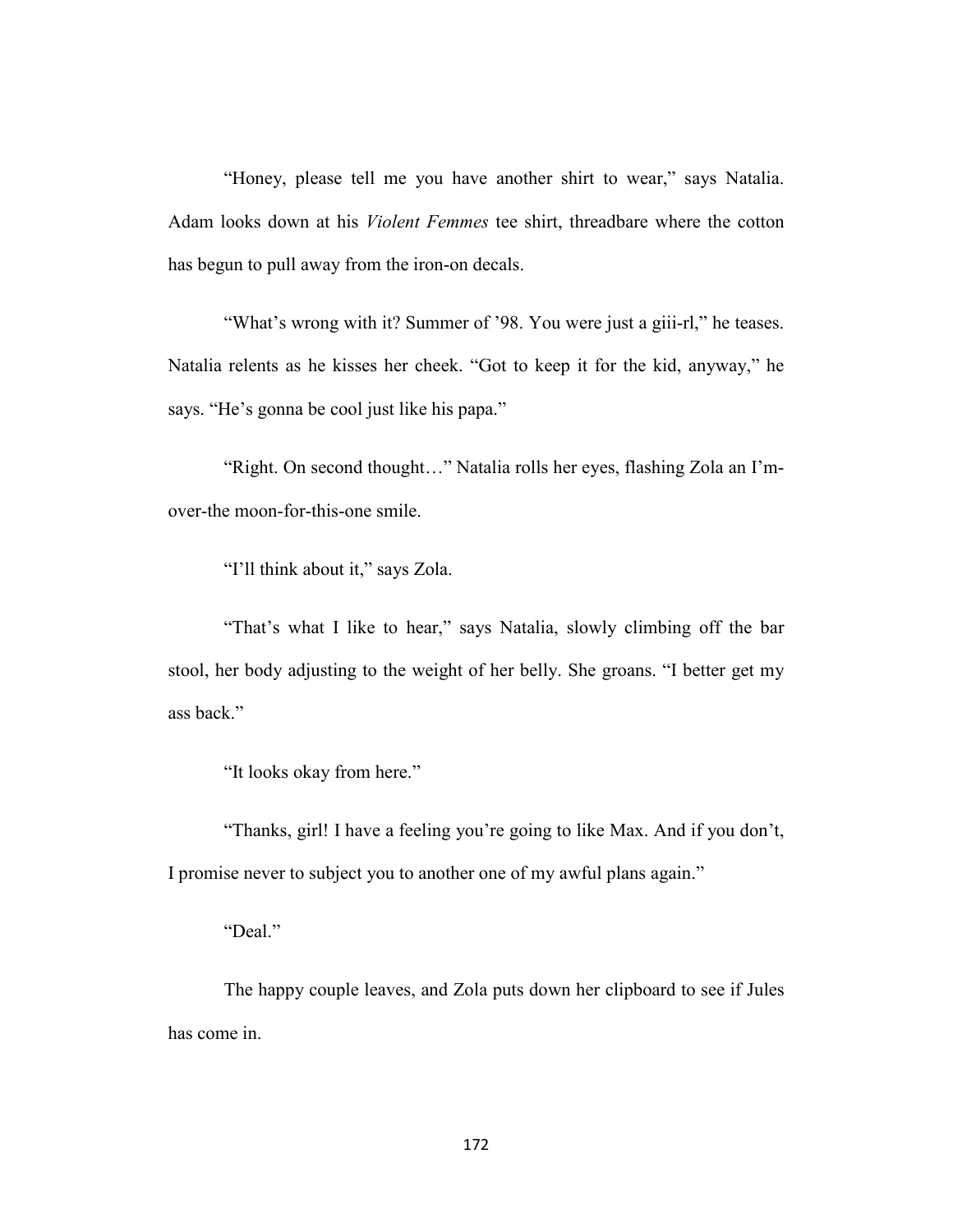She knocks on his door. "Jules?" she says, her head resting on the frame. There is some movement in the room, but it may just be the cooling unit in the window; they can get loud when they need to be serviced, and even when Jules isn't occupying a room, he keeps the A/C as cranked as a meat cooler. "Jules?" She raps the knuckle of her index finger against the door.

"Do you need me?" His reply is muffled.

"It's almost time to open for lunch service."

The door opens abruptly, the chain still in place. Half of his face is visible: rich brown eyes, caramel skin, the wider side of his nose, and his hair as she's never seen it before, dry and ruffled like a teenage boy's. His breath smells of peanuts and scotch. "I'm not feeling it today, Zola. Ever just want to walk away for good?"

She looks at her feet, boring black flats on an ugly geometric carpet. "I have."

He opens the door wider, and she can see he's not his usual self. He's wearing his old college wrestling sweatshirt and a pair of sweatpants. He isn't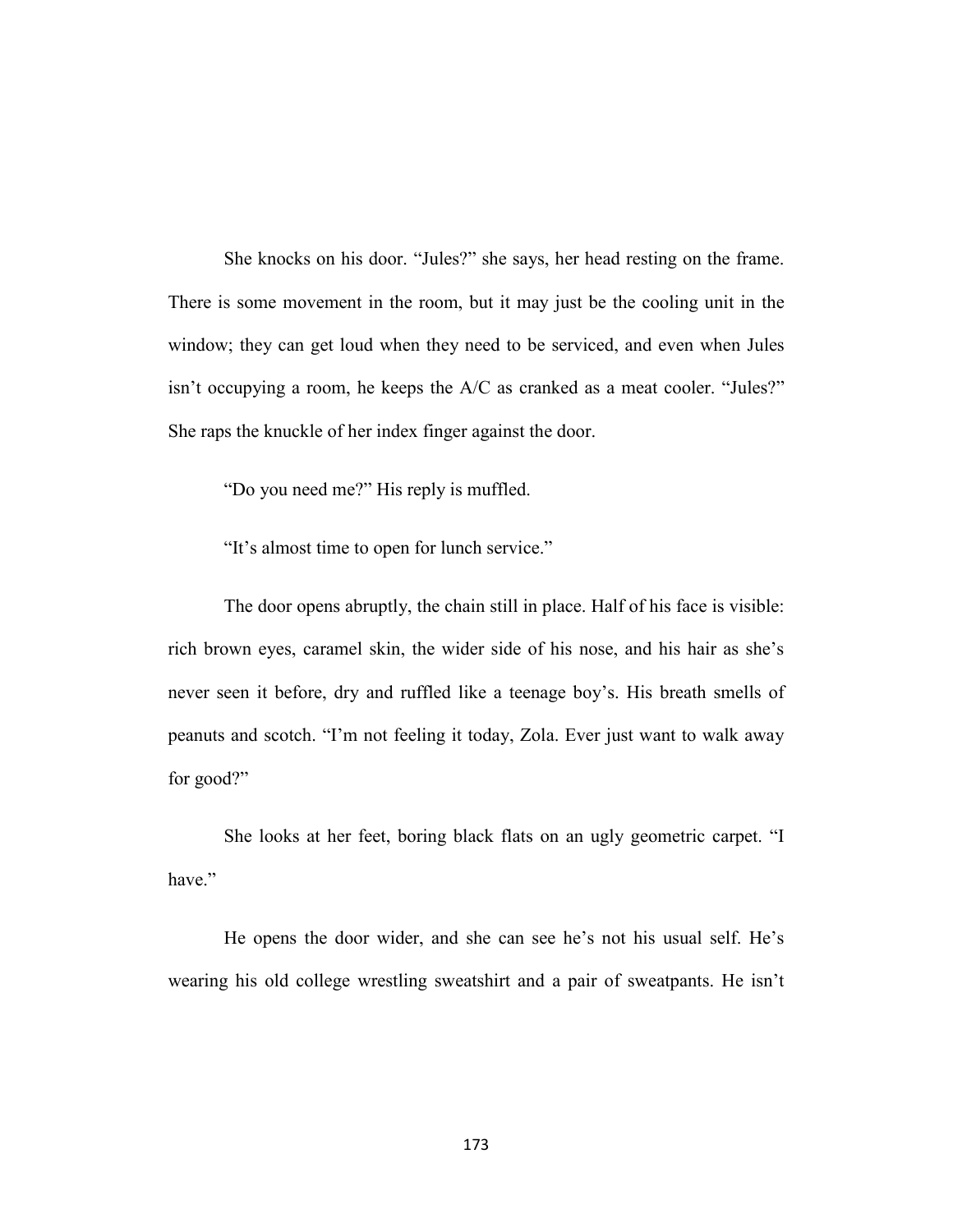wearing shoes, not even socks—nothing shiny to look at. "Do you want to come in?" he asks.

She hesitates, then decides she is comfortable enough and steps into his room. He shuts the door, and she tries to figure out the most appropriate place to sit. The TV is airing sports highlights. The alarm clock is a blank gray screen, having been unplugged from the wall. Three cell phones sit on his desk, along with a pair of cuff links, a bottle of cologne, and a pack of unopened gum. Other than these items, there are no other signs of an occupant. She is surprised that the room doesn't feel more lived-in.

She sits on the matching footstool of the overstuffed chair in the corner. Jules goes to the end of the bed, close by. "My wife doesn't love me."

"How do you know?"

"I just know," he says, flatly. "She married me because I was her best option."

"What does she do exactly? If you don't mind me asking."

"She sells novelty products at home parties. Completely futile." He flicks the TV off, and Zola realizes she's been staring at it. "I can't make her happy and she knows it, but as long as there is money in the account, she won't leave."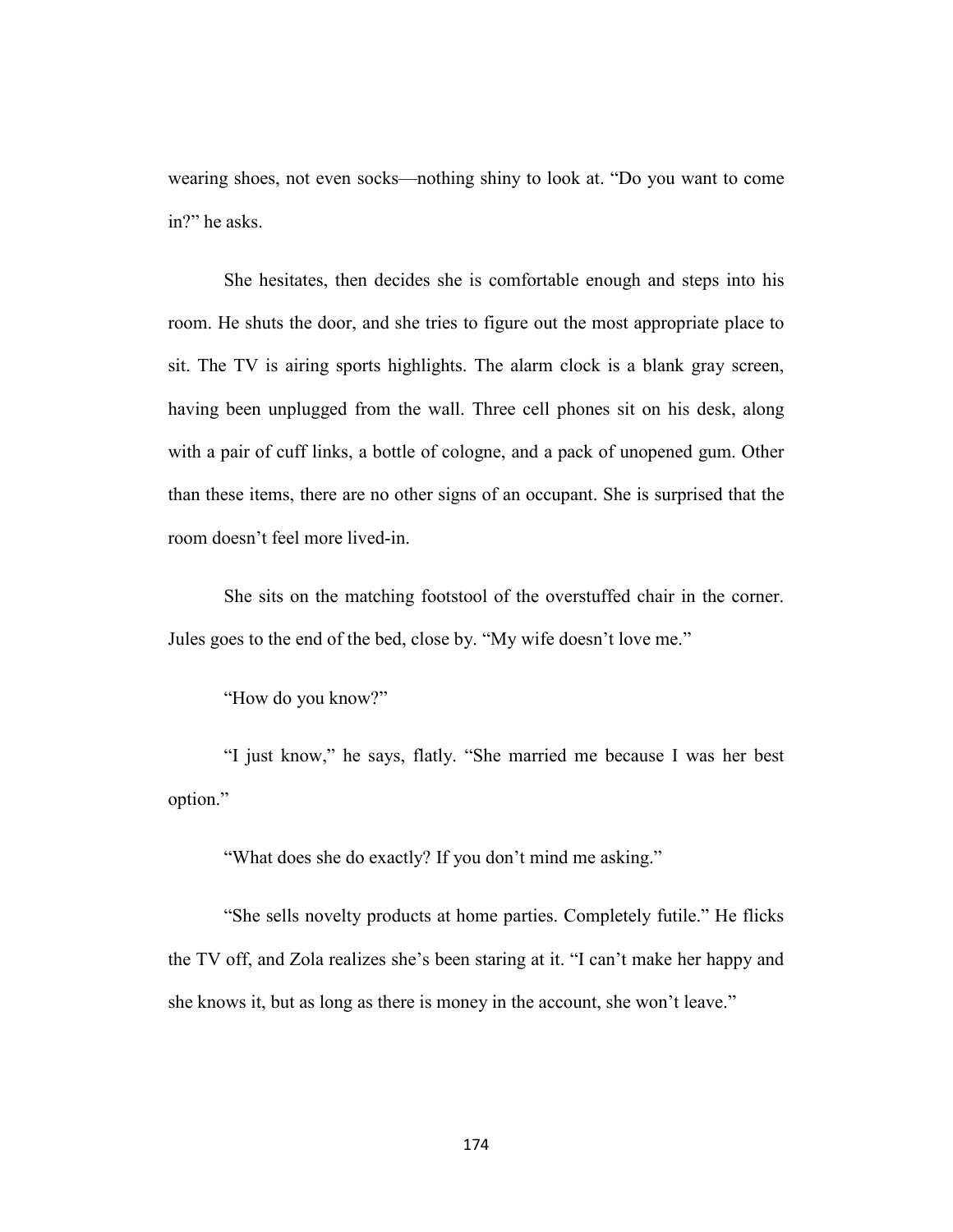"Do you want her to leave?"

"I want to leave and do her a favor."

"Where would you go? Would you stay here?" Jules has become a regular part of her routine; she can't imagine him going away, not now, not when she is just starting to get her feet under her.

"I want to go back to the Philippines and work in my aunt's orphanage. My parents are getting older and as their only son, I will one day inherit rice fields and land that has been in my family for well over a hundred years. I'm trying to keep them holding onto their shares. The developers want to build more malls."

Jules is distraught; it's all over his face. Zola wants to touch his hand in comfort, but she stays where she is, listening to his stories about living on the island as a kid. About the little white owls that nested in their sugarcane fields, fields that were burned by revolutionaries, and how horrified he was to witness this event and the other crimes that followed.

How he lost his virginity too young in a brothel, like the other boys who hung around the military camps and sex shows, hoping to make quick money playing poker with the soldiers.

How his father had another son, a brother unknown to him until he was ten, when he moved into their house. His mother's quiet acceptance. His father's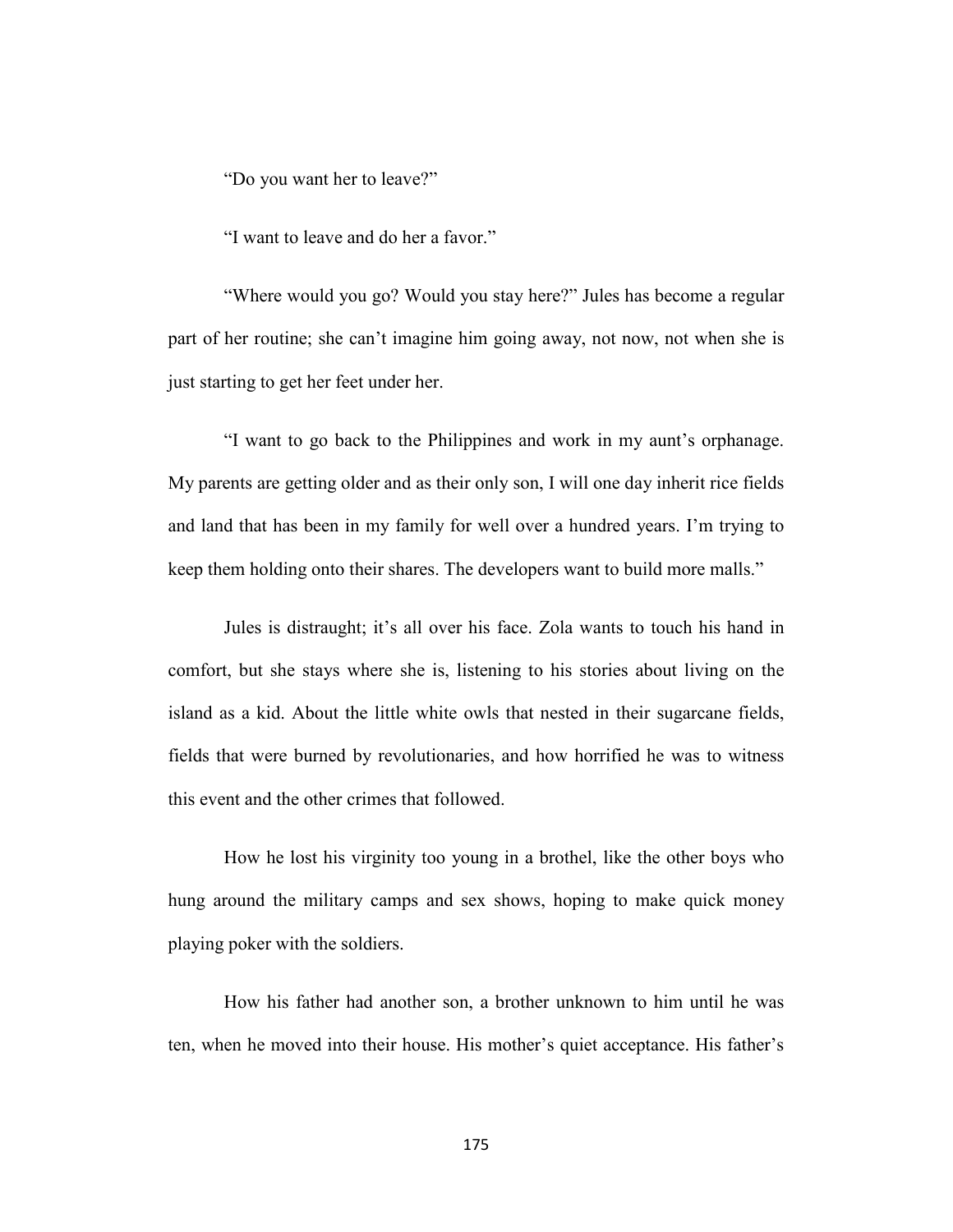domineering eccentricity. They were rich in their homeland, with chauffeurs, maids and nannies, even a pet monkey. When they came to the United States in '82 with all their money strapped to their chests, they could barely afford to live in section-8 housing of a Philadelphia ghetto. Jules was thirteen at the time, growing up in a neighborhood where getting involved in sports was the only alternative to joining a street gang. Too small to play basketball, Jules became a wrestler, a good one. He went college. Landed a decent job; became successful. When his parents went back to Manila, he bought them a house. He married a white girl, because that is what it meant to be an American.

"I know how it is to try to convince yourself that you got everything you wanted, but still feel that gap of uncertainty," says Zola.

"She is the kind of woman that most men dream of possessing," says Jules. "And that's exactly how I've seen her since the day we married, as a possession I worked hard to have. But she gives me a headache with her demands, and the more I give, the less she respects me."

"Then maybe you should stop handing over the keys so easily. Maybe find other ways of showing her who you are that doesn't involve buying her things," says Zola. "Why not take her to the Philippines? If you two can survive an environment outside your comfort zone, then the two of you can survive anything."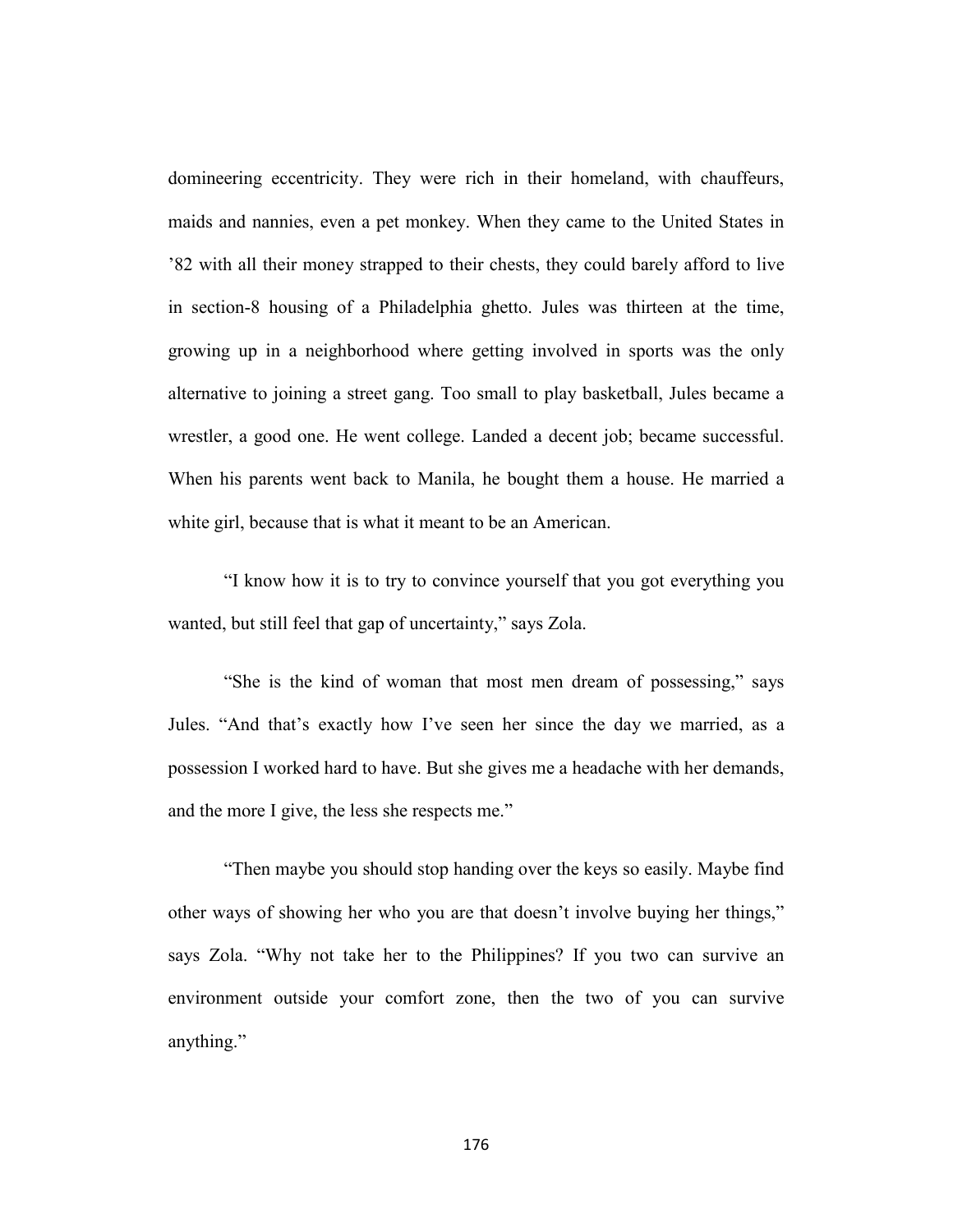"You're right. I would be a coward if I just up and left her high and dry," says Jules. "I could totally take her with me. She's never met my parents and the beaches are amazing. That's what I'll do." Jules begins pacing, unable to sit still with his enthusiasm. "I have to make a call."

"Don't let me keep you," says Zola, standing to go.

One of his three phones is already to his ear. Zola lets herself out, thinking she had written off Jules too quickly. You don't really know a person until you know what they are afraid of.

She is a coward for walking away from Nicholay, she realizes. She never looked at it that way before, but now she sees that Jules is a lot better than she is at calling things as they are. She knows she has rationalized many of her choices as she's moved from place to place, but did she really emit the guilt of cowardice? She is no anomaly after all, just another undecided girl looking for her best option.

And if such an implication didn't hit home for her, the letter sitting in her mailbox did.

## *My Dear,*

*When we first arrived at the steps of the sanctuary, what were the unanswered questions we brought with us? You told me once our love filled in all*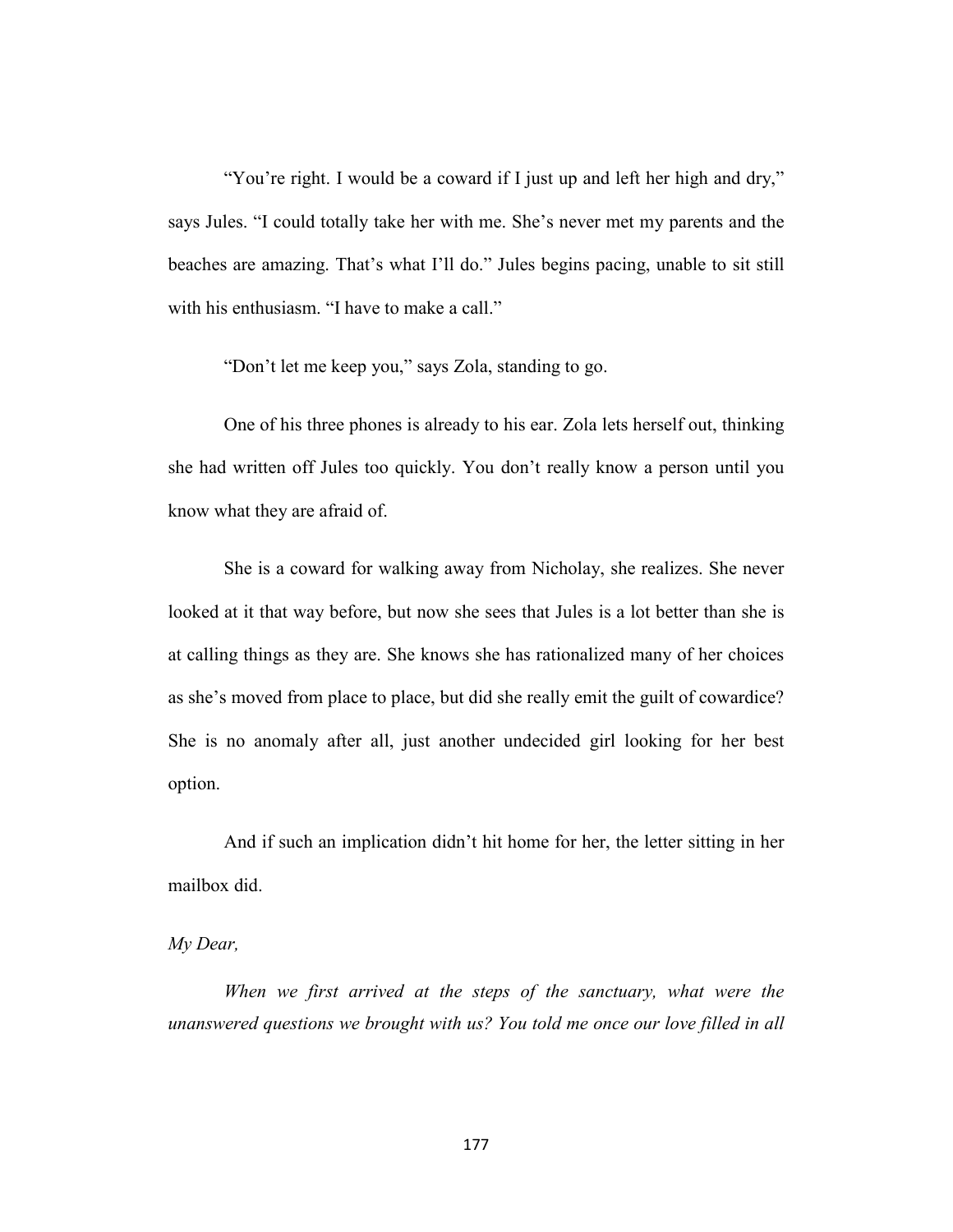*those open crevasses that revealed your soul to the world. I never understood this kind of comfort, and continued to seek it in other forms. I hurt you with these pursuits, I know this; but I never meant to cause you any deliberate pain. In the end my selfish needs were never met, and to this day I question the choices I made with you, with others, and for myself.* 

*These days I'm closer to understanding the unattainable. I struggled for years trying to achieve what has never been done before. But it wasn't just a pigment or a brushstroke I was trying to create; it was always something more that I couldn't put my finger on.* 

*Do you know how we associate certain hues with feelings, thoughts, or memories? Red is the color of the heart. Blue is a mood close to sorrow. Green means life. White is something anew.*

*I find that many of my paintings are incomplete, because I'm always looking for something else between colors. Can you really name the color of mist at the horizon? The color of sweat and tears, the color of pear juice on your chin, the color of wanting and needing, the color of remembering? How about the things never seen, but always felt? The color of no name.*

*It seems to me it is the people that eventually leave you, rarely the places. So, why try to capture impermanence, when we know very well that we can't?* 

*Nicholay*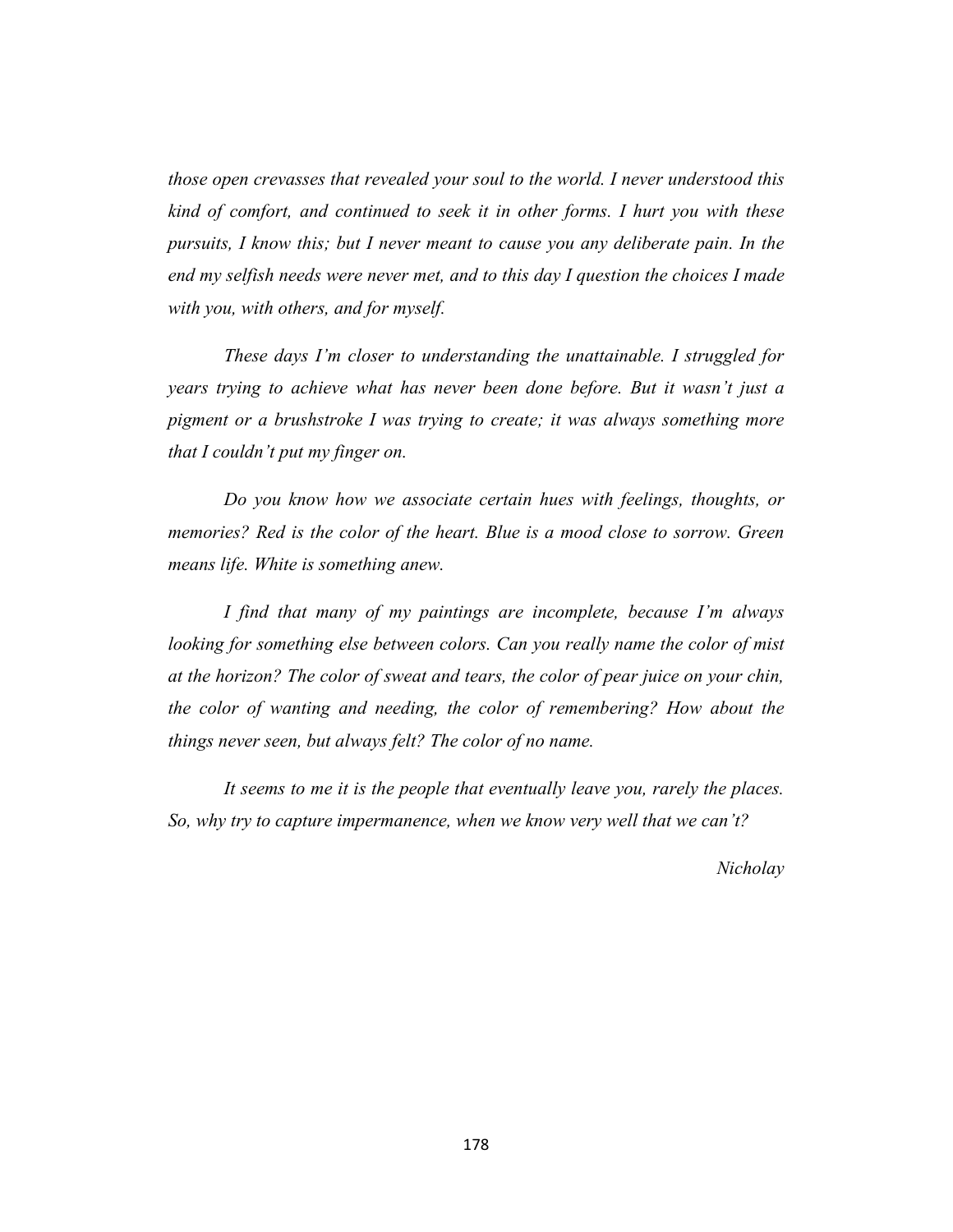Tonight's party is on the other side of town and Zola takes her time getting there, walking uphill towards the historic Eastland hotel. The address Natalia gave her is only two streets over from this landmark. Zola tries not to have preconceived notions about where the guy lives, but there is definitely a type of person who lives here and the last thing she wants to listen to is some West End hipster going on about what he deserves from others, when all he does is sound like an asshole.

"Max is from Boston," Natalia tells Zola when she gets there. "He's spent some time in Europe too. Lovely dress, by the way, much better than that wrinkled number I saw you wearing the other day. I was beginning to worry that you thought ragamuffin chic was in."

"So what's so great about him?" asks Zola, taking in the other people in the room. She recognizes a handful from past gatherings, but can't put a single name to a face, other than Lucy. Everyone knows Lucy as the muse to one too many men. Zola has seen semblances of her on local gallery walls, with vacant eyes and never the slightest hint of a smile. In the flesh, she is crane-like as she moves through the crowd, her slinky dress about to fall off her anorexic body, her blank angelic face telling of a life of being used.

♦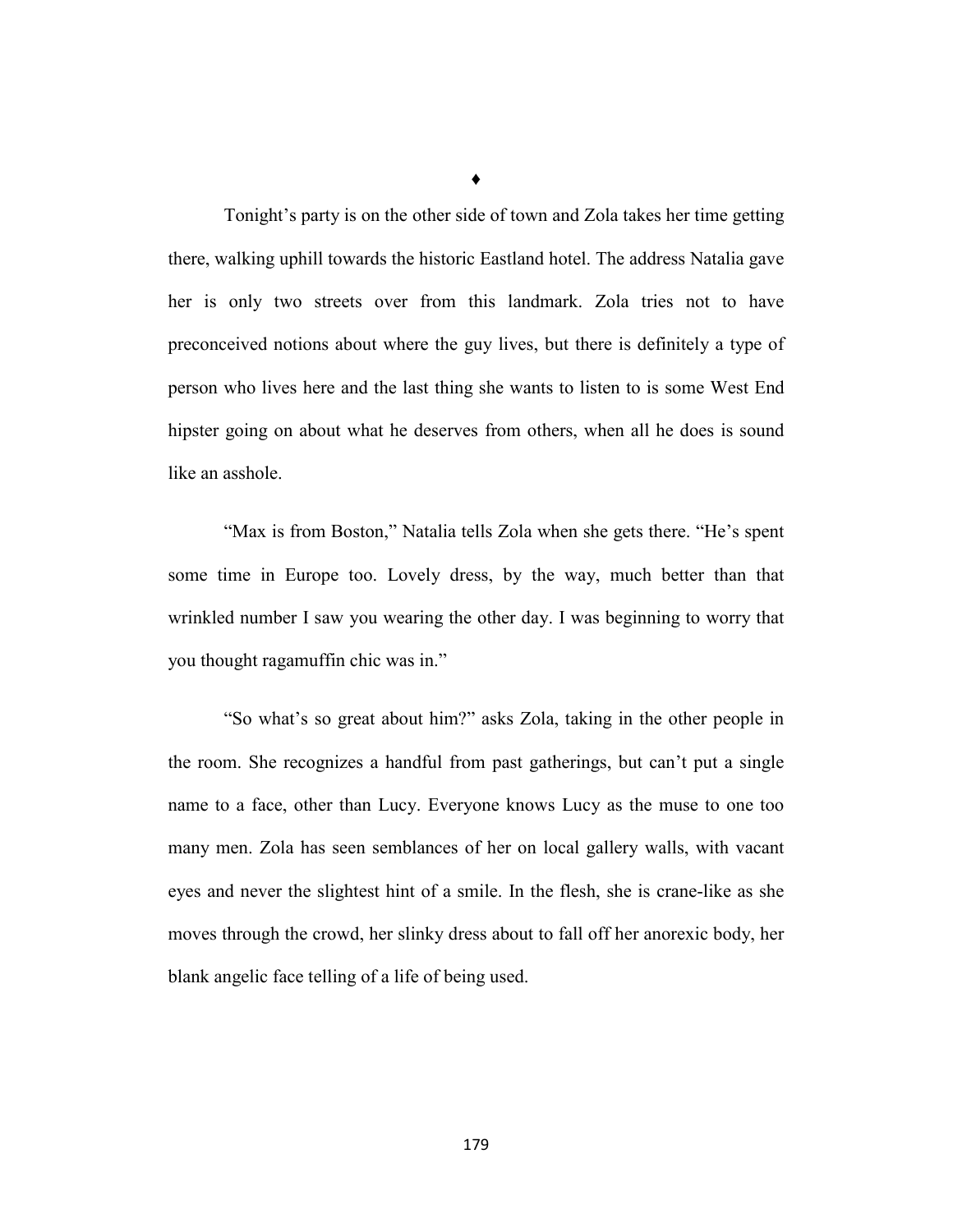The space itself is open concept and seems to serve multiple purposes, though it does not extend to the bathroom and bedroom, which are visible through glass-blocked dividers. Three of the four mustard-colored walls are covered in art of all shapes and sizes, with only a few inches separating each mat or frame. The fourth wall is covered with shelves of books and albums, so many that Zola could spend days feeding her head.

"He writes criticism. You've probably read some of his commentary," says Natalia.

"Oh God," says Zola, having a flash of recognition. "You're not talking about Maxwell Laurie? The last thing I read of his, I responded to with a not-sonice letter to the editor."

"You have crossed paths already, then. Let's formally introduce you. It's long overdue." Natalia grabs her arm and drags Zola across the room toward a man with a confident build surrounded by complimentary-looking people. Natalia pulls her right up to him like a parent encouraging a shy child. "Max, I want you to meet a friend of mine."

Maxwell Laurie is a lot younger than Zola expected. His views on the artistic experience are archaic for their time, and Zola said so in her letter to *The Port*. She expected an older man with silver hair, an outdated suit, and maybe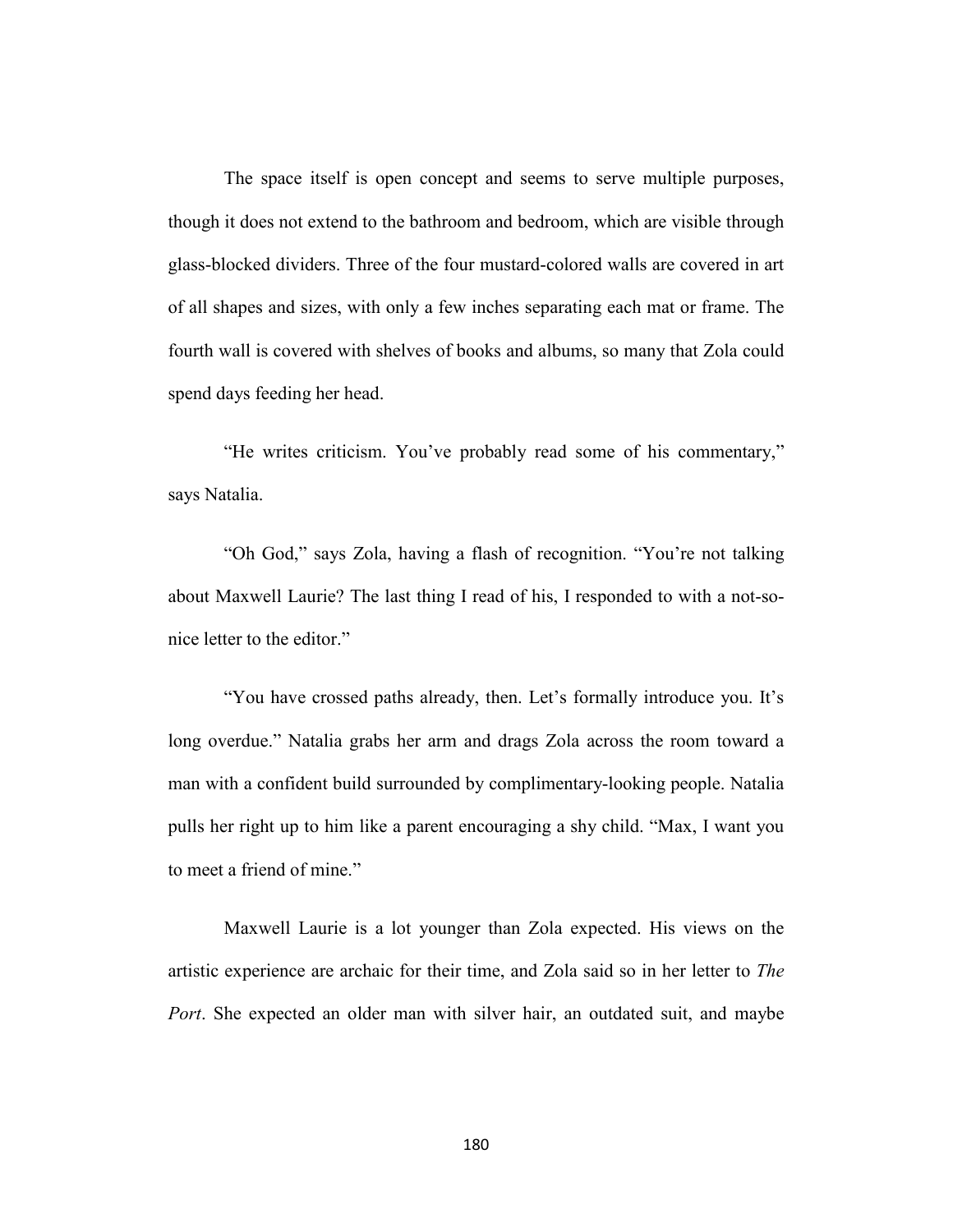even an obvious hair piece; someone who appeared as detestable as he sounded. But no, Maxwell Laurie is attractive by anyone's standards, and Zola is embarrassed by her own assumptions.

"Max, this is Zola."

Max slips a hand from the pocket of his jeans, and switches his drink from his right hand to his left and reaches out to her. He has charm, with chestnut hair beneath a newsboy hat and a wide, jockey smile. His forearms are tanned and defined beneath the rolled-up sleeves of a white button-down shirt, and his shoes are two pointed signals of poise—definitely not boots, but the kind of footwear a modest or practical man never wears. He takes pride in his appearance and it shows. He is not what Zola normally finds appealing in the opposite sex; he's too pretty for her taste, but there must be something else that Natalia knows will make her consider him.

"'The artist is nothing without the gift, but the gift is nothing without the work,'" he says, taking Zola's hand.

### "Excuse me?"

"It is one of my favorite quotes of Emile Zola's." He switches his glass again. "But I think a recent personal favorite of mine is, 'His perception of the creative experience has all the insight of a man masquerading as an artist.'"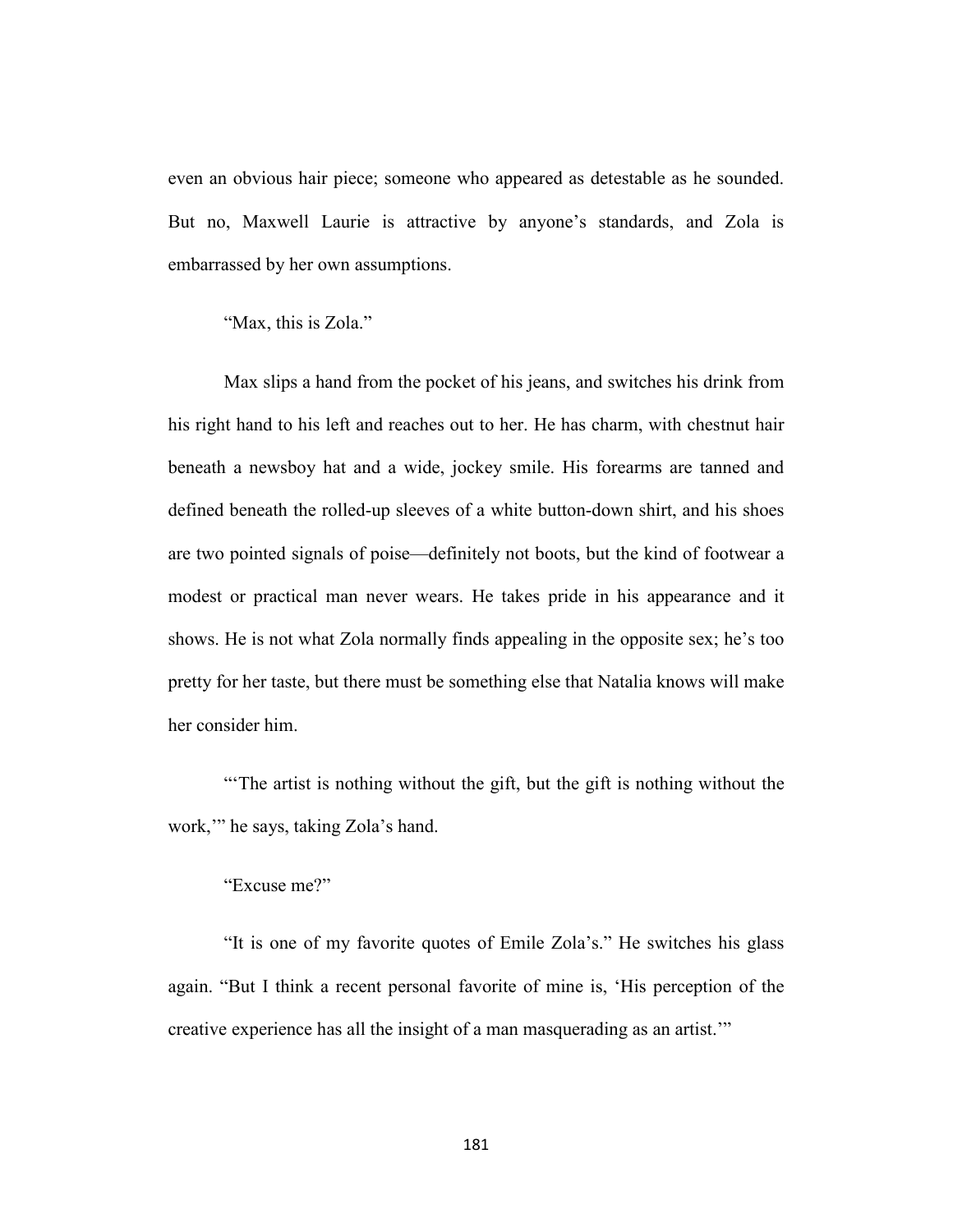"Who said that?" asks Natalia.

Zola's cheeks are burning. He is quoting her, and is clearly enjoying her discomfort.

"Apparently someone posing as the patron saint of the arts," says Zola finally. "I'm sorry, I didn't—"

"Don't worry about it. I actually found it an interesting perception. Aren't we all masquerading as someone else?" He sounds sincere in his response, and Zola is relieved. In a way, she feels singled out, as if they are the only two in the room and they have no other choice but to interact. "Natalia mentioned you were coming," he says. "I was looking forward to meeting you. It's always nice to meet people in the flesh, especially when they seem to have—" He stops as Natalia disappears to the table with food, unabashedly abandoning them. He chuckles. Zola wonders what he was going to finish saying.

"So when you're not attacking critics, are you working on anything else?" he asks.

"At the moment, a piece on oyster farming."

"Interesting."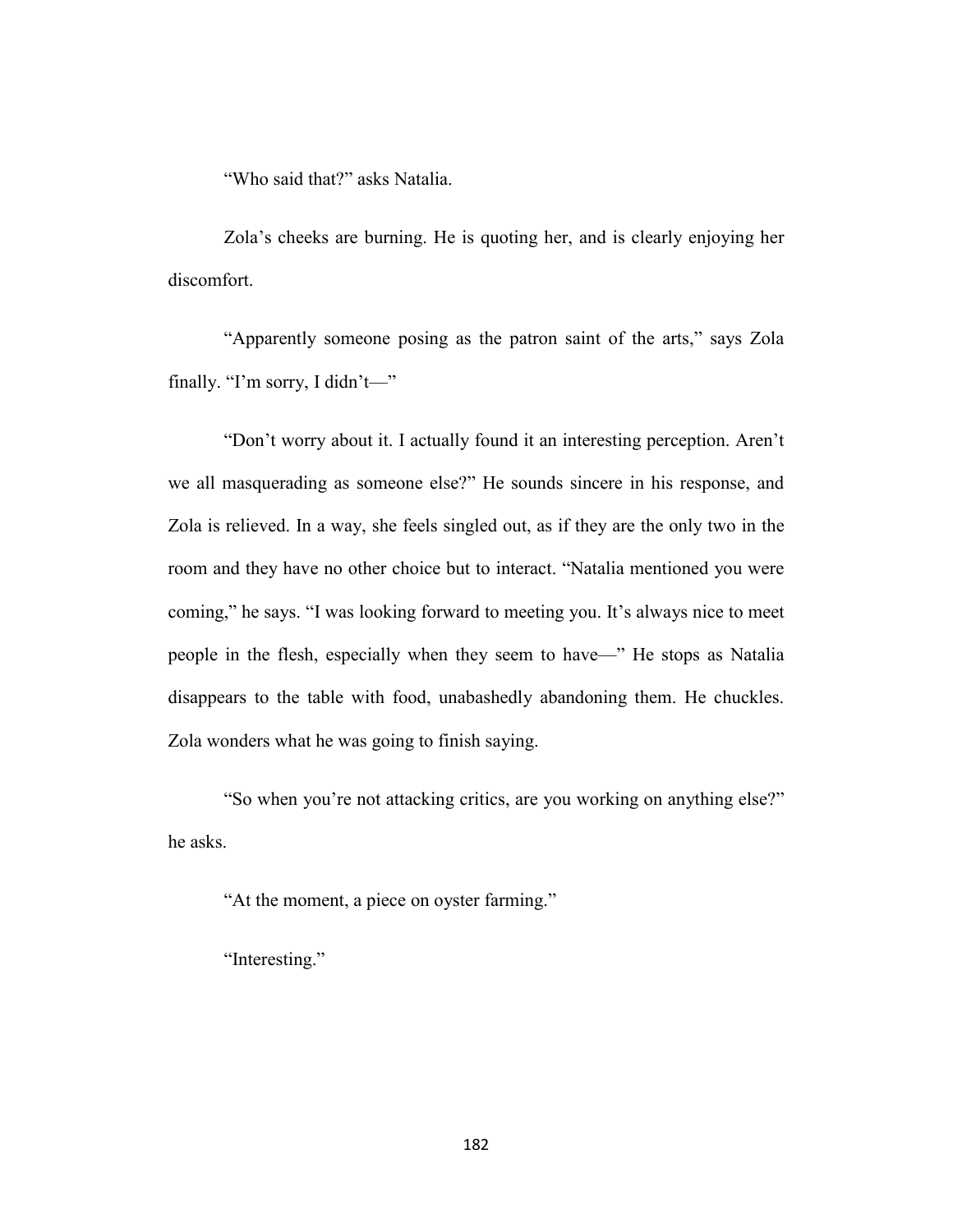"Not really. It's boring as hell. Actually the bits on mating are—" Zola stops. "In a perfect world, I would be able to write about something other than shellfish that breed, but unfortunately, that is the height of their existence and mine right now."

"I would love to read it."

"Thanks. That's nice of you, especially after I said such horrid things about you."

"I'm a critic. I'm not supposed to be liked or agreed with. That's the profession. I tell people what I think and hopefully it gets them thinking for themselves. It's different than telling people what to think. I would never do that."

"I could never do it."

"Do what?" Max asks, his expression kind.

"Not care what others think of me. But maybe that's my problem. I'm always so worried about getting to the bottom of things and having people see me so low and exposed, sometimes I feel like I'm not telling the truth, that I'm being dishonest."

"Readers may be relentlessly judgmental, but many of them also want to relate. They are more looking to connect with your story than put you on trial."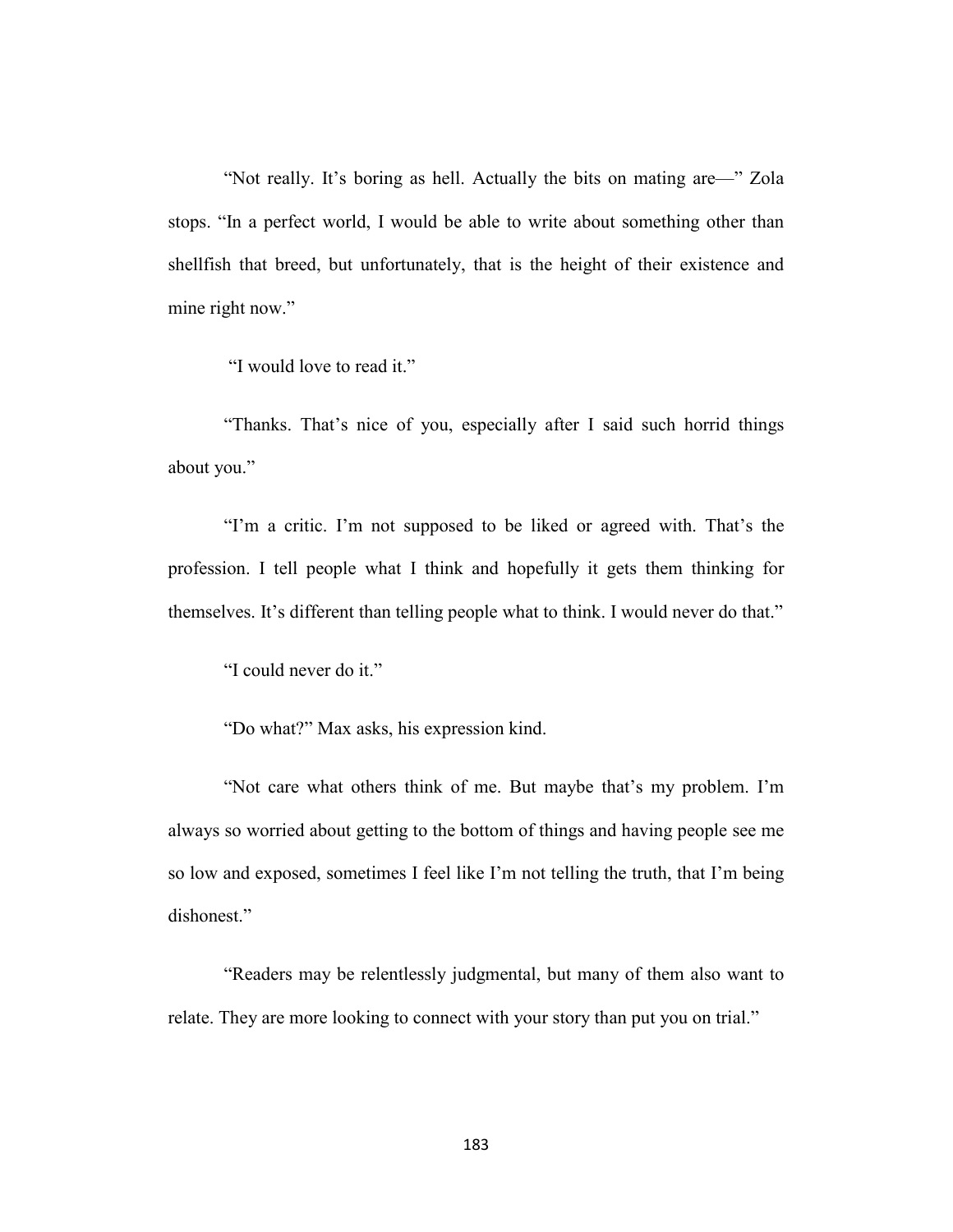"You're probably right," says Zola. At least, it sounded right to her.

"Look at it this way. Another set of eyes belongs to another heart, mind and soul. No one sees things exactly the same. My green may be your blue—"

"Sorry, what did you say?"

"My green may be your blue."

"I've heard that before."

"It has to do with subjectivity."

"No, it's a sign."

"Sorry?"

"Someone said that to me once. At the time, I thought it was an excuse for something else…" Zola distinctly remembers a long, drawn out conversation on a car ride with Nicholay after he asked her if she loved him. He didn't like the word "love," and believed that people who used the word too much had turned it into something without value. "It's like saying, 'I cheese sandwich you' over and over again," he'd said. He made Zola feel stupid for loving him.

"That sounds like a story to me," says Max. "We want to be understood, yet no two people see things the same way. So, instead what do we do? We learn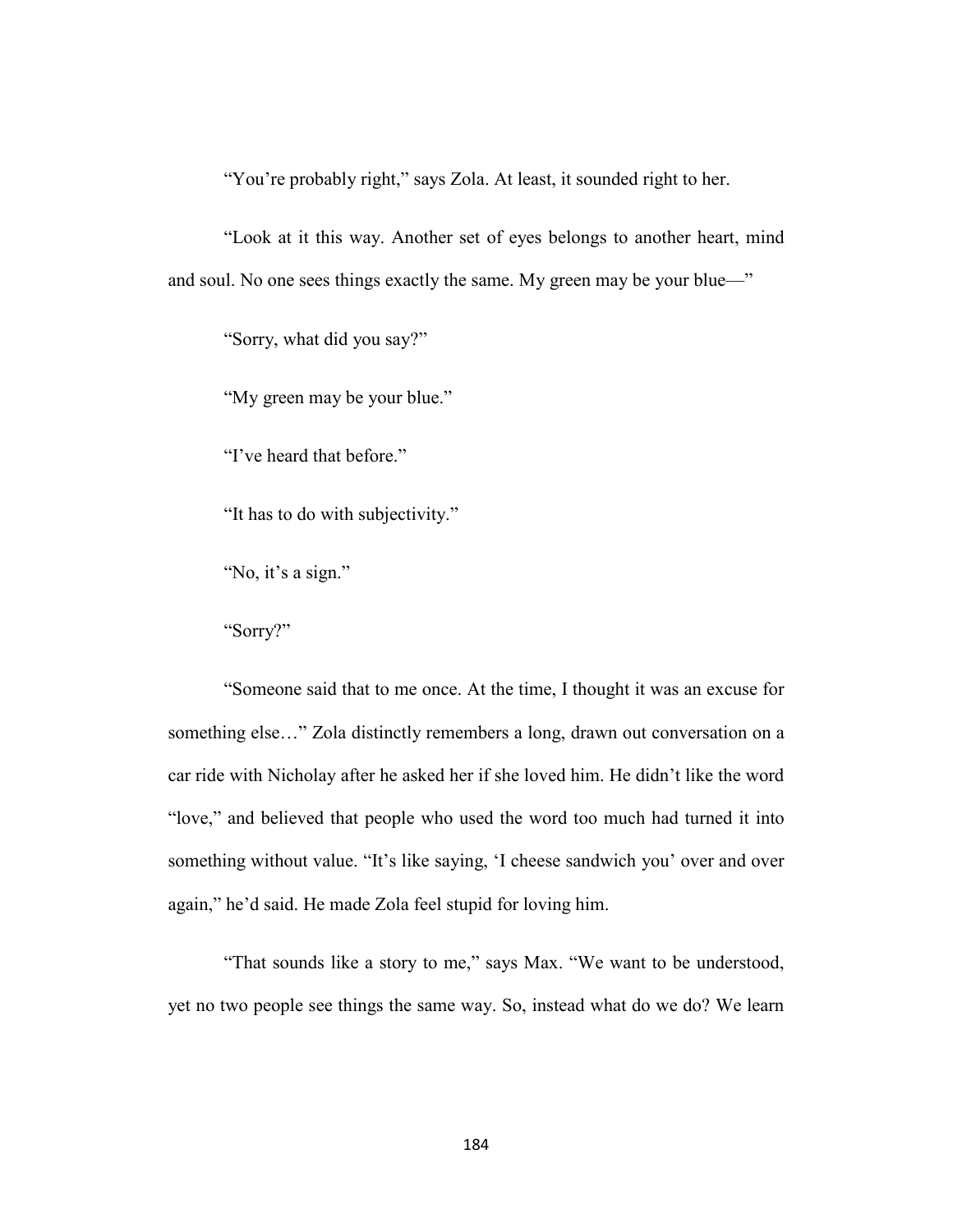to accept. It's about making different deductions over the same shared experience, don't you think?"

"I think I should go find Natalia before she eats all your dip," says Zola, choosing a lousy way out of a real conversation, but the way Max looks at her she refuses to be so transparent.

Max laughs. "It was nice meeting you, Zola. Your words complement you well, and I truly mean that in the most genuine sense."

Zola shakes his hand again. "Maybe we can talk some more another time."

"I would like that," he says, handing her a business card. "Call me. And keep me in mind if you ever need someone to bounce ideas off of. I would be much obliged."

"I will, and thank you," she says. And with that she goes to find her friend, who is indeed devouring the last of the dip.

Natalia sees Zola, and all she has to say is, "I told you so."

But Zola is distracted by the memory of Nicholay, wondering if the two of them would still see things that differently.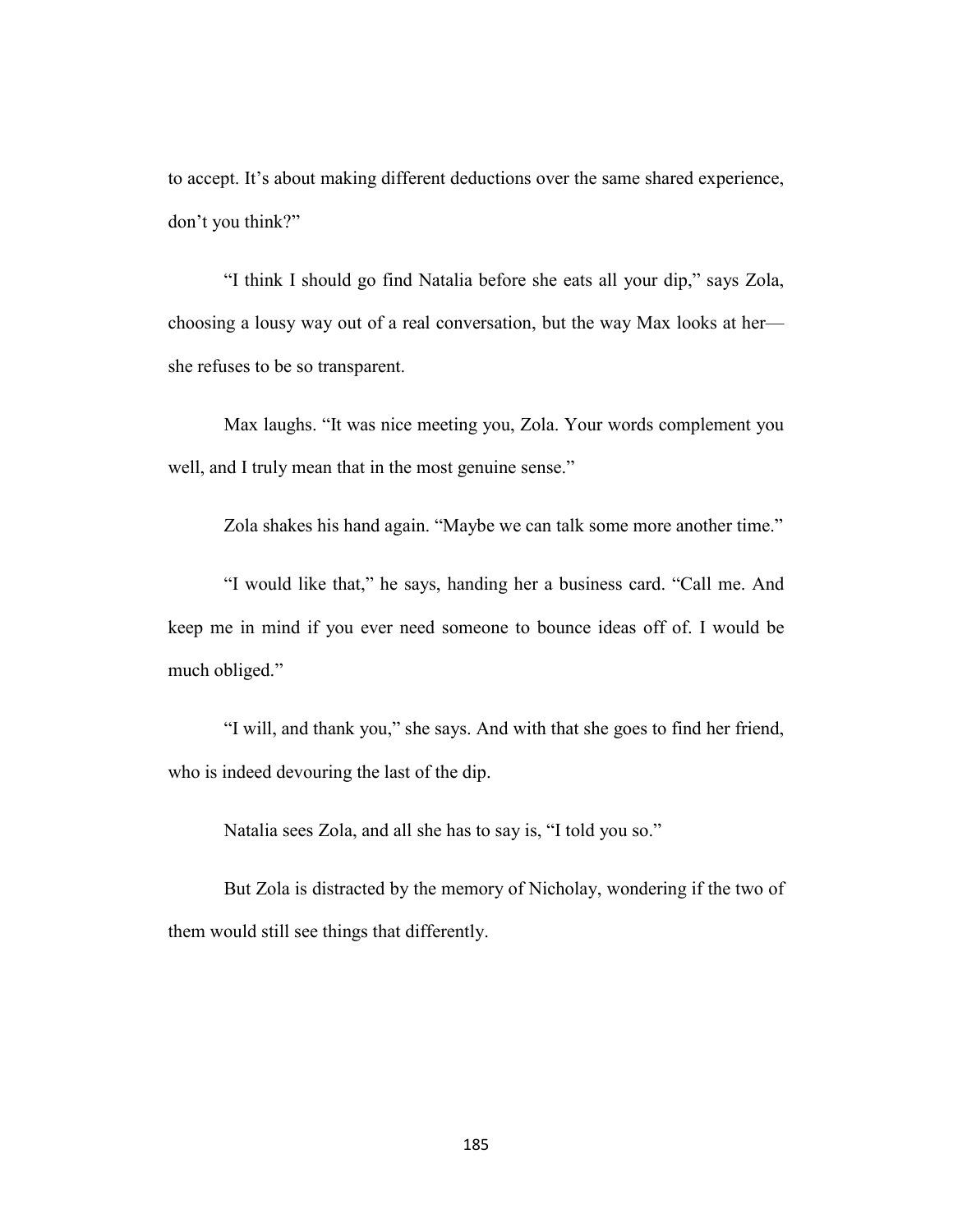### **Nicholay**

**♦**

The last art event Nicholay attended was with Zola, and he can imagine what she would say if she saw the clothes he has laid out for tonight. If she were here she would probably sneak off to iron his shirt, add a tie when he turned around, or maybe even replace the belt. But the boots she would leave alone, knowing it is all a matter of compromise.

From his closet, Nicholay pulls out a garment bag containing a jacket made of black velvet with a black silk lining. Sexy even for a man, it was Zola's attempt at making him look gallant, though he could never really pass as an authentic European man, having the stature of a mason and the face of an honest woodsman. A week ago, though, he finally brought the unworn gift to a tailor in town to adjust a couple of seams in the shoulders and the hem of the sleeves. Now, examining himself in the mirror, he thinks he looks like a cross between a lounge singer and a spy. The only thing amiss is not having Zola on his arm in her poppy-colored dress.

The painting of her leans against the wall, resting atop an old traveler's trunk.

"I feel overdressed," he says, getting rid of the tie and undoing a couple buttons of his shirt. This looks and feels much better to him.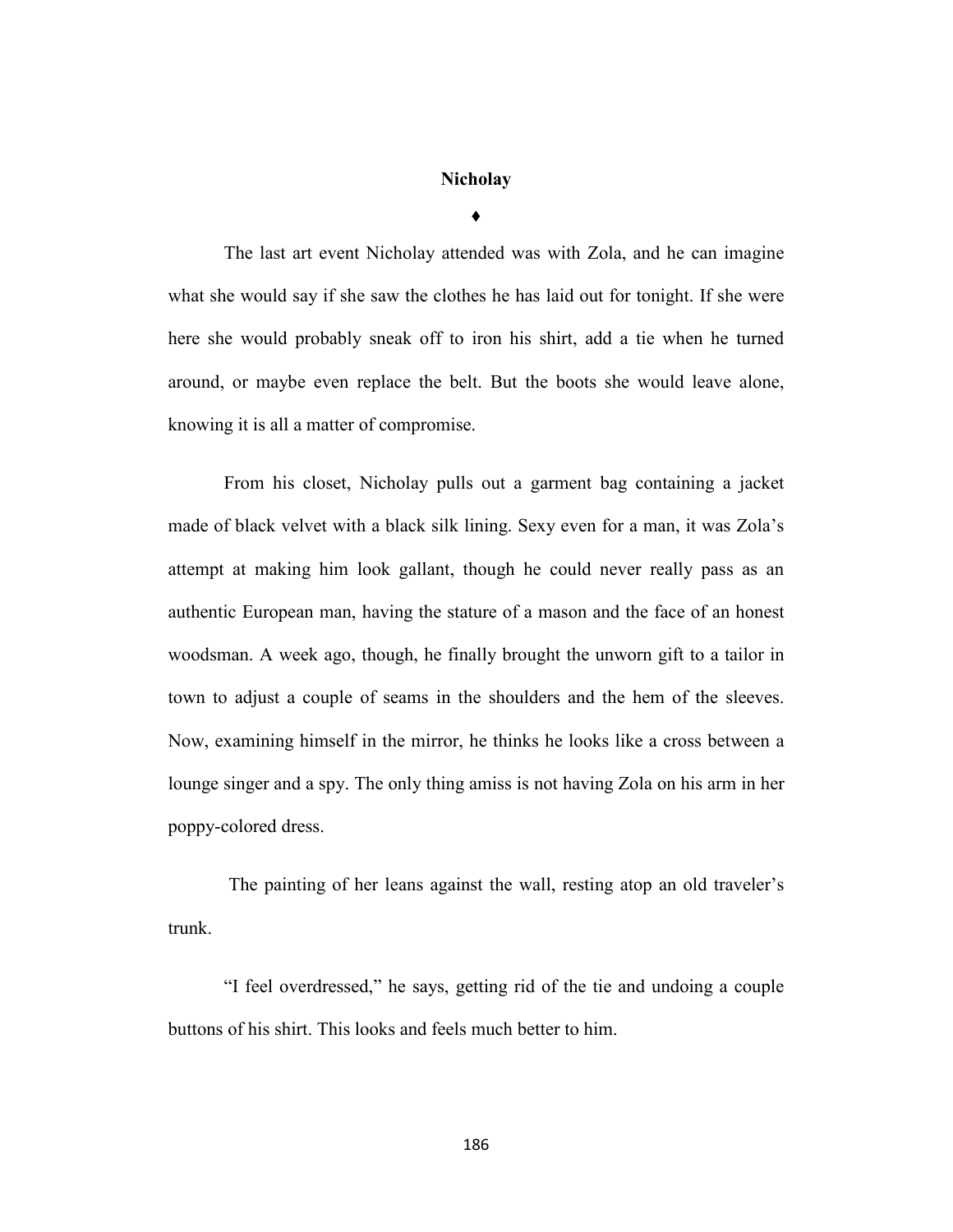He glances at the painting again. Her left hipbone and the dimple of her buttocks need more shadowing, but other than that the painting is truly the image of her frozen in time, the flour and dough in her hands as lifelike as a picture show. "I would feel more myself if you came with me," he says, straightening out the alignment of his shirt to match the fly of his pants.

Zola was always much better at working the crowd, attuned to others and knowing how to behave. These things are lost on Nicholay, but he never bothered to try; why would he change if he had someone like her to get him through a night like this? He hadn't foreseen that one day he would be going to such events alone.

He rubs his chin where stubble has grown in. "I know. I probably should've shaved," he tells her. This is the most dressed up he's been in ages.

"I will tell you all about it when I get home," he says, putting his wallet into the inside coat pocket, and grabbing the keys off the dresser.

Leaving his bedroom, he keeps the light on.

#### **♦**

Walking into the gallery space is like crossing the border into an alternate universe. Beneath an atrium, cross sections of ceiling beams are exposed to a dark crystalline sky, and contrast fittingly with the hi-gloss cherry wood floors and potted plants throughout its corridors. The bare and glittering arms and legs of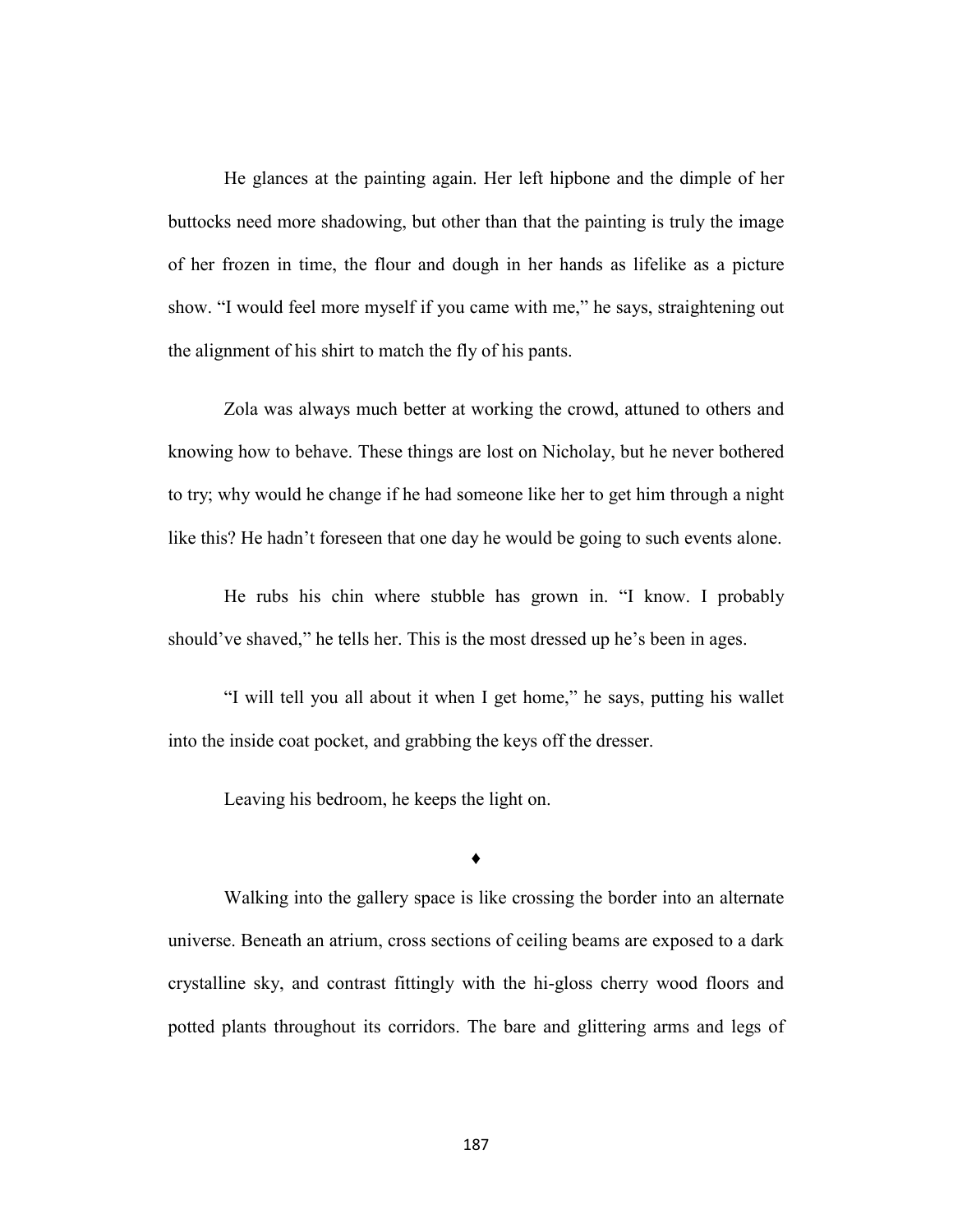women balance the sharp contours of men, and the rise and fall of their interchanging languages remind him of how long it has been since he's attended a party in the city. It is a euphoric sea of perfume, sex, and champagne, and he is hesitant to ride the wave.

Ariana spots him before he can escape, motioning him over enthusiastically. Negotiating his way through the dazzling specimens filling the room, he catches bits and pieces of conversation, but mostly he goes unnoticed. He sees his paintings hanging on the far wall beside a turntable setup. Sets of eyes look at him from each canvas, wondering why they are there too.

The deejay switches to a French version of some pop music, but Nicholay can't let his inhibitions fade away.

Ariana receives him on the other side of the crowd, kissing him upon each cheek before she introduces him to the guests.

"I'm glad you came," she whispers. "I didn't know if you would."

"I couldn't miss my own show, now could I?" he says, his lips close to her ear.

"But you thought about it. I saw you at the door."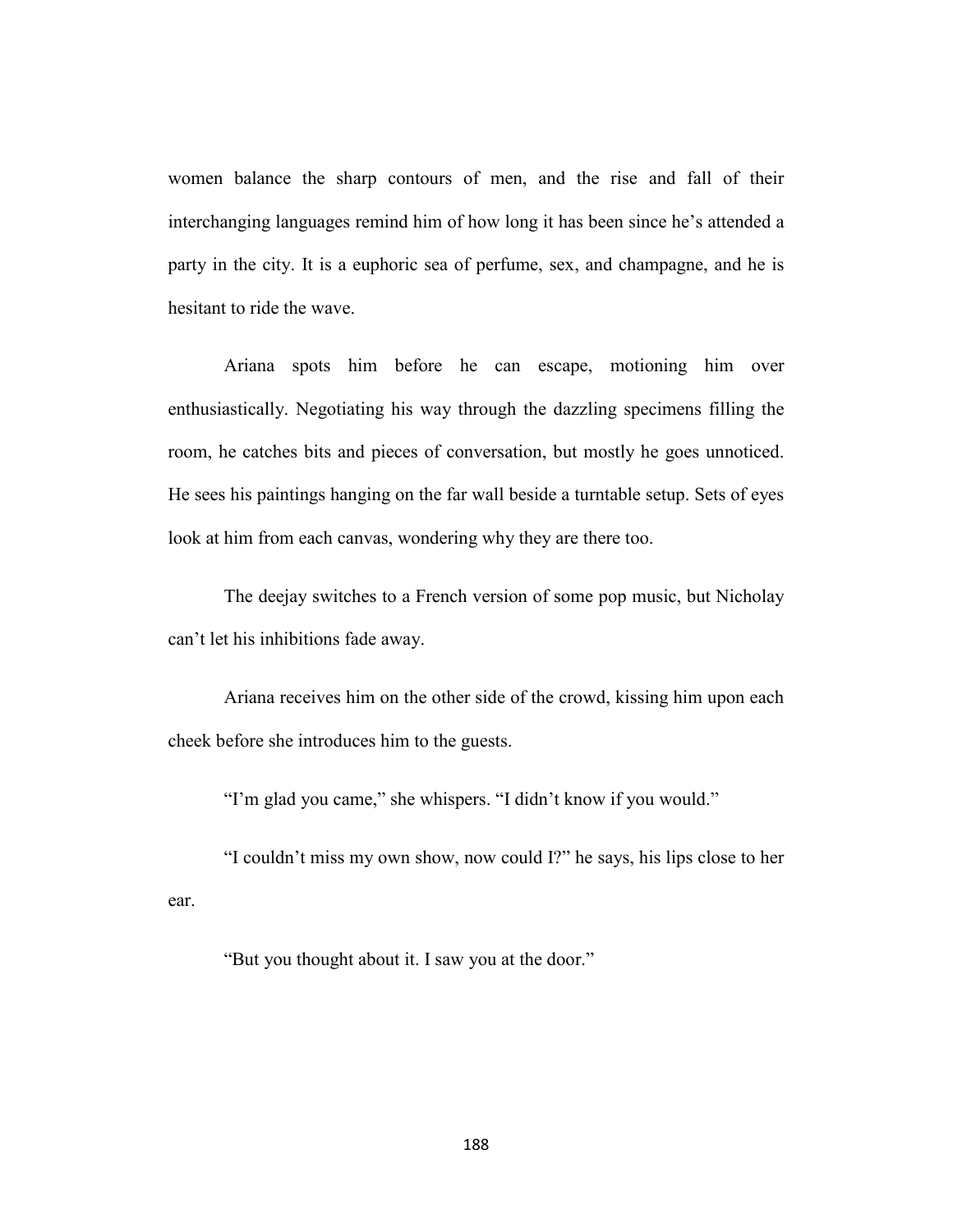"Just seeing what I was getting myself into." He eyes the deep neckline of her dress; it dips almost to her ribcage.

"We shall make it worthwhile, then," she says, with confidence.

"It already has been."

"Ariana has such an eye for new talent." Nicholay overhears a flamboyant black man say to a woman, and they both look him up and down as though he is on an auction block. He is put off by this, but doesn't let it show.

"So what do you think?" he asks Ariana.

"I think you are good at what you do. And if you let me, I can give you a name. I think you're a beautiful man."

"That's it?"

"What do you mean?"

"I thought you would have some thoughts of your own on the paintings."

"I told you, I think they're good. You are the whole package, Nicholay. This is what the people want, not some crazy old man's work that I have to dig out of an attic, or pry out of fingers. They want art that is mod to their lifestyle, that they can hang in the corner penthouse overlooking the Seine. In the ski chalet in the Alps. They can live vicariously through your work, because it is alive just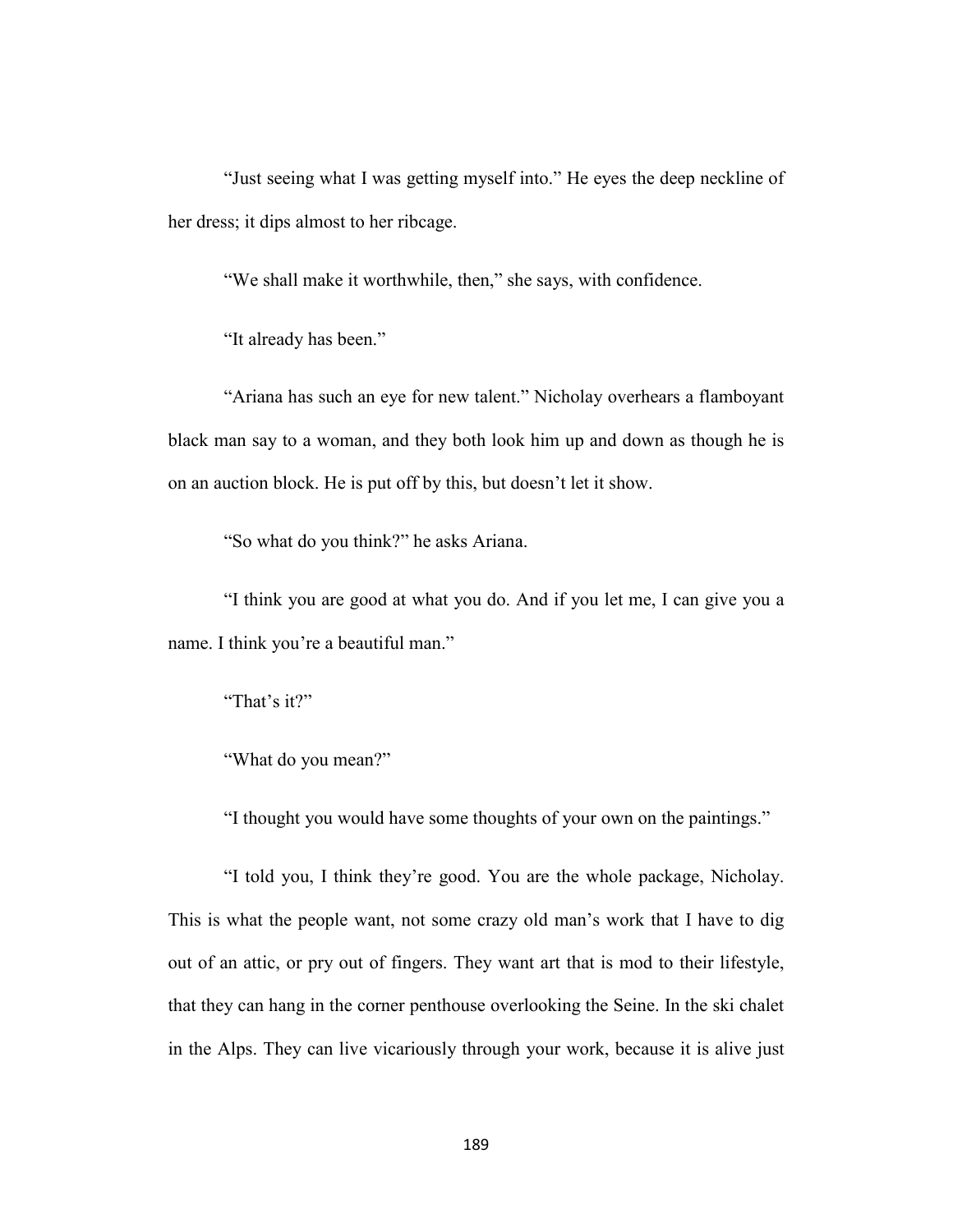like the streets of Rio, and rich with meaning like the Zen-like religions they follow."

As Nicholay listens to Ariana, he realizes she is not solely in the business of collecting; she also enjoys the company of the painters. Ariana had piqued his interest, yet he can see now there isn't much beyond her façade. He has known women like her—self-serving in their nature, and successful. She wouldn't want him for any reason but to satisfy her own needs and desires. He would very much enjoy her body, but he knows she would never come close to fulfilling him. This isn't enough for Nicholay and it certainly would never be enough for her. She is attracted to those who have imaginations because she doesn't have one of her own.

As Nicholay steps outside to smoke, he sees Lucien walking up to the entrance. Stopping to light his own pipe, he says, "Hard to breathe in a room full of air, isn't it?"

"Something like that," says Nicholay, touched by the fact that Lucien showed up. "Have you come to see your hack student squirm in a room full of critics?"

"Screw'em. They know nothing," says Lucien. "Are you headed back in?"

"I was actually thinking about leaving."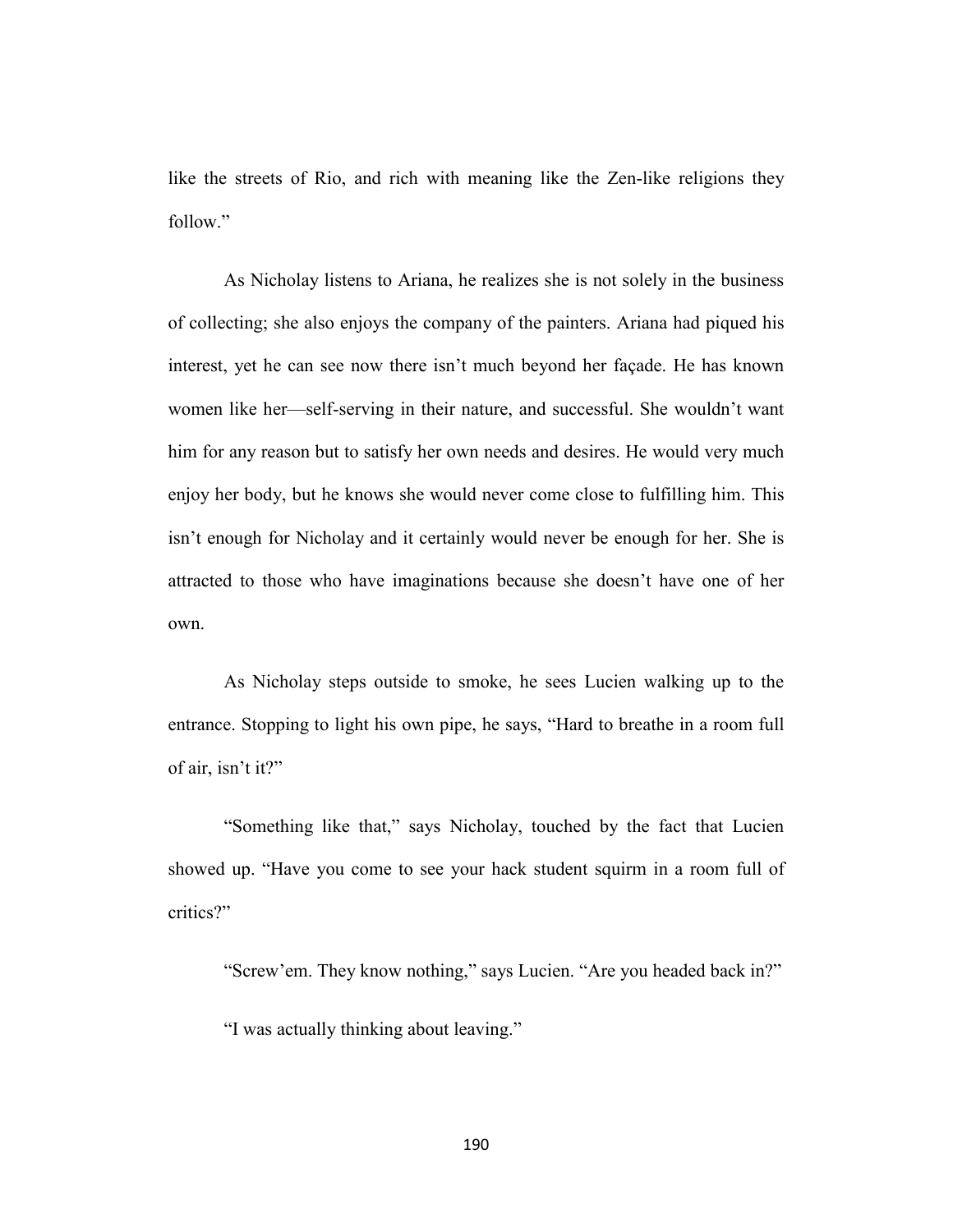"Good. Let's get out of here. I'm already short on air."

The two men walk down the stairs and down the long drive. The city is a prop and the night surreal, and Nicholay has glimpsed what he could become, and left it behind. That wasn't him in that room. It was an impostor. An artist posing as an artist—the worst of the kind. All the approval he needs is from the whitehaired man beside him, smelling too much of brandy but still walking tall. He must have been a sight in his day, thinks Nicholay, not knowing who is really doing the following or the leading, or where they are actually going. It doesn't matter. He now knows what he doesn't want and a little more about what he does. It really wouldn't be so bad to end up like his teacher; there are far worse things to be.

Lucien hasn't said much since they left. He just stares ahead, humming under his breath—probably painting something in his head. They round the block to the park and continue on, with the river and the trees as their guideposts.

#### **♦**

#### *Nicholay,*

*Sometimes I can't help but think that I'm not particularly good at anything. I seem to be mediocre at a variety of useless things, but not particularly good at the things I want to become better at. I want more time in the day and*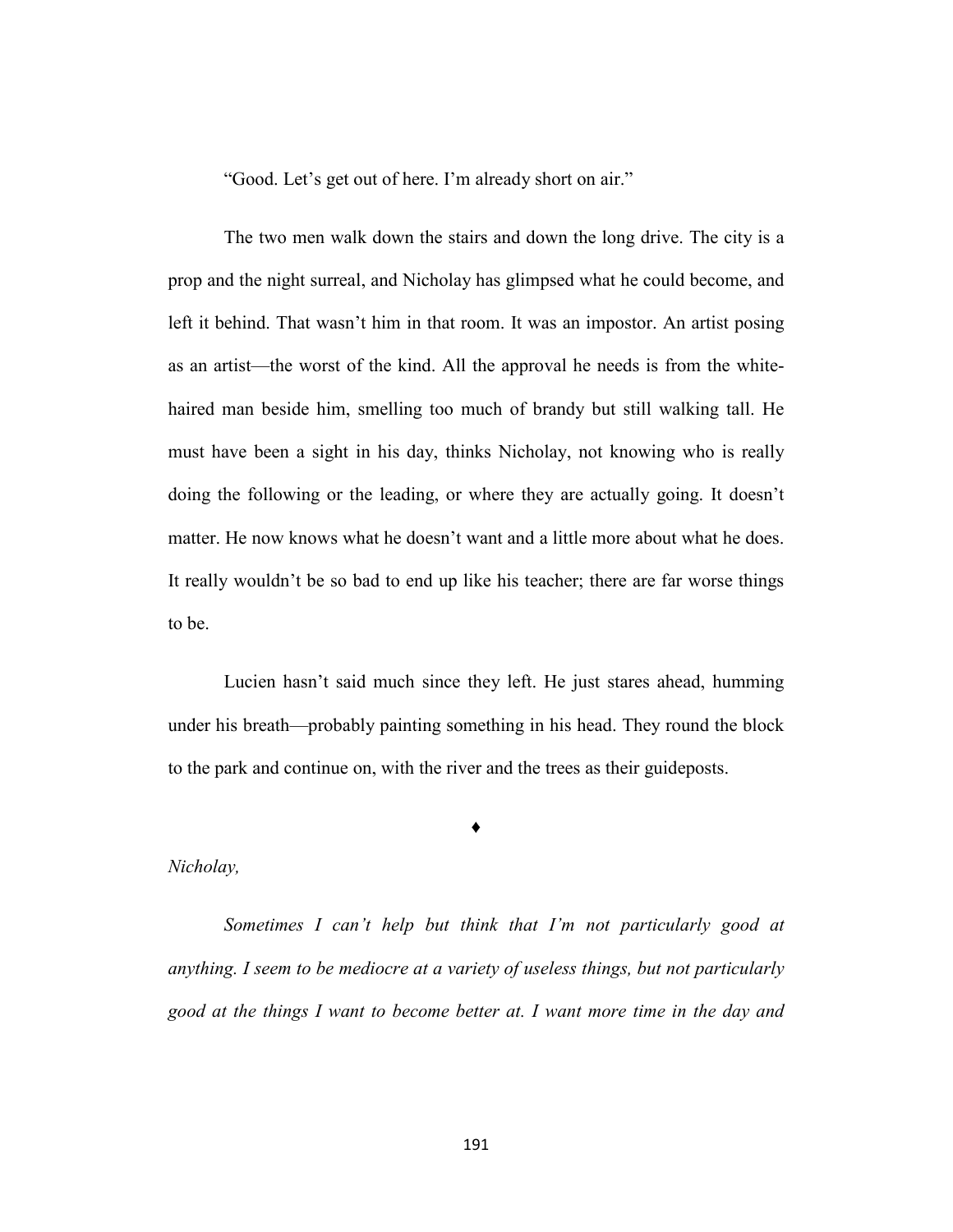*often get worried when I don't get a chance to sit down and write at least a few lines. Occasionally, I get angry toward anything or anyone who interrupts or takes away from this time. This is why I am glad to be alone; because I don't want to give up the short hours of my day to anyone. No one should have to, if they must feel so torn away from what they really want.*

*There's a street preacher that stands in the square by my house, spouting his interpretations of the Lord's word. I'm certain he doesn't get paid for this, but he is there every day, despite people yelling from their windows for him to be quiet. He has a following, too. His apostles stand behind him, three or four men, offering an 'Amen' every now and then when they feel inspired by his verses. The preacher feels chosen to do this, and his followers believe in him simply because he speaks so passionately. He believes what he says is the only truth and so the others do, too.* 

*I think we all want to feel this sort of devotion to something. Because aren't we all just looking for confirmation of our existence?* 

*The nearest I've gotten to this, so far, is finding meaning through the written word. I'm sure you know what I'm talking about, because there is no other feeling close to creating something from nothing. The closest comparison I can think of is having a child. And as we have learned, it is difficult to devote your life*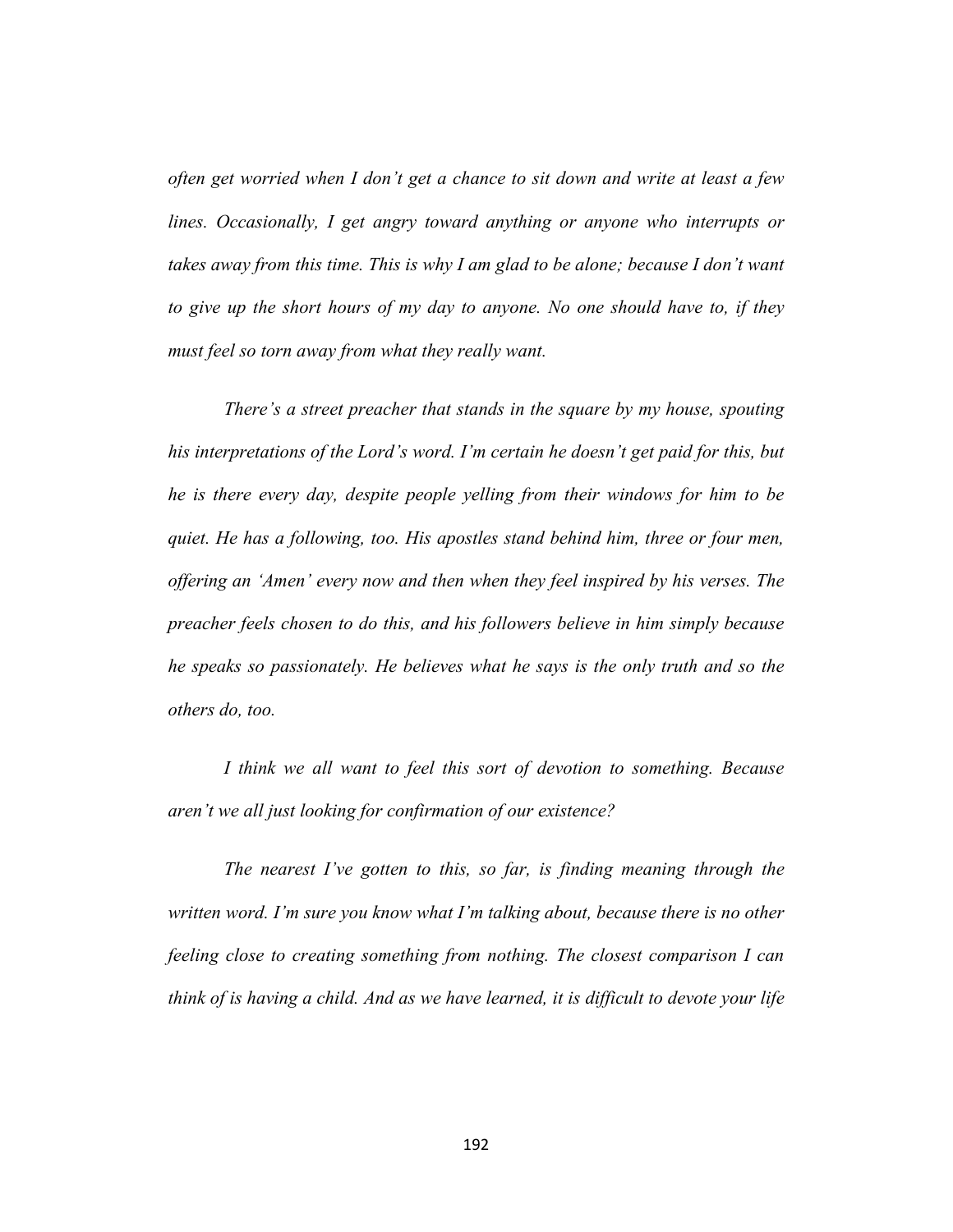*to both. One must eventually choose; either you live your life for yourself or for others. It seems to me that we have gotten everything we have asked for.* 

#### *Zola*

Has he gotten everything he has asked for? Nicholay thinks there could be some accuracy to this. He has accepted the fact that his benchmarks for success will always be spread out in such lengthy intervals that he will only see true progression when he has a full life's work under his belt. Nicholay plans to paint until he dies without retiring. No plan, other than to keep doing what he's been doing. Some may question where the reward is in being this committed to something until death, which makes Nicholay laugh, because no one promised a reward, at least not to him. There are definitely similarities between him and Zola; they are both opportunists maneuvering through an incongruent world.

There is not much Nicholay looks forward to, because he can't be certain where he will end up. But he has come to look forward to Zola's letters as the weeks go on. He is reminded of her idiosyncrasies, the ones that made him fall for her in the first place. With a maturing insight, it is hard for him not to feel some sort of renewed attraction for her. He hasn't met anyone like her since.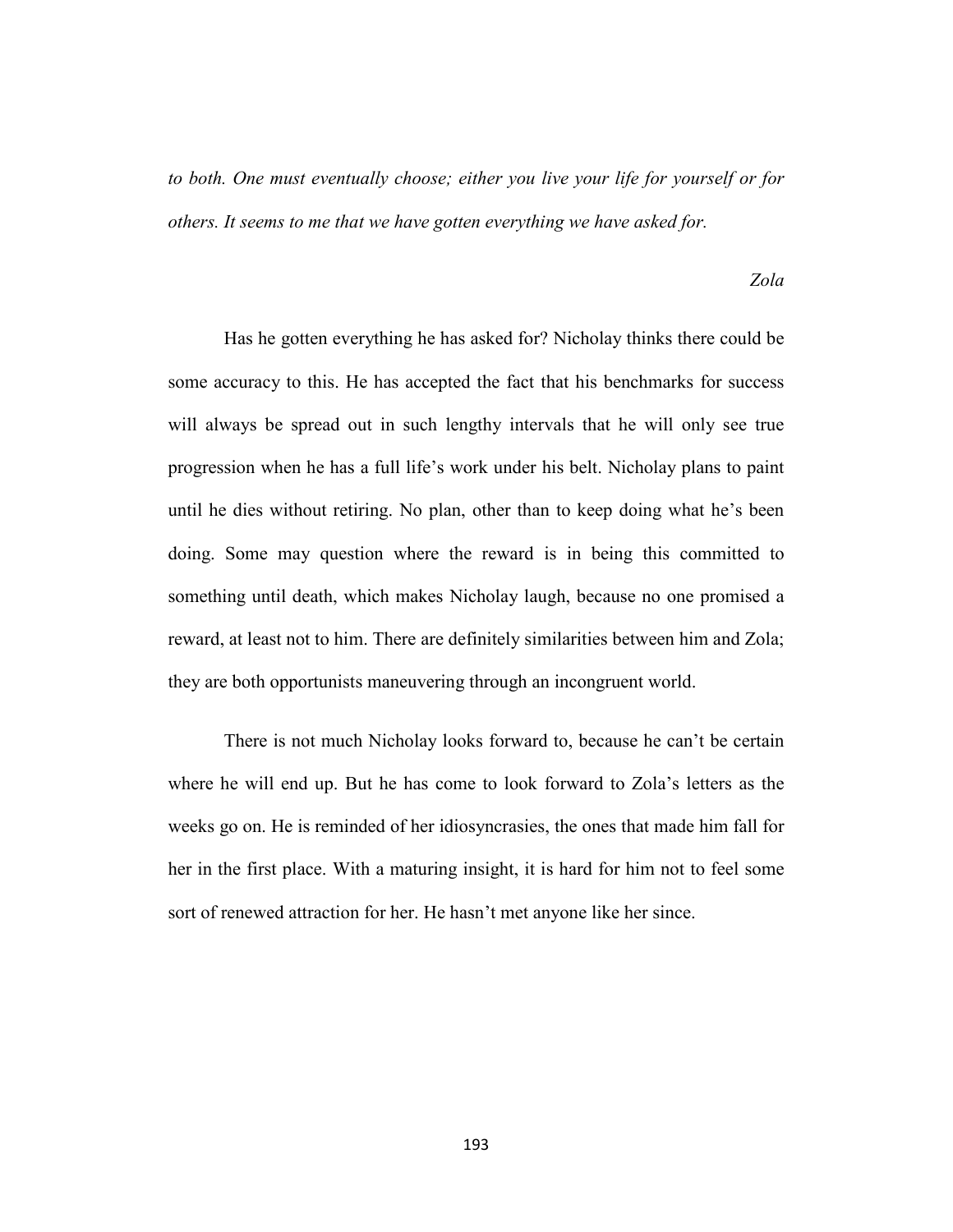The phone has been ringing for over an hour. Nicholay knows it's Ariana and hopes that if he continues to ignore her, she will put the check in the mail and call it a day. Some women are just more persistent than others, and then there is the possibility that Ariana will get in her car and come over, like she's done before. Maybe if he goes away for a little while and can't be found at home, she will give up all together. A change of environment may even do him some good. Maybe Lucien has some suggestions; after all, he seems to have the whole avoiding-women thing down.

Nicholay waits for the ringing to stop, then picks up the phone.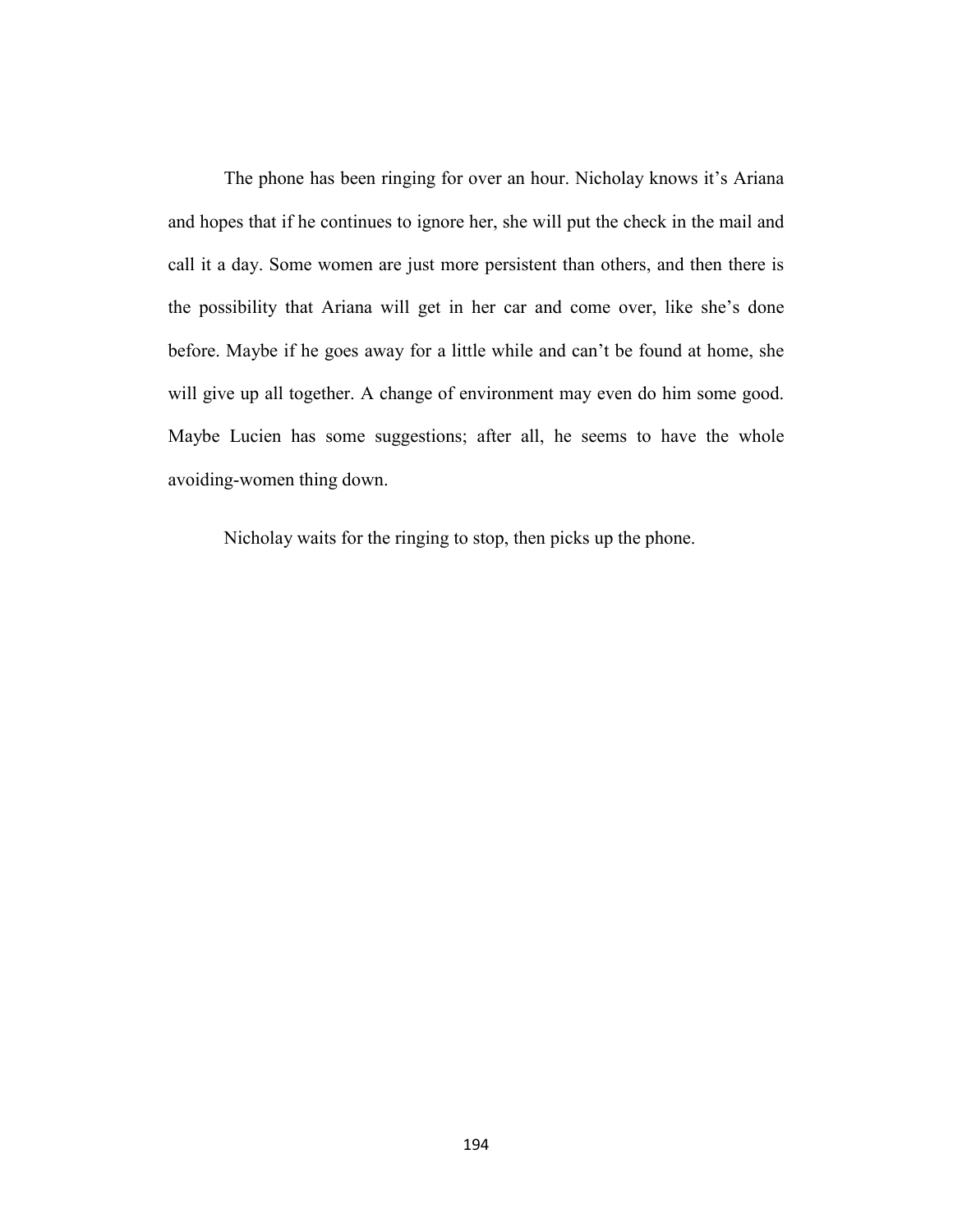# **Zola**

**♦**

Zola doesn't have to scrounge up the courage to call Max. He calls her instead, asking if she would like to come along for a private purchase he is considering for his collection. He wants her opinion on a few pieces, he'd said, and he can't be sure that anyone else will be as straightforward as she is.

They choose to meet in the square downtown, in front of the bookstore. When Zola arrives she sees that a few late season vendors are still open. Max is running behind, so Zola talks with Bernard until he arrives.

Walking hurriedly toward her, Max waves and smiles. "I'm so sorry to keep you. I got stuck on a call on my way here."

"No worries. I was learning the secret to Bernard's brioche."

"Lots of butter, I presume?" Max greets Bernard with nod. "An acquaintance of mine brought some souvenirs back from his latest trip and wants me to look at a painting. Our tastes differ, but he has a sense of mine. He only lives a few blocks from here."

They leave Bernard's cart with bread samples and walk out of the park.

"How long have you been collecting?" Zola asks, as they head south.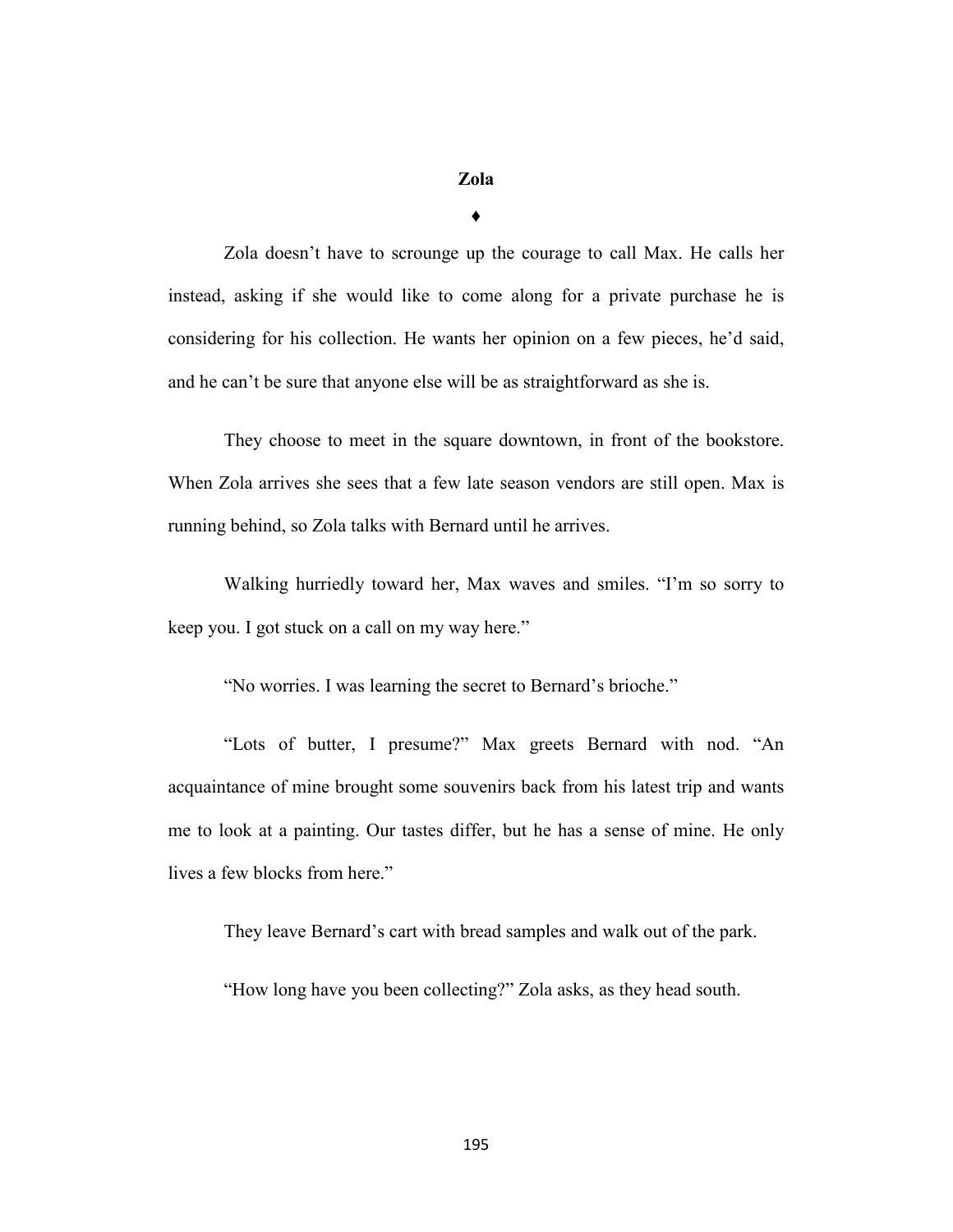"Since the first piece my father gave me. He bought it in Cuba in the seventies and gave it to me for my eighteenth birthday. Because of the lack of materials available to Cuban artists, it's painted on a scrap from a canvas sail. The paint is of an unknown blend, but the colors haven't faded and are just as vibrant as the day he gave it to me. It's truly amazing how some artists improvise when they have little to work with."

"Your admiration must fuel your passion for writing," says Zola.

"It does, but I have moments of questioning like everyone else. Sometimes I wonder if my representations are just another way of labeling, rather than truly understanding." He adjusts the portfolio case on his shoulder. "How about you? Where do your stories come from?"

"Mostly from experience. Which is hard at times, because I'm not always sure that what I am remembering is accurate, or if it's me wanting things to be different."

"I think we often forget how mysterious and flawed the brain is."

"So you don't believe in perfection?" says Zola, surprised. "I would think someone who studies art would consider the possibility of it."

"Ask an artist to find the perfect stone in a quarry and they will pick up any at their feet. Ask a writer to do the same and they will have to ask you to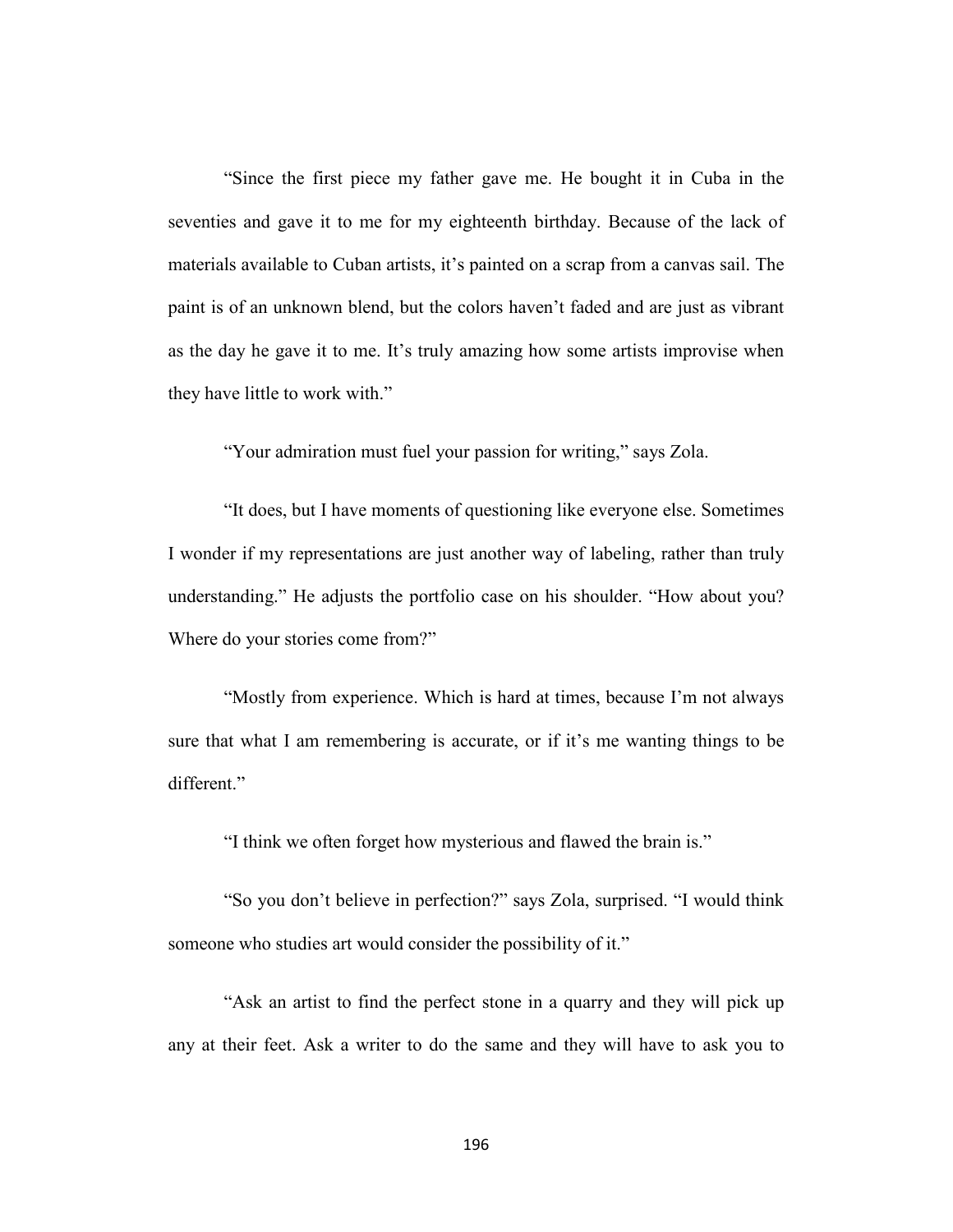define the characteristics of a perfect stone, so that they can match it. I'm a writer. I dissect and analyze."

"I've known a painter who thinks everything is beautiful. It used to frustrate me how he saw the world."

"So you don't believe in perfection either?' asks Max.

"Pain, envy, greed, violence—they wouldn't exist in a perfect world."

"Or maybe they are part of a larger symmetry?"

Zola is enjoying the conversation and the walk so much that when they arrive at their destination, part of her doesn't want to go in.

"Here we are," says Max. "I'm going to warn you, Tobias is a bit eccentric, but harmless. He would have made Napoleon jealous with his conquests—actually he may have inherited the leotard pants too, now that I think about it."

### Zola laughs.

"Get it out of your system now. If Tobias sees the slightest hint of amusement at his cost, he makes it uncomfortable for everyone, trust me. He's a really sensitive guy." Max turns to use the gaudy doorknocker, a phoenix with a ring through its beak. Zola assumes a neutral smile, and they wait.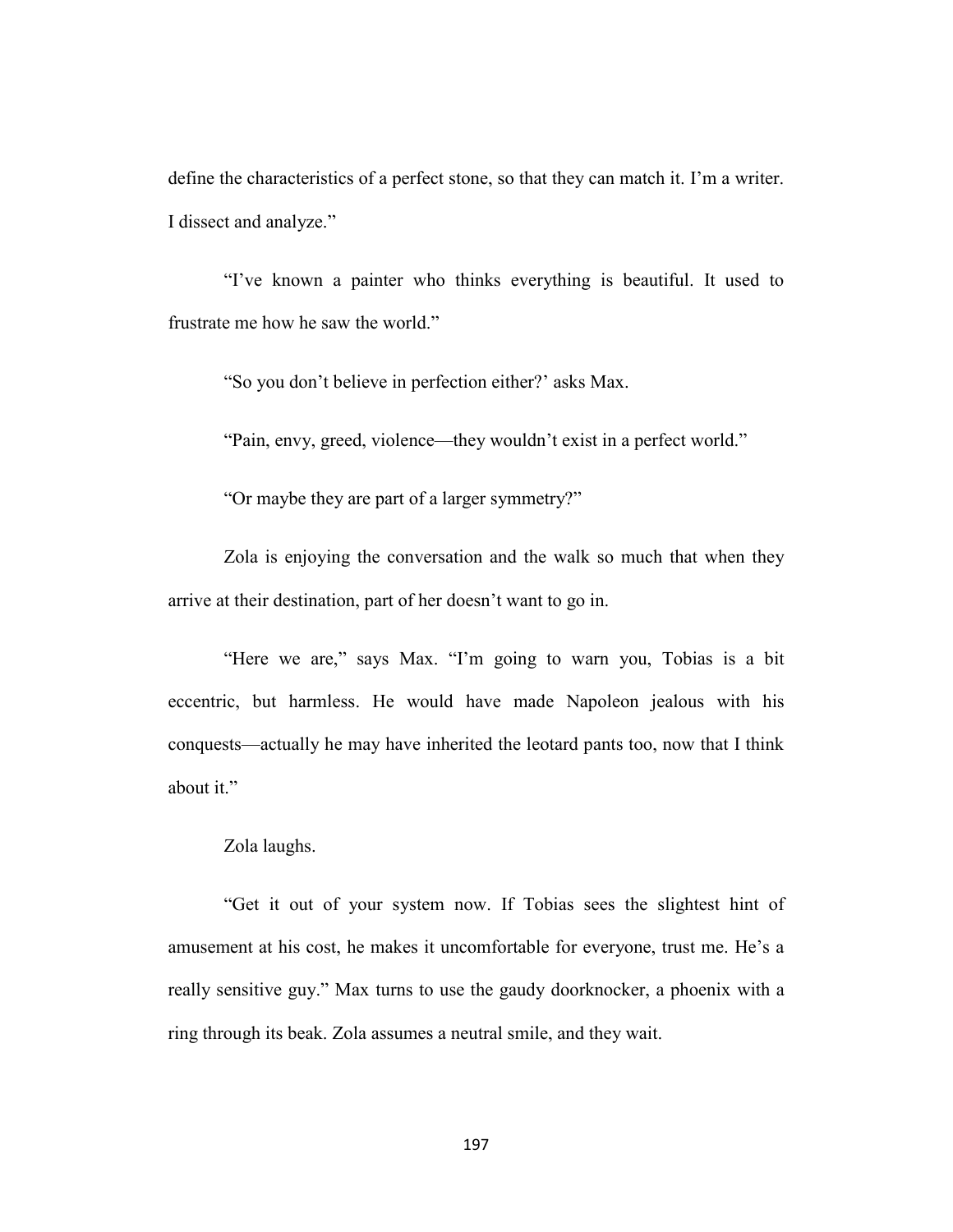"Maxwell!"

A middle-aged woman with fiery hair and powdered face answers the door. She wears a gauzy dress wrapped like an altered toga, tightened around her thighs and skirt hem, and showcasing the sides of her hanging breasts, which are much too large. She is almost a full head taller than Max, with a pendulant front at eye-level to anyone of average size, accentuated by a golden charm of a cat with ruby eyes. Green henna decorates her left arm from clavicle to wrist in intertwining vines and flower buds, and Zola can't help but stare at the jewels upon her fingers. Enveloping Max, she rocks his body from side to side with the strength of a gorilla. "Where have you been, sweet man? I overheard Camille, that vulgar loner, say just last week that you wouldn't be around anytime soon. She could only hope that, poor dear—she couldn't do better than you if she tried and everyone knows it. That girl needs to stop feeling sorry for herself. Her father bought her an original Rothko and she turned her nose up at it, telling everyone she didn't care for anything existentialist. Can you believe the audacity?"

"We all have our preferences, Lou," says Max. He seems pretty accustomed to this tiger of a woman meddling in his personal affairs.

"Who's this?" the woman asks with a wry smile, only now acknowledging Zola, standing beside Max.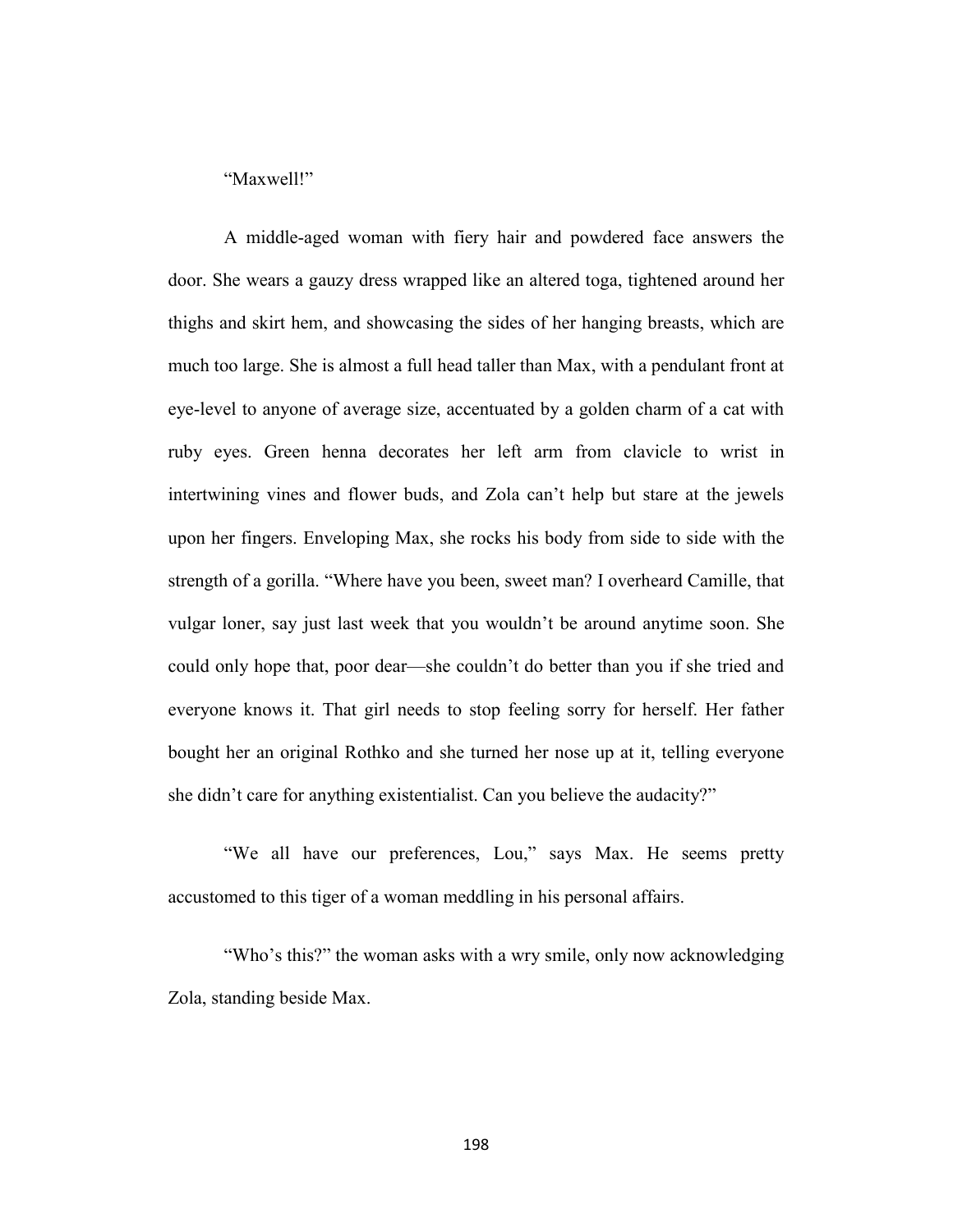"This is Zola. She's a fellow art lover," says Max. "Zola, this is Lou, Queen of Art Deco."

"Christ, another one?" asks Lou, reaching out to Zola.

As Zola suspected, the weight of her hand is heavy in hers.

"Zola's a writer," says Max.

"Even worse! I can only take you writers in small doses. My husband collects and I decorate. You writers overanalyze way too much in my opinion. You need to *enjoy* more."

Lou leads them into a rotund marble entrance with colorful tin sculptures and artificial plants, and for a moment Zola is back at the sanctuary, looking down the stretch of corridor toward the gardens.

They are ushered down a hallway to a room that looks like a bank, with disjointed grey architecture built in layers upon layers of rectangles. Stained glass is in every window, but the display of art is most impressive—more impressive than any collection Zola has seen in New England. Even the galleries of Isabella Gardner are meager in comparison.

"Darling, we have company. Maxwell's here," Lou calls toward a leather wing-backed chair.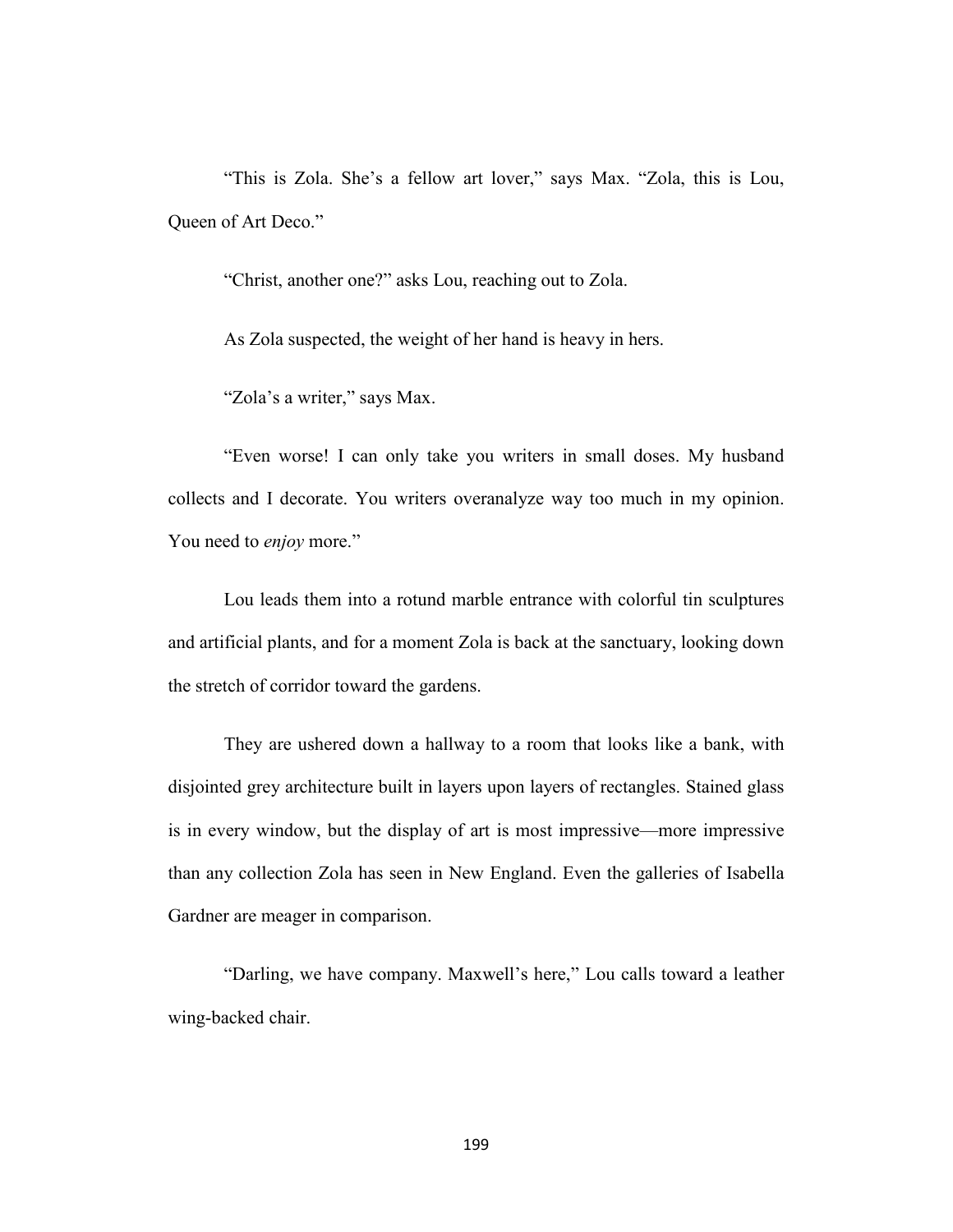A small, dwarfish arm emerges from its right side and beckons the group over. Max and Lou don't hesitate, while Zola trails behind, gaping at the walls.

As she catches her hipbone on an oddly placed table, a porcelain swan rocks on the stand, and she catches her breath. "Shit," she says, rubbing the spot above her right thigh.

Max looks over at her. There is an expression of amusement on his face, as if to say, *it happens all the time*.

She joins them and immediately smiles at her first sight of Tobias.

With the airs of a show pony, Tobias can't stand more than five feet tall. His feathery, thinning hair lies so close to his scalp it looks as if it is sewn on. Behind round glasses, his mole eyes shrink back from the rest of his face, as though they would disappear if he breathed in too deep. He is indeed wearing leotard pants in a shimmering green, and his crossed legs look like entangled garden snakes. On his lap sits a Siamese cat, purring with every touch.

In a lisping whisper, he says, "We humans are just like felines. We protect our independence and flaunt our efforts by sticking up our noses, but in the end we have the same dependencies." Tobias rubs his thumb and forefinger behind the cat's ears and the cat squints with pleasure. "We simply need to be touched."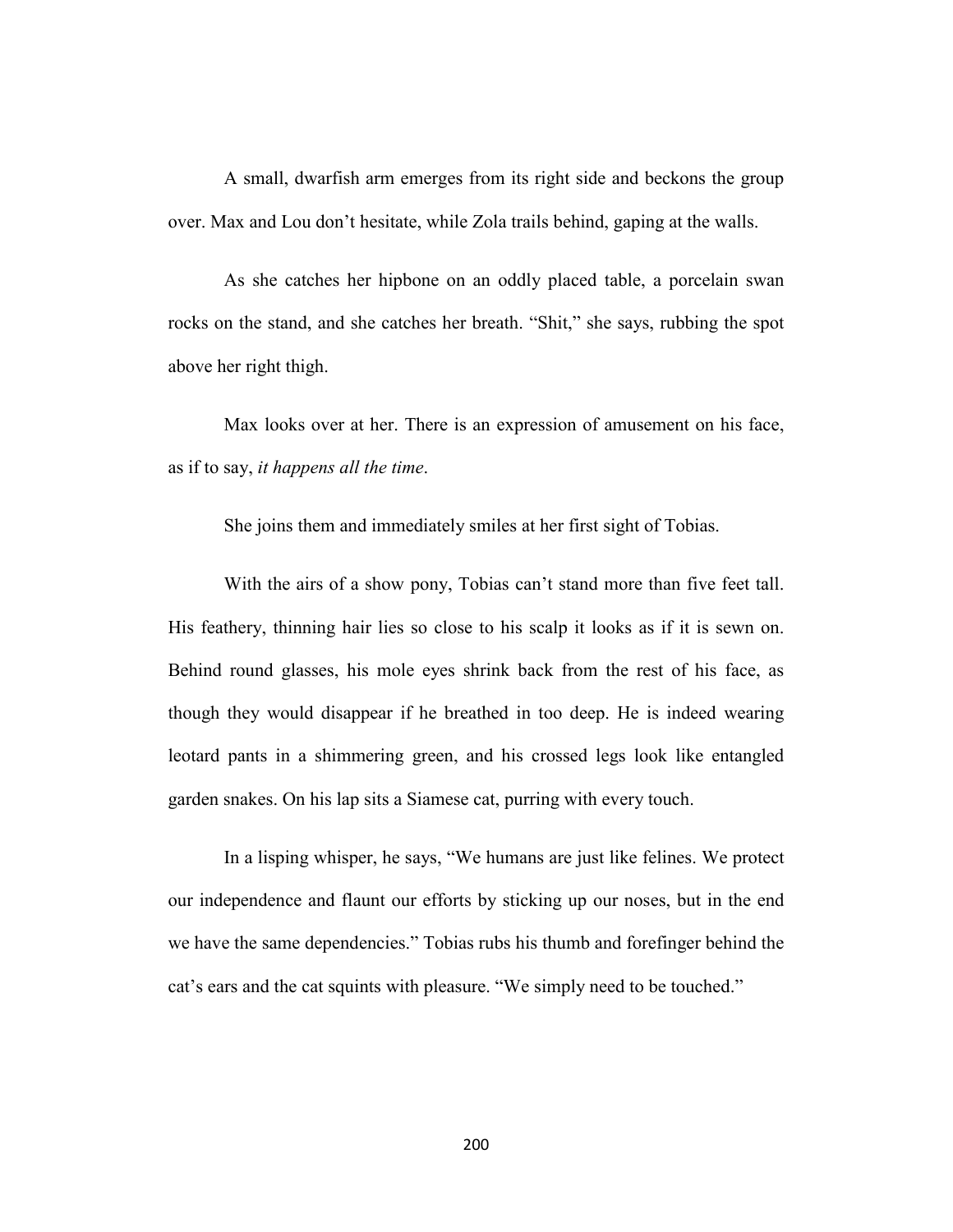Zola notices the grey cat hair that has collected on Tobias' pants and wonders how long or how often he sits like this. She also thinks about how long it has been since she has been touched by anyone other than the occasional brush of a stranger on the street, or a hug in greeting from a friend. It isn't the same as a direct caress, a caring rub, or the intimate stroke of arousal. Something has definitely been missing. Zola's eyes move from Tobias' lap to Max's hands. They appear both gentle and strong, with the veins of a person who knows how to use his hands.

"Toby my friend. I want to hear about your recent escapades. I'm curious to see what you picked up this time," says Max.

"I can't say it's anything of your taste, but I did think of you." Tobias moves the cat to the floor and gets out of his chair. It is the first time Zola sees his feet touch the ground; it as though he has to climb down from a perch. "The seller was adamant about the story behind the painting, but honestly I could've cared less. She kept telling me I had to appreciate the courage of the artist. His insight. But all I could think of was the price tag she was trying to push for some unknown painter. I talked her down, but it wasn't easy."

They follow Tobias to a door in the corner of the room. He presses some buttons on a keypad and it beeps in response. He tries the handle. It doesn't budge.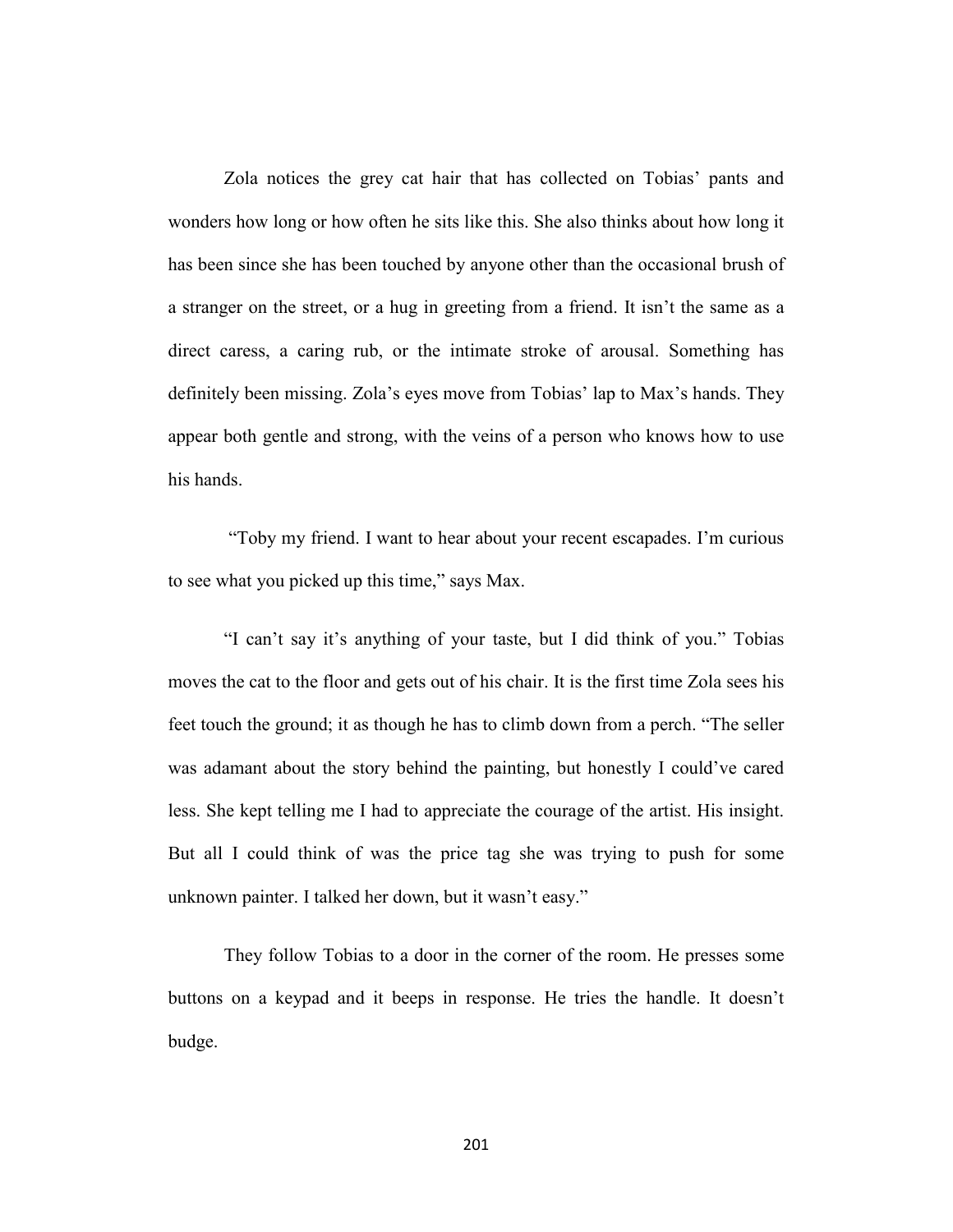"Dear, I think you changed the code before you left, remember?" says Lou from behind Zola and Max.

"Oh yes. Right." Tobias tries a different order of buttons. This time the door unlocks and they enter.

Full of frames and paper tubes, the chamber feels like a tomb of treasures. Tobias rummages through the clutter. "Here it is," his voice sings. He produces a smaller canvas from behind a larger framed print. He hands it to Max and they exit the crowded vault.

Max holds the painting at arm's length; together, he and Toby admire it. "I guess this is one of the paintings from a series of three. I'm curious to know what the others were like. They were bought before I got to the show. What do you think?" asks Tobias.

"What do you think?" says Max, turning to show Zola.

The emerald eyes of a winged child stares back at her from beneath a masked face of fish scales. It bears an external heart on its chest, like an ancient wound that has healed and hardened to a scar. The child is not of this world, too delicate and beautiful to ever survive. There is something so familiar to her, so—

"What is the name of this artist?" Zola asks Tobias.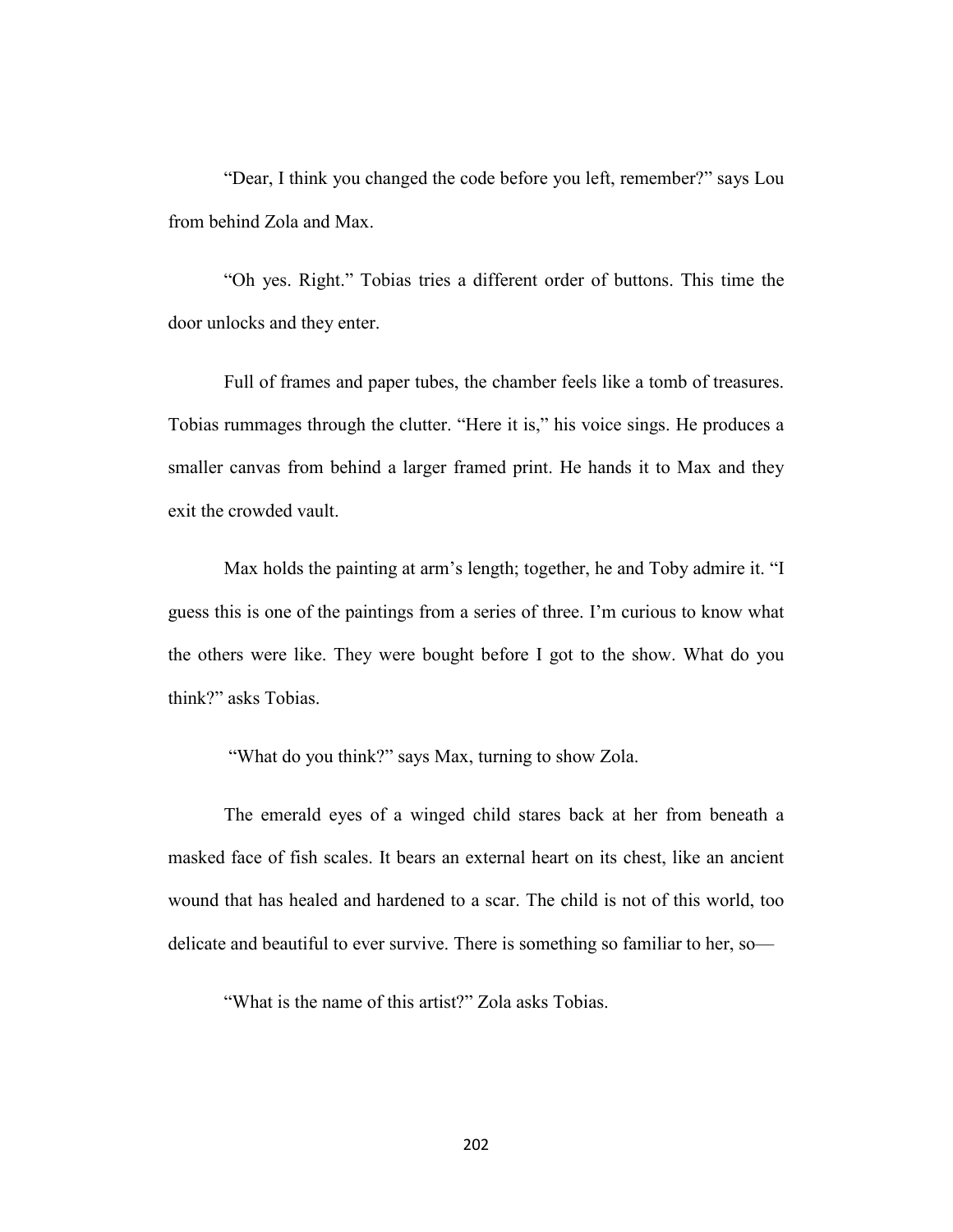"Like I said, the artist is unknown to me. American, but trained in Europe. I think his signature is…" Tobias looks over the painting. "Oh, yes, it is there in the bottom right, dear."

She recognizes the pointed peak of an N and the long loop of a Y, painted lightly in white. They are the same letters she once traced with her own finger. She once knew them so well that she could have forged them.

"Are you okay?" asks Max.

"Look at her. She looks like she's seen a ghost," says Lou.

Max mouths the words. "Are you okay?"

"Yes, a ghost," says Zola. "Would you excuse me? I need some air."

"I'll come with you," says Max.

"Not necessary. I'll just be a moment," says Zola, and begins to find her way out.

Max calls after her as she reaches the door. "What do you think of the painting?"

Zola pauses. "I think there is more to know about the artist," she says, and walks out.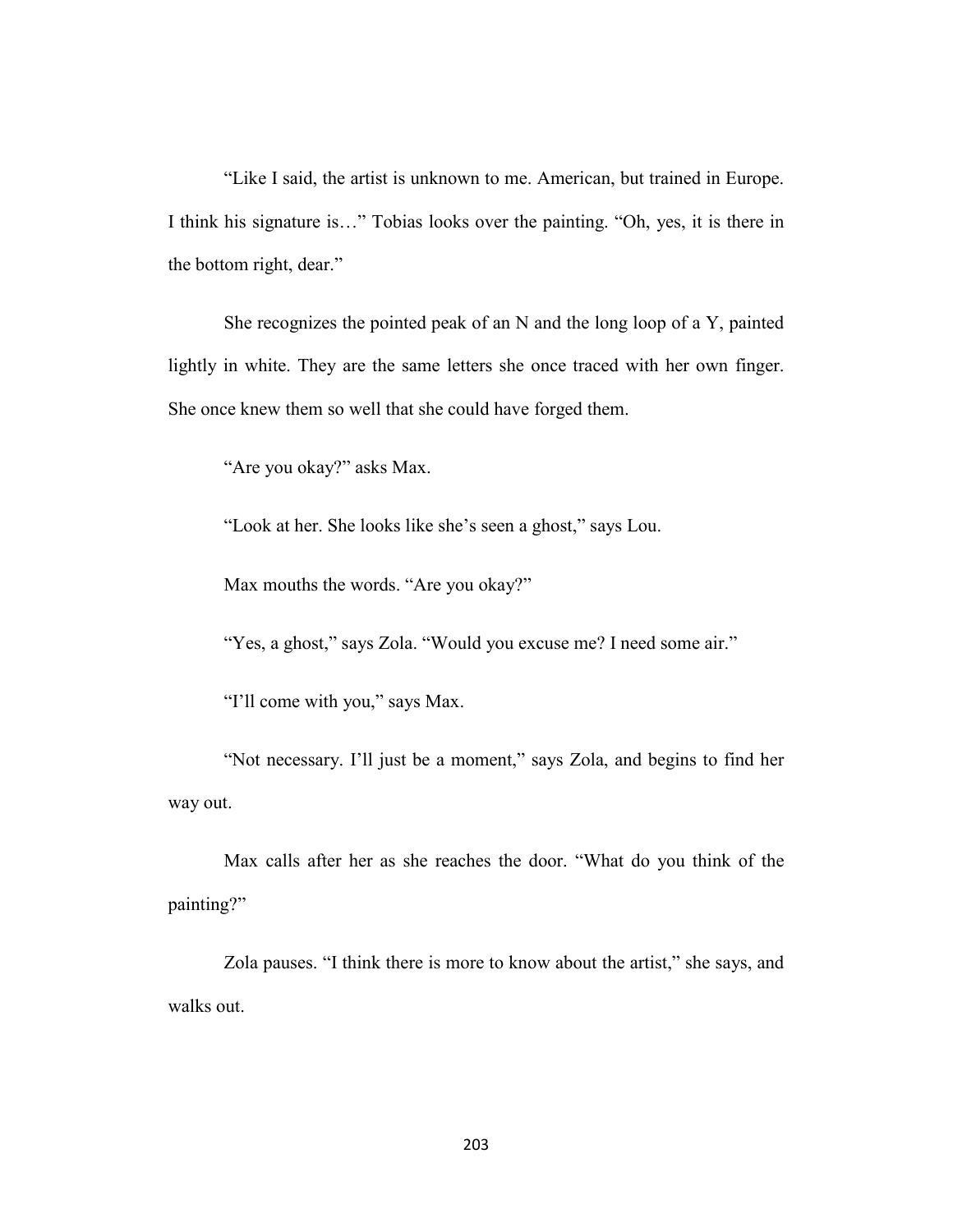Zola is sitting on the steps outside of Tobias' brick home when Max comes out with a wrapped package.

"You bought it?"

"I figured if it could illicit such a reaction in you, there must be something to it. Are you feeling better?"

"I like to think of myself as someone with an open mind, but there are some things I just don't understand," she says. Max sits down next to her on the stoop, and rests the paper-wrapped painting against the black iron railing. "That painting," she says, nodding in its direction. "It brought to mind the fragility of life, and how there is so much outside of one's control."

"Wow. And here I was thinking, 'Would this look a little gay hanging in my apartment?"

Zola laughs.

"Seriously, the colors are all wrong. Studio 54 comes to mind—"

"Stop it!" says Zola, but she can't help but laugh.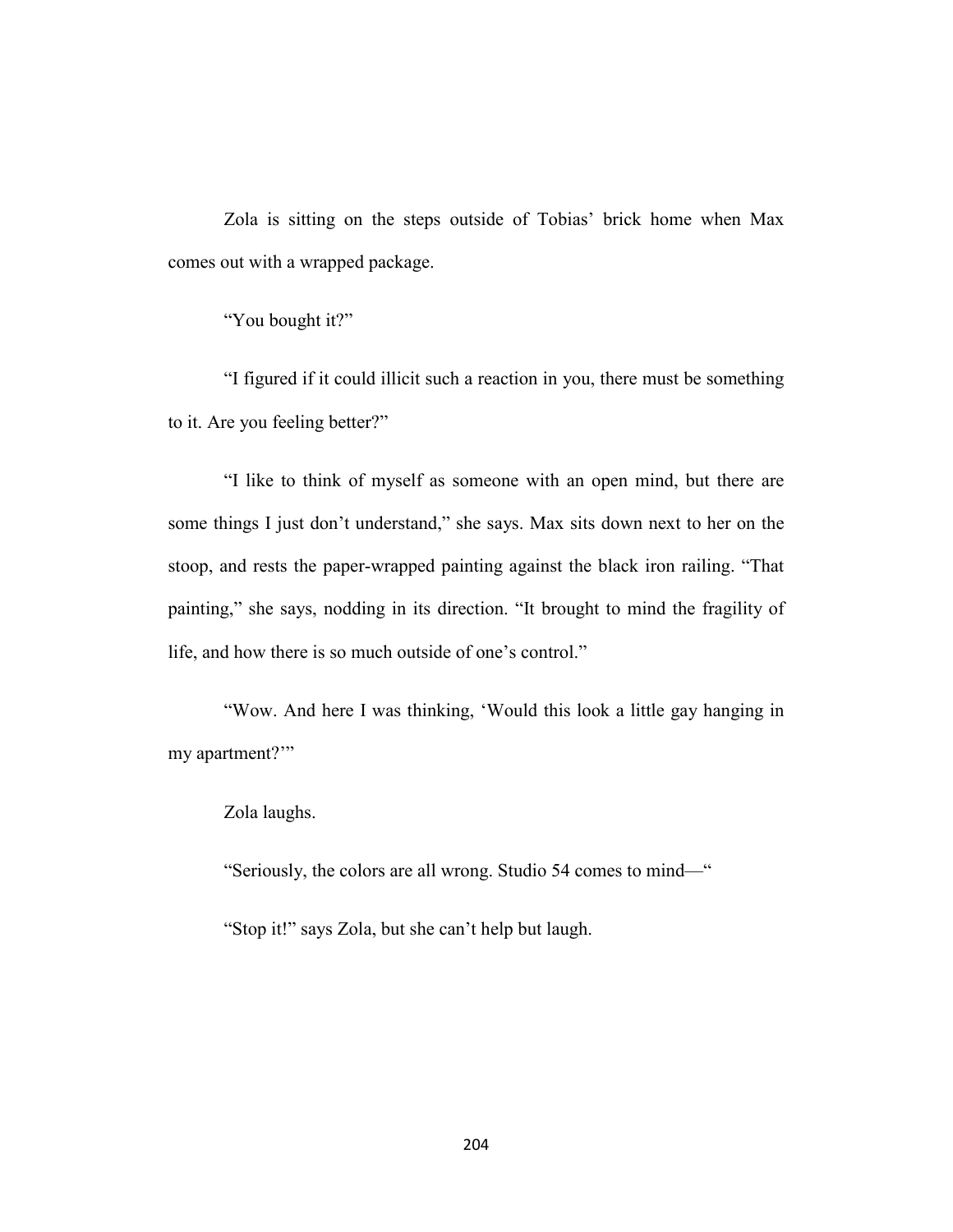"What?" says Max, also laughing. "Here I ask you on a day date, and I take you to see pictures of androgynous children. I would understand if you didn't want to go out with me again after this."

Zola shakes her head, smiling. If anything, she has to give Max credit; here she is, going through all the possible scenarios in her head and the likelihood of her and Nicholay intersecting once again, and Max is still good-humored and kind, even though he's well aware she has been affected. He doesn't seem to need to ask her questions, which she appreciates, since she doesn't have many answers.

"Let's say goodbye, and then we can go," says Max, standing and helping her up.

"I hope I didn't come off as rude," says Zola.

"Don't worry about it. I just told them that you like art so much that sometimes it brings you to tears," says Max, opening the door for her. They both smile. "They didn't seem to think much of it."

**♦**

*Zola,*

*My first show was a success, not because of the response I received or because the paintings that sold, but because when I left the opening I was absolutely pleased to move on. There was a moment when I wished you could've*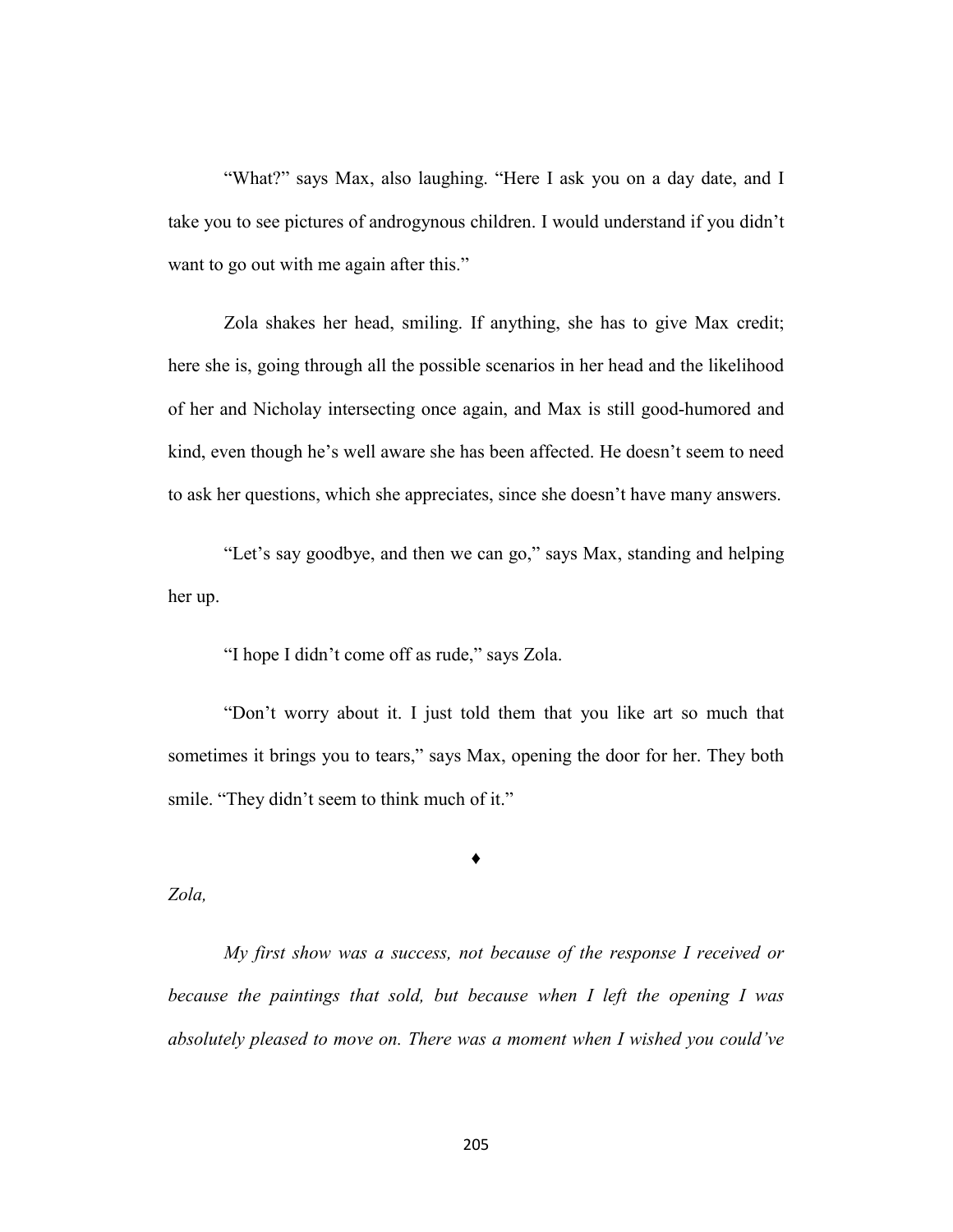*been there with me, though now that I think about it, you probably would've found the people in attendance as distasteful as I did.* 

*Lucien did come, though, and that meant more than words. Of course if I had told him that, he would've said something like, "Don't let it go to your head; I am just here to scout for some fresh-faced thing that will show me her wonders."* 

*The other thing I wanted to tell you is that I will be away for a few weeks, and won't receive any of my mail until I return home. I have yet to decide on a destination and have been tossing around a couple of ideas, but perhaps I will have more time for rumination, and maybe we can continue our correspondence, as I have been enjoying the familiar voice in your letters. Do you suppose we should speak on the phone sometime? I would suggest e-mail, but it is a trek into town for me to connect at an Internet café.* 

*Thinking of you and hoping some worthy ideas have been knocking on your door. Don't be afraid of the pen. It can do you no harm.*

#### *Nicholay*

Max asked to see her again. He invited her to visit his friends, who own a bed & breakfast on Chebeague Island. At first, she thought it was strange that he would consider taking her on such an intimate excursion, since they haven't known each other very long. But he was careful to add that they would have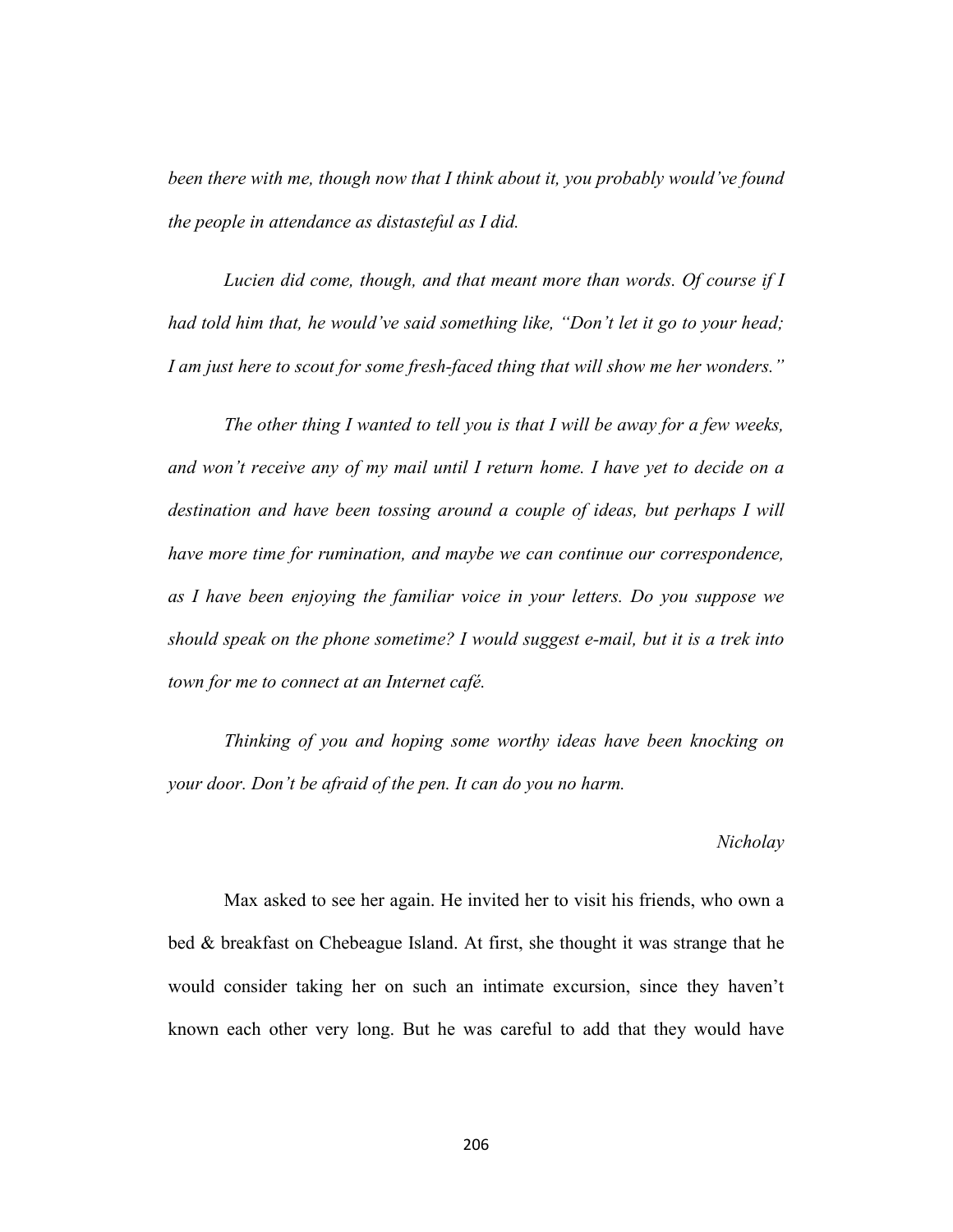separate rooms, and that he hopes the company will give them both quiet hours to write, as well as some enjoyment exploring the island together.

She agrees, and as she writes the date in her calendar, she notices a circle around a day later this week. Zola racks her brain trying to remember the occasion. It has to be important, or she wouldn't have bothered making the effort marking it down. She has a bad habit of storing her datebook in her head.

"Natalia!" Zola grabs her phone off the table and pulls her friend's number up on speed dial. "If I missed it—Come on, pick up!"

The ring turns into a voicemail. Zola hangs up and calls Adam's cell phone.

"Hello?" Adam shouts into the phone. There's a racket coming through on his end. "That's with a béarnaise, guys!" A banging, metal chorus resounds.

"Adam, it's Zola. I'm glad you're not at the hospital yet. I thought I—"

"Not yet! I'm working so I stay out of her hair. She's gone bonkers with the wait. If that boy doesn't come out by the weekend, they're inducing her."

"Keep me posted. I'll try her again on her cell, but will you let her know I'm checking in and thinking of her?"

"Will do, Love! See you tomorrow?"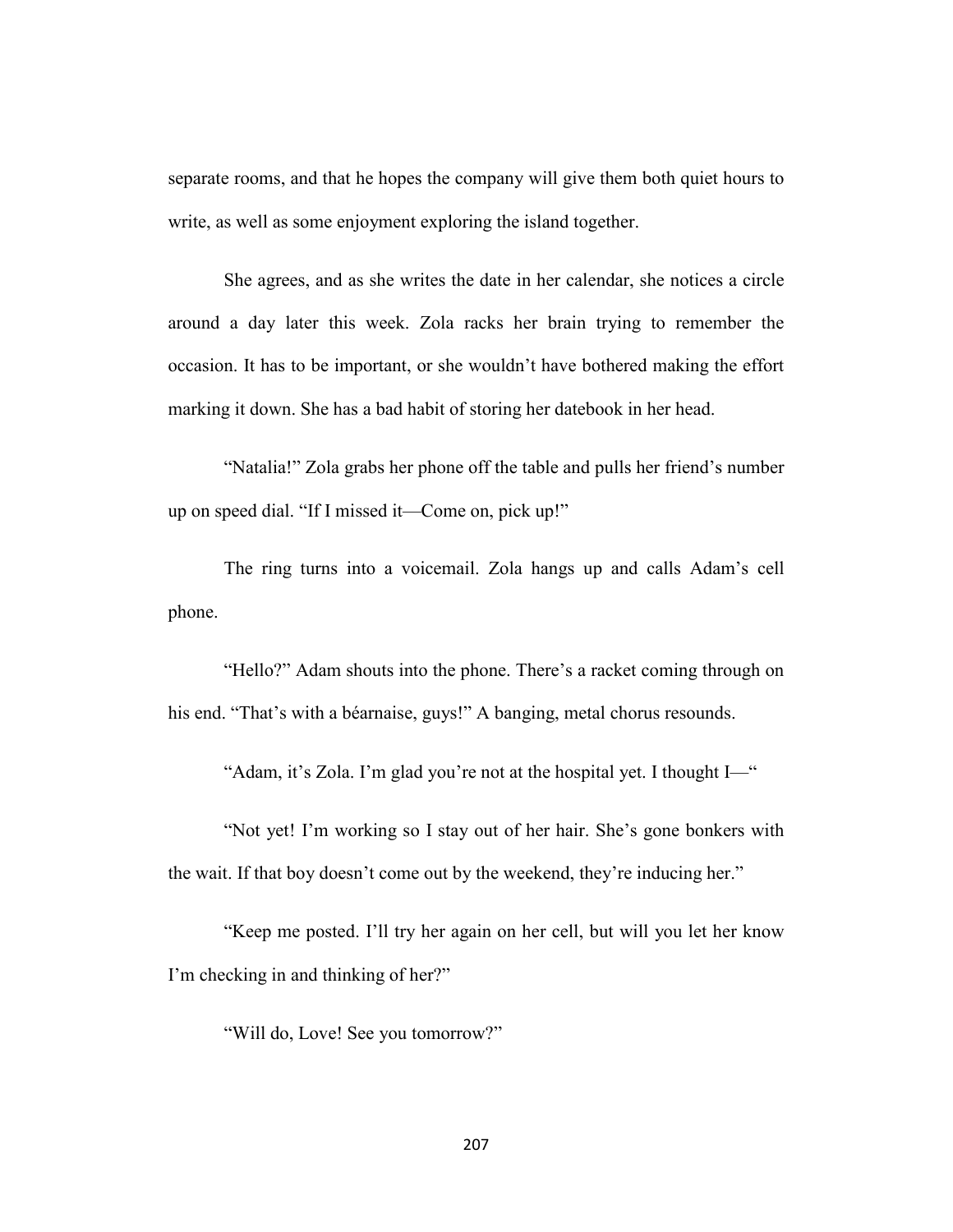"Yeah, I'm in around six. Hang in there!"

"Thanks!" he says. "I'll see you soon."

Natalia's call comes in at eleven o'clock the following evening, when Adam and Zola are at work. Jules allows for the restaurant to close for the rest of the night, and the two of them hightail it across town to retrieve Natalia, getting her to the hospital with plenty of time to spare. But Adam and Zola are most thankful when Natalia finally gives up trying to be Superwoman and demands an epidermal.

"Sugar plums," says Natalia, glassy-eyed from the drugs that have been put into her spine.

Zola pats her hand, which is covered with needles and tubes. "You're doing great. He'll be along soon."

Natalia screams bloody murder; the candy-coated halo has evaporated. Zola winces.

Indigo Meyer Reece is born at six in the morning, weighing nine pounds, seven ounces, with all his fingers and toes. He is unflawed, not even a freckle upon his skin or newborn wrinkle out of place. This isn't the name chosen for him originally, but when their clean and healthy baby boy makes his first appearance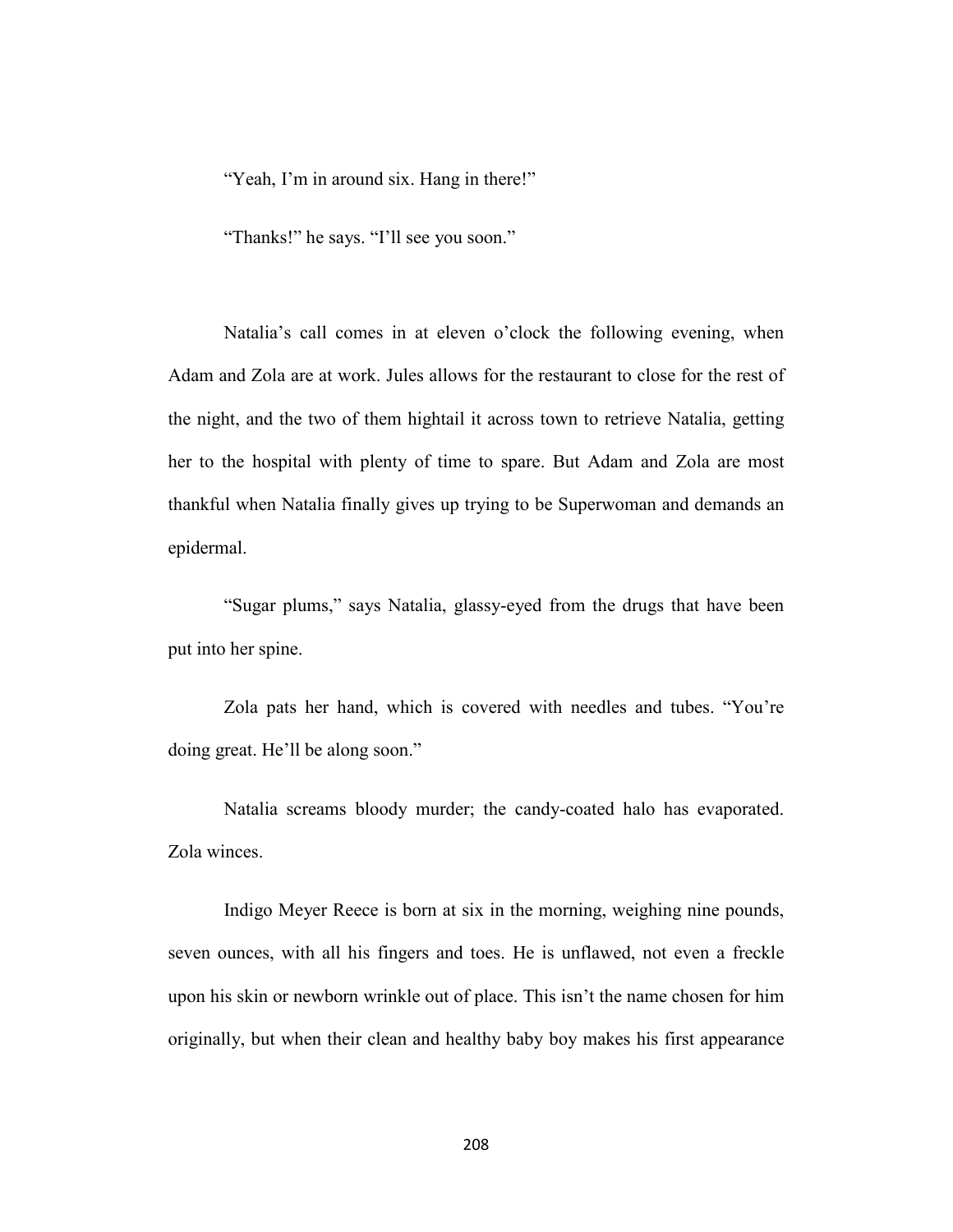in the birthing bed, under the breast of his mother, Adam is crying tears of joy and Natalia is crying tears of happy exhaustion, Zola is the one to point out the unique purplish-blue of their son's eyes. It is then that they decide to move the family's namesake to his middle name and call him Indigo instead, and Zola is honored to play a part in this.

The placenta is put into a freezer bag to be stored until spring, when they will plant it under a pear tree sapling for good luck and good health.

Zola falls in love instantly as she cradles Indigo in her arms.

"You can tell me forever you don't want one, but I know you do," says Natalia, beaming as bright as a star ready to sleep for a million years.

Zola hands over the pink-skinned bundle to his mother, who begins humming a ditty. Before they know it, Zola and Adam are singing along.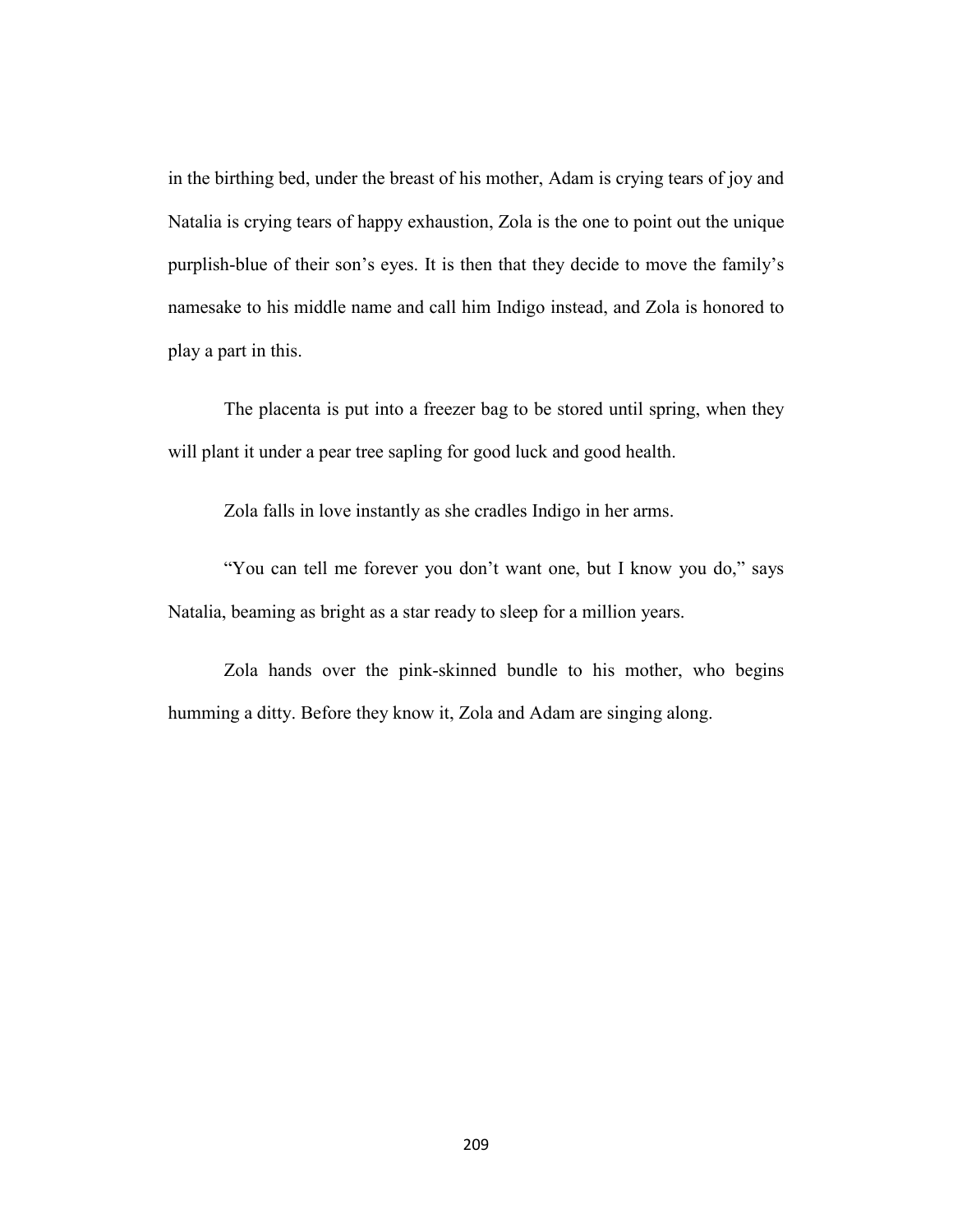## **Nicholay**

**♦**

Nicholay packs only a rucksack of clothing, a handful of his finest brushes, and a tightly rolled scroll of canvas. He also includes Zola's letters, so he can continue his dialogue with her, and refer to them if needed.

He locks the doors and boards the windows of the house, leaving all of his and Dr. Nightingale's belongings inside, and secures his studio with a heavy-duty chain and padlock—though if some hard-up artist actually decided to break in, the windows could easily be shattered.

Nicholay straps a seatbelt across the width of an unfinished frame. He decided to keep the wood raw, but the painting of Zola is finally complete.

Her eyes look quizzically at him, as if to say, "Where are we going?"

"You will be in good, trusting hands. I promise," he assures her.

He has never promised anything before, to anyone, but this he does mean.

He can't keep her with him, and he knows she isn't supposed to stay.

She was never supposed to stay. He understands this now.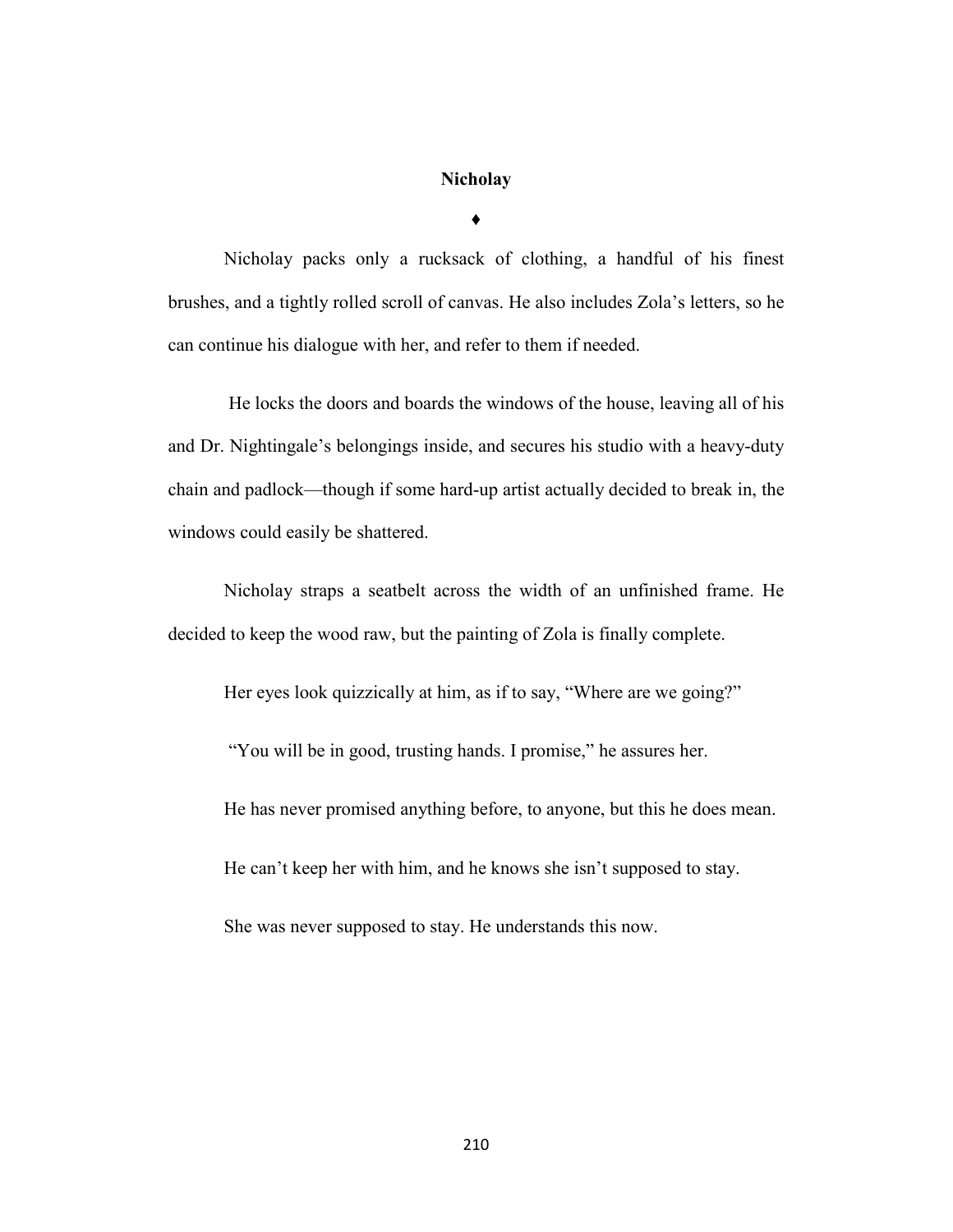Nicholay makes a stop on his way to the airport. When he pulls into the driveway, Lucien is sitting in his chair, smoking his pipe and watching the road unwind and fall off at the horizon. He is a man who possesses grace doing absolutely nothing but being present.

A week ago, Lucien came to see Nicholay in his studio, worried that the gallery opening had done a number on his student. The painting of Zola was still in the works; still inanimate and without spirit—a body without life, a mimic of the real thing.

"You're so close to releasing her, my boy. So close."

But Nicholay had to stop on his own, knowing that his teacher's expectations would never be met. He knew when no more could be done. Despite the myth that a painter's work is always evolving and is rarely finished, Nicholay believes that he can take things too far, running the risk of ruining the whole thing and having to begin again.

"Don't you have work to do?" Lucien calls now from the porch as Nicholay climbs out of the cab of his truck.

"Nice to see you, too," says Nicholay, walking around to the passenger side to fetch the painting.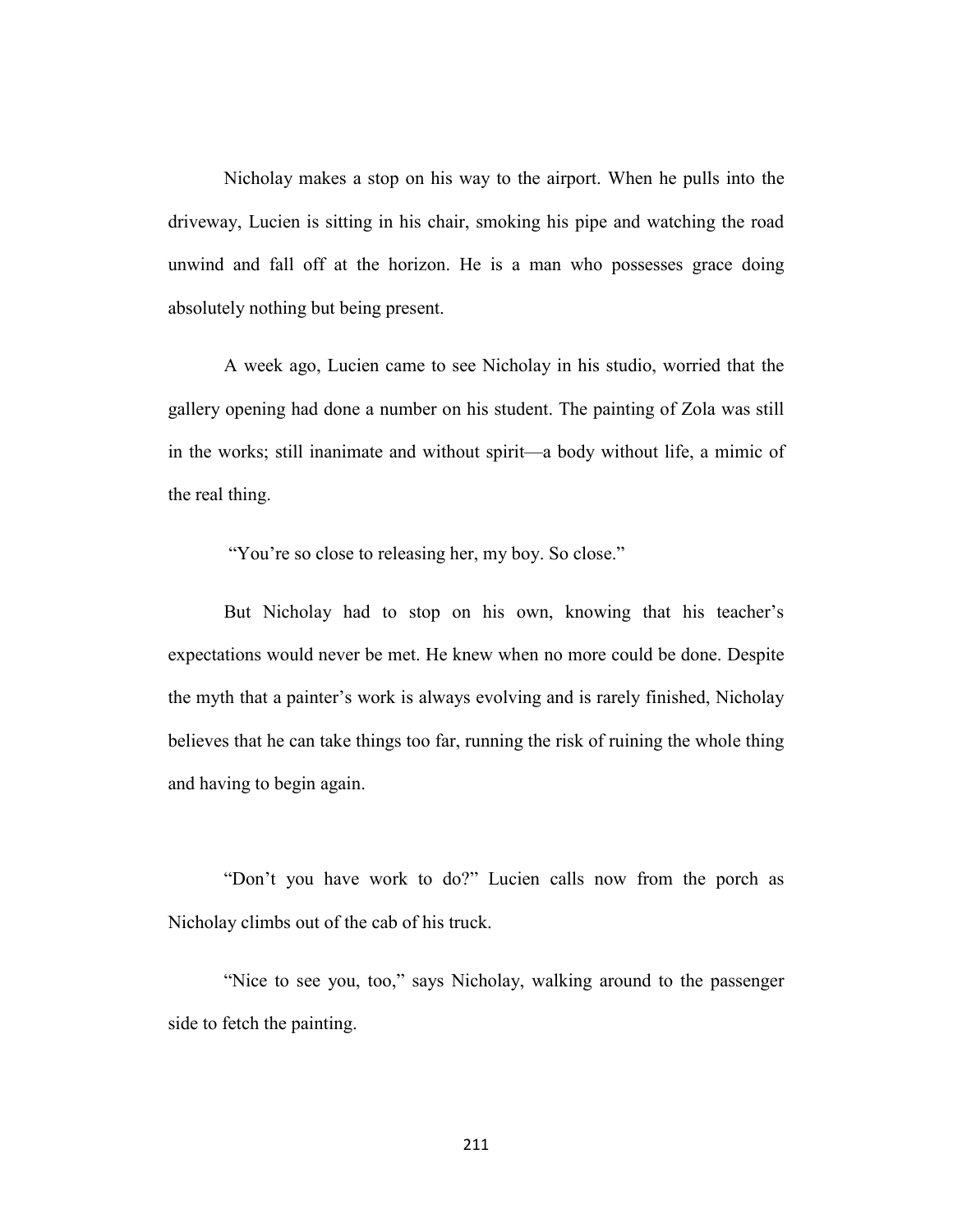"What do you have there? It better not be for me, because I have all I need," says Lucien, getting up from his chair to meet Nicholay at the top of the stairs.

"In that case, think of it as something to hold on to for me. I will pay you for storage, if you'd like." Nicholay unbuckles the belt and removes the painting from the vinyl seat on which it safely traveled.

"That's unnecessary. Let me have a look there. Maybe it will grow on me and I will just decide to keep it."

"That is my hope," says Nicholay, presenting the finished piece to his mentor.

On the porch, Nicholay places Zola in the chair next to Lucien's. Side by side, they look at her, tilting their heads slightly. Lucien smokes, and Nicholay rubs the back of his neck.

"How about a drink? You must be thirsty?" says Lucien, finally breaking their study.

"I should be on my way. I've a plane to catch."

"That's right, running off to find that *thing*." Lucien shakes his head, but smiles for the first time since Nicholay's known him. "I give you a couple weeks,

212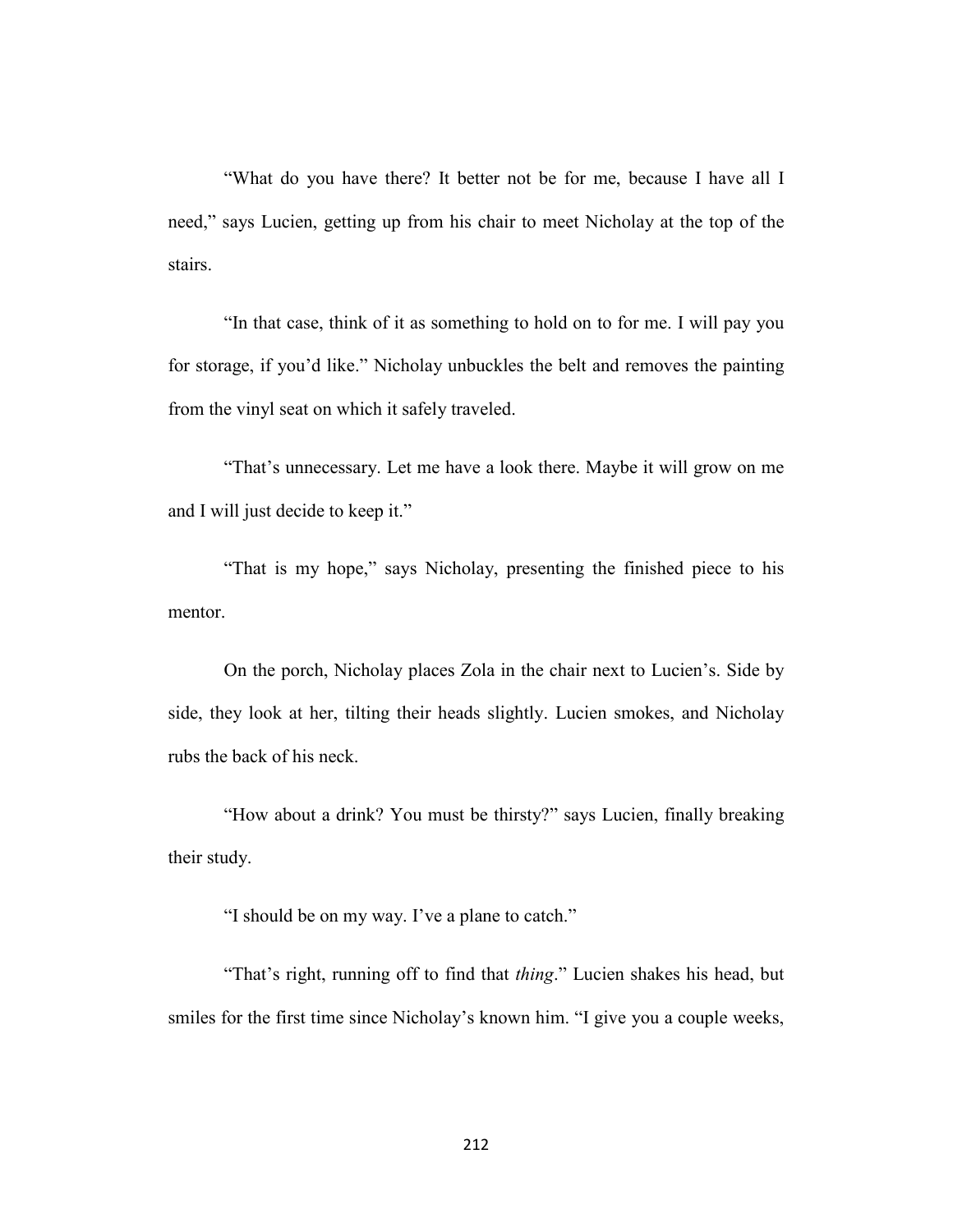and you'll be back here realizing that what you were looking for was right where you dropped it." Lucien points to the ground, and Nicholay looks down. "At your feet."

"Perhaps, but it isn't just the painting. There are other things…"

"So be it. Don't forget I—"

"I know. 'You told me so.'"

"Well, I did. But what I was going to say is, don't forget that I like salt water taffy." Lucien pulls a set of keys from the pocket of his yellow pants. Taking two of the keys from the ring, he hands them over to Nicholay. "One is for the front door and the other is for the back. Sorry, I never got a chance to match them"

"I'll figure it out," says Nicholay, clutching the keys in his hand as a gesture of thanks. "Do you mind if I use the head, before I go?"

Lucien gives him the go-right-ahead gesture. Nicholay steps inside, and Lucien follows behind. But as Nicholay walks by the living room he recognizes something and stops abruptly. Lucien keeps moving down the hallway to the back of the house.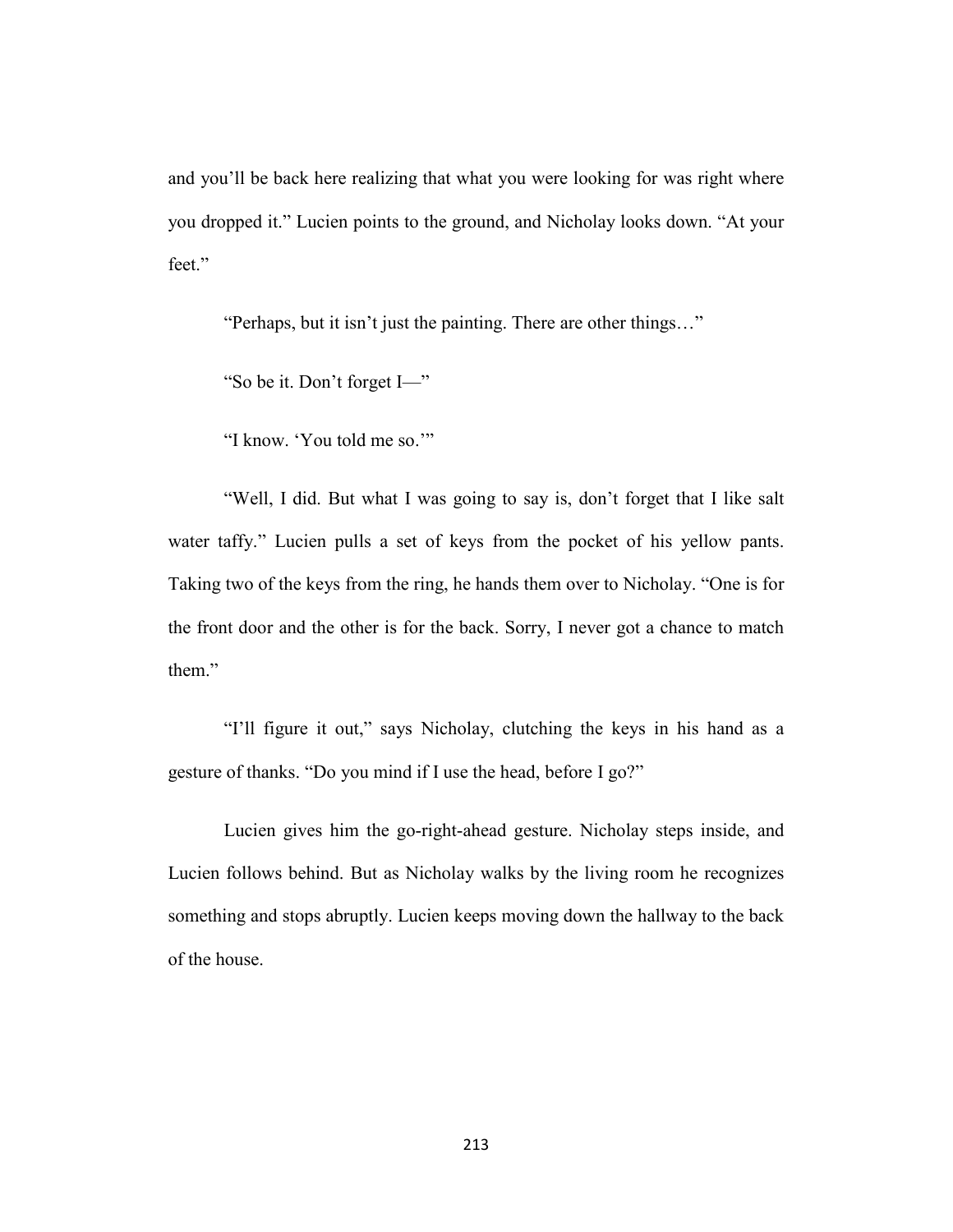On the wall hangs two of Nicholay's paintings from the show, the woman and man—his Adam and Eve. The child is missing, and there is an irony to this that Nicholay picks up on instantly. Hanging next to each other, both figures are turned, as if in conversation with one another. One has horns, while the other has tusks. Between these two paintings should be the third, though without it the series is as poignant as ever.

Nicholay goes to find Lucien, who is rinsing brushes in his kitchen sink.

"Now I know who my secret benefactor is," says Nicholay. "You didn't have to do that."

"Of course I didn't," says Lucien. "But it was either that, or let an awful little man purchase all three. He was a leper."

"Thank you."

"Just do me a favor when you get to the States..."

"What's that?" asks Nicholay.

"If you find her, don't let her go. It will be your biggest regret to get so close, only to have her slip out of your hands again," he says. "I know how you feel about this one. What sits out there on the porch says it all."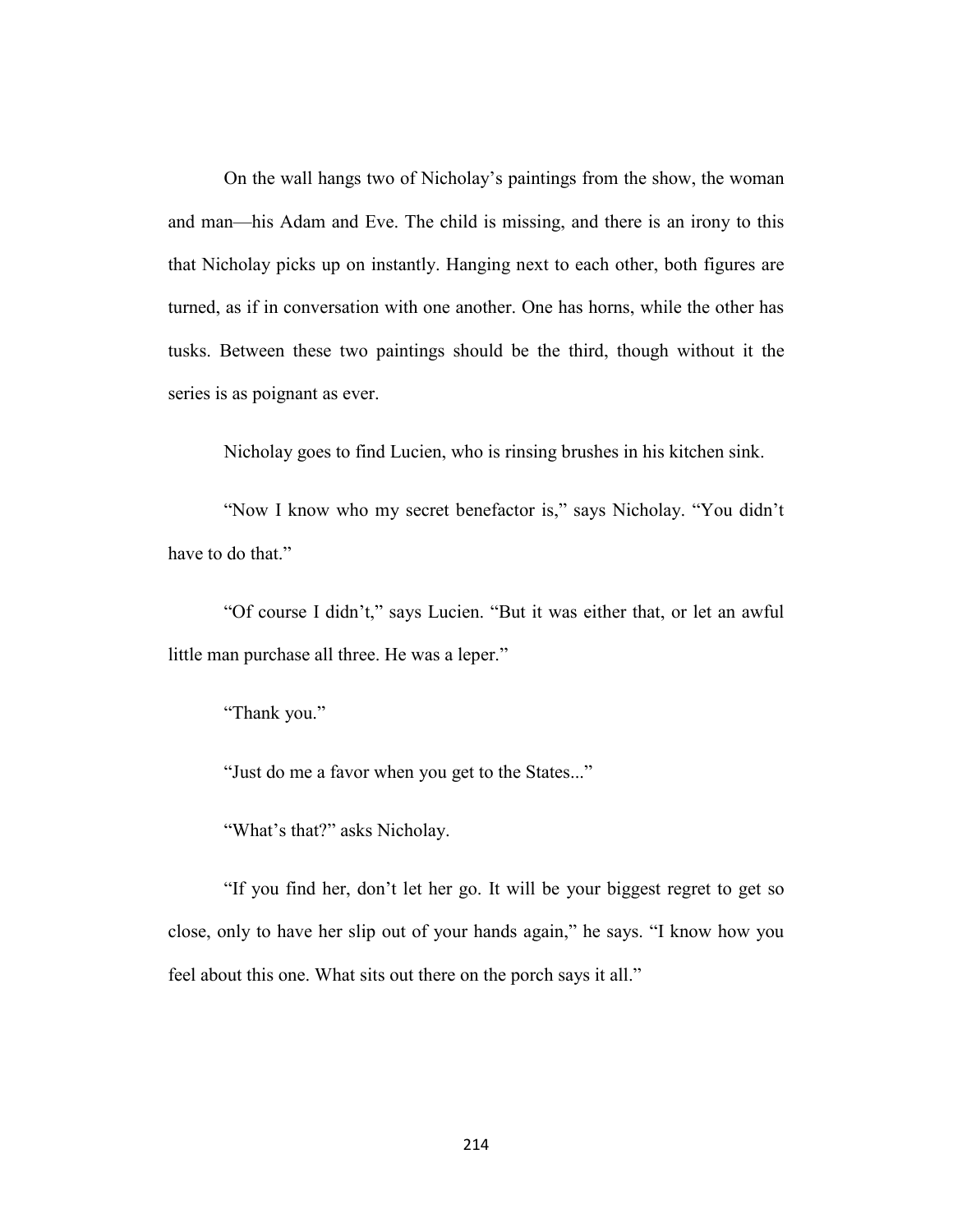When Nicholay drives away, he sees Lucien and Zola together, waving. On the rear view mirror he reads: OBJECTS MAY APPEAR CLOSER THAN THEY SEEM.

He laughs out loud.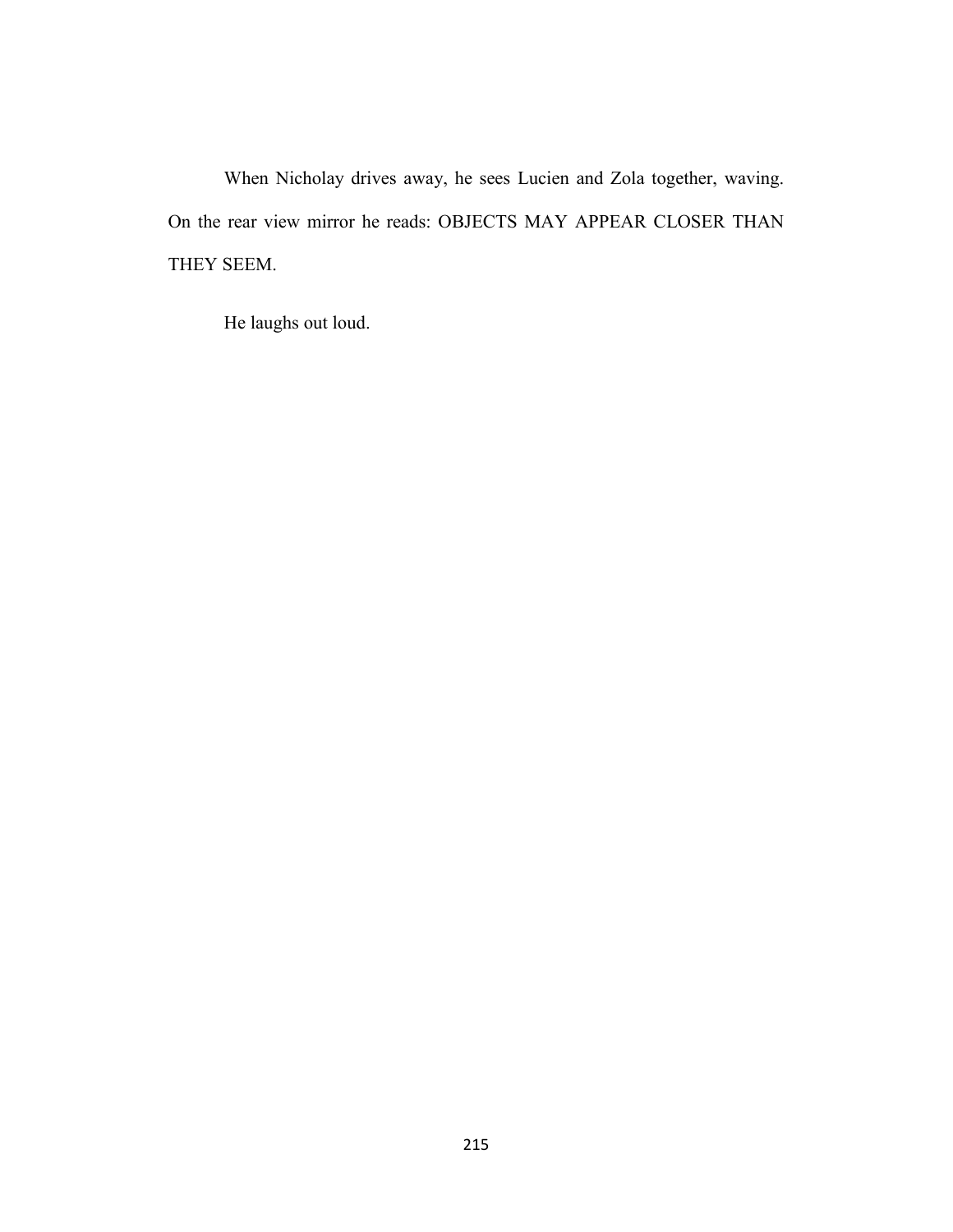## **Zola**

**♦**

It is the kind of autumn day that doesn't strike a New Englander, because they are so spoiled. The skin still blushes in the mid-September sun, while a saline breeze sweeps up the coastline, reminding the people of Maine how much the sea is a part of them. Zola and Max sit at the stern of the *Casablanca*, on their way out from Yarmouth, knee touching knee, shoe touching shoe.

"You're going to love this place," says Max. "I know I feel more myself when I get away from the mainland, where I don't have to be on a schedule or interact with a bunch of different people."

"Must have been a real treat to leave Boston and come north."

"Don't get me wrong, I miss it from time to time. There's a different mentality there, a real appreciation for education, and working hard to play hard. It isn't just another blue-collar city. Boston's got real soul, you know? You just have to know where to find the pulse." Max props his right ankle on his left knee, and puts an arm across the bench behind Zola. He isn't wearing socks, confirming that it's time to kick back and relax.

"So," she begins. "You know those paintings—"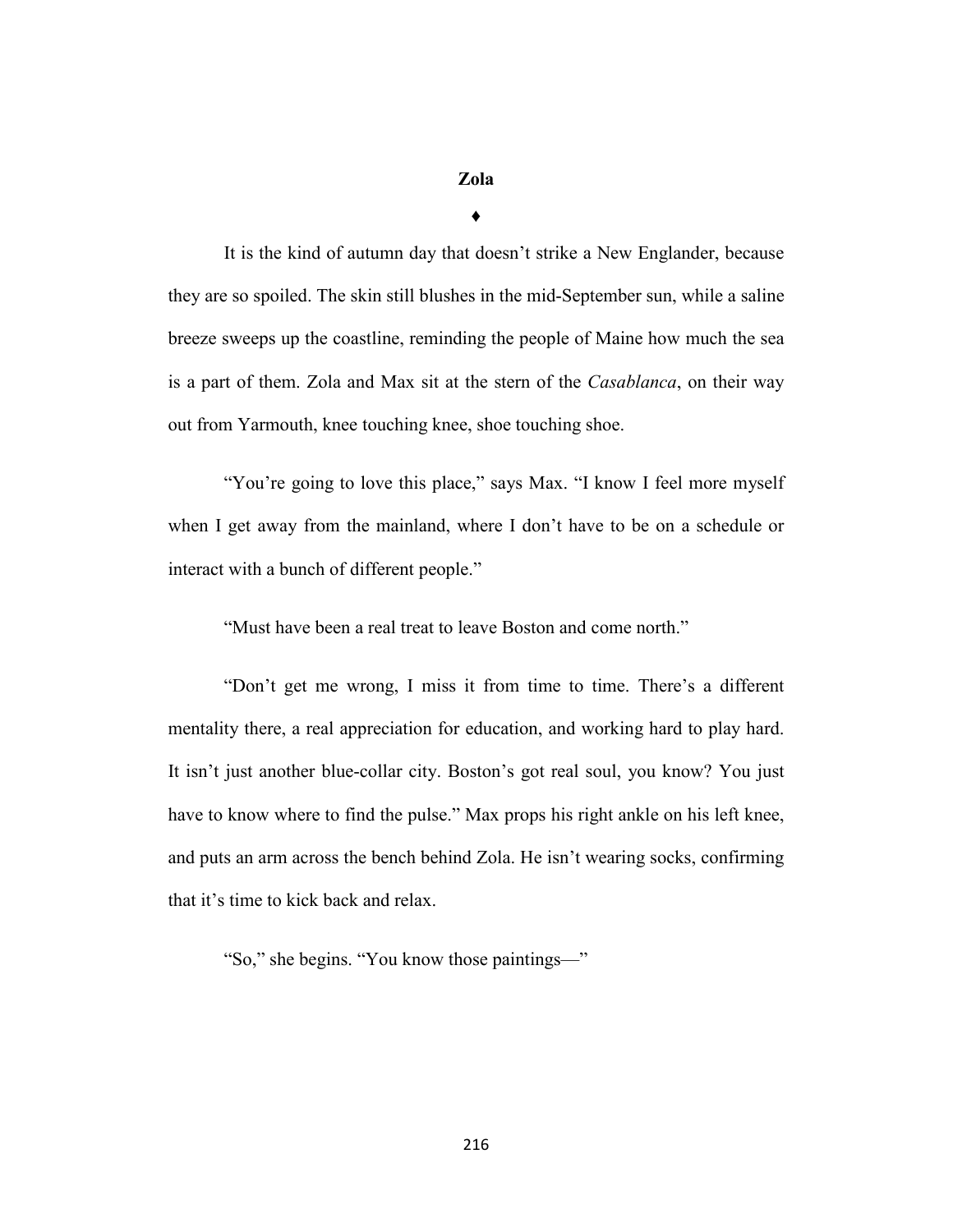"Don't worry about it," he says, patting her leg. "I took your advice and checked with some contacts of mine. Apparently this guy is the up-and-coming IT guy overseas."

"That's not what I—"

"The Casco Bay islands are in sight. Please remain seated until the ferry has safely docked." The voice on the speaker crackles out, and Zola catches sight of their destination ahead. "We'll be exiting on the starboard side today and we want to thank you for choosing our chartered lines."

The islands are still only grey mounds, and from a distance they look like whales in migration. Zola keeps her eyes glued there, imagining one dipping below to feed and disappearing forever.

At some point, she will have to tell Max, but in the meantime—

"Shall we?" says Max. The boat has stopped moving. He puts his laptop case over his shoulder as he stands up.

Zola collects her leather duffle and follows him and a line of travelers down the gangplank to the pier. Walking past the ticket booths, they head toward a cluster of buildings that she assumes to be the center of town. There is only one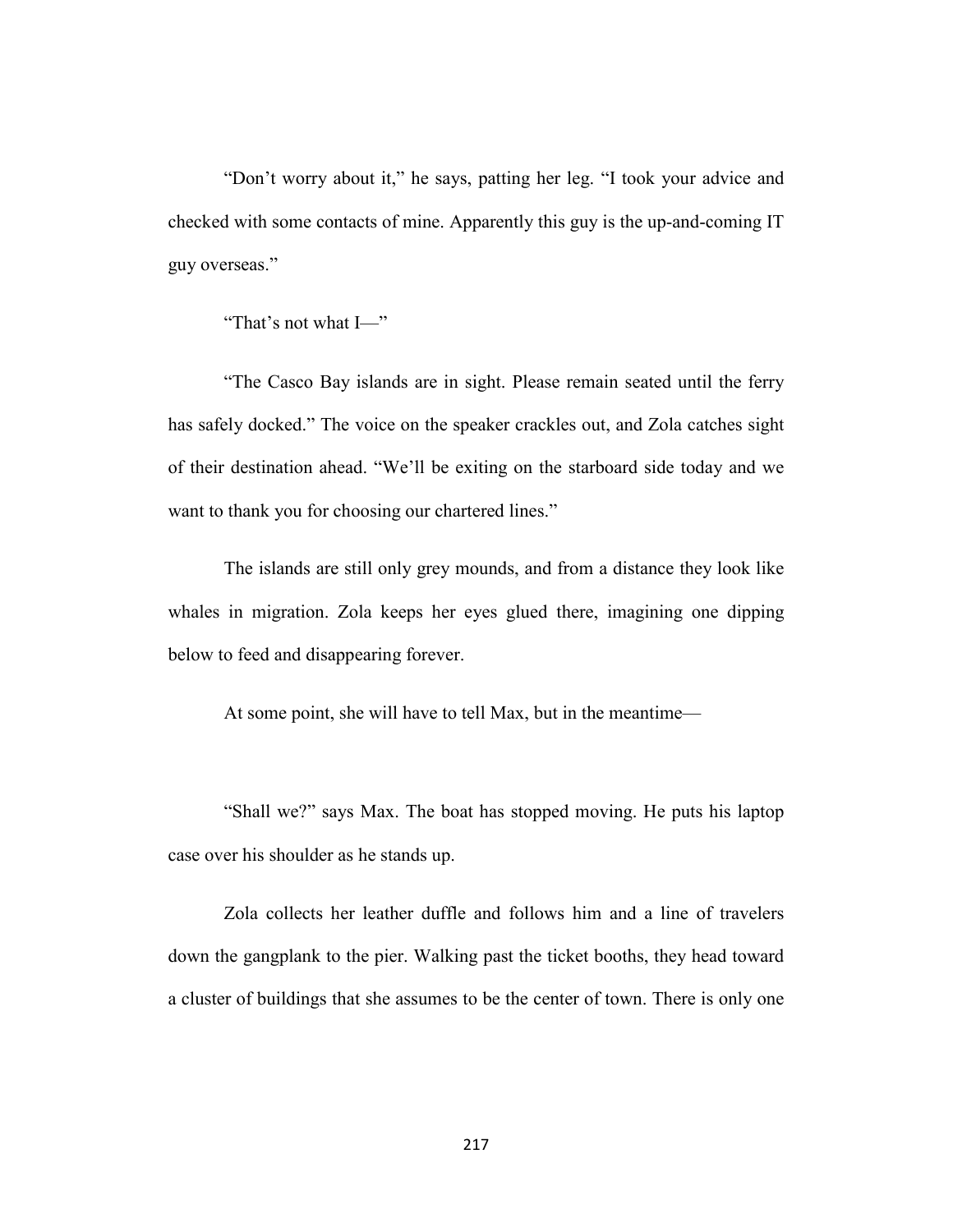general store, a post office, a bank, a school, a café, and a gallery. Who needs all that other stuff anyway?

They buy two coffees for their walk, and continue up the street to the end of town.

"So how'd you end up in these parts?" Max asks.

"It's kind of a long story," says Zola, taking in the sight and scent of wildflowers and freshly cut fields. Barbed wire and posts mark the boundaries of properties, but Zola does not see one house along the way.

"Try me."

"Well, I bounced around for awhile."

"Nothing wrong with doing the pinball thing for a bit. My father was in the Air Force."

They take a right down a private dirt drive. "Do you know what I like best about the nomadic life?" he says, as they walk beneath a tunnel of trees toward the ocean. Shadows of leaves and light move over them like a school of glimmering sardines.

"What's that?"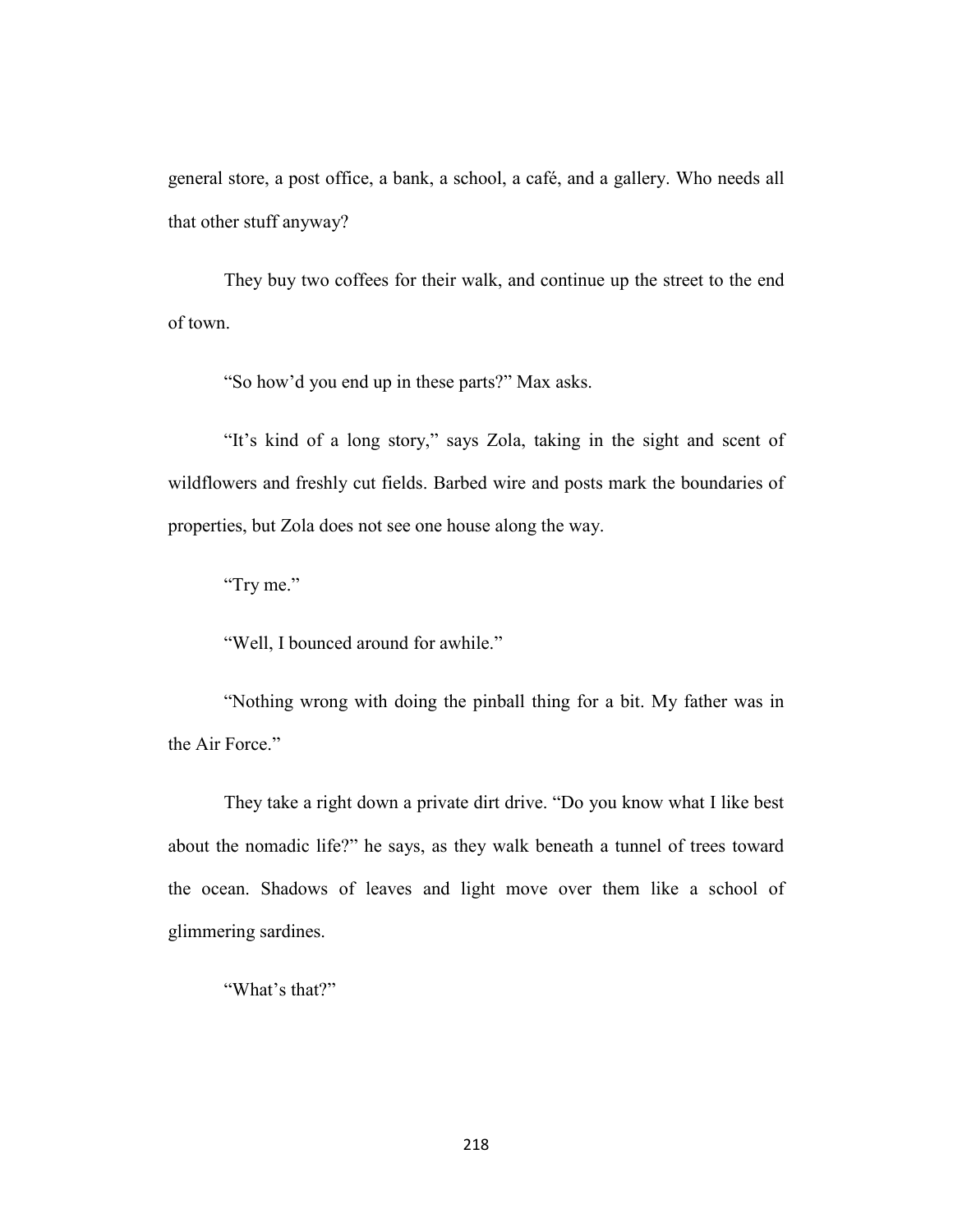"The feeling of discovery." He stops in the middle of the road. "How simply a change in locale can make you feel like a completely different person."

"Then I've been a million people," says Zola.

"Me too," he says. "That's probably why I like you so much. You have multiple personalities like me. That's why, despite all odds and changes that may come our way, we must continue to write. So we appear sane."

Zola laughs at how serious Max looks when he says this.

"What?" she asks, searching his eyes.

"You laugh beautifully," he says.

She sees a protruding veranda in the distance. As they get closer, the curtain of green draws back, revealing a sprawling house on the edge of meadow, and a strip of desolate rocky beach. A carved wood sign swings slightly in the wind, just steps from a stone walkway. The weathervane on the main steeple and dormer swivels in its iron joint.

"Now this is lovely," says Zola.

"Come on," says Max, sounding pleased. "Anyone home?" he calls, taking the stairs up two at a time to reach the screen door.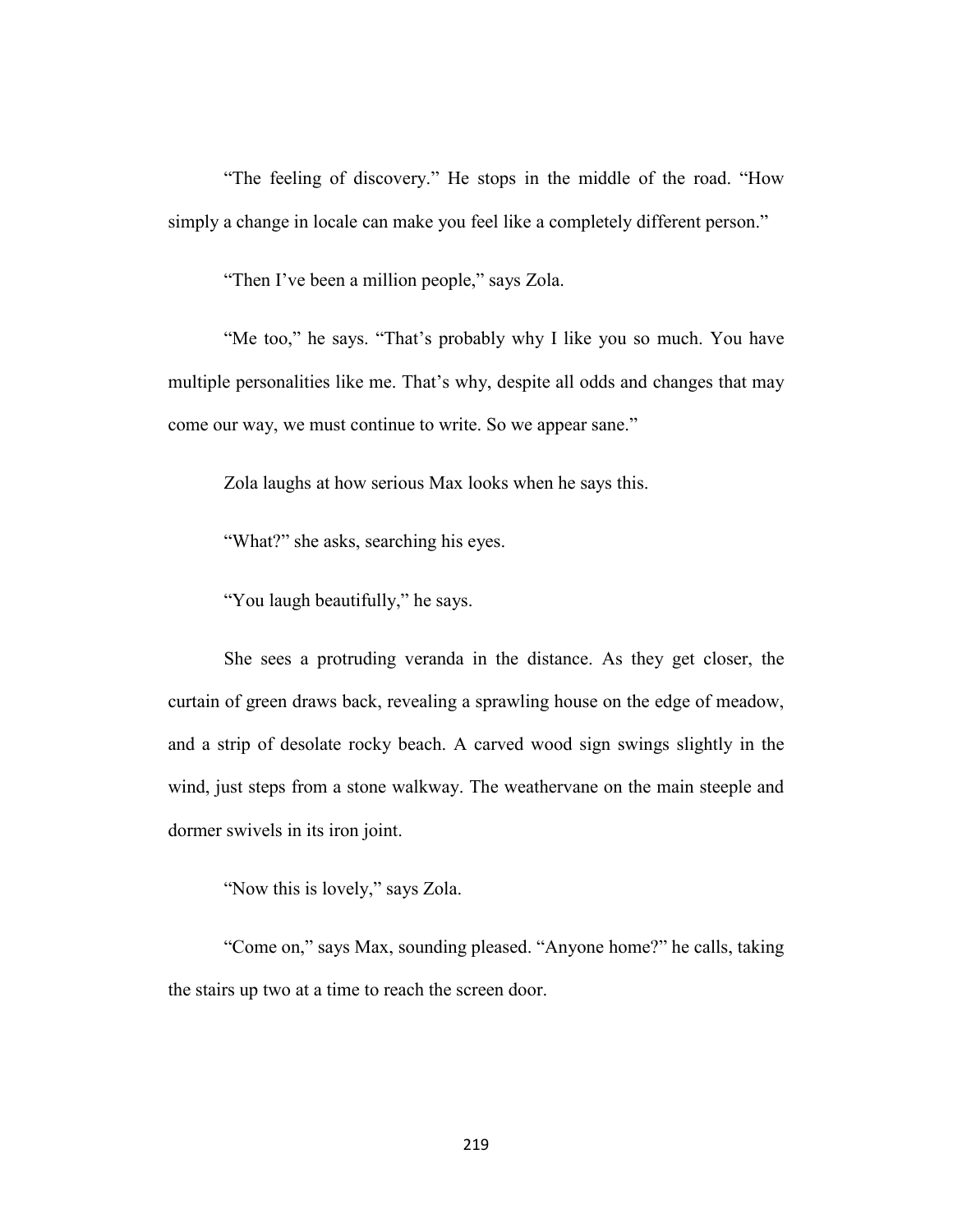"No!" A man's raspy voice answers from inside. "Go home. We don't like no stinkin' beatniks here."

A silver-haired man wearing a Cheshire-cat smile and thin-rimmed glasses appears in the doorway.

"What?" says Max. "You're discriminatory against your own kind now?"

"A smart man would be," says the man, then opens the door.

**♦**

Henry Foster ran *The Fern Bed Inn* alone for fifteen years, before Mirabel came into his life.

"She was a gift from the sea," he says, sitting in a rocking chair positioned between Zola and his young wife.

The four of them have just finished a welcome dinner of raw oysters on the half shell, baby field greens from the Foster's garden, and quail with plum sauce, and are now taking in the last glimpses of day on the water with aperitifs.

Zola admires the simple charm of the couple and their home. She loves the way neat bouquets of ferns are arranged on tables and shelves, and how the whole place smells as though one has slept in a bed made of the fan-like plants. She is also pleased by Max's thoughtful invitation, and glad she came.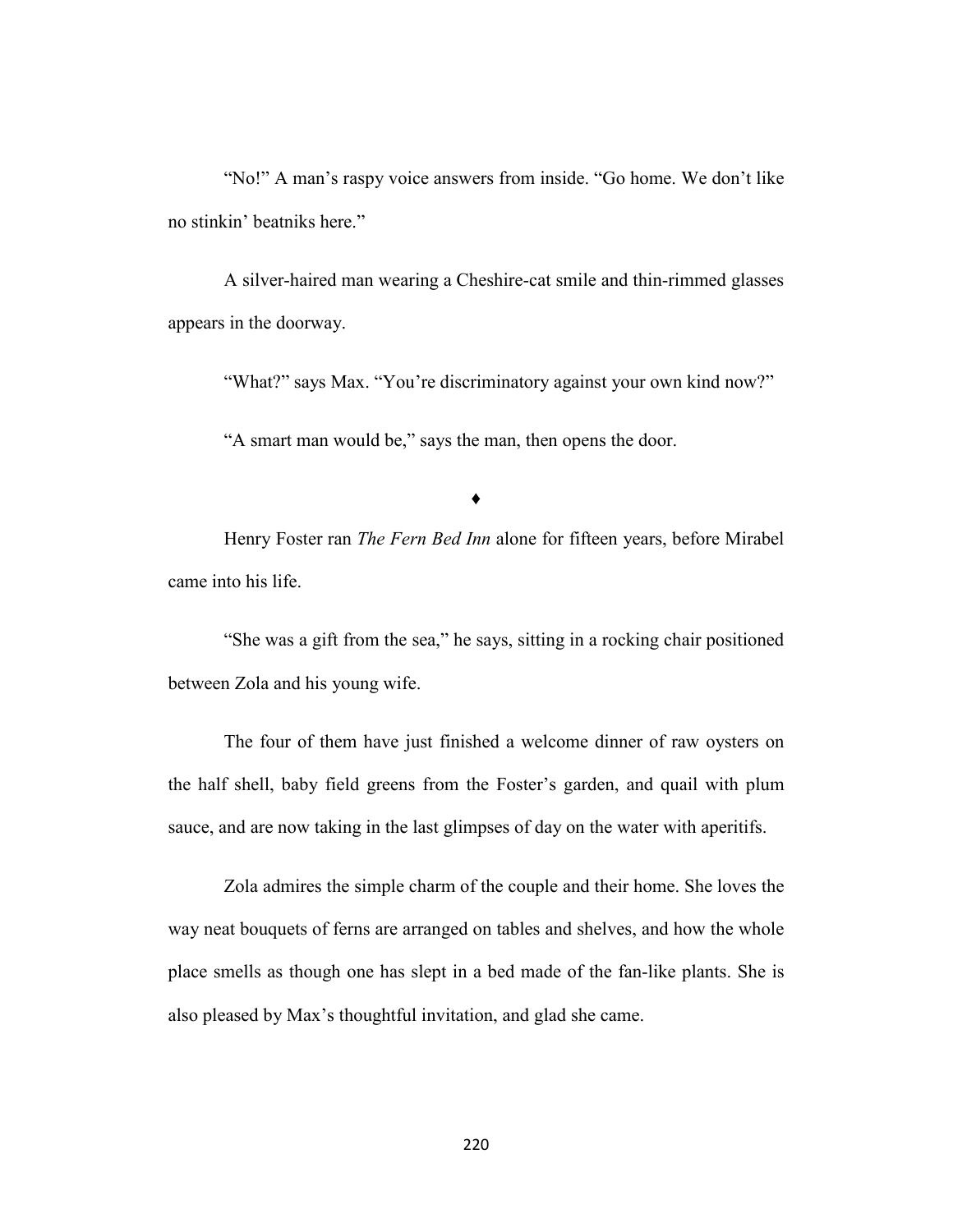"If it wasn't for this woman…" says Henry. "She turned my life on again and has been a godsend to this place." He motions with his hand to indicate the whole existence he and Mirabel share.

Mirabel smiles and sips hot tea.

"And can you believe I am going to be a father?" says Henry. "At fiftyfive. Another marvelous blessing."

"Henry, you promised," says Mirabel, giving him a chastising look. She leans over to Zola. "We were going to wait to tell anyone, but clearly Henry doesn't know how to keep secrets." She shoots him another look, and returns to her tea.

"Tell us, Zola," says Henry. "What do you do? Max has been a friend of ours for years and we've always wondered when he would bring someone around. When we heard you were also a writer, our immediate thought was, now how could that possibly work?"

"I write, but I'm still working on what I'm trying to say. I'm just enjoying the process right now. Max is really helping me to understand the process more."

"See, that's so nice," says Mirabel. "If I were a writer, Henry here would be dividing our home into territories."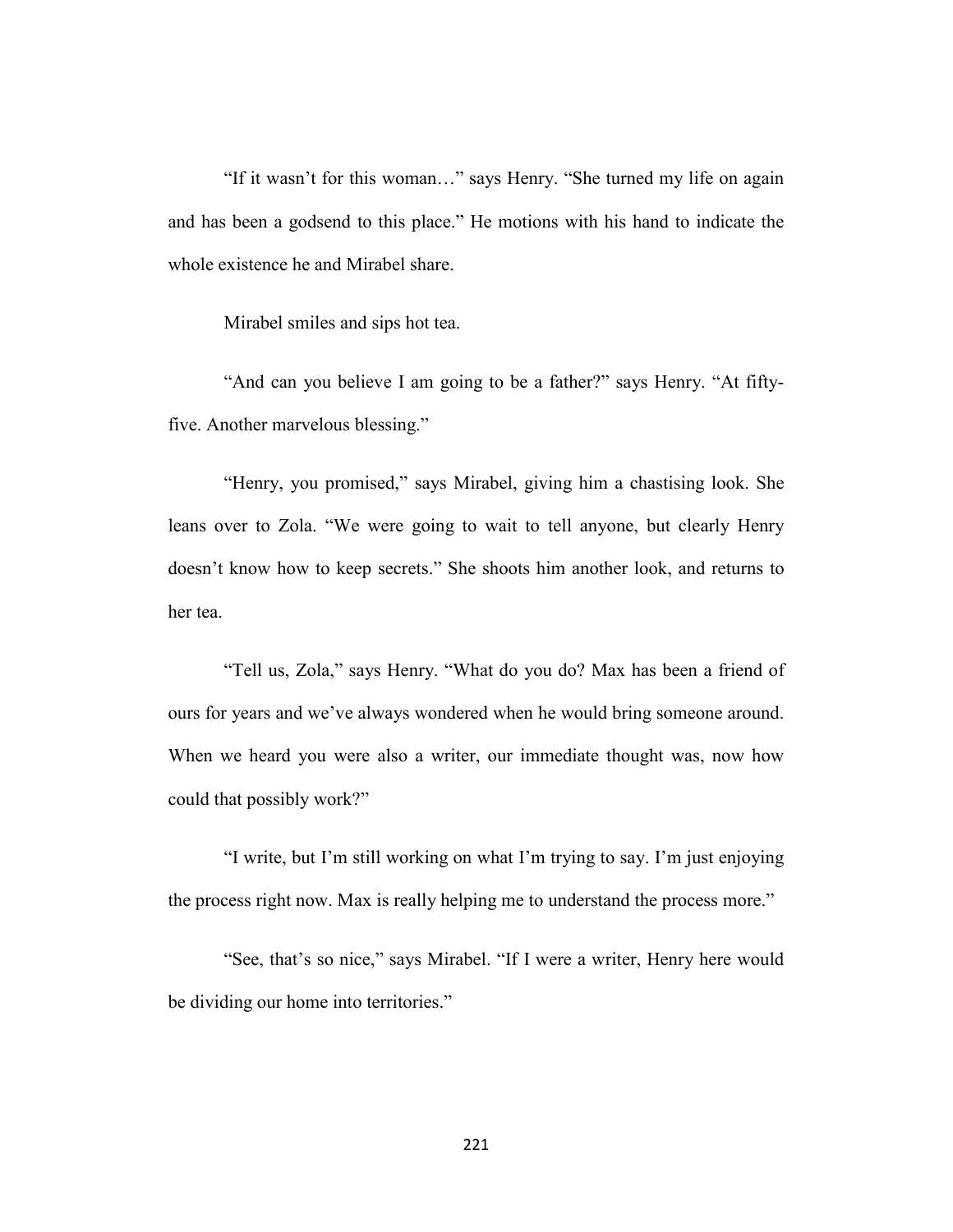"It's a good thing you're my flutist," says Henry with a nod of agreement.

"We hope to work on some ideas while we're here," says Max. "And maybe if Zola gets comfortable enough and we don't scare her away, she'll share something of hers with us."

Zola can smell the jasmine candle burning on the windowsill. She feels at ease with her new friends. Henry and Mirabel seem to have it figured out, despite their age difference, which Zola guesses to be more than twenty-five years—but maybe that's why they fit so well together. From what Zola can tell, they admire each other's uniqueness. Tension is probably as foreign a concept to them as being apart. Zola doesn't know if she has ever felt that way about anyone. Being alone is what she does best.

She looks at Max, in his chair across from her. His back is against the dark night. A pair of moths is caught in the light of the lantern above his head. Zola can't get over how attracted she is to him, and not because of how handsome he is, but because she doesn't have to read into every word he says.

"So what do you kids have planned for tomorrow?" asks Henry.

"Probably lunch at the sandwich shop in town, and maybe we'll stop in at the gallery," says Max. "I haven't been over there in a while."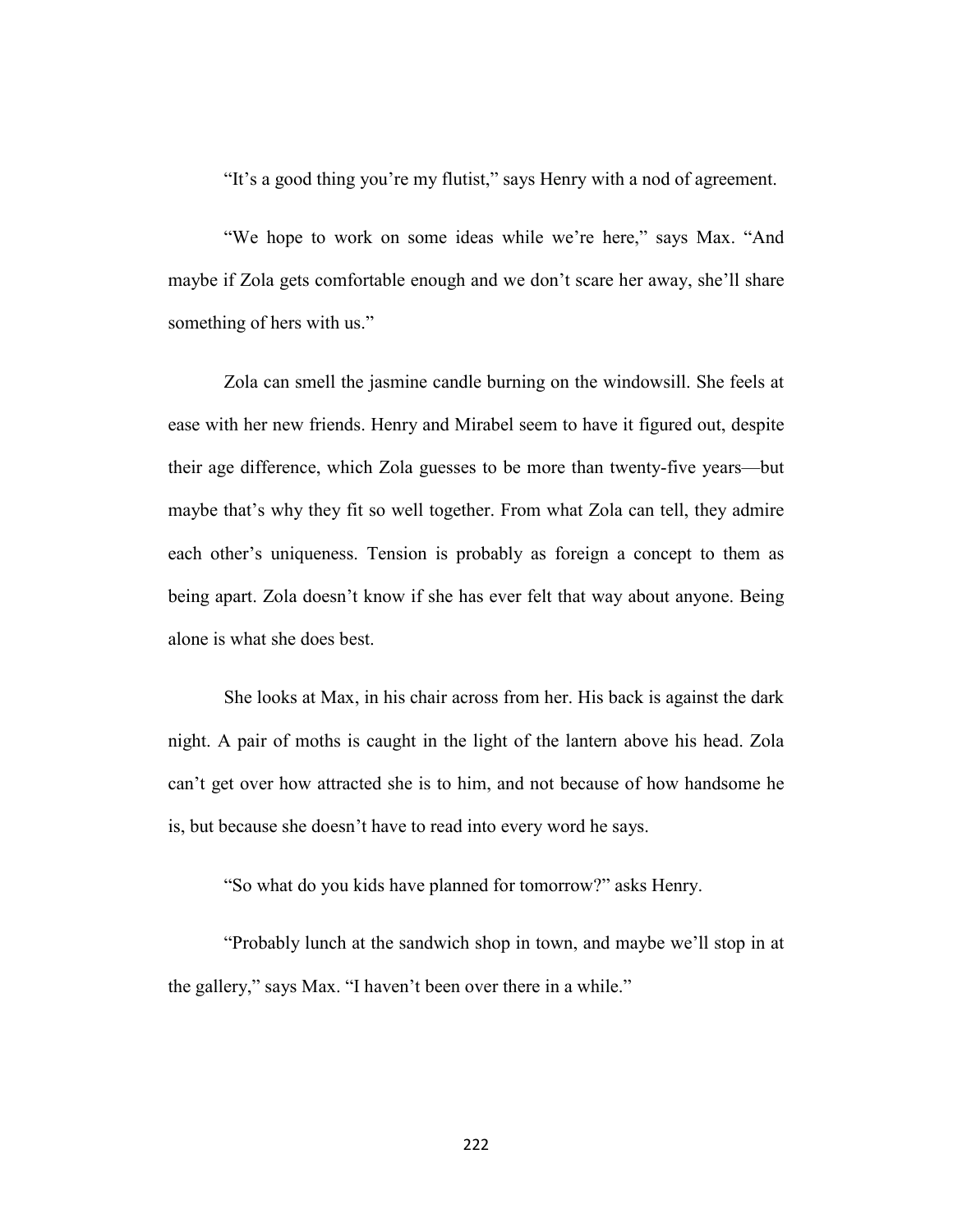"There's this painter… Mari, do you remember his name? We met him the night you played that opening," says Henry. "He had remarked to me how much he enjoyed watching you play the flute. Said he wanted to paint you. Of course I agreed with him, as any man would. What was his name?"

"That's right," says Mirabel. "He has a house here, up on Shepherd's Road."

Henry is rolling a sheet of thin white paper between his fingers. "My substitute for drink," he says, gesturing toward the joint. "Keeps my head on right."

"Yeah, not much to worry about out here," he says, taking a toke, and then passes it to Max.

"Sounds like a man of mystique," says Zola.

"I've heard stories," says Maribel.

"Have you? And you kept them from me?" Henry teases.

"I just thought they were rumors," says Mari. "You always tell me to believe only half of what I hear, especially when it comes from the salty broads who run the general store. You know how they like to stir up all sorts of things, particularly about the ones who live here part time. That's how I became curious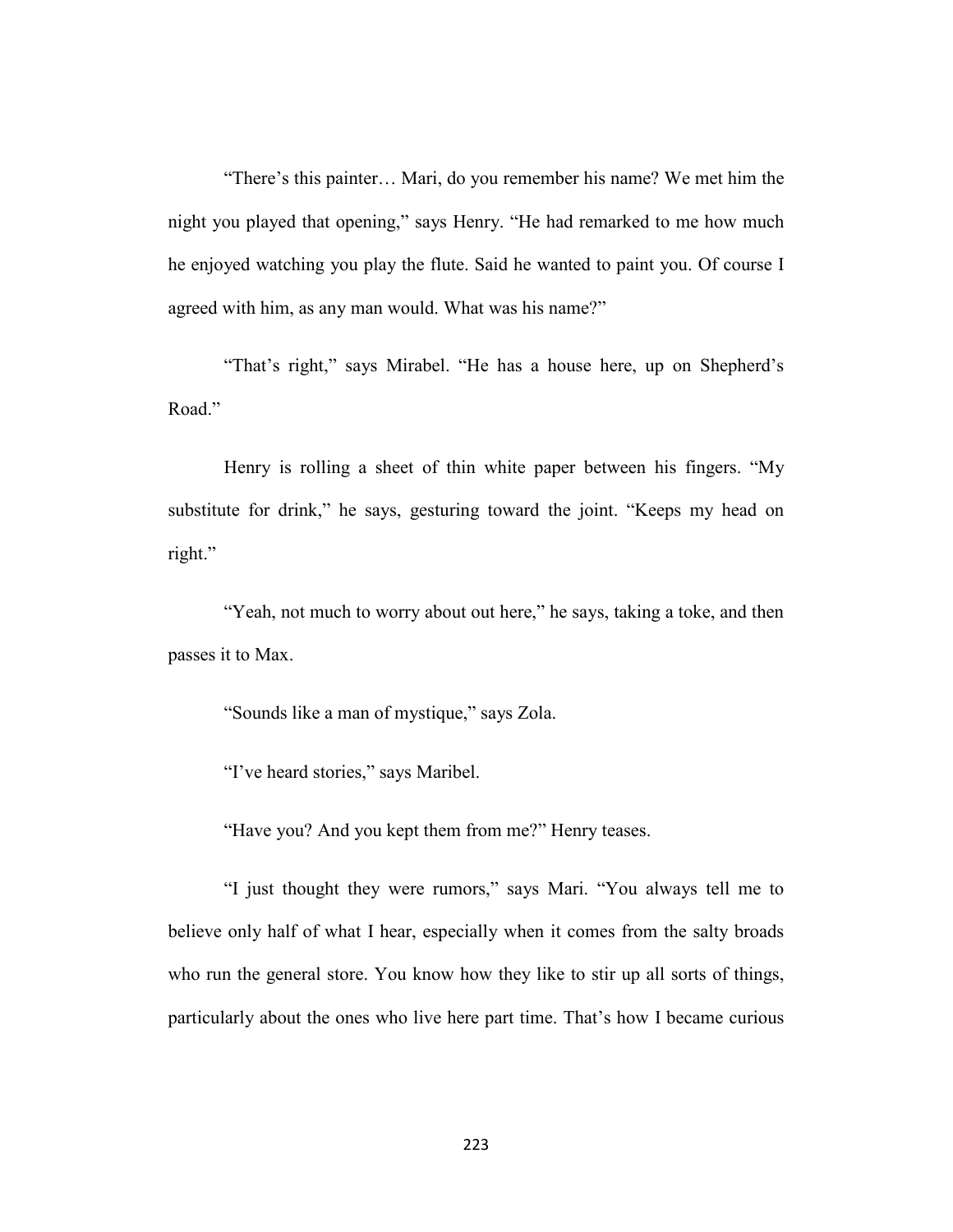about you, after all. You were that crazy drunk poet who ran a ramshackle inn. I just knew I had to meet you."

They laugh.

Zola wants to hear more about the man on Shepherd's Road who is spotted infrequently, like some mythical creature.

"We'll plan on having you for dinner tomorrow night. A boat comes in in the afternoon and we will have some more guests here. Sometimes they join us for meals, and sometimes they don't," says Henry. "Mari, you should go to the market and get whatever's fresh off the block. And we'll break out a bottle of Chianti."

"Sounds great, man," says Max, gathering his empty cup. "I'm turning in early."

Zola stands, picking up the blankets she's been sitting under, and Max takes them in his arms to carry up for her.

"Sleep well, Zola," says Maribel, "If you need anything, just let me know. We're happy to have you with us."

Henry stubs out his nightcap.

"Thanks for having me," says Zola, before she and Max turn to leave.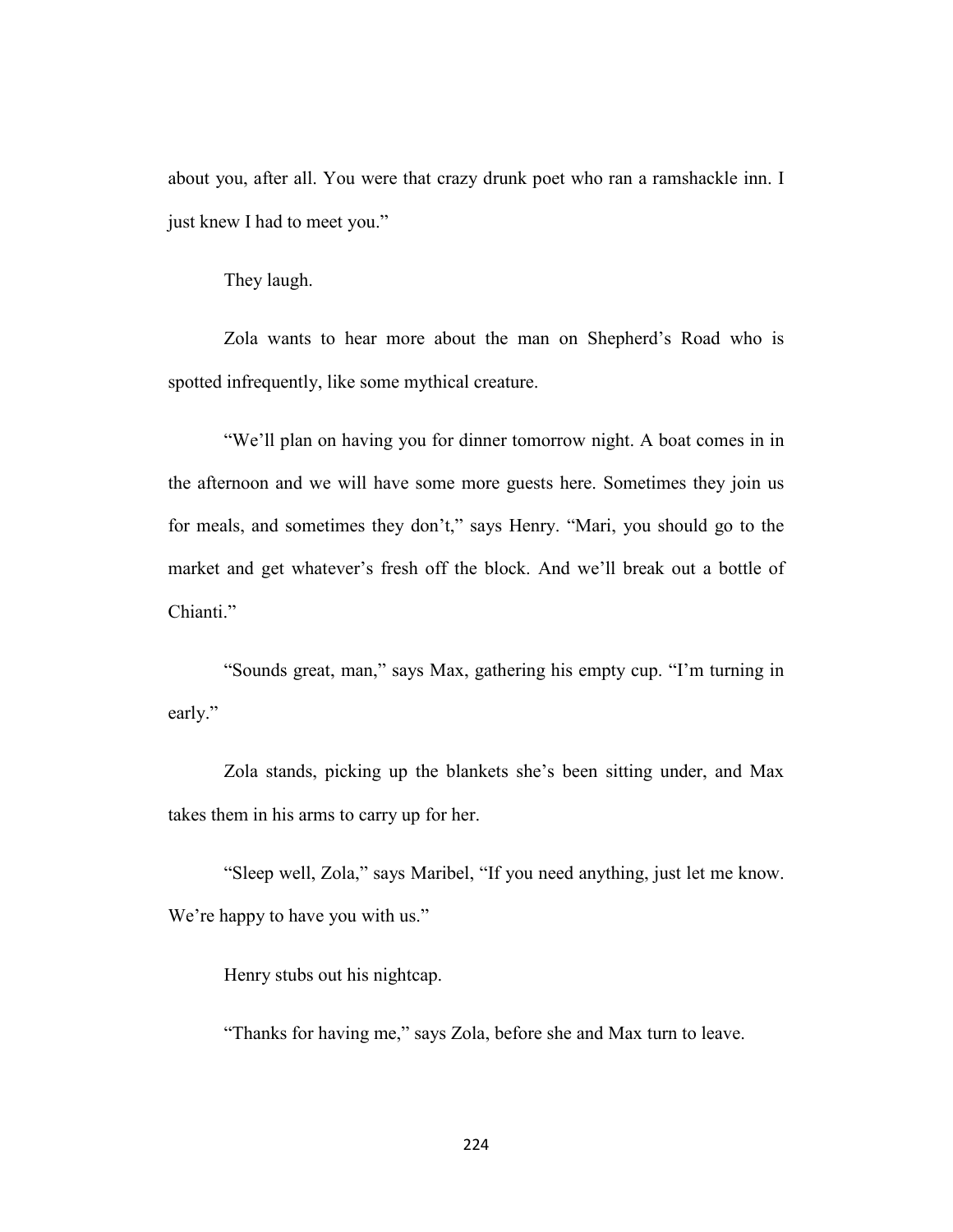**♦**

The next morning, while laying out a breakfast selection, Mari tells Zola she likes to take rides to various spots on the island to play flute for the hermit thrushes.

"Solitary, the thrush/Sings by herself a song,Song of the bleeding throat," quotes Henry, his head down as he scratches out something barely legible on a scrap of paper.

"Walt Whitman," says Zola.

"Very good," says Henry, looking up and putting the piece of paper into his flannel pocket. "I could easily mistake my wife for a bird. Sometimes I think it's her on the porch in the morning, but it's really one of those miniature hermits. I think they follow her back home, thinking she is one of them."

"Ready?" asks Max, finishing his coffee in a hurry.

Zola grabs an apple and a corn muffin for the road, and they bid the couple a good day.

Zola borrows a bicycle from Mari, a Schwinn in robin's egg blue with a wicker basket and brass bell. It was a refurbished wedding gift from Henry. Max uses Henry's rusted jalopy of a bike, but it still peddles all right.

225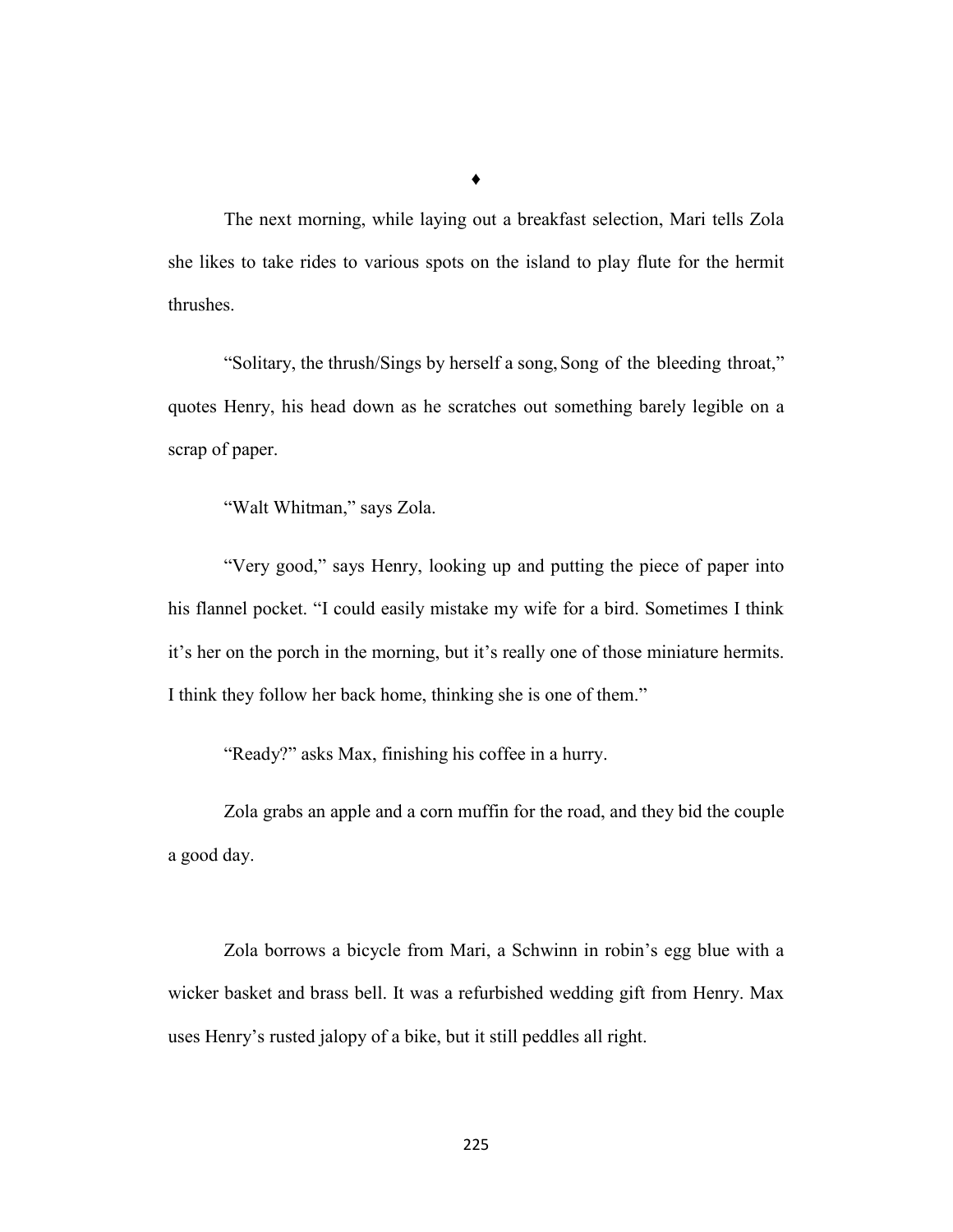As they bicycle down the road, Max and Zola talk of things they have dreamt of since they were young, and how life has a funny way of detouring itself when something is wanted too much—if you are patient enough to let life happen, it makes the wait all the more worthwhile.

"I was quick to leave home," says Zola, coasting next to Max. "I couldn't wait to be on my own."

"How old were you?" asks Max, swerving his bike in a pattern of backwards and forwards S's

"Seventeen."

"I wanted out badly too," says Max. "I think we all want that at that age, because we think we know everything already. It sure is a wakeup call when we realize we don't."

"I spent more time at my grandparents' than at my own house," remembers Zola. "I had more freedom there. There was a logging mill up the road from their farm, and as a kid I used to crawl all over the wood piles out behind the property, pretending that I had my own cabin in the woods. I learned how important being alone is—my need for solitude has always been with me."

Some of the roads are not well groomed, particularly in areas where they have been washed out from rainstorms, with rather large potholes and gravel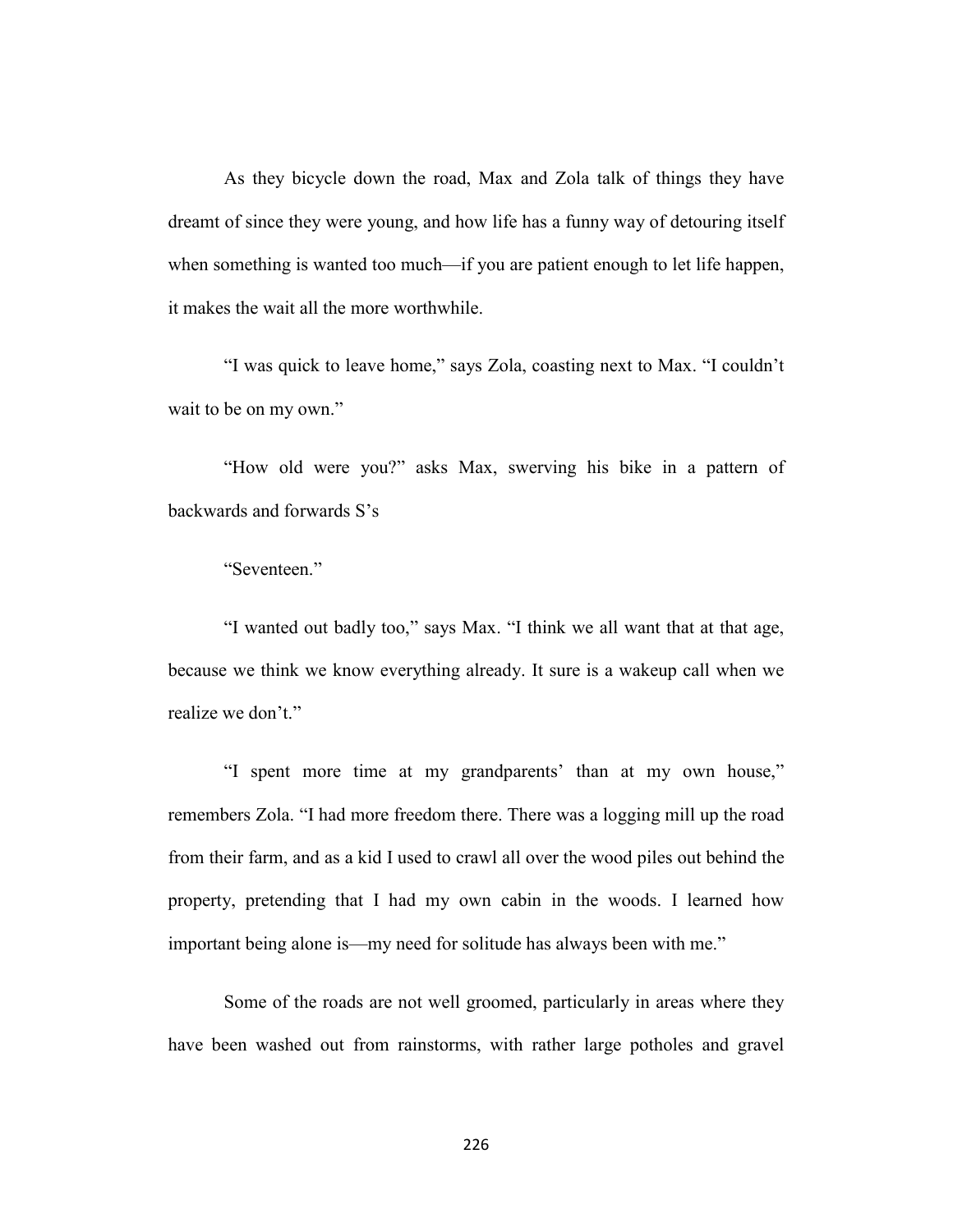deposits they have to walk their bikes around. They have no map, but it is nearly impossible to get lost on the island—if they make enough circles, they will end up right back where they started. They make several stops on the way to town to check out different geological formations or clusters of trees, wishing there were more places like this on earth, but also liking the idea of keeping these places to themselves.

"You must have a unique relationship with you parents," says Max, as they push their bikes along a stretch with wild briars of raspberry bushes crowding the road.

"I like them enough, but we're not very close."

"My parents can't stand one another," says Max, shaking his head. "I can't believe they've been married as long as they have."

"I just know I don't want what my parents have." Zola stops on the shoulder of the road, and empties her shoe of a rock that has been rolling around inside and bothering her. Max waits as Zola gets herself situated. "There used to be an elderly couple that lived next door to us—the Tallys. They were in their nineties, and were by far more affectionate with one another. My bedroom window looked down into their kitchen, and I would watch how tenderly they shared that space together."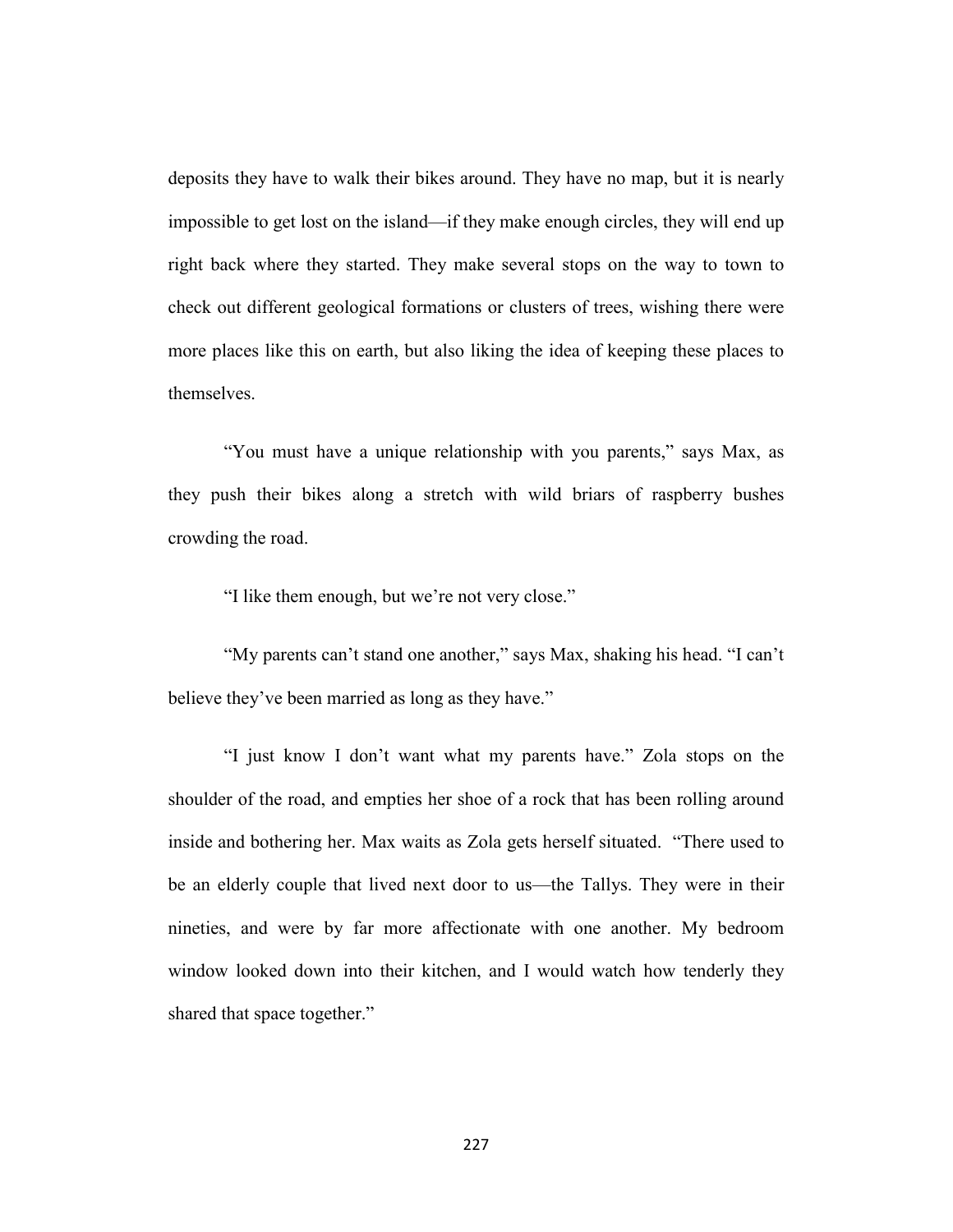Zola and Max keep walking. "I remember looking into their kitchen the night Mr. Tally died. Somehow, his wife managed to get him on their table, and had laid him out so that she could bathe him. They came for his body the next morning. It was probably one of the most beautiful displays of love I have ever seen."

Zola and Max lay in the bedded October grasses of a field ready and waiting for the sharp cuts of the tractor's blade.

Chewing on a piece of straw, Max rolls onto his side. "Are you always this hard to read?" he asks. "I'd pay to know what you're thinking."

"Only when I'm in a moment. I don't want to mess it all up by talking about things that don't really matter."

"I should probably try that out then. I seem to talk to figure out the next thing to say. It's the Bostonian in me."

Zola takes a deep breath. "I've been meaning to tell you something about that painting back home."

"You didn't like it, did you?"

"No, it wasn't that," says Zola. "This going to sound crazy… but I think I was meant to see that painting."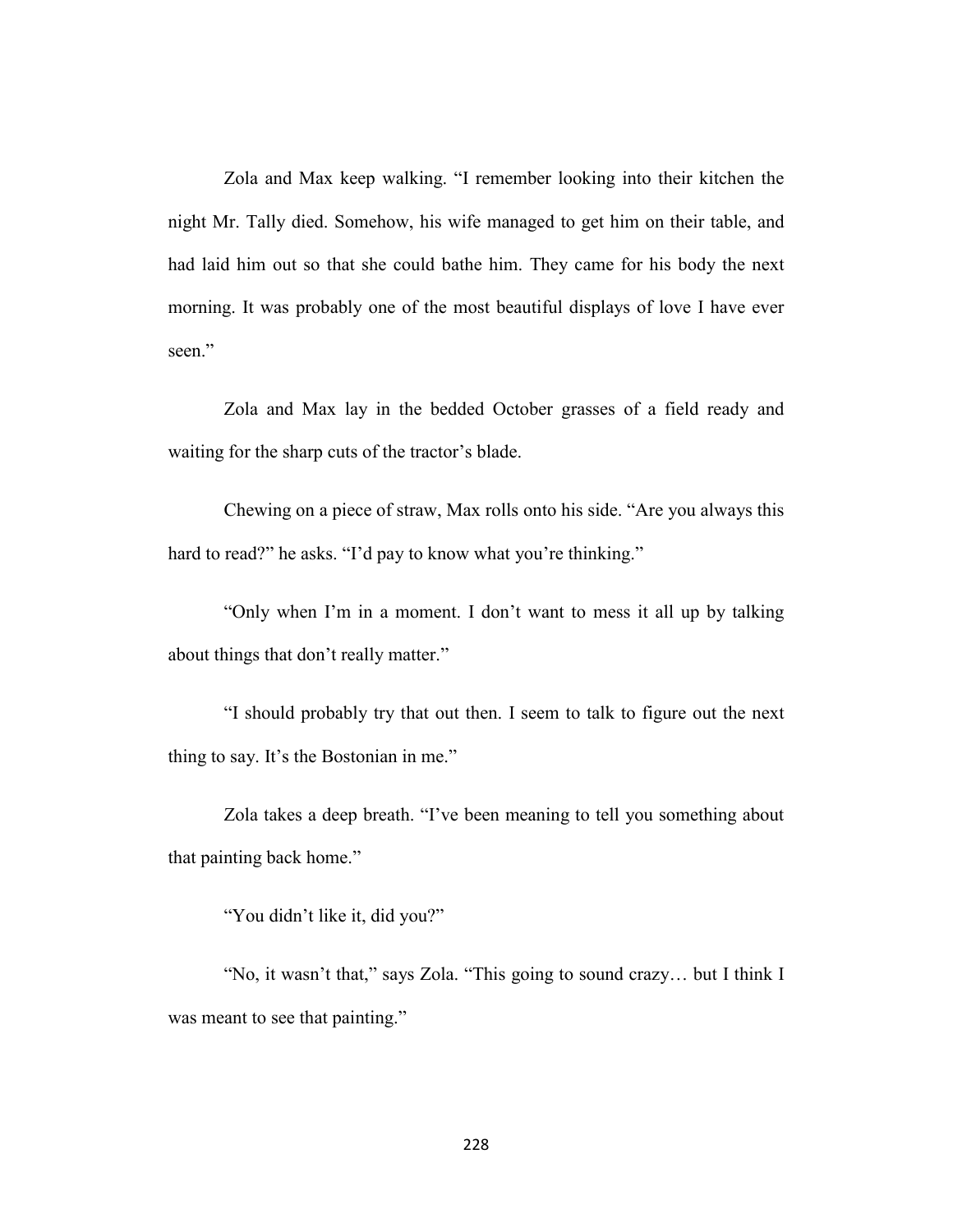Max moves to a kneeling position and sits back on his heels. He looks down at Zola and picks a piece of loose hay from her hair. "You were meant to see it? Like the way two people are meant to meet. You can't explain why, but you feel it deep down inside." Max gives her his hand, and she accepts it, getting to her feet.

"There is so much that is unexplained out there," she says, as they walk out of the field toward the road.

Max picks up his bicycle, and she does the same. "If there wasn't, then there wouldn't be hope," he says, mounting the patched seat.

They continue to the bluffs on the other side of the island, which jut from the earth in dirt drifts.

"It looks like rain," says Max, pointing to boats on the water, where sails are blown out like kites lost at sea.

"It looks like the ink of an octopus," says Zola, watching the sky darken before their eyes. She feels she needs to tell Max now, or else she never will.

"I knew the painter. From when I lived in Spain," she says. *I knew him as a man too*, she thinks, but she keeps this thought to herself.

"Weird," says Max.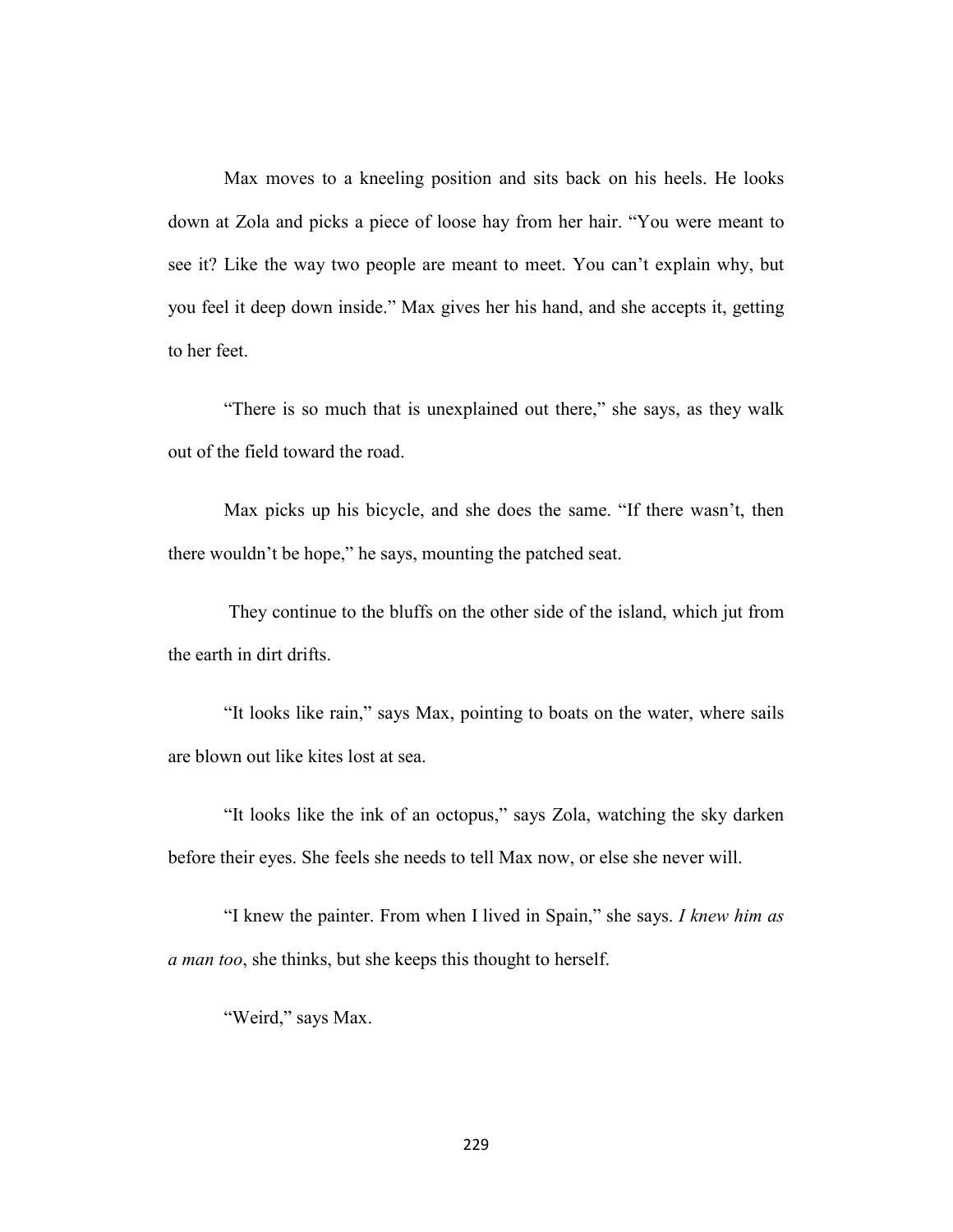"I know." She nods in agreement. It was weird, strange, surreal, and unusual. She is still trying to understand why and how. Nicholay writing to her was one thing, this was something else entirely.

"Let's get to lower ground, quick, before we get struck by lightning," says Max, grabbing her hand.

They slide down the sandy dunes, grass whipping at the legs of their pants, running out the momentum of their bodies on the hard-packed beach below. It is low tide, and the water's edge is decorated with a shell-and-stone appliqué in white and silver and opalescent.

Zola takes off her shoes, rolls up her pants and sticks her feet in. "Some days this is the only thing that tells me I'm alive."

Max joins her, wading up to his calves.

"But how do you celebrate?" he asks, taking her hand again in his.

Zola throws her arms around his neck and kisses him. The waves, encroaching on their thighs, soak them from the waist down. They shiver and huddle closer.

"I'm relearning," she says.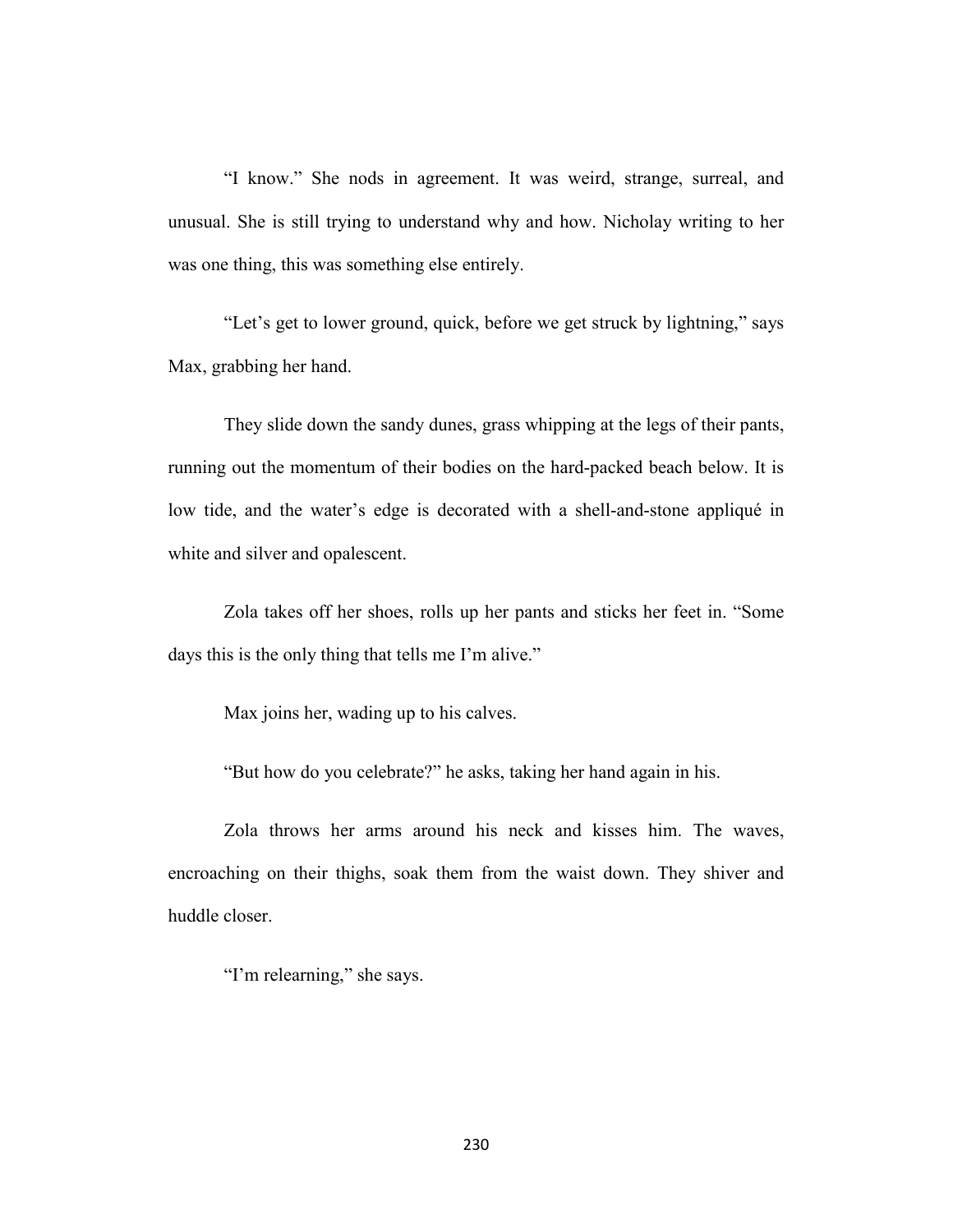"Then there is hope." He holds her tightly around the waist so she doesn't get washed away.

They postpone their return to the inn as long as they can, peddling back slowly, and carrying their findings with them—their pockets full of sand and their hearts full of something they can't explain.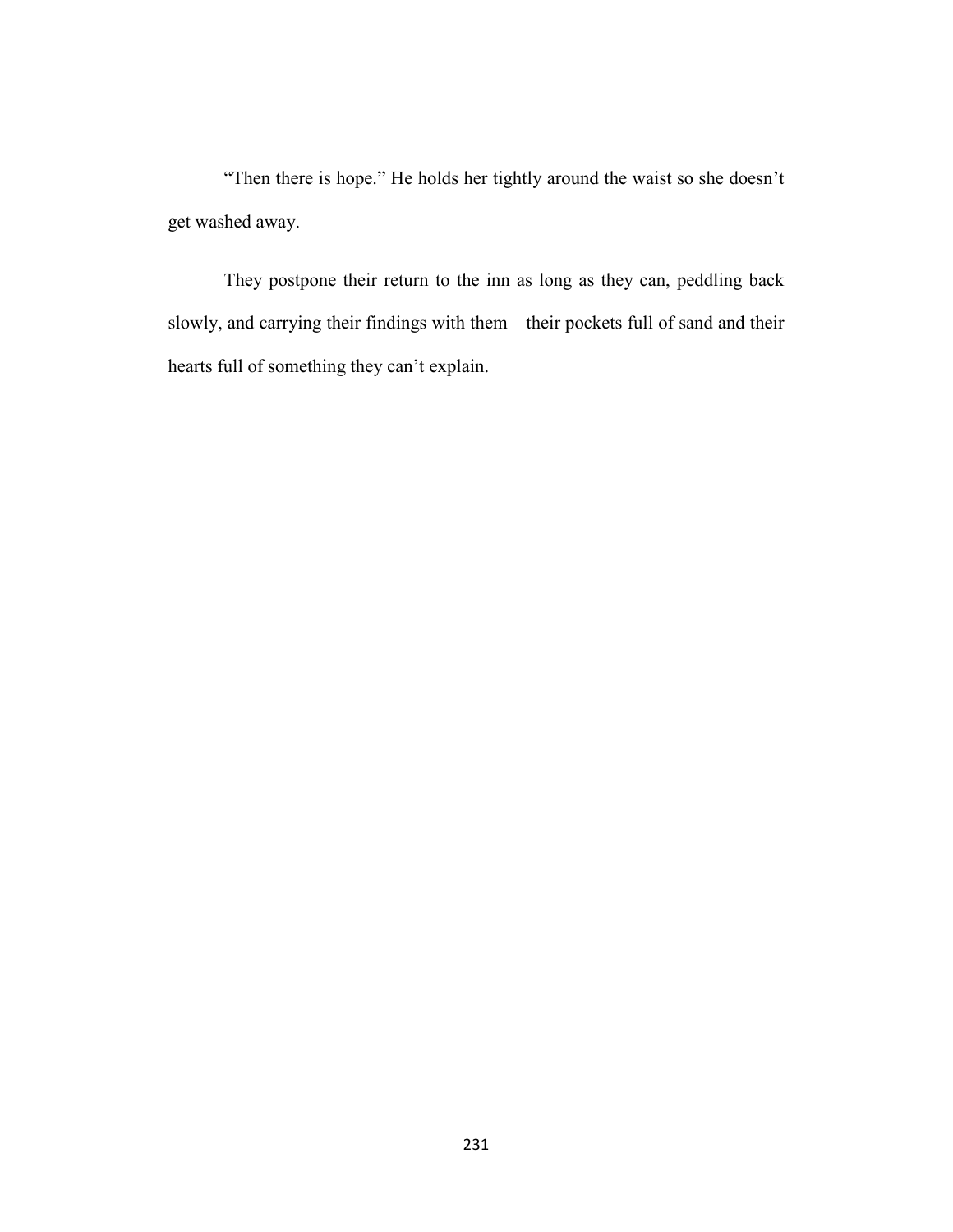## **Nicholay**

**♦**

Nicholay asks the man in official nautical dress on the dock if he has missed the boat. He's out of breath from running down the hill; his bus broke down in the last couple miles, so Nicholay decided to keep going on foot.

"By three minutes," the man says, fastening a holding rope across the entrance of the boarding ramp. "You can take the cargo ferry if you don't want to wait. They're loading now."

Nicholay looks below to the open platform watercraft, loaded with palettes and boxes and a few cars. "What time is the next one?"

"Comes in at five from the island. Leaves around 5:30. You can get tickets over there." The man points to a booth, where a female teller sits behind a plate of glass.

"Thanks," says Nicholay, taking his pack off and sitting down on a bench, on the port side of the cement transit building. He opens his bag and takes out a pen and notebook.

*Zola,*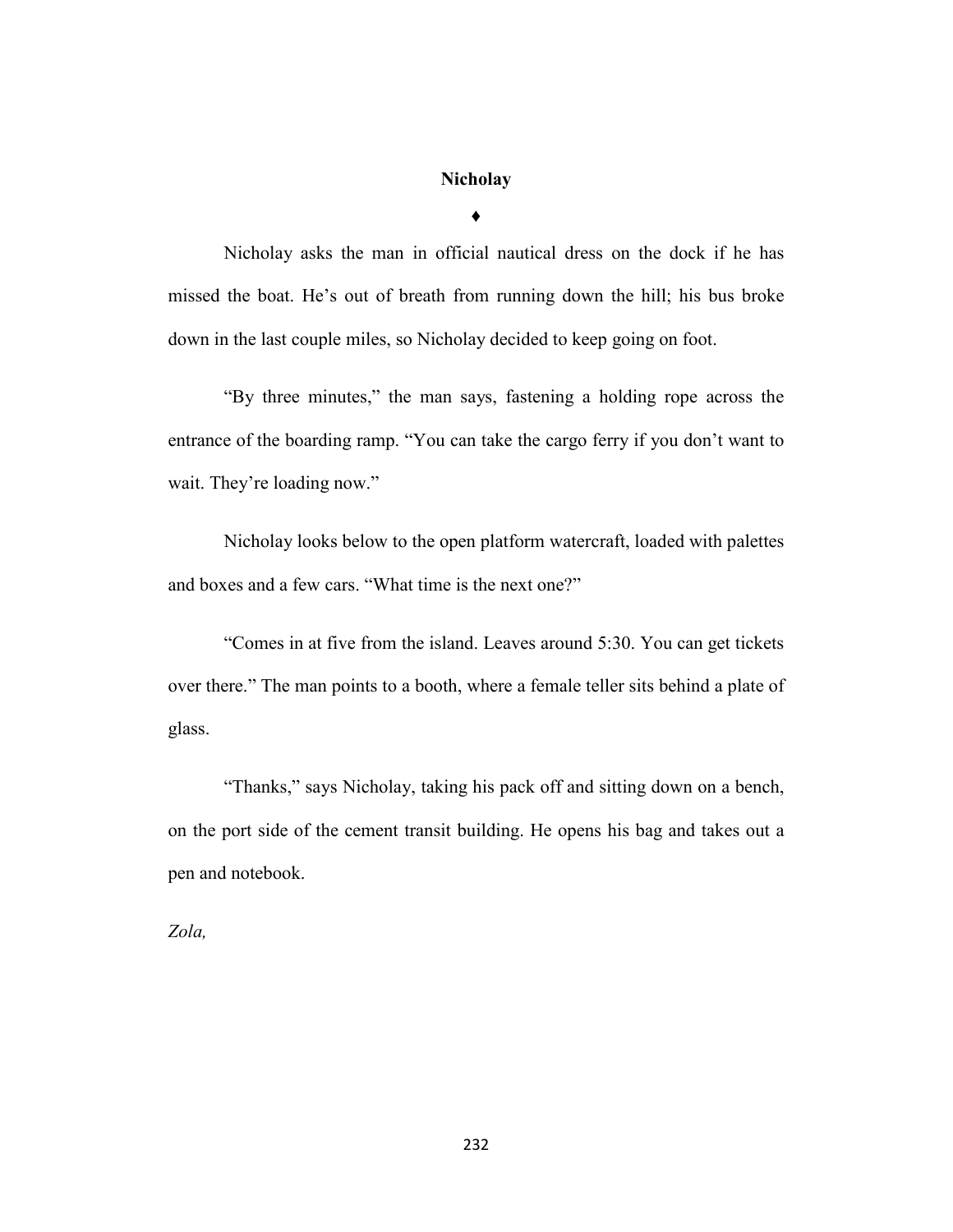*You can find me at this address for the next month. Feel free to write. Or, we could meet up. Seeing as we will be so close, it would be silly not to. But no pressure; I understand if you say we should just keep things as they have been.* 

*It is by sheer coincidence that Lucien owns property so near to you. I haven't been in the States for some time, and for a while I didn't think I had a reason to come back. It did cross my mind many times during the plane and bus ride that maybe* you *are my reason. The physical distance between us hasn't been this near, in years. I have no expectations, only hope…*

"See the boat?" Nicholay hears a man say. He looks up to see a small boy atop the man's shoulders. He is pointing toward the bay; the child squirms from his lookout to see.

Planning to finish the letter later, Nicholay puts the notebook away.

The ferry is chugging in, and the men who work on the dock move quickly to their posts to prepare for disembarkation, communicating with one another in Portuguese—a language so close to Spanish, but not quite close enough for Nicholay to understand.

The black and white vessel, like a giant floating block, is negotiated into the slip and calmed like an animal being put into a pen. Nicholay goes over to the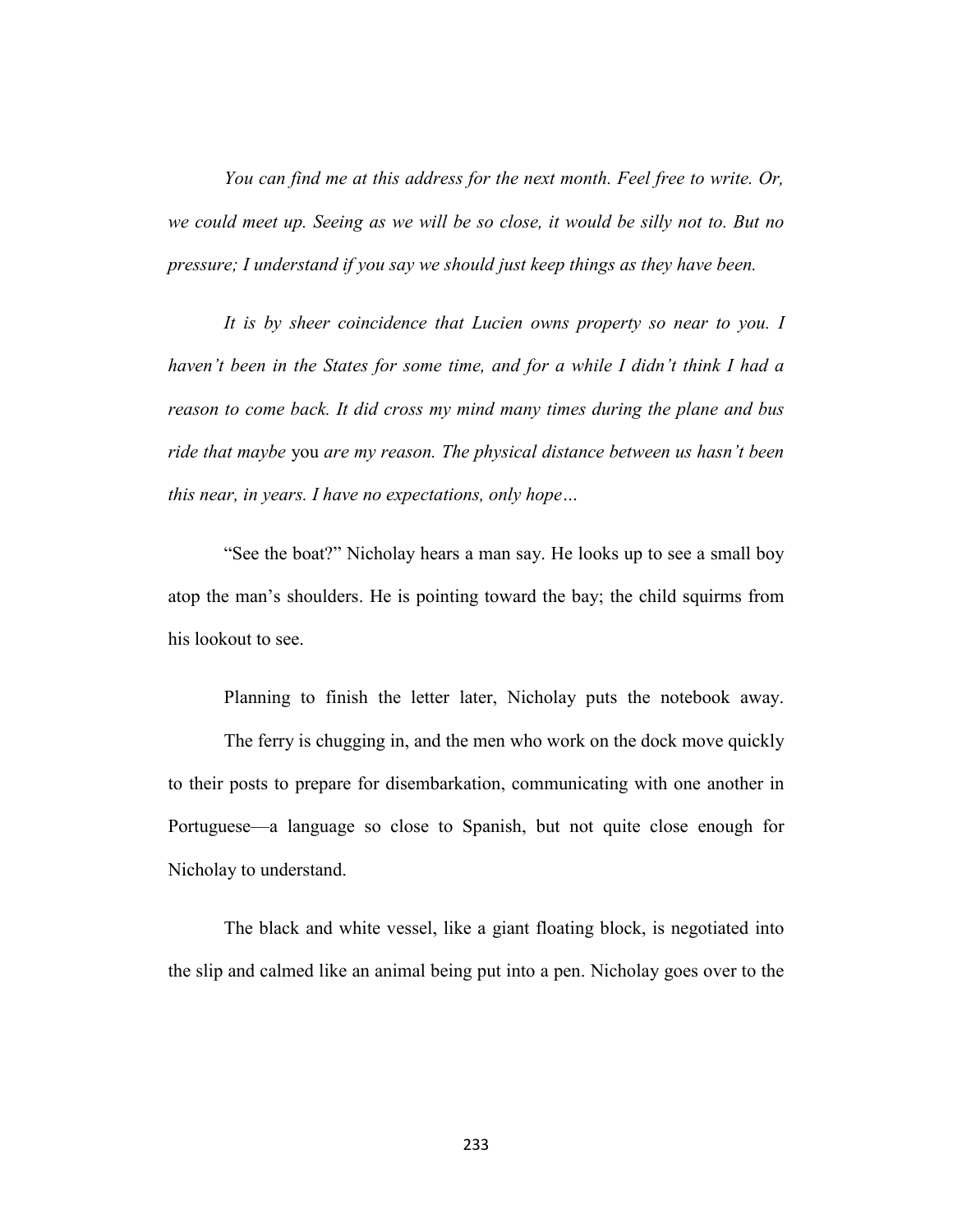woman at the window to buy his ticket. They make small talk as she processes his card and prints his voucher.

The passengers unload in pairs and singles, and Nicholay waits near the railing, looking out across the water with his back to the dispersing crowd.

"We will begin boarding deck one and all assisted passengers," the docking agent calls, ushering a waiting group aboard.

Nicholay leans down to pick up his backpack from the ground, and works his way through all the people who are migrating one way or another, upstream or down. With eyes focused on where he needs to go, he pushes through the mass of sweaters and windbreakers and sunglasses. Clumsy bags bump against him as he passes through.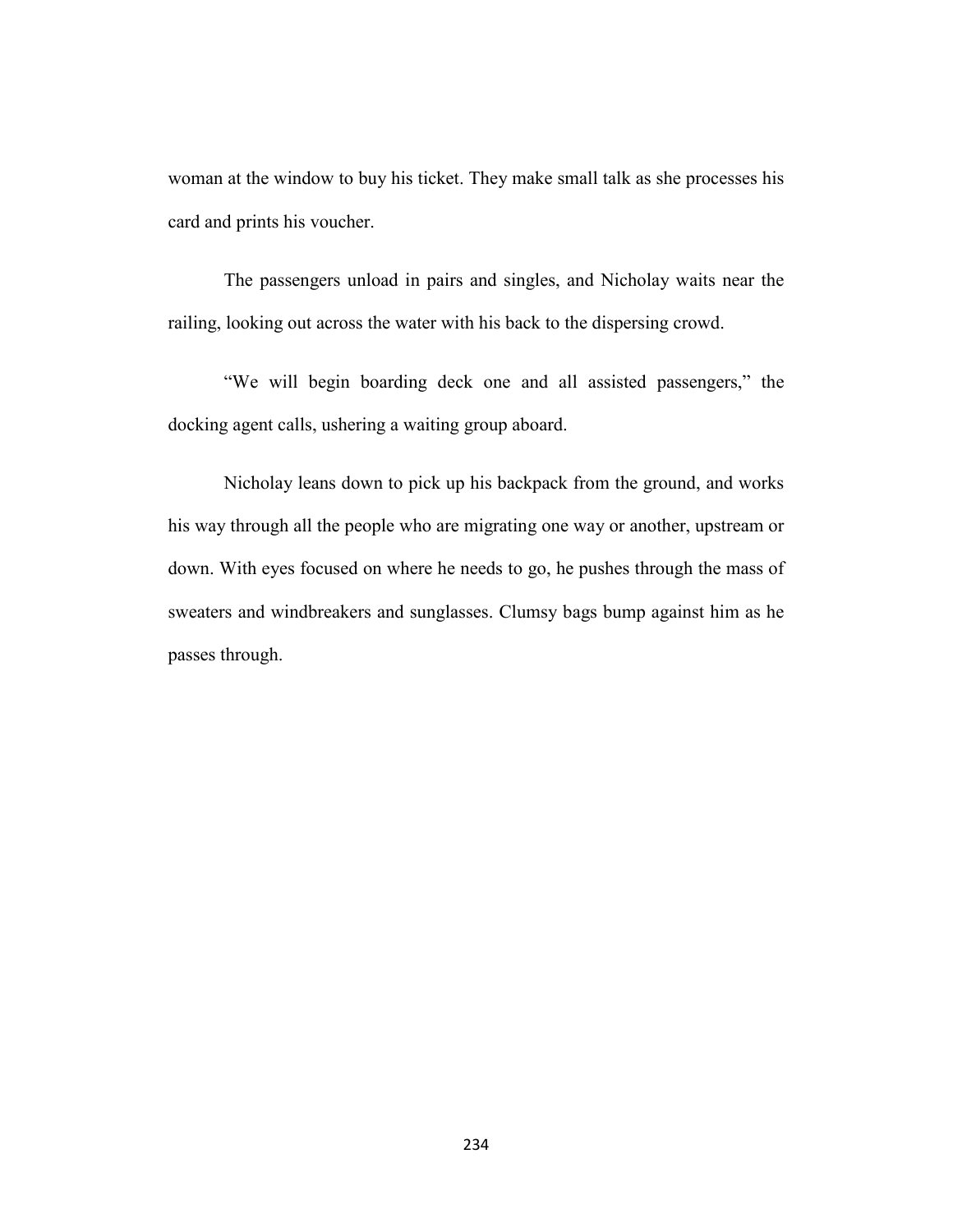## **Zola**

♦

Amid the throng, trying not to lose her grasp on the clasp of Max's fingers, is Zola, returning to the mainland.

"You with me?" Max calls over his shoulder.

"Wait, do you have my purse?" asks Zola, noticing that it is not hanging across her.

Max stops in the middle of the rush. "Did you leave it on the seat?'

"I must have," she says. "I'm going to run back. Hopefully it's still there!"

Zola heads back on board. She waits patiently in the aisle as an elderly couple puts their luggage away and takes their seats. Ahead she can see a man, his back to her, sitting at the end of the row where she and Max had been seated earlier.

"Excuse me, I think I left something between the seats," she says, approaching.

The man stops writing and looks up.

They stare not knowing what to think. "I did," says Zola, forcing air from her lungs and words to her lips.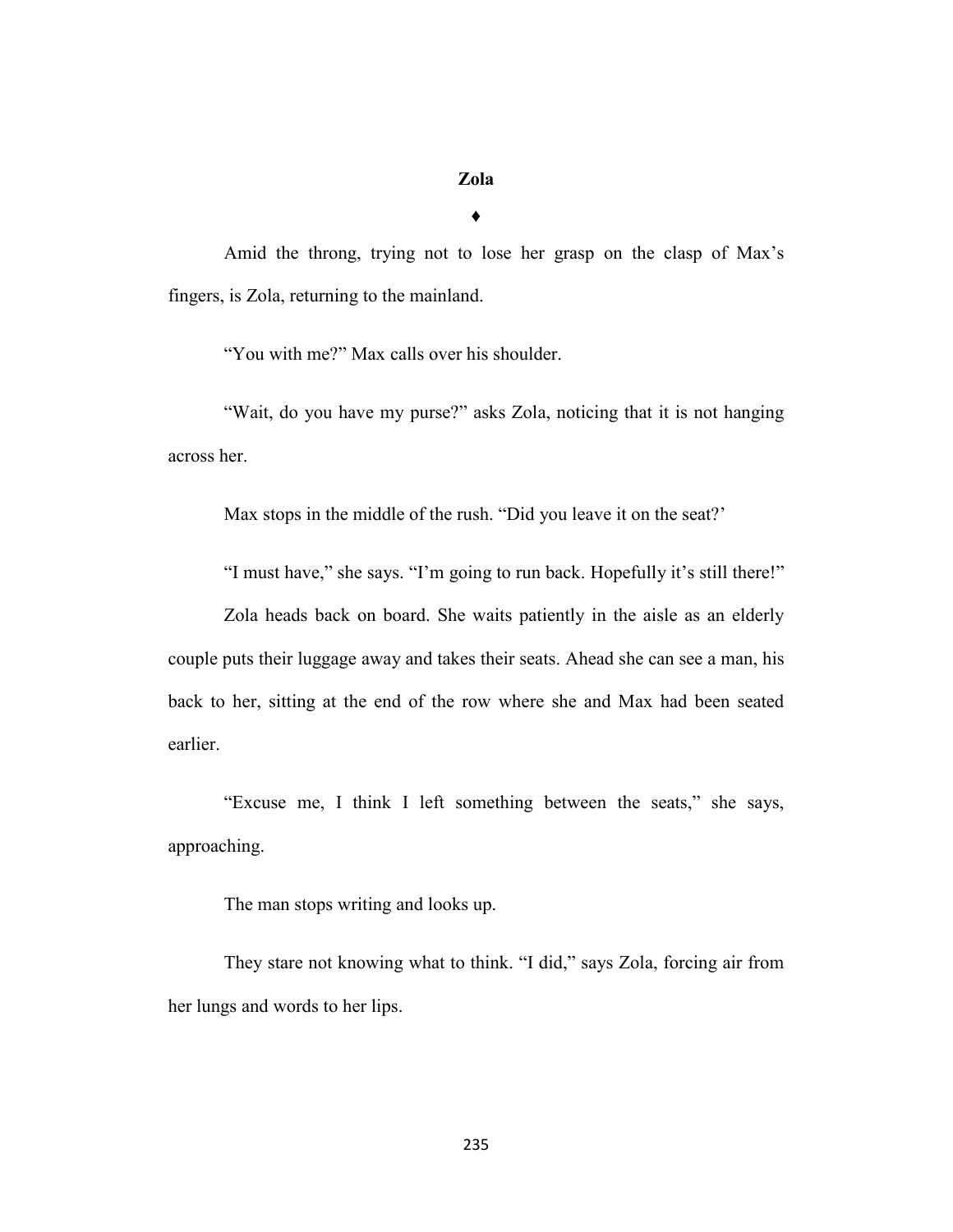Nicholay closes the notebook, and puts it to the side. Zola's heart is pounding. "What am I looking for?" he asks. He leans across the seats, slipping his hand between their pilled cushions to feel for any items wedged between. "I don't feel anything."

"I don't know where else it could be," says Zola. "How—"

"Did you find it?" asks a voice from behind her. Max.

"No," she says, turning back to Nicholay, wishing they had a little more time.

"It's probably in your bag," says Max.

The captain begins his departure speech over the speakers, telling them it's time to go.

"Thanks for looking," she says to Nicholay, feeling torn whether she should leave or stay.

"If it turns up," says Max, handing Nicholay a card with his contact information.

"Sure," says Nicholay, taking the card. He looks to Zola, searching her face.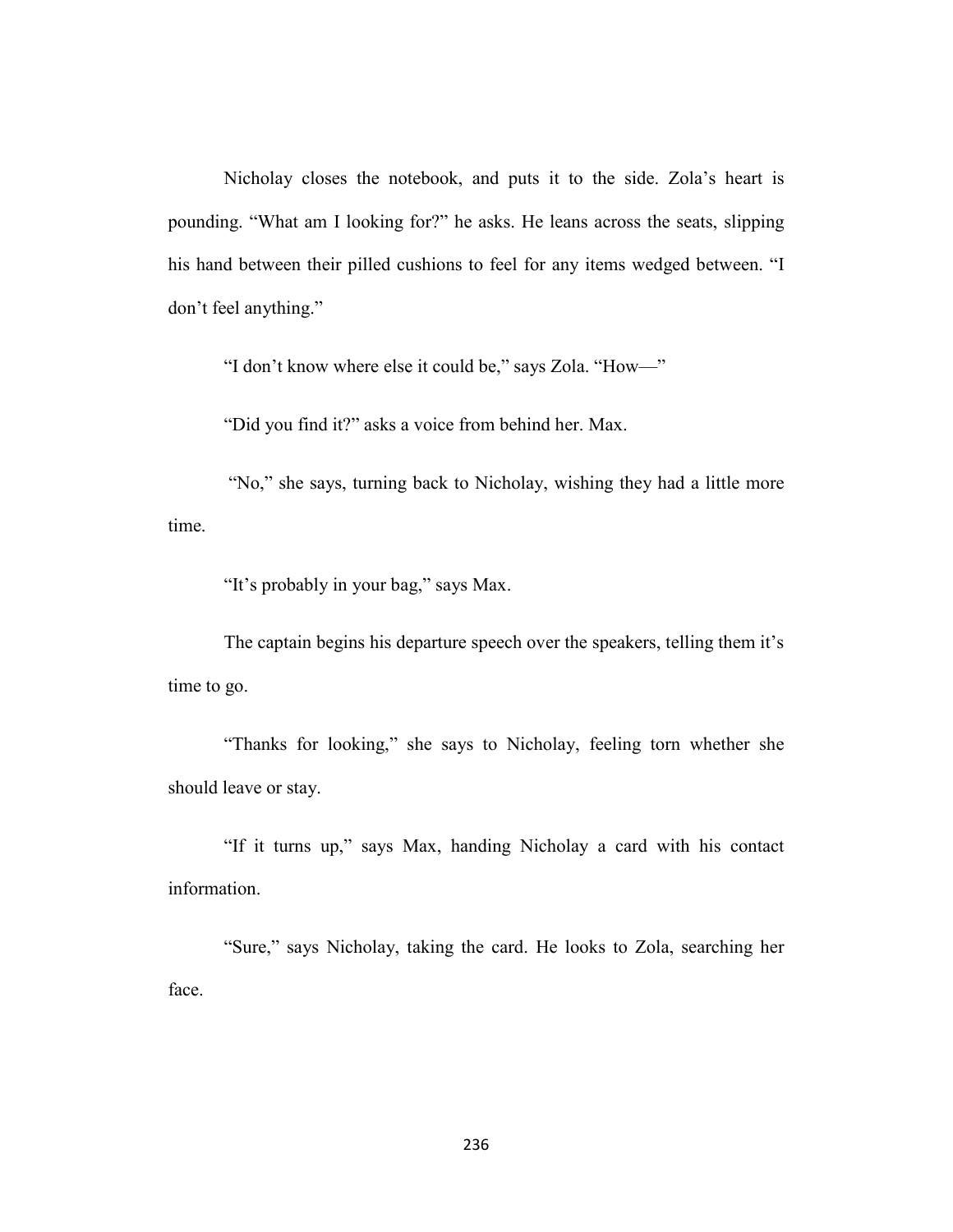"Come on, Zola, before we get stuck on this boat," says Max, making his way to the exit.

"Thanks again for looking," she says, touching Nicholay's shoulder tenderly.

♦

"It was worth a try," he says softly, and he lets her walk away.

## *Dear Zola,*

When we saw each other on that ferry, I had been writing to tell you that I *have come to stay for a while. But as fate had it, there was another plan for us. When I initially wrote you a couple months ago, all I wanted to know was if you were okay. And the reason it took me so long to find you – I can't really say.* 

*Everyone finds closure in his own way, and sometimes we hang on to certain memories, afraid to let go—afraid to be alone out in the big, vast world. The vanity of youth, the belief we are sure of our abilities and what we want can tarnish the fuller picture. And not until we have truly lost something or someone of value are we capable of seeing our faults—that is, if we are lucky.* 

*I am writing to say goodbye, Zola, and that I hope you are well, that you are loved, and that you are creating beautiful art. And that I hope you have not*